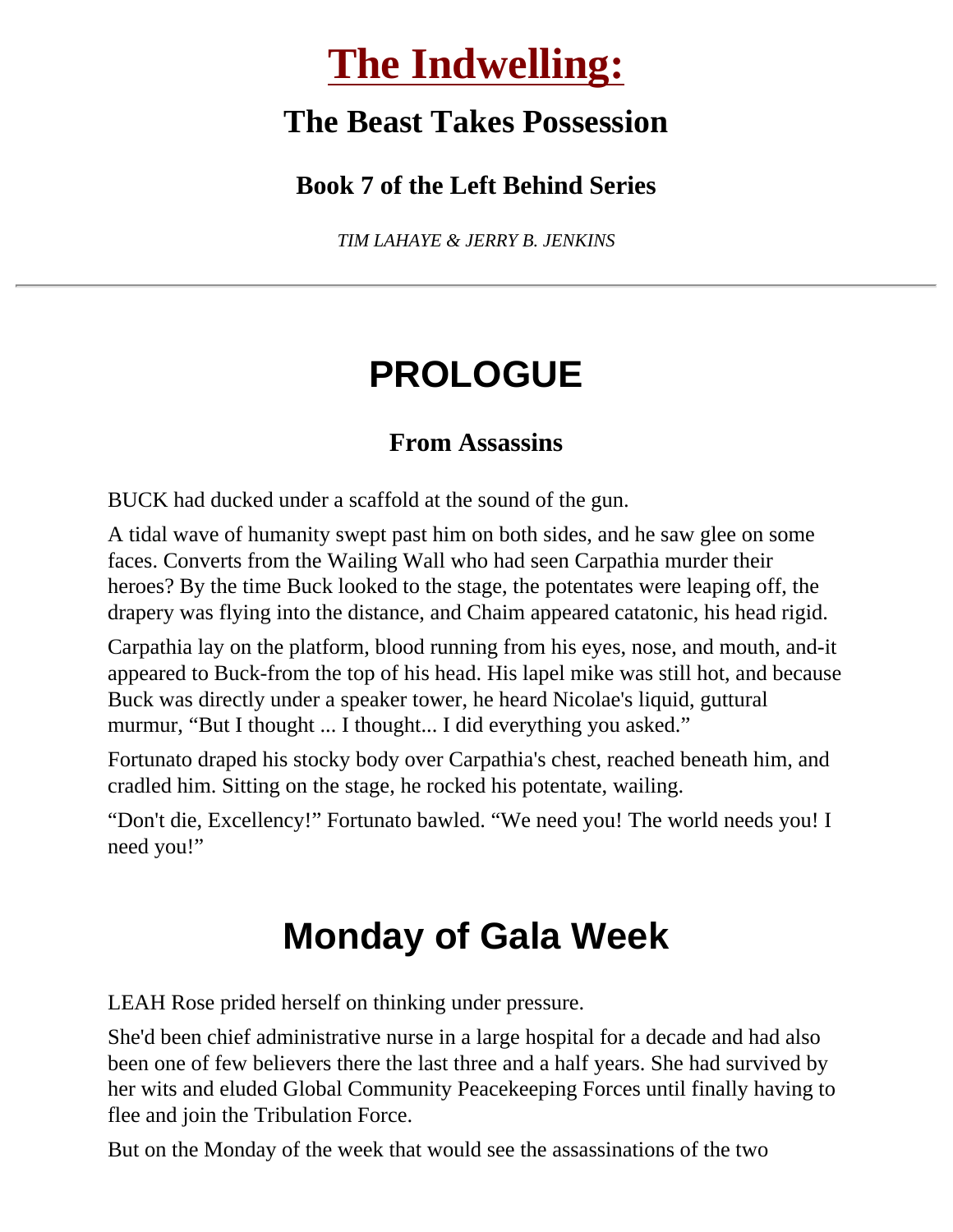witnesses and the Antichrist, Leah had no clue what to do. In disguise and under her alias, Donna Clendenon, she believed she had fooled authorities at the Belgium Facility for Female Rehabilitation (BFFR, or Buffer). She had passed herself off as Hattie Durham's aunt.

A squinting guard, whose nameplate read CROIX and whose accent was unmistakably French, asked, "And what makes you think your niece is incarcerated here?"

"You think I'd come all the way from California if I had any doubt?" Leah said. "Everybody knows Hattie is here, and I know her alias: Mae Willie."

The guard cocked his head. "And your message can be delivered only in person?"

"A death in the family."

"I'm sorry."

Leah pursed her lips, aware of her artificially protruding teeth. I'll bet, she thought.

Croix stood and riffled through pages on his clipboard. "Buffer is a maximum security facility without standard visiting privileges. Ms. Durham has been separated from the prison population. I would have to get clearance for you to see her. I could give her the message myself."

"All I want is five minutes," Leah said.

"You can imagine how short staffed we are."

Leah didn't respond. Millions had disappeared in the Rapture. Half the remaining population had died since.

Everybody was short staffed. Merely existing anymore was a full-time job. Croix asked her to wait in a holding area, but he did not tell her she would see no personnel, no inmates, or even any other visitors for more than two hours. A glass cubicle, where it appeared a clerical person had once sat, was empty. No one was there whom Leah could ask how long this might take, and when she rose to look for someone else, she found she was locked in. Were they onto her? Was she now a prisoner too? Just before Leah resorted to banging on the door and screaming for help, Croix returned. Without apology, and-she noticed-avoiding eye contact, he said, "My superiors are considering your request and will call your hotel tomorrow."

Leah fought a smile. As if I want you to know where I'm staying.

"How about I call you?" Leah said.

"Suit yourself," Croix said with a shrug. "Merci."

Then, as if catching himself: "Thank you."

Relieved to be outside, Leah drove around to be sure she wasn't being followed. With puzzling instructions from Rayford not to call him until Friday, she phoned Buck and brought him up to date. "I don't know whether to bolt or play it out," she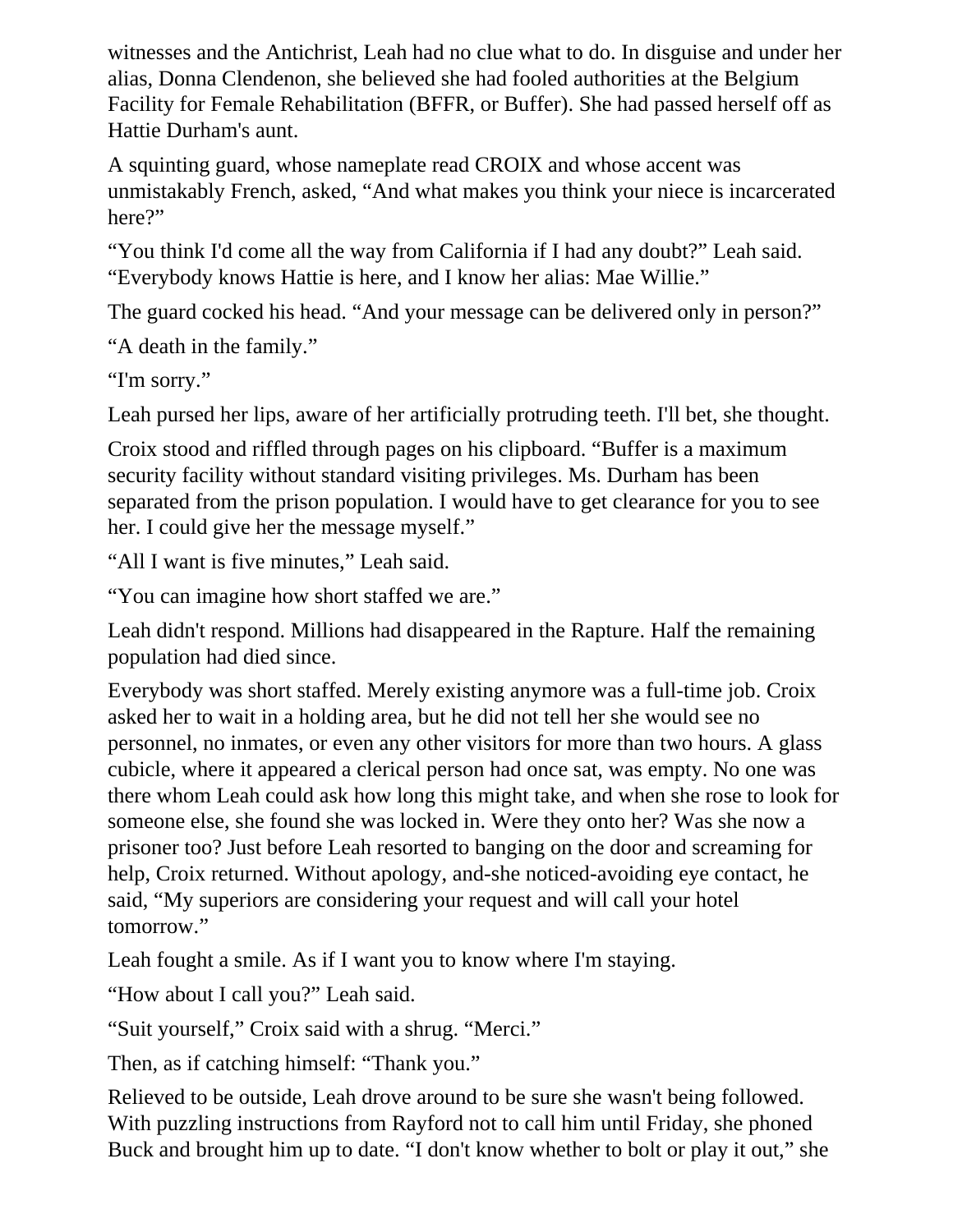said.

That night in her hotel room, Leah felt a loneliness only slightly less acute than when she had first been left behind. She thanked God for the Tribulation Force and how they had welcomed her. All but Rayford, of course.

She couldn't figure him. Here was a brilliant, accomplished man with clear leadership skills, someone she had admired until the day she moved into the safe house.

They hadn't clicked, but everyone else seemed frustrated with him too.

In the morning Leah showered and dressed and found something to eat, planning to see Hattie as soon as she had permission. She was going to call Buffer from her untraceable cell phone, but she got caught up watching on television as Carpathia taunted Moishe and Eli before the eyes of the world.

She sat, mouth agape, as Carpathia murdered the two witnesses with a powerful handgun. Leah remembered when TV cameras would have been averted in the face of such violence. Then came the earthquake that left a tenth of Jerusalem in rubble.

The GC global network showed quake scenes interspersed with footage of the silent witnesses badgered by the smirking Carpathia before their ignominious ends.

The slow-motion pictures were broadcast over and over, and repulsed as she was, Leah could not turn away.

She had known this was coming; they all had-any students of Tsion Ben-Judah. But to see it played out shocked and saddened her, and Leah's eyes swam. She knew how it was to turn out, too, that they would be resurrected and that Carpathia would get his. Leah prayed for her new friends, some of whom were in Jerusalem. But she didn't want to sit there blubbering when she had work to do too. Things would get a lot worse than this, and Leah needed the training of performing under pressure to prepare herself and to convince herself she was up to it.

The phone at Buffer rang and rang, and Leah was at least warmed to know that the world government suffered just like the rank and file with the loss of half the population. Finally a woman picked up, but Leah couldn't get her even to acknowledge an employee named Croix.

"A French guard?" Leah tried.

"Ah, I know who you mean. Hold on."

Finally a man picked up. "Who are you holding for, please?" he said, in a hurry.

"Guard Croix," she said, "about six feet—"

"Croix!" the man hollered. "Phone!"

But he never came to the phone. Leah finally hung up and drove to the prison, leaving her phone in the car for safety.

At long last Croix ushered her into yet another private room. This one had a large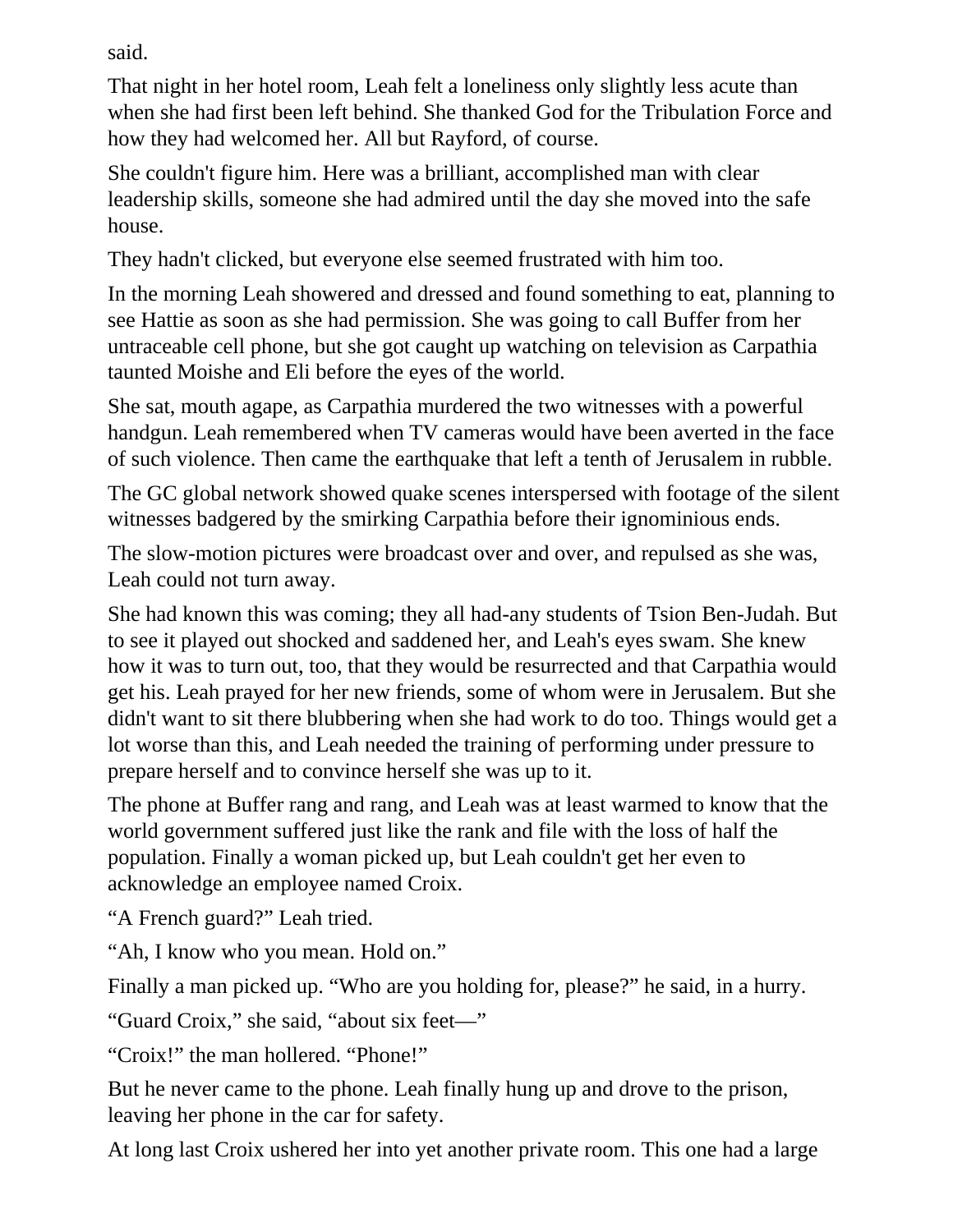window that Leah thought might be a two-way mirror. Again she feared her cover might have already been blown.

"I thought you were going to call," the guard said, pointing to a chair, ubiquitous clipboard in hand.

"I tried," she said. "This place is poorly run."

"Understaffed," he said.

"Can we get on with it?" Leah said. "I need to see my niece."

"No."

"No?"

Croix stared at her, apparently unwilling to repeat himself.

"I'm listening," she said.

"I'm not at liberty to—"

"Don't give me that," Leah said. "If I can't see her, I can't see her, but I have the right to know she's healthy, that she's alive."

"She is both."

"Then why can't I see her?"

Croix pressed his lips together. "She's been transferred, ma'am."

"Since yesterday?"

"I'm not at liberty to—"

"How long has she been gone? Where is she?"

He shook his head. "I'm telling you what I was told. If you'd like to get a message  $\overline{to}$   $\overline{to}$ 

"I want to see her. I want to know she's all right."

"To the best of my knowledge, she's fi—"

"The best of your knowledge! Have you an inkling how limited your knowledge is?"

"Insulting me will not—"

"I don't mean to insult you, sir! I'm merely asking to sir my niece and—"

"That's enough, Officer Croix," came a female voice from behind the glass. "You may go."

Croix left without a word or a look. Leah detected an Asian accent in the woman. She stood and stepped to the mirror. "So, what's next, ma'am? Am I to leave too, or will I get some word about my niece?"

Silence.

"Have I now become a prisoner too? Guilt by relation?"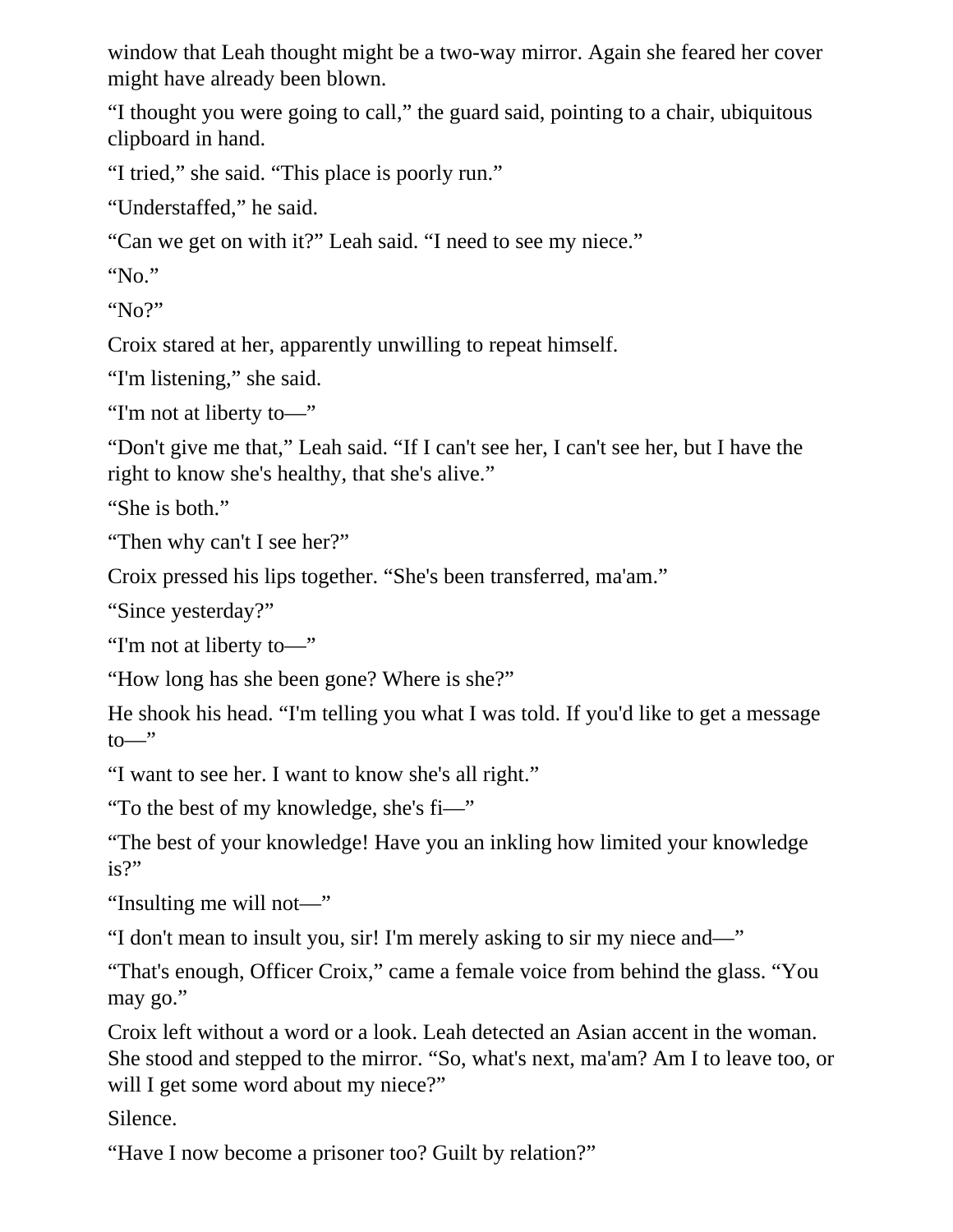Leah felt conspicuous and wondered whether anyone was behind the glass after all. Finally she marched to the door but was not surprised to find herself locked in again. "Terrific," she said, heading back toward the mirror. "What are the magic words that get me out of here? C'mon, lady! I know you're back there!"

"You will be free to go when we say you are free to go."

The same woman. Leah pictured her older, matronly, and clearly Asian. She raised her palms in surrender and plopped into a chair. She started and looked up when she heard a buzz in the door latch. "You may go."

Leah shot a double take at the mirror. "I may?"

"She who hesitates ..."

"Oh, I'm going," she said, rising. "Could I at least see you on my way out? Please? I just want to know—"

"You're trying my patience, Mrs. Clendenon. You have received all the information you will get here."

Leah stopped with her hand on the doorknob, shaking her head, hoping to weasel something from the disembodied voice.

"Go, ma'am!" the woman said. "While you have the option."

Leah had given her best. She wasn't willing to go to prison for this caper. For another effort, maybe, another assignment. She would sacrifice her freedom for Dr.

Ben-Judah. But for Hattie? Hattie's own doctor had died treating her, and she seemed barely grateful.

Leah moved briskly through the echoing corridors. She heard a door behind her and, hoping to catch a glimpse of the woman, turned quickly. A small, trim, pale, darkhaired woman in uniform turned and headed the other way. Could that have been her? Leah headed for the main entrance but turned at the last instant and stepped behind a bank of phones. At least it looked like a bank of phones. She wanted to pretend to be talking on one while anyone who might follow her rushed out the door, but every phone was in shambles, wires hanging.

She was about to abandon her plan when she heard quick footsteps and saw a young Asian woman hurry out the front door, car keys jangling. Leah was convinced this was the same woman who had ducked away when she turned around. Now Leah was following her.

She hesitated inside the glass doors, watching as the woman trotted to the visitor parking lot and scanned the area. Apparently frustrated, she turned and walked slowly back toward the entrance. Leah nonchalantly exited, hoping to get a straighton look at the woman. If she could get her to speak, she would know whether she had been the one behind the glass.

An employee of the GC and she's worse at this than I am, Leah thought, as the woman noticed her, appeared startled, then fought to act normal. As they neared one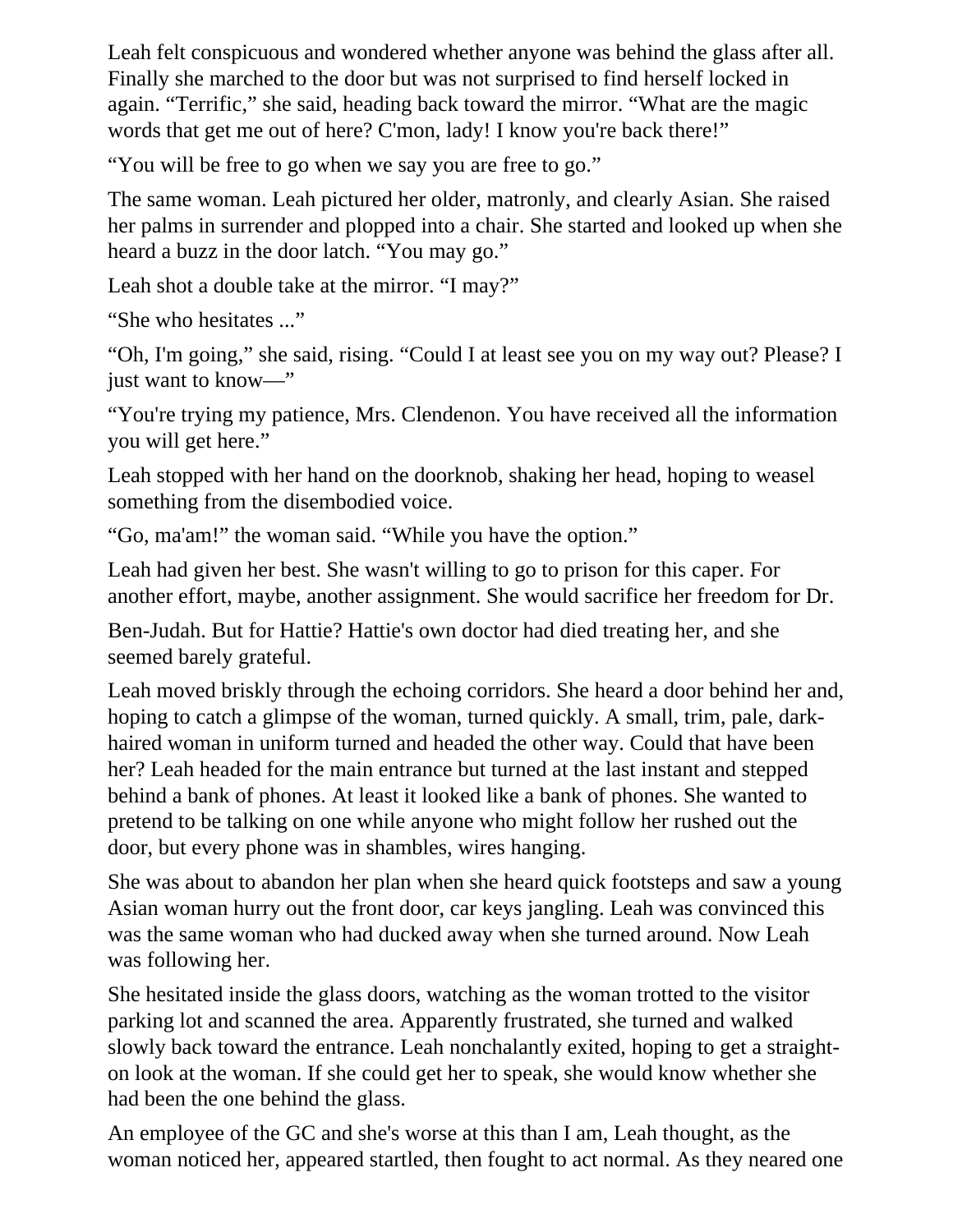another, Leah asked where a washroom was, but the woman tugged her tiny uniform cap tighter onto her head and turned away to cough as she passed, not hearing or pretending not to.

Leah pulled out of the unattended lot and waited at a stop sign a quarter mile away, where she could see the prison entrance in her rearview mirror. The woman hurried out and hopped into a compact four-door. Determined to lose her, Leah raced off and got lost trying to find her hotel via side streets.

She called Rayford again and again. No way this could wait until Friday. When he didn't answer she worried that his phone might have fallen into the wrong hands.

She left a cryptic message: "Our bird has flown the cage. Now what?"

She drove into the country, convinced no one was following her, and found her way back to the hotel at dusk.

She had been in her room less than half an hour when the phone rang.

"This is Donna," she said.

"You have a visitor," the clerk said. "May I send her back?"

"No! Who is it?"

"A friend is all she'll say."

"I'll come there," Leah said.

She stuffed her belongings into a bag and slipped out to her car. She tried to peer into the lobby through the plate glass, but she couldn't see who was there. As she started the car, someone drove behind her and stopped.

Leah was pinned in. She locked her doors as the driver emerged from the other vehicle.

As Leah's eyes adjusted to the light, she could see it was the same car the woman had driven from the prison.

A knock made her jump. The woman, still in uniform, signaled her to lower her window. Leah lowered it an inch, her heart thudding.

"I need to make a show of this," the woman whispered. "Play your part."

My part? "What do you want?" Leah said.

"Come with me."

"Not on your life! Unless you want your car in pieces, get it out of my way."

The woman leaned forward. "Excellent. Now step out and let me cuff you and—"

"Are you out of your mind? I have no intention of—"

"Perhaps you cannot see my forehead in the darkness," the woman said. "But trust me—"

"Why should I—?"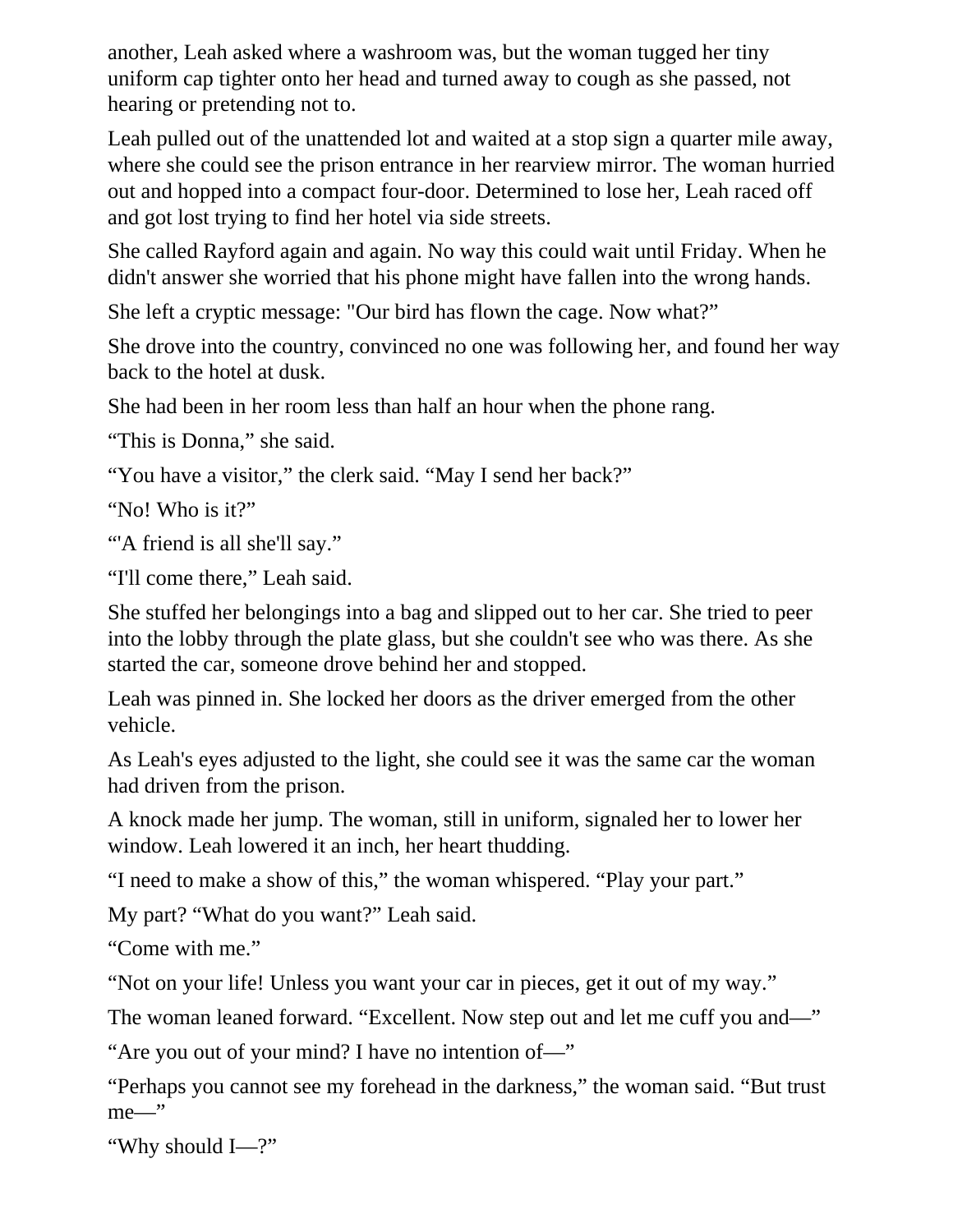And then Leah saw it. The woman had the mark. She was a believer.

The woman pointed to the lock as she removed handcuffs from a holster on her belt. Leah unlocked the door.

"How did you find me?" she said.

"Checked your alias at several hotels. Didn't take long."

"Alias?" Leah said as she alighted and turned so the woman could cuff her.

"I'm Ming Toy," she said, leading Leah to the backseat of her car. "A believer comes all the way to Brussels to see Hattie Durham and uses her own name? I don't think so."

"I'm supposed to be her aunt," Leah said as Ming pulled out of the parking lot.

"Well, that worked on everybody else," she said. "But they didn't see what I saw. So, who are you and what are you doing here?"

"Would you mind if I double-checked your mark, Miss Toy?"

"Mrs. I'm a widow."

"Me too."

"But call me Ming."

"I'll tell you what you can call me as soon as I can check your mark."

"In a minute."

Ming pulled into a GC Peacekeeping station. "I need an interrogation room," she barked at the man behind the desk, still holding tight to Leah's left biceps.

"Commander," the man said with a nod, sliding a key across the counter. "Last door on the left."

"Private, no viewing, no bugs."

"That's the secure one, ma'am."

Ming locked the door, angled the lamp shade toward them, and released Leah from her cuffs. "Check me out," she said, sitting and cocking her head.

Leah gently held the back of Ming's head, knowing already that anyone who would let her do that had to be genuine. She licked her thumb and ran it firmly across the mark on Ming's forehead. Leah slumped into a chair across from Ming and reached for both her hands. "I can't wait to get to know you," she said.

"Likewise," Ming said. "Let's pray first."

Leah couldn't keep from welling up as this brand-new friend thanked God for their propitious meeting and asked that he allow them to somehow work together.

"First I'll tell you where Hattie Durham is," Ming said. "Then we'll trade stories, and I'll take you back to your hotel, tell my associates that you check out as Hattie's aunt, and let them think that you believe Hattie was transferred but that you don't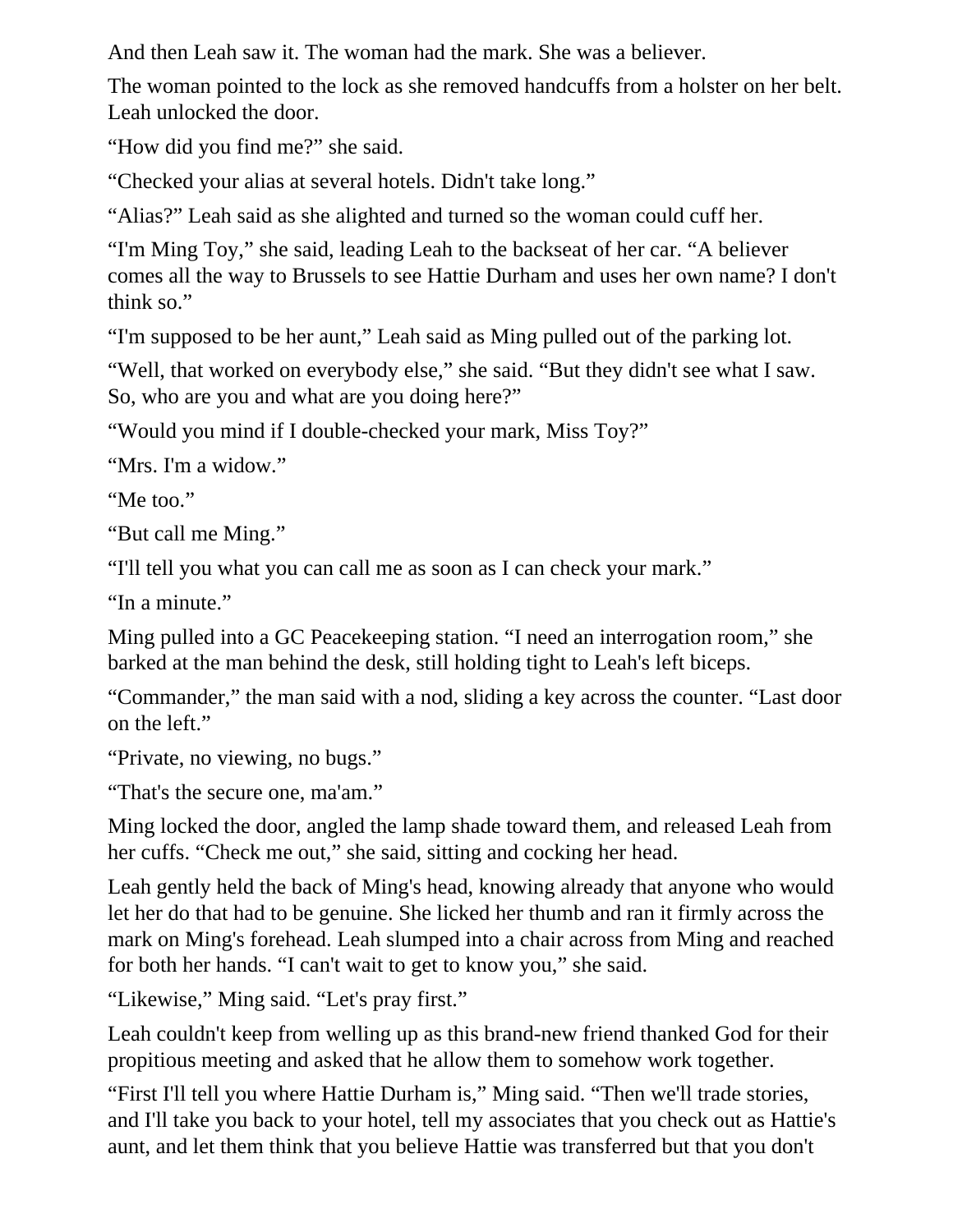know where."

"She wasn't transferred?"

Ming shook her head.

"Is she alive?"

"Temporarily."

"Healthy?"

"Healthier than when we got her. In fact, she's in quite good shape. Strong enough to assassinate a potentate."

Leah furrowed her brow and shook her head. "I'm not following you."

"They let her go."

"Why?"

"All she talked about was killing Carpathia. Finally they told her that as it was clear she had lost his baby, she was no longer a threat and was free to go, with a tidy settlement for her trouble. Roughly one hundred thousand Nicks in cash."

Leah shook her head. "They don't consider her a threat? She wants to kill him for real."

"They know that," Ming said. "In my opinion, they think she's dumber than she looks."

"Sometimes she is," Leah said.

"But not dumb enough to lead them straight to the rest of the Tribulation Force," Ming said. "The simplistic plan is that they follow her to the Gala in Jerusalem and to some sort of a rendezvous with one of you Judahites."

"I love that title. I'm a believer first, but also proudly a Judah-ite."

"Me too," Ming said. "And I'll bet you know Ben-Judah personally."

"I do."

"Wow."

"But, Ming, the GC is wrong about Hattie. She's crazy enough to go and try to kill Nicolae, but she has no interest in contacting any of us."

"You might be surprised."

"How so?"

"She didn't go to Jerusalem like they hoped. We've tracked her to North America. I think she's onto the GC and wants to get back to safety as soon as she can."

"That's worse!" Leah said. "She'll lead them to the safe house."

"Maybe that's why God sent you here," Ming said.

"I didn't know what I was going to do to protect you people. Whom was I supposed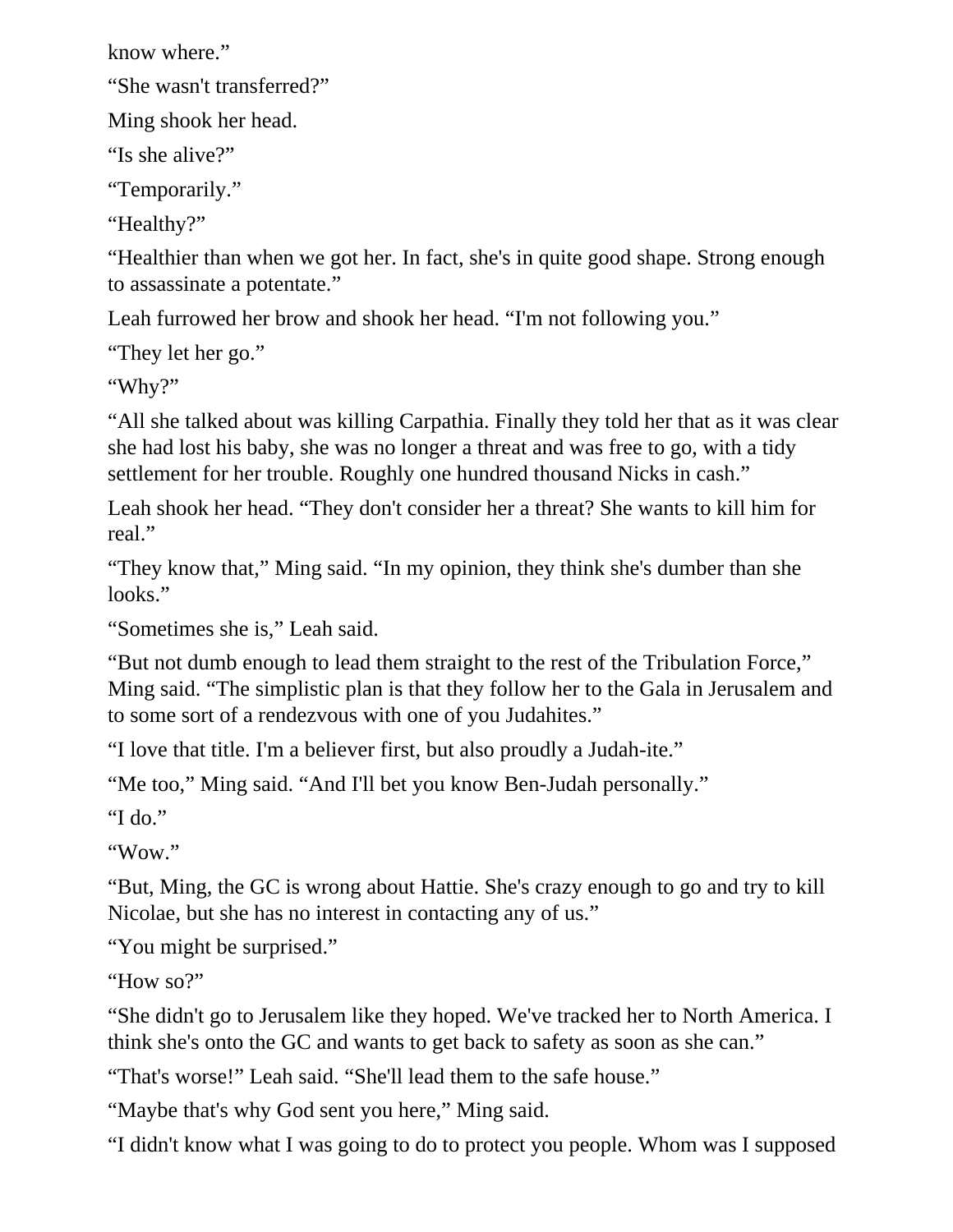to tell? You're the answer to my prayer."

"But what can I do? I'll never be able to catch her before she gets there."

"You can at least warn them, right?"

Leah nodded. "My phone's in my bag in my car."

"And my phones are all traceable."

They traded stories on the way back. Ming was twenty-two years old, a native of China. Her husband of two months had been killed a few minutes after the disappearances when the commuter train he was on crashed when the brakeman and several controllers vanished. She had joined the GC in a paroxysm of patriotism shortly after the treaty was signed between the United Nations and Israel. She had been assigned to the reconstruction administration in what used to be the Philippines, but there she had become a believer through the letters of her brother at home, now seventeen. "Chang's friends had led him to faith," she said. "He has not yet told my parents, who are very old school and very pro-Carpathia, especially my father. I worry about Chang."

Ming had applied for work in the peacekeeping forces, hoping for just this sort of opportunity to aid fellow believers. "1 don't know how much longer I can remain inside undercover."

"How did you get to a position of authority over so many guards?"

"It's not so big a deal as it sounds. The population decimation didn't hurt."

"C'mon! You're in management."

"Well, in all humility, a stratospheric IQ doesn't hurt."

"That and wrestling," she added, seeming to fight a smile.

"Two out of three falls."

"You're not serious."

"They know Greco-Roman. I know martial arts."

Ming pulled into the hotel parking lot. "Call your friends right away," she said. "And stay away from Buffer. I'll cover for you."

"Thank God for you, Ming," Leah said, again overcome. They traded phone numbers. "The day will come when you need a safe place too. Keep in touch." They embraced, and Leah hurried to get her bag and get back into her room.

There was no answer at the safe house, and Leah worried it had already been compromised. Had it already been overrun? And what of her new friends? She tried Rayford's number, then the safe house, again and again.

Unable to reach anyone, Leah knew she had a better chance of helping the Trib Force in North America than from a Brussels hotel room. She found a flight and headed home that very night. All the way back she tried the safe house phone, to no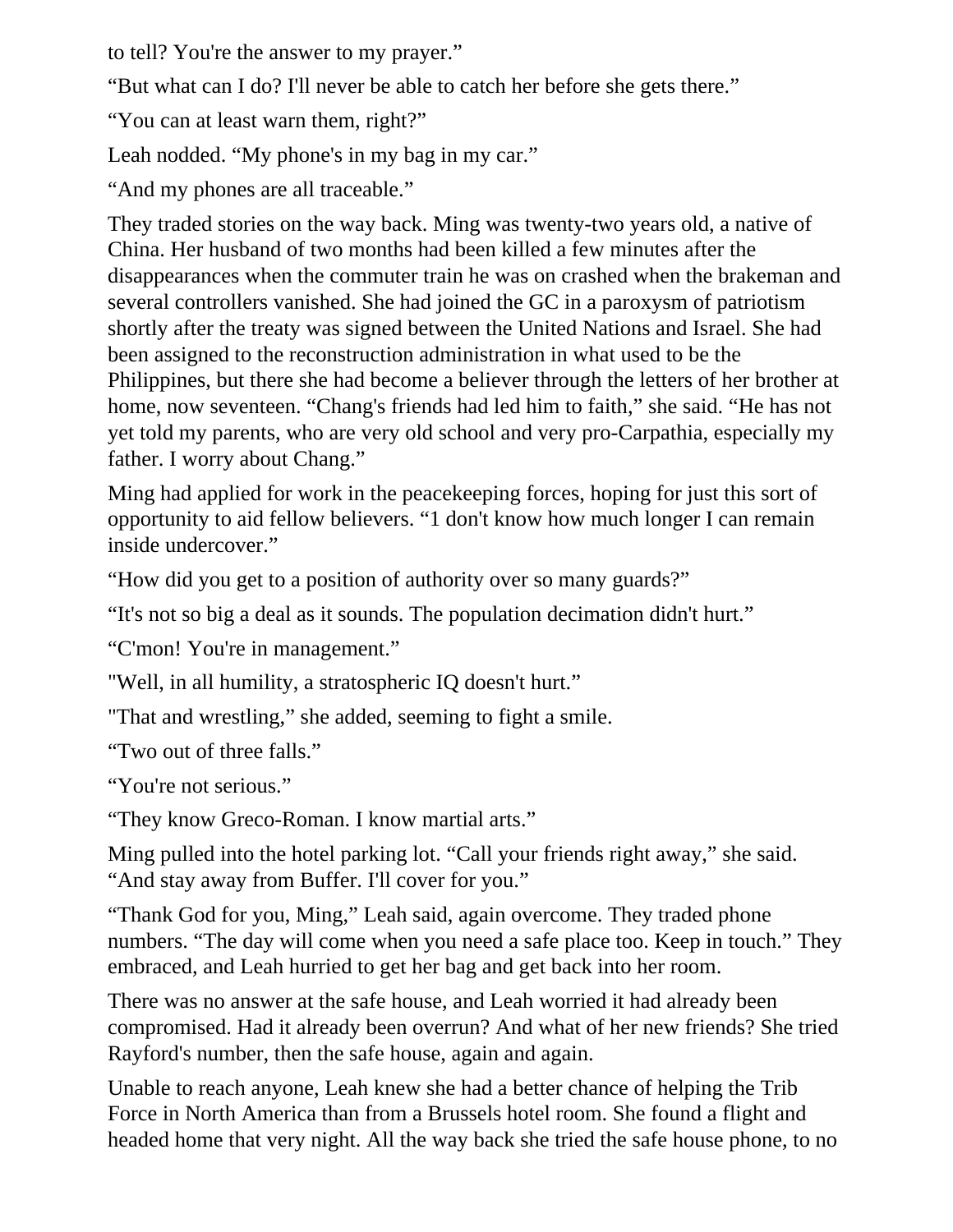# **ONE**

BUCK braced himself with his elbow crooked around a scaffolding pole. Thousands of panicked people fleeing the scene had, like him, started and involuntarily turned away from the deafening gunshot. It had come from perhaps a hundred feet to Buck's right and was so loud he would not have been surprised if even those at the back of the throng of some two million had heard it plainly.

He was no expert, but to Buck it had sounded like a high-powered rifle. The only weapon smaller that had emitted such a report was the ugly handgun Carpathia had used to destroy the skulls of Moishe and Eli three days before. Actually, the sounds were eerily similar.

Had Carpathia's own weapon been fired? Might someone on his own staff have targeted him? The lectern had shattered loudly as well, like a tree branch split by lightning. And that gigantic backdrop sailing into the distance . . .

Buck wanted to bolt with the rest of the crowd, but he worried about Chaim. Had he been hit? And where was Jacov? Just ten minutes before, Jacov had waited below stage left where Buck could see him. No way Chaim's friend and aide would abandon him during a crisis.

As people stampeded by, some went under the scaffold, most went around it, and some jostled both Buck and the support poles, making the structure sway. Buck he-Id tight and looked to where giant speakers three stories up leaned this way and that, threatening their flimsy plywood supports.

Buck could choose his poison: step into the surging crowd and risk being trampled or step up a few feet on the angled crossbar. He stepped up and immediately felt the fluidity of the structure. It bounced and seemed to want to spin as Buck looked toward the platform over the tops of a thousand streaking heads. He had heard Carpathia's lament and Fortunato's keening, but suddenly the sound-at least in the speakers above him-went dead.

Buck glanced up just in time to see a ten-foot-square speaker box tumble from the top. "Look out!" he shrieked to the crowd, but no one heard or noticed. He looked up again to be sure he was out of the way. The box snapped its umbilicals like string, which redirected its path some fifteen feet away from the tower. Buck watched in horror as a woman was crushed beneath it and several other men and women were staggered. A man tried to drag the victim from beneath the speaker, but the crowd behind him never slowed. Suddenly the running mass became a cauldron of humanity, trampling each other in their desperation to get free of the carnage.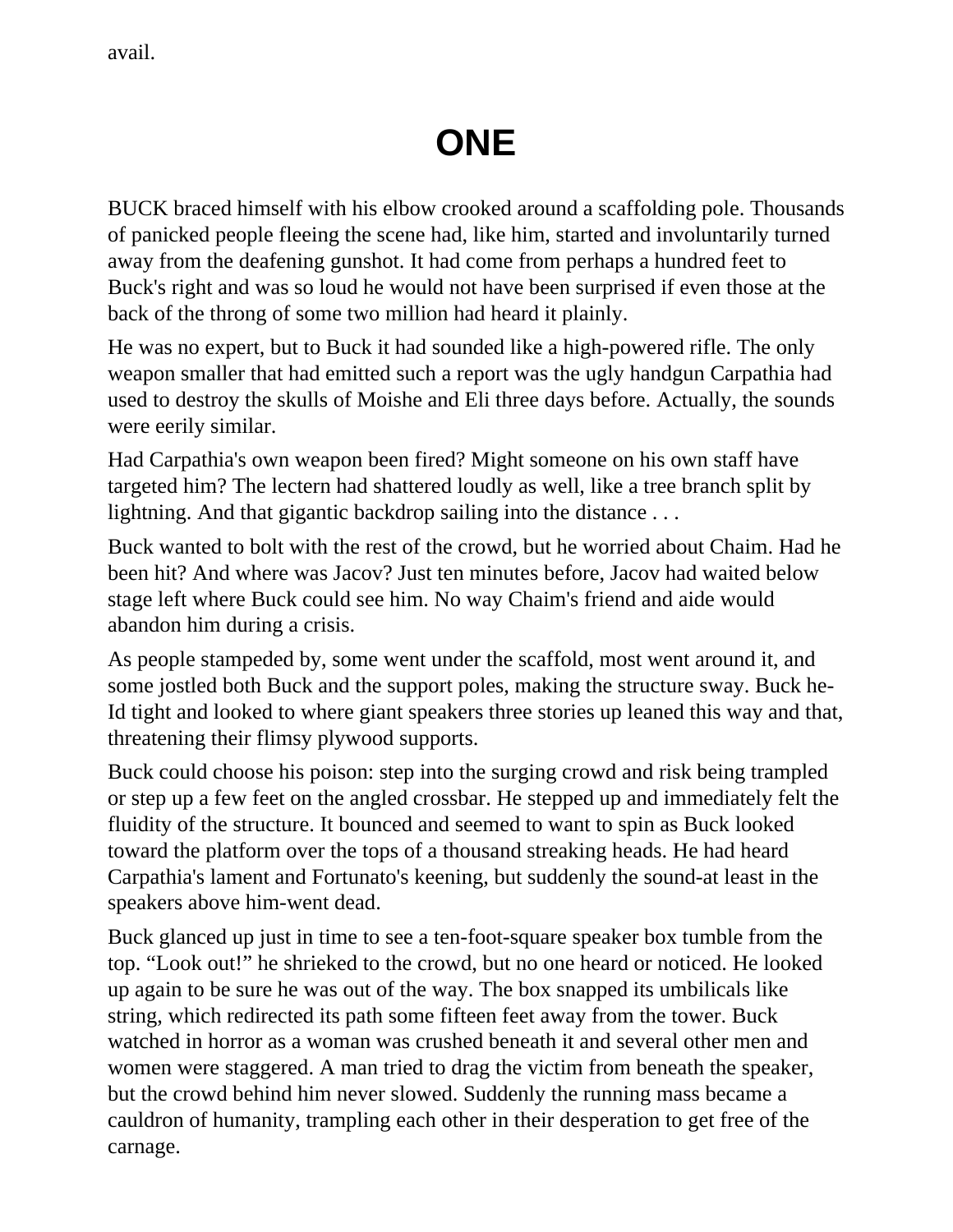Buck could not help. The entire scaffolding was pivoting, and he felt himself swing left. He hung on, not daring to drop into the torrent of screaming bodies. He caught sight of Jacov at last, trying to make his way up the side steps to the platform where Carpathia's security detail brandished Uzis.

A helicopter attempted to land near the stage but had to wait until the crowd cleared. Chaim sat motionless in his chair, facing to Buck's right, away from Carpathia and Fortunato. He appeared stiff, his head cocked and rigid, as if unable to move. If he had not been shot, Buck wondered if he'd had another stroke, or worse, a heart attack. He knew if Jacov could get to him, he would protect Chaim and get him somewhere safe.

Buck tried to keep an eye on Jacov while Fortunato waved at the helicopters, pleading with one to land and get Carpathia out of there. Jacov finally broke free and sprinted up the steps, only to be dealt a blow from the butt end of an Uzi that knocked him off his feet and into the crowd.

The impact snapped Jacov's head back so violently that Buck was certain he was unconscious and unable to protect himself from trampling. Buck leaped off the scaffold and into the fray, fighting his way toward Jacov. He moved around the fallen speaker box and felt the sticky blood underfoot.

As Buck neared where he thought Jacov should be he took one more look at the platform before the angle would obscure his view. Chaim's chair was moving! He was headed full speed toward the back of the platform.

Had he leaned against the joystick? Was he out of control? If he didn't stop or turn, he would pitch twelve feet to the pavement and certain death. His head was still cocked, his body stiff.

Buck reached Jacov, who lay splayed, his head awkwardly flopped to one side, eyes staring, limbs limp. A sob worked its way to Buck's throat as he elbowed stragglers out of the way and knelt to put a thumb and forefinger to Jacov's throat. No pulse.

Buck wanted to drag the body from the scene but feared he would be recognized despite his extensive facial scars. There was nothing he could do for Jacov. But what about Chaim?

Buck sprinted left around the platform and skidded to a stop at the back corner, from where he could see Chaim's wheelchair crumpled on the ground, backstage center. The heavy batteries had broken open and lay twenty feet from the chair, which had one wheel bent almost in half, seat pad missing, and a footrest broken off. Was Buck about to find another friend dead? He loped to the mangled chair and searched the area, including under the platform. Besides splinters from what he was sure had been the lectern, he found nothing.

How could Chaim have survived this? Many of the world rulers had scrambled off the back of the stage, certainly having to turn and hang from the edge first to avoid serious injury. Even then, many would have had to have suffered sprained or broken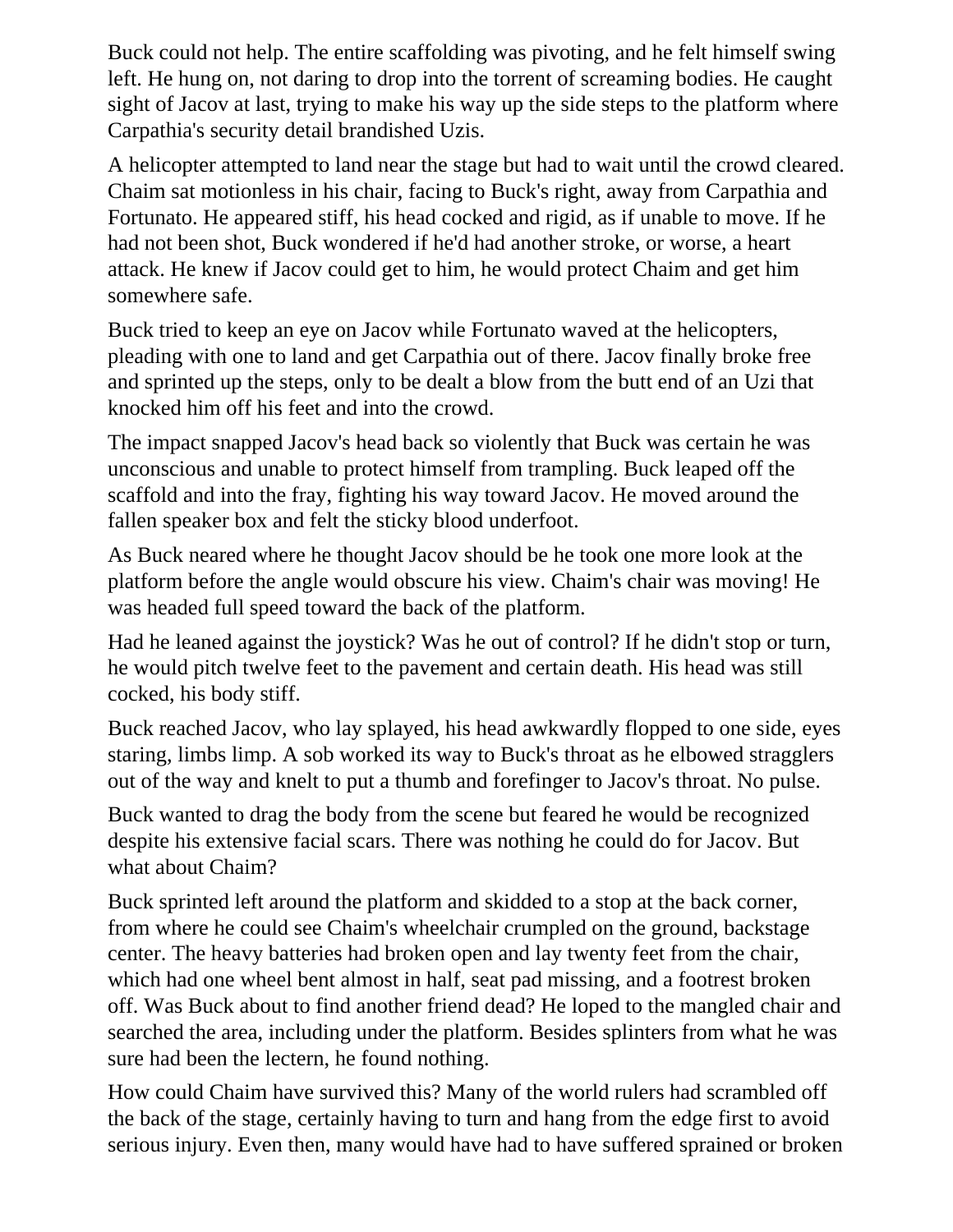ankles. But an elderly stroke victim riding in a metal chair twelve feet to concrete? Buck feared Chaim could not have survived. But who would have carried him off?

A chopper landed on the other side of the platform, and medical personnel rushed the stage. The security detail fanned out and began descending the stairs to clear the area.

Four emergency medical technicians crowded around Carpathia and Fortunate while others attended the trampled and the crushed, including the woman beneath the speaker box. Jacov was lifted into a body bag. Buck nearly wept at having to leave his brother that way, yet he knew Jacov was in heaven. He ran to catch up with the crowd now spilling into the streets.

Buck knew Jacov was dead. From the wound at the back of Carpathia's head, he assumed Nicolae was dead or soon would be. And he had to assume Chaim was dead too.

Buck longed for the end of all this and the glorious appearing of Christ. But that was still another three and a half years off.

Rayford felt a fool, running with the crowd, the hem of his robe in his hands to keep from tripping. He had dropped the Saber and its box and wanted to use his arms for more speed. But he had to run like a woman in a long skirt. Adrenaline carried him, because he felt fast as ever, regardless. Rayford really wanted to shed the robe and turban, but the last thing he needed just then was to look like a Westerner.

Had he murdered Carpathia? He had tried to, intended to, but couldn't pull the trigger. Then, when he was bumped and the gun went off, he couldn't imagine he'd been lucky enough to find his target. Could the bullet have ricocheted off the lectern and into Carpathia? Could it also have passed through him and taken out the backdrop? It didn't seem possible.

If ho had killed the potentate, there was certainly no satisfaction in it, no relief or sense of accomplishment.

As he hurried along, the screams and moans of Carpathia's faithful all around him, Rayford felt he was running from a prison of his own making.

He was sucking wind by the time the crowd thinned and began to disperse, and when he stopped to bend at the waist, hands on his hips, to catch his breath, a couple hurrying past said, "Isn't it awful? They think he's dead!"

"It's awful," Rayford gasped, not looking at them.

Assuming TV cameras had caught everything, especially him with the gun raised, it wouldn't be long before he would be sought. As soon as he was away from the busy streets, he shed the garb and stuffed it in a trash barrel. He found his car, eager to get to Tel Aviv and out of Israel before it became impossible.

Mac stood near the back of the throng, far enough from the gun that the report didn't reach his ears until after the massive crowd began to move. While others near him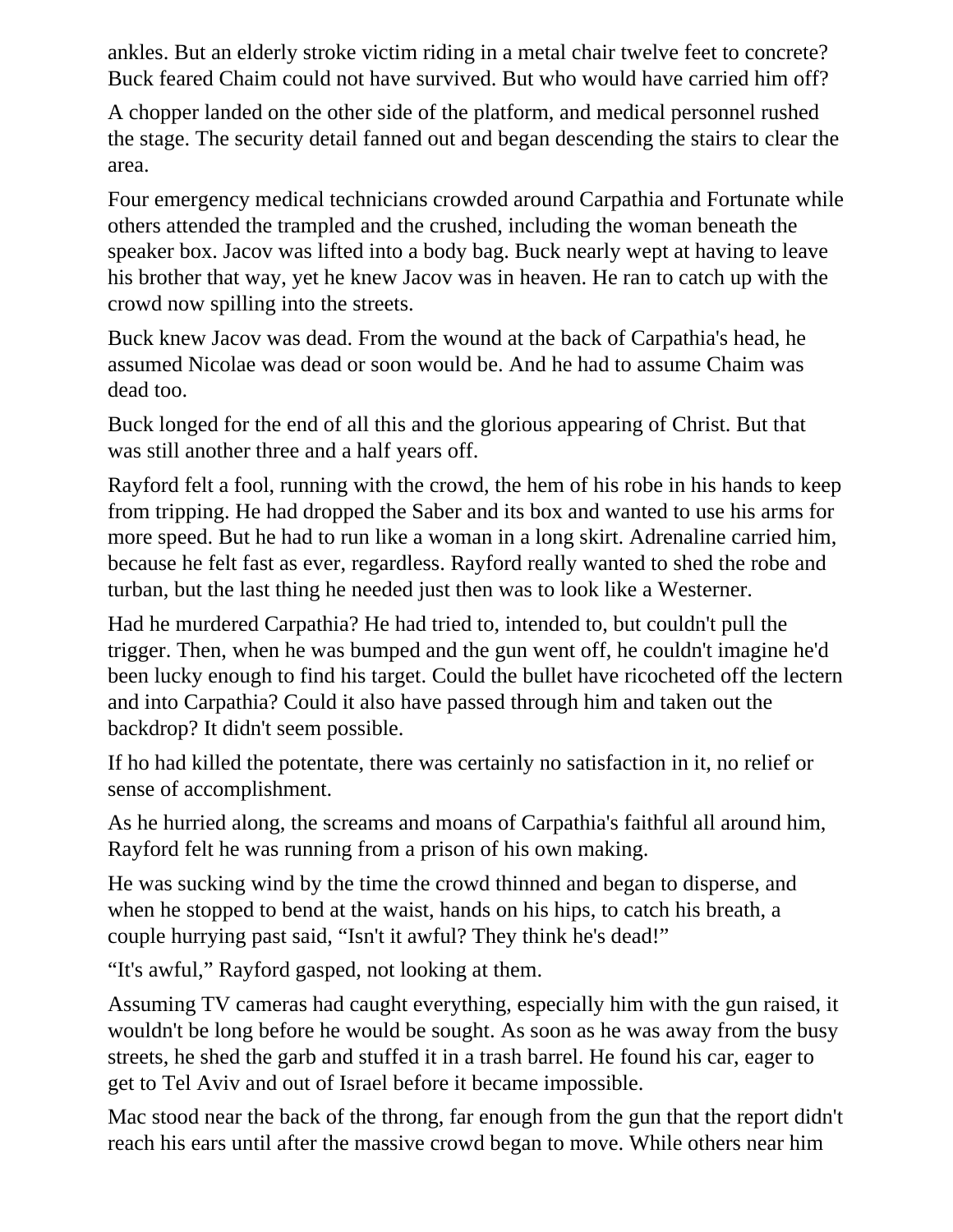shrieked and gasped and pleaded to know what was going on, he kept his eyes on the stage, relief washing over him.

So, he would not have to sacrifice himself and Abdullah to be sure Carpathia was dead. From the commotion down front and from his view of the platform via jumbo screens nearby, it was clear to Mac that Nicolae had suffered the massive head wound believers knew was coming.

Ever the professional, Mac knew what would be expected of him. He slid his cell phone from his jacket and dialed the Tel Aviv tower. "You got a jockey certified to shuttle the 216 to Jerusalem?"

"Already looking, sir. This is a tragedy."

"Yeah."

Mac dialed Abdullah. From the limited noise in the background, he could tell his first officer was not at the Gala. "You hear, Ab?"

"I heard. Shall I go get the Phoenix?"

"Hang loose; they're trying to get it here. I saw you leave the hotel. Where are you?"

"Doctor Pita's. I suppose I'll look suspicious finishing my meal when the big boss is dying and everyone else has run into the streets looking for a TV."

"Stick it in your pocket, and if you don't hear from me, meet me at Jerusalem Airport in an hour."

Mac made his way to the front of the plaza as the place emptied in a frenzy. He flashed his ID when necessary, and by the time he reached the platform, it was clear Carpathia was in the final throes of life. His wrists were drawn up under his chin, eyes shut tight and bleeding, blood trickling also from his ears and mouth, and his legs shook violently, toes pointed, knees locked.

"Oh, he's gone! He's gone!" Leon wailed. "Someone do something."

The four emergency medical technicians, portable monitors beeping, knelt over Carpathia. They cleared his mouth so they could administer oxygen, studied a blood pressure gauge, pumped his chest, cradled his head, and tried to stanch the flow from a wound that left them kneeling in more blood than it seemed a body could hold.

Mac peeked past the panicky Fortunate to see Carpathia's normally tanned hands and face already pale. No one could survive this, and Mac wondered if the bodily movements were merely posthumous reflexes.

"There is a hospital nearby, Commander," one of the EMTs said, which threw Fortunato into a rage. He had just made eye contact with Mac and seemed about to say something when he turned on the EMT.

"Are you crazy? These-these people are not qualified! We must get him to New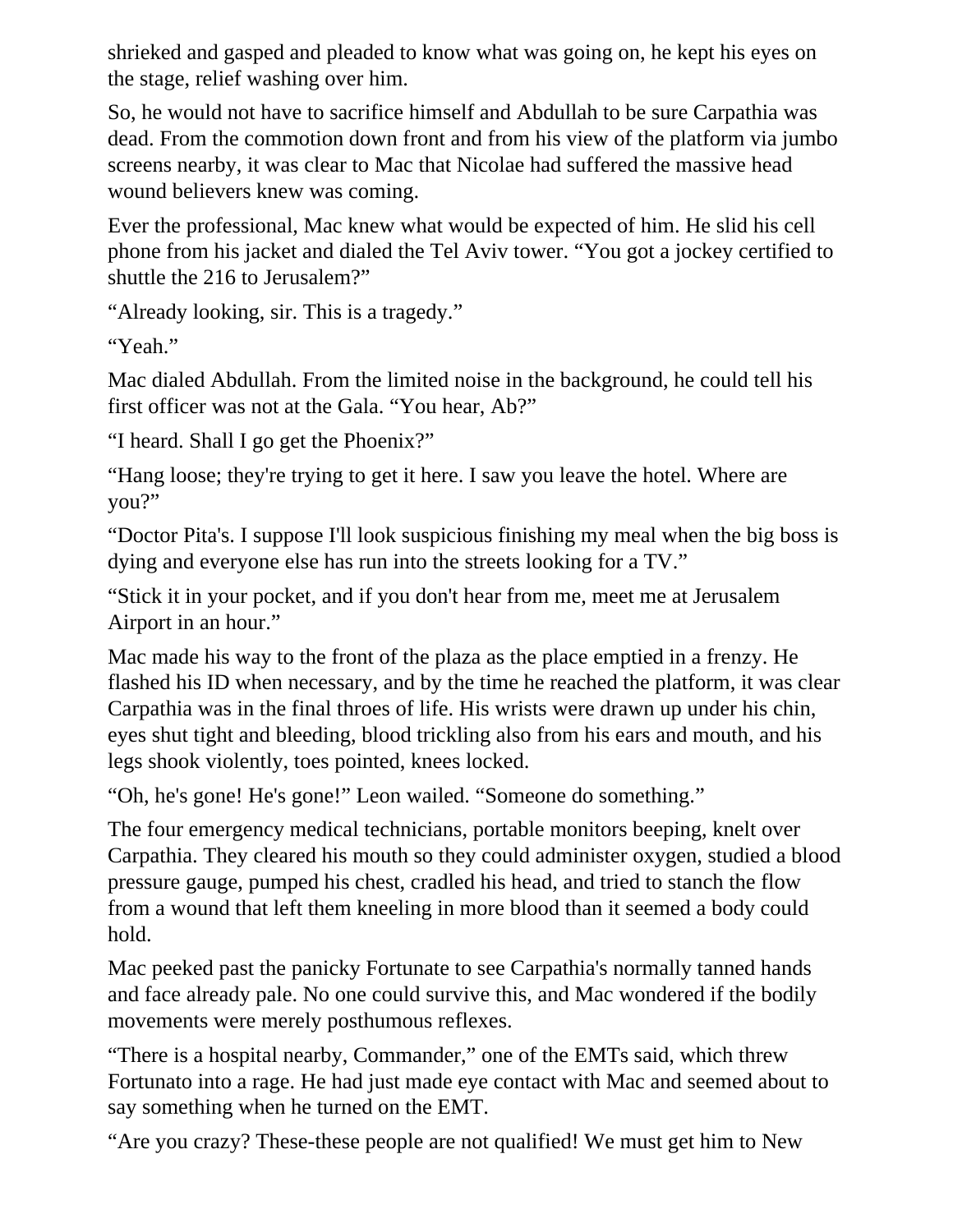Babylon."

He turned to Mac. "Is the 216 ready?"

"On its way from Tel Aviv. Should be able to lift off in an hour."

"An hour?! Should we helicopter him straight to Tel Aviv?"

"Jerusalem Airport will be faster," Mac said.

"There's no room to stabilize him in a chopper, sir," the EMT said.

"We have no choice!" Fortunato said. "An ambulance would be too slow."

"But an ambulance has equipment that might—"

"Just get him into the chopper!" Fortunato said.

But as the EMT turned away looking disgusted, a female colleague looked up at him. Carpathia was still.

"No vitals," she said. "He's flat lined." "No!" Leon bellowed, bullying his way between them and kneeling in Nicolae's blood. Again he leaned over the body, but rather than holding Carpathia to him, he buried his face in the lifeless chest and sobbed aloud.

Security Chief Walter Moon dismissed the EMTs with a nod, and as they gathered up their equipment and went for the gurney, he gently pulled Leon away from Carpathia. "Don't drape the body," he said. "Let's load 'im up now. Say nothing about his condition until we're back home."

"Who did this, Walter?" Fortunato whined. "Did we catch him?"

Moon shrugged and shook his head.

Buck ran toward the hostel. He dialed Chaim's number again, as he had all along the way. Still busy. The people in Chaim's house-Stefan the valet, Jacov's wife, Hannelore, and Hannelore's mother-had to have been watching on TV and were likely calling anyone they knew for news of their loved ones.

Finally, Hannelore answered. "Jacov!" she shouted.

"No, Hannelore, this is Greg North."

"Buck!" she wailed. "What happened? Where—"

"Hannelore!" Buck said. "Your phone is not secure!"

"I don't care anymore, Buck! If we die, we die! Where is Jacov? What happened to Chaim?"

"I need to meet you somewhere, Hannelore. If Chaim shows up there—"

"Chaim is all right?"

"I don't know. I didn't see him after—"

"Did you see Jacov?"

"Meet me, Hannelore. Call me from another phone and—"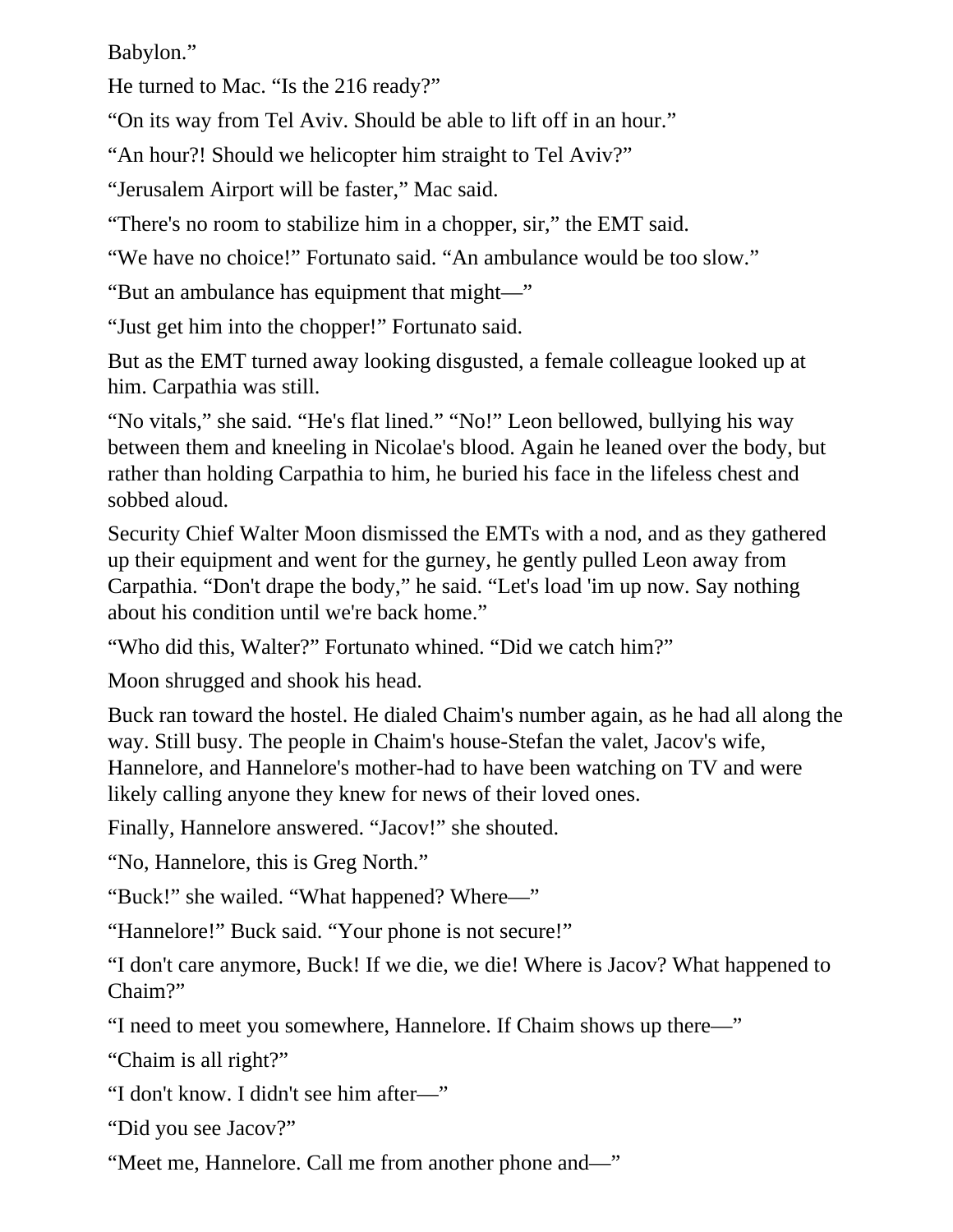"Buck, you tell me right now! Did you see him?" "I saw him." "Is he alive?" "Hannelore—" "Buck, is he dead?" "I'm sorry. Yes."

She began to wail, and in the background Buck heard a scream. Hannelore's mother? Had she deduced the news?

"Buck, they're here!"

"What? Who?"

He heard a door smashing, a yell, another scream.

"GC!" she whispered fiercely. And the phone went dead.

Onboard the Phoenix 216, Nicolae Carpathia's personal physician examined him and pronounced him dead.

"Where were you?" Leon demanded. "You could have done something."

"Where I was supposed to be, Commander," the doctor said, "in the auxiliary trailer a hundred yards behind the platform. Security would not let me out, fearing more gunfire."

As the 216 taxied toward the runway, Leon came to the cockpit and told Abdullah, "Patch me through to Director Hassid at the palace, secure line."

Abdullah nodded and glanced at Mac as Fortunate backed out. The first officer made the connection and informed Leon over the intercom. With creative switch flipping, Abdullah allowed Mac to listen in, while muting the input button to keep out noise from the cockpit.

"You're aware of the awful news, David?" Leon said.

"I heard, yes, sir," David said. "How is the potentate?"

"He's dead, David ..."

"Oh."

"... but this is top secret by order of Chief Moon until further notice."

"I understand."

"Oh, David, what will we do?"

"We'll look to you, sir."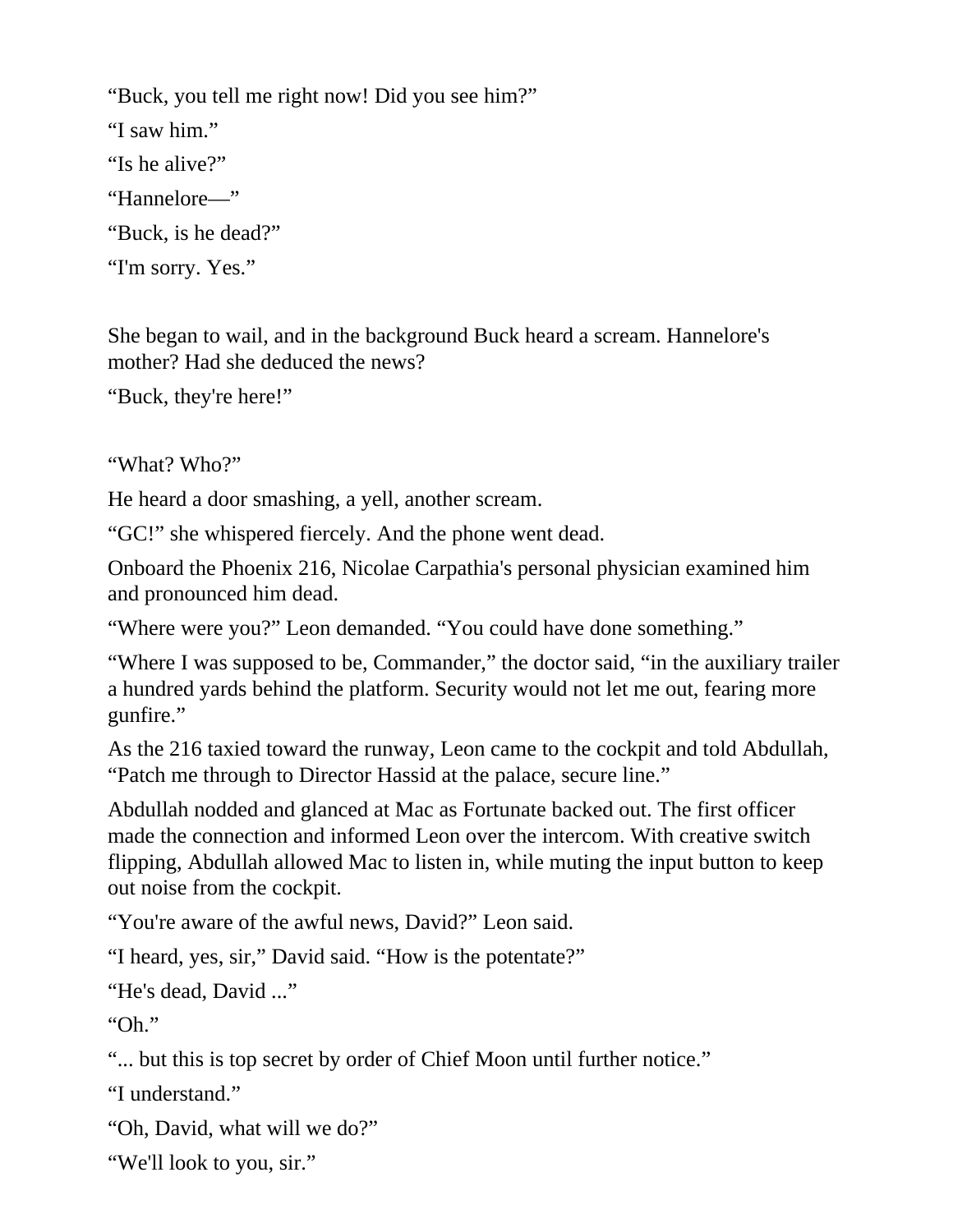"Well, thank you for those kind words at such a time, but I need something from you."

"Yes, sir."

"Scramble the satellites to make it impossible for those who did this to communicate with each other by phone. Can you do that?"

A long pause. "Scrambling the satellites" was not the exact terminology, but David could produce Fortunato's desired result. "Yes," he said slowly. "It's possible, of course. You realize the ramifications ..."

Mac whispered to Abdullah. "Call Buck, call Rayford, call the safe house. Leon's going to shut down communications. If they need to talk to each other, it has to be now."

"Tell me," Leon said.

"We're all served by the same system," David said.

"It's the reason we've never been able to shut down the Judah-ites' Internet transmissions."

"So if they're shut down, we're shut down?"

"Exactly."

"Do it anyway. The landlines in New Babylon would still be operable, would they not?"

"They would, and this would not affect television transmission, but your long distance is all satellite dependent."

"So those of us in New Babylon would be able to communicate only with each other."

"Right."

"We'll get by. I'll let you know when to unscramble."

Two minutes later Leon called David again. "How long does this take?" he said. "I should not be able to reach you!"

"Three minutes," David said.

"I'll check back in four."

"You'll not reach me, sir."

"I should hope not!"

But four minutes later Leon was preoccupied with the doctor. "I want an autopsy," he said, "but zero leaks about cause of death." Through the reverse intercom bug, Mac heard Leon's voice catch. "And I want this man prepared for viewing and for burial by the finest mortuary technician in the world. Is that understood?"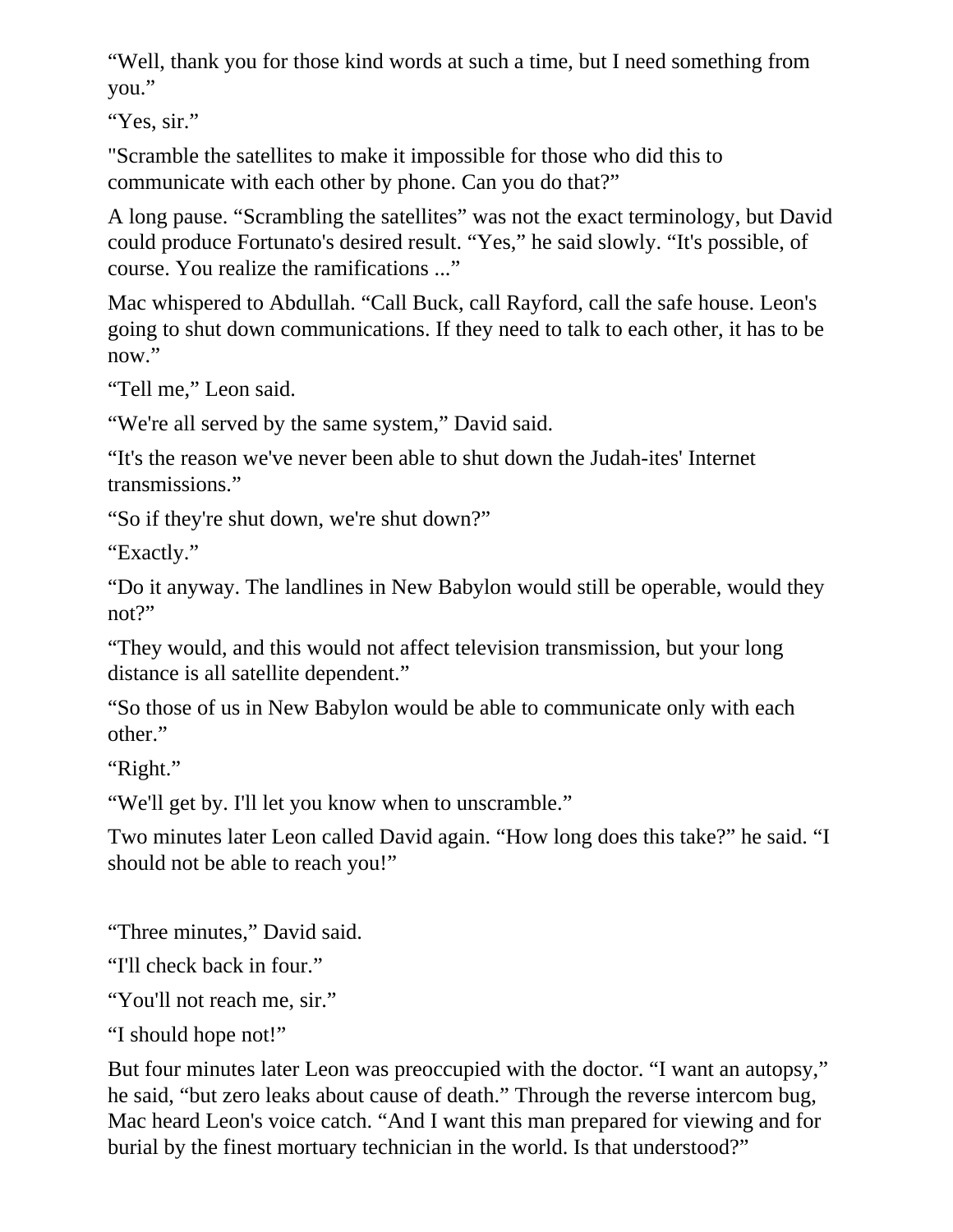"Of course, Commander. As you wish."

"I don't want the staff butcher in the palace, so whom would you suggest?"

"One who could use the business, frankly."

"How crass! This would be a service to the Global Community!"

"But surely you're prepared to reimburse—"

"Of course, but not if money is the primary concern...."

"It's not, Commander. I simply know that Dr. Eikenberry's mortuary has been decimated. She's lost more than half her staff and has had to reorganize her business."

"And she's local?"

"Baghdad."

"I do not want Nicolae shipped to Baghdad. Can she come to the palace morgue?"

"I'm sure she'd be more than happy ..."

"Happy?"

"Willing, sir."

"I hope she can work miracles."

"Fortunately his face was not affected."

"Still," Leon said, his voice husky again, "how do you hide the, the . . . awful injury?"

"I'm sure it can be done."

"He must look perfect, dignified. The whole world will mourn him."

"I'll call her now."

"Yes, please try. I'd like to know whether you're able to get through."

But he was not able. Global telephone communications were off the air. And Abdullah too had failed to reach anyone.

Mac was about to shut off the intercom bug when he heard I .eon take a huge breath and let it out. "Doctor?" he said. "Can your mortician, ah—"

"Dr. Hikenberry."

"Right. Can she do a cast of the potentate's body?"

"A cast?"

"You know, some sort of plaster or plastic or something that would preserve his exact dimensions and features?"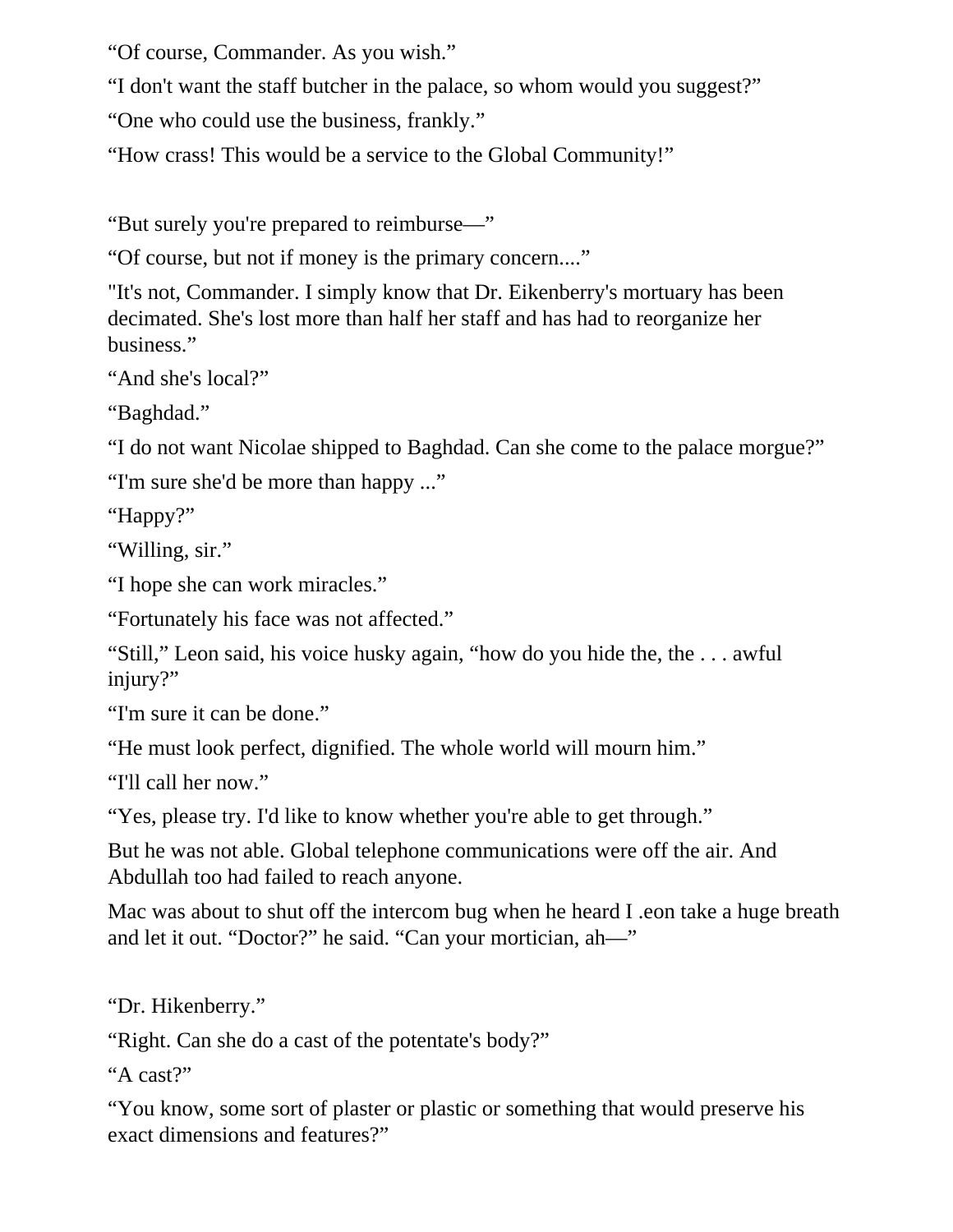The doctor hesitated. "Well," he said finally, "death masks are nothing new. A whole corpse would be quite an undertaking, pardon the expression."

"But it could be done?"

Another pause. "I should think the body would have to be dipped. The palace morgue has a large enough tank."

"It could be done then?"

"Anything can be done, Excellency. I'm sorry, I mean Commander."

Fortunato cleared his throat. "Yes, please, Doctor. Don't call me Excellency. At least not yet. And do arrange for a cast of the potentate's body."

### **TWO**

BESIDE the desk in her hangar office, David stood facing Annie and holding both her hands.

"You're trembling," she said.

"I thought you were," he said. "You're not as scared as I am?"

"At least," she said. "What's going on?" He sighed. "I just got a call from a mortician in Baghdad. Says she was told to go through me for large purchases. She wants several liters of some sort of a plastic amalgam delivered to the palace morgue as soon as possible."

"For?"

"I can only imagine. This stuff is used to make casts of faces, body parts, tire tracks, that kind of thing. But she wants enough to fill a tub the size of a whirlpool bath."

"She's going to make a cast of Carpathia's whole body?"

He shrugged. "That's my guess."

```
"Whatever for?"
```
"She didn't sound too sure herself. She kept asking how much water would have to be added to how much solution and if that would fill the stainless steel container. She also wanted to know how long I thought it would take that much solution to harden, how long it would remain pliable before drying, all that."

Annie slipped her hands around David's waist and laid IHT head on his chest. "Someone's put her up to it. Maybe to make a replica of the body so they can make him look better lying in state?"

He pondered that. "I just wonder if they've heard about the prophecy of his resurrecting and want to keep the real body somewhere convenient, just in case."

"They don't believe the prophecies, do they?"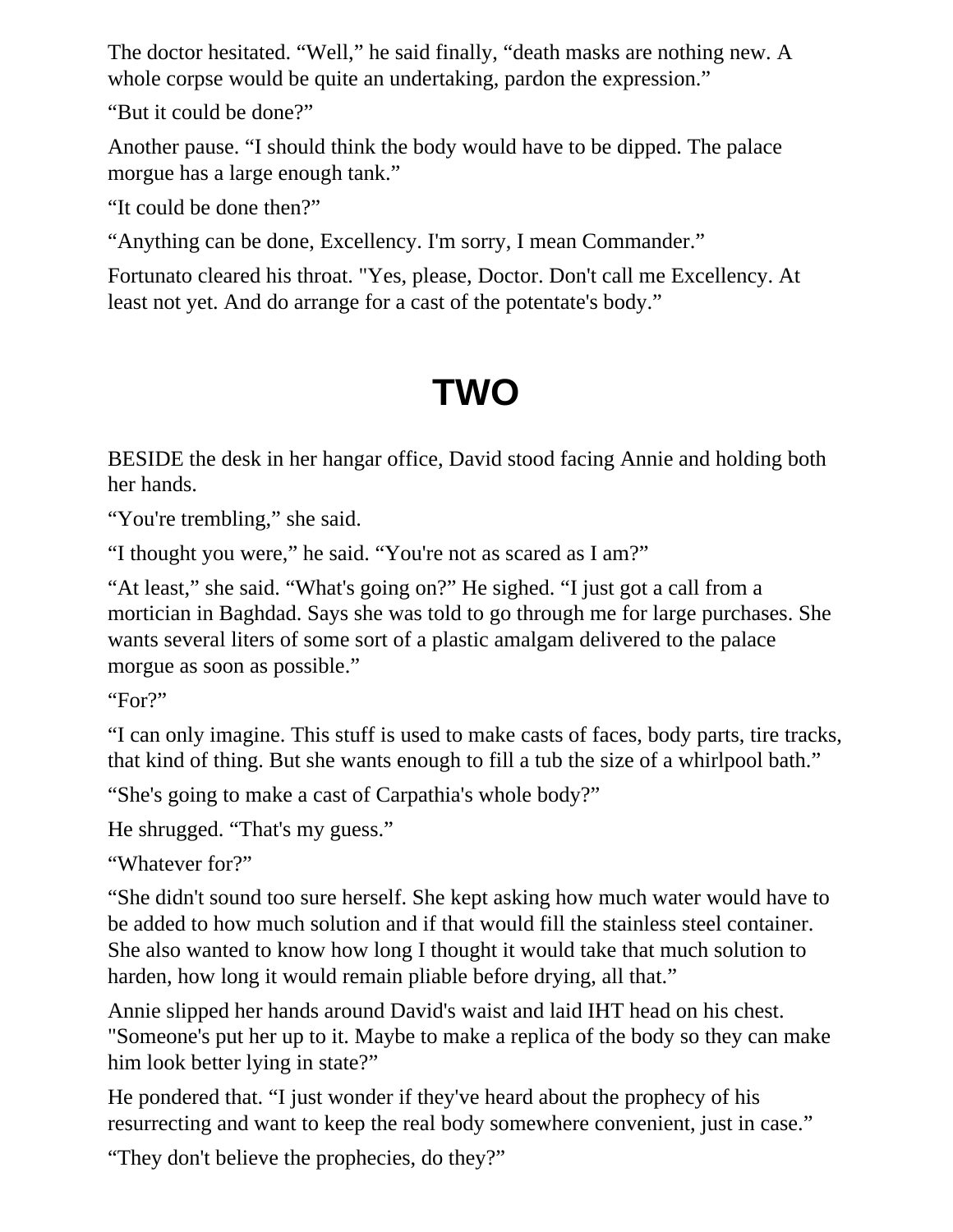"How could anyone not by this time?"

She looked up at him and shook her head. "What's going to happen around here when, you know ..."

"It happens?"

"Yeah."

"It's not going to be pretty. I can't wait to see what Dr. Ben-Judah has to say about you-know-who when he's no longer really himself."

"You think there'll be any of the man left of him?"

David cocked his head. "His body, sure. Maybe he'll sound like himself and have the same mannerisms, but he's supposed to be indwelt, and indwelt means indwelt. When I was promoted, I moved into the quarters of that director who was reassigned to Australia, remember?"

"Yeah."

"It's the same place. Same walls, same bed, same lav, everything. It looks the same, but it's not. I'm the new dweller."

She held him tighter. "I don't want to know the new dweller of the potentate."

"Well, it'll be no more Mr. Nice Guy."

"Not funny," she said.

"They should be here any minute, babe."

"I know. My ears are tuned to the '16.1 know how long it takes to get the hangar doors open and to position the forklift and winch. I hope security keeps its distance. Did you see all of 'em out there? Have you heard all the rules?"

"Have I! You'd think you were off-loading the body of the king of the world."

She snorted. "Tell you the truth, I'd like to drop the box and run over the whole thing with the forklift. Let's see that come back to life."

David tugged her toward the door. "What if he comes back to life while you're transporting the body?"

She stopped and closed her eyes. "Like I wasn't freaked out enough. You'd have to find me in heaven."

A hum vibrated the office window. "You'd better go. They're about three minutes away."

Rayford could not believe his luck at Tel Aviv. He hurried past the busy counters and out a side exit toward the small-craft hangars. The Gulfstream sat gleaming in Hangar 3.

An armed guard doing double duty as manifest coordinator checked Marv Berry off his list and said, "Wait a minute, there's something else I'm s'posed to ask. Ah, yeah, flight plan reported to tower?"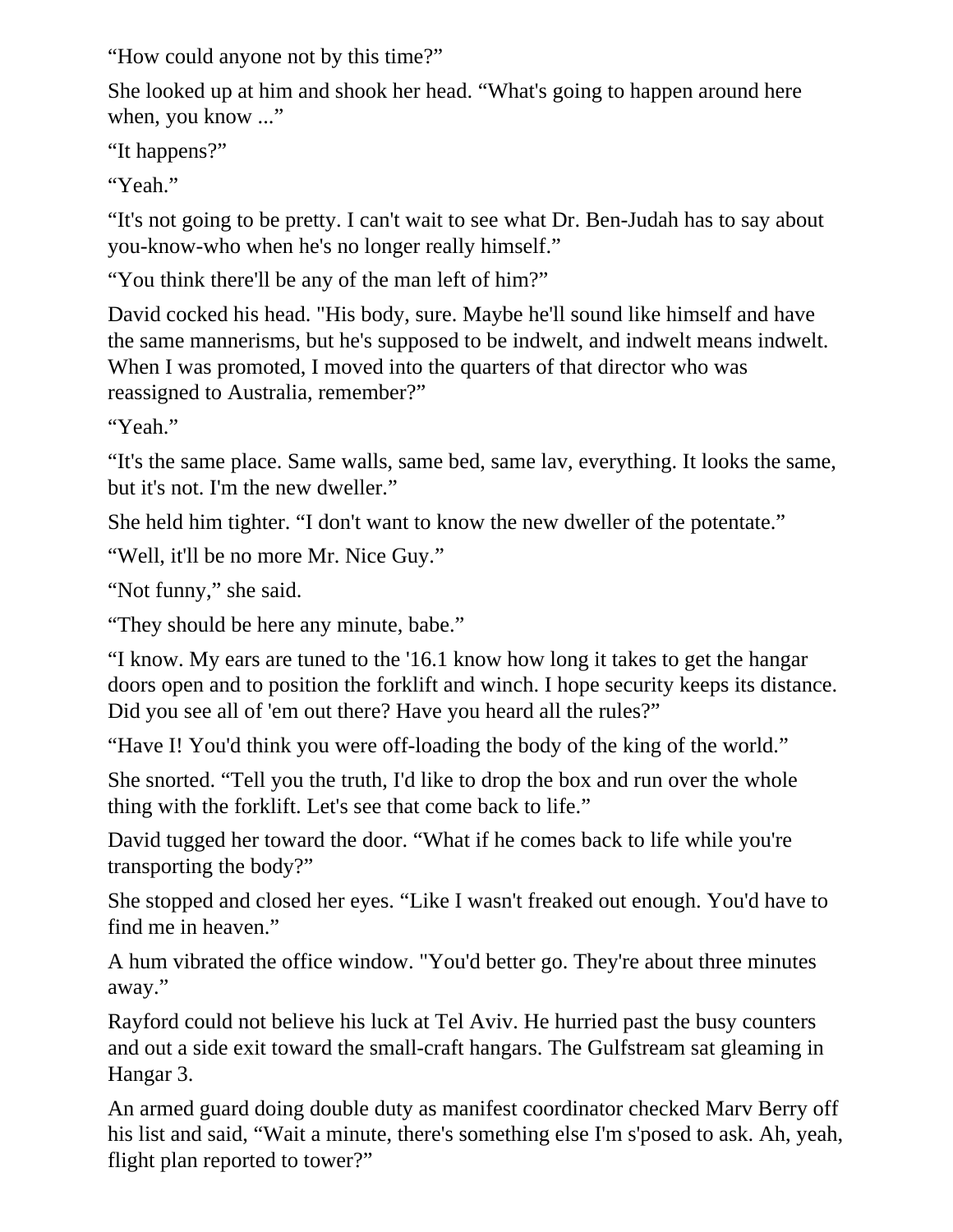"You bet," Rayford said, "but they weren't happy with how slow the small craft were being cleared, so I'd better keep you out of trouble by getting out of here quick."

"I 'predate that," the guard said, clearly more comfortable with a gun than a pen. "They expect lots of passengers on the big birds tonight and want to get the little ones out of the way."

"Understandable," Rayford said. "I'll do my part."

"Wish I'd a been in Jerusalem tonight," the guard said as Rayford circled the Gulfstream, doing a quick preflight.

"Yeah?"

"I'd a killed somebody, guilty or not."

"That so?"

"Dang straight. Somebody'd pay for that. Who'd wanna go and kill our only hope?"

"I can't imagine."

"You're American, right, Mr. Berry?"

"You could tell?"

"Sure, me too."

"You don't say."

"Colorado," the young man said. "Fort Collins. You?"

"What're you doing here?"

"Wanted Gala duty. This is as close as I got. Hoped for potentate bodyguard, but I guess that's all political."

"Like everything else," Rayford said, pulling open the Gulfstream's door and steps.

"Need some help there, Mr. Berry?"

"Got it, thanks."

"Where'd you say you were from?"

I didn't, Rayford thought. "Kalamazoo," he said, mounting the steps and tossing in his bag.

"That's what, Midwest?"

Rayford hated the small talk, not to mention the delay, only slightly less than the prospect of being detained and put to death. "Michigan!" he called out, pulling the door.

"Hang on a second, sir," the guard said. "Squawk box is for me."

"I gotta go," Rayford said. "Nice talking to you."

"Just a minute, please," the young man said with a smile. "Another minute won't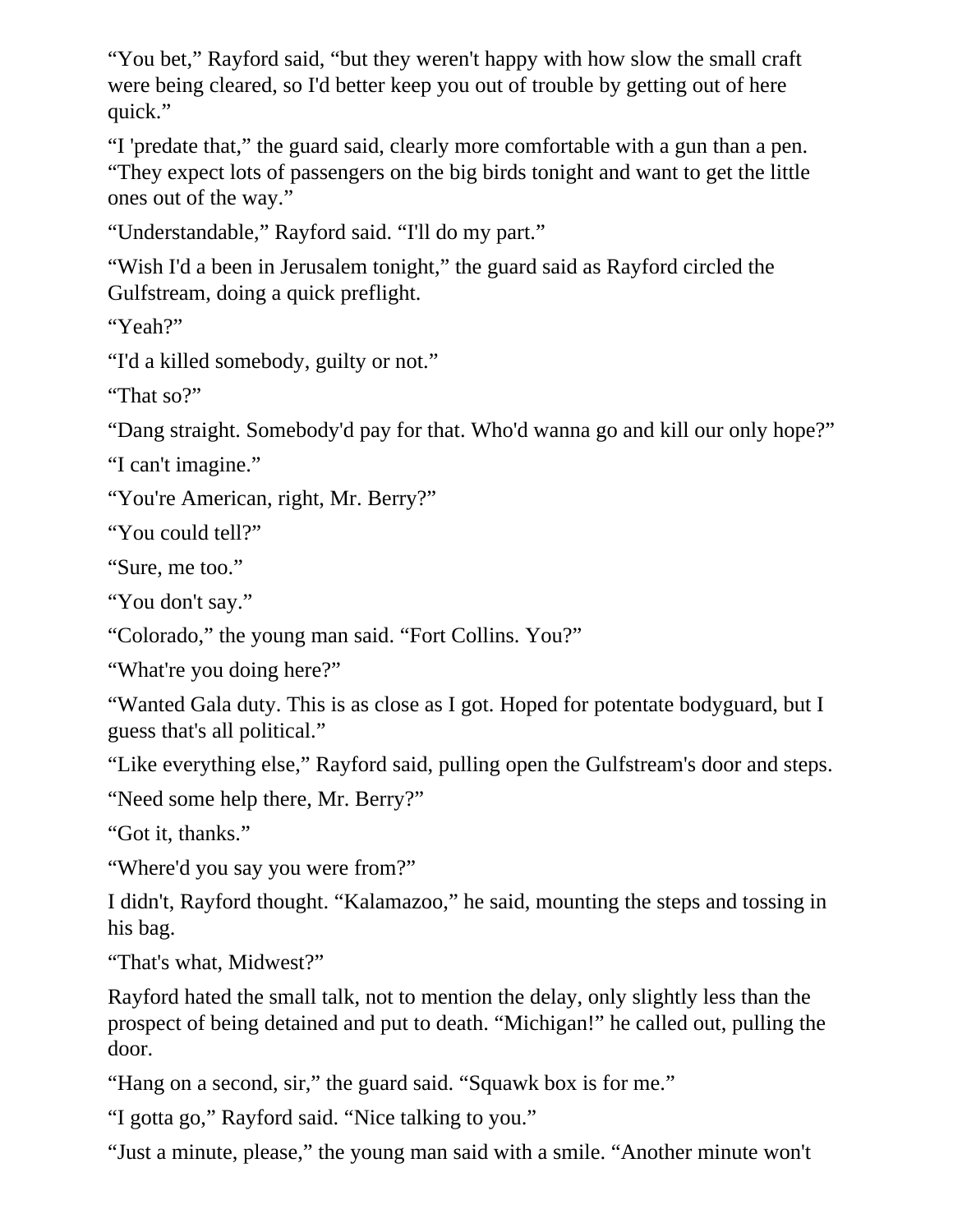kill you, will it?"

It just might. "I've really got to go, son."

"Wyatt."

"Why?"

"Wyatt. That's my name."

"Well, thanks, Wyatt, and good-bye."

"Mr. Berry!"

"Yes, Wyatt."

"I'm not gonna be able to hear the box here if you fire up. Can't you give me a second?"

From the radio on Wyatt's makeshift desk in the middle of the hangar: "Officer 423, do you copy? Initiate code red screening effective immediately."

"This is Wyatt. You mean those thorough checks on everybody, even small craft?"

"Where are you, 423?"

"Small-craft Hangar 3, sir."

"Then that is what I mean, yes!"

Rayford quickly closed the door, but before he could settle into the cockpit, Wyatt came running. "Mr. Berry, sir! I'm going to have to ask you to step out of the craft!"

Rayford initiated the starting sequence, which only caused Wyatt to rush in front of the Gulf stream, waving, rifle dangling. He didn't appear alarmed or even suspicious. It was clear he simply thought Rayford couldn't hear him.

He motioned for Rayford to open the door. Rayford considered simply starting up as soon as Wyatt was clear of the front, hoping the GC was thin staffed enough and busy enough that they would ignore him. But he couldn't risk an air pursuit or gung ho Wyatt from Fort Collins shooting at him on the runway.

He moved to the door and opened it three inches.

"What is it, Wyatt?"

"I've been instructed, sir, to do a thorough check and search of even small craft before departure tonight, due to what happened in Jerusalem."

"Even me, Wyatt? A small-town guy like you? An American?"

"Got to, sir. Sorry."

"Wyatt, you know the Gulfstream, don't you?"

"The Gulfstream, sir?"

"This aircraft."

"No sir, I don't. I'm not an aviation man. I'm a soldier."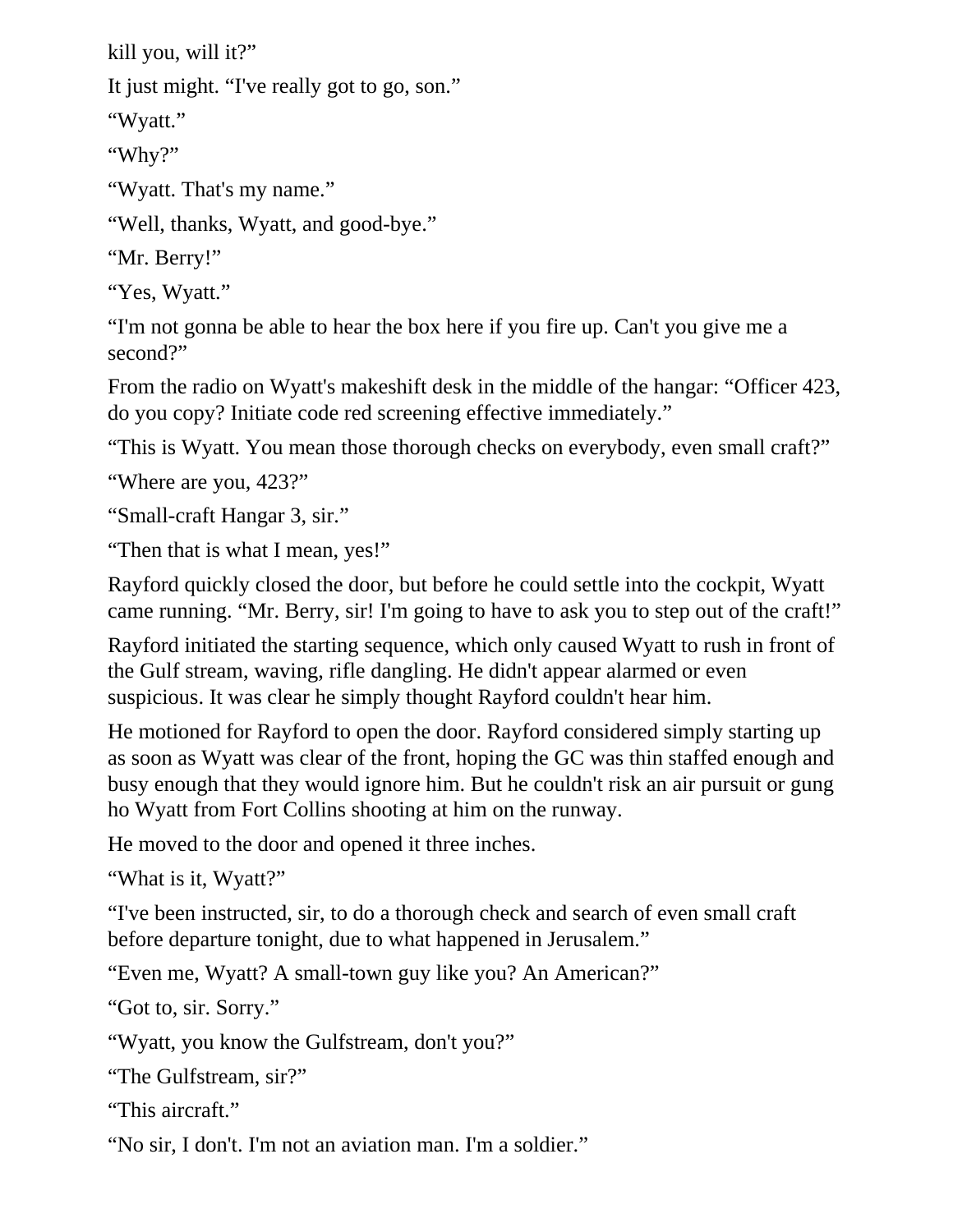Rayford peeked through the slivered opening. "If you knew this plane, Wyatt, you'd know that if the door opens all the way, I have to start the whole ignition sequence over."

"You do?"

"Yeah, some kind of a safety mechanism that keeps the engines from starting until the door is closed."

"Well, I'm sorry, but I have to—"

"I'm sorry, too, Wyatt, because the tower guys were complaining about you, and I was trying to keep you out of trouble, make you look good, by getting away quickly."

"But my commanding officer just told me—"

"Wyatt! Listen to me! You think I shot Carpathia?"

"'Course not. I—"

"I'd need you to teach me about weapons, for one thing."

"I could sure teach you, but—"

"I'll bet you could. And I could teach you to fly—"

"I have to—"

"Wyatt, I just heard on the radio that two wide-bodies are in landing sequence right now, with another waiting to take off. Now my perimeter flange is going to overheat if I don't get going, and you don't want a fire in here. Tell your boss I was already on my way out when you got the order, then we're both covered. You look quick, you avoid a fire, and you're still following orders."

Rayford kept a careful eye on Wyatt's hands and flinched when the young man moved his right. If he leveled that rifle at him, Rayford would have to comply.

But Wyatt saluted and pointed at Rayford. "Good thinkin', sir. Carry on."

Rayford fired up the engines and maneuvered onto the tarmac. He couldn't wait to tell Mac about this one. He heard about other planes on a radio that wasn't on yet? Perimeter flange? Fire? Tsion taught that part of the population decimation might be God's way of removing his most incorrigible enemies in anticipation of the coming epic battle. Wyatt was living proof that the inept had survived.

Rayford knew he wouldn't always enjoy such fortune.

"Ben Gurion Tower to Gulfstream!"

Rayford leaned forward and looked as far as he could in both directions, both on the runway and in the sky.

"Gurion Tower to Gulfstream, do you copy?"

He was clear.

"Gulfstream, you are not cleared! Remain stationary."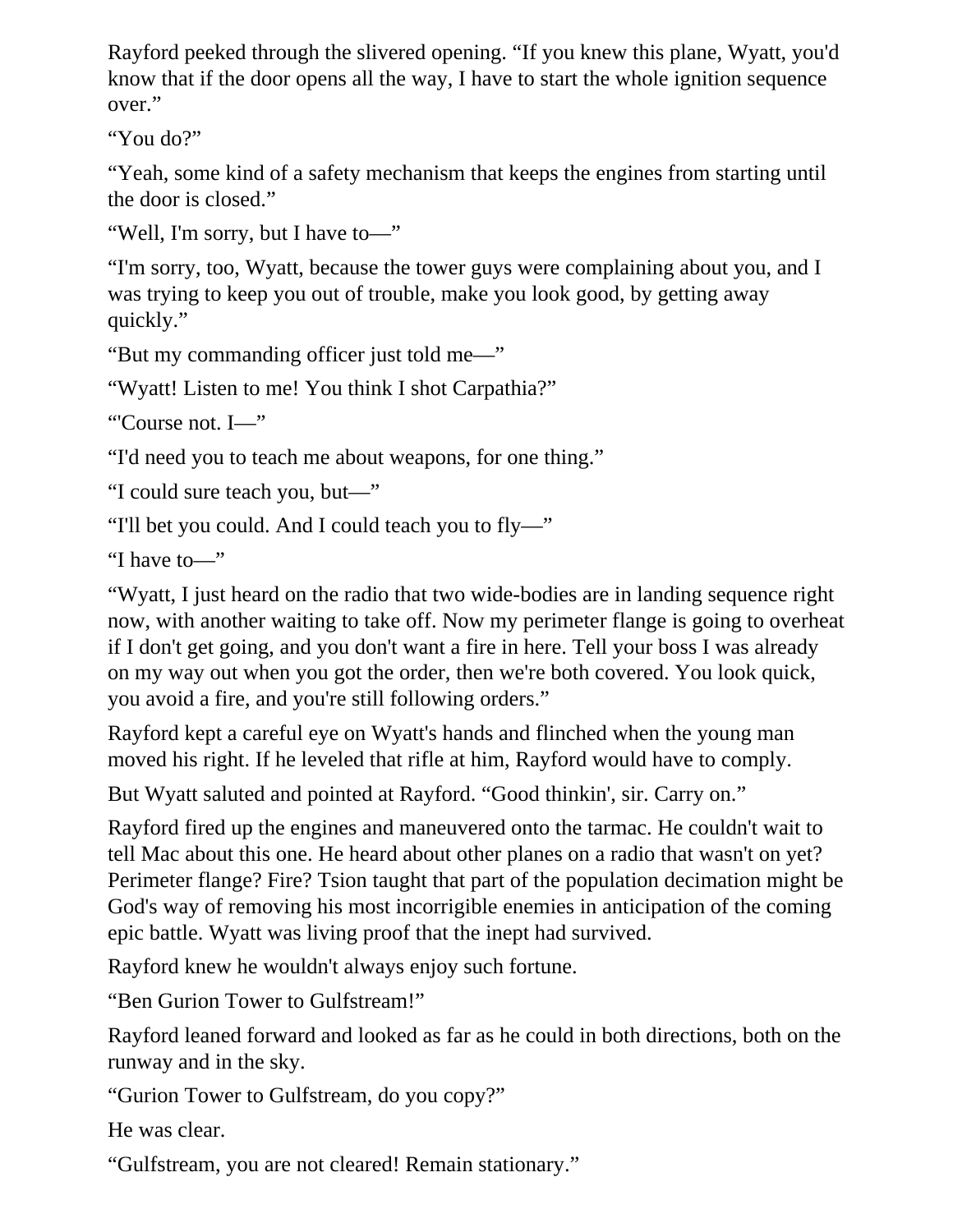"Gulfstream to Tower," Rayford said. "Proceeding, thank you."

"Repeat, Gulfstream, you are not cleared!"

"Cleared by Officer 423, Tower."

"Repeat?"

"... been . . . leared . . . two-three . . . wer."

"You're breaking up, Gulfstream! You are not cleared for takeoff. Repeat, not cleared!"

```
"... nection \dots wer, thank y<sup>"</sup>
```
"Do we have your flight plan, Gulfstream?"

" $\ldots$  o copy, tow—"

"Flight plan?"

"... icer fo-, two, thr—"

"If you can hear any of this, Gulfstream, be aware that satellite coordinates have been scrambled and there is only manual positioning. Copy?"

Rayford depressed and released the talk button rapidly, then held it halfway down, creating static on the other end. No satellite capability? For once he would be glad for that. He needn't worry about pursuit. If he was flying blind, so would the GC. Did that mean the phones were out too? He tried the safe house, then Laslos. Nothing. He only hoped he could connect with the Greek believers before he put down there. It made no sense to try to make it back to America. If Leah's message meant what he thought and Hattie was no longer in Belgium, she could have long since led the GC to the safe house.

He only hoped his message had gotten to David's computer before the satellites went down.

Buck had been angry with his father-in-law before, but never like this. No contact? Nothing? What was he supposed to do, collect Leah from Brussels, and it was every man for himself? Now the phones didn't seem to be working.

Did he dare try to make it to Chaim's house and see what was going on? Why would the GC storm the place and force their way in? Were they too looking for Chaim? And why? Buck knew somebody already had to have the old man. Someone had spirited him, or his body, from the Gala site. No way a wheelchair-bound stroke victim could have made his own way out of that place with his contrivance in pieces on the ground.

Buck took a cab to the small place he had once used as an Israeli safe house. No one he recognized was living there. He walked several miles in the darkness through rubble, never far from the cacophony of sirens and the flashing light shows of emergency vehicles. When he finally arrived at Chaim's, the place was deserted and dark. Had everyone been taken away? Emergency personnel were stretched, of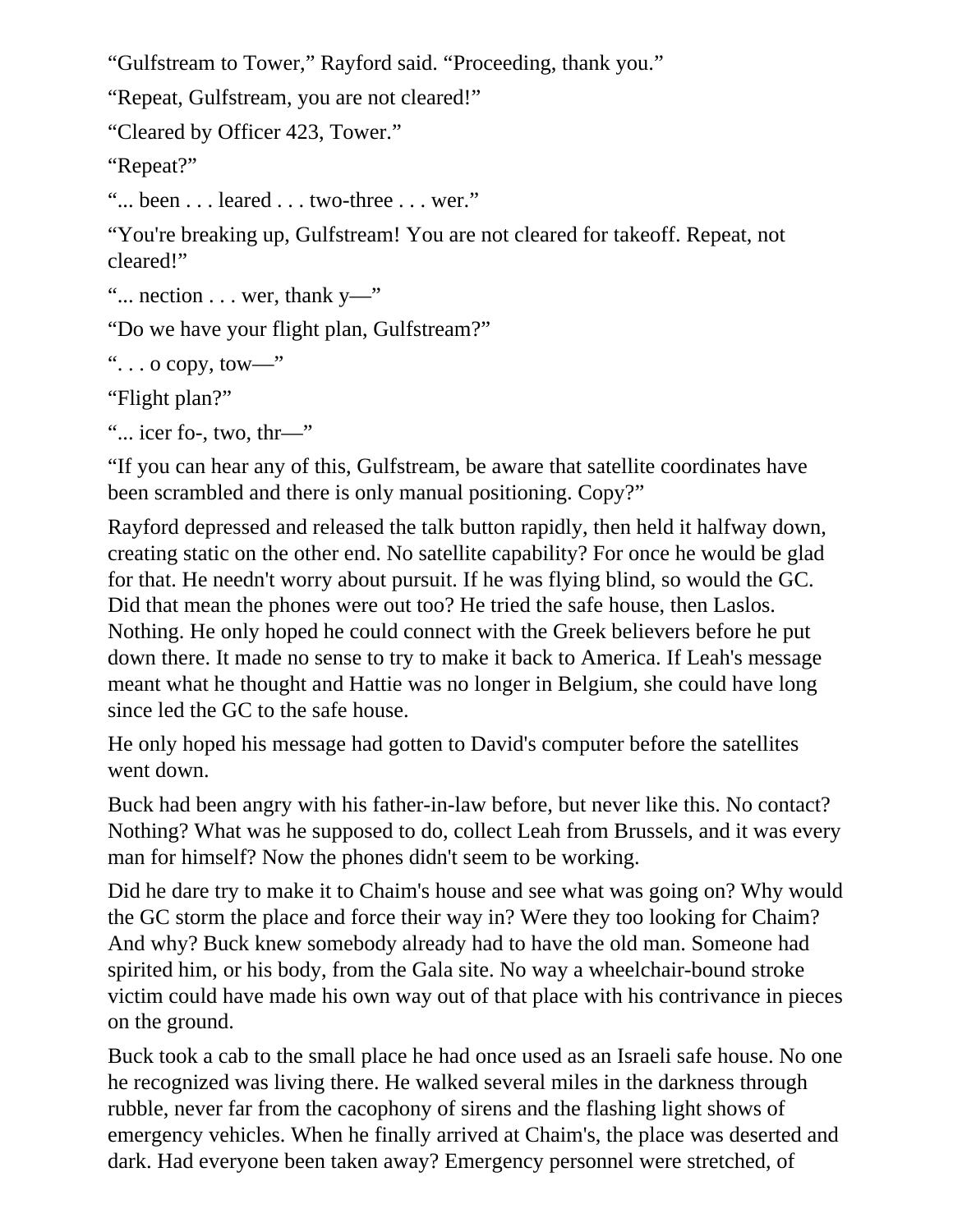course, but if they expected Chaim, wouldn't someone be left to guard the place? Buck crept to the back, suddenly aware of his fatigue.

Grief and trauma did that to a person, he told himself.

He had not gotten to know Jacov well, but how he had thrilled to the young man's coming to belief in Christ! They had kept up some, not as much as either had liked, due to the risk of discovery. And though he knew he would see Jacov at the Glorious Appearing-if not before-he dreaded having to break the news to Jacov's friend and coworker, Stefan.

Buck had the advantage of knowing, really knowing, this house. He feared he might be walking into a trap.

He didn't think the GC knew he was in Israel, but one could never be sure. Maybe they lay in wait for Chaim or even Jacov. It was possible Jacov's death had not made the GC databases yet, though that was unlikely. But where was everyone else?

Buck found the back door unlocked, and he slipped in.

A rechargeable flashlight was usually plugged into a socket near the floor, behind the food preparers' table.

Buck felt for it and found it, but he didn't want to test it until he was confident no one was waiting to ambush him. He took it into the pantry and waited until he shut the door to turn it on. Then he felt foolish, reckless. He'd never been comfortable with the role he had been thrust into, still part journalist but also freedom fighter, raconteur. What kind of a swashbuckling Trib Force veteran backs himself into a closet with nothing more to defend himself with than a cheap flashlight? He tried the light switch on the pantry wall. Nothing.

So the power had been cut. Buck flipped the flashlight on, then off quickly. Something in his peripheral vision froze him. Did he dare shine the light that way? He let out a quavery breath. Who would lie in wait in a pantry? Buck aimed the light that direction and turned it on.

Just an unusual arrangement of boxes and cans. He doused the light and moved quietly to the door. Creeping through the kitchen into the dining room, the parlor, and then the front room, Buck held the flashlight in front of him as if it were on, but it served more like a blind man's cane. As his eyes began adjusting to the darkness, he became aware of pinpoints of light from the street, and he still heard sirens in the distance.

Later Buck would wonder whether he had smelled the blood before he heard it. Yes, heard it. He knew something was wrong as soon as he reached the front room. It was in the air. Heat? A presence? Someone. He stopped and tried to make out shapes. He felt his own heart, but something reached his ears more insistently even than that thumping. Dripping. Drip, drip, pause, drip-drip, drip. From two sources? Part of him didn't want to know, to see. He turned his back to windows at the front, pointed the flashlight toward the sounds, and braced himself, ready to defend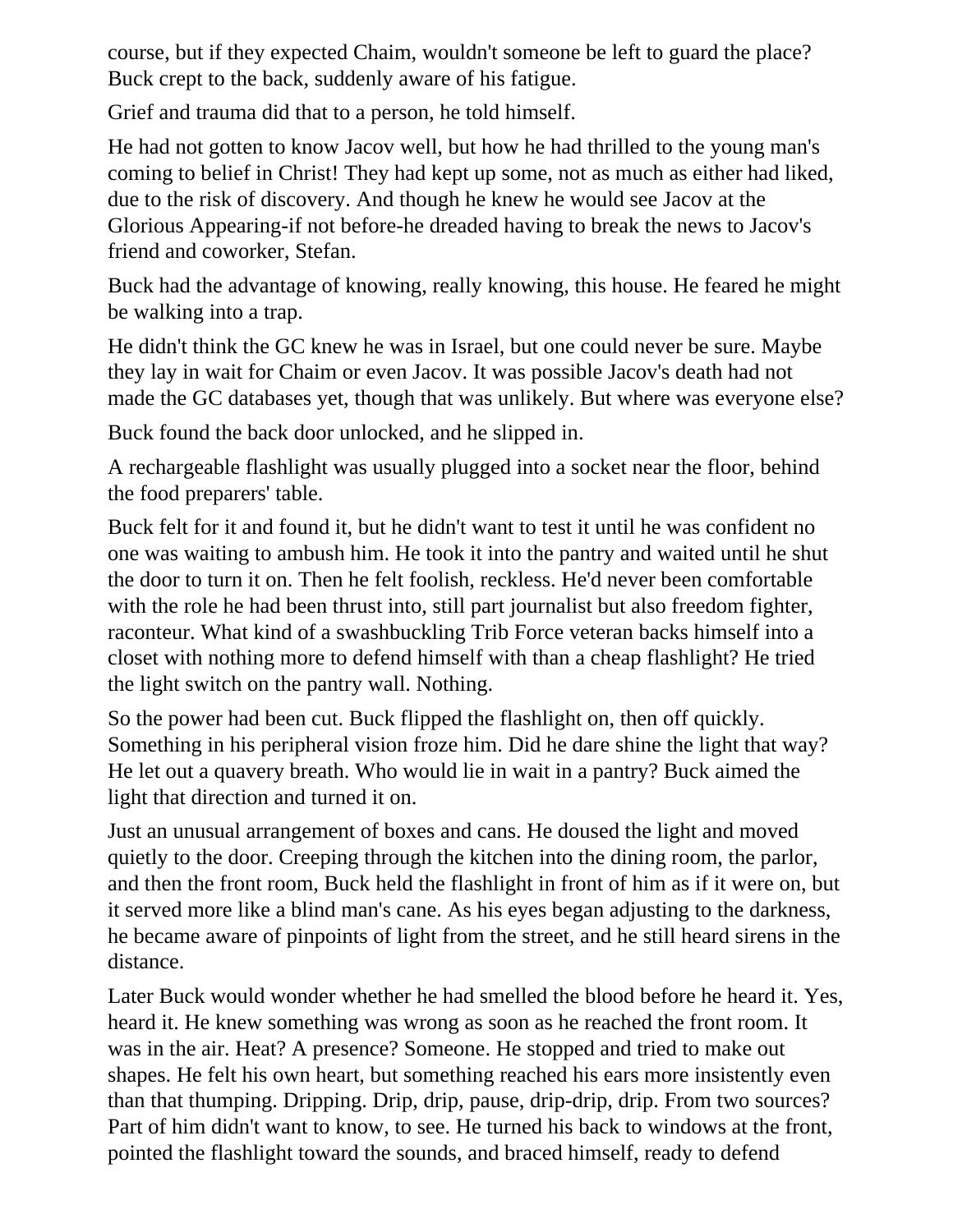himself with bare hands and the flashlight, if necessary.

He turned on the light but immediately shut his eyes to the horror. He dropped to his knees, the wind gushing from him. "Oh, God," he prayed. "No! Please!" Was there no end to the carnage? He would rather die than find his friends, his comrades (someday his own family?) like this. In the split second he had allowed himself to take in the scene, it became clear that two victims sat side by side in wood chairs, Hannelore on the left, her mother on the right. They were bound and gagged, heads tilted back, blood dripping into pools on the floor. Buck did not want to reveal himself to anyone outside.

Plainly, this scene was created to "welcome" someone home; certainly the perpetrators had no idea he would stumble upon it. Buck knelt before the chairs, repulsed by the sound of the drips. He knew if either of the women had survived, their respiration would have been noisy with their heads in that position. Still, he had to make sure. He lodged the flashlight between his knees, angled it toward the women, and turned it on. As he reached to check for Hannelore's pulse, the flashlight slipped and illumined her ankles, tied securely to the front legs of the chair. As he angled the light up again and tightened his knees to support it, he noticed her wrists tied behind her. A smallish woman, Hannelore's torso was stretched to allow her hands to go around the back of the chair. Great gushes of air rushed past Buck's gritted teeth.

He grabbed the flashlight and moved behind the chair to feel her wrist, but that put his arm in line with the blood dripping from her head. And though her wrist was warm, as he feared, there was no pulse.

Hannelore's mother, less than a foot away, was bound in the same position. A squat, heavy woman, her arms had been yanked into contorted positions to allow her wrists to be tied. She too was dead.

Who could have done this? And wouldn't Stefan, his Middle East maleness coming to the fore, have fought to the death to prevent it? Where could he be? Buck wanted to pan the light back and forth along the floor toward the front, but that might have been suicidal, he would be so obvious from the street. It was all he could do to keep from calling Stefan's name.

Chaim had not been home when Buck had talked with Hannelore on the phone. Did this massacre mean Chaim had arrived, or that he hadn't? Had Chaim himself been forced to witness this? Buck's first task was to locate Stefan, his second to check the entirety of the huge house for Chaim. If Chaim had not returned and this was all meant as a warning for him, could the place be staked out, surrounded? Perhaps it was.

Buck feared he would find not just Stefan's body, but also Chaim's. But how would Chaim have gotten there? Who might have caught him, rescued him, or helped him off that platform? And what was the purpose of murder41 ing these innocents? Had they been tortured for information and eliminated once they provided it, or because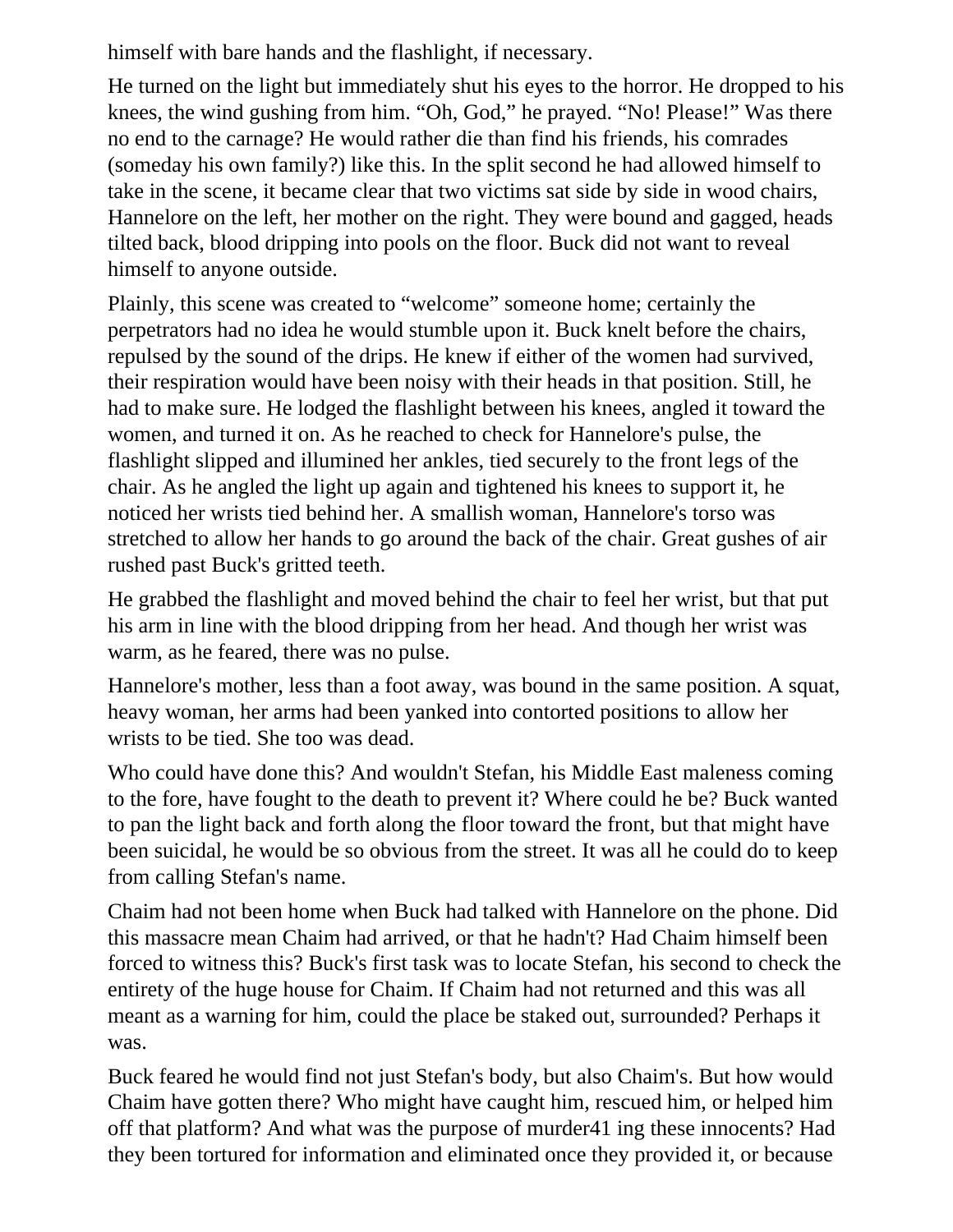they had not? Or was this simply vengeance? Chaim had been vitriolic in his revulsion of GC Peacekeepers, of the breaking of the covenant between the GC and Israel.

Though he had never been a religious Jew, he expressed horror over the intrusion of the world government into the very affairs of the temple. First the Jews had been allowed to rebuild; then they were not allowed to conduct themselves the way they wished in the new temple.

But do you extinguish the household of a statesman, a national treasure, for such an offense? And what of the man himself? Buck's head throbbed, his chest felt tight, and he was short of breath. He was desperate to be with Chloe and Kenny and felt as if he could hold them tight for three and a half years. He knew the odds. Each had only a one in four chance of surviving until the Glorious Appearing. But even if he, or they, had to go to heaven before that, he didn't want it to be this way. No one deserved this. No one but Carpathia.

It had been a long time since David had suffered such carping. On the way to his office from the palace hangar, past a full-dress color guard of pallbearers and a heavily armed ring of security personnel, his beeper had signaled a top-level emergency message. The call could have originated only locally, of course, but this sort of a code was reserved for life-and-death situations. He did not recog42 nisei the callback number but knew it was located in the palace proper.

Normally he would have called back immediately, fearing danger to Annie or himself, but he took a moment to trace the number against the personnel list and found that the call came from the Arts and Sciences wing. He had been there only once, knew virtually no one there, and had been so repulsed by what was considered artistic that he recalled rushing back to his quarters feeling soiled.

Wanting at least one more clue before replying, David called his own voice mail, only to be met by the foul, nasty rantings of a sassy artiste. David had not heard such profanity and gutter language since high school. The gist of the message: "Where are you? Where could you be at a time like this? It's the middle of the night! Do you even know of the murder? Call me! It's an emergency!"

David's beeper vibrated again-same number. He waited ninety seconds and called his voice mail again.

"Do you know who I am? Guy Blod?!" The man pronounced Guy as Gee with a hard G, the French way, and Blod to rhyme with cod, as if Scandinavian. David had seen him scurrying around a few times but had never spoken with him. His reputation preceded him. He was the temperamental but lauded painter and sculptor, Carpathia's own choice for minister of the creative arts.

Not only had he painted several of the so-called masterpieces that graced the great hall and the palace, but he had also sculpted many of the statues of world heroes in the courtyard and supervised the decorating of all GC buildings in New Babylon. He was considered a genius, but David-though admittedly no expert-considered his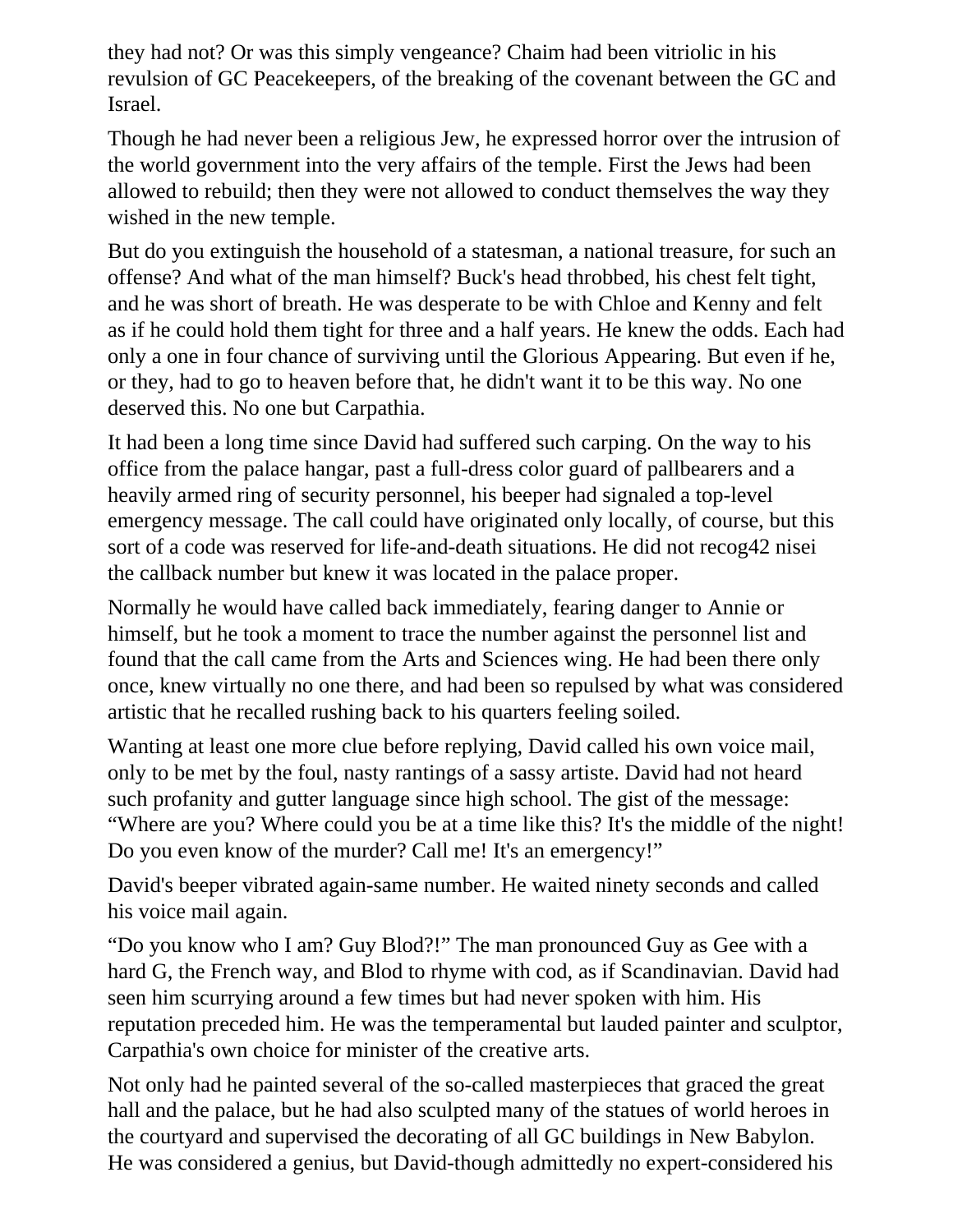work laughably gaudy and decidedly profane. "The more shocking and anti-God the better" had to have been Blod's premise.

Part of David wanted Guy Blod to have to wait for a callback, but this was the wrong time to start puffing his anti-GC chest. He would take no guff from Guy Blod, but he had to remain above suspicion and ingratiated to Fortunato. He dialed Blod as he settled behind his computer and began to program it to record directly from the morgue on a sound-activated basis.

As Blod answered, David noticed a list of messages on his computer. "This is Guy," he announced, "and you had better be David Hassid." He put the emphasis on the first syllable.

"It's hah-SEED," David said.

"That should be easy enough to remember, Mr. Hayseed. Now where have you been?"

"Excuse me?"

"I've been trying to call you!"

"That's why I called you, sir."

"Don't get smart with me. Don't you know what's happened?"

"Nobody tells me anything, Mr. Blod." David chuckled. "Of course I know what's happened. Did it occur to you that that might have been why I was difficult to reach?"

"Well, I need stuff and I need it right now!"

"What do you need, sir?"

"Can you get it for me?"

"Depends on what it is, Blod."

"That's Mr. Blod to you, sweetie. I was told you could get anything."

"Well, almost."

"I have nowhere else to turn."

"I'll do my best."

"You'd better. Now come to my office."

"Excuse me?"

"Is this a bad connection? I said, come ... to ...my . . ."

"I heard you, sir, but I have many things on my plate tonight, as you can imagine, and I can't just—"

"You can do as you're told. Now get your tail over here, and I mean right now." Click.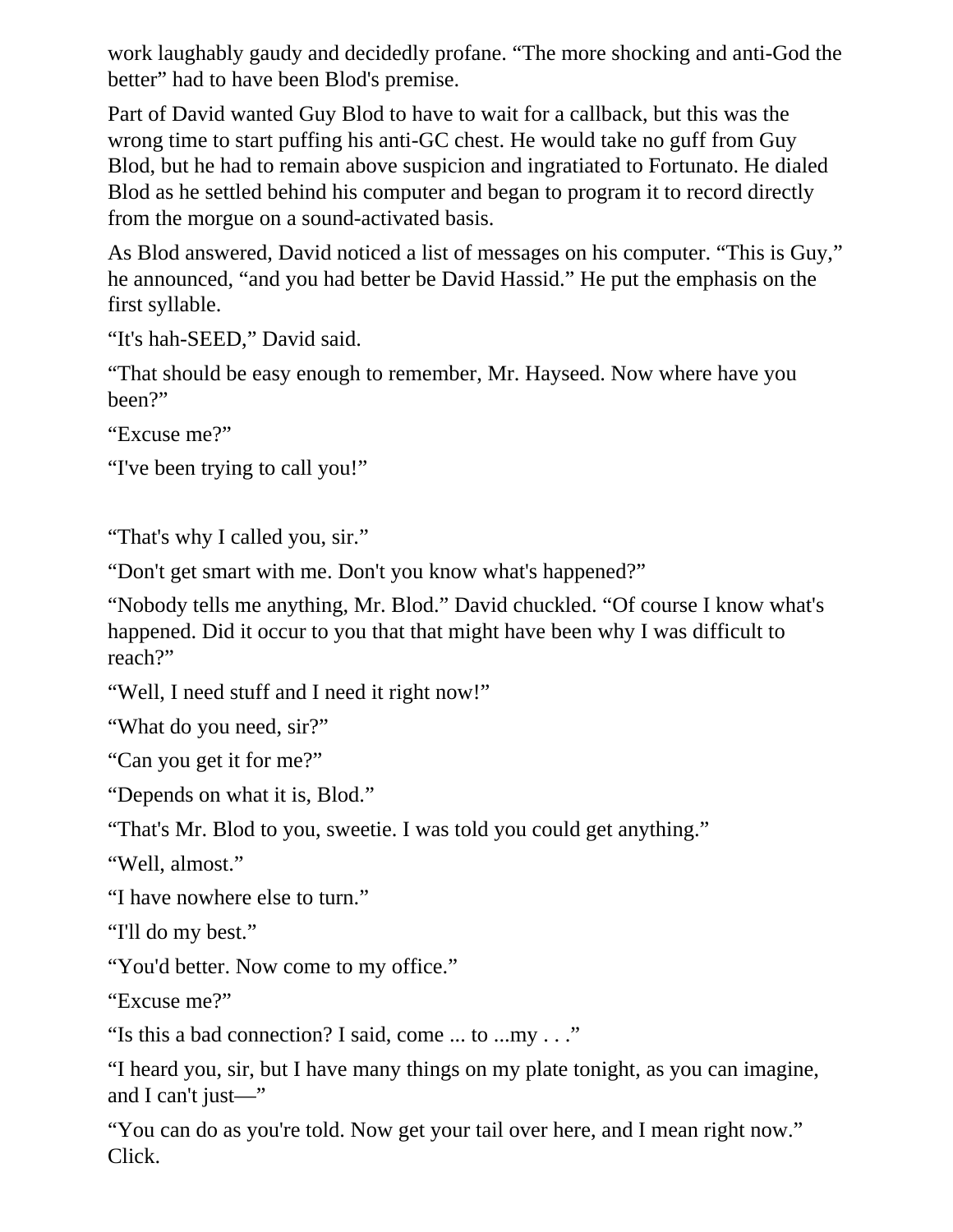David hung up and checked his messages. Most alarming was one from Rayford: "Our botanist reports the bird has flown. May need new real estate soonest. Signed, Geo. Logic"

David squinted at the screen for several seconds, wishing he could call someone at the safe house, or Rayford.

He was tempted to put the satellites back in operation just long enough to do it, but he knew someone would discover that and he would have to answer for it. So Hattie was gone and the safe house was in jeopardy. He deleted the message and hacked his way into the mainframe database of abandoned, condemned, destroyed, and/or radioactive buildings in the Midwest. He looked at his watch when the phone rang. Six minutes had passed.

"What are you doing?"

"I'm sorry?"

"Is this David Hayseed?"

"This is Director Hassid, yes."

"Do you know who this is?"

"Yes! It sounds like Minister Blood. Haven't talked to you in ages. Good to hear from you again—"

"That's Blod, and did I or did I not tell you to get over here?"

"Is this multiple choice? I believe you did."

"Then why are you not here?"

"Let me guess. Because I'm here?"

"Agh! Listen here, you! Get over here this instant or—"

"Or what? You're going to tell my mom? I don't recall being subordinate to you, sir. Now if you have something you need me to procure for you, and you have clearance from the Supreme Commander—"

"A purchasing agent is not subordinate to a cabinet minister? Are you from Mars?"

"Actually Israel, sir."

"Would you stop calling me sir?"

"I thought you called me, sir."

"I mean quit calling me that!"

"What? Sir? I'm sorry, I thought you were male."

"You stay right where you are, Director. I'll be right over."

"That wasn't so hard, was it, Guy? I mean, it's you who wants to talk with me, not the other way 'round."

Click.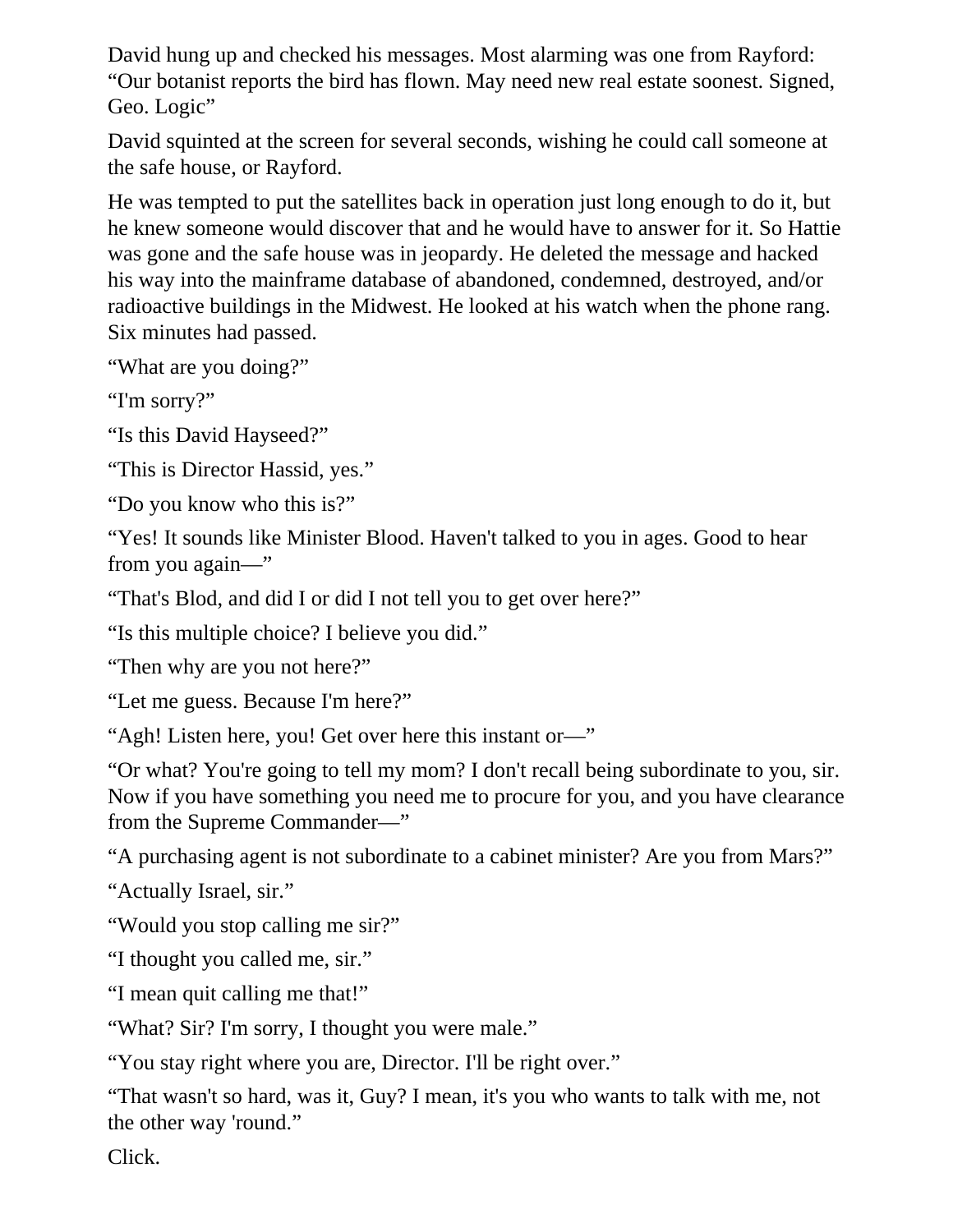# **THREE**

ROCKETING over the Mediterranean in the middle of the night, Rayford had about a two-hour flight to Greece.

For the first fifteen minutes he monitored the radio to be sure he was not being pursued or triangulated. But the radio was full of merely repetitious requests for more aircraft to help evacuate Jerusalem in light of the earthquake and the assassination. There were also countless calls for planes available to cart the mourning faithful to New Babylon for what was expected to become the largest viewing and funeral in history.

When the Gulfstream was far enough out over the water, local tower radio signals faded without satellite aid. Rayford tested that by trying to call his compatriots, to no avail. He switched off phone and radio, which left him in virtual silence at thirtyone thousand feet in a smooth-assilk jet, most of the noise of the craft behind him.

Rayford suddenly felt the weight of life. Had it really he-en a mere three and a half years ago that he had enjoyed the prestige, the ease, and the material comfort of the life of a 747 captain for a major airline? He'd been no prize, he knew, as a husband and father, but the cliche was true: You never know what you've got till it's gone.

Life since the Rapture, or what most of the world called the disappearances, had been different as night and day from before-and not just spiritually. Rayford likened it to a death in the family. Not a day passed when he didn't awaken under the burden of the present, facing the cold fact that though he had now made his peace with God, he had been left behind.

It was as if the whole nation, indeed the whole world, lived in suspended mourning and grief. Everyone had lost someone, and not a second could pass when one was able to forget that. It was the fear of missing the school bus, losing your homework, forgetting your gym clothes, knowing you'd been caught cheating on a test, being called to the principal's office, being fired, going bankrupt, cheating on your wifeall rolled into one.

There had been snatches of joy, sure. Rayford lived for his daughter and was pleased with her choice of a husband. Having a grandchild, sobering though it was at this most awful time of history, fulfilled him in a way he hadn't known was possible. But even thinking about Chloe and Buck and little Kenny forced reality into Rayford's consciousness, and it stabbed.

With the Gulfstream on autopilot nearly six miles above the earth, Rayford stared into the cosmos. For an instant he felt disembodied, disconnected from the myriad events of the past forty-two months. Was it possible he'd, in essence, lived half a lifetime in that short span? He had experienced more emotion, fear, anger,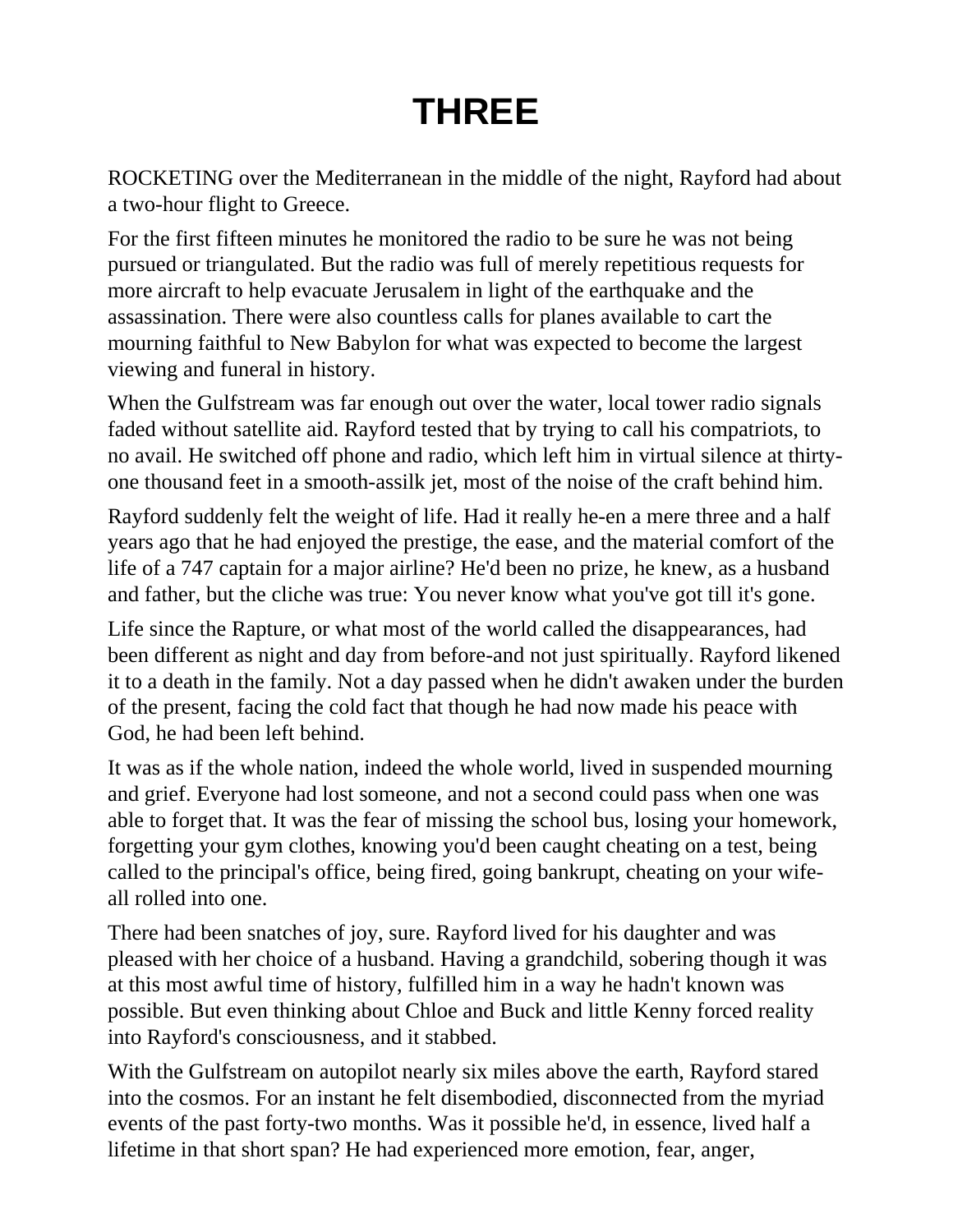frustration, and grief that day alone than in a year of his previous life. He wondered how much a man could take; literally, how much could a human body and mind endure? How he longed to talk with Tsion! No one else had his trust and respect like the rabbi, only a few years older than he. Rayford couldn't confide in Chloe or Buck. He felt a kinship with T Delanty at the Palwaukee Airport, and they might become true friends. T was the kind of a man Rayford would listen to, even when T felt the need to rebuke him. But Tsion was the man of God. Tsion was one who loved and admired and respected Rayford unconditionally. Or did he? What would Tsion think if he knew what Rayford had done, starting with abandoning both Leah and Buck, but worse, wanting, intending, trying to murder the Antichrist, then perhaps doing so by accident?

Something about the altitude, the coolness he allowed in the cockpit, the tension he could postpone until overflying Greece, the comfort of the seat, and the artificial respite he enjoyed from his role as international fugitive, somehow conspired to awaken Rayford to what had become of him.

At first he resisted the intrusion of reality. Whatever comfort he had found in the buffering quality of life on the edge was stripped away when he allowed raw truth to invade. He told himself to stay with the program, to keep himself as well as his plane on autopilot, to let his emotions rule. What had happened to the scientific, logical Rayford, the one who had been left behind primarily due to that inability to accede to his intuitive side? When he heard himself speaking aloud, he knew it was time to face the old Rayford-not the pre-Rapture man, but the new believer. He had wondered more than once during the past few months whether he was insane. Now talking to himself in the middle of the night in the middle of nowhere? Much as he hated the prospect, introspection was called for. How long had it been since he had indulged, at least honestly? He had questioned his sanity the past few months, but he seldom dwelt on it long enough to come to any conclusions. He had been driven by rage, by vengeance. He had grown irresponsible, unlike himself.

As Rayford allowed that to rattle in his brain, he realized that if he pursued this, turned it over in his mind like the marshmallows he had tried browning evenly as a child, it would not be himself he would face in the end. It would be God.

Rayford wasn't sure he wanted the blinding light of God in his mental mirror. In fact, he was fairly certain he didn't. But the hound of heaven was pursuing him, and Rayford would have to be thoroughly deluded or dishonest to turn and run now. He could cover his ears and hum as he did as a child when his mother tried to scold him. Or he could turn on the radio, pretending to see if the satellites had been realigned, or try the phone to test the global system. Maybe he could take the plane off autopilot and busy himself navigating the craft through trackless skies.

Down deep he could never live with himself if he resorted to those evasive tactics, so Rayford endured a shudder of fear. He was going to face this, to square his shoulders to God and take the heat. "All right," he said aloud. "What?"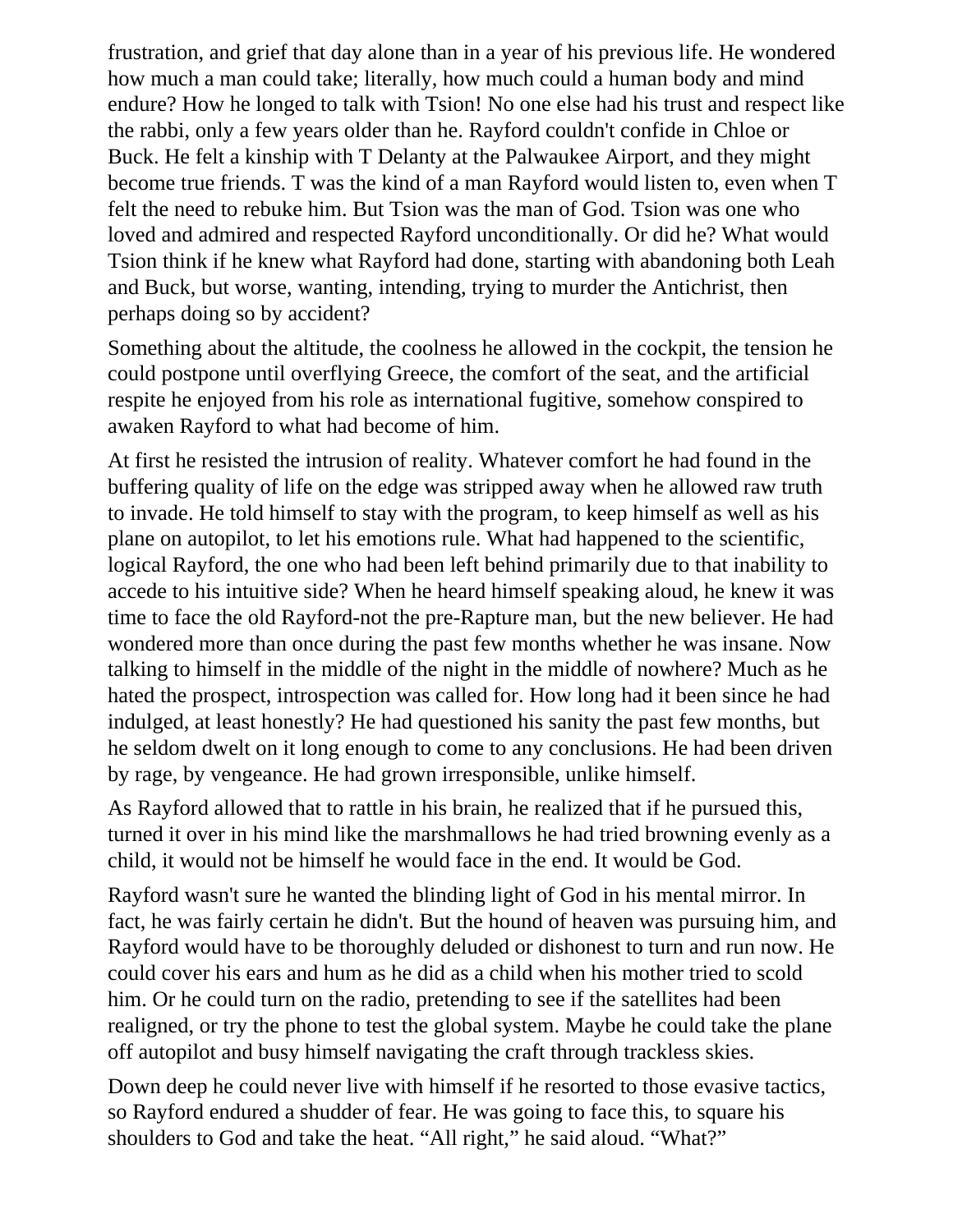Buck straightened to relieve the aching in his joints from kneeling to check the lifeless women. Standing in the darkness of his old friend's sepulchral home, he knew he had never been cut out to be a hero. Brave he was not.

This horror had brought a sob to his throat he could not subdue. Rayford was the hero; he was the one who had first come to the truth, then led the way for the rest of them. He was the one who had been rocked only temporarily by the loss of their first spiritual mentor but stood strong to lead.

What might Rayford have done in this same situation? Buck had no idea. He was still upset with the man, still puzzled over his mysterious self-assigned task that had left Buck and Leah on their own. Buck believed it would all be explained one day, that there would be some sort of rationale. It shouldn't have been so surprising that Rayford had grown testy and self-absorbed. Look what he had lost. Buck stubbornly left him on the pedestal of his mind as the leader of the Tribulation Force and as one who would act honorably in this situation.

And what would that entail? Finding Stefan, of course.

Then challenging whoever was watching this house of death, fighting them, subduing them, or at least eluding them. Eluding didn't sound so heroic, but that was all Buck was inclined to do. Meanwhile, the most heroic he would get would be to finish the task inside-finding Stefan and Chaim, if they were there-and then running for his life.

The running part was the rub. It would be just like the (1C-even decimated by population reduction, busy with the Gala, pressed into extraordinary service by the earthquake, and left in a shambles by the assassination-to dedicate an inordinate number of troops to this very house. It would not have surprised Buck an iota if the place was surrounded and they had all seen him enter, watched him find what he found, and now waited to capture him upon his departure.

On the other hand, perhaps they had come and pillaged and slaughtered and left the place a memorial husk.

Feeling ashamed, as if his wife and son could see him feeling his way in the dark, fighting a whimper like a little boy rather than tramping shoulders-wide through the place, Buck stepped on flesh. He half expected the victim to yelp or recoil. Buck knelt and felt a lifeless arm, tight and muscular. Was it possible the GC had suffered a casualty? They would not likely have left one of their own behind, not even a dead one.

Buck turned his back to the windows and switched on the flashlight again. The mess the enemy had left of Stefan made Buck's old nature surge to the fore. It was all he could do to keep from screaming obscenities at the GC and hoping any one of them was within earshot.

Revolting as it was, Buck had to look one more time to believe what he saw. Stefan lay there, his face a mask of tranquility, eyes and mouth closed as if he were asleep.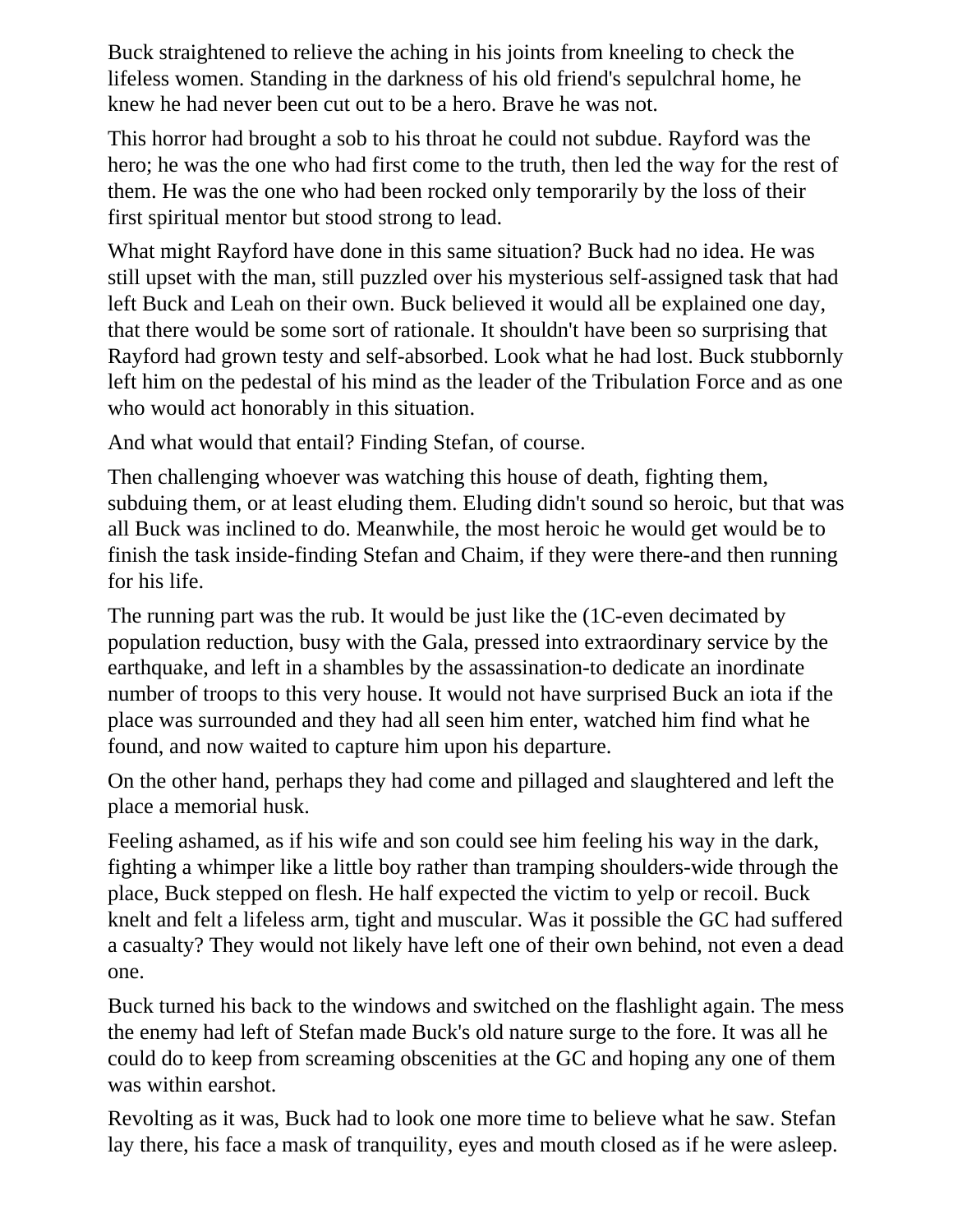His arms and legs were in place, hands at his sides, but all four limbs had been severed, the legs at the hips, the arms at the shoulders. Clearly this had been done after he was dead, for there was no sign of struggle.

Buck dropped the light, and it rolled to a stop, luckily pointing away from the windows. His knees banged painfully on the floor, and when he threw his palms before him to break his fall, they splashed in thick, sticky blood. He knelt there on hands and knees, gasping, his belly tightening and releasing with his sobs and gasps.

What kind of a weapon would it have taken and how long must the enemy have worked to saw through the tissue of a dead man until he was dismembered? And why? What was the message in that?

How would he ever tell Chaim? Or would his dear old friend be his next discovery?

At four o'clock in the afternoon Friday in Illinois, Tsion sat near the TV, trying to sort his emotions. He was still able to enjoy, if that was an appropriate word anymore, the ceaseless curiosity and antics of a one-year-old boy.

Kenny cooed and talked and made noises as he explored, climbing, grabbing, touching, looking to his mother and to "Unca Zone" to see if he would get a smile or a no, depending on what he was doing.

But Kenny was Chloe's responsibility, and Tsion didn't want to miss a second of the constant coverage of the assassination. He expected news of Carpathia's resurrection and allowed himself only brief absences from the screen. He had moved his laptop to the living room, and his phone was close by. But his main interest was in Israel and New Babylon. It would not have surprised him if Carpathia was loaded onto his plane dead in Jerusalem and worshiped as he walked off under his own power in New Babylon.

Tsion was most upset at hearing nothing from other members of the Trib Force, and he and Chloe traded off trying to raise them, each of them, by phone. The last word they had heard from overseas was that Leah had not seen Hattie in Brussels, that she had told Buck Hattie was gone, and that she had not been able to communicate with Rayford. Since then, nothing.

Worried about the ramifications, Tsion and Chloe left most of the lights off, and they double-checked the phony chest freezer that actually served as an entrance to the underground shelter. Tsion normally left strategy and intrigue to the others and concentrated on his expertise, but he had an opinion on the security of the safe house.

Maybe he was naive, he told Chloe, but he believed that if Hattie were to give them away, it would be by accident. "She'll more likely be followed to us than send someone for us."

```
"Like she did with Ernie and Bo."
```
Tsion nodded.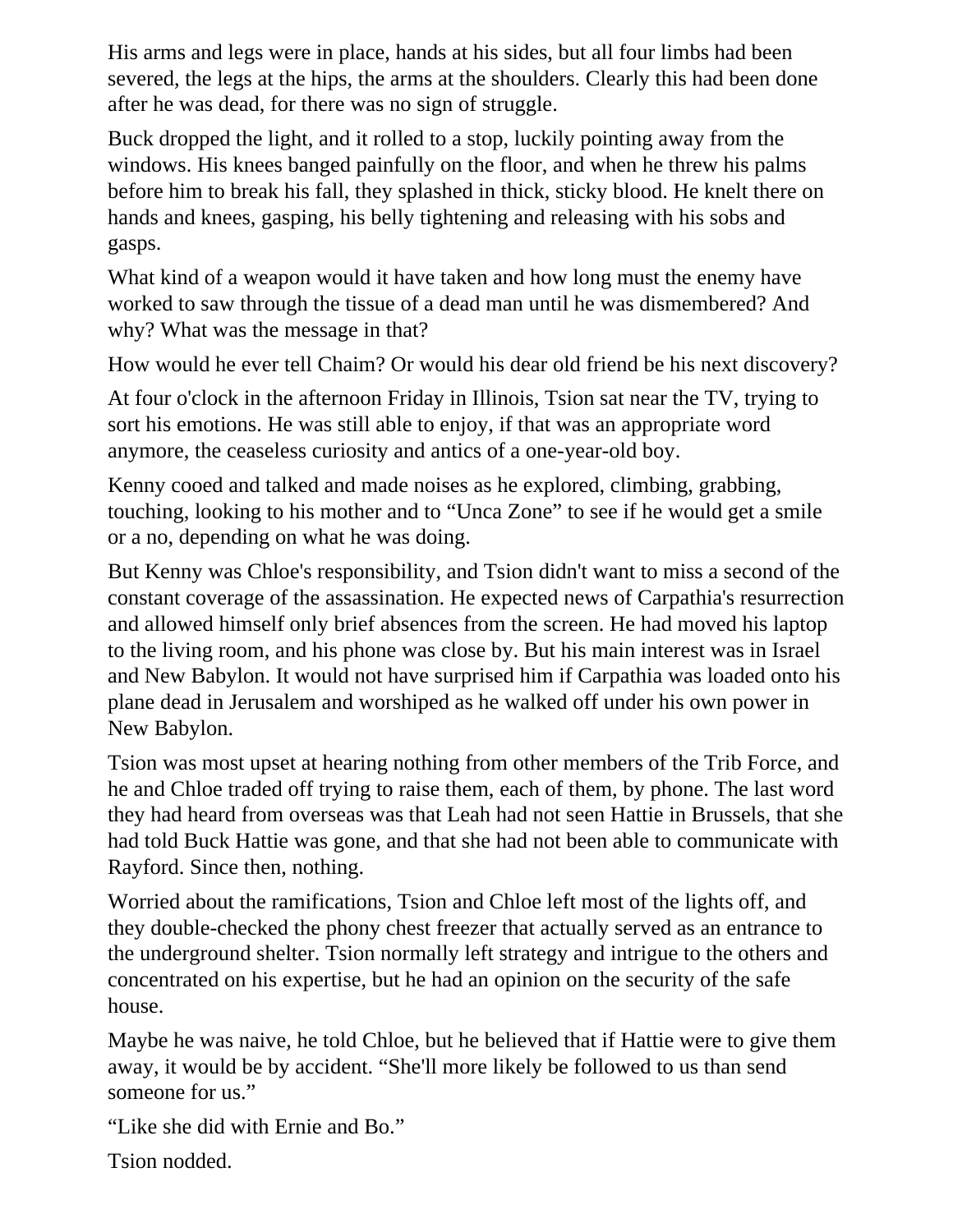"And who knows whom they might have told before they died?"

He shrugged. "If she was to give us up just by telling someone, she would have done it before she was imprisoned."

"If she was imprisoned," Chloe said. And suddenly she was fighting tears.

"What is it, Chloe?" Tsion asked. "Worried about Cameron, of course?"

She nodded, then shook her head. "Not only that," she said. "Tsion, can I talk with you?"

"Need you ask?"

"But, I mean, I know you don't want to miss anything on TV."

"I won't. Talk to me."

Tsion was alarmed at how much it took for Chloe to articulate her thoughts. They had always been able to talk, but she had never been extremely self-revelatory.

"You know I will keep your confidences," he said.

"Consider it clergy-parishioner privilege."

Even that did not elicit a smile. But she managed to shock him. "Maybe I've been watching too much TV," she said.

"Such as?"

"Those staged rallies, where everyone worships Carpathia."

"I know. They're disgusting. They refer to him as 'Your Worship' and the like."

"It's worse than that, Tsion," she said. "Have you seen the clips where the children are brought to him? I mean, we all know there's not a child among them older than three and a half, but they're paraded before him in their little GC outfits, saluting over their hearts with every step, singing praise songs to him. It's awful!"

Tsion agreed. Day care workers and parents dressed the kids alike, and cute little boys and girls brought flowers and were taught to bow and wave and salute and sing to Carpathia. "Did you see the worst of it?" he asked.

Chloe nodded miserably. "The prayer, you mean?"

"That's what I mean. I was afraid of lightning."

Tsion shuddered, remembering the knockoff of the Lord's Prayer taught to groups of children barely old enough to speak. It had begun, "Our Father in New Babylon, Carpathia be your name. Your kingdom come, your will be done. ..." Tsion had been so disgusted that he turned it off. Chloe, apparently, had watched the whole debacle.

"I've been studying," she said.

"Good," Tsion said. "I hope so. We can never know enough—"

"Not the way you think," she said. "I've been studying death."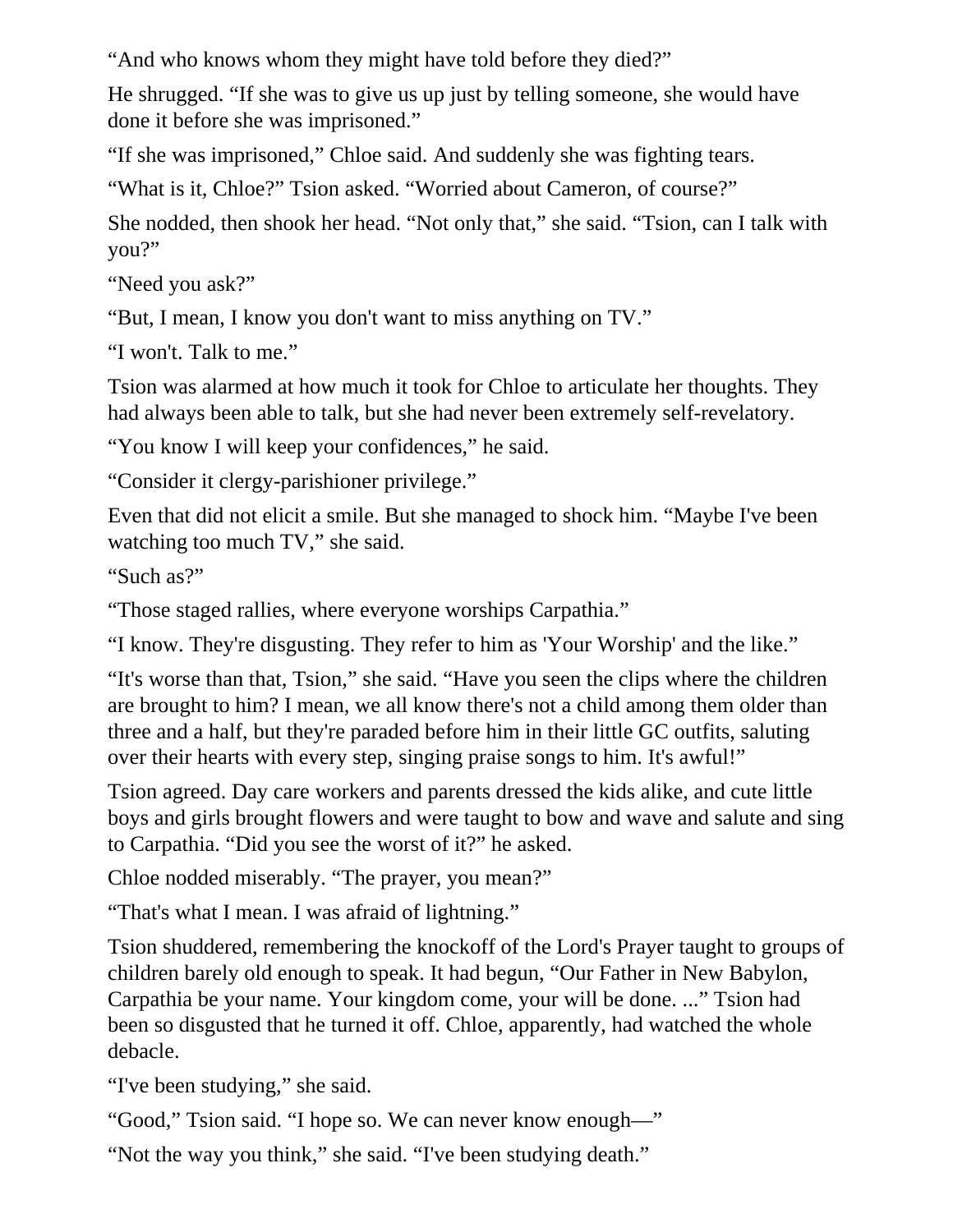Tsion narrowed his eyes. "I'm listening."

"I will not allow myself or my baby to fall into the hands of the enemy."

"What are you saying?"

"I'm saying just what you're afraid I'm saying, Tsion."

"Have you told Cameron?"

"You promised you would keep my confidence!"

"And I will. I'm asking, have you told him your plans?"

"I have no plans. I'm just studying."

"But you will soon have a plan, because it is clear you have made up your mind. You said, 'I will not. . .,' and that evidences a course of action. You're saying that if we should be found out, if the GC should capture us—"

"I will not allow Kenny or me to fall into their hands."

"And how will you ensure this?"

"I would rather we were dead."

"You would kill yourself."

"I would. And I would commit infanticide."

She said this with such chilling conviction that Tsion hesitated, praying silently for wisdom. "Is this a sign of faith, or lack of faith?" he said finally.

"I don't know, but I can't imagine God would want me or my baby in that situation."

"You think he wants you in this situation? He is not willing that any should perish. He would that you would have been ready to go the first time. He—"

"I know, Tsion. I know, all right? I'm just saying—"

"Forgive me for interrupting, but I know what you're saying. I just don't believe you are being honest with yourself."

"I couldn't be more honest! I would kill myself and commit inf—"

"There you go again."

"What?"

"Buffering your conviction with easy words. You're no better than the abortionists who refer to their unborn babies as embryos or fetuses or pregnancies so they can 'eliminate' them or 'terminate' them rather than kill them."

"What? I said I would com—"

"Yes, that's what you said. You didn't say what you mean. Tell me."

"I told you, Tsion! Why are you doing this?"

"Tell me, Chloe. Tell me what you are going to do to—" He hesitated, not wanting to alert Kenny they were talking about him. "Tell me what you're going to do to this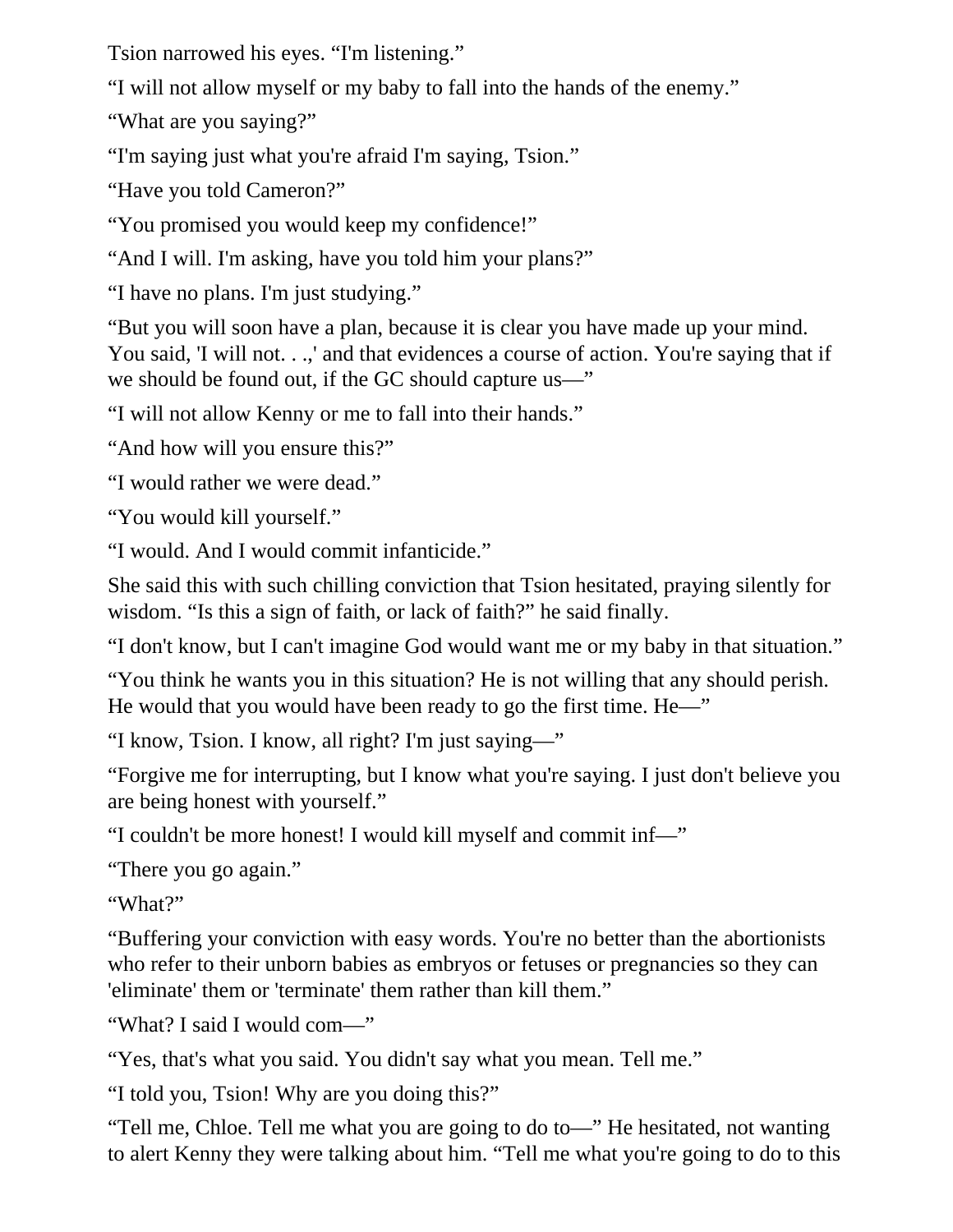little one, because obviously, you have to do it to him first if it's going to get done. Because if you kill yourself, none of the rest of us will do this job for you."

"I told you what I would do to him."

"Say it in plain words."

"That I will kill him before I let the GC have him? I will."

"Will what?"

"Kill him."

"Put it in a sentence."

"I will. I will. . . kill. . . my own baby."

"Baby!" Kenny exulted, running to her. She reached for him, sobbing.

Quietly, Tsion said, "How will you do this?"

"That's what I'm studying," she managed over Kenny's shoulders. He hugged her tight and scampered away.

"And then you will kill yourself, why?"

"Because I cannot live without him."

"Then it follows that Cameron would be justified in killing himself."

She bit her lip and shook her head. "The world needs him."

"The world needs you, Chloe. Think of the co-op, the international—"

"I can't think anymore," she said. "I want done with this! I want it over! I don't know what we were thinking, bringing a child into this world. ..."

"That child has brought so much joy to this house—"

Tsion began.

"—that I could not do him the disservice of letting him fall into GC hands."

Tsion sat back, glancing at the TV. "So the GC comes, you kill the baby, kill yourself, Cameron and your father kill themselves . . . when does it end?"

"They wouldn't. They couldn't."

"You can't. And you won't."

"I thought I could talk to you, Tsion."

"You expected what, that I would condone this?"

"That you would be sympathetic, at least."

"I am that, at the very least," he said. "Neither do I want to live without you and the little one. You know what comes next."

"Oh, Tsion, you would not deprive your global church of yourself."

He sat back and put his hands on his knees. "Yet you would deprive me of yourself.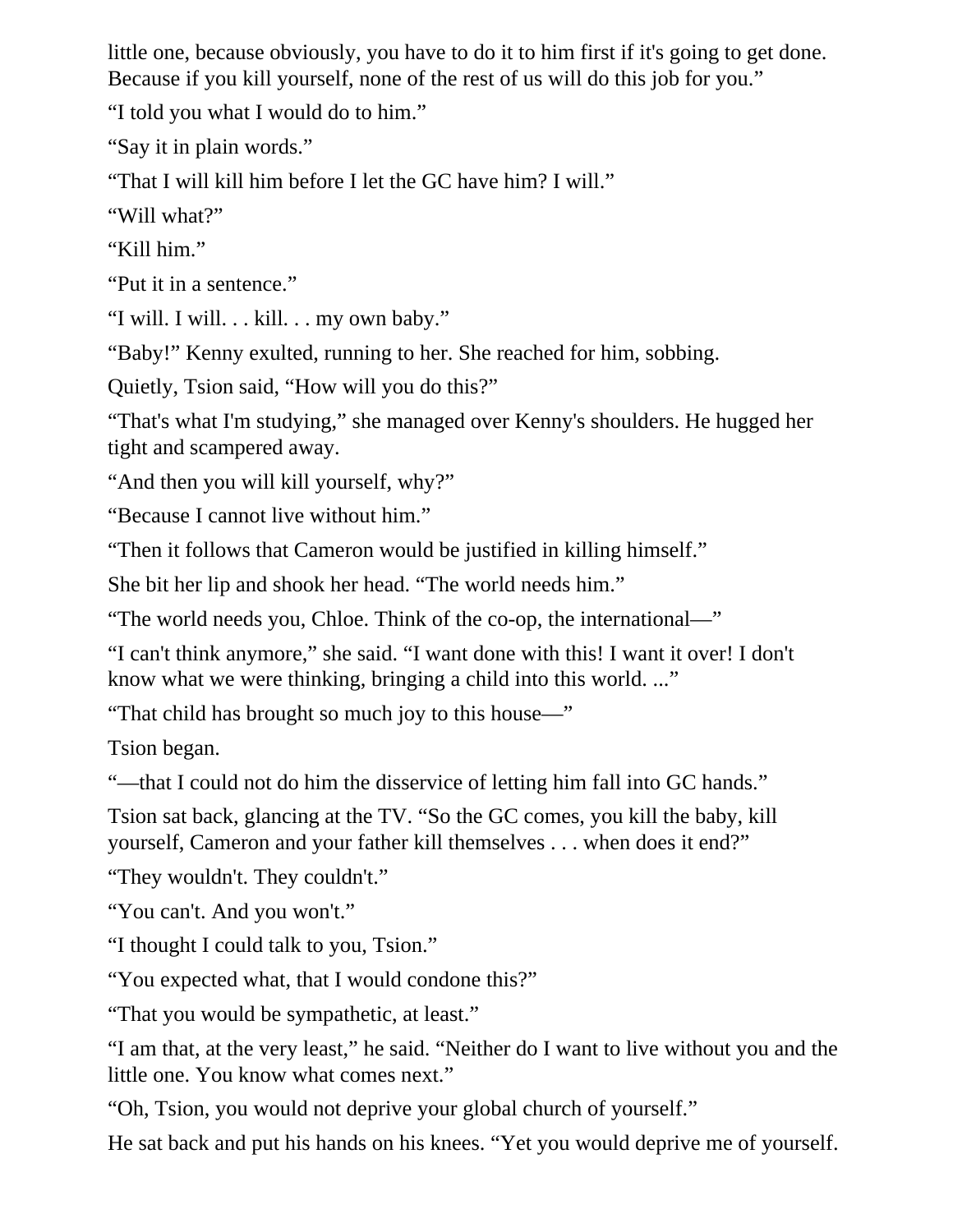You must not care for me as much as I care for you, or as much as I thought you did."

Chloe sighed and looked to the ceiling. "You're not helping," she said in mock exasperation.

"I'm trying," he said.

"I know. And I appreciate it."

Tsion asked her to pray with him for their loved ones.

She knelt on the floor next to the couch, holding his hand, and soon after they began, Tsion peeked at a sound and saw Kenny kneeling next to his mother, hands folded, fingers entwined, eyes closed.

David found Guy Blod more outrageous and flamboyant in person. He showed up with a small entourage of similarly huffy and put-out men in their late thirties. Despite their differences in nationality, they could have been quints from the way they dressed and acted. David offered only Guy a chair across from his desk.

"This is what you call hospitality?" Guy said. "There are six of us, hello."

"My apologies," David said. "I was under the impression it was the responsibility of the guest to inform the host when uninvited people were coming."

Guy waved him off, and his sycophants glumly stood behind him with arms crossed. "The Supreme Commander has commissioned me to do a sort of bronzy iron thingie of Nicolae. And I have to do it fast, so can you get me the materials?"

They were interrupted by an urgent knock on the door. A woman in her late sixties, blue-haired, short, and stocky, poked her head in. "Miss Ivins," David said.

"May I help you?"

"Excuse me," Guy said, "but we're in conference here."

David stood. "It's all right, Miss Ivins. You know Guy."

"Of course," she said, nodding sadly.

"And Guy, you know Vivian is—"

"Yes, the potentate's only living relative. I'm sorry for your loss, ma'am, but we—"

"How may I help you, ma'am?" David said.

"I'm looking for crowd control volunteers," she said.

"The masses are already showing up from all over the world, and—"

"It's after midnight!" Guy said. "Don't they know the funeral isn't for at least two days? What are we supposed to do with them all?"

"Commander Fortunate is asking for any personnel below director level to—"

"That leaves me out, Vivian!" Guy said. "And Hayseed here too, unfortunately."

"How about your assistants, Guy?" David suggested.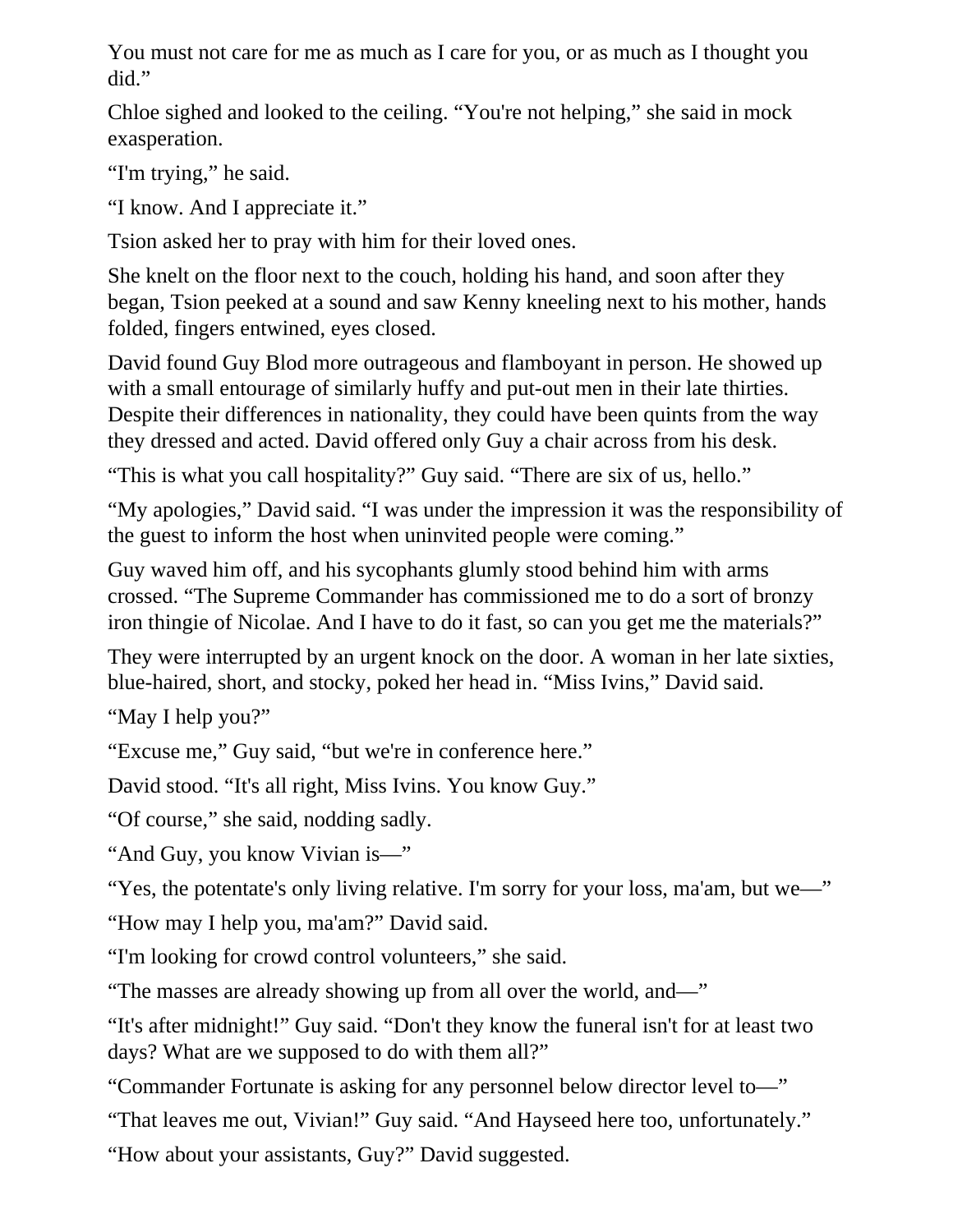"I need every last one of them for this project! Viv, surely you don't expect—"

"I'm aware of your assignment, Guy," Viv Ivins said, but she pronounced his name in the Western style, and he quickly corrected her. She ignored him. "I'm on assignment too. If either of you gentlemen could spread the word among your people, the administration would be grateful."

David returned to his seat and tapped out the notice to he broadcast to his workers' E-mail addresses as Miss Ivins backed out and shut the door.

"Aren't we efficient?" Guy said.

"We try," David said.

"I know what her assignment is," Guy said. "Have you heard?"

"I have enough trouble keeping up with my own."

David had acted uninterested enough that Guy turned to his own people and whispered, "That regional numbering thing." David was dying of curiosity but unwilling to admit it. Guy spun in his chair to face David.

"Now, where were we?"

"I was about to check my catalog file for bronze and iron thingie suppliers, and you were going to be a bit more specific."

"OK, I'm gonna need a computer program that allows me to figure out how to do this. I'm going to be supplied by the coroner with a life-size cast of Carpathia's bodyhow ghastly-and I need to quadruple that in size. That means four times."

"Yeah, I recall arithmetic, Guy."

```
"I'm just trying to help. Truce?"
```
"Truce?"

```
"Start over, no hassles?"
```
"Whatever, Guy."

"Be nice."

"I'm trying."

"Anyhoo, I wanna make this like twenty-four-foot replica of Carpathia out of pretty much bronze, I think, but 1 want it to come out in a sort of ebony finish with a texture of iron. Ebony is black."

"I remember crayons too, Guy."

"Sor-ry, David! You don't want any help!"

"I'm going to need it if I'm to find you this material quickly. What do you think you need and how fast do you need it?"

Guy leaned forward. "Now we're getting somewhere. I want the thing to be hollow with about a quarter-inch to three-eighths-inch shell, but it has to be strong enough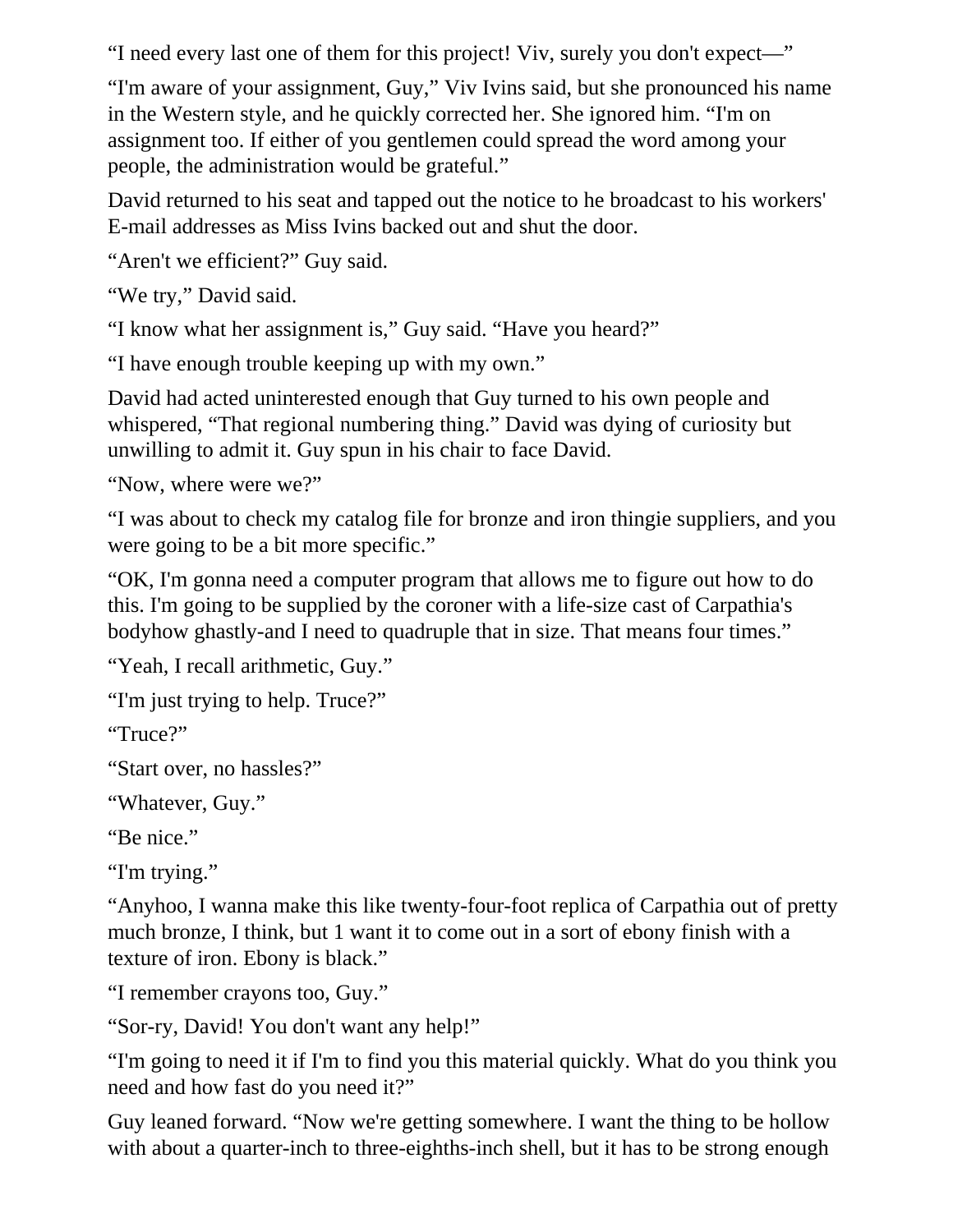and balanced enough to stand straight without support, just like Nicolae would if he were that tall."

David shrugged. "So you make him to scale and cheat on the shoes if you have to, since an inanimate object won't make the unconscious balancing maneuvers to stay standing."

"Shoes!?"

"What, your statue will be barefoot?"

Guy giggled and shared the mirth with his clones.

"Oh, David," he said, lifting his feet and spinning in his chair. "My statue will be au nature!."

David made a face. "Please tell me you're joking!"

"Not on your life. Did you think the mortician was going to make a body cast of him in his suit?"

"Why not?"

Guy fluttered the air with his fingers and said, "Forget it, forget it, you wouldn't understand. You obviously have some hang-up about the human form and can't appreciate the beauty. You just—"

"Guy, I'm assuming this statue is to maintain a prominent place within the palace—"

"Within the palace? Dear boy! This will be THE objet d'art of history, my piece de resistance. It shall stand in the palace courtyard not thirty feet from where the potentate lies in state."

"So the whole world will see it."

"In all its glory."

"And it's your masterpiece."

Guy nodded, appearing unable to contain his glee.

"So if I took a picture of something and then traced it, I could be an artist too?"

Guy looked disgusted. "You're about as far from an artist as I am from—"

"But what of this reproduction of a dead man's bare body is your work?"

"Are you just insulting me, or is that a sincere question?"

"Call it sincere. I really want to know."

"The concept! I conceived it, David! I will supervise the construction. I will do the finish work on the face, leaving the eyes hollow. I was asked to create a huge statue to represent the greatest man who ever lived, and this came to me as if from God himself."

"You're on speaking terms with God?"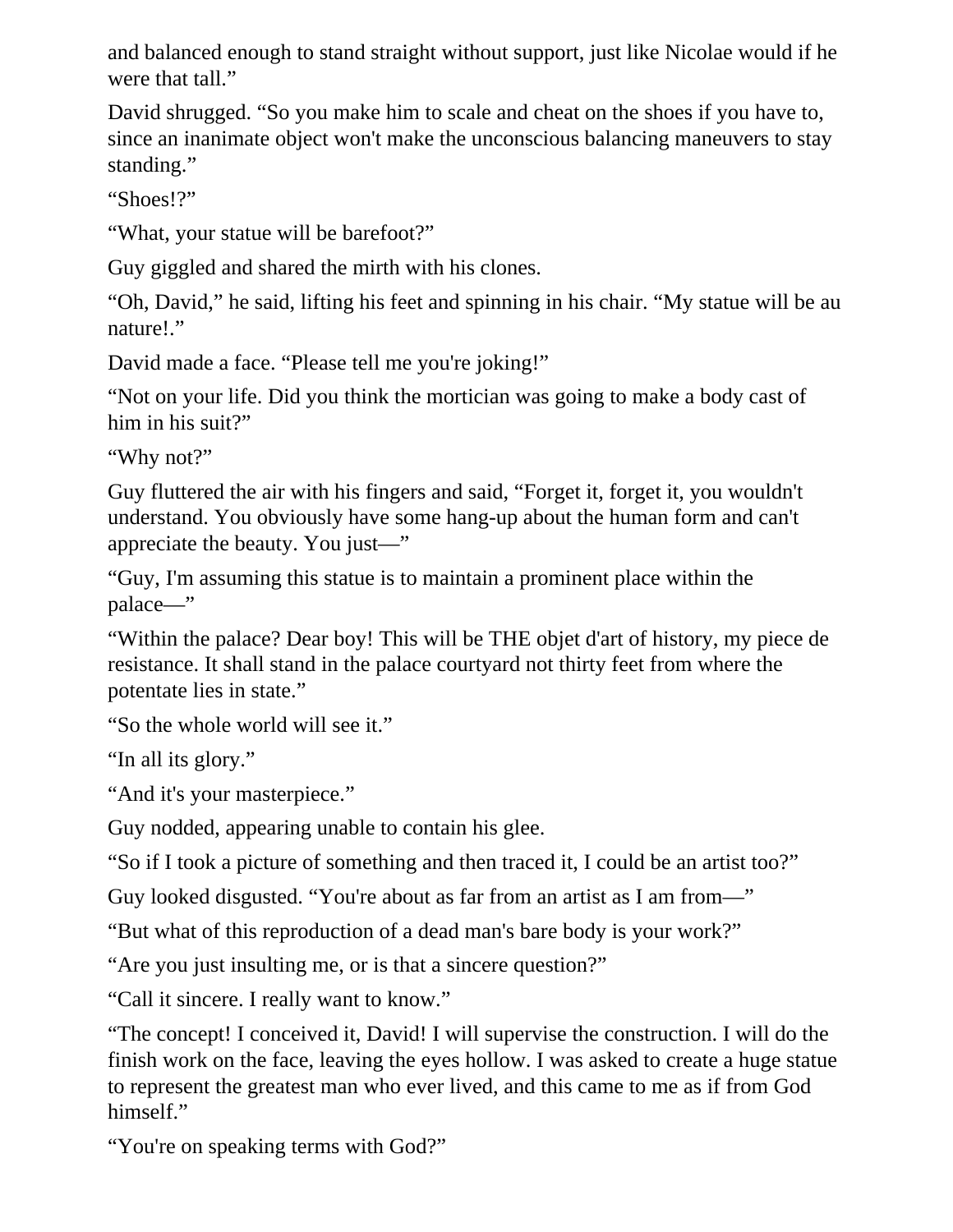"It's just an expression, Hayseed. It's from my muse.

"Who can explain it? It's what I blame my genius on, the one thing that keeps me from unbearable ego. Can you imagine how embarrassing it is to be lauded for everything your hands create? I mean, I'm not complaining, but the attention becomes overwhelming. The muse is my foil.

"I am as overwhelmed at my gift-the gift from the muse, you see-as anyone else. I enjoy it as the masses do."

"You do."

"Yes, I do. And I can't wait to get to this one. I'm assuming I would have access to the GC foundry, as we won't have time to have this done off-site."

David shut one eye. "The foundry is on three shifts, seven days a week. We could have this more cheaply done in Asia, where—"

"Help me stay civil here, David, as it is clearly my fault for not clarifying. Supreme Commander Fortunate-who, in case you couldn't figure this out on your own, will likely be the new potentate once Carpathia is entombed-wants this monument in place no later than at dawn Sunday."

Guy stared at David, as if to let that sink in. It almost didn't. David looked at his watch. It was crowding 1:00 A.M. Saturday, Carpathia Standard Time. "I don't see it," he said, "but I don't imagine you can be dissuaded."

"Why, I believe we have begun to connect!"

Anything but that, David thought.

"Zhizaki," Guy said, "if you please."

With a flourish, an Asian with two-inch green nails produced a computer-generated schedule. It called for the procuring of materials and determining the manufacturing site by noon Saturday, concurrent with computer design by the artist and cast making by the mortician. By midnight Saturday, the foundry was to create a cast to the artist's specifications, produce the shell, and deliver it to the back of the palace courtyard. There Guy and his staff would do the finish work until the product was ready for positioning in view of the mourners just before dawn Sunday.

"That's more than ambitious, Guy," David said. "It's audacious."

"Audacious," Guy said with a faraway look. "Now there's an epitaph."

"You'll have to work with materials already on hand," David said.

"I assumed that. But we'll need you to override current projects, get this at the top of the list, and let me in there to make sure the consistency and the color are right." "You'll have to wear protective clothing and a hard hat," David said.

Guy looked at his mates. "I love new clothes."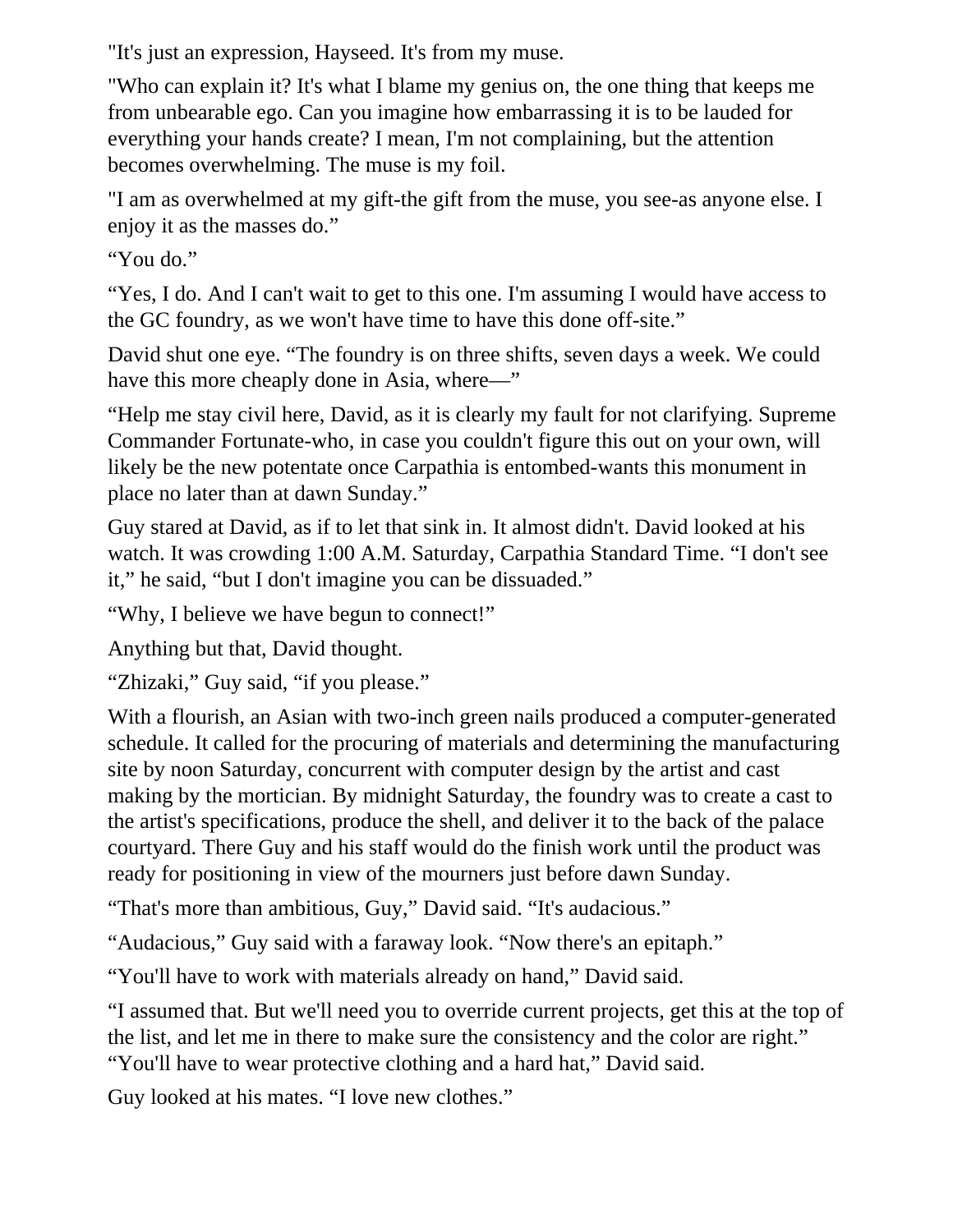# **FOUR**

IT WAS to Rayford's advantage that the Global Community had rendered the whole of Greece virtually invisible. In realigning the world into ten regions with subpotentateswhich Tsion Ben-Judah insisted were "kingdoms with kings"—the United Holy Land States had appropriated Greece. Her potentate had lobbied for independence, as most countries' leaders had, then pleaded for membership as one of the United European States.

Carpathia himself had mollified the Greeks with a personal visit and several appearances, during which he took full responsibility for their inclusion in "his" region.

Lukas (Laslos) Miklos had once regaled Rayford with a dead-on imitation of the potentate's Eastern-flavored Greek as he flattered the nation into compliance.

"You are a deeply religious people," Carpathia had told them, "with a rich place in the histories of many cherished belief systems. You are nearly as close to the cradle of civilization as you are to the United European States, so I personally argued for your inclusion as a Holy Land state. My own origins are not that far north of you. The line of demarcation that puts both my homeland and my current residence in the same region naturally includes Greece as well. I welcome you to 'my' region and trust you will enjoy the benefits from this area's housing the new world capital."

That had won over the majority of Greeks. One huge benefit to tribulation saints was that Greece seemed above suspicion as a spring of rebellion. The exploding church there went underground immediately, worried that it might otherwise draw the attention of the GC. Dr.

Ben-Judah corresponded with nearly a thousand Greek evangelists he had identified as likely part of the prophesied 144,000 witnesses. These were Messianic Jews, many of whom had attended the great conference of witnesses in Israel and had returned to their homeland to win tens of thousands of converts to Christ.

Mr. and Mrs. Miklos's own local body of underground believers had mushroomed so that the original assembly had split many times and now met as more than a hundred "small groups" that weren't really so small. The new corporate church was too large to ever meet together without jeopardizing its clandestine identity. The witness-leaders of each faction met monthly for training and mutual encouragement, and of course the entire body counted itself part of the new worldwide band of believers, with Tsion Ben-Judah as its de facto cyberspace pastor-teacher.

The covert nature of the Greek church, while clearly not impeding its evangelistic efforts, served to keep from waving a red flag before the GC. Buck Williams's private investigations for his cybermagazine, The Truth, foundwith the help of ultimate hacker David Hassid-that Greece was all but ignored by GC counterintelligence, security, and peacekeeping forces. The country was low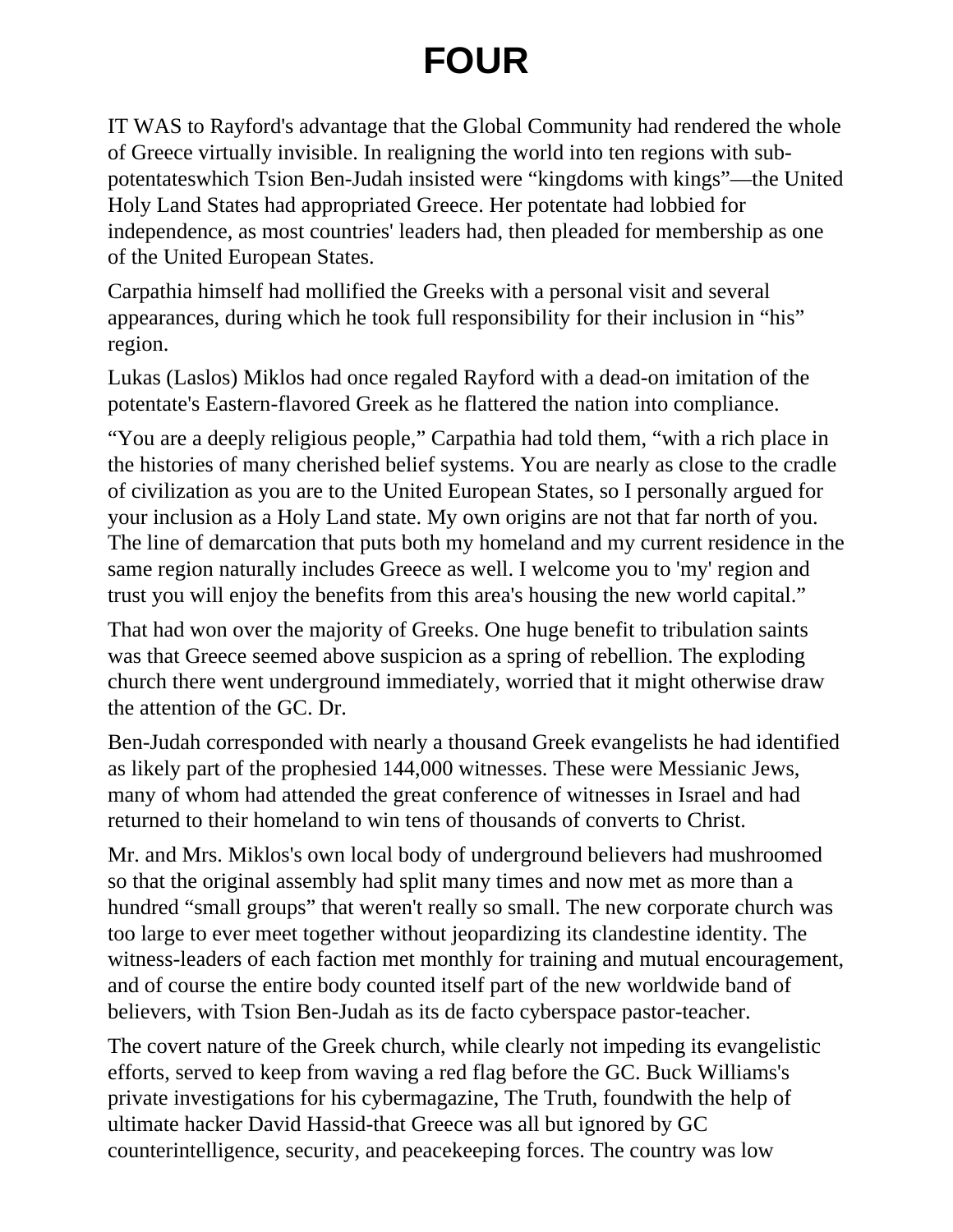maintenance. Most of the forces assigned there had been redeployed into Israel for the Gala and New Babylon for its aftermath.

Thus it was not a surprise to Rayford to find that the tiny airport in Ptolemai's was not only closed and unmanned but also dark. He had neither the light power nor the confidence to land on an unlit runway with a plane as powerful and tricky as the Gulfstream. He overflew the airfield a few times, not wanting to draw attention to himself, then headed south about twenty-five miles to Kozani and its larger airport. It too was closed, but one runway remained lit for emergencies and private cargo carriers. Rayford watched a wide-body international delivery craft put down, waited until it had taxied toward the colossal commercial hangars, then set his instruments for landing.

He didn't know how he would get hold of Laslos or find a ride to Ptolemai's. Perhaps he would be close enough to use his phone without relying on satellite technology. He hated to bother the Mikloses at this hour, but he'd done it before. They always understood. In fact, it seemed they loved the intrigue of the underground, Mrs. Miklos as much as Lukas.

Rayford was strangely calm as he descended into Kozani. He believed he had made intimate contact with God during the flight, had communicated more directly, and felt more personally connected to heaven than he had in ages. This had come when Rayford finally heeded the Scripture "Be still, and know that I am God." After months of rationalizing, self-defense, and raking matters into his own hands, he had finally given up and sought God.

His first overwhelming emotion was shame. God had entrusted him, a brand-new believer, with a scope of leadership. God had used the gifts he had bestowed on Rayford to direct the little band of believers that had become known as the Tribulation Force.

Smarter people were in the Force, Rayford knew, including his own daughter and son-in-law. And where on earth was a more brilliant mind than that of Tsion Ben-Judah? And yet they all naturally looked to Rayford for leadership. He had not sought it, nor did he hoard it.

But he had been willing. And as the Force grew, so did his responsibility. But though his capacity could have expanded with the scope of his charge, the illogical had invaded. The man who had prided himself on his pragmatism found himself living by his emotions.

At first, becoming attuned to his emotions had been revelatory. It had allowed him to care deeply for his daughter, to really grieve over the loss of his wife and son, and to understand how much he had loved them. It had allowed him to see himself for who he was, to understand his need for forgiveness, to come to Christ.

But, understandably, Rayford had found it difficult to balance his emotion and his intellect. No one could argue that he had been through more than his share of loss and trauma in three and a half years. But the emotion necessary to round him out as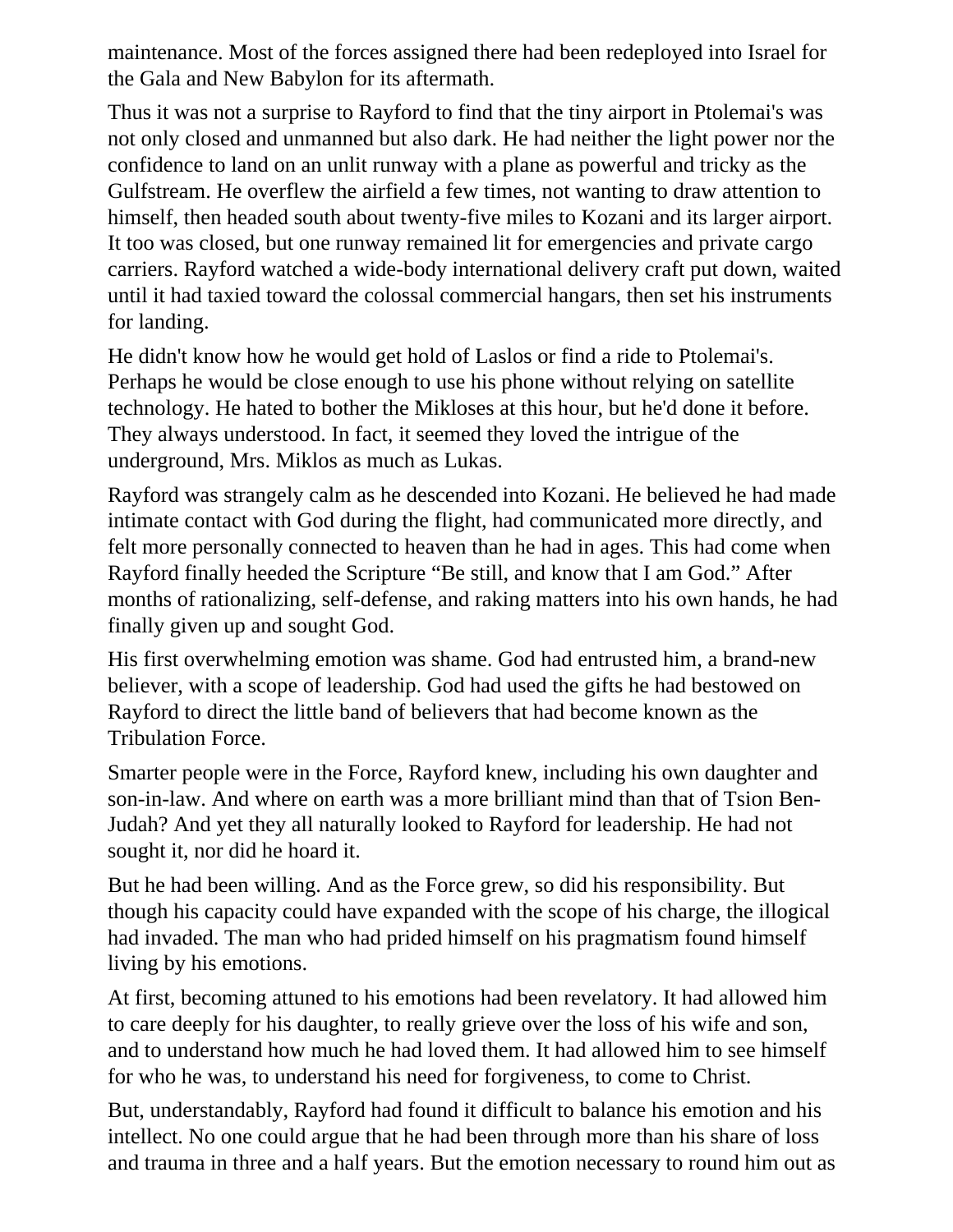a new believer somehow overrode the levelheaded temperament that made him a natural leader. Never one for psychobabble, when Rayford opened himself to God that night, in his spirit he saw his failure for what it was: sin.

He had become selfish, angry, vengeful. He had tried to take God's place as defender and protector of the Tribulation Force. In the process, he had left them more vulnerable than ever to danger. As Rayford dared peek at himself in that spiritual mirror, he hated what he saw.

Here was a man who had been wholly grateful to God for his forgiveness and love and salvation, now living as a maverick. He still called himself a believer. But what had happened to his dependence upon God, upon the counsel of his friends and relatives and spiritual mentors? What had happened to his love for the Bible and prayer, and for the guidance he had once found there? As God seemed to shine the light of truth into his soul, Rayford pleaded for forgiveness, for restoration. Had his rage been sin? No, that didn't compute. The Scriptures counseled, "Be angry, and do not sin," so the anger itself was not wrong. What he did as a result of it clearly was.

He had become consumed by rage and had allowed it to interfere with his relationship to God and to those he loved.

Rayford had become isolated, living out his private ambitions. He had fought to see through his tears as God showed him his very self in its rawest state. "I'll understand," he prayed, "if I have disqualified myself from any role with the Trib Force," but God did not seem to confirm that. All Rayford felt was an overwhelming hunger and thirst for the Bible and for instruction. He wanted to pray like this from now on, to constantly be in touch with God as he had been when he first became a believer. What that meant to his role as head of the Tribulation Force, he didn't know. More important was getting back to the basics, getting back to God.

Rayford found the cargo plane crew busy with their own work as he taxied a quarter of a mile north to park the Gulfstream. They barely looked up as he hurried past on foot, his bag slung over his shoulder as if he were headed somewhere specific. As soon as he emerged from the airfield's gated entrance and found a dark spot between road lamps, he phoned the Mikloses' home.

Mrs. Miklos answered on the first ring.

"This is your friend from America," he said, and she immediately switched from Greek to her very limited English.

"Say code so I know," she said.

Code? He didn't remember any code. Maybe that was something among the local believers. "Jesus is the Christ, the Messiah," he said.

"That not code," she said, "but I know voice. Saw on television."

"You did? Me?"

"Yes. Did you shoot Carpathia?"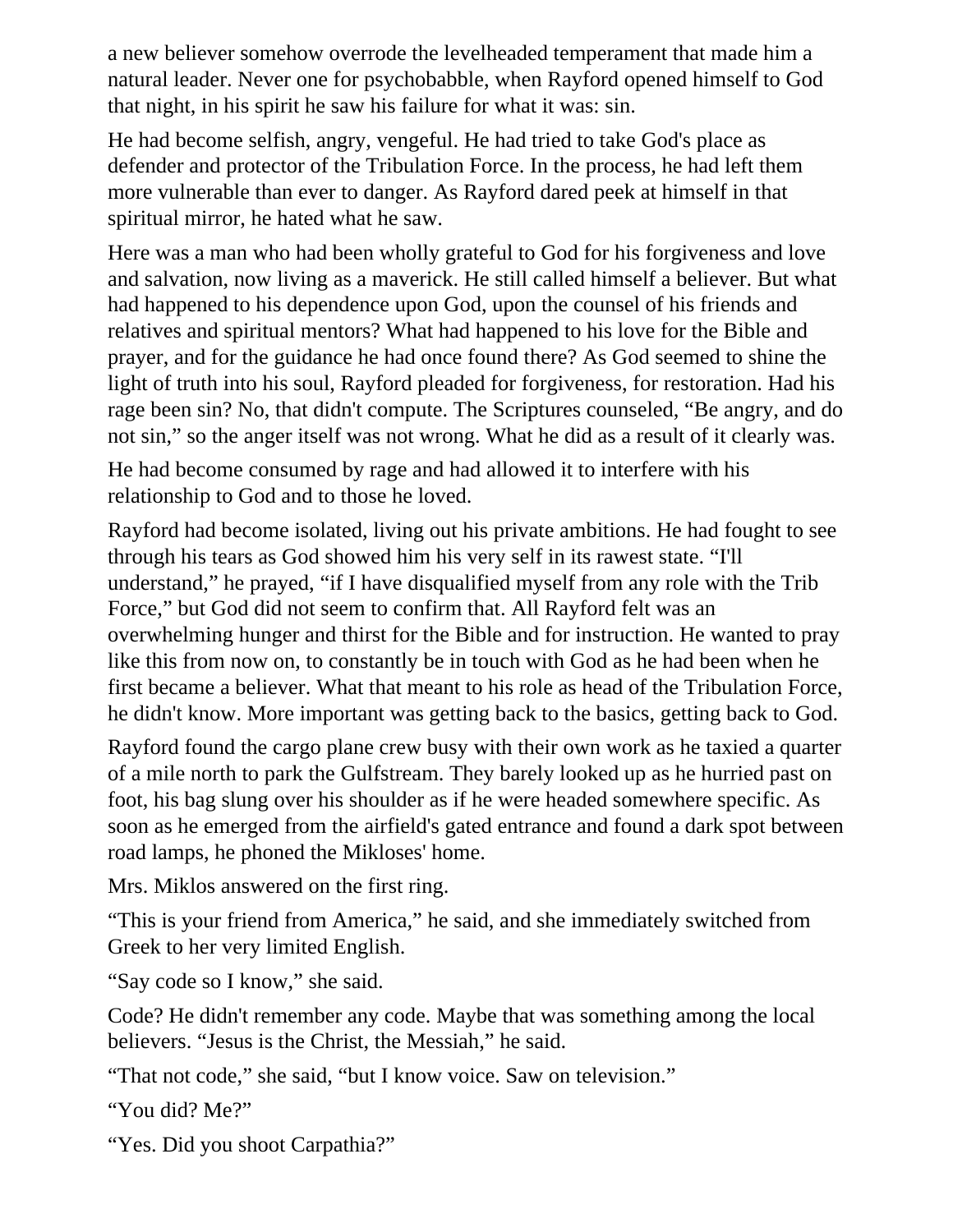Rayford's mouth went dry. So the cameras had caught him. "No!" he said. "At least I don't think so. I didn't mean to. What are they saying?"

"Fingerprints," she said. "On gun."

Rayford shook his head. He had been so certain that if he shot Carpathia he would be immediately captured or killed that he had not even worried about fingerprints.

He hadn't considered escaping. Some criminal be was! Why didn't he think to wipe the handle on his robe before dropping the weapon? "Are they showing my face?" he asked.

"Yes."

He told her where he was and asked if Laslos was there.

"No. With our shepherd. Praying for you."

"I don't want to compromise you," he said. "I'll just fly on to America."

"Don't know compromise," she said.

"Ah, sorry. Give you away. Get you in trouble. Be seen with you."

"Laslos would not leave you alone," she said. "I tell him. He call you."

Rayford hated the idea of jeopardizing Greek believers, but Laslos's English was better than his wife's, so perhaps Rayford would have an easier time dissuading him from becoming involved. He gave her the number and settled in to wait for the call in the shadows of the shrubbery off the makeshift road that led north out of the airport.

Upstairs in Rosenzweig's massive house, Buck used the flashlight sparingly as he searched for any sign of Chaim.

From outside he heard noises in the underbrush that paralyzed him. He held his breath and crept to the window, peering down while desperate to stay out of sight.

Someone signaled a few others, and their shapes moved about in the darkness. He couldn't imagine a scenario that would allow him to escape until it played out before his eyes.

Suddenly all GC Peacekeeping Forces were rallied for one purpose-to find a fugitive. And when the multilanguage announcement came over rolling bullhorns, it was clear whom they were looking for.

"Attention, citizens and all Global Community personnel!" came the announcements. "Be on the lookout for American Rayford Steele, former GC employee wanted in connection with the conspiracy to assassinate Potentate Nicolae Carpathia. May be in disguise. May be armed. Considered dangerous. Qualified pilot. Any information about his whereabouts ..."

Rayford? Conspiracy? Now the GC was grasping at straws.

From below, the GC Peacekeepers appeared to be arguing whether one or more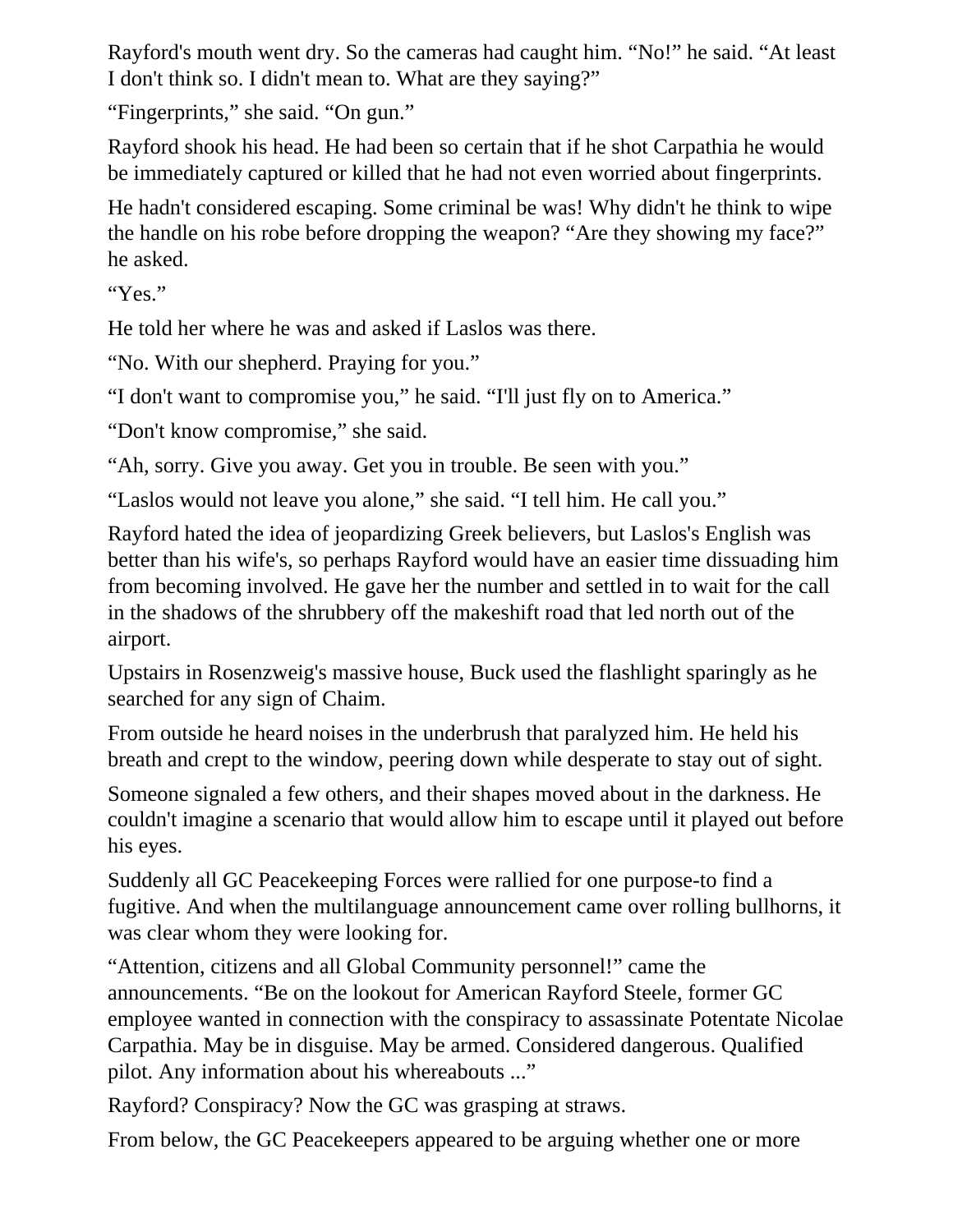should stay. Finally their leader barked at them and waved that they should follow. Buck waited a few minutes, then checked every window, staring into the night and listening for any enemy.

He saw and heard nothing, but he knew time was his greatest adversary now.

He saved Chaim's workshop till last. It had no windows, so when he threw open the door, he didn't hesitate to shine the flashlight all about. It was empty, but it also looked different from when last he'd seen it. Chaim had shown him his handiwork, but now there was no evidence of that. The place was spotless. Even the vises had been unfastened from the workbenches and stored. The floor was clean, tools hung, counters spotless. It almost looked the way it would if someone were moving or had another function in mind for the room.

Buck backed out and closed the door. Something niggled at his mind, despite the taste of fear and revulsion in his throat. He tucked the flashlight into his pocket and carefully made his way to the front door. The casing had been shattered. Though he was sure the GC had done this and abandoned the place, Buck felt safer leaving the way he had come. As he moved toward the back door, he wondered who had cleaned Chaim's workshop for him. Had he done it himself before the stroke, or had the staff done it after it became clear he would be unable to engage in his hobby? Buck felt his way through the sparse landscaping in the back and stopped frequently to listen for footsteps or breathing over the sirens and announcements from blocks away. He stayed out of the light and in the middle of earthquake rubble as much as he could until he found an area where the streetlamps were out.

He had to know for sure about Chaim before he could even think about trying to rendezvous with Rayford or Leah. But where should he start? Not that long ago, Buck would have tried to find him through Jacov, Hannelore, her mother, or Stefan. As he broke into a jog, heading for who knew where, tears dripped from his face.

Late Friday afternoon in Illinois, Chloe had been feeding Kenny in the other room when Rayford's photo-the one from his former GC ID-came on television. Tsion blanched and bolted for the set to turn it down and listen from up close. Tsion had been praying for Rayford, worried about him. When Rayford and Leah and Buck had left, Tsion thought he knew their various assignments and missions, and he feared playing mere shuttle pilot would not be enough for Rayford. He had been in the middle of so much action but was now, even more than the rest, merely a fugitive, having to stay out of sight.

Now what would he do? The news implied he had fired the weapon that may have killed Carpathia. How could one do that in such a crowd and escape? Never had Tsion so wanted to talk to Rayford, and never had he felt such a burden to pray for a man.

That compulsion was nothing new. It struck Tsion that he had spent more time in concerted prayer for Rayford than for any other individual. It was obvious why Rayford needed prayer now, of course, but when Tsion closed his eyes and covered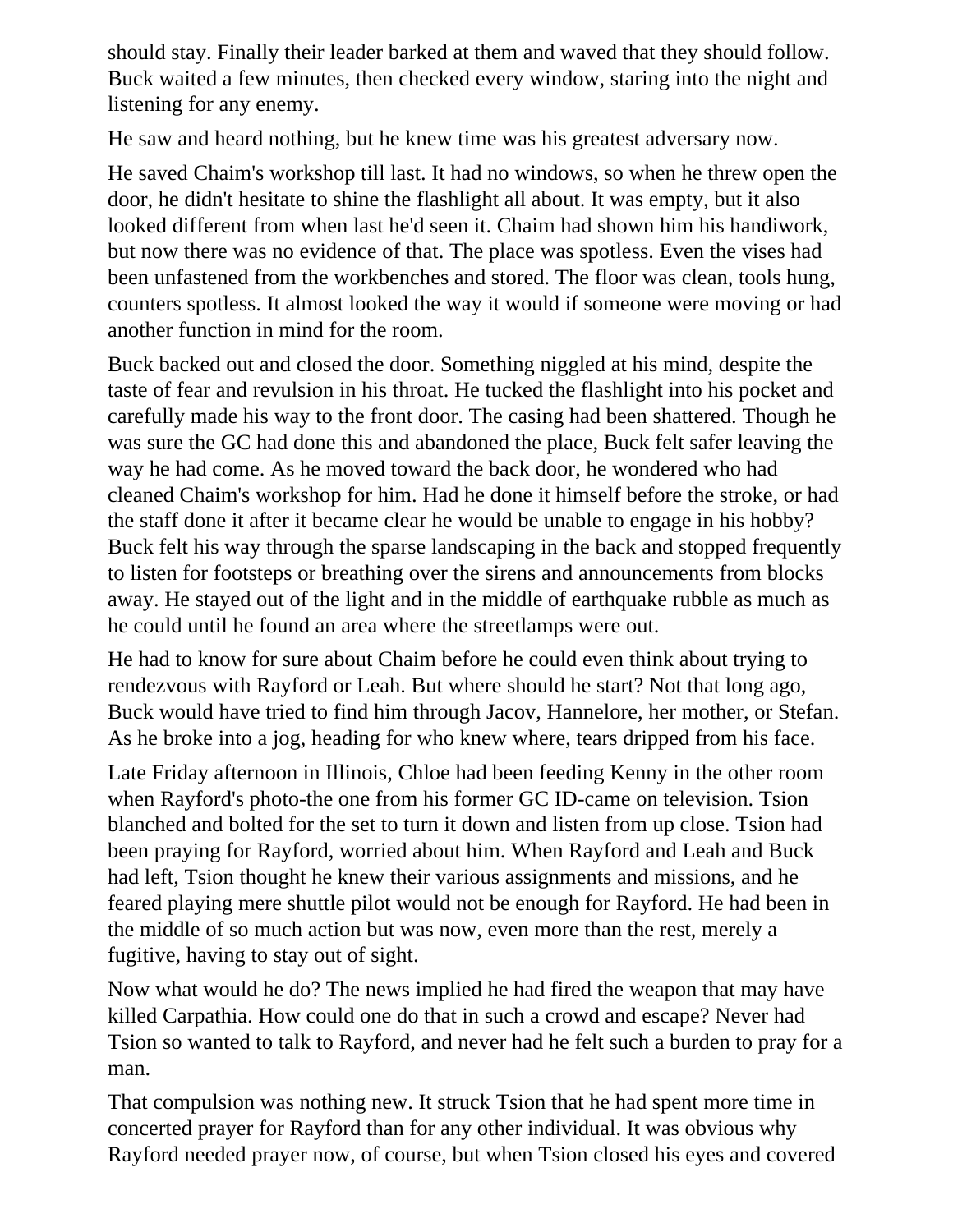them with a hand, he felt uncomfortable. He knew he would have to tell Chloe soon that her father was a suspect in the assassinationor the conspiracy, as the TV anchors called it-but that was not what made him fidgety. It seemed he was not in the proper posture to pray, and all he could make of that was that perhaps Rayford needed real intercession.

Tsion had studied the discipline of intercession, largely a Protestant tradition from the fundamentalist and the Pentecostal cultures. Those steeped in it went beyond mere praying for someone as an act of interceding for them; they believed true intercession involved deep empathy and that a person thus praying must not enter into the practice unless willing to literally trade places with the needy person.

Tsion mentally examined his own willingness to truly intercede for Rayford. It was mere exercise. He could not trade places with Rayford and become a suspect in the murder of the Antichrist. But he could affect that posture in his mind; he could express his willingness to God to take that burden, literally possible or not.

Yet even that did not assuage Tsion's discomfort. He tried dropping to one knee, bowing his head lower, then slipping to both knees, then turning to lay his arms on the seat of the couch and rest his head on his hands. He worried that Chloe would not understand if she saw him this way, suddenly not watching TV obsessively as he had since the assassination, but in a posture of total contrition-something foreign to his nature. He often prayed this way in private, of course, but Chloe would see this "showing" of humility so aberrational that she would likely feel obligated to ask if he was all right.

But these concerns were quickly overridden by Tsion's spiritual longings. He felt such deep compassion and pity for Rayford that he moaned involuntarily and felt himself sliding from the couch until his palms were flat on the floor.

His head now pressing against the front of the couch, his body facing away from the near silent TV, he groaned and wept as he prayed silently for Rayford. Having not come from a tradition comfortable with unusual manifestations, Tsion was startled by a sudden lack of equilibrium. In his mind's eye his focus had suddenly shifted from Rayford and his troubles to the majesty of God himself. Tsion at once felt unworthy and ashamed and impure, as if in the very presence of the Lord.

Tsion knew that praying was figuratively boldly approaching the throne, but he had never felt such a physical proximity to the creator God. Knees sliding back, palms forward, he lay prostrate, his forehead pressing into the musty carpet, nose mashed flat.

But even that did not alleviate his light-headedness.

Tsion felt disembodied, as if the present were giving way.

He was only vaguely aware of where he was, of the quiet drone of the television, of Chloe cooing and Kenny giggling as she urged him to eat.

"Tsion?"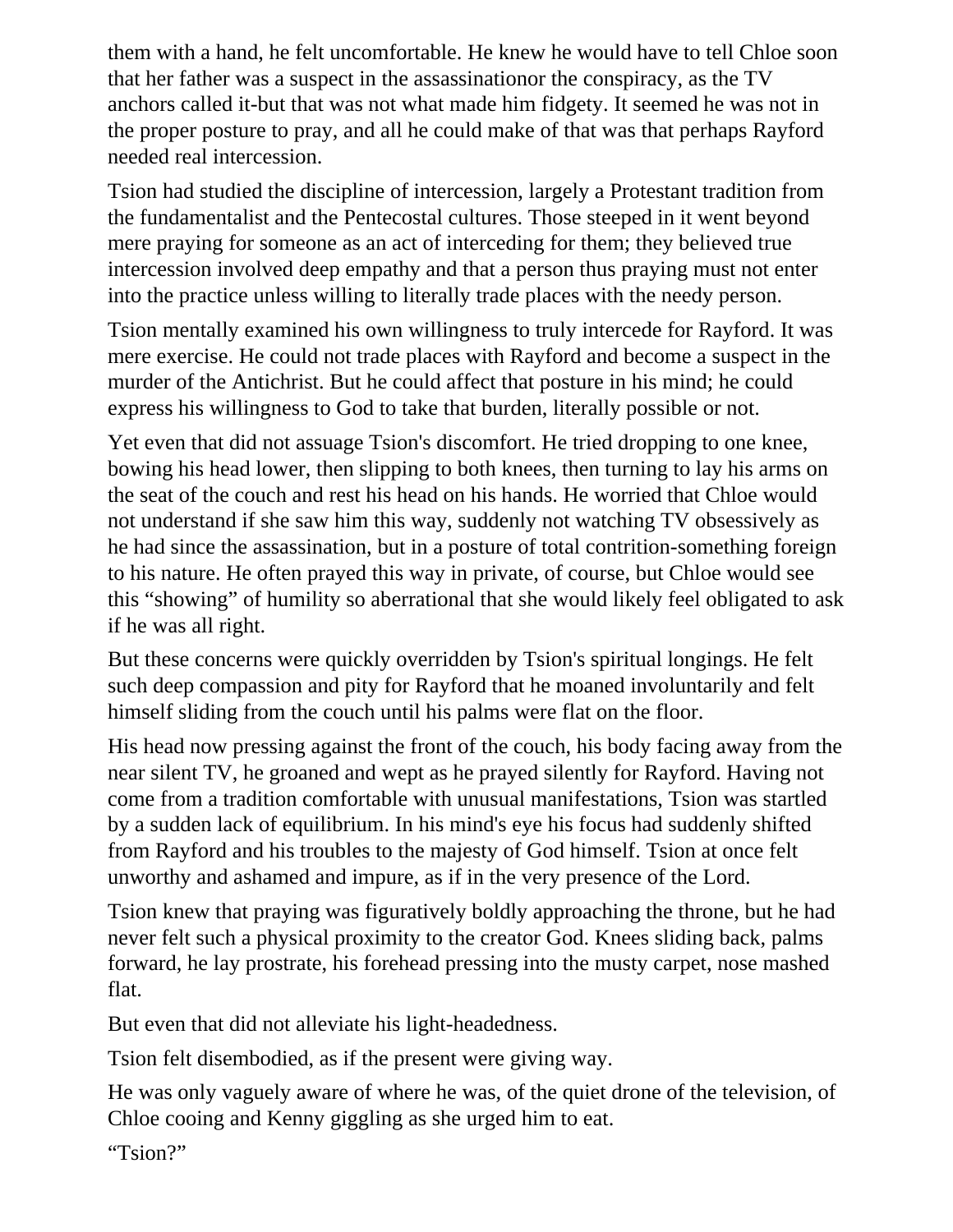He did not respond, not immediately aware he was even conscious. Was this a dream?

"Tsion?"

The voice was feminine.

"Should I try the phone again?"

He opened his eyes, suddenly aware of the smell of the old carpet and the sting of tears.

"Hm?" he managed, throat constricted, voice thick.

Footsteps. "I was wondering, should I try calling-Tsion! Are you all right?"

He slowly pulled himself up. "I'm fine, dear. Very tired all of a sudden."

"You have a right to be! Get some rest. Take a nap. I'll wake you if anything breaks. I won't let you miss anything."

Tsion sat on the edge of the couch, shoulders slumped, hands entwined between his knees. "I would be grateful," he said. He nodded toward the other room. "Is he all right for a minute?"

She nodded.

"You'd better sit down," he said.

Chloe looked stricken. "Was there news? Is Buck all right?"

"Nothing from Buck or Leah," he said, and she seemed to finally exhale. "But you need to know about your father. ..."

David tried e-mailing Viv Ivins a list of those in his department who might be available for double duty over the next few days, but the message bounced back undeliverable. He would go past her office on the way to the hangar anyway, so he printed out the message and took it with him.

On the way he received a call from the foundry foreman.

"You know what you're asking, don't you?" the man said.

"Of course, Hans," David said. "You have to know this didn't originate with me."

"Unless it's from Fortunate himself, I don't see how we can be expected—"

"It is."

"—to comply. I mean, this is way too-it is?"

"It is."

"nough said."

David slipped the printout into the slot on Viv Ivins's door, but it was not shut all the way and swung open.

The small, dark office immediately brightened as the motion-sensitive light came on. The gossip around the palace was that on occasion, Carpathia's alleged aunt on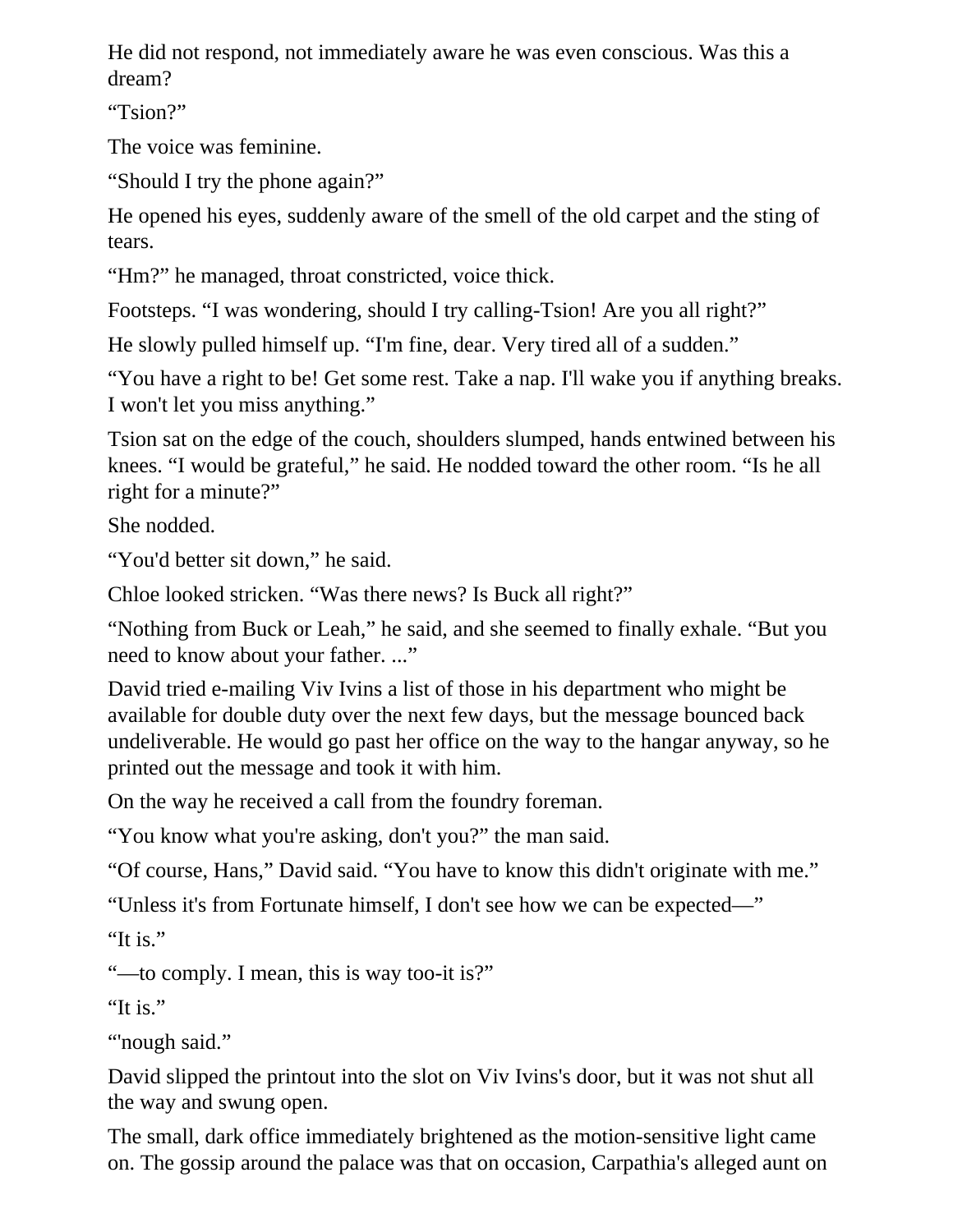his mother's side dozed for so long at her desk that her office went dark. If something woke her or caused her to move in her sleep, the lights came back on, and she resumed working as if nothing were awry.

David made sure she wasn't in there dozing, then reached to shut the door. But something on her desk caught his eye. She had laid out a map of the world, boundaries between the ten regions clearly marked. It was nothing he hadn't seen before, except that this was an old map, one drawn when the ten regions were members of the newly expanded United Nations Security Council. When Carpathia had renamed the one-world government the Global Community, he had also slightly renamed the ten regions. For instance, the United States of North America became the United North American States. Viv Ivins had not only handwritten these adjust80 ments, but she had also added numbers in parentheses after each name.

David felt conspicuous and nosy, but who knew what significance this might hold for the Trib Force, the Judah-ites, tribulation saints around the world? He concocted his alibi as he moved toward the desk. If Viv were to return and catch him studying her map, he would simply tell the truth about the door tripping the light and the map catching his eye. How he would explain his scribbling the numbers, he did not know.

With one last look out her office window, David grabbed a business card from his wallet and wrote furiously in tiny script as he bent over Viv's map.

The United Holy Land States\* (216)

The United Russian States (72)

The United Indian States (42)

The United Asian States (30)

The United Pacific States (18)

The United North American States (-6)

The United South American States (0)

The United Great Britain States (2)

The United European States (6)

The United African States (7)

David traced the asterisk after "The United Holy Land States" to the bottom of the map, where Viv, or someone, had noted in faint, tiny pencil marks "aka The United Carpathian States."

That was a new one. David had never heard another moniker for the Holy Land States. As he was straighten81 ing to leave he saw more pencil writing that appeared to have been erased. He bent close and squinted but needed more light. Dare he turn on Viv's desk lamp? No. Rather, he held the whole map up to the ceiling light, knowing he would simply have to confess to pathological curiosity, if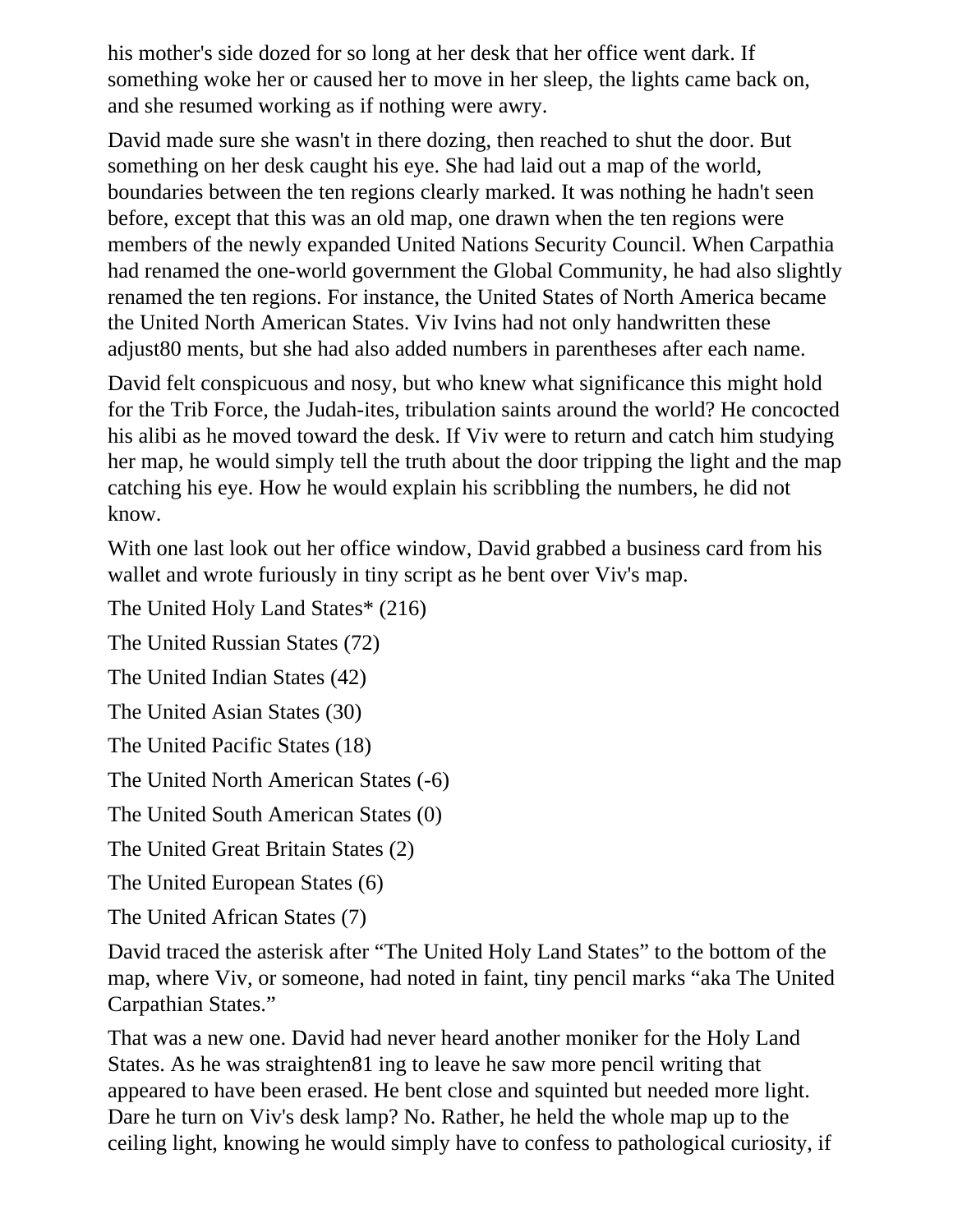necessary. He only hoped that Viv, like nearly everyone else in the compound, was watching Carpathia's body being transported from the Phoenix 216 to the morgue. He was glad to miss that, knowing that most would hold hands or hats over their hearts, and he wasn't prepared to do that even as a ruse.

With the overhead light shining brightly through the map, David was barely able to make out the erasures. It appeared someone had written "Only caveat: H. L. highest, N. A. lowest."

David shook his head as he carefully replaced the map and headed out.

Viv Ivins was coming toward him. "Oh, David," she said, "I wish you could have seen the spontaneous outpouring of emotion ..."

"I'm sure there'll be a lot of that over the next few days."

"But to see the workers, the soldiers, everybody . . .ah, it was moving. The salutes, the tears. Oh! Did I leave my light on?"

David explained the door tripping the motion sensor.

"And your list is in the door?"

He nodded and his phone rang, startling him so that he nearly left his feet.

"Carry on," Viv said.

It was Mac. David talked as he walked. "Half thought you'd be here to greet us," Mac said. "Corporal Christopher waited on the evidence until the pallbearers got the body out of here."

"The evidence?"

"I don't think I've ever seen pallbearers in dress unies carrying a big ol' wood crate like it was a polished mahogany casket. Where were you?"

"On my way, but what'd you say about evidence?"

"Annie's off-loading it now. Couple of huge plastic trash bags full of pieces of the lectern. And another crate with apparently the whole fabric backdrop off the stage. Moon wouldn't let us leave Jerusalem without it. You heard about the weapon, right?"

"'Course. And our friend."

"Funny thing, though, David."

"Yeah?"

"I'd better save this for in person."

"Rayford here."

"Mr. Steele!" came the easily recognized voice of Lukas Miklos. "Where are you?" Rayford told him.

"Stay in the shadows but walk three kilometers north. We will pick you up north of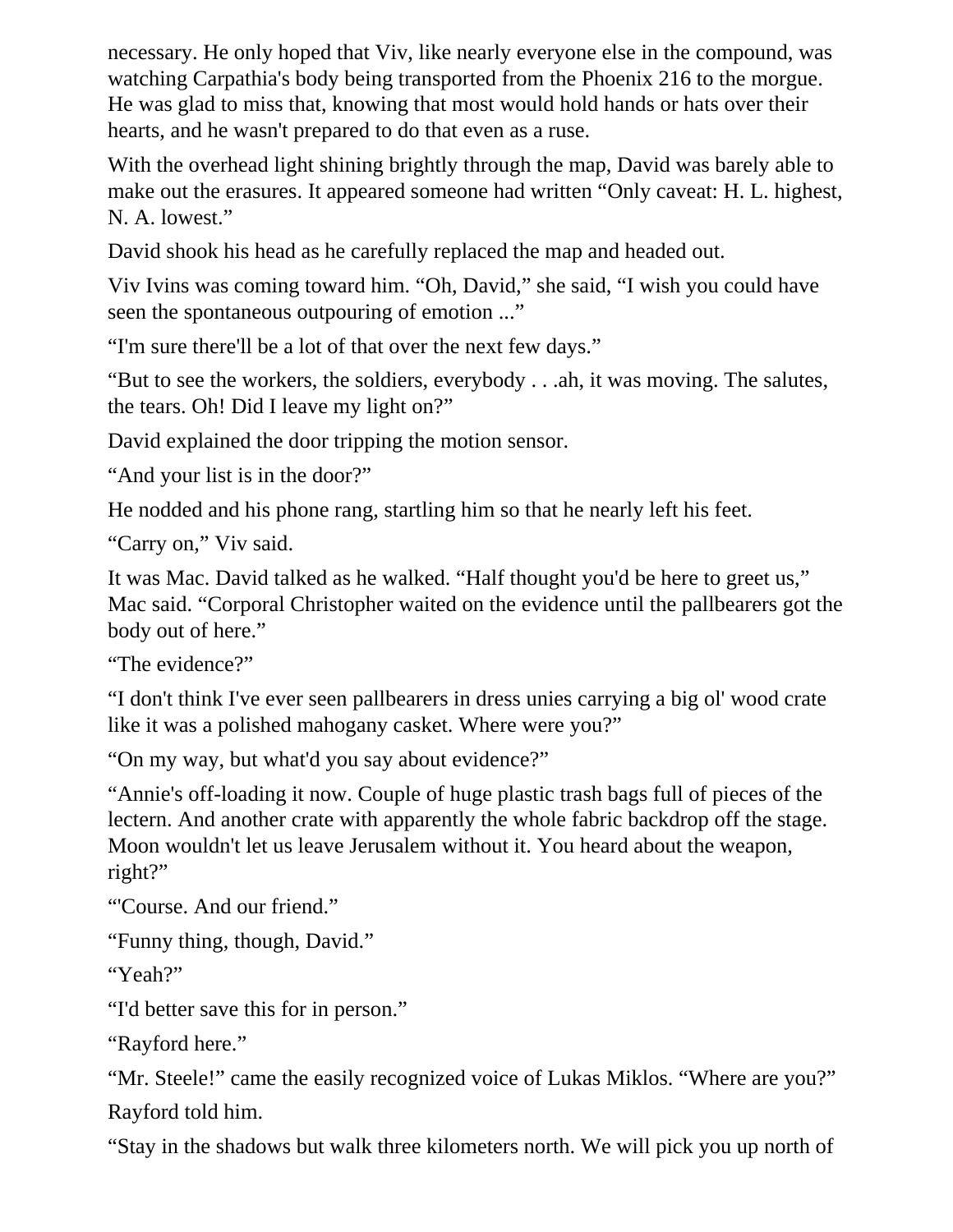the three-kilometer marker. When you see a white four-door slow and leave the road, run to us. If there is any traffic, we may pass and come back, but when we pull off, do not hesitate."

"We?"

"Our undershepherd and me."

"Laslos, I don't want you two to risk—"

"Nonsense! Do you have an alias and appropriate papers?"

"I do."

"Good. How fast can you walk?"

"How's the terrain?"

"Not the best, but don't get near the road until we get there."

"I'm starting now."

"Mr. Steele, we feel just like the prayer-meeting people from the New Testament, praying for Peter while he knocked on their door."

"Yeah," Rayford said. "Only he was coming from prison."

Exhausted, Buck sat behind a concrete wall, built decades before to protect Israel from shrapnel and mortar from nearby enemies. He was several blocks from the main drag, but close enough to hear the ever-present sirens and see the emergency lights bouncing off the lowriding clouds in the wee hours.

Think, think, think, he told himself. He didn't want to leave Israel without knowing where Chaim was. Buck knew of no other people Chaim might flee to or with if he had somehow survived. If Chaim had defied the odds, he would be looking for Buck as fervently as Buck was looking for him. They could not meet at the obvious places: Buck's hostel, Chaim's house, Jacov's apartment, Stefan's place. What would make sense to both of them? Buck had never believed in extrasensory perception, but he sure wished there was something to it now. He , wished he could sense whether the old man was all right, and if so, that he was trying to somehow communicate with Buck right then. As a believer, Buck was certain that clairvoyance was hogwash. But he had heard credible stories of people, particularly Christians, who somehow knew things supernaturally. Surely it wasn't beyond God's ability to perform such miracles, especially now.

Buck needed a miracle, but his faith was weak. He knew it shouldn't be. He had seen enough from God in three and a half years that he should never again doubt for an instant. What held him up now was that he was dead sure he didn't deserve a miracle. Weren't there bigger, more important things for God to worry about? People were dying, injured, lost. And there was the great supernatural battle between good and evil that Tsion wrote so much about, the conflict of the ages that had spilled out of heaven and now plagued the earth.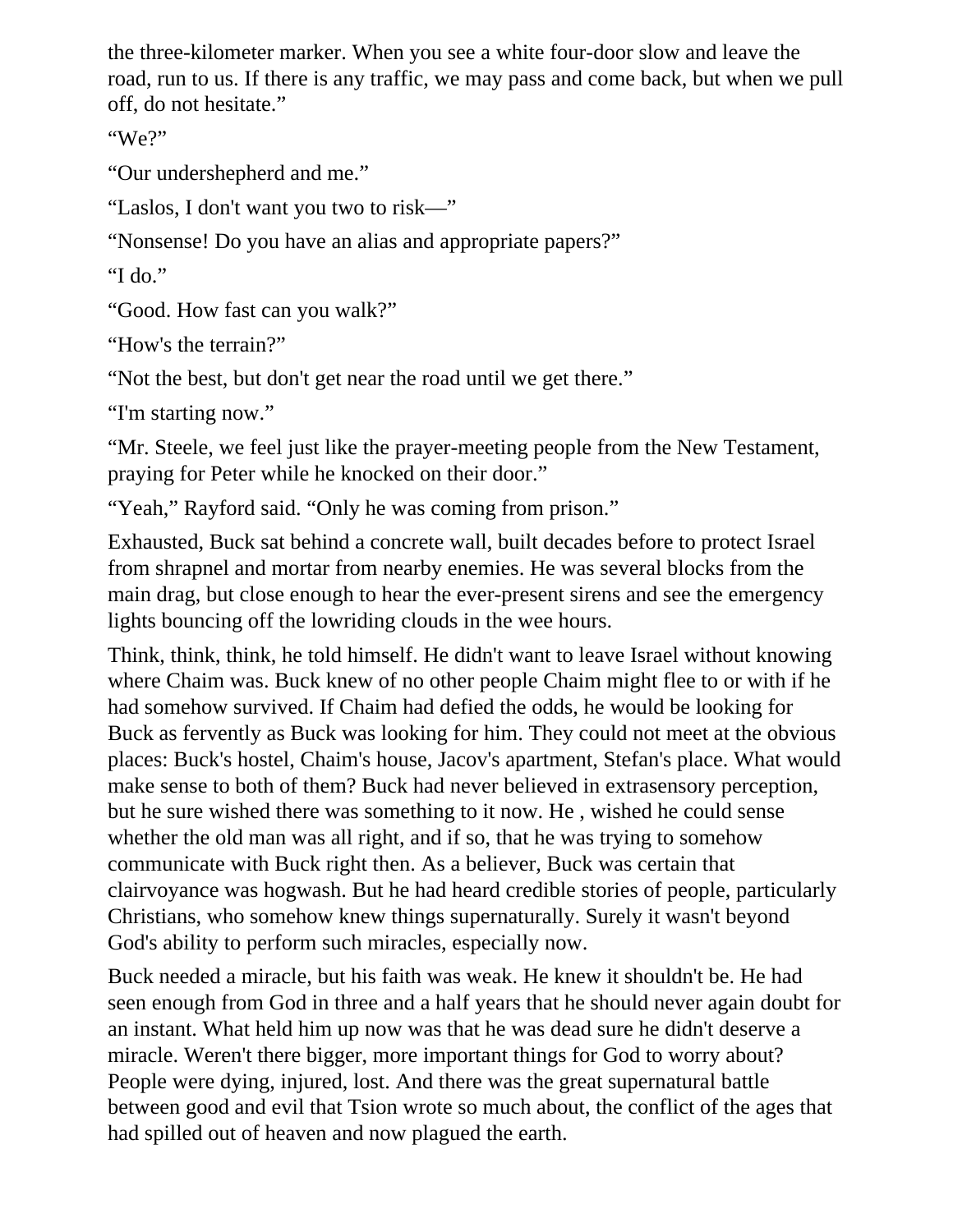"I'm sorry to even ask," Buck prayed, "but at least calm me down, give me a clear mind just long enough to figure this. If Chaim is alive, let us run into each other or both think of a meeting place that makes sense."

Buck felt foolish, stupid, petty. Finding Chaim was noble, but involving God in such a trivial matter seemed, well, rude. He stood and felt the aches. He clenched his fists and grimaced. Relax! Get hold of yourself! Think! But somehow he knew that was no way to open the mind. He had to really relax, and berating himself for being frantic would have the opposite effect. But how could he calm himself at a time like this, when it was all he could do to catch his breath and will his pulse to decelerate? Maybe that was an appropriate request of God, a miracle enough in itself.

Buck sat back down, confident he was hidden and alone. He breathed deeply and exhaled slowly, shaking out his hands and stretching his legs. He laid his head back and felt the concrete wall against his hair and scalp.

He let his head roll from side to side. His breathing became slower and more even; his pulse began to subside ever so slowly. He tucked his chin to his chest and tried to clear his mind.

The only way to do that was to pray for his comrades one by one, starting with his own wife and son, his father-in-law, and all the rest of the brothers and sisters who came to mind. He thanked God for friends now in heaven, including those whose bodies he had just discovered.

And almost before he knew it, he had calmed as much as a man could in that situation. Thank you, Lord. Now what location would make sense? Where have Chaim and I been together that we would both think of? He pictured them at Teddy Kolleck Stadium, but that was too public, too open. Neither could risk it.

And then it came to him.

### **FIVE**

CHLOE fell silent at the news. Tsion might have predicted tears, disbelief, railing against someone other than her father. She just sat, shaking her head.

Difficult as it had been to inform her, Tsion was oddly still reeling from what to him had felt almost like an out-of-body experience while praying. He had heard of those and pooh-poohed them as fabrications or druginduced hallucinations on deathbeds. But this sensation, so real and dramatic that it had temporarily derailed his empathy and intercession on Rayford's behalf, was something else again. He had long advocated checking experience against Scripture and not the other way around. He would, he realized, have to remind himself of that frequently until the glow-which seemed too positive a word for the disturbing residue of the incidentreceded into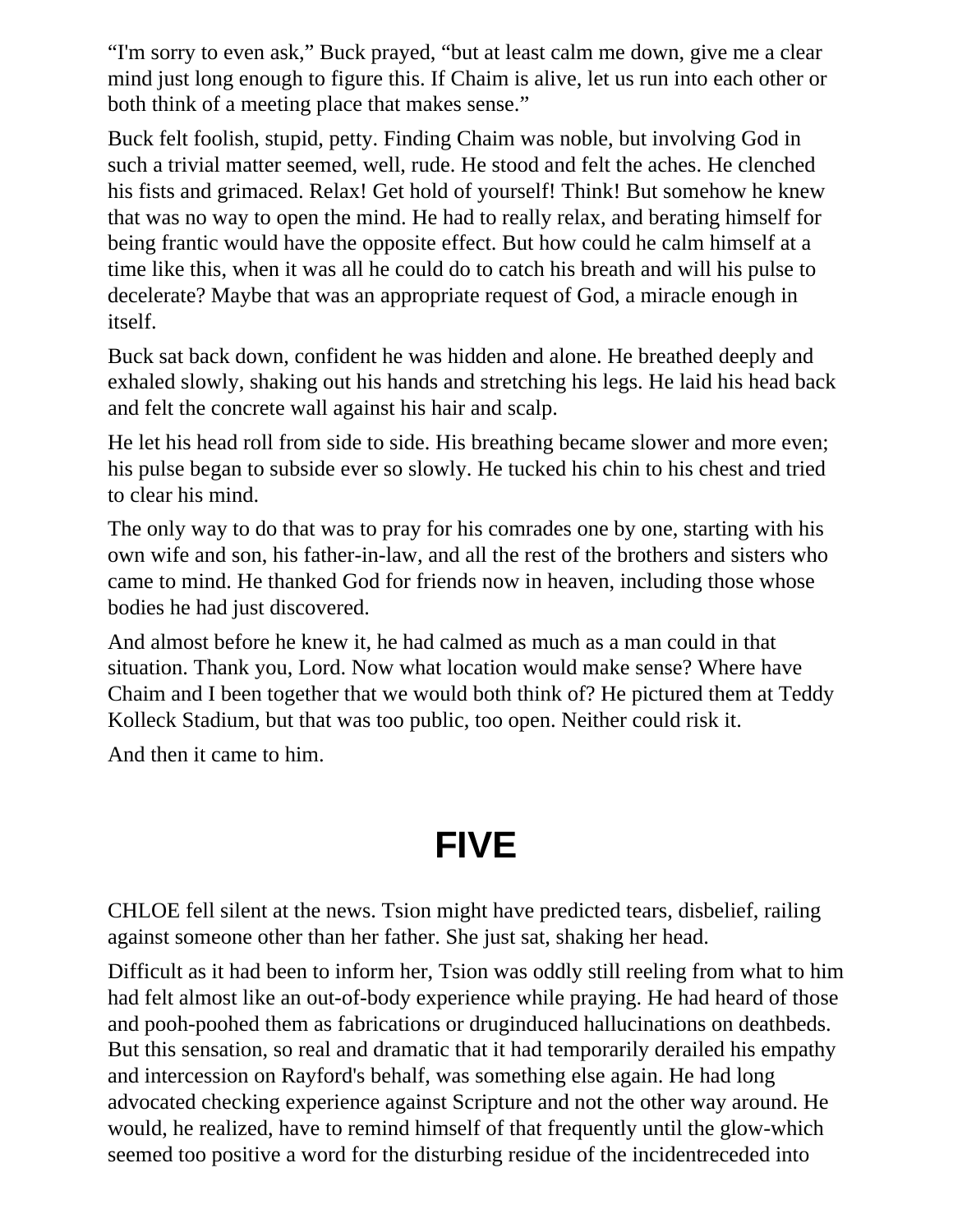memory. A verse from the Old Testament teased his consciousness, and his mind wandered from the troubled young woman before him.

As Chloe had not yet responded, Tsion said, "Excuse me a moment, please," and brought his whole Bible text up onto his laptop screen. A few seconds later he clicked on Joel 2. He silently read verses 28 through 32, finding that he had been led to a passage that both illuminated his experience and might provide some balm to her as well.

*I will pour out My Spirit on all flesh; Your sons and your daughters shall prophesy, Your old men shall dream dreams, Your young men shall see visions. And also on My menservants and on My maidservants I will pour out My Spirit in those days. And I will show wonders in the heavens and in the earth: blood and fire and pillars of smoke. The sun shall be turned into darkness, And the moon into blood, Before the coming of the great and awesome day of the Lord. And it shall come to pass That whoever calls on the name of the Lord Shall be saved. For in Mount Zion and in Jerusalem there shall be deliverance, As the Lord has said, Among the remnant whom the Lord calls.* 

Tsion looked up with a start when Chloe spoke at last.

He detected no trauma in her voice, nothing that would have given away that she had just learned that her father was the most wanted fugitive in the world-except for her words themselves. "I should have seen it coming," she said. "He tried to divert me to Hattie, which wasn't hard. She never had any qualms about saying she wanted to kill Carpathia."

Tsion cleared his throat. "Why would he do it, knowing the death wound is only temporary anyway? Is your father capable of such an act?"

Chloe stood and peeked into the other room, where she was apparently satisfied with whatever Kenny was doing with his food. "I wouldn't have thought so until recently," she said. "He changed so much. Almost as dramatically as the difference in him before and after the Rapture. It was as if he had reverted into something worse than he had been before he became a believer."

Tsion cocked his head and sneaked a glance at the television. Nothing new. "I was aware of tension in the house," he said. "But I missed what you're talking about."

"The rage? You missed the rage?"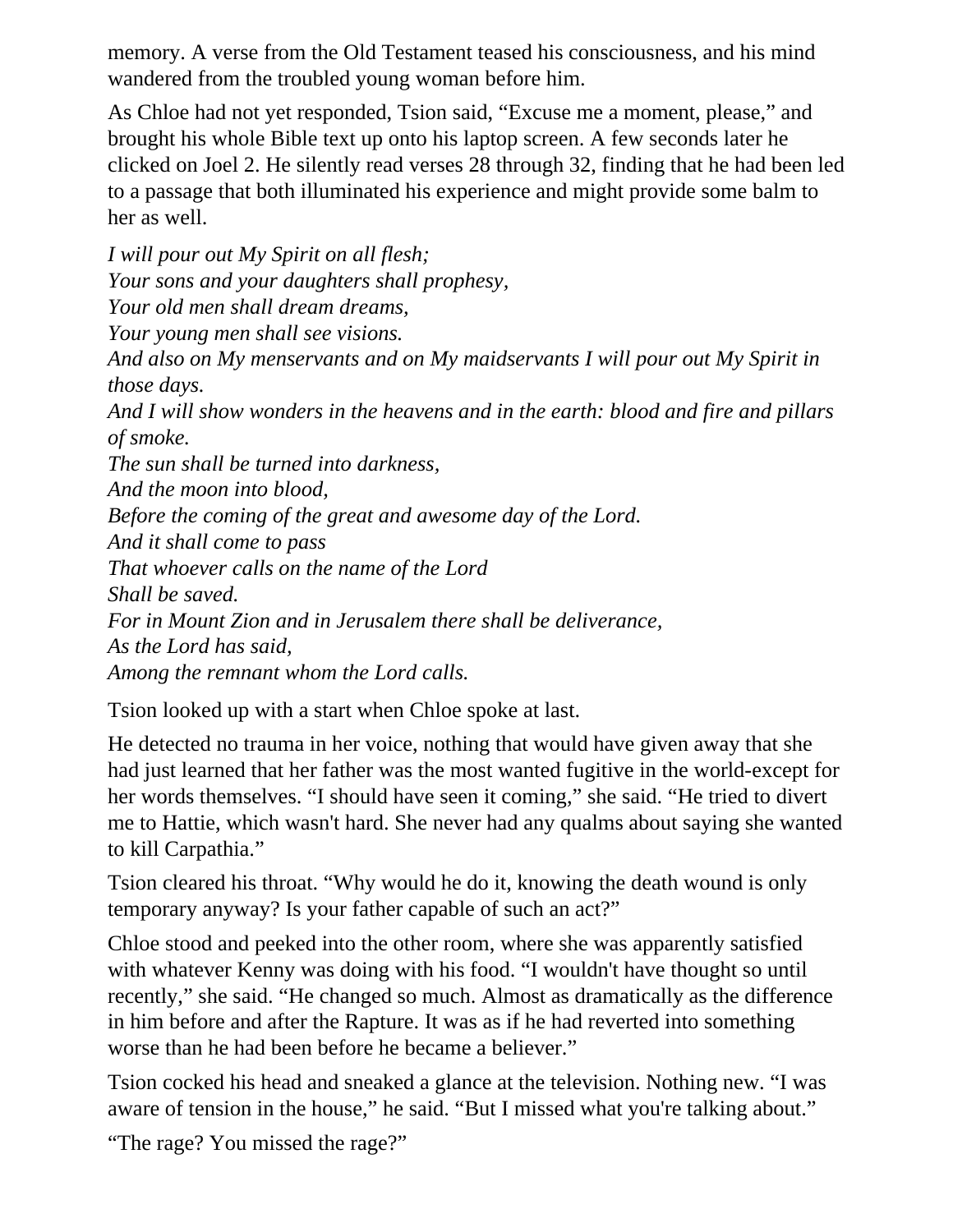Tsion shrugged. "I share some of that. I still fight it when I think of my family—" His voice caught.

"I know, Tsion. But you have been a man of the Scriptures your whole life. This is new to Daddy. I can't imagine him actually standing there and doing it, but I'm sure he wanted to. If he did, it sure answers a lot of questions about where he's been and what he's been doing. Oh, Tsion! How will he get away? That they say he's at large makes me wonder if it's not just a lie, a smear campaign to make him and you and us look bad? Maybe he's a scapegoat."

"We can only hope."

She dropped into a chair. "What if he's guilty? What if he's a murderer? There's no exception to God's law if the victim is the Antichrist, is there?"

Tsion shook his head. "None that I know of."

"Then mustn't he turn himself in? Suffer the consequences?"

"Slow down, Chloe. We know too little."

"But if he is guilty."

"My answer may surprise you."

"Surprise me."

"Off the top of the head, I believe we are at war. In the heat of battle, killing the enemy has never been considered murder."

"But. . ."

"I told you I might surprise you. I personally would harbor your father from the GC if he shot Carpathia dead, even while urging him to seek God about himself."

"You're right," Chloe said. "You surprised me."

David watched Annie work from the corner of the hangar where Mac and Abdullah met him. "What's that smell?" he said.

"Yeah," Mac said, looking at Abdullah. "What is that?"

Abdullah shrugged, then held up an index finger. "Oh, I remember now, Captain," he said. "Your idea."

"I'm listening," Mac said.

Abdullah pulled a pungent pita sandwich from his pocket. "Hungry, anyone?" he said.

"Here's hoping I'll never be that hungry," David said, pointing to a trash barrel twenty feet away. Abdullah hit it with a hook shot, and somehow the thing didn't fly apart in the air.

Mac shook his head. "Next you're going to tell me you were an Olympic basketball player."

"Missed the trials," Abdullah said. "Active duty."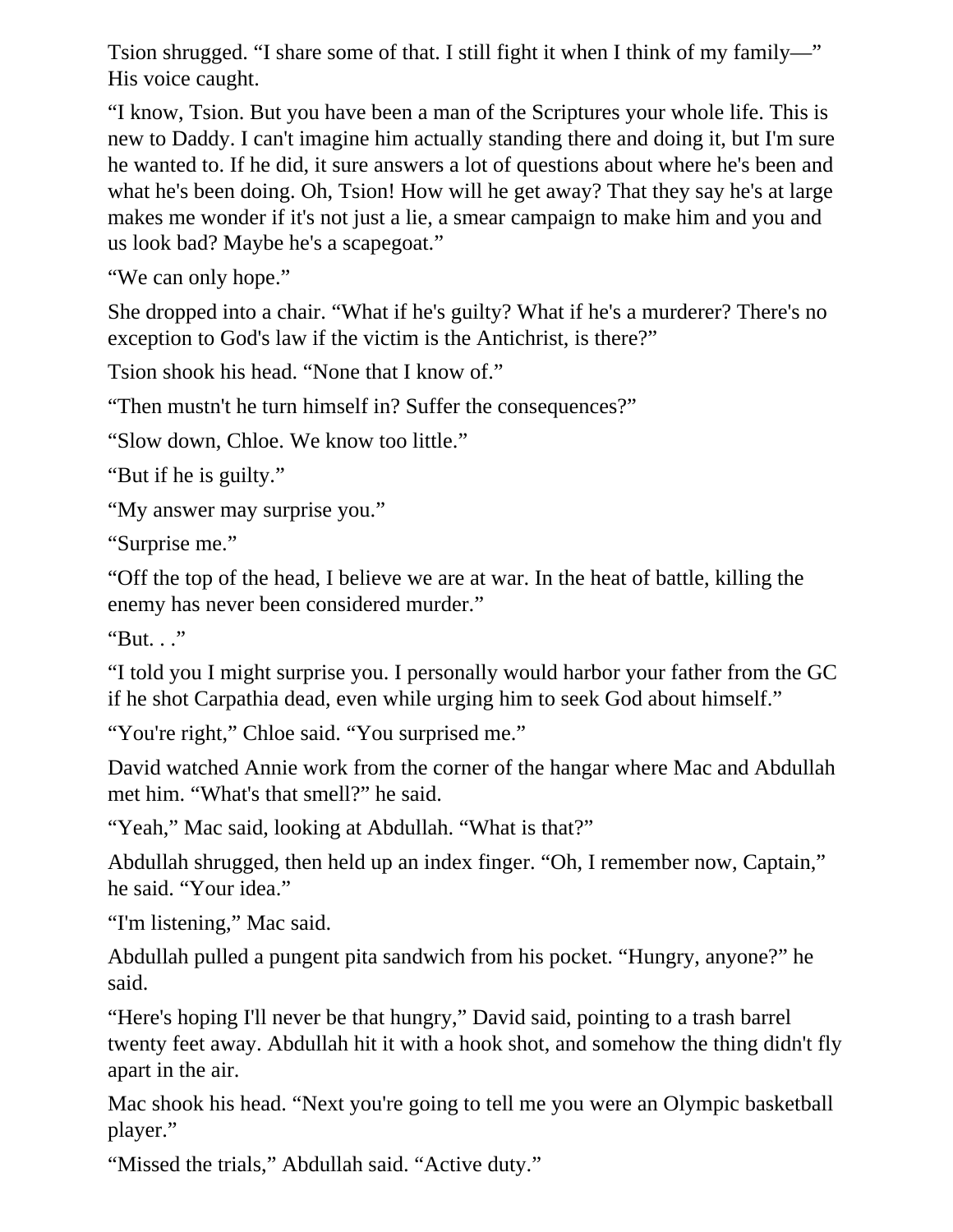David caught Mac's what'd-I-tell-ya look.

"So, Ab," Mac said, "are you 'pout' because you never finished your dinner?"

Abdullah looked away, as if knowing he was being teased but not catching the whole drift. "If I am pout," he said, "it is because I am exhausted and want to go to bed. Is anyone sleeping around here? It seems everyone is about."

"Go," David said. "Don't make it obvious, but go to bed. I'm going to be good for nothing if I don't crash sometime soon too."

Abdullah slipped away. "You look whipped too, Mac," David said.

Mac nodded for David to follow him to his office, across the hall from Annie's. "They're making a big deal about finding Rayford's fingerprints on a Saber," Mac said as he settled into the chair behind his desk. "But who knows if he was even there?"

"I'll find out by listening in."

"I think I already did. The print trace, at least what they said about it on the plane, sounded legit. Israelibased Peacekeepers found the weapon, bagged it, and immediately lifted prints and started comparing it against the global database. The only reason it took as long as it did was because they tested it against criminals first and against the former GC employee list last. But the funny thing is that nobody's talking about Rayford as the perpetrator."

David flinched. "When they've got him dead to rights?"

Mac showed both palms. "They must know something we don't know."

"Such as?"

"Well, Neon Leon has a bee in his bonnet for the three disloyal regional potentates. He keeps talking about a conspiracy. I mean, everybody hears a gunshot and heads for the hills. People jump off the stage. Carpathia is down and dying. The suspected weapon is found with a disgruntled former employee's prints all over it, and all Leon can talk about is a conspiracy. What does that tell you?"

David frowned and furrowed his brow. "That the shooter missed?"

Mac expelled a resigned breath through his nose.

"That's my theory. If it was so cut-and-dried, why don't they just call Rayford the shooter?"

"In public they do."

"But in private they're still looking. David, something stinks here."

David heard Annie's office door and looked out through the blinds. She was doing the same, and he invited her over with a wave. She held up a finger and motioned that she had to make a call first. When she finally joined them, they brought her up to date.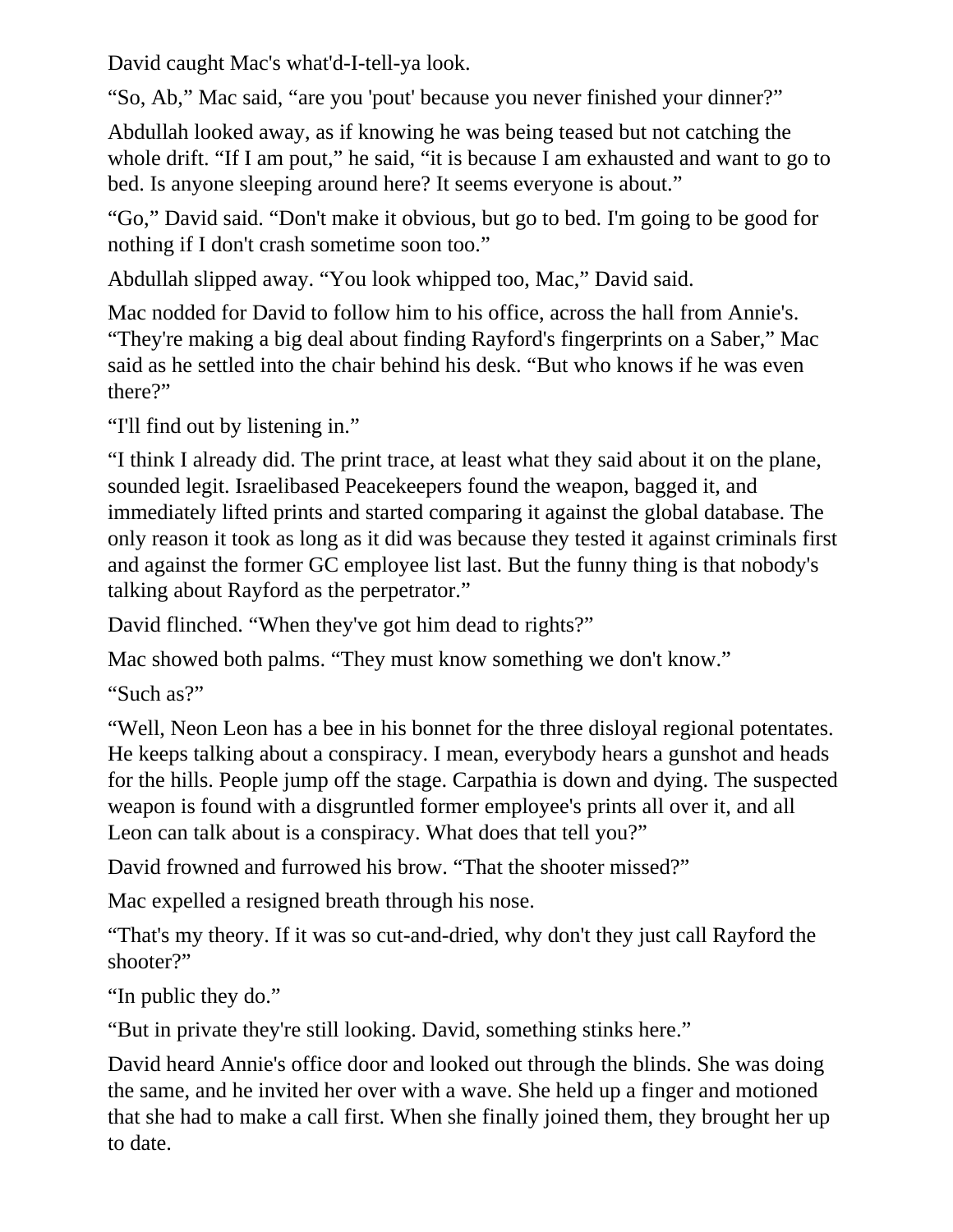"You still planning on listening in to the autopsy?" she said.

David nodded.

"Maybe you ought to patch in to the evidence room too."

"Didn't know we had one."

"We do now. They've cordoned off a section under the amphitheater. Lots of room, lots of light."

"Are you sure? That's next to where they've got Guy Blod fashioning a twenty-fourfoot Carpathia statue."

"That's where I delivered the evidence. Two plastic bags, one wood crate. Hickman's got a crew of forensic experts scheduled for ten this morning."

David looked at his watch. "It is tomorrow already, isn't it? Well, looks like everything happens then, autopsy and all. Guess both sides need sleep first."

"I heard they're trying to start the viewing at dawn Sunday," Annie said. "That's tomorrow!"

"Bedtime, kids," David said.

Rayford felt grimy and groggy. Despite his fear and the knowledge that his life as a fugitive had escalated a thousand times over, he was buoyed by his eagerness to pray and to get back into the Bible. Maybe it was naive to think he could elude the GC for long. His recklessness had probably cost him his hope for surviving until the Glorious Appearing. Even forgiven sin, he had learned, has its consequences. He just hoped he hadn't jeopardized the entire Tribulation Force, or worse, saints worldwide.

As he sat praying in the dust fifty yards off the road, the night air dried the sweat on his head and neck and chilled him. In his fatigue and misery he still felt closer to God than he had for months.

His phone chirped, and Rayford hoped against hope it would be someone from the Trib Force, ideally Chloe or Buck. It was Laslos. "Are you in place?"

"Affirmative."

"And you are . . . ?"

"Marvin Berry," Rayford said.

"Check," Laslos said. "We were at a spot about two kilometers back where we could see the entire stretch of road before us. There appears to be no other traffic. You should hear us inside thirty seconds and see our lights soon. Start moving toward the road as soon as you hear us. We will open the back door as we stop, and as soon as you are in and it is shut, we will turn around quickly and head north again."

"Gotcha."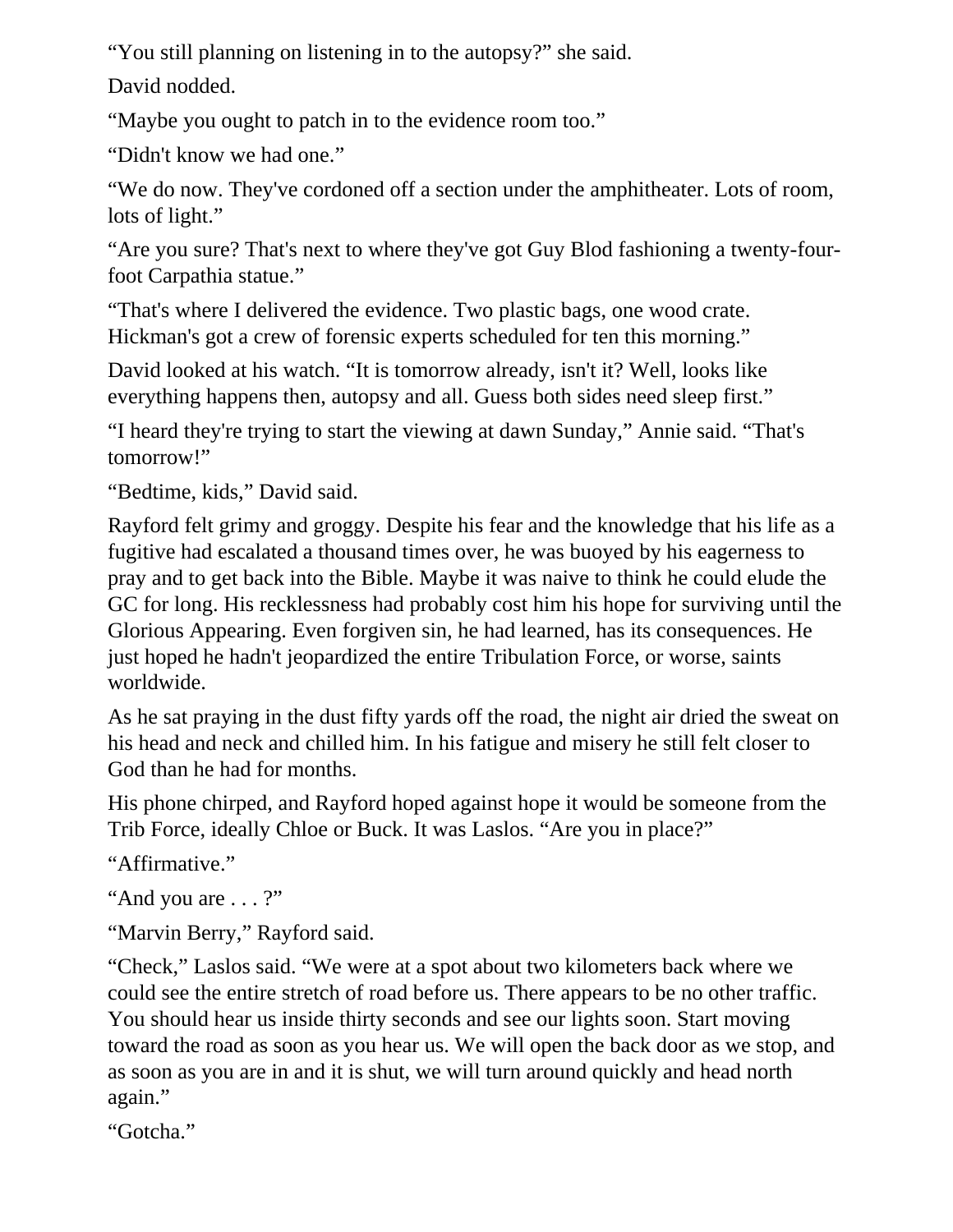"Repeat?"

"Urn, OK!"

Eager to be in the presence of a friend and fellow believer, Rayford was almost giddy under the circumstances. He slapped his phone shut, then opened it again to try one more time to reach anyone long distance.

When it was obvious he still could not, he rang off and realized he heard a vehicle. He began jogging toward the road, but something was wrong. Unless he was turned around, it sounded as if the car was coming from the south. Should he dial Laslos back and see if he had misunderstood? But how could he have? Ptolemai's was north. The church had to be north. Surely Laslos had said he would be heading south.

The engine sounded much bigger than a small car's.

Rayford skidded to a stop in the loose dirt, realizing he had nowhere to hide if a vehicle came upon him from the south. And it was becoming obvious that one was. It was loud and it was big and it was coming fast, but he saw lights only on the northern horizon. That had to be Laslos.

The bigger vehicle from the south would reach him first. Regardless who it was, they would likely stop to check out a walking stranger. Rayford spun, frantically looking for somewhere to hide. His shirt was light colored and might be detectable in the darkness. As the sound rushed toward him, Rayford dove face first to the ground, pulling his dark bag atop his back as he lay there. With his free hand he popped open his phone to warn Laslos to abort and keep going, but when he hit Redial, he got the long distance attempt again and realized he didn't even have Laslos's cell number.

He prayed Laslos would see the oncoming vehicle in time to keep from slowing and pulling off the road.

Rayford's phone rang.

"Yeah!"

"What is coming from the south with no lights?"

"I don't know, Laslos! I'm on the ground! Keep going, just in case!"

The vehicle flew past, and Rayford felt the rush of wind. He tried to get a look at the car but could determine only that it was Jeep-like. "That could have been GC!" he said into the phone.

"It was," Laslos said. "Stay right where you are! It doesn't appear they saw you. They will be able to see us behind them for miles, so don't move. We will come back when we feel it is safe."

"I'd feel safer back in the foliage," Rayford said.

"Better wait. They might be able to see movement. We will see if other G(S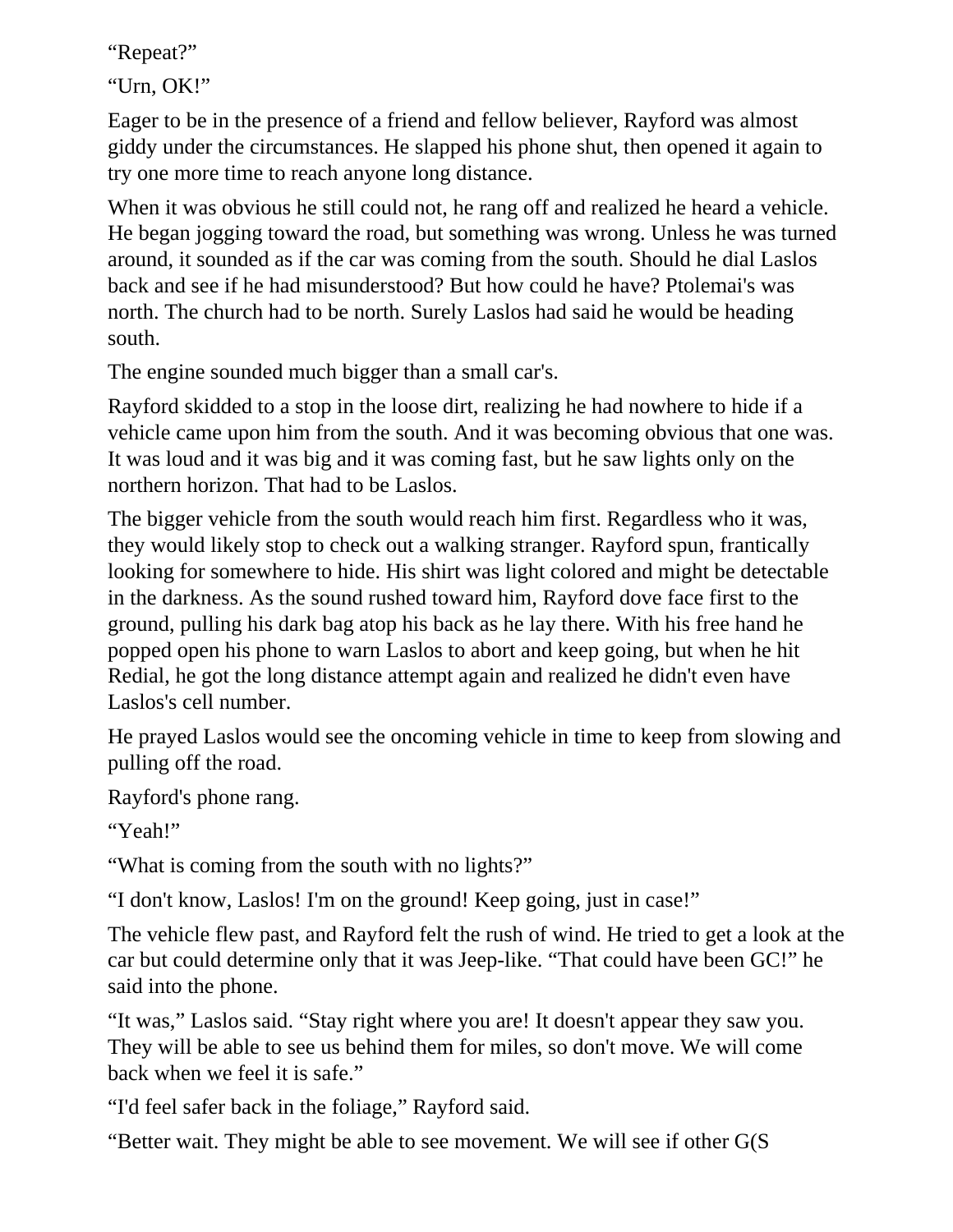vehicles are coming."

"Why are they speeding around without lights?"

"We have no idea," Laslos said.

Buck couldn't remember the name of the place, but it was one spot he and Chaim had been to together where no one would expect to see either of them. It took an hour to find an empty cab, and he was informed that any ride, regardless of distance, would cost one hundred Nicks.

Buck described the place to the driver and told him the general area. The man nodded slowly, as if it was coming to him. "I think I know place, or some like it. All work same when you want get, how do the Westerners say, medicated."

"That's what I want," Buck said. "But I have to find the right place."

"We try," the driver said. "Many closed, but some still open."

They rolled over curbs, around crumbled buildings, through dark traffic lights, and past accident scenes. The cabbie stopped at two bars that seemed to be doing land office business, considering, but Buck recognized neither.

"It's about the same size as this one, big neon sign in the window, narrow door. That's all I remember."

"I know place," the man said. "Closed. Want these, or other place?"

"I want the other one. Take me there."

"I know is closed. Closed weeks." He held up both hands as if Buck didn't understand. "Nobody there. Dark. Bye-bye."

"That's where I want to go," Buck said.

"Why you want to go where is closed?"

"I'm meeting someone."

"She won't be at closed place," he said, but he drove off anyway. "See?" he said, slowing at midblock nearby.

"Is closed."

Buck paid him and hung around the street until the cab left, the driver shaking his head. He soon realized he was in sheer darkness, trees blotting out the clouds and far enough from the emergency action that no lights were visible. The cab lights had shown that the earthquake had leveled several buildings on the street. It was clear now that the power was out in the area.

Would Chaim have come here? Could he have? They had come here looking for Jacov the night he had become a believer, Chaim convinced he would be at his favorite bar, drunk as usual. They had found him there all right, and most assumed he was drunk. He was on a tabletop, preaching to his old friends and drinking buddies.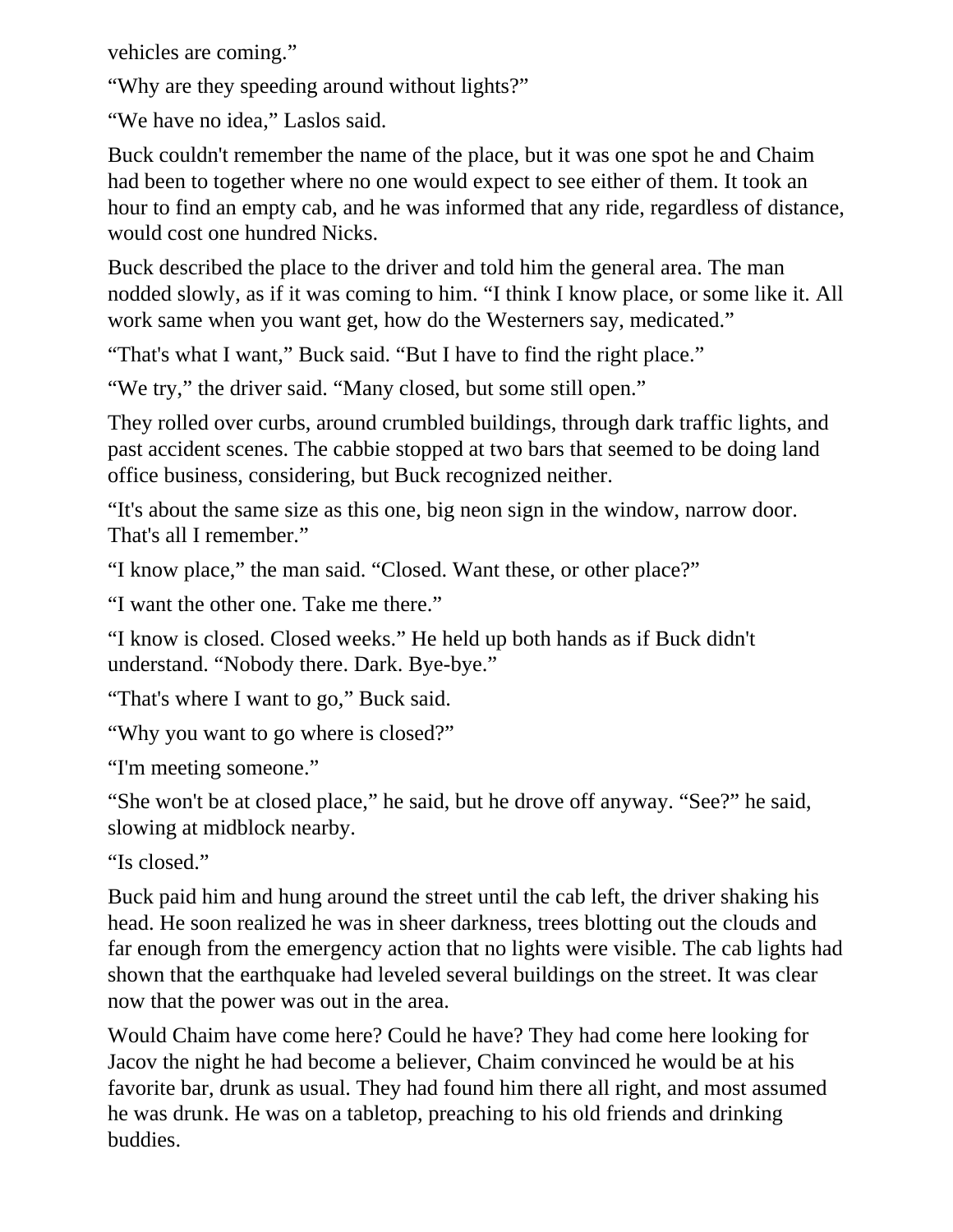Buck was fast losing faith. If Chaim was alive, if he had been able to find someone to cart him around, how long would he have stayed on a deserted, dark, destroyed street? And was there really any hope that they might both have thought of this obscure establishment? Buck pulled the flashlight from his pocket and looked around before it occurred to him that Chaim would not likely be in sight, at least until he was certain that it was Buck with the light. And how would Chaim know that? Buck stood in front of the closed bar and shined the light on his own face. Almost immediately he heard a rustle in the branch of a tree across the street and the clearing of a throat.

He quickly aimed the beam at the tree, prepared to retreat. Incongruously hanging out from under one of the leafy branches was a pajama leg, completed by a stockinged and slippered foot. Buck kept the faint beam on the bewildering scene, but as he moved slowly across the street, the foot lifted out of sight. The lower branch bent with the weight of the tree dweller, and suddenly down he came, agile as a cat. Standing there before Buck in slippers, socks, pajamas, and robe was a most robust Chaim Rosenzweig.

"Cameron, Cameron," he said, his voice strong and clear. "This is almost enough to make a believer out of me. I knew you'd come."

Another unlit GC vehicle raced past while Rayford lay in the dirt. All he could think of was the Prodigal Son, realizing what he had left and eager to get back to his father.

When the predawn grew quiet again, Rayford forsook caution and dashed for the underbrush. He was filthy and tried to brush himself off. Laslos and his pastor had to have seen the other GC vehicle and were playing it safe. Forty minutes laterwhich seemed like forever to Rayford-a small white four-door slid to a stop in the gravel. Rayford hesitated. Why had they not called? He looked at his phone. He had shut it off, and apparently the battery was too low to power the wake-up feature.

The back door opened. Laslos called, "Mr. Berry!"

and Rayford ran toward the car. As soon as the door was shut, Laslos spun a U-turn and headed south. "I don't know where the GC is going, but I'll go the other way for now. Demetrius has a friend in the country nearby."

"A brother?"

"Of course."

"Demetrius?" Rayford said, extending his hand to the passenger. "Rayford Steele. Call me Ray."

The younger man had a fierce grip and pulled Rayford until he could reach to embrace him. "Demetrius Demeter," he said. "Call me Demetrius or brother."

Tsion was moved and took comfort in the verse that reminded him that during this period of cosmic history, God would pour out his Spirit and that "your sons and your daughters shall prophesy, your old men shall dream dreams, your young men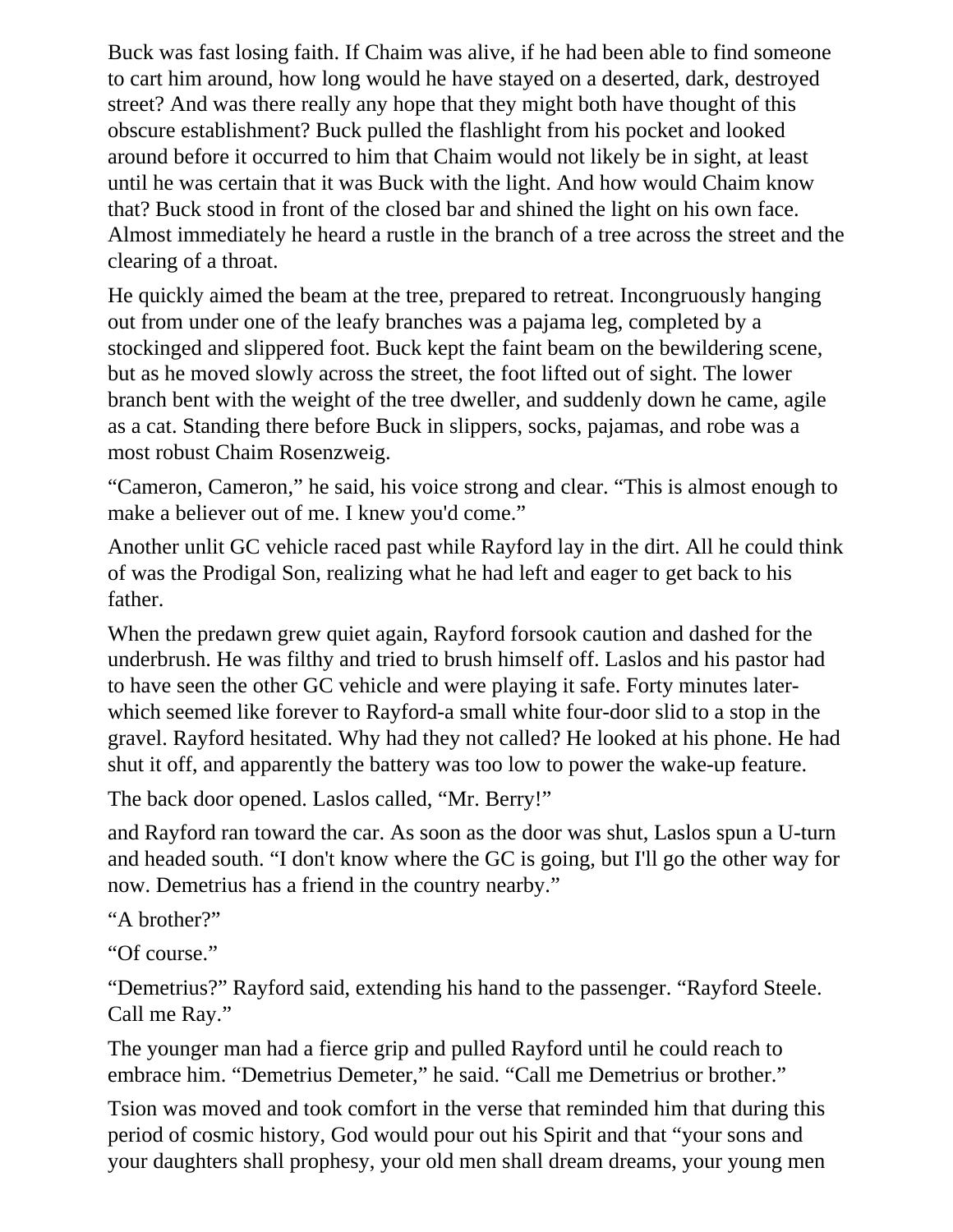shall see visions." The question was whether he was an old man or a young man. He decided on the former and attributed what he had felt on the floor to his drowsiness. He had apparently lost consciousness while praying and nearly slipped into a dream. If the dream was from God, he prayed he would return to it. If it was merely some sleep-deprived fancy, Tsion prayed he would have the discernment to know that too.

That the passage had gone on to reference the heavenly wonders and blood, fire, and smoke the world had already experienced also warmed Tsion. He had been an eyewitness when the sun had been turned into darkness and the moon into blood. He read the passage to Chloe and reminded her, "This is 'before the coming of the great and awesome day of the Lord.' I believe that refers to the second half of the Tribulation, the Great Tribulation. Which starts now."

Chloe looked at him expectantly. "Uh-huh, but—"

"Oh, dear one, the best is yet to come. I don't believe it was coincidence that the Lord led me to this passage. Think of your father and our compatriots overseas when you hear this: 'And it shall come to pass that whoever calls on the name of the Lord shall be saved. For in Mount Zion and in Jerusalem there shall be deliverance, as the Lord has said, among the remnant whom the Lord calls.' You know who the remnant is, don't you, Chloe?"

"The Jews?"

"Yes! And in Zion, which is Israel, and Jerusalem, where we know some of our own were, if they call upon the Lord, they will be delivered. Chloe, I don't know how many of us or if any of us will survive until the Glorious Appearing. But I am claiming the promise of this passage, because God prompted me to find it, that our beloved will all return safely to us this time."

"In spite of everything?"

"In spite of everything."

"Is there anything in there that says when the phones will start working again?"

Leah Rose had landed in Baltimore and pondered her next moves. Finding Hattie Durham in North America was like pawing through the proverbial haystack for a needle someone else had already found. The GC was on Hattie's trail and clearly hoped she would lead them to the lair of the Judah-ites.

If Leah could get her phone to work, she would call T at Palwaukee and see if that Super J plane she had heard so much about was still at the airport and ready for use.

On the other hand, if she could get through to T, she could have gotten through to the safe house and sent them running. Did she dare fly commercially to Illinois and rent a car under her alias?

She had no other choice. Unable to communicate except locally, her only hope was to beat Hattie to Mount Prospect. Finding the woman and persuading her to mislead the GC was just too much to hope for.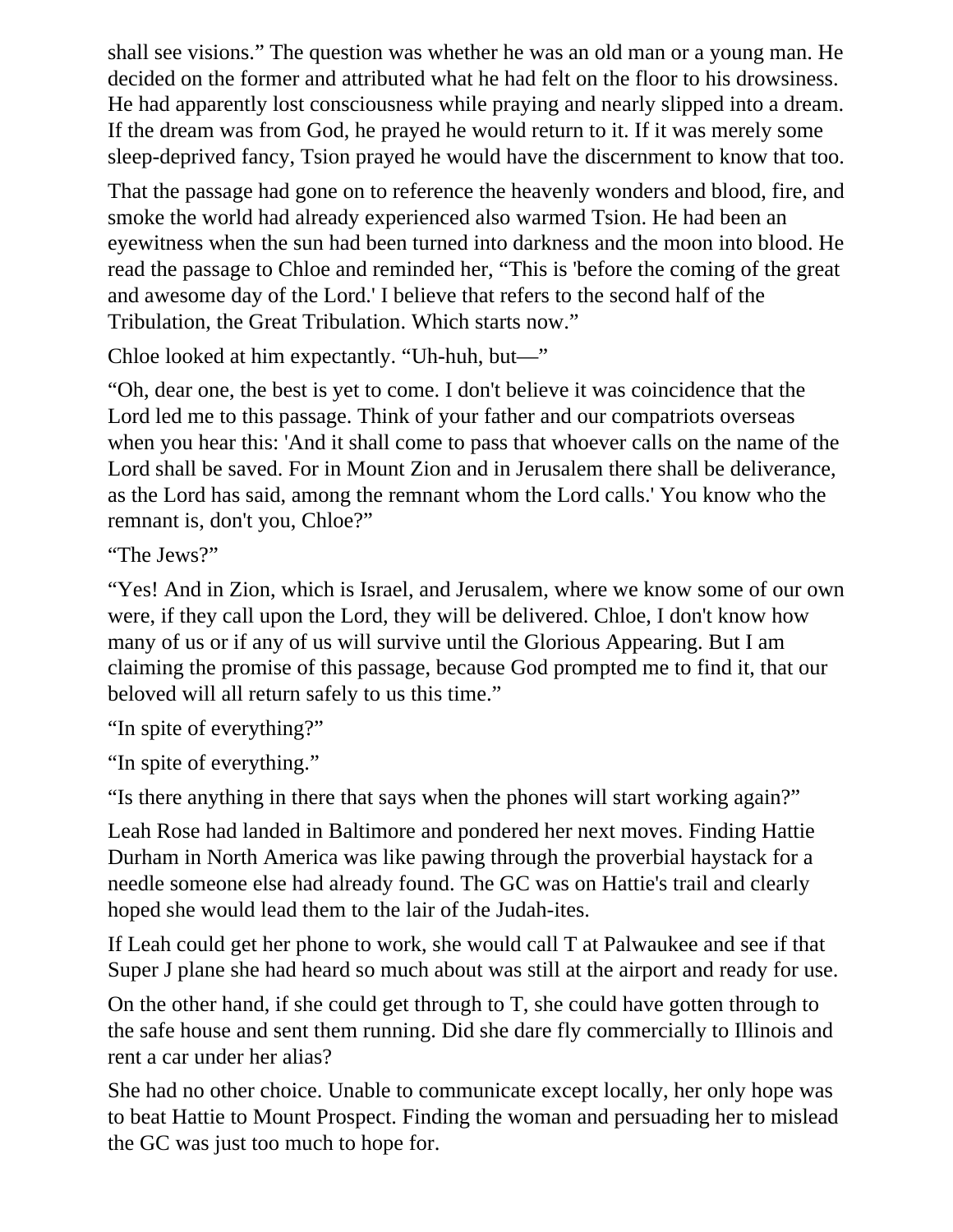"How close can you get me to Gary, Indiana?" Leah asked at the counter, after waiting nearly a half hour for the one airline clerk.

"Hammond is the best I can do. And that would be very late tonight."

Having misled the young man about her destination, she switched gears. "How about Chicago? O'Hare and Meigs still closed?"

"And Midway," the clerk said. "Kankakee any help?"

"Perfect," she said. "When?"

"If we're lucky, you'll be on the ground by midnight."

"If we're lucky," Leah said, "that'll mean the plane landed and didn't crash."

The man did not smile. And Leah remembered: We don't do luck.

David lay in bed with his laptop, knowing he would soon nod off, but perusing again the abandoned buildings and areas in northern Illinois that might provide a new safe house for the stateside Trib Force. The whole of downtown Chicago had been cordoned off, mostly bombed out, and evacuated. It was a ghost town, nothing living within forty miles. David rolled up onto his elbows and studied the list. How had that happened?

Hadn't the earliest reports said the attack on Illinois had been everything but nuclear?

He searched archives, finally pinpointing the day when the GC ruled the city and surrounding areas uninhabitable. Dozens had died from what looked and acted like radiation poisoning, and the Centers for Disease Control and Prevention in Atlanta had urged the ruling. Bodies lay decaying in the streets as the living cleared out.

Remote probes were dropped into the region to test radiation levels, but their inconclusive reports were attributed to faulty equipment. Soon no one dared go near the place. Some radical journalists, Buck Williams wanna-bes, averred on the Internet that the abandoning of Chicago was the biggest foul-up in history, that the deadly diseases were not a result of nuclear radiation, and that the place was inhabitable. What if? David wondered.

He followed the cybertrails until he was studying the radiation probe results. Hundreds had been attempted.

Not one had registered radiation. But once the scare snare was set, the hook had sunk deep. Who would risk being wrong on a matter like that?

I might, David thought. With a little more research.

He had just studied the skyline of Chicago and become intrigued by the skyscraper that had been built by the late Thomas Strong, who had made his fortune in insurance.

The place was a mere five years old, a magnificent eightystory tower that had housed Strong's entire international headquarters. Pictures of the aftermath of the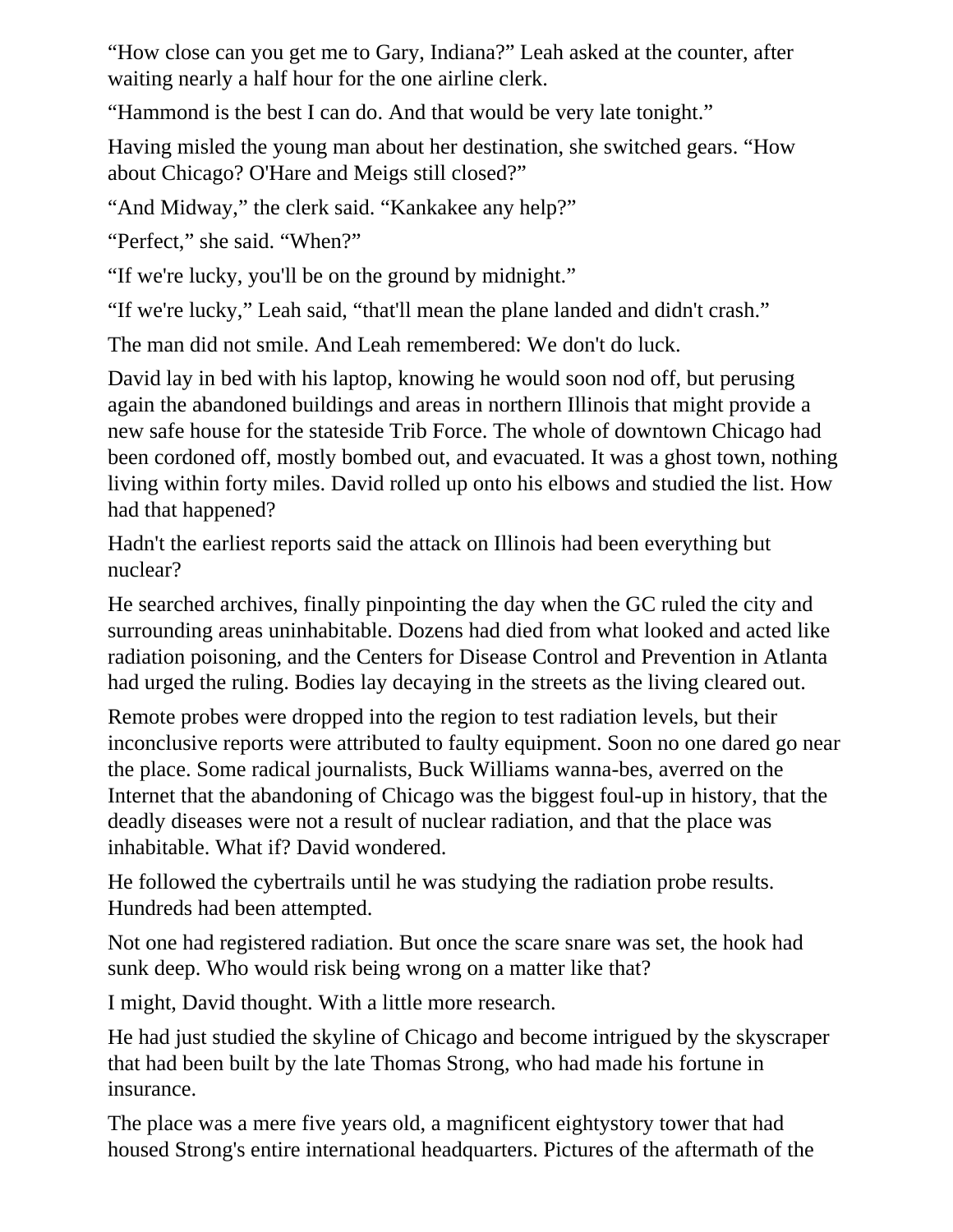bombing showed the top twenty-six stories of the structure twisting grotesquely away from the rest of the building. The story-high red letters STRONG had slid on an angle and were still visible during the daytime, making the place look like a stubborn tree trunk that refused to cave in to the storms that leveled most of the rest of the city.

David was about to hack into the blueprints and other records that might show if any of the rest of the structure had been left with any integrity when his laptop beeped, announcing a news bulletin from Global Community headquarters.

His eyes were dancing as it was, so he bookmarked where he had been and determined to go to sleep after checking the bulletin. It read: "A spokesman for Global Community Supreme Commander Leon Fortunato in New Babylon has just announced that satellite communications have been restored. He asks that citizens employ restraint so as not to overload the system and to limit themselves to only emergency calls for the next twelve hours.

"The spokesman also has announced the decision, reportedly made by Fortunato alone, to rename the United Holy Land States. The new name of the region shall be the United Carpathian States, in honor of the slain leader. Fortunato has not announced a successor to his own role as potentate of the region, but such a move is expected under the likelihood that the Supreme Commander be drafted into service as the new Global Community potentate."

David wondered why he had been asked to interfere with telephone capability and someone else had been asked to reverse it.

## **SIX**

RAYFORD fought to stay awake in the warm backseat of Laslos's small car. Pastor Demetrius Demeter pointed the way to the rustic cabin in the woods, some twenty kilometers south of Kozani. Laslos avoided any talk of Rayford's guilt or innocence but took it upon himself to cheerfully bring Rayford up to date on the growth of the underground church in northern Greece.

Rayford apologized when a snore woke him.

"Don't give it another thought, brother," Laslos told him. "You need your rest, regardless of what you decide."

Suddenly the car was off the highway and onto an unpaved road. "You can imagine what a great getaway is this cottage," Demetrius said. "The day will come when we, or it, will be found out, and it will be lost to us."

Rayford had gotten only a brief glimpse of the young man when the car door was open. Thin and willowy, it appeared he might be as tall as Rayford. He would have guessed Pastor Demeter at about thirty, with a thick shock of dark hair, deep olive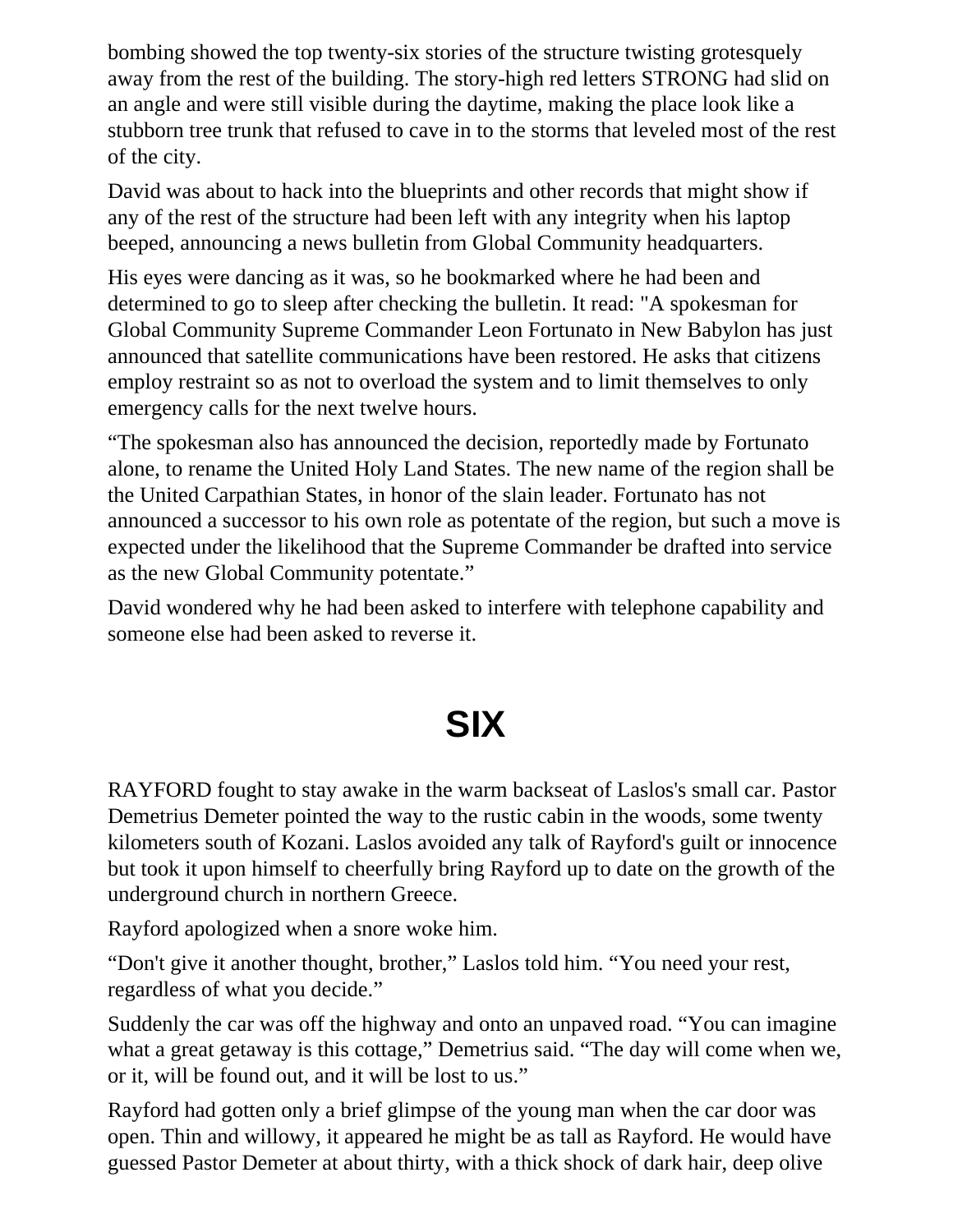skin, and shining black eyes. He was articulate in English with a heavy Greek accent.

The cottage was so remote that one either came there on purpose or found it while hopelessly lost. Laslos parked in the back where they also entered, using a key Demetrius pulled from under a board near the door. He grabbed Rayford's bag from the car, over his protests.

"There's nothing I need from there until I get back home, thanks," Rayford said.

"You must spend at least one night here, sir," Demetrius said.

"Oh, imposs—"

"You look so tired! And you have to be!"

"But I must get back. The stateside people need the plane, and I need them."

Laslos and Demetrius wore heavy sweaters under thick jackets, but Rayford didn't warm up until Laslos had a fire roaring. Laslos then busied himself in the kitchen, from which Rayford soon smelled strong tea and looked forward to it as he would have a desert spring.

Meanwhile, in a small, woodsy room illuminated only by the fire, Rayford sat in a deep, ancient chair that seemed to envelop him. The young pastor sat across from him, half his face in the dancing light, the other half disappearing into the darkness.

"We were praying for you, Mr. Steele, at the very moment you called Lukas's wife. We thought you might need asylum. Forgive my impudence, sir, as you are clearly my elder—"

"Is it that obvious?"

Demetrius seemed to allow himself only the briefest polite smile. "I would love to have you tell me all about Tsion Ben-Judah, but we don't have time for socializing. You may stay here as long as you wish, but I also want to offer you my services."

"Your services?" Rayford was taken aback, but he couldn't shake the feeling that he and Demetrius had immediately connected.

"At the risk of sounding forward or self-possessed," Demetrius said, intertwining his fingers in his lap, "God has blessed and gifted me. My superiors tell me this is not unusual for those of us who are likely part of the 144,000.1 have loved the Scriptures since long before I was aware that Jesus fit all the prophecies of the Coming One. It seemed all my energies were invested in learning the things of God. I had been merely bemused by the idea that the Gentiles, specifically Christians, thought they had a corner on our theology. Then the Rapture occurred, and I was not only forced to study Jesus in a different light, but I was also irresistibly drawn to him."

Pastor Demeter shifted in his chair and turned to gaze at the fire. The fatigue that had racked Rayford, which he now realized would force him to at least nap before trying to return to the States, seemed a nuisance he would deal with later. Demetrius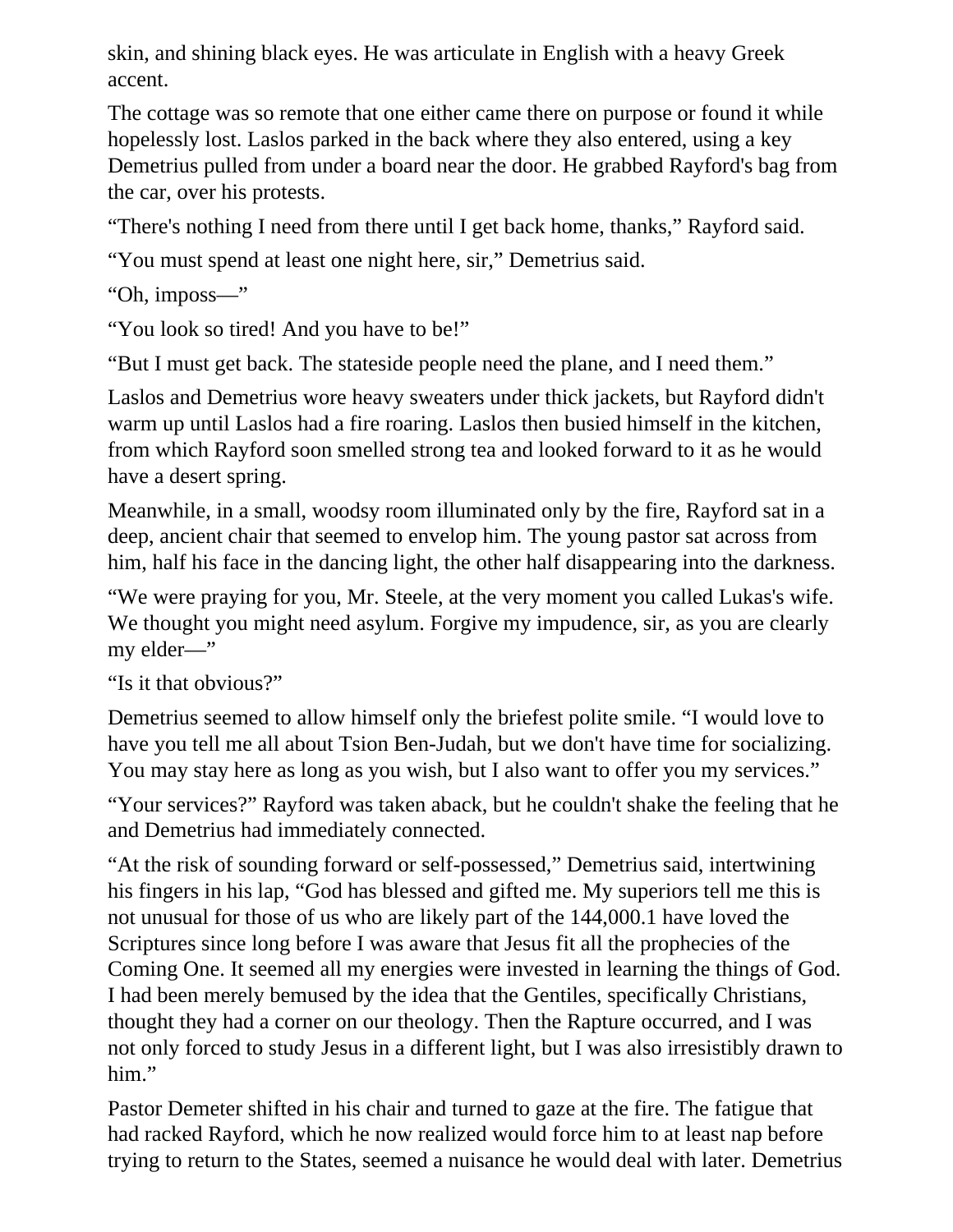seemed so earnest, so genuine, that Rayford had to hear him out. Laslos came in with steaming mugs of tea, then returned to the kitchen to sit with his, though both men invited him to stay. It was as if he knew Rayford needed this time alone with the man of God.

"My primary gift is evangelism," Demetrius said.

"I say that without ego, for when I use the word gift, I mean just that. My gift before becoming a believer was probably sarcasm or condescension or pride in intellect. I realize now, of course, that the intellect was also a gift, a gift I did not know how to exercise to its fullest until I had a reason."

Rayford was grateful he could just sit and listen for A while, but he was also amazed he was able to stay awake. The fire, the chair, the situation, the hour, the week he had had all conspired to leave him in a ball of unconsciousness. But unlike in the car, he was not even aware of the temptation to nod off.

"What we who have been called find fascinating," Demetrius continued, "is that God has seemed to streamline everything now. I'm sure you've found this in your own life. For me the sense of adventure in learning of God was magnified so that my every waking moment was happily spent studying his Word. And when I was then thrust into a place of service, giftings that might have taken decades to develop before were now bestowed as if overnight. I had had my nose in the Scriptures and commentaries for so long, there was no way I could have honed the skills the Lord seemed to pour out upon me. And I have found this true of my colleagues as well. None of us dare take an iota of credit, because these are clearly gifts from God. We can do nothing less than gleefully exercise them."

"Such as?" Rayford said.

"Primarily evangelism, as I said. It seems most everyone we talk with personally is persuaded that Jesus is the Christ. And under our preaching, thousands have come to faith. I trust you understand I say this solely to give glory to Jehovah God."

Rayford quickly waved him off. "Of course."

"We have also been given unusual teaching and pastoring skills. It is as if God has given us the Midas touch, and not just us Greeks."

Rayford was lost in thought and nearly missed the humor. He just wanted to hear more.

"But most fascinating to me, Mr. Steele, is a helpful, useful gift I would not have thought to ask for, let alone imagine was either necessary or available. It is discernment, not to be confused with a gift of knowledgesomething I have witnessed in some colleagues but do not have myself. Frankly, I am not envious. The specific things God tells them about the people under their charge would weigh on me and wear me down. But discernment . . . now, that has proven most helpful to me and to those I counsel."

"I'm not sure I follow."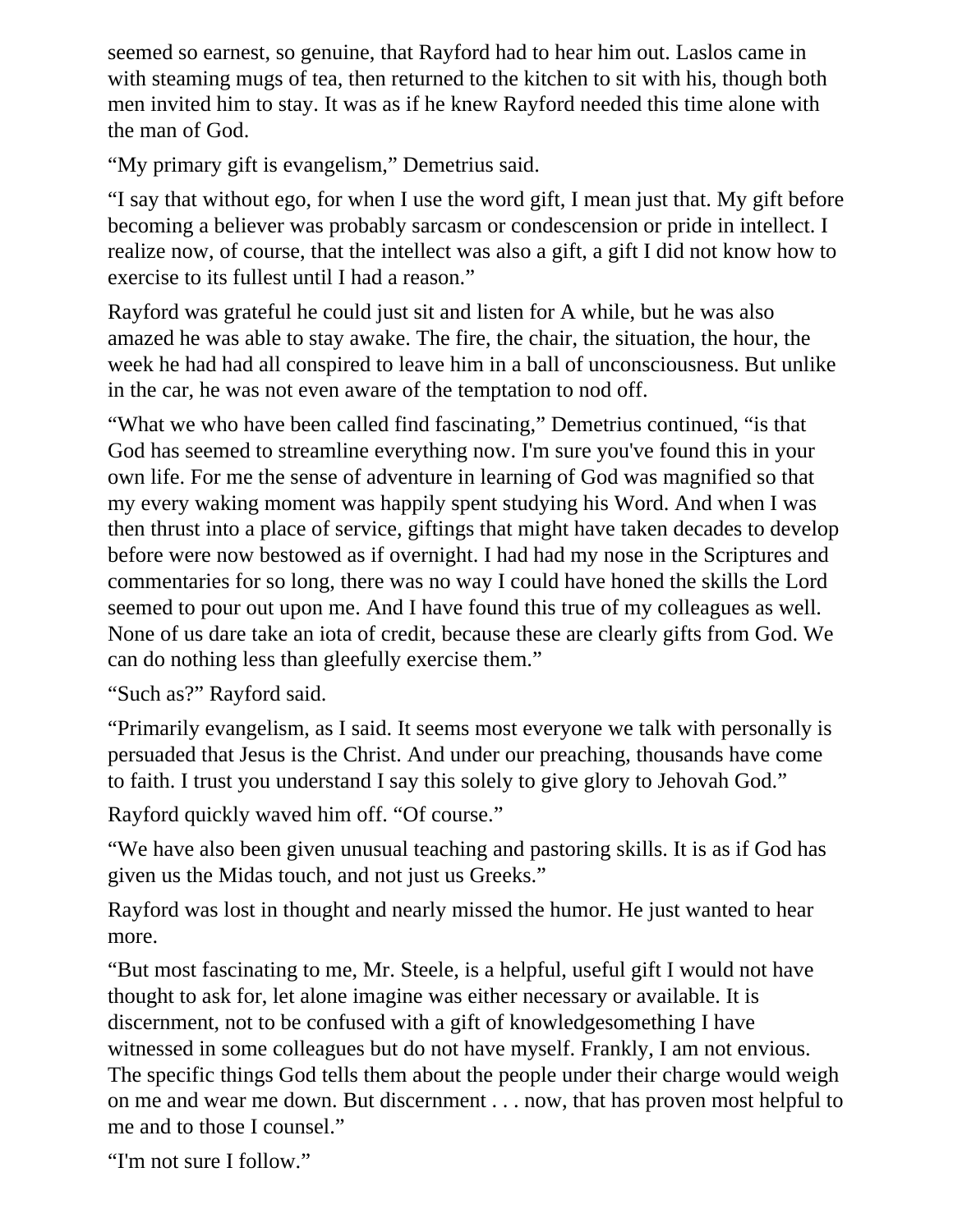Demetrius leaned forward and set his mug on the floor. He rested elbows on knees and stared into Rayford's face. "I don't want to alarm you or make you think this is some kind of a parlor trick. I am not guessing, and I am not claiming that any of this is a skill I have honed or mastered. God has merely given me the ability to discern the needs of people and the extent of their sincerity in facing up to them."

Rayford felt as if the man could look right through him, and he was tempted to ask questions no one could answer unless God told them. But this was no game.

"I can tell you, without fear of contradiction, that you are a man who at this very moment is broken before God. Despite the news, I have no idea whether you shot Nicolae Carpathia or tried to. I don't know if you were there or had the weapon in question or if the Global C Community is framing you because they know your allegiances. But I discern your brokenness, and it is because you have sinned."

Rayford nodded, deeply moved, unable to speak.

"We are all sinners, of course, battling our old natures every day. But yours was a sin of pride and selfishness. It was not a sin of omission but of willful commission. It was not a onetime occurrence but a pattern of behavior, of rebellion. It was an attitude that resulted in actions you regret, actions you acknowledge as sin, practices you have confessed to God and have repented of."

Rayford's jaw was tight, his neck stiff. He could not even nod.

"I am not here to chastise you or to test you to see if what I discern is correct, because in these last days God has poured out his gifts and eliminated the need for patience with us frail humans. In essence, he has forsaken requiring desert experiences for us and simply works through us to do his will.

"I sense a need to tell you that your deep feelings of having returned to him are accurate. He would have you not wallow in regret but rejoice in his forgiveness. He wants you to know and believe beyond doubt that your sins and iniquities he will remember no more. He has separated you from the guilt of your sins as far as the east is from the west. Go and sin no more. Go and do his bidding in the short season left to you."

As if knowing what was coming, Demetrius reached for Rayford's cup, allowing Rayford to leave the comfort of his chair and kneel on the wood floor. Great sobs burst from him, and he sensed he was in the presence of God, as he had been in the plane when it seemed the Lord had finally gotten his attention. But to add this gift of forgiveness, expressed by a chosen agent, was beyond what Rayford could have dreamed for.

Fear melted away. Fatigue was put in abeyance. Unrest about the future, about his role, about what to do-all gone. "Thank you, God" was all he could say, and he said it over and over.

When finally he rose, Rayford turned to embrace a man who an hour before had been a stranger and now seemed a messenger of God. He might never see him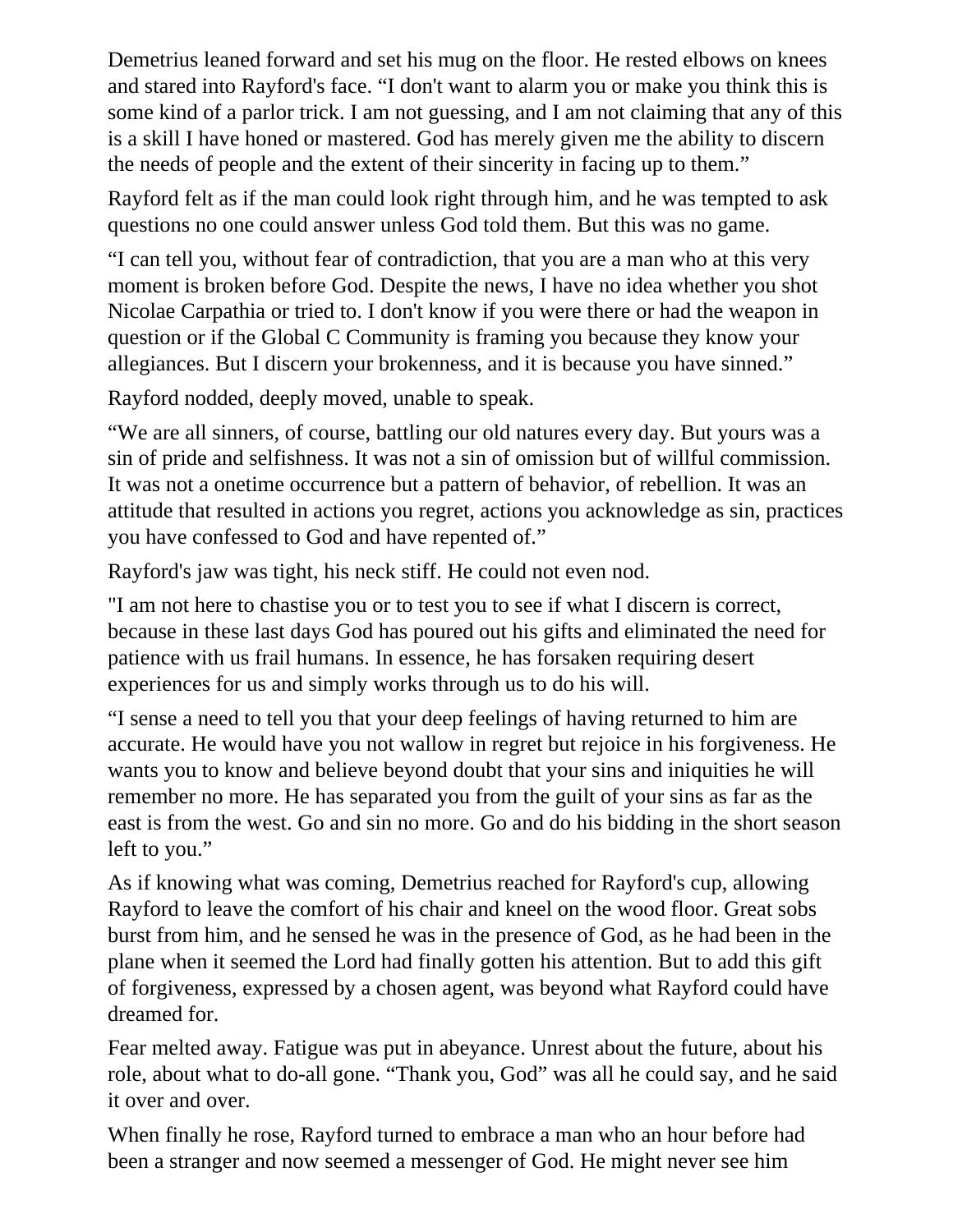again, but he felt a kinship that could only be explained by God.

Lukas still waited in the tiny kitchen as Rayford spilled to Demetrius the whole story of how his anger had blossomed into a murderous rage that took him to the brink of murder and may have even given him a hand in it.

Demetrius nodded and seemed to shift and treat ill Rayford as a colleague rather than a parishioner. "And what is God telling you to do now?"

"Rest and go," Rayford said, feeling rightly decisive for the first time in months. For once he didn't feel the need to talk himself into decisions and then continue to sell himself on them, carefully avoiding seeking God's will.

"I need to sleep until dawn and then get back in the game. As soon as I can get through by phone, I need to be sure Buck and Leah are safe and go get them, if necessary."

Laslos joined them and said, "Give me that information. I will stand watch until dawn, and I can try the phones every half hour while you are sleeping."

Demetrius interrupted Rayford's thanks by pointing him to a thick fabric couch and a scratchy blanket. "It is all we have to offer," he said. "Kick your shoes off and get out of that shirt."

When Rayford sat on the couch in only undershirt and trousers, Demetrius motioned that he should lie down.

The pastor covered him with the blanket and prayed, "Father, we need a physical miracle. Give this man a double portion of rest for the hours available, and may this meager bed be transformed into a healing agent."

Without so much as a pillow, Rayford felt himself drifting from consciousness. He was warm, the couch was soft but supportive, the stiff blanket like a downy comforter. As his breathing became rhythmic and deep, his last conscious thought was different from what it had been for so long. Rather than the dread fear that came with life as an international fugitive, he rested in the knowledge that he was a child of the King, a saved, for112 given, precious, beloved son safe in the hollow of his Father's hand.

Buck and Chaim sat in an abandoned, earthquakeravaged dwelling in the middle of a formerly happening Israeli neighborhood where crowded bars and nightclubs once rocked till dawn. With no power or water or even shelter safe enough for vagrants, the area now hosted only an enterprising journalist and a national hero.

"Please douse that light, Cameron," Chaim said.

"Who will see us?"

"No one, but it's irritating. I've had a long day."

"I imagine you have," Buck said. "But I want to see this walking, breathing miracle. You look healthier than I've ever seen you."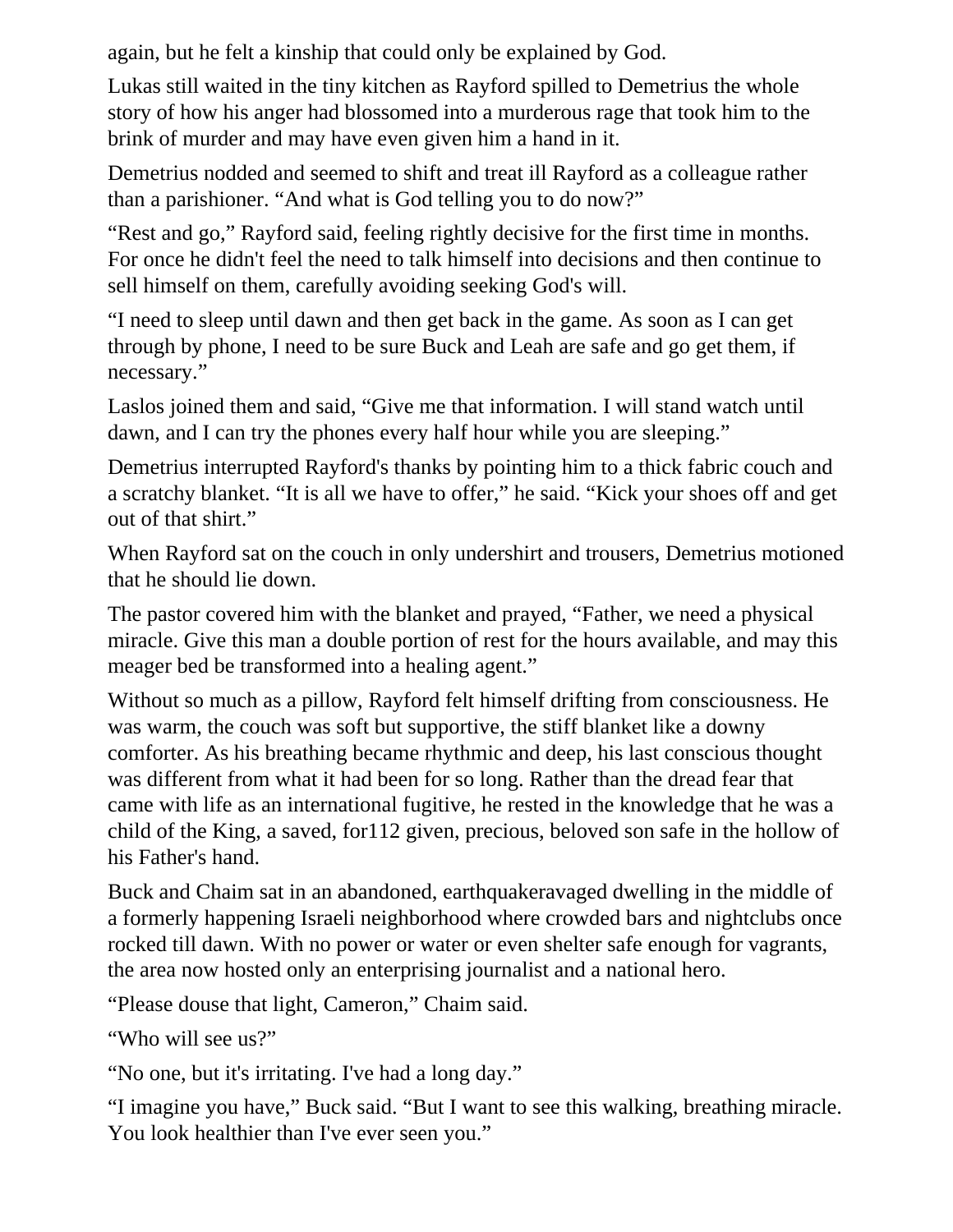They sat on a crumbling concrete wall with remnants of a shattered beam protruding from it. Buck didn't know how the old man felt, but he himself had to keep moving for a modicum of comfort.

"I am the healthiest I have been in years," Chaim exulted, his accent thick as ever. "I have been working out every day."

"While your house staff feared you were near death."

"If they only knew what I was doing in my workshop before dawn."

"I think I know, Chaim."

"Thinking and knowing are different things. Had you looked deep into the closet, you would have seen the ancient stationary bicycle and the dumbbells that put me in the fighting trim I am in today. I laboriously moved my chair through the house so they could hear the whine of it if they happened to be up that early. Then I locked myself in there for at least ninety minutes. Jumping jacks and push-ups to warm up, the dumbbells for toning, the bike for a hard workout. Then it was back inside the blanket, into the chair, and back to my quarters for a shower. They thought I was remarkably self-reliant for an old man suffering from a debilitating stroke."

Buck was not amused when Chaim stiffened his arm, turned one side of his mouth down, and faked impaired speech with guttural rasping.

"I fooled even you, did I not?"

"Even me," Buck said, looking away.

"Are you offended?"

"Of course I am. Why would you feel the need to do that to your staff and to me?"

"Oh, Cameron, I could not involve you in my scheme."

"I'm involved, Chaim. I saw what killed Carpathia."

"Oh, you did, did you? Well, I didn't. All that commotion, that trauma. I couldn't move. I heard the gunshot, saw the man fall, the lectern shatter, the backdrop sail away. I froze with fear, unable to propel my chair. My back was to the disturbance, and no one was coming to my aid. I shall have to chastise Jacov for his failure to do his duty. I was counting on him to come to me. My other clothes were in the back of the van, and I had a reserva114 tion at a small inn under an alias. We can still use it if you can get me there."

"In your pajamas?"

"I have a blanket in the tree. I wrapped it around myself, even my head, as I ran to the taxis. I had not expected to have to do that, Cameron, but I was prepared for all exigencies."

"Not all."

"What are you saying?"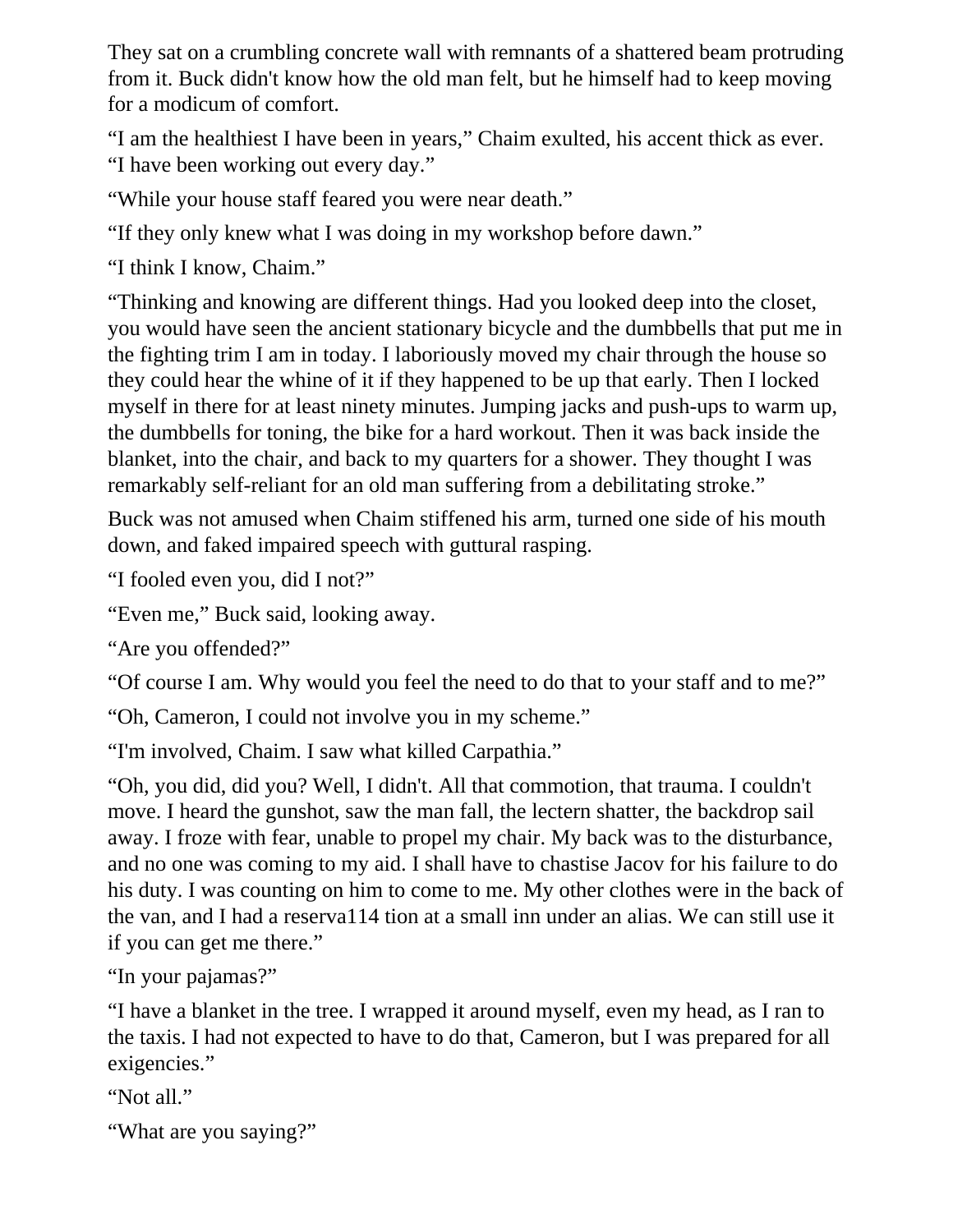"I'll try to get you to your hotel, Chaim, and I may even have to hide out there with you myself for a while. But I have bad news that I will tell you only when we are there. And only after you tell me everything about what happened on the platform."

Chaim stood and reached for the flashlight, using it to find his way to a man-size hole in the wall. He leaned against the opening and switched off the light.

"I will never tell anyone what happened," he said.

"I am in this alone."

"I didn't see it happen, Chaim, but I saw the wound and what caused it. You know I couldn't have been the only one."

Chaim sighed wearily. "The eye is not trustworthy, my young friend. You don't know what you saw. You can't tell me how far away you were or how what you saw fits into the whole picture. The gunshot was a surprise to me. That your comrade was even there was also a shock, and him as a suspect now!"

"I find none of this amusing, Chaim, and soon enough you won't either."

Buck heard the old man settle to the ground. "I did not expect that much chaos. I hoped, of course. That was my only chance of getting away from there with everyone else. When Jacov did not arrive-because of the panic caused by the gunshot, I assume-I leaned on that control stick and headed for the back of the platform, clutching my blanket like a cape. I rolled out of the chair at the last instant, and it went flying. I wish it had landed on one of the regional potentates, who were by then limping away. I tossed my blanket over the side, then rolled onto my belly and threw my feet over, locking them around the support beam. I shinnied down that structure like a youngster, Cameron, and I won't even try to hide my pride. I have scrapes on my inner thighs that may take some time to heal, but it was worth it."

"Was it?"

"It was, Cameron. It was. Fooling so many, including my own staff. Doctors, nurses, aides. Well, actually, I didn't fool every aide. As Jacov and a young nurse's aide were lifting me into the van after my last visit to the hospital, she stalled, locking my wheels and straightening my blanket while Jacov went to get behind the wheel. Just before she closed the door, she leaned close and whispered, 'I don't know who you are or what your game is, old man. But you might want to remember which side was affected when you came in here.'" Chaim chuckled, which Buck found astounding under the circumstances. "I just hope she was telling the truth, Cameron, that she didn't know who I was. Celebrity is my curse, but some of the younger ones, they don't pay so much attention. I looked desperately at her as she shut the door, hoping she would wonder if it were she who had forgotten. I stayed in character, but if my face flushed it was from embarrassment and not frustration over my lack of ability to speak or walk. She was right! I had stiffened my right arm and curled my right hand under! What an old fool!"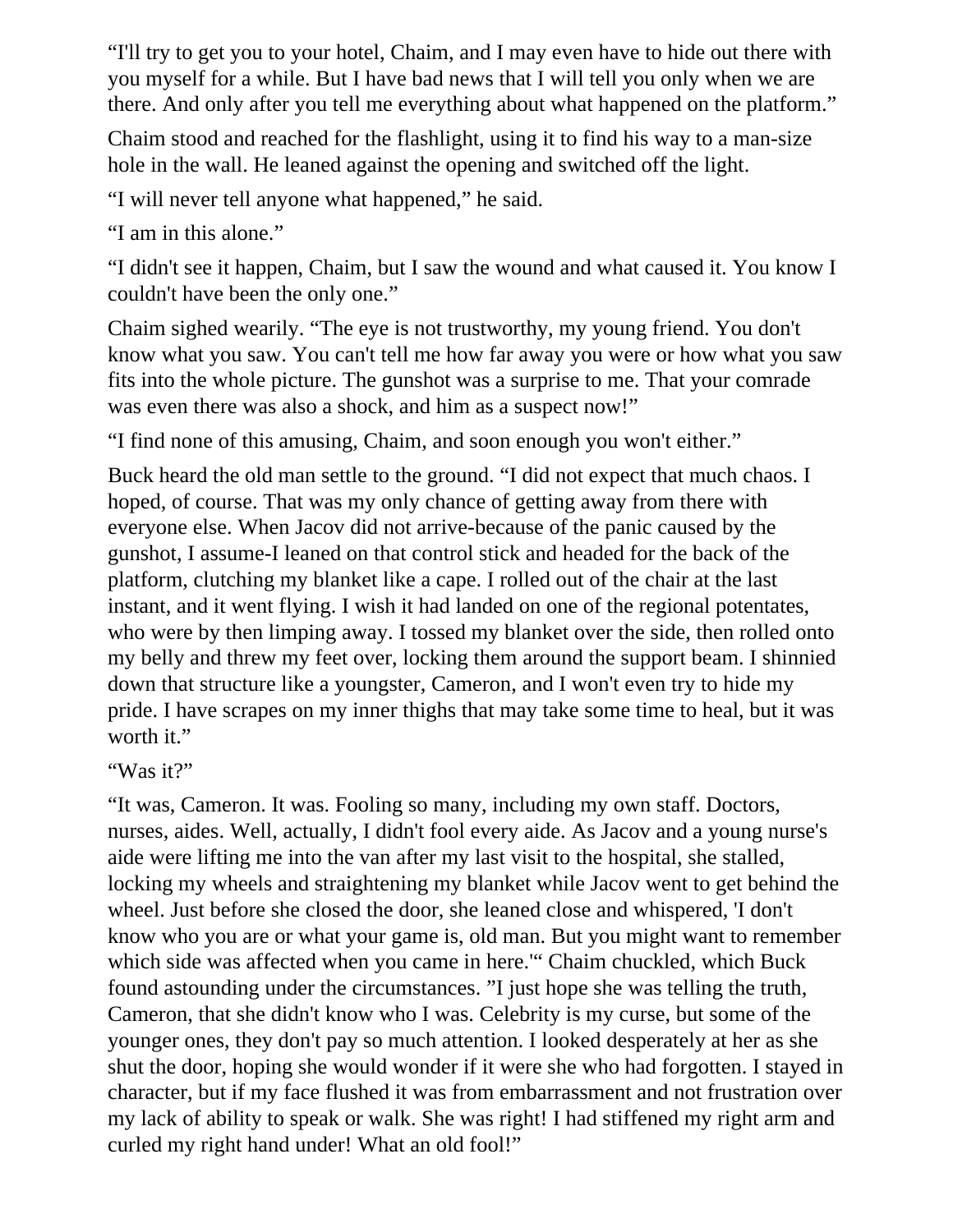"You took the words right out of my mouth, Chaim. Get your blanket, and let's find a cab."

Without a word, Chaim switched on the flashlight, hurried to the tree, tossed the light back to Buck, and leaped, grabbing the low branch and pulling himself up far enough to grab the blanket. He wrapped it around his head and over his shoulder, then affected a limp and leaned on Buck, chuckling again.

Buck moved away from him. "Don't start that until you need to," Buck said.

Leah Rose awoke with a start and looked out the window. Cities were rarely illuminated in the night anymore, so she had no idea where she was. She tried looking at her watch, but couldn't focus. Something had awakened her, and suddenly she heard it again. Her phone. Could it be?

The one lone flight attendant and the rest of the dozen or so passengers seemed asleep. Leah dug in her bag for the phone and pressed the caller ID button. She didn't recognize the number, but her comrades had assured her the phone was secure. She would not jeopardize them if she answered, even if her number had fallen into the wrong hands.

Leah opened the phone and tucked her head behind the back of the seat in front of her. She spoke softly but directly. "This is Donna Clendenon."

A brief silence alarmed her. She heard a male inhale.

"I'm sorry," he began with a Greek accent. "I am calling on behalf of, ah, Mr. Marvin Berry?"

"Yes! Is this Mr. Miklos?"

"Yes!"

"And are you calling from Greece?"

"I am. And Mr. Steele is here. And what is it that those filled with demons cannot say?"

Leah smiled in spite of herself. "Jesus is the Christ, the Messiah, and he will return in the flesh."

"Amen! Rayford is sleeping but needs to know you are safe and how to find y—"

"I'm sorry, Mr. Miklos, but if the phones are working, I have an emergency call to make. Just tell Rayford that I am nearly home so not to worry about me, but that he needs to locate Buck."

Tsion experimented with five-minute catnaps every few minutes, fearing he would otherwise sleep through the resurrection of the Antichrist. With Chloe and the baby asleep elsewhere in the safe house, the experiment was not working well. He found himself popping awake every fifteen or twenty minutes, desperate to be sure he had missed nothing. There had been no repeat of his dreamlike state while praying for Rayford, and he began to wonder if it had been more related to praying than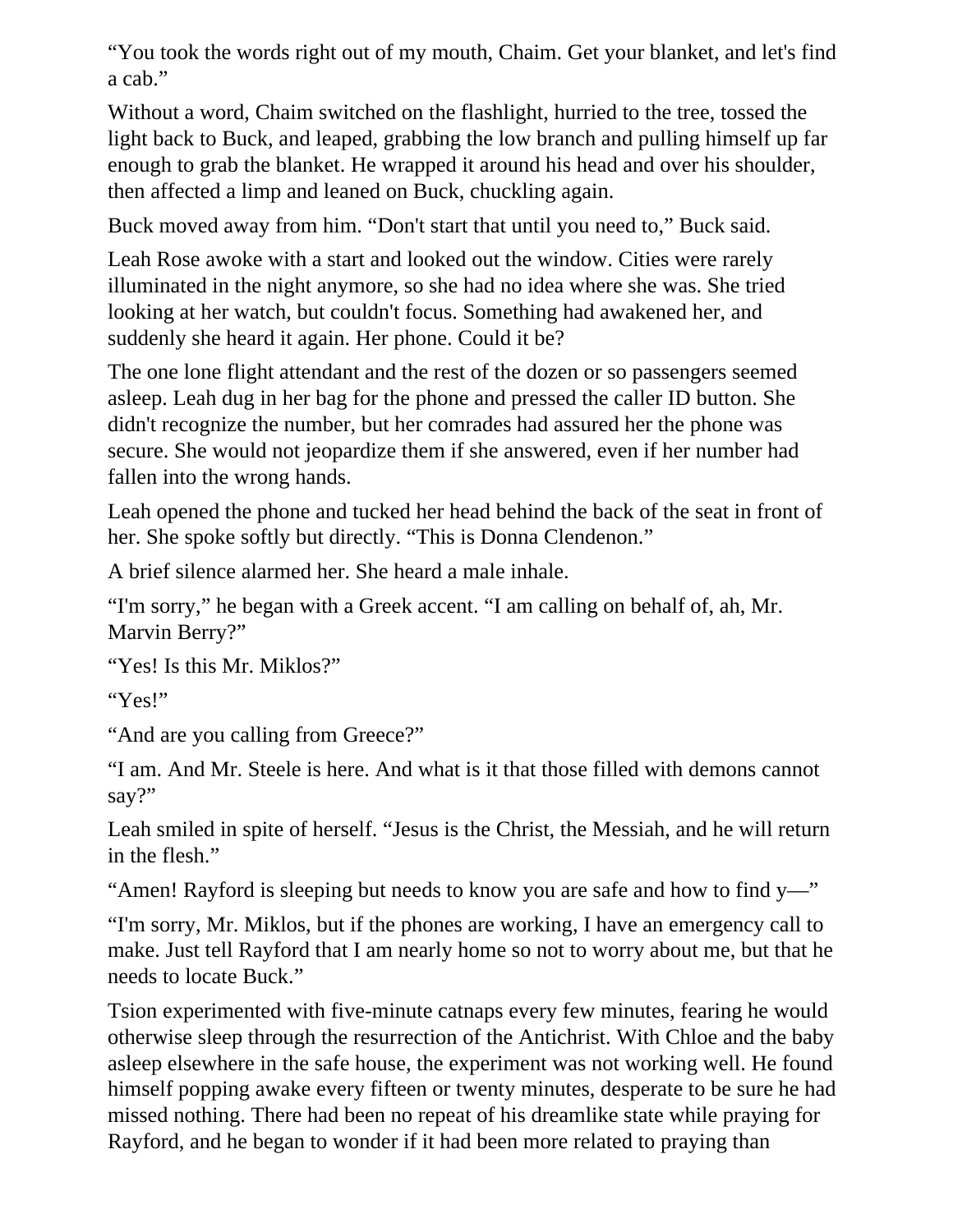sleeping. He also began to wonder how long Carpathia was supposed to remain dead. Was it possible he had been wrong all along? Was someone else the Antichrist, yet to be murdered and resurrected?

Tsion couldn't imagine it. Many sincere believers had questioned his teaching that Antichrist would actually die from a wound to the head. Some said the Scriptures indicated that it would be merely a wound that made him appear dead. He tried to assure them that his best interpretation of the original Greek led him to believe that the man would actually die and then be indwelt by Satan himself upon coming back to life.

Given that, he hoped he had been right about Carpathia. There would be no doubt of the death and resurrection if the body had begun to decay, was autopsied, embalmed, and prepared to lie in state. If Carpathia were dead even close to twentyfour hours, few could charge him with faking his demise. Too many eyewitnesses had seen the man expire, and though the cause of death had not yet been announced, that was forthcoming. The world, including Tsion, had to believe the gunshot provided the kill.

The TV carried yet another airing of an earlier pronouncement of grief and promised vengeance from Leon Fortunate. Tsion found himself nodding and dozing until the phone woke him.

"Leah! It's so good to hear your voice. We have been unable to reach—"

She interrupted and filled him in on Hattie and the danger posed to the safe house. Tsion stood and began pacing as he listened. "We have nowhere else to go, Leah," he said. "But at the very least we had better get underground."

They agreed that she would call if she got near the safe house and was sure no one was casing the place. Otherwise, Leah would keep her distance and try to find Hattie. How, she said, she had no idea.

Despite his weariness, Tsion was suddenly energized.

He was responsible for Chloe and Kenny, and though the macho stuff was usually left to Rayford or Buck, he had to act. He trotted up the stairs and grabbed a few clothes from his closet and a stack of books. He returned to the first floor and piled these near the old chest freezer that stood next to the refrigerator.

Tsion added his laptop and the TV to the pile, then outed every light in the place except the single bulb hanging from the ceiling in the hall bath. He carefully pushed open the door to Buck and Chloe's bedroom, knocking softly. He did not hear Chloe stir, and he could not see her in the darkness. He knocked again and whispered her name.

When he heard a quick motion from the crib on the far wall, Tsion fell silent, holding his breath. He had hoped not to wake the baby. Clearly, Kenny was pulling himself up to stand. The crib rocked, and Tsion imagined the little guy with his hands on the railing, rocking, making the crib squeak. "Mowning! Ga'mowning,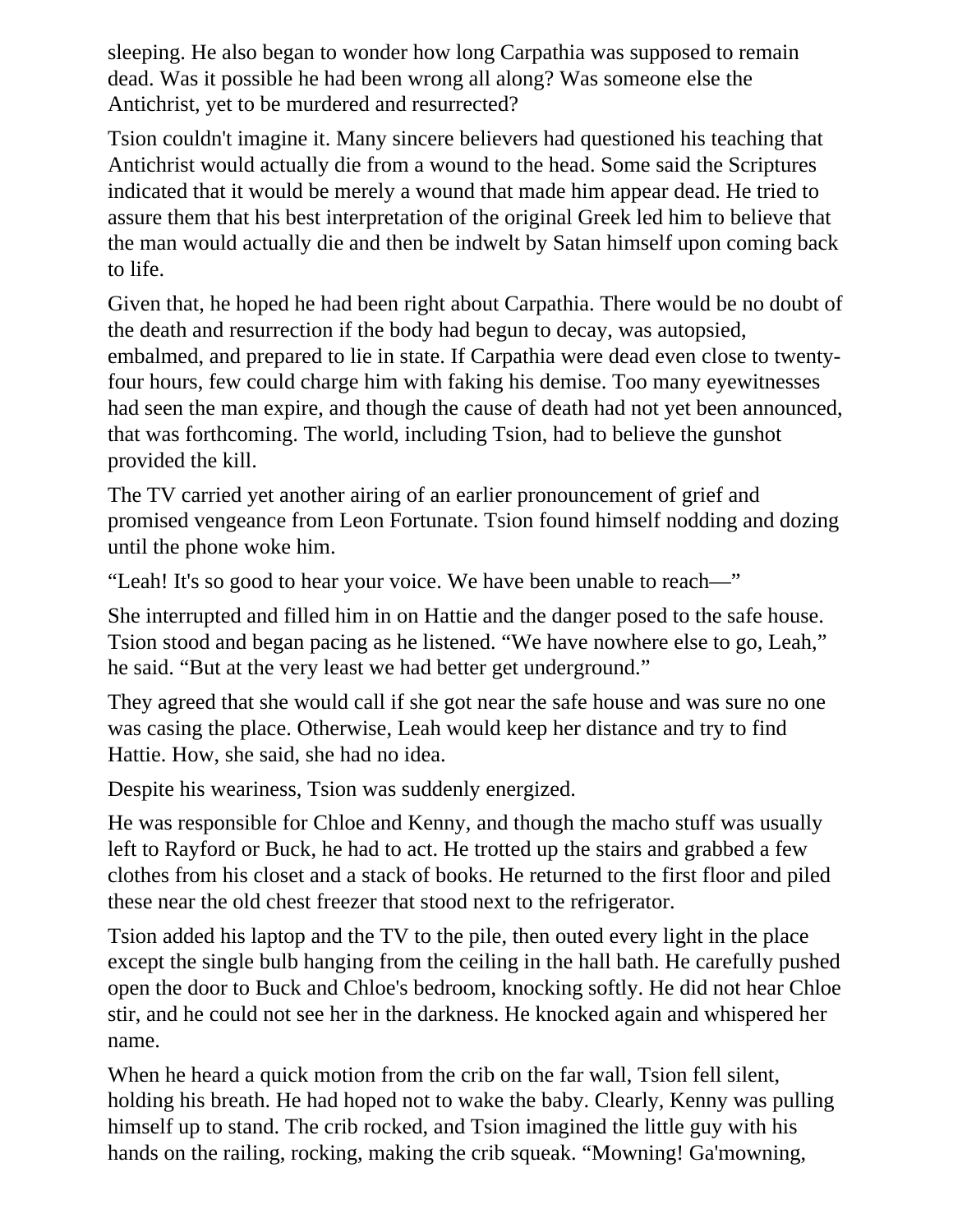#### Mama!"

"It's not morning, Kenny," he whispered.

"Unca Zone!" Kenny squealed, rocking vigorously.

And with that, Chloe awoke with a start.

"It's just me, dear," Tsion said quickly.

Twenty minutes later the three of them were relocated underground, having lifted aside the rack of smelly, spoiled food in the freezer that led to the stairs. Kenny, beaming from his playpen, had loved seeing his mother and Tsion reappear downstairs every few minutes with more stuff. He was not so happy when they muscled his crib down there and he had to make the switch.

Fortunately the underground was large enough that Tsion could set up the TV in a spot where the light and sound did not reach Chloe and Kenny's sleeping quarters. He monitored the doings from New Babylon, but every time he had need to venture into the other part of the shelter, he heard Chloe groggily trying to talk Kenny into going back to sleep.

He poked his head through the curtain. "How about he watches TV with me until he falls asleep again, hmm?"

"Oh, Tsion, that would be wonderful."

"Unca Zone!"

"TV?" Tsion said as he lifted the boy from the crib.

Kenny kicked and laughed. "TV, Unca Zone! Video!"

"We'll watch my show," Tsion whispered as he carried him to his chair.

"You show!" Kenny said, holding Tsion's face in his 121 hands. Tsion was transported to when his teenagers had been toddlers and sat in his lap as he read or watched television. Kenny was quickly bored with the repetitious news, but he quit asking for a video and concentrated on tracing the contours of Tsion's ears, squeezing his nose, and rubbing his palm back and forth on Tsion's stubble. Eventually he began to blink slowly, tucked a thumb in his mouth, and turned to settle into the crook of Tsion's elbow. When his head lolled over, Tsion gently carried him back to bed.

As he tucked a blanket around Kenny he heard Chloe turn and whisper, "Thank you, Unca Zone."

"Thank you," he said.

"Why didn't you just go straight to the hotel?" Buck asked Chaim as he tried to flag down a cab.

"I was lucky enough the cabbie didn't recognize me. How was I going to fool a desk clerk? I was counting on Jacov to get me in. Now I'm counting on you. Anyway, how would we have found each other?"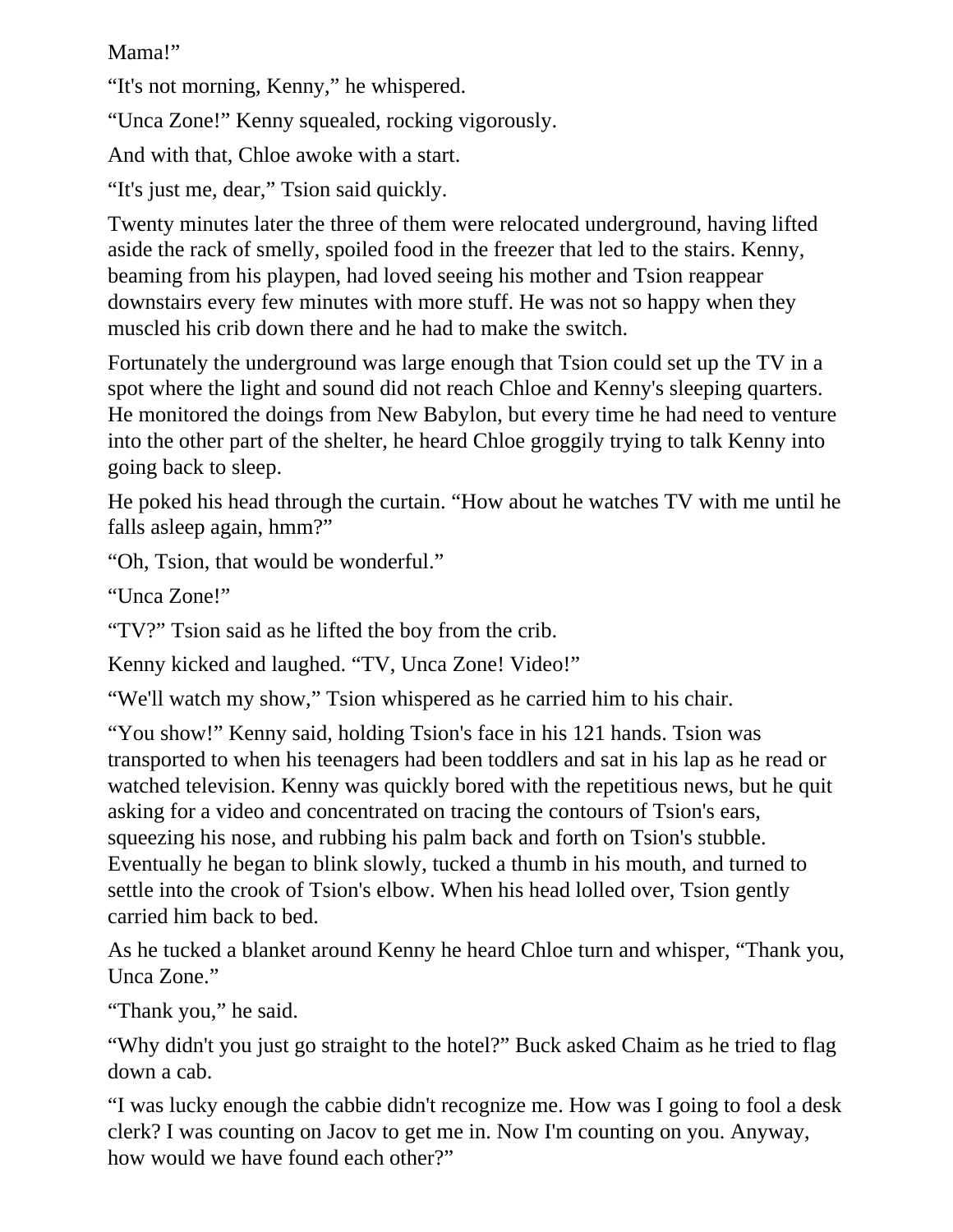"How did we find each other?" Buck said.

"I couldn't think of any other place you might look, except at my home, and I didn't expect you to risk that. I don't think anybody is there anyway. I haven't been able to raise anybody."

Buck was struck by that unfortunate choice of words.

"They're there, Chaim."

"You did go there? Why don't they answer? Did Jacov make it back? I expected he would call me."

Buck spotted a cab sitting a couple of blocks off a busy thoroughfare. Grateful he didn't have to answer Chaim directly yet, he said, "Wait here, and keep that blanket over your face."

"You workin'?" he asked the cabbie.

"Hundred and fifty Nicks, only in the city."

"A hundred, and my father is contagious."

"No contagious."

"OK, a hundred and fifty. We're only going to the Night Visitors. You know it?"

"I know. You keep old man in back, and don't breathe on me."

Buck signaled to Chaim, who shuffled over, hidden in the blanket. "Don't try to talk, Father," he said, helping him into the backseat. "And don't cough on this nice young man."

As if on cue, Chaim covered his mouth with the blanket and both hands and produced a juicy, wheezing cough that made the driver look quickly into the rearview mirror.

The Night Visitors was dark, not even an outside light on. "Are they closed?" Buck said.

"Only for now," the driver said. "Probably open again at dawn. One-fifty. I gotta go."

"Wait until I see if I can rouse anybody," Buck said, getting out.

"Don't leave him in here! I gotta go. Money now!"

"You'll get your money when we get a room."

The driver slammed the car into Park and turned it off, folding his arms across his chest.

#### **SEVEN**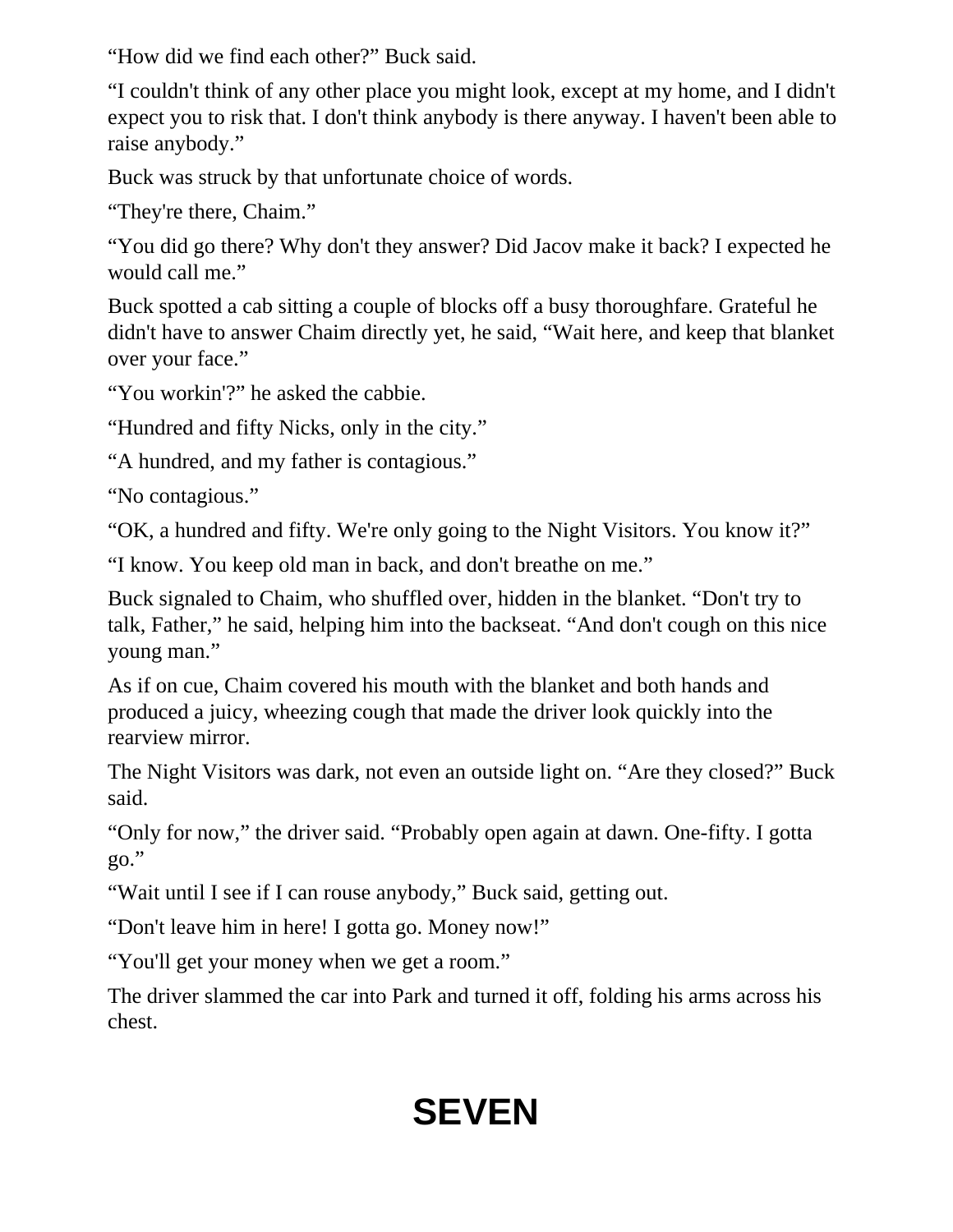BUCK'S phone rang as he was trying to peer through the front window of the Night Visitors. "Laslos!" he said, stepping around the corner of the building and into the shadows. The cabbie honked, and Buck signaled him to wait a minute.

"Get this man out of my cab!"

"Five minutes!" Buck said.

"Fifty more Nicks!"

"He's there with you, Lukas?" Buck said. "How am I supposed to-does he know he's wanted here-he does? ... Is Leah with him? . . . Oh, that's good. We need a way out of here, and there's no way he can risk coming back. Never mind. I'll handle that. Listen, does he have to see anyone before he takes off? . . . You can't be sure airport personnel won't be on alert. His face is on international TV every few minutes. Do you know anyone who can give him a new look? . . . He'll need new papers too. Thanks, Laslos! I have to call my wife."

Buck dialed Chloe, but her phone rang and rang.

When he returned to the cab, the driver was out and screaming. "Now! Go! No more this man in my car!"

Buck paid him and helped Chaim out, pushing him into an alley while he banged on the windows and door and tried to rouse the manager.

Tsion heard something upstairs and ran to the utility box to shut down the power. If the GC searched the place, it would be clear someone had been living there recently, as food in the refrigerator would still be fresh and lots of personal belongings remained. But if they found power meters still spinning, they would know someone was still there somewhere.

Tsion held his breath in the darkness. It was a phone! Had Chloe forgotten to bring hers down? He rushed to the stairs, pushed the plywood away from the bottom of the freezer, pushed up the smelly rack, and lifted himself out. He felt his way to Chloe's room and followed the sound to her phone. Just as he reached it, it stopped ringing. The caller ID showed Buck's code. Tsion hit the callback button, but Buck's phone was busy.

While continuing to bang with one hand, Buck speeddialed David Hassid with the other. He got only David's 126 machine. When he hung up, his call button was illuminated. His caller ID showed he had received a call from Chloe's phone. He was about to call her back when a light came on in the Night Visitors, followed by slamming, stomping, and cursing.

"We have a reservation!" Buck shouted.

"You'll have a bullet if you don't shut up!" came the voice from inside. "We closed at midnight and we open again at six!"

"You're up now, so give us our room!"

"You lost your room when you didn't show up! Who are you, Tangvald or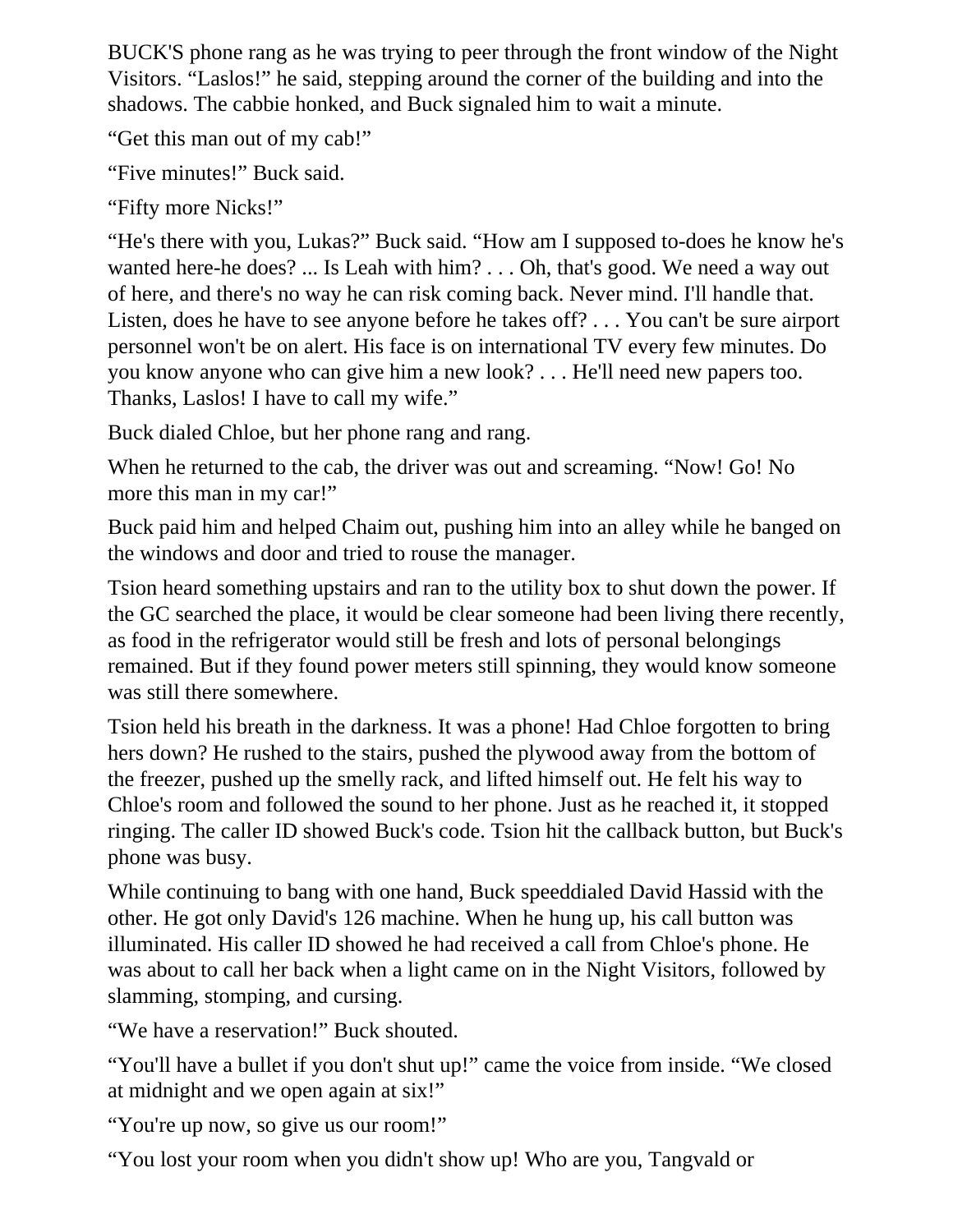Goldman?"

Buck whispered desperately to Chaim, "Who are we?"

"Do I look like a Tangvald?"

"Goldman, and my father is sick. Let us in!"

"We're full!"

"You're lying! You held two rooms till you went to bed and then gave them both away?"

"Leave me alone!"

"I'll knock until you let us in!"

"I'll shoot you if you knock once more!"

The light went out. Buck put his phone in his pocket and banged on the door with both fists.

"You're a dead man!"

"Just open up and give us a room!"

More swearing, then the light, then the door opened an inch. The man stuck his fingers out. "Five hundred Nicks cash."

"Let me see the key."

The man dangled it at the end of a six-inch block of wood. Buck produced the cash, and the key came flying out. "Around back, third floor. If I didn't need the money, I'd have shot you."

"You're welcome," Buck said.

The room was a hole. A single bed, one straight-back chair, and a toilet and sink. Buck pulled out his phone and sat in the chair, pointing Chaim to the bed. As Buck tried Chloe's phone, Chaim kicked off his slippers and stretched out on the bed, atop the ratty spread and under his own blanket.

"Tsion!" Buck said. "No, don't wake her. . . . Underground? That's probably good for now. Just tell her I'm all right. I need to get hold of T. May need him to get Chaim and me out of here...."

"I'm not going anywhere," Chaim mumbled from the bed. "I'm a dead man."

"Yeah," Buck said to Tsion, "just like you and me.... Kenny OK?... We'll keep in touch."

Buck couldn't get an answer at Palwaukee Airport or on T's cell phone. He put his phone away and took a deep breath, kicking his bag under the chair.

"Chaim, we have to talk," he said. But Chaim was asleep.

Rayford awoke with a start just after dawn, feeling refreshed. He grabbed his bag and padded past a dozing Demetrius to the bathroom, smelling breakfast from the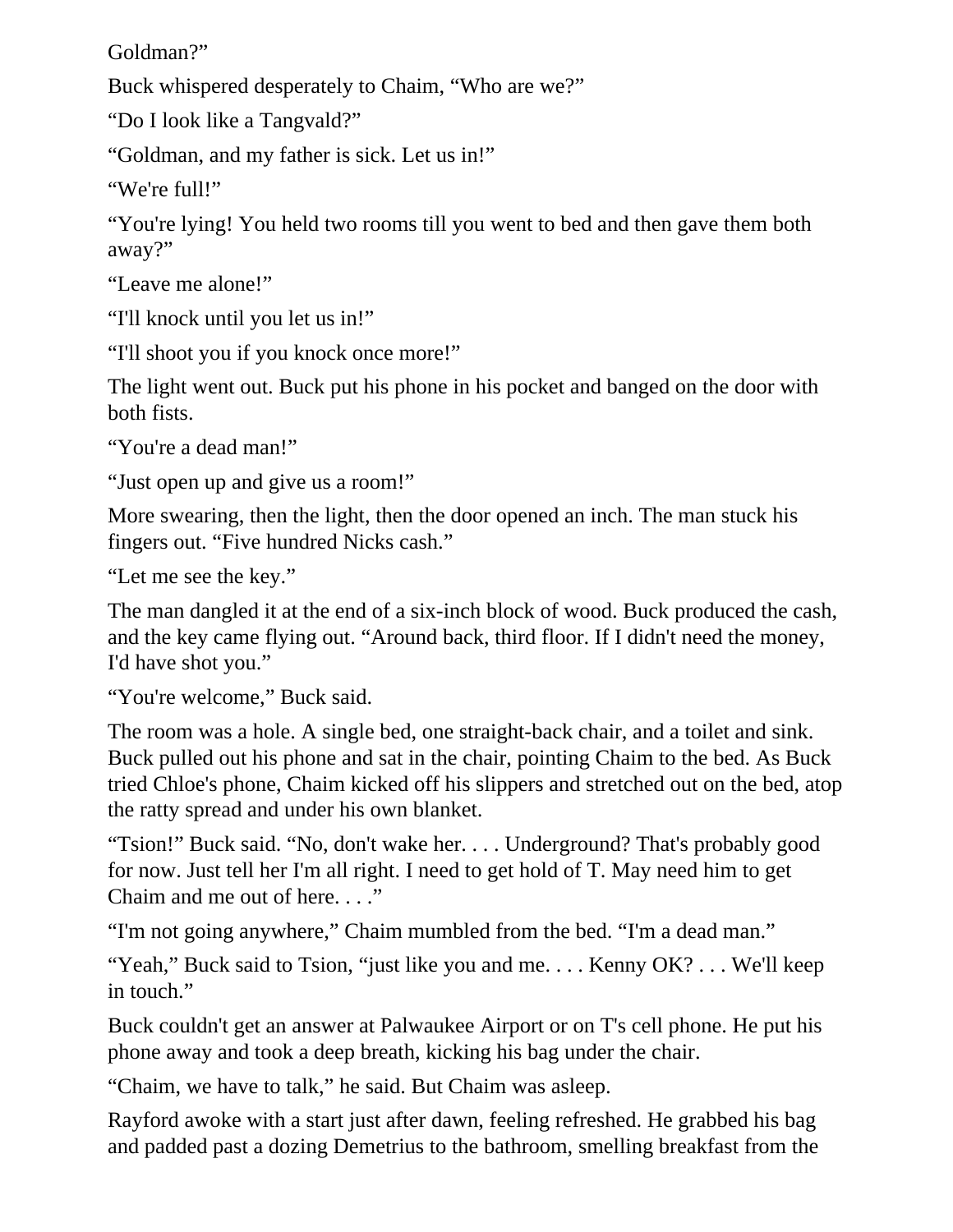kitchen. While in the tiny bathroom, however, he heard tires on the gravel and pulled the curtain back an inch.

A small pickup pulled into view.

Rayford leaned out the door and called to Laslos.

"Company," he whispered. "You expecting anyone?"

"It's all right," Laslos said, setting a pan of food on the table and wiping his hands on an apron. "Get a shower and join us for breakfast as soon as you can."

Rayford tried to run hot water in the sink. It was lukewarm. Laslos interrupted with a knock. "Don't shave, Mr. Steele."

"Oh, Laslos, I really need to. I've got several days of growth and—"

"I'll explain later. But don't."

Rayford shrugged and squinted at himself in the mirror.

He was due for a haircut, more and more gray appearing at his temples and in the back. His beard was salt-and-pepper, which alarmed him. Not that he cared so much about gray in his mid-forties. It was just that it had seemed to happen almost overnight. Until this morning, he had felt every one of his forty-plus years. Now he felt great.

The shower, a trickle from a rusty pipe, was also lukewarm. It made him hurry, but by the time he scrubbed himself dry with a small, thin towel and dressed, he was ravenous. And curious. He emerged eager to get going, but also intrigued by yet another guest at the table, a pudgy man a few years older than he with slick, curly black hair and wire-rimmed glasses.

Rayford leaned past Laslos and Demetrius and shook the man's hand. The mark of the believer was on his forehead, so Rayford used his own name.

The man looked at Laslos and shyly back at Rayford.

"This is Adon, Mr. Steele," Laslos said. "He speaks no English, but as you can see, he is a brother."

As they ate, Laslos told Rayford about Adon. "He is an artist, a skilled craftsman. And he has brought with him contraband items that could get him locked away for the rest of his life."

Adon followed the conversation with blank eyes, except when Laslos or Demetrius broke in to translate.

Then he shyly looked away, nodding.

As Laslos cleared the table, Demetrius helped Adon bring in his equipment, which included a computer, printer, laminator, digital camera, dyes, hair clippers, even a cloth backdrop. Rayford was positioned in a chair under the light and near the window, where the early sun shone in. Adon draped a sheet around him and pinned it behind his neck. He said something to Laslos, who translated for Rayford.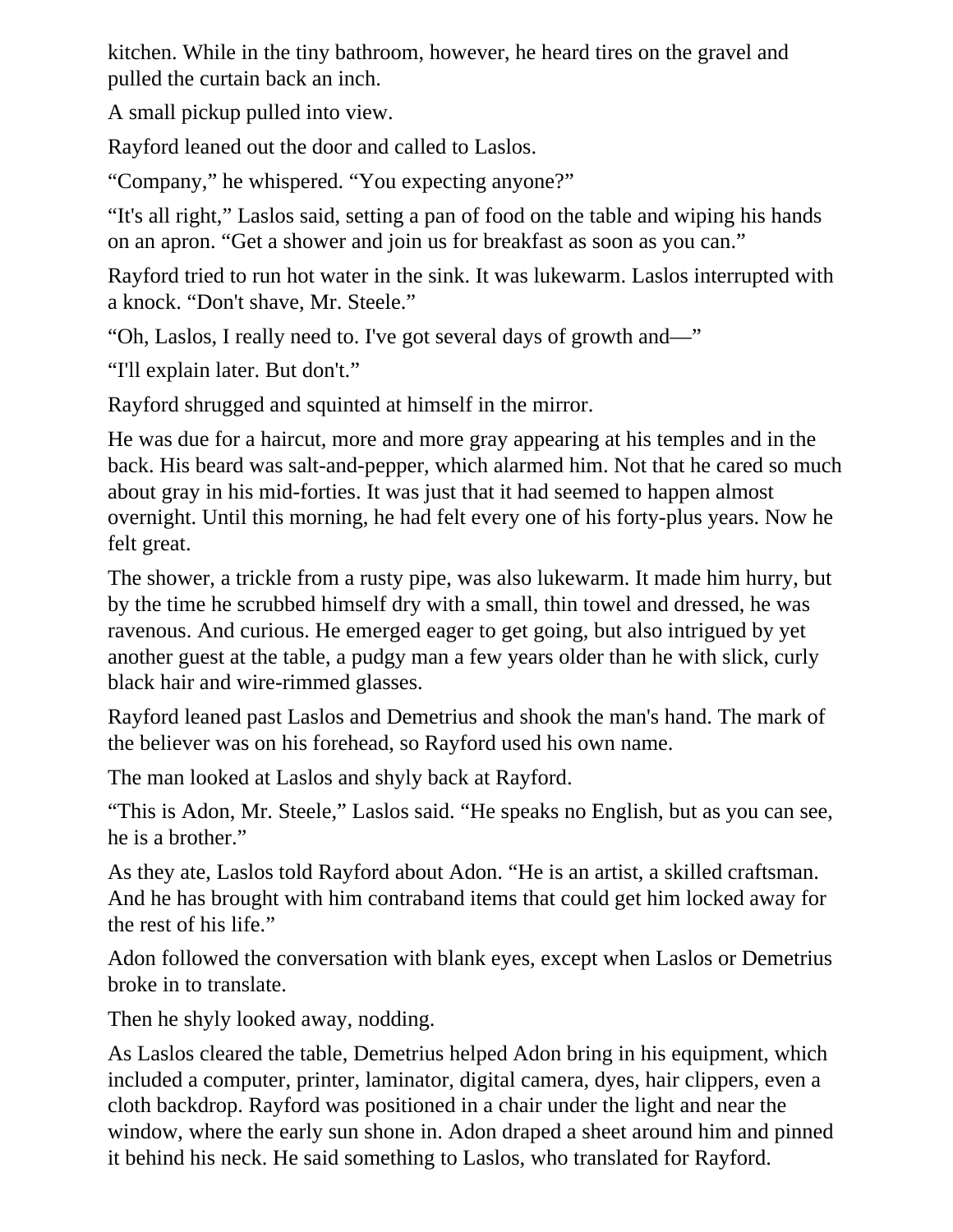"He wants to know if it is OK to make you bald."

"If you all think it's necessary. If we could get by with very short, I'd appreciate it."

Laslos informed Adon, whose shyness and hesitance apparently did not extend to his barbering. In a few swipes, he left Rayford's hair in clumps on the floor, leaving him with a quarter inch of dark residue such as Rayford had not seen since high school. "Mm-hmm," Rayford said.

Then came the dye that made what was left of the hair on his head look like the lightest of the gray in the long stubble on his chin.

Adon spoke to Laslos, who asked Rayford if he wore glasses.

"Contacts," Rayford said.

"Not anymore," Laslos said, and Adon produced a pair that completed the look.

Adon asked for Rayford's documents, shot a few pictures, and got to work on the computer. While he transformed Rayford's papers with the new photograph, Rayford stole away to the bathroom for a peek. The shorter, grayer hair and the gray stubble added ten years.

In the glasses, he hardly recognized himself.

The technology allowed Adon to produce old-looking new documents in less than an hour. Rayford was eager to get going. "What do I owe you?" he said, but neither Laslos nor Demetrius would translate that.

"We'll be sure Adon is taken care of," Laslos said.

"Now, Pastor is going to ride back to Ptolemais with him, and I will drop you at Kozani. I called ahead to have your fuel tanks topped off."

David sat bleary-eyed before his computer in New Babylon, his phone turned off. He had programmed the autopsy to be recorded on his own hard drive and anything from the evidence room to go onto Mac's computer. Meanwhile he continued to study the Chicago skyscraper he felt had potential as a new safe house. If he was right, it could accommodate hundreds of exiles, if necessary.

The Strong Building was a technical marvel, wholly solar powered. Giant reflectors stored enough energy every day to run the tower's power plant for weeks. So even a several-day stretch without bright sunlight never negatively impacted the building.

It was clear to David that neither the foundation nor at least the first thirty-five or so stories had been compromised by the damage above. The building appeared to have suffered a direct hit, but the impact had knocked the top half of the floors away from the rest of the structure rather than sending them crashing through those below. The question was what had happened to the solar panels and whether there was any way people could live in the unaffected portion of the structure without being detected.

It took David more than two hours of hacking through a morass of classified layers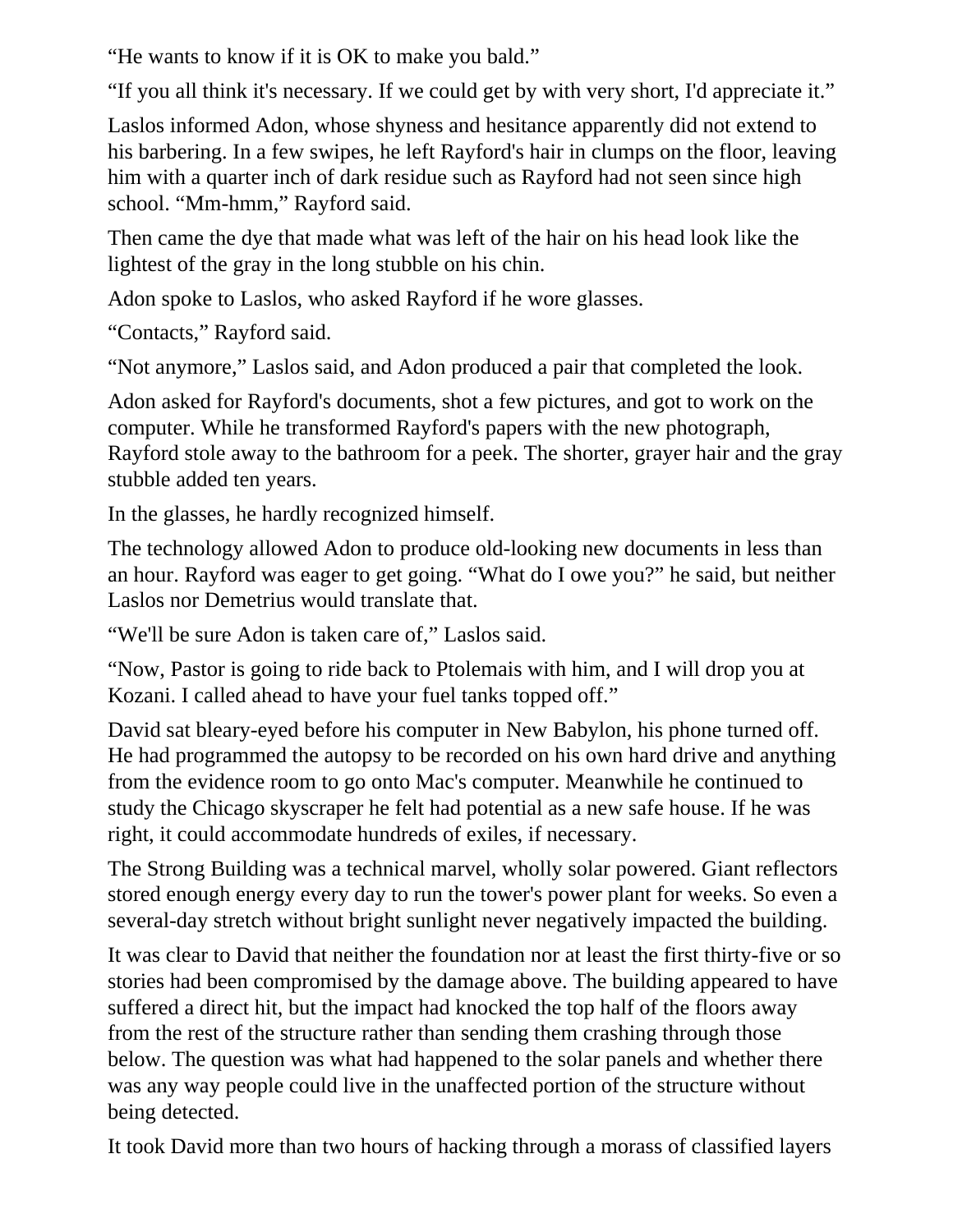of information before he was able to turn his code-breaking software loose on the gateways that led to the mainframe that controlled the Strong Building. Reaching that point gave him a thrill he couldn't describe, though he would try to describe it later to Annie.

David was amazed that satellite phone technology got him as far as it did, and he had to wonder how much untapped energy was still operative, in the condemned city. The longer everyone else remained convinced the place was radioactively contaminated, the better for him and the Tribulation Force. At every cybergateway along the path, he planted warnings of high radioactive levels.

And while he was at it, he launched a robotic search engine that found all the original probe readouts and changed more than half of them to positive results. Civilian and GC planes were automatically rerouted so they couldn't fly over Chicago, even at more than thirty thousand feet.

David had to feather his way through the Strong Building mainframe by trial and error, seeing if he could remotely control the heating and cooling system, the lights, phones, sanitation system, elevators, and security cameras. The best video game in history would not have been more addictive.

The state-of-the-art monitoring system clearly reflected how much of the building was malfunctioning. More than half the elevators were off-line due to incomplete circuits. David clicked on More Information and found "Undetermined error has broken circuits between floors 40 and 80." He checked two dozen elevators that serviced the first thirty-nine floors and found that most appeared in running order.

By the time he had played with the system for another forty-five minutes, David had determined which security cameras worked, how to turn on lights on various floors, then the cameras, to show him whether the elevators would run, open, and shut. From nine time zones away, he was running what was left of a skyscraper in a city that had been abandoned for months.

Recording his keystrokes in a secure file, David fired up the camera on the highest floor he could find, the west end of the thirty-ninth. It showed water on the floor, but the mainframe indicated that it was being suc133 ccssfully redirected to keep it from flooding the floors below. He maneuvered the camera to show the ceiling and blinked. There was no ceiling, only a three-sided shell of the building that rose maybe another ten stories and revealed the inky sky, moon shining, stars twinkling.

So the Strong Building had been designed to withstand the worst nature could offer and had largely survived even what man threw at it. David stayed with his search until he found cameras that gave him a good view of what now served as the roof of the tower. By the time he had saved most of the information, he had an idea what the place looked like. In essence, it was a modular tower that appeared mortally wounded but had a lot to offer.

Unusual in a modern skyscraper, the blueprints showed an inner core of offices hidden from outside view, surrounding the elevators on every floor. Here was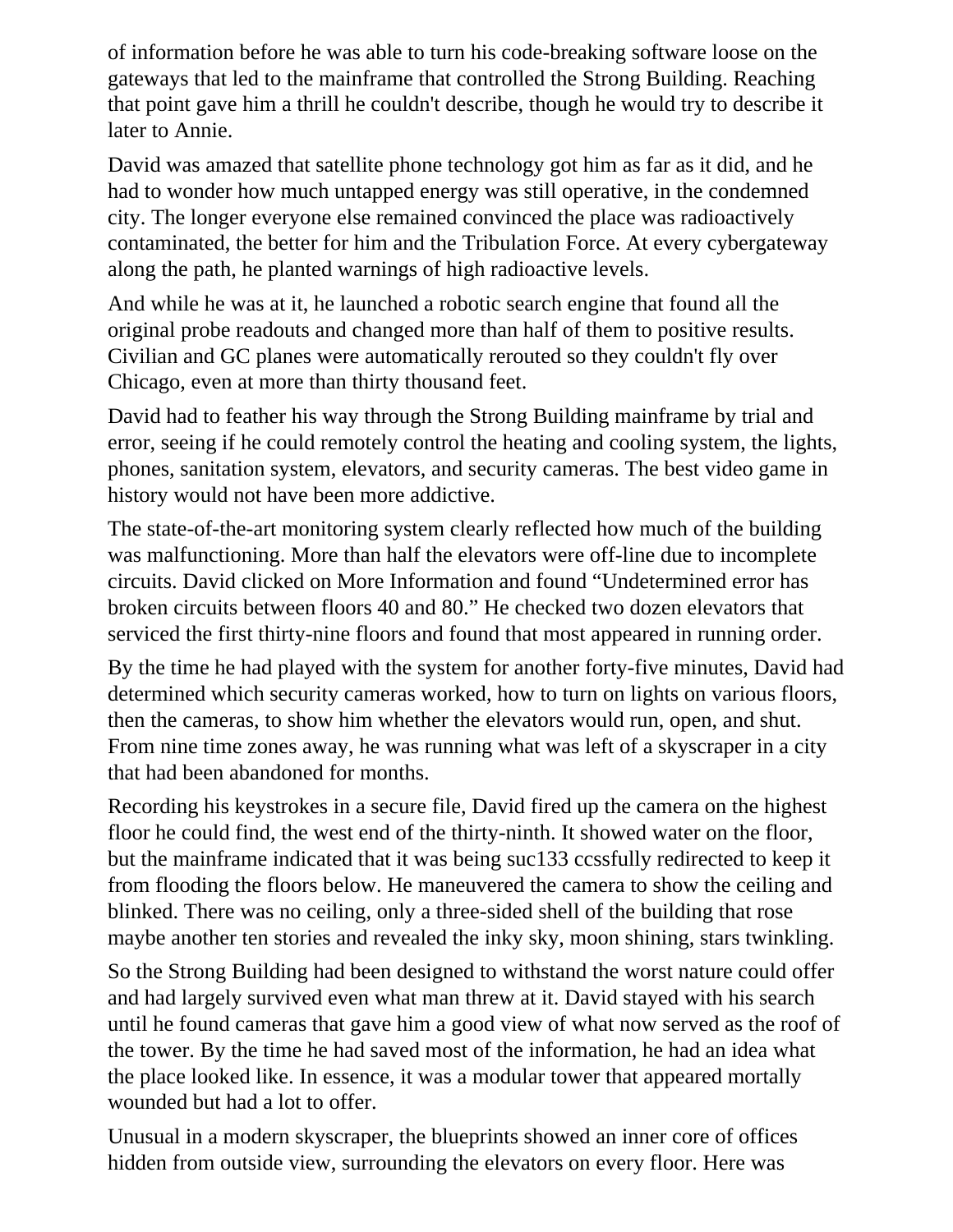unlimited floor space, water, plumbing, power, light-all undetectable by anyone who dared venture into an area that had been officially condemned and rendered off limits anyway.

The open top appeared large enough to accommodate a helicopter, but David couldn't determine remotely whether the new roof by proxy, which at first appeared to be the ceiling of the thirty-ninth floor, would support significant weight. He found parking underneath the tower, though debris from the top floors blocked two of the main garage entrances. It was a long shot, but David believed that if he could get the stateside Trib Force to the place, they could find ways in and out of that underground carport.

And that gave him another idea. The last rain of bombs to hit Chicago had come with little warning. Employees and residents of tall buildings fled to the streets, but no one would have been allowed below ground with buildings falling. Underground garages would have been automatically sealed off with the city so gridlocked. How many vehicles might still be in that garage? David clicked away until he found the underground security cameras and the emergency lighting system. Once he had the lights on in the lowest level, he panned one of the security cameras until the vehicles came into view. Six levels below the street, he found more than a dozen cars. The problem, of course, was that drivers would have had the keys.

David kept trying cameras at different levels, looking for valet parking. He struck pay dirt near the elevators on the first level below the street. Nearly fifty late-model and mostly expensive cars, at least one of them a Hummer and several others sportutility vehicles, were parked in the vicinity of a glassed-in shack clearly labeled Valet Parking. David manipulated the closest camera until he could make out a wall next to the cash register, replete with sets of keys. It was as if this place was made for the Trib Force, and he couldn't wait to send someone in to investigate. David wondered how soon he and Annie might be living there.

A call startled him. It was the director of the Global Community Academy of Television Arts and Sciences, an Indonesian named Bakar. "I need your help," the man said.

What else was new?

"Fire away," David said, shutting down his computer with everything saved and hidden.

"Moon is all over me about why we didn't bring back the videodiscs from the Gala. I thought we had. Anyway, we have them secured now, and I had arranged to have them flown here commercially. Walter tells me now that he'll have my job if those discs are out of GC hands for one second."

"Who's got'em, Bakar?"

"One of our guys."

"Can't he just bring them?"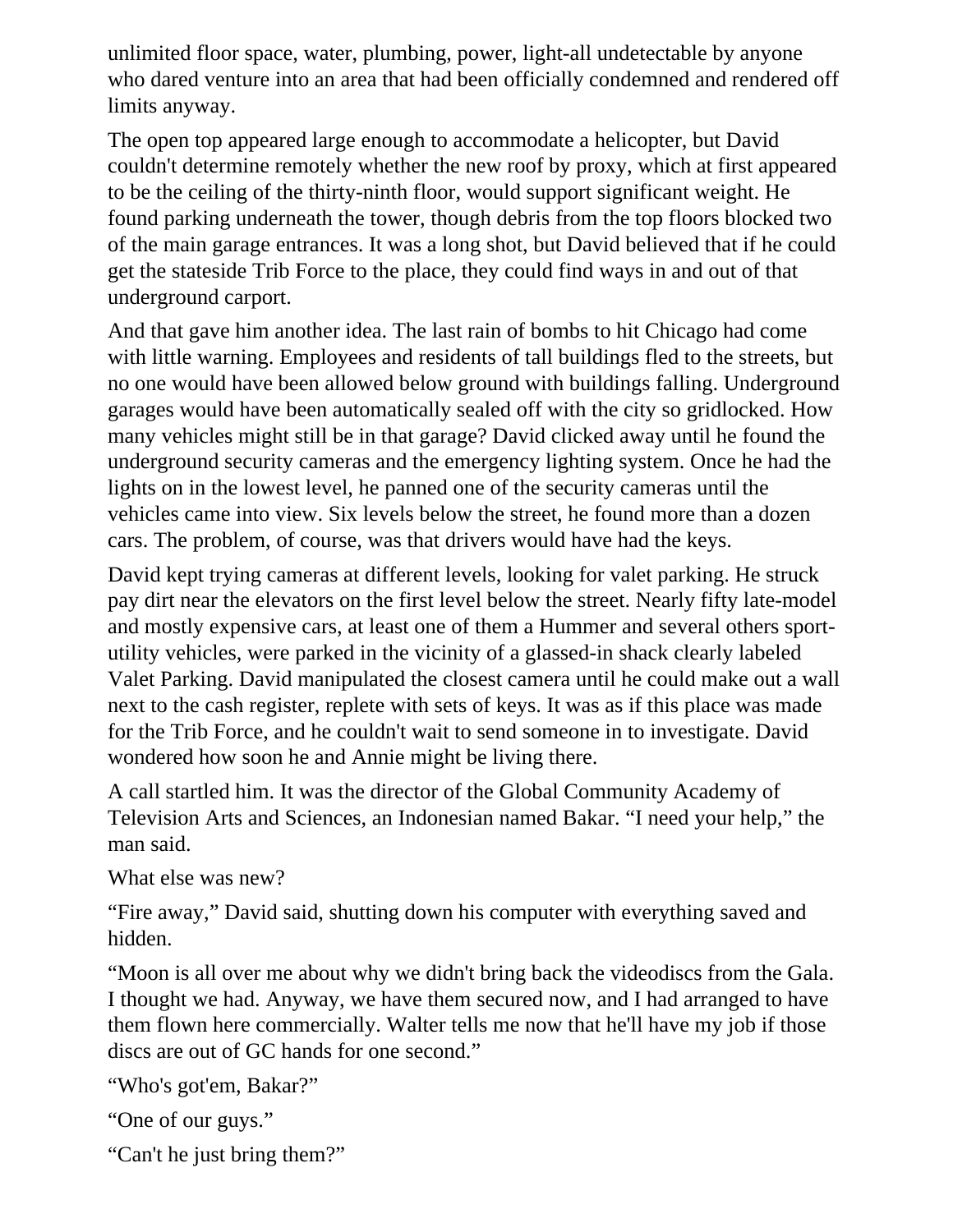"Yeah, but he'd have to fly commercially."

"So? He's still not letting the discs out of his sight."

"Commercial flights are full coming here, and Moon doesn't want to wait."

"So you want us to send a plane for one guy?"

"Exactly."

"Do you know the cost of that?"

"That's why I'm begging."

"How did I get so popular all of a sudden?"

"What?"

"Nothing. Be at the hangar by ten this morning."

"Me?"

"Who else?"

"I don't want to go, Director. I want our guy picked up."

"I'm not going to have our sleep-deprived first officer fly a multimillion-dollar, er, Nick, fighter to Israel and have to find your guy, Bakar. You're going to ride along so Mr. Smith doesn't have to leave the cockpit. And I won't charge you the thousands for fuel."

"I appreciate it, Director. But couldn't I just have my guy be at a certain place and—"

"Earth to Bakar! This is a seller's, or I should say giver's, market, sir. You make Smith go alone and I'll charge you depreciation on the jet, fuel, and his time. And his time is not cheap."

"I'll be there."

"I thought you would."

David called Abdullah.

"I was up anyway," Abdullah said. "I was hoping something would take me away from here today."

"You know how to work a disc-copying machine?"

"I don't know, boss. Is it more complicated than a fighter-bomber? Of course."

"I'm sending one with you. When Bakar finds his guy, you take the discs into the cockpit and tell them regulations say you have to personally log all cargo. Copy them, tag them as logged, and give them back to the TV boys."

"And bring you the copies."

"We're on the same page, Smitty."

David was next to giddy about the Trib Force all being in touch with each other via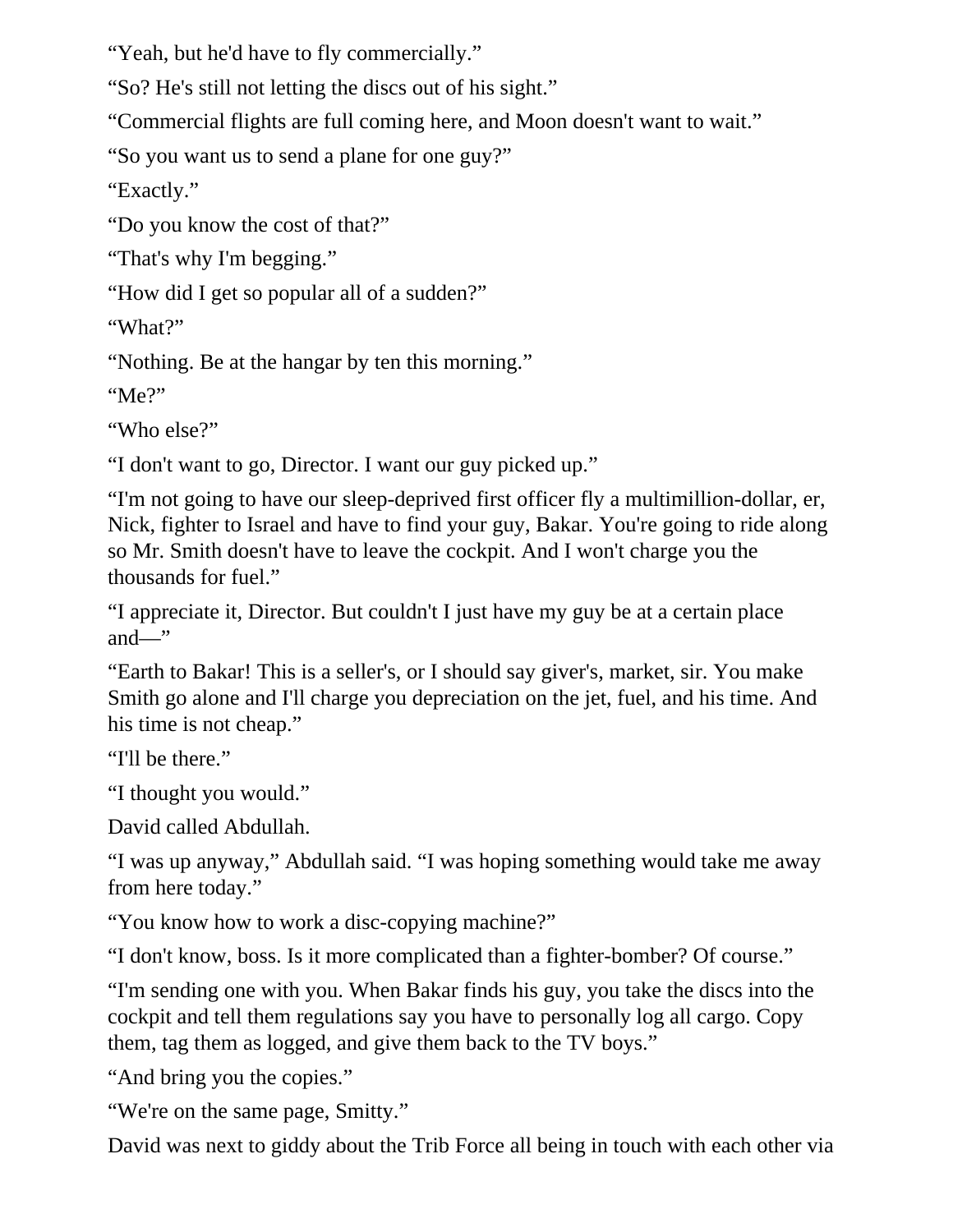phone. He would feel better when he knew Buck was out of Israel and that Rayford was also on his way home, but David was unaware he had a message to call Buck.

Rayford shook Laslos's hand with both of his, got his promise to again personally thank Pastor Demeter and Adon, then loped into the airport and to the hangar. His head felt cool with so little insulation, but he didn't want to keep running his hand over it for fear of making it obvious that it was new to him.

A tower official met him at the Gulf stream. "You must be Mr. Berry."

"Yes, sir."

"Here's your fuel bill. Your papers?"

Rayford dug them out and paid his bill in cash.

"Lot of currency to have on your person, Mr. Berry," the man said, shuffling through Rayford's documents.

"A risk I'm willing to take to keep from going bankrupt again."

"Credit cards do you in, did they, sir?"

"Hate 'em."

"Wow, this picture looks like it was taken today."

Rayford froze, then forced himself to breathe. "Yeah?"

"Yes, look here. Karl! Come look at this!"

A mechanic in coveralls wandered over, looking peeved that he had been interrupted.

The official held Rayford's ID photo next to Rayford's face. "Look at this. He got this, let me see here, eight, nine months ago, but his hair's the same length and, if I'm not mistaken, he's wearing the same shirt."

"Sure enough," the mechanic said, leaving as quickly as he had come. Rayford watched to make sure he wasn't going to call someone, but he just moseyed back to the engine he'd been working on.

"Yes, that's something," the man said. "Did you notice that?"

"Nope," Rayford said. "Lemme see that. Well, I'll be dogged. I had just got a haircut when this was taken, but 'course the hair doesn't grow much anymore, anyway. And that probably is the same shirt. I don't have that many."

"Your own plane and not that many shirts? There's priorities for you."

"My own plane, I wish. I just drive 'em for the company. " "And what company's that, sir?" The man handed back his documents.

"Palwaukee Global," Rayford said.

"What do you transport?"

"Just the plane today. They had too many this side of the ocean."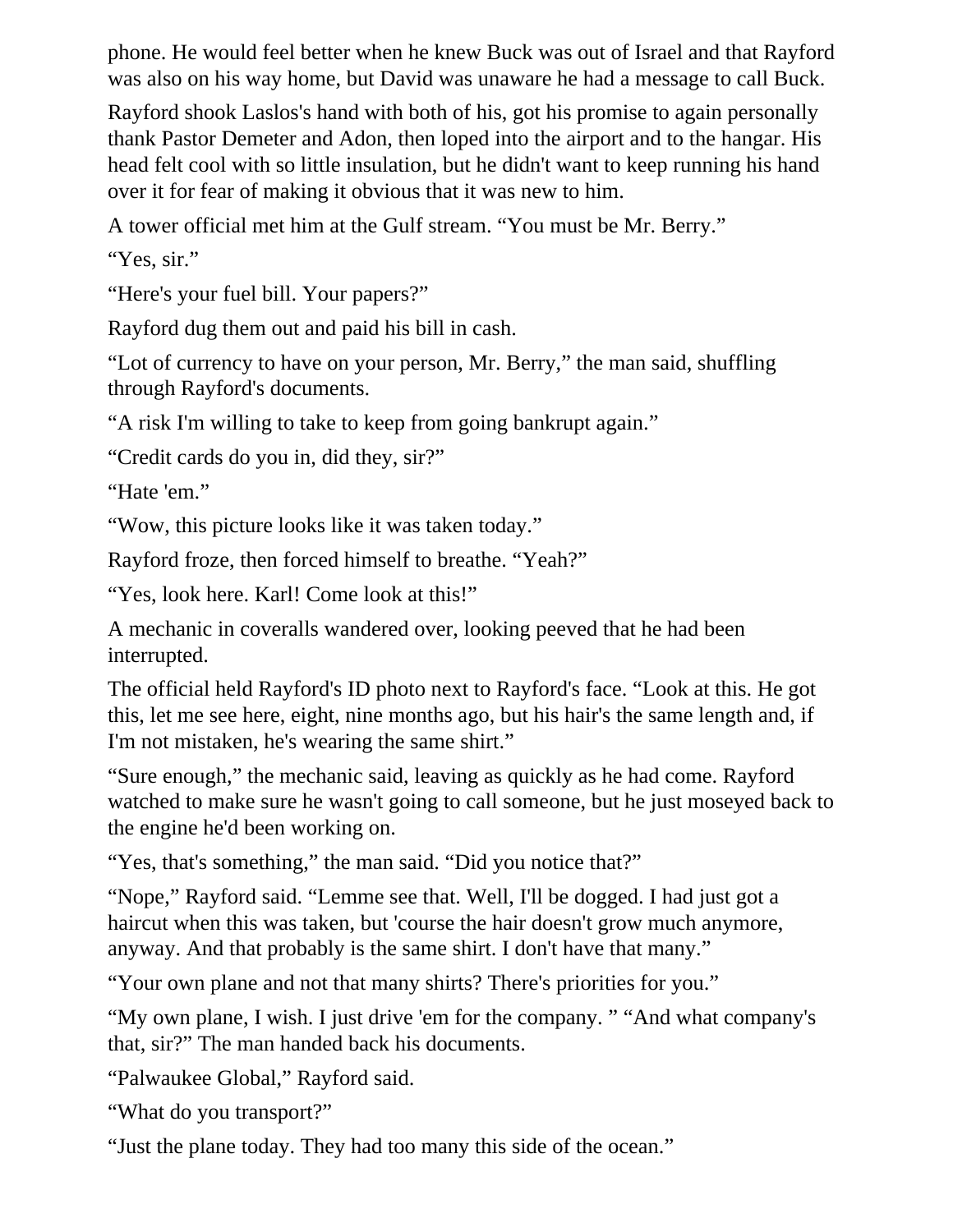"That so? You could pick up some business running from Jerusalem to New Babylon this week, you know."

"I heard. Wish I had the time."

"Safe flight."

"Thank you, sir." And thank you, Lord.

At ten in the morning in New Babylon, David strolled past the makeshift evidence room, pretending to be checking progress on the nearby Carpathia statue. He knew if he appeared to be snooping on the evidence, Intelligence Director Jim Hickman would shoo him. But Hickman also liked to impress, and allowing a colleague an inside look seemed to make him feel special.

David slowed as he walked by, hoping to run into Jim.

Not seeing him, he knocked at the door. An armed guard opened it, and David spotted Jim across the room with a technician on his knees in the middle of a fifteenbyone-hundred-foot drapery. "Don't want to bother anybody," David said. "Just want to make sure Director Hickman and his team have everything they need. I'll call him in his office."

"I'm in here, David!" Hickman called.

"Oh! So you are!"

"Let 'im in, Corporal! Come over here, David. Slip your shoes off. I wanna show you something."

"I don't want to intrude."

"Come on!"

"If you insist. This is fascinating."

"You haven't seen anything yet."

But David had. Three techies in the corner were hunched over the remains of the wood lectern. They had magnifying lamps and large tweezers, similar to what the technician had in the middle of the drape. He wore a helmet with a light on it and hand held his magnifier.

"Look at this, David," Hickman said, motioning to him. "Got your shoes off?"

"I can come right out there where you are?"

"If I say you can, and I do! Now come on, time's awastin'."

David got to within about ten feet of Hickman and the techie when Jim said, "Stop and look down. Whoever was shootin' at this thing had to know what he was doin'. Looks like it went right through the middle. I mean, I never even knew Steele was a shooter, but to get a round, one round, to go through that pulpit dealie and then through the center of this curtain, well ..."

"What am I looking at here, Jim?" David said, staring at a strange configuration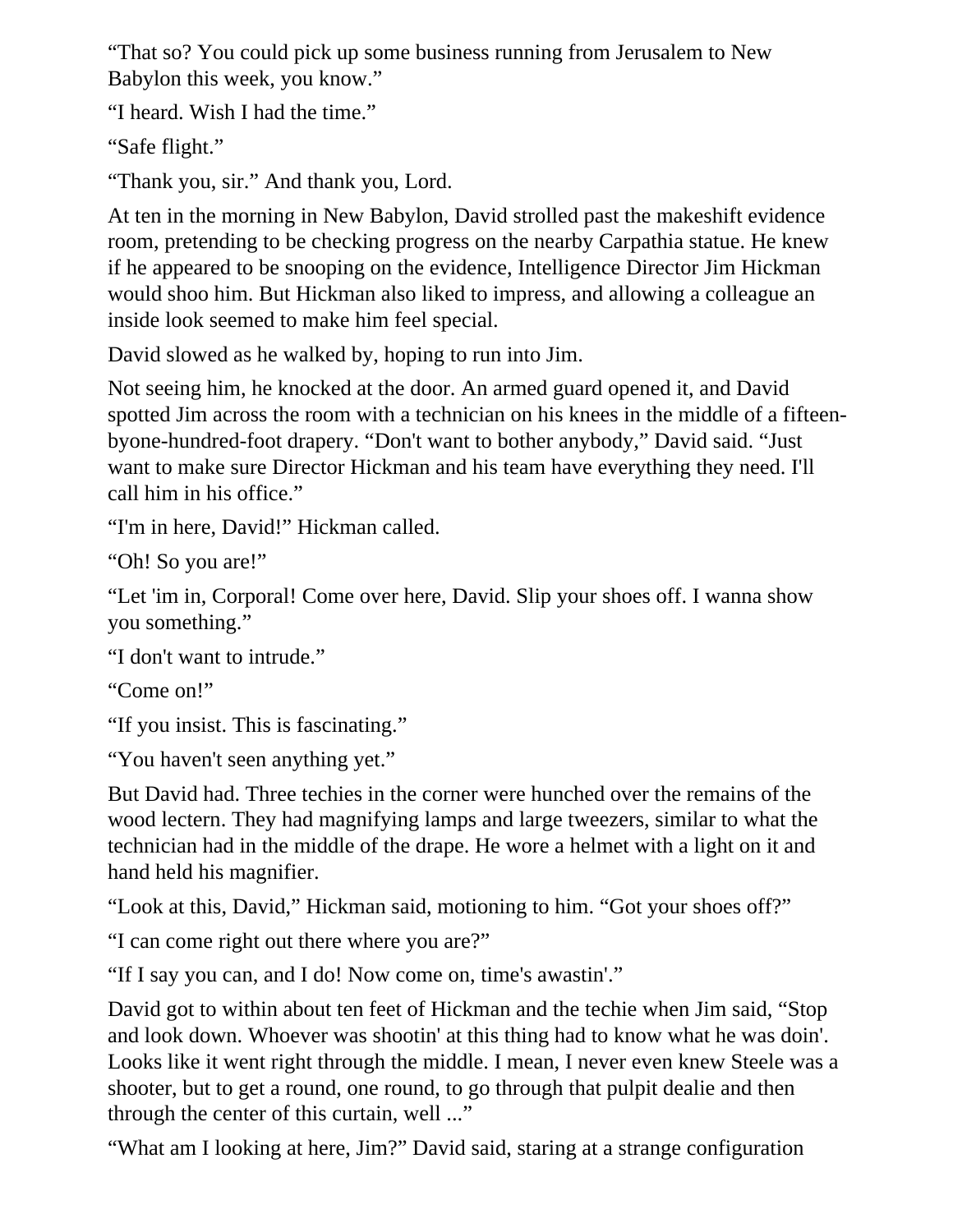about ten feet in diameter.

Hickman rose and limped over, joining David at the edge of the pattern. "Gettin' old," he said, grunting.

"Now look here. The bullet coming from a weapon like that creates a mini tornado. If a real Kansas twister had the same relative strength, it would mix Florida and Maine with California and Washington. This one popped an eight-inch hole through the curtain there-you can see it from here."

"Uh-huh."

"But what you see at your feet is the effect it had on fibers this far from the center."

The force of the spinning disk had ripped the individual threads out of place and yanked them uniformly to create the huge twisted image.

"Now, c'mere and look at this."

Hickman led David to the top of the curtain, where brass eyeholes were set six inches apart along the whole one-hundred-foot edge. "Hooks went through these holes to suspend the whole thing from the iron piping."

"Wow," David said, astounded at the damage. The eight holes on either side of the center had been ripped clean, brass casings and all. The next several dozen were split apart, then more on each side had mangled hooks still attached, all the way to the ends, where the eyeholes were intact but the hooks were missing.

"Just ripped this thing away and sent it flying into the distance."

"Director!" the techie called.

Hickman started toward the middle again, but David hung back until Hickman motioned him to follow.

"Bullet residue," the techie said, holding a tiny shard of lead between slender forceps.

"Bag that up. Ten'11 get you twenty we can trace it to the Saber we found."

The technician began dropping pieces into a plastic bag. "I hate to say it, sir, but fragments like this will be almost impossible to positively match with—"

"dome on now, Junior. We've got eyewitnesses who say a guy in a raghead getup took the shot. We found the gun, got a match on the prints, and we know who the guy is. We found his disguise in a trash can a few blocks away. The fragments'll match all right, even if the lab work is inconclusive. This guy's definitely part of the conspiracy."

"Conspiracy?" David said, as they moved to the corner where the lectern pieces lay.

"We think the gunshot was diversionary," Hickman whispered.

"But this Steele guy is being accused—"

"Is a suspect, sure. But we're not sure the bullet even came close to Carpathia."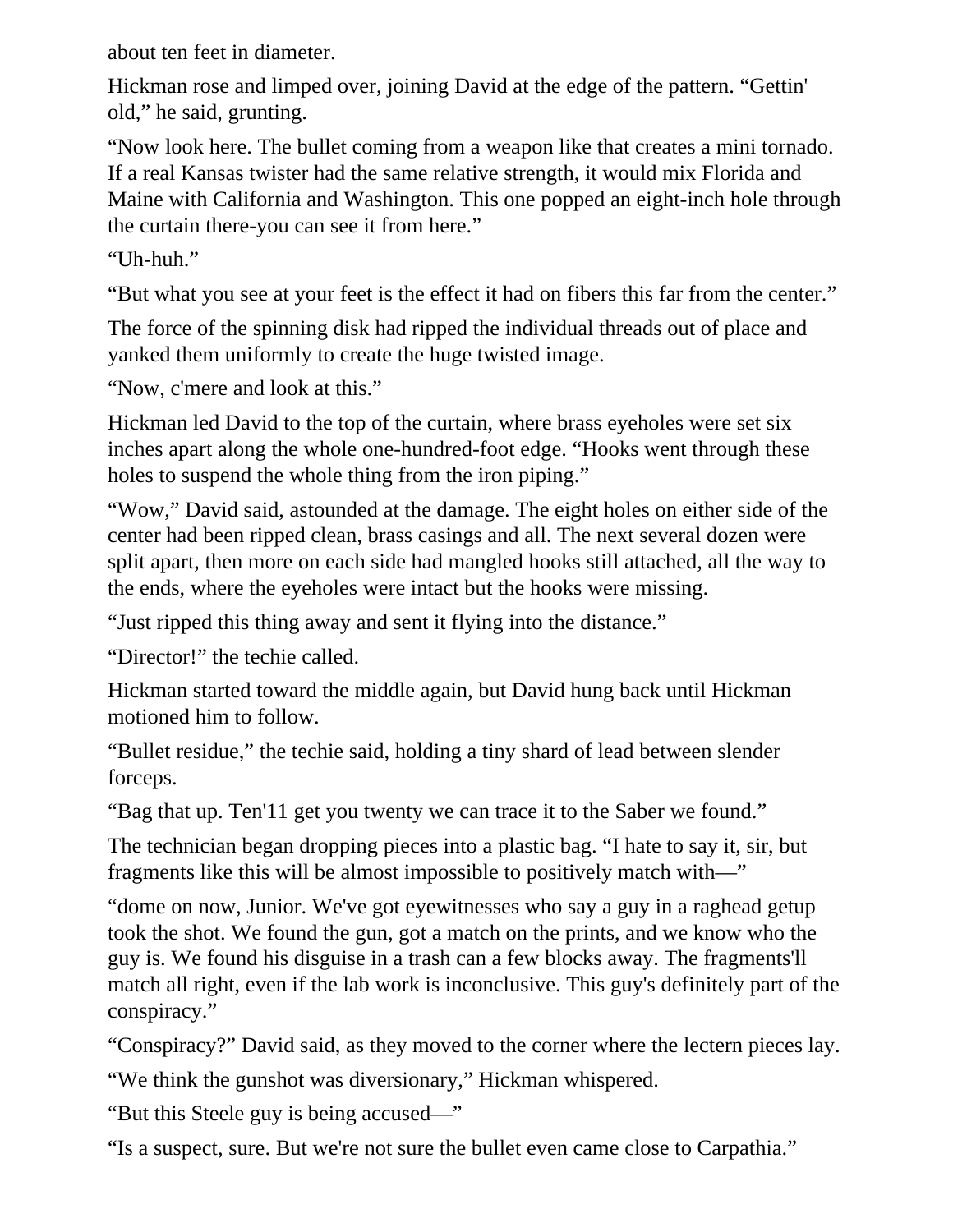"What? But—"

"Carpathia didn't die from a gunshot wound, David. At least not solely."

"What then?"

"Autopsy's going on right now. We ought to know soon. But let me tell you somethin' just between you, me, and the whatever: Fortunato's no dummy."

David could have argued. "Yeah?"

"If it turns out the kill wound came from the platform, wouldn't that be highly embarrassing?"

"If one of his-our own did it, you mean."

"'xactly. But the public doesn't know that. The only video that's been shown so far only shows the victim hittin' the deck. People think he got shot. Leon sees that we blame this on the disgruntled former employee, and then he has us deal with the insurrection privately. And by dealin' with it, well, you get my drift."

The technicians digging through the remains of the lectern produced several bullet fragments, some big as a fingernail.

"This sure is fascinating stuff, Jim."

"Well," Hickman said, slowly running his hand through his hair, "it helps if you're a trained observer."

"You're nothing if not that."

"Right as rain, Hassid."

## **EIGHT**

LEAH sat fitfully at what was left of the tiny airport in Kankakee. When her phone rang and Rayford identified himself, she was speechless. "I have so much to talk to you about," he said, "so much to apologize for."

"I'll look forward to that," she said flatly. In truth she was more eager to get to the safe house and see Tsion than she was to talk to Rayford. "Thanks for leaving me stranded, but I guess I can see why. Did you kill Carpathia?"

"I just got a call from David Hassid, who seems pretty sure I didn't. I wanted to. Planned to. But then I couldn't doit."

"So what about the gun with your prints? You weren't the shooter?"

"I was, but it was an accident. I was bumped."

"Be glad I'm not on your jury."

"Leah, where are you?"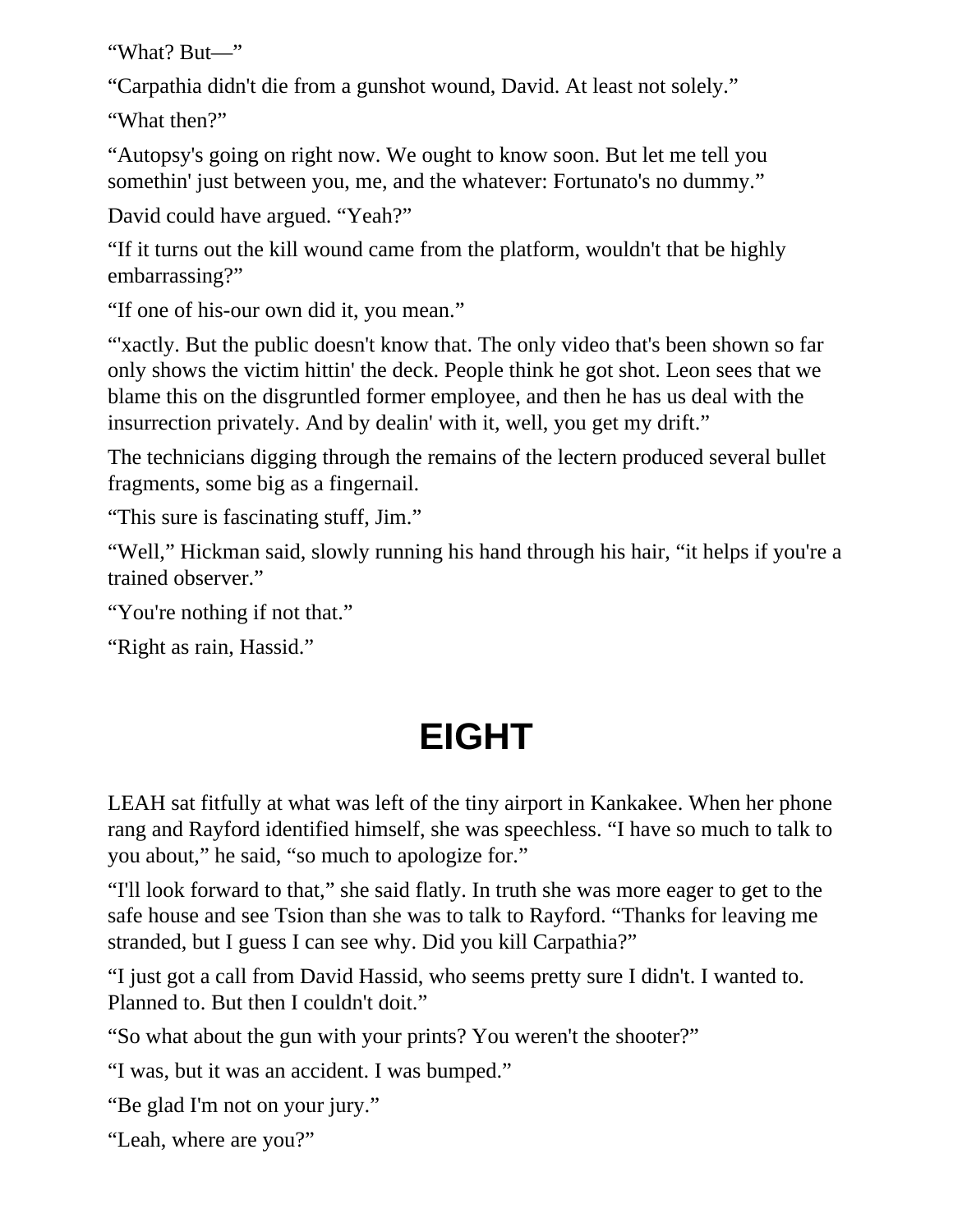She told him and filled him in on her plan to fly to Palwaukee and perhaps get a ride with T to near the safe house, where they would try to determine if anyone was casing it. "Problem is, nothing is going that way tonight, and in the morning it's exorbitant. I may hitchhike."

"See if T will come get you. If it's too far to drive, he can fly."

"I hardly know him, Rayford. When will you be here?"

"I should hit Palwaukee about nine in the morning."

"I'll wait for you then, I guess."

"That would be nice."

Leah sighed. "Don't get pleasant on me all of a sudden. I can't pretend I'm not irritated with you. And getting yourself in even deeper trouble with the GC, what was that all about?"

"I wish I knew," he said. "But I would like the chance to talk to everyone face-toface."

"Thanks to you, that's looking more and more remote. You know Tsion and Chloe and the baby are underground now?"

"I heard."

"And nobody knows where Hattie is."

"But someone told you she was in the States?"

"It's a big place, Rayford."

"Yeah, but I still can't see her giving us up."

"You have more faith than I."

"I agree we need to be careful."

"Careful? If I do get T to take me to Mount Prospect, or if I wait for you, who knows we're not walking into a trap at the safe house? It's a miracle it wasn't found out long before I joined you."

Rayford ignored that, and Leah felt mean. She meant every word, but why couldn't she cut him some slack? David checked in with Annie-who said she was headed back to bed-then invited Mac to join him in his office to see what was happening in the morgue. They settled close to the computer, and David started by listening live. Dr. Eikenberry was into a routine of announcing for the record the height and weight of the body and her plans for embalming and repair.

"There was some kind of a hassle right at the start," Mac said. "People say she was yelling, demanding the doctor. Can you go back without messing up the recording you're doing now?"

David pinpointed when the microphones in the morgue first detected sound. The time showed just after eight o'clock in the morning, and the recording began with a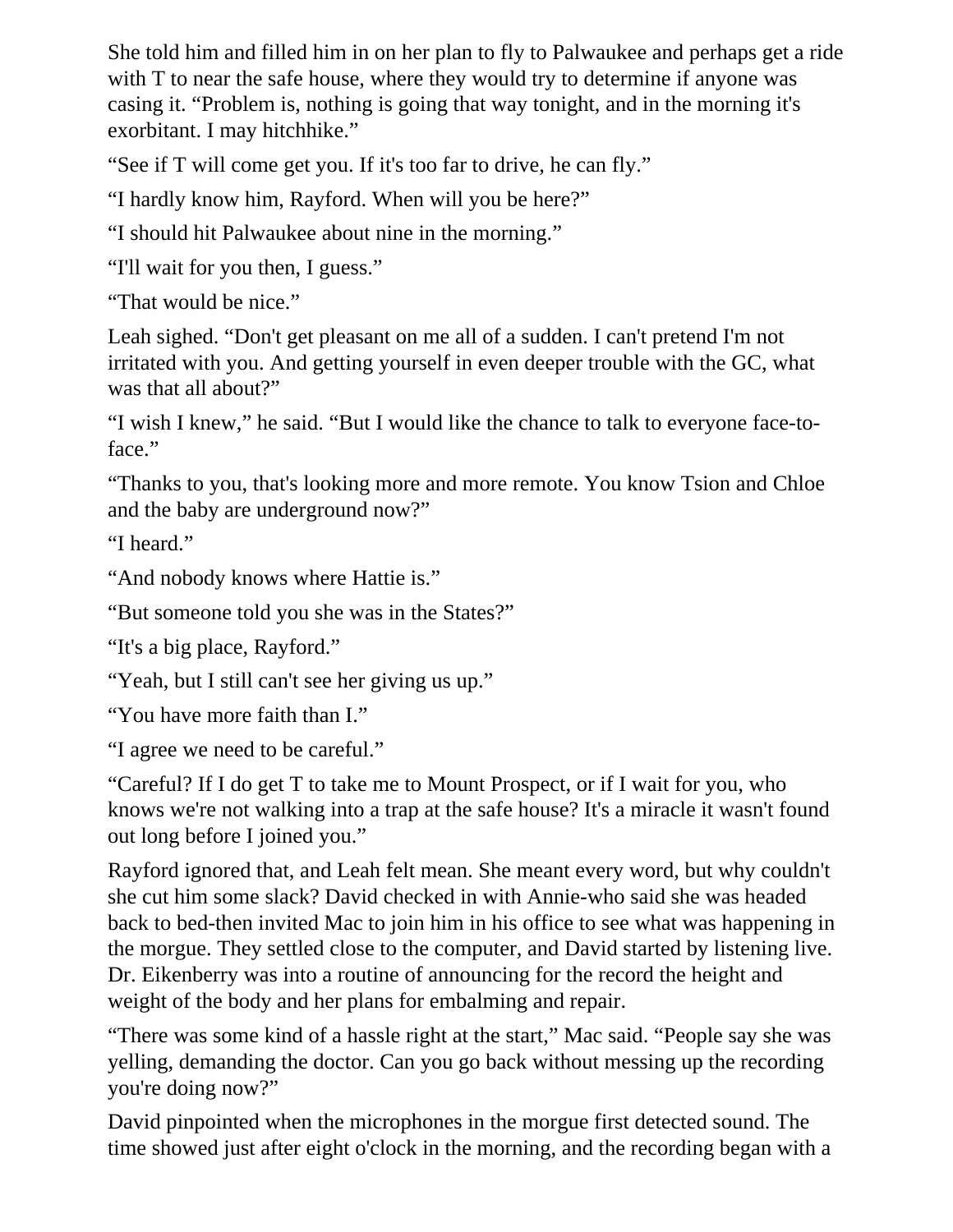key in the door and the door opening. It was clear the mortician had two assistants with her, a man and a woman, and both sounded young. She called the young man Pietr and the young woman Kiersten.

The first spoken words were Dr. Eikenberry's. She was swearing. Then, "What is this? They leave the crate in here? Get someone to get it out of here. I'm going to work on this table and I want room. I'm assuming there are no more bodies in storage?"

"I'm here with you, Doc," Pietr said. "I wouldn't know."

"Check, would you? Kiersten, call someone to get rid of the crate."

In the background Kiersten could be heard talking tentatively to the palace switchboard operator. In the foreground, Pietr could be heard slamming a door. "You're not gonna be happy, ma'am."

"What?"

"There are no bodies in here."

"None?"

"None."

"You're telling me Carpathia is not in there either?"

"None means none, ma'am."

She swore again. "Kiersten! Get somebody in here with a crowbar. They left the body in this crate all night? I'll be surprised if he doesn't stink."

After several minutes of muttering, a male voice: "You asked for a crowbar, ma'am?"

"Yes, and someone who knows how to use it."

"I can do it."

"You're a guard!"

"Crowbars are nothing. You want the box opened?"

"Put your weapon down, soldier. Why do they send you to do this?"

"Security. They don't want anybody in here but you and your staff."

"Well, I appreciate that, but..."

David and Mac heard the crate being torn open.

"No casket?" the doctor said. "Get him into the fridge."

"In the bag or out?" Pietr said.

"In," she said. "I don't even want to think how much blood he's lost in there. I'm not starting till ten, per instructions, but let's get ready."

Several minutes passed with minimal conversation, much of it related to their finding the plastic amalgam and her instructing her assistants how and where and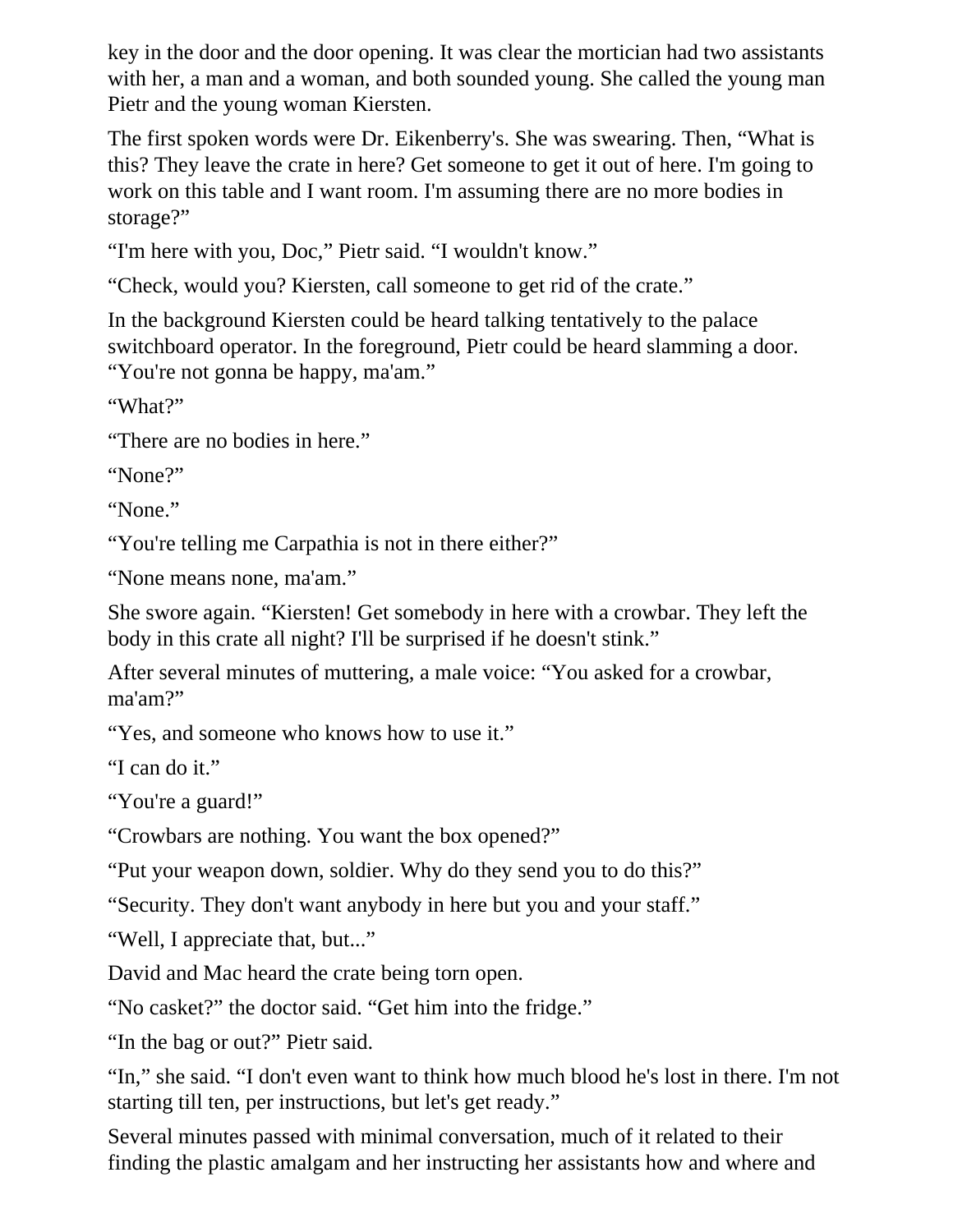when to have it ready. "You think this winch can handle a man his size?"

"Never saw a portable one before," Pietr said. "We'll make it work."

David fast-forwarded until he heard conversation and stopped only when it seemed meaningful. Finally he was at the ten o'clock point, and the cooler was opened again. Dr. Eikenberry switched on a recorder and spoke into a microphone David had seen hanging from the ceiling when he helped deliver her supplies.

"This is Madeline Eikenberry, M.D. and forensic pathologist, here in the morgue at Global Community Palace in New Babylon with assistants Pietr Berger and Kiersten Scholten. They are bringing to the table the body of Nicolae Jetty Carpathia, age thirty-six. We will remove the corpse from the body bag into which it was placed following his death approximately fourteen hours ago in Jerusalem, cause to be determined."

David and Mac heard the transfer of the bag from gurney to examining table. "I don't like the sound of that," Dr. Eikenberry muttered. "It feels as if he may have nearly bled out."

"Yuck," Kiersten said.

"Could you spell that for the transcriptionist, dear?" the doctor said. Then, "Oh, no! Oh, my! Agh! Keep it off the floor! Pietr, make sure it drains through the table. What a botch! OK, transcriptionist, you know what to leave out. Pick up here. The body was not properly prepared for transfer or storage, and several liters of blood have collected in the bag. The body remains dressed in suit and tie and shoes, but a massive wound about the posterior head and neck, which will be examined once the deceased is disrobed, appears to be the exit area for the blood."

It sounded to David as if Carpathia's clothes were being cut off. "No apparent anterior wounds," Dr.

Eikenberry said, as the sound of spraying water came through. "Let's turn him over. Oh! Be careful of that!"

She swore again and again. "Get his doctor in here now! And I mean now! What in the world is this? I was told nothing of this!"

The footsteps must have been Kiersten's running to the door to have someone look for the doctor, because Pietr could be heard as clearly as the doctor. "I thought you were to look for a bullet entry wound."

"So did I! Is someone trying to kill us?"

More spraying, grumbling, and mumbling. Finally the door opened again. Hurried footsteps. "Doctor," Eikenberry began, "why wasn't I told of this?"

"Well, I, we—"

"Turning over a man with this kind of a weapon still in him is ten times more dangerous than a cop sticking his bare hands in a perp's pocket without checking for needles or blades first!"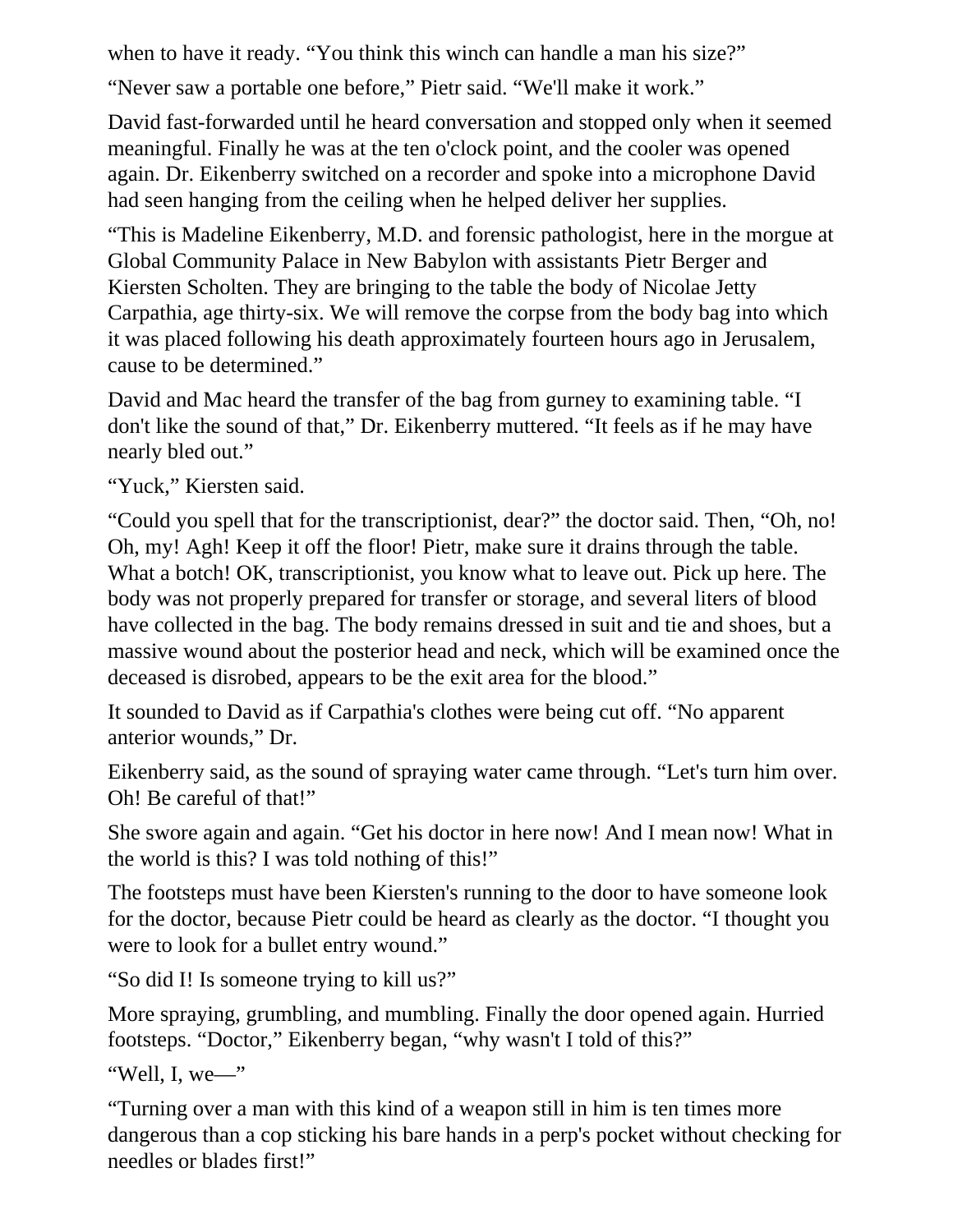"I'm sorry, I—"

"You're sorry? You want to help pull this out? Ah, never mind. Just tell me if there's anything else I should have known."

The doctor sounded thoroughly intimidated. "Well, to tell you the truth—"

"Oh, please, at least do that. I think it's about time, don't you?"

"Uh-huh, well, you know you're to look for bullet—"

"Damage, wounds, yes. What?"

"The fact is, the EMTs are of the opinion—"

"The same ones who prepared, or I should say left unprepared, a body like this?"

"That wasn't their fault, ma'am. I understand the supreme commander was pushing everyone to get the body out of there."

"Go on."

"The EMTs believe you will find no bullet wounds."

A pregnant silence.

"Frankly, Doctor, I don't care what we find. I'll give you my expert opinion, and if there are also bullet holes, I'll include that. But can you answer me one thing? Why does everybody think there was a shooter, and why is that former employee pretty much being charged in the media? Because his prints were found on a weapon that didn't shoot Carpathia? I don't get it."

"As you said, ma'am, if you'll pardon me, it isn't your place to care about the cause of death, but only to assess it."

"Well, I'd say about an, oh, say, fifteen- to eighteeninch, ah, what would you call this, Doctor, a big knife or a small sword?"

"A handled blade, certainly."

"Certainly. I'd hazard a guess that this whatever-it-is entering about two inches below the nape of the neck and exiting about half an inch through the crown of the skull, that certainly didn't enhance the victim's health, did it?"

"No, ma'am."

"Doctor, do you really not know why I wasn't informed of this major, likely lethal wound?"

"I know we didn't want to prejudice you."

She laughed. "Well, you certainly succeeded there! As for nearly slicing open my assistants and me, what do you say to that?"

"I guess I thought you'd see the, ah, sword."

"Doctor, the man was swimming in his own blood! He was on his back! We transferred him the same way, disrobed him, hosed him down, saw no entry or exit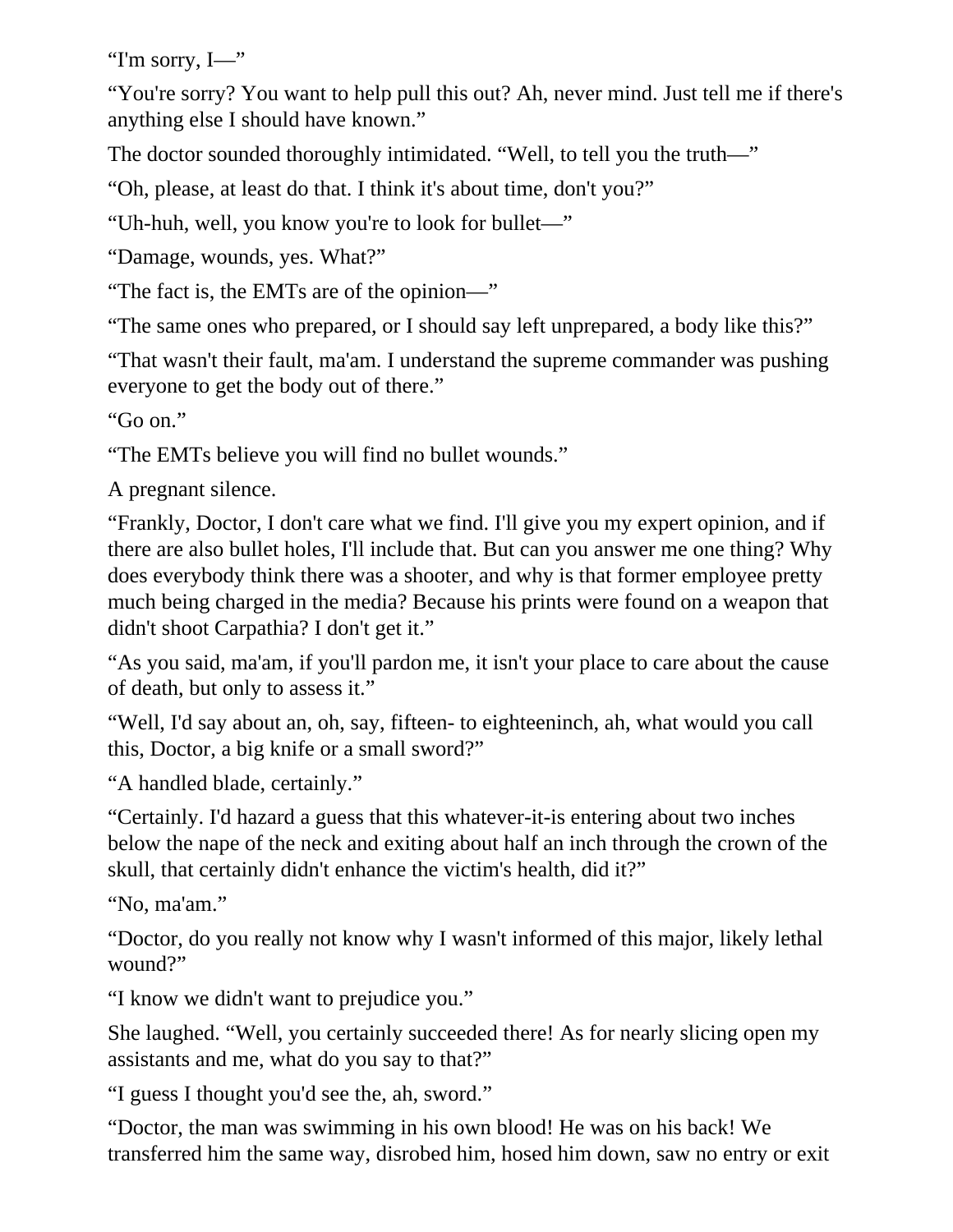wounds on the anterior and, naturally, flipped him to examine the posterior wounds. What do you think I was expecting? I saw the news. I heard the gunshot and saw the people running and the victim fall. I had heard the scuttlebutt that there may have been a conspiracy, that one of the regional potentates may have had a concealed weapon. But I would have appreciated knowing that the man would look like a cocktail wiener with a sword poking through him."

"I understand."

"Do you see the damage this weapon did to significant tissue?"

"Not entirely."

"Well, unless we find bullets in the brain or somewhere else above the neck, it alone killed him."

Water was spraying again. "I see no bullet holes, do you?"

"No, ma'am."

"Pietr?"

"No."

"Kiersten?"

"Nope."

"Doctor?"

"I said no."

"But this blade, and I'll be able to tell you for sure when I get in there, appears to have gone through vertebrae, perhaps spinal cord, the membrane, the brain stem, the brain itself, the membrane again, and then come out the top of the skull, all none the worse for wear."

"That would be my observation too, ma'am."

"It would?"

"Yes."

"Your expert opinion."

"I'm no patholog—"

"But you know enough about the anatomy to know that I should not be surprised if I have guessed the internal damage fairly accurately?"

"Right."

"But more important, that this weapon appears as lethal now as it must have before it was thrust?"

"I'm afraid so."

```
"You see what I'm driving at?"
```
"I think so."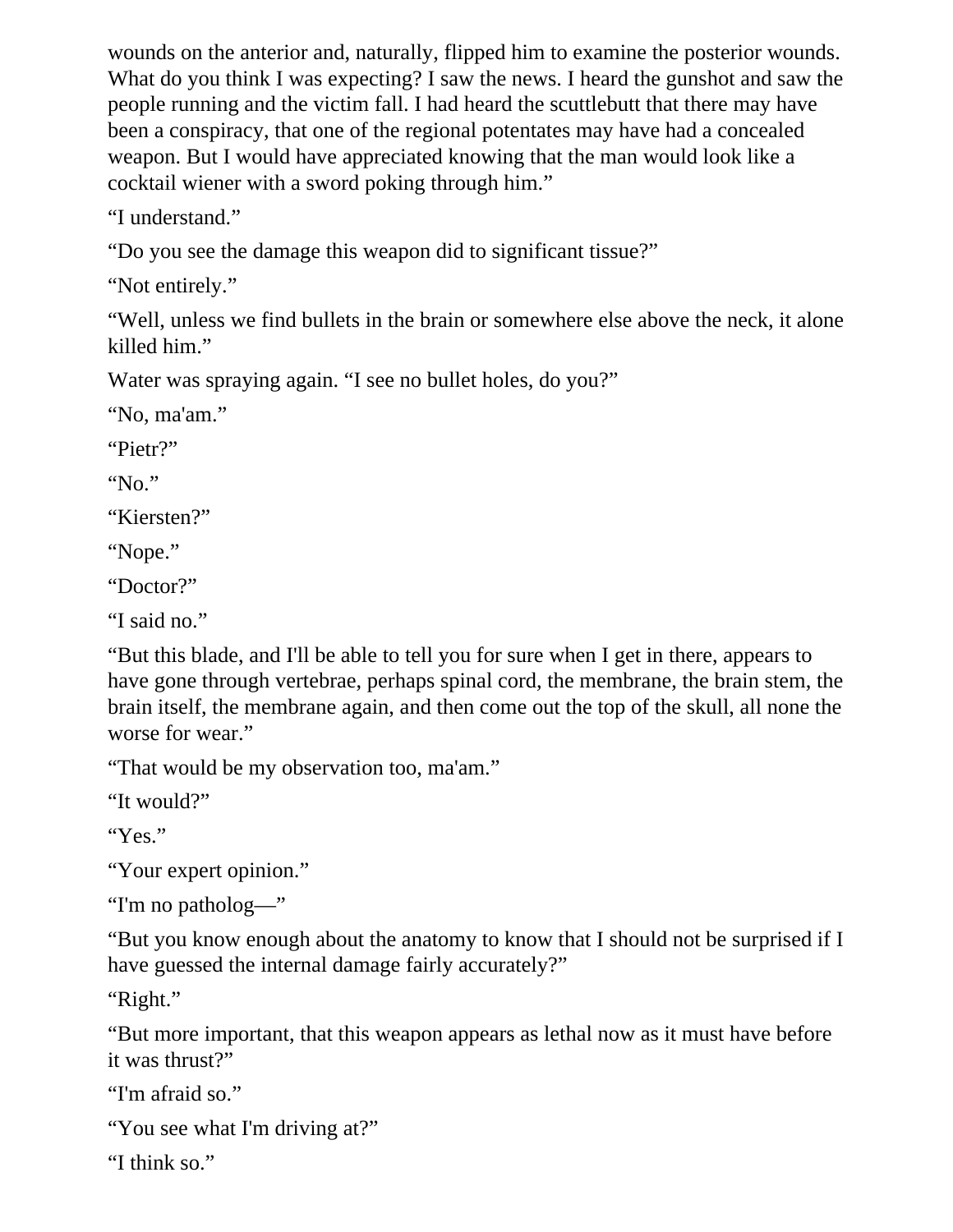"You think so. One of us unsuspecting pathologists so much as brushes a finger against that blade, and we're sliced."

"I'm sorry—"

"And while the victim may be one of the most respected men in the history of the world, we don't know yet, do we, what might be in his blood? Or what might have been on the hands of the perpetrator. Do we?"

"We don't"

"Do you notice anything unusual about the blade, sir?"

"I don't know. I've never seen one quite like it, if that's what you m—"

"Simpler than that, Doctor. The cutting edge is facing out."

"You're sure there's only one cutting edge?"

"Yes, and do you know how I know? Because I was fortunate enough to catch my finger there when we turned over the body. Look here, at the top of his head. As we turned him, my hand went behind the head, and hidden there in the hair was the halfinch protrusion of the blade. As soon as it came in contact with my gloved index finger, I flinched and pulled away. Had I done that on the other edge, I dare say it would have cut my finger off."

"I see."

"You see. Do you also see our challenge in removing the weapon?"

A pause. "Actually, if it is as strong and sharp as you say, removal should be fairly simple. You just pull it back out the way it entered, and—"

"Doctor, may I remind you that the cutting edge is facing away from the body."

"I know."

"Then unless we are precise to a millimeter, the blade could cut its way out vertically. Cardinal rule of forensic pathology: Do as little damage to the body as possible so it is easier to determine how much trauma was actually inflicted from without."

"Ah, Madeline, if I could have a word."

"Please."

"Privately."

"Excuse us," she said, obviously looking at her assistants. Footsteps.

"Madeline, I apologize for any part I played in this dangerous situation. But we have been friends a long time. I sold the supreme commander on you because I wanted you to have the honor and the income. I resent being berated in front of your subordinates and—"

"Point well taken. I'll say nice things about you when you're gone. And I do appreciate the assignment. I don't know what the benefits are to a mortician asked to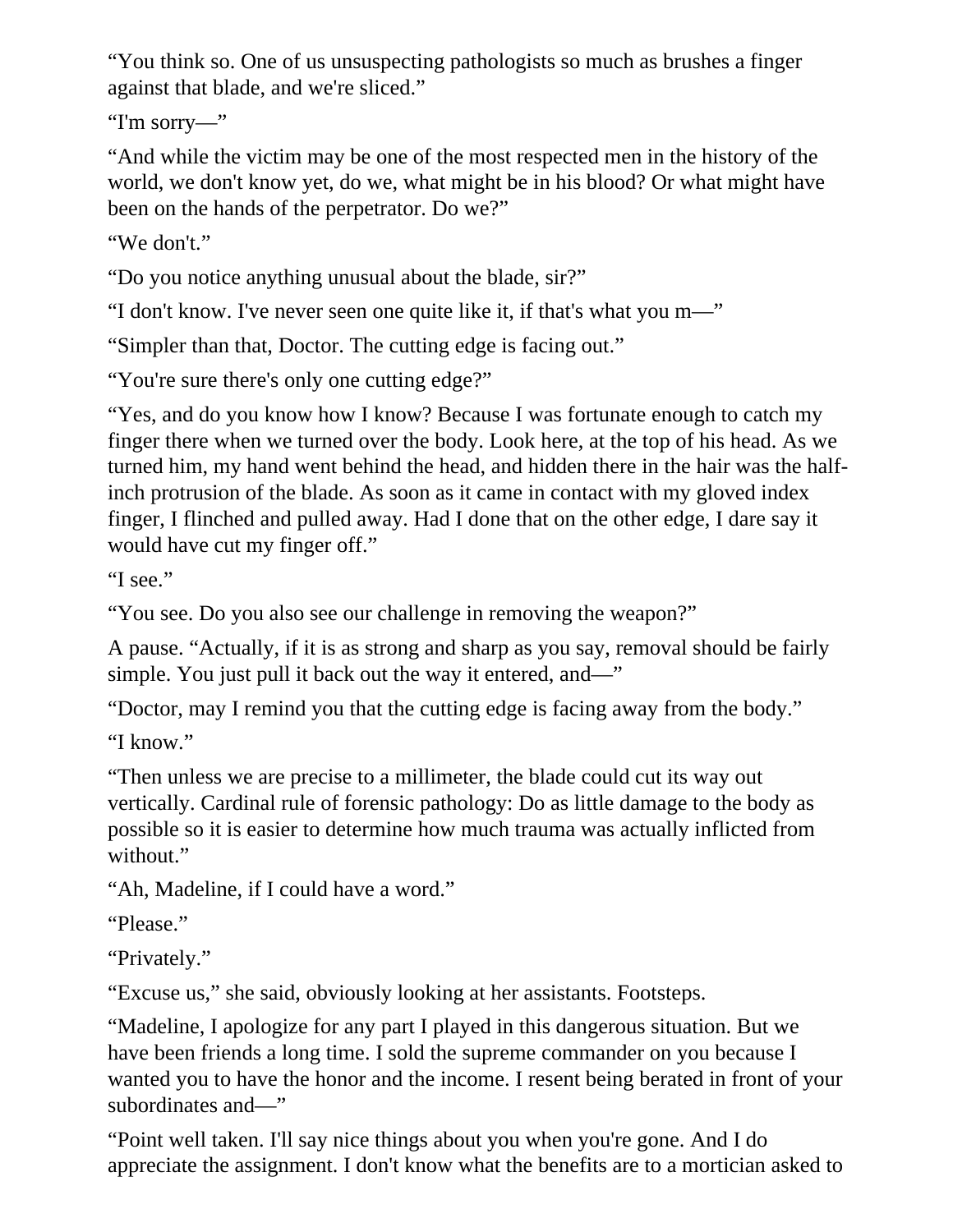evaluate the most famous victim in history, but I do owe you thanks for that."

"You're welcome," he said flatly, and David heard him leave.

Pietr and Kiersten returned. "Wow," Pietr said.

```
"Wow is right," Dr. Eikenberry said. "That man?"
```
"Yes."

"That doctor who just left?" she clarified.

"Yes."

"I must tell you, he is a complete idiot."

The mortician told the transcriptionist to please disregard everything since the turning of the body and to pick up at that point. She explained how she had irrigated the entire wound area and found "just the one entry and one exit wound, with weapon still in place. The entry wound is considerably larger than the exit, and nearly all the blood flow came from the neck, though understandably there is evidence of blood exiting through eyes, nose, mouth, and ears as well. That the entry wound is clearly larger, while the blade itself is not that much wider there, indicates that the weapon was dug and twisted aggressively. The skull would have held the top of the weapon in place, but the bottom appears to have been flexible enough to inflict severe trauma."

David looked at Mac and exhaled. "Rayford's in the clear. I mean, he might get busted for shooting at Carpathia, but he couldn't have killed him."

Mac shook his head. "Sounds to me like Carpathia was murdered by one of his own people."

"It sure does," David said. "There was talk of one of the potentates with something in his coat, but I want to see the videodiscs."

Buck awoke late morning, stiff and sore. The sun blinded, but Chaim remained asleep. Buck took a closer look at Chaim's ratty blanket. The inside was blood encrusted, and he wondered how the old man could stand it. He also worried that some of the blood might be Chaim's own.

Buck carefully tugged at the blanket to see if any blood stained Chaim's pajamas. But Chaim held tight and turned over, exposing his back. No wounds or stains that Buck could see.

"You awake?" the old man mumbled, still facing away from Buck.

"Yes. We have to talk."

"Later."

"Now."

"Why don't you go find me some clothes? I need to get home, and I can't go like this."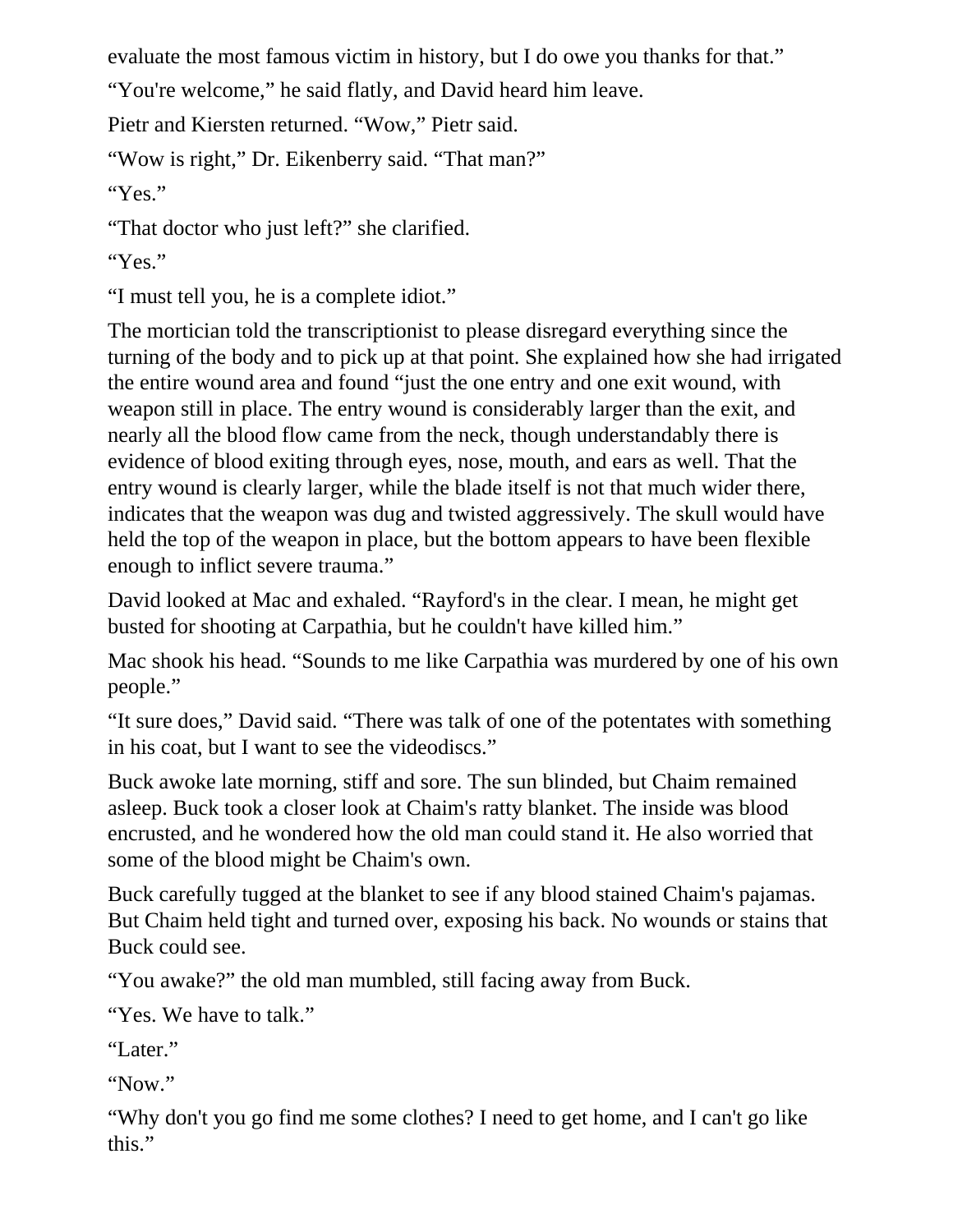"You don't think the GC is waiting for you there?"

Chaim rolled over to face Buck, squinting against the sunlight. "And why would they be? Where's my phone? I want to call the house, talk to Jacov."

"Don't."

"Why not?"

"Don't, Chaim. I know the truth. I know what happened."

"You saw nothing! No one saw anything!"

"You can't admit to me what I know already? What kind of a friend are you?"

Chaim got up and relieved himself, then returned to sit wearily on the bed. His white hair pointed everywhere.

"You should be happy," he said.

"Happy?"

"Of course! What do you care how the deed was done, so long as it was done?"

"I care because you did it!"

"You don't know that. And what if I did?"

"You'll die for it, that's what! You think I want that?"

Chaim cocked his head and shrugged. "You're a better friend than I, Cameron."

"I'm beginning to think so."

Chaim chuckled. "I can't cheer you, eh?"

"Tell me how you did it, Chaim."

"The less you know, the less you have to answer for."

"Oh, don't be naive! You've been around too long for that. I have to answer for everything. I have to be grateful for facial lacerations, because if I had not suffered them, I would have had to change my appearance anyway. Telling me you murdered Carpathia won't add much to my plate. They have enough on me, manufactured and otherwise, to put me away on sight. So, tell me."

"I'm telling no one. This is mine alone."

"But you know you can't go home."

"I can tell my people where I am, that I am all right."

"You must come to the States with me."

"I can't leave my country, my staff."

"Chaim, listen to me. Your staff is dead. They were tortured and massacred last night by the GC, probably trying to get to you."

Chaim looked up slowly, his hair casting wild shadows on the far wall. "Don't talk crazy," he said warily. "That is not amusing."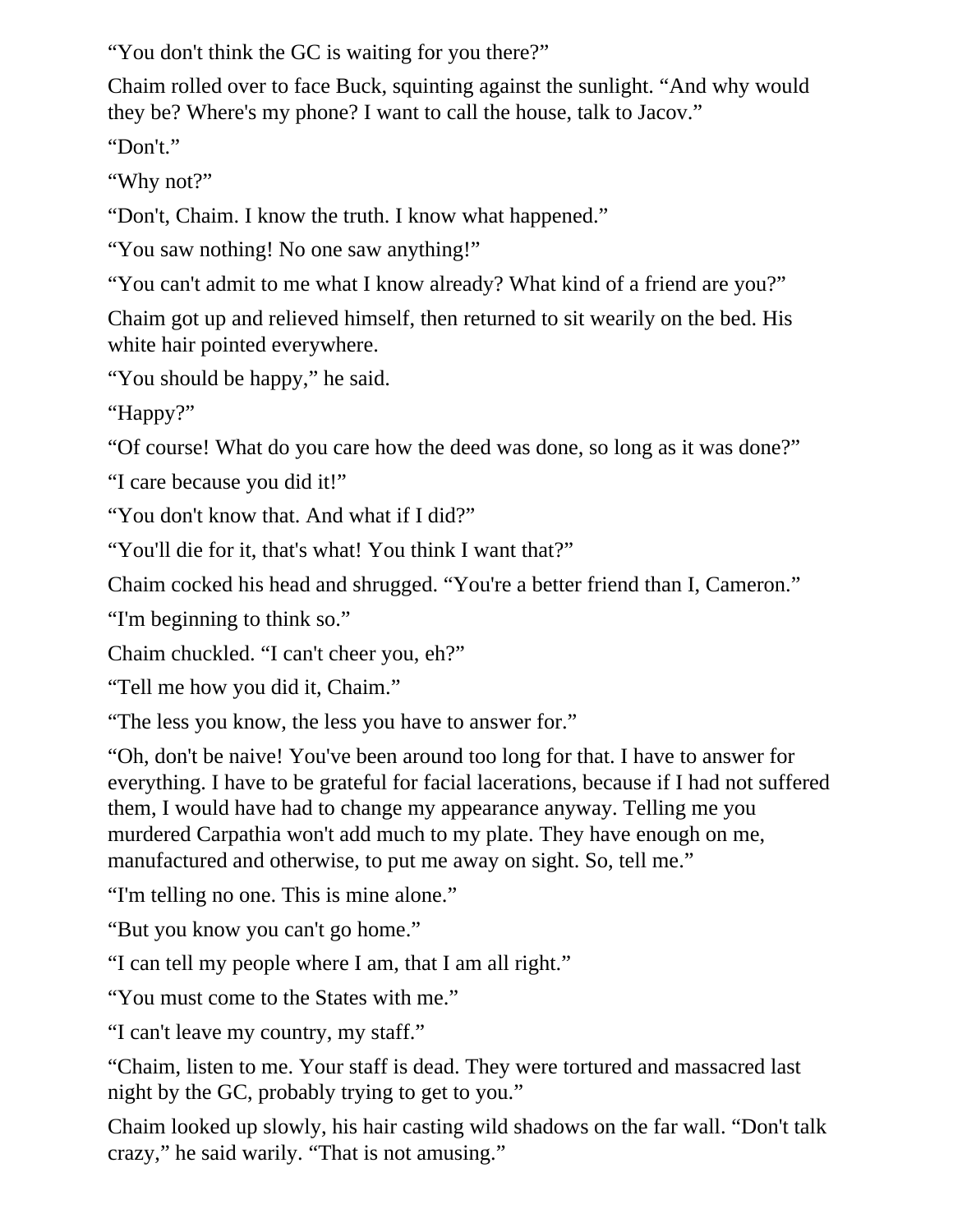"I wouldn't joke about that, Chaim. Jacov was killed by a blow to the chin that broke his neck. A guard hit him with the butt end of an Uzi when he tried to rush to you."

Chaim put a hand over his mouth and sucked in a noisy breath. "Don't," he said, his words muffled.

"Don't do this to me."

"I didn't do it, Chaim. You did it."

"He's dead? You know for certain he's dead?" "I checked his pulse myself."

"What have I done?"

"Hannelore and her mother and Stefan are gone too."

Chaim stood and moved toward the door as if wanting to leave but knowing he had nowhere to go. "No!" he wailed. "Why?"

"Someone had to know, Chaim. Someone had to have seen you. Surely you didn't expect to get away with it."

Chaim's knees gave way and he hit the floor hard, a high-pitched cry in his throat. "You checked the pulses at my home too?"

Buck nodded.

"That was not smart. You could have been killed too."

"And my death would have been your fault too, Chaim. Look what's happened!"

Chaim turned and leaned over the bed, still kneeling.

He buried his face in his hands. "I was willing to die," he managed. "I didn't care about myself. The sword was perfect and fit into the tubing of my chair just so. No one knew. Not even Jacov. Oh, Jacov! Jacov! What have I done to you? Cameron! You must kill me! You must avenge those deaths!" He stood quickly and opened the window. "If I lose my nerve, you must push me! Please, I cannot bear this!"

"Shut the window, Chaim. I'm not going to kill you, and I won't let you kill yourself."

"I'll not turn myself in to those swine. I wouldn't give them the satisfaction! Oh, I will kill myself, Cameron. You know I will!"

"You'll have to try without me present. I love you too much, Chaim. I will die before you do to keep you from going to hell."

"Hell? If God would send me to hell for murdering such a monster, I will go happily. But he should send me to hell for what I did to my people! Oh, Cameron!" He collapsed onto the bed, rolling into a fetal position and groaning as if about to burst. Suddenly he sat up, seeming eager to relive the deed.

"I was going to leap from my chair at just the right moment, weapon in hand. He is so much taller, I had been practicing my jumping. I was going to leap as high as I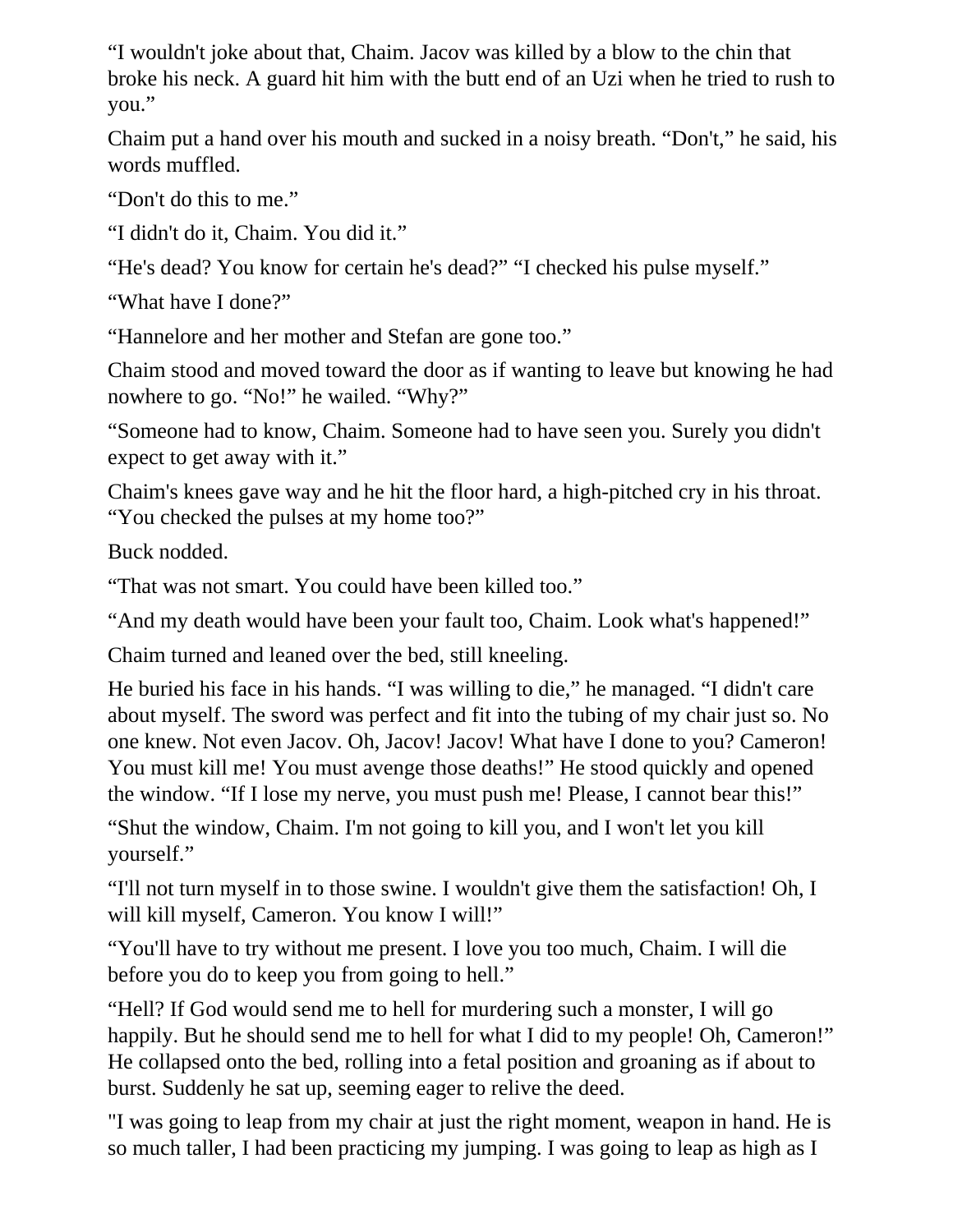could and, with both hands on the handle, drive the blade down through the top of his head. The whole world would see and know.

"There were all those shenanigans on the stage, people standing, sitting, moving, laughing. I joined in, measuring the distance, seeing where I could maneuver the chair. When he came to greet me and lift my hand, I came close to reaching across my body to lift out the sword and plunge it into his heart. But my angle was wrong. I would not have had the leverage to get the blade out, let alone to thrust it where I needed to.

"I was rolling toward him finally as he moved my way. My plan was to turn quickly at the last minute and trip him. Then I would leap from the chair and kill him.

"But just as he got near me, the gun went off. At first I thought I had been detected and that his security guards had shot me. But he lurched my way, away from the sound of the gun and the shattering lectern.

"I could see that he was about to tumble into my lap, so I quickly withdrew the blade. I didn't have time even to orient it in my hands. I pointed it straight up and held steady as he fell back onto it. I held firm and tried to scrape the brain from his evil head. He jerked, and I let go. He rolled to my feet. It was chaos. People came running. I steered away and, for an instant, I thought I had gotten away with it. The timing! The shot! I could tell it came from the crowd, and as I ran away I wondered if it might be mistaken for a two-person crime.

"I had plotted an unlikely escape just on a lark. And here I am. Who would have believed it?"

Buck sat shaking his head. Chaim rolled back over, moaning. "You're right," he whispered. "It's all on me. I did this to them. Oh, no, no, no ..."

Buck heard voices below the window. Three vagrants sat sharing a bottle. "Which of you would like a fifty-Nick note?" he called down.

Two waved him off, but a young drunk stood quickly.

"What I gotta do?"

"Buy me some clothes and shoes with this twenty, and when you bring 'em back, keep the change and get another fifty."

The other two laughed and tried to sing. The young drunk squinted and let his head fall back. "How do you know I won't run off with your twenty?"

"My risk," Buck said. "Your loss. You want twenty or fifty?"

"Gimme," the man said, reaching. Buck let the bill flutter down, which brought the other two to their feet to compete for it. The younger shoved them away and got it easily. Buck felt better about his chances when the man turned back to him and said, "What size?"

"No deal," Abdullah said on the phone.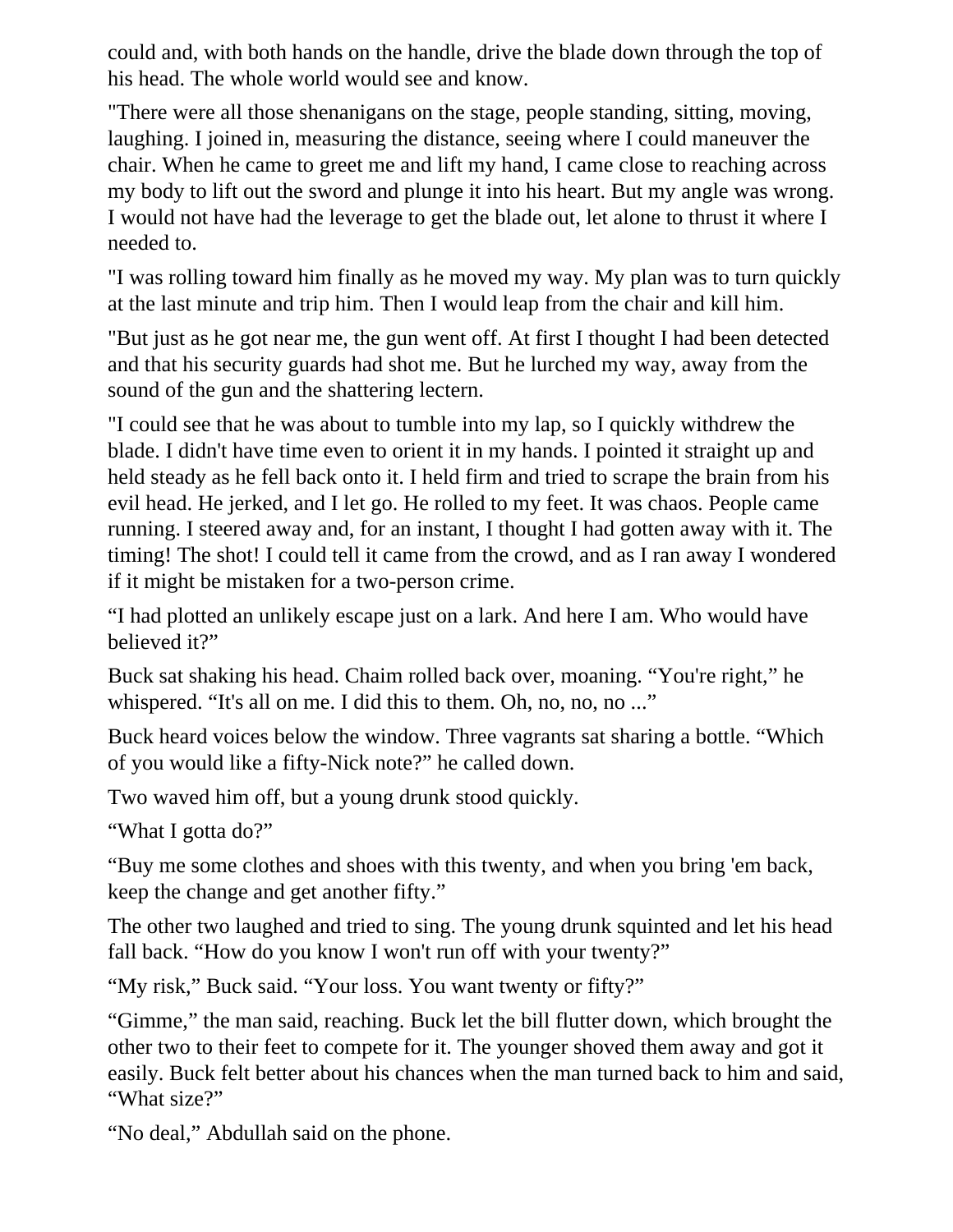"What's the problem?" David said.

"The guy had the fear of God in him. Wouldn't let those discs out of his sight. I didn't even get the machine out of my bag. He said he'd stand there and watch while I logged them in, if I had to."

"I just hope they're not bringing them here to destroy them. They're the only hope of exonerating Rayford."

"Exonerating? What's that mean?"

"Getting him off the hook."

"No, sir," Abdullah said. "He didn't even have to pull the trigger to be guilty. He drew down on Carpathia. What more do they need? He needs to stay as far away from here as he can."

## **NINE**

## **Seven Hours Later**

DAVID hated getting so little time with Annie, but he knew their exile was fast approaching. Then, if they could pull it off, they would be together as much as they wanted-and probably a long, long way from New Babylon.

What an incredibly beautiful city New Babylon would have been under other circumstances. Carpathia had employed the best architects and landscapers and designers and decorators. And except for the absence of any God-honoring works of art, the place looked magnificent, particularly at night. Great colored spotlights accented the massive, crystalline buildings. Only since the recent decimation of another huge percentage of the population and the resulting personnel shortages had the place begun to evidence the lack. It took longer for refuse removal or for lights to be repaired. Yet still the skyline was stunning, a man-made marvel.

As dusk crept over the horizon, David sat listening to Fortunate, Hickman, and Moon through the bug in Carpathia's office. He couldn't tell whether Leon was actually in Nicolae's chair, but it sure sounded like it.

They were watching the videos that had been brought back from the Gala. David sat with his head in his hands, using earphones to be sure to catch every detail.

He wished he could see the videos, but that was not his call.

They played and replayed and replayed clips that included the gunshot. "See?" Moon said. "He's right down there, stage right, about three or four deep, there! See? Pause!"

"I see it, Walter," Leon said. "Good thing we've got fingerprints. I would not have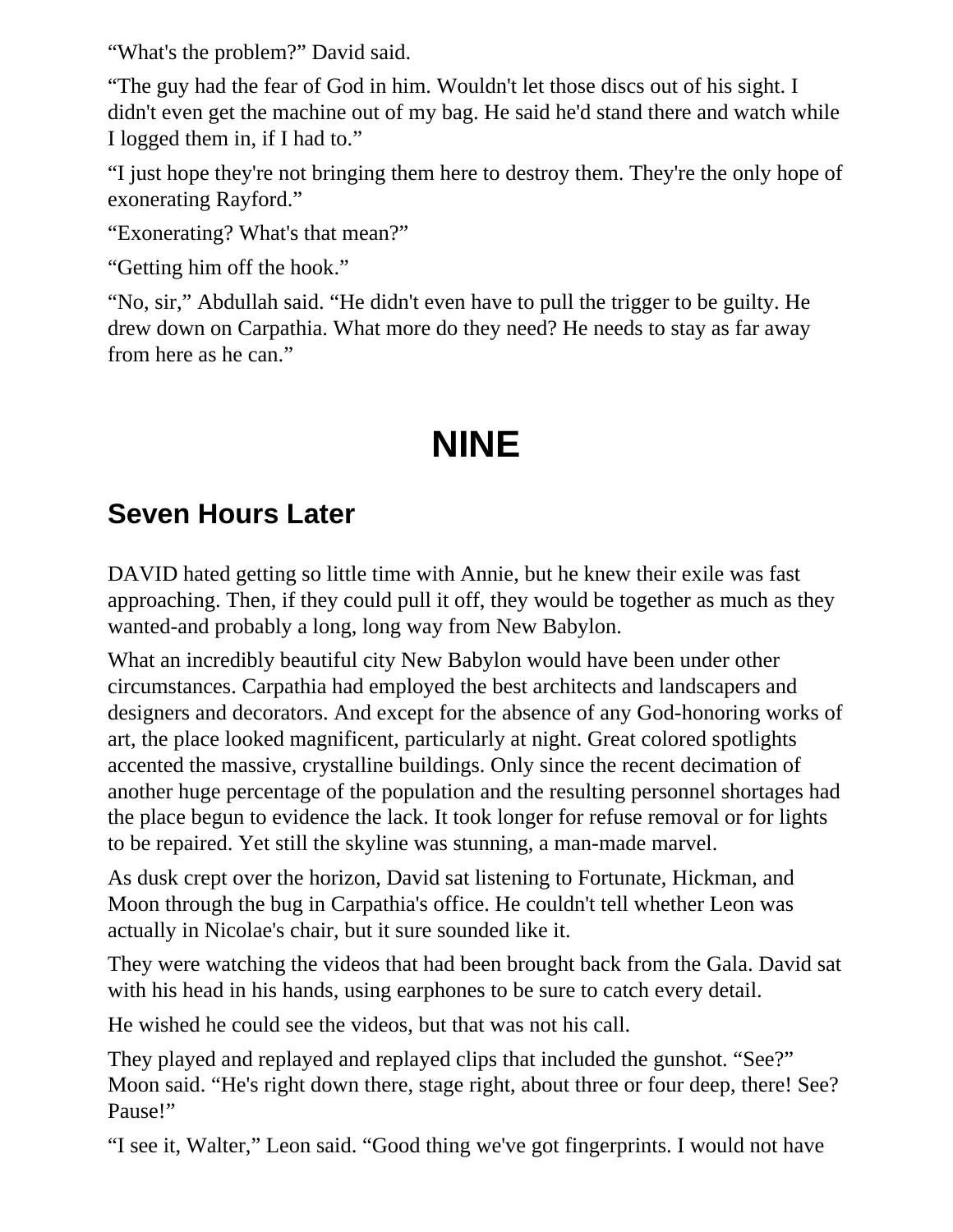been able to tell who that was in a million years."

"Good getup," Hickman said. "The gray hair stickin' out of the turban. Nice touch. Robes. I woulda thought he was an Arab."

"Some kinda raghead anyway."

They all chuckled.

"Rayford Steele," Leon said softly. "Who'd have believed that? Wouldn't murder be against his religion?"

Laughter. Silence. Then, "I don't know." It was Hickman. "Maybe he convinces himself it's a holy war. Then I guess everything goes."

"Fact is," Moon said, "he missed."

"You look close," Hickman said, "and he had a better shot earlier. He fires then, he's our guy. But I don't think he even meant to shoot when he did."

"What're you talking about?"

"Look. Slow motion, well, back it up a second first. Look! Right there! Somebody bumps him. A little person. A woman? Can you zoom?"

"I don't know how to run these crazy machines," Leon said. "We oughta get Hassid in here."

"You want me to call him?"

"Maybe. Just a minute. Here, OK. Slow and zoomed. What do you see?"

"There!" Hickman said again. "She trips, loses her balance or somethin'. Ha! Who's that look like? Wally, who's that remind you of?"

"Nah."

"No? Come on! Who am I thinkin' of?"

"I know who you're thinking of, but we've got her eyeballed in North America. Probably trying to get to her sister's funeral. She doesn't know it was a month ago."

They chuckled again, and David picked up the phone. "Rayford," he said, "maybe Hattie's not on her way to the safe house yet. GC's tracked her out west, trying to make her sister's funeral."

"That's a relief. Maybe we're OK for a while."

"Don't get overconfident. I uploaded a whole bunch of stuff to Chloe's computer so you can see your new digs, if you need 'em. Where are you?"

"Well, I was about to put down at Palwaukee when I heard from Leah. I'd been having trouble reaching T to see if he could go get her in Kankakee, southeast of here. She never got him either, so I'm on my way to get her. We'll come back here and use Buck's car to see if we can get to the safe house."

"Call Tsion first. Last time I talked to him he said he thought he heard car noises."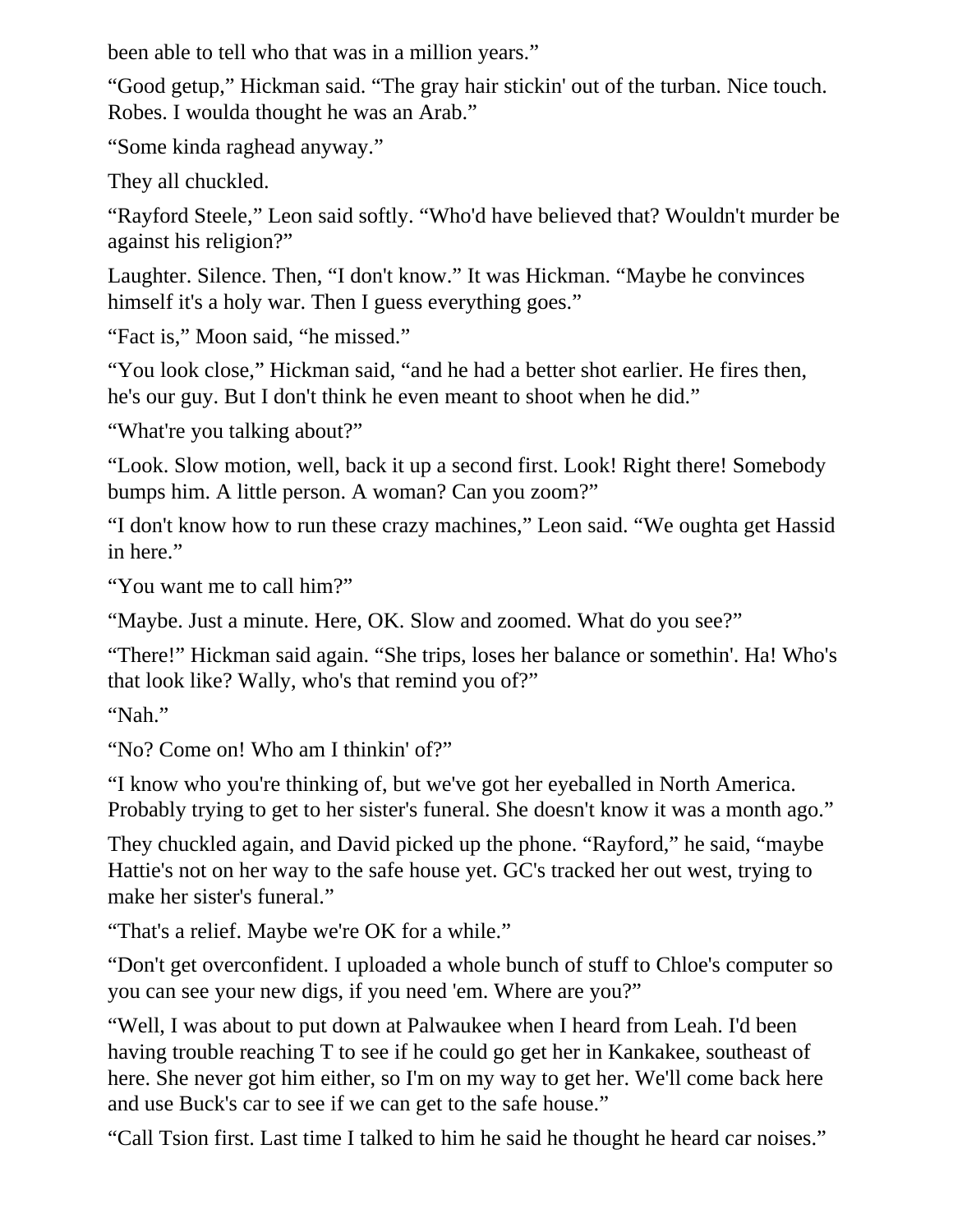"That's not good."

"Tell me about it," David said. "Hey, Leah might need A new alias."

"Yeah? Why?"

"She's been asking around about Hattie using that Clendenon name. They might try to follow her to Hattie."

"They're already onto Hattie. They don't need Leah."

"Whatever you say, Rayford. Just a thought."

"I appreciate it."

"You'd better be careful. They're going to try to pin this on you." David told him of the autopsy and evidence investigation.

"So I missed, just like you thought?"

"Looks pretty sure at this point."

"Then how can they pin it on me?"

"What, they're obligated to the truth? If you didn't do it, someone on the platform did."

"My money's on one of the three insurgent kings," Rayford said. "Probably Litwala."

"Even if you're right, you're a less embarrassing assassin than somebody behind Nicolae. I'll bet you're the scapegoat."

Buck had sat with the morose Chaim Rosenzweig the whole day. The old man had alternately slept and wept, threatening suicide. Buck wanted to go out and find them something to eat, but he didn't dare leave Chaim.

The drunk came back to toss a bundle of used clothes up to the window, but he wasn't interested in more money to find food. Once he had his fifty, he was gone.

Buck called the desk. "Anybody down there that could bring us some food for a fee?"

"What, you think we got room service?"

"Just tell me if you know anybody who wants to make a few Nicks."

"Yeah, OK. When the concierge gets off his break, I'll send 'im up. You'll recognize him by his tuxedo."

Amazingly, ten minutes later someone knocked tentatively. Buck wished he had a gun. "Who is it?"

"I'll get you food," a man said. "How much?"

"Ten."

"Deal."

Buck sent him out for local fare. It was all he could do to get Chaim to eat a few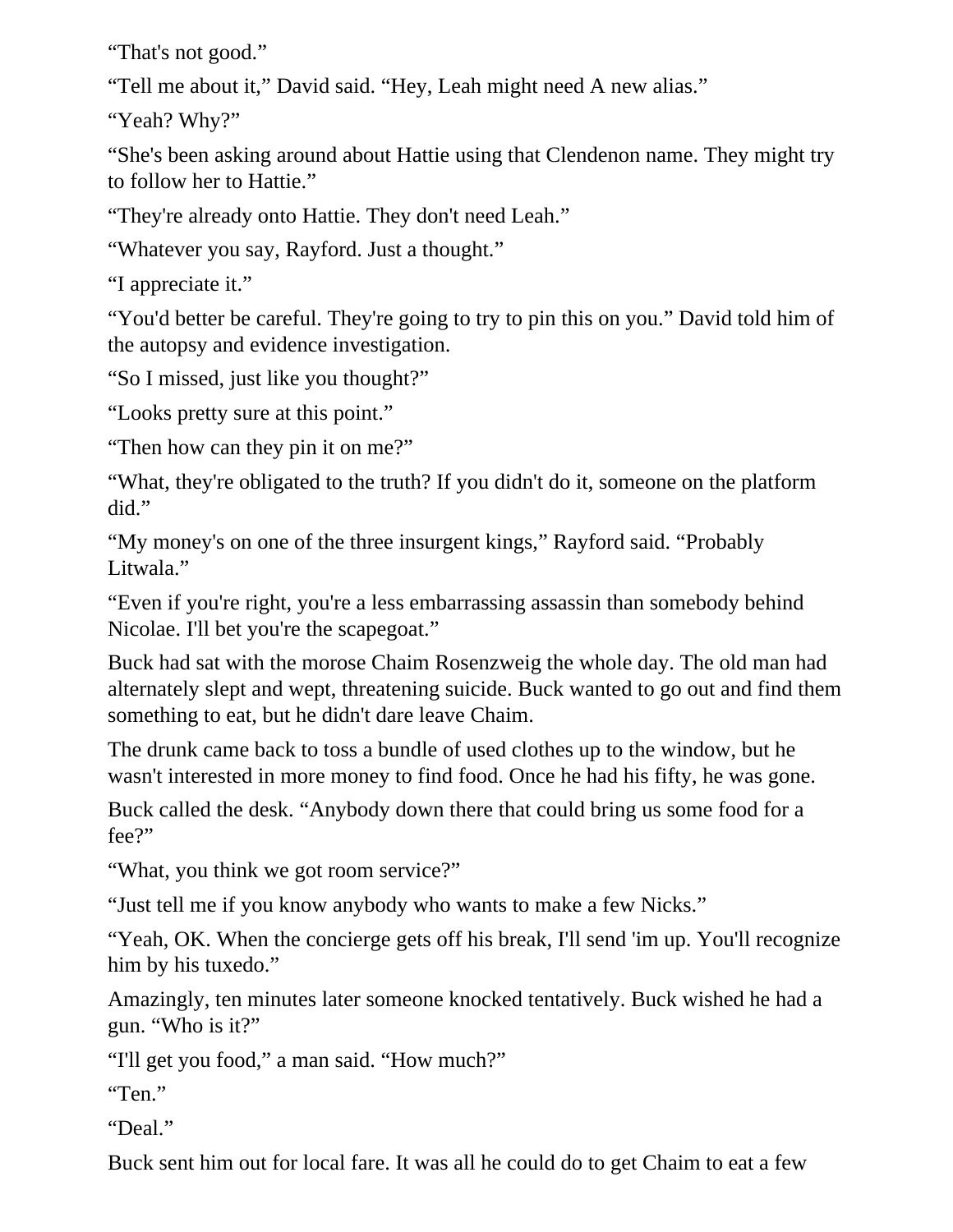bites. Presently, David called.

"Is it true?" he asked. "About Chaim?"

Buck was stunned. "What about him?"

"That he's dead, burned up at his home along with his whole staff?"

"You know that's not true, David. Hasn't anyone told you I'm with him?"

"I'm just telling you what's on television."

"So that's how they're going to spin it? Hero statesman dies in a fire. That keeps him out of the conspiracy?"

"They're convinced one of the three insurgents did it," David said, "but that would be bad for morale. What's Chaim's theory? He was right there."

"We need to talk about this later, David. I need to get him out of here."

"How"

"I finally got hold of T. He's bringing the Super J. I directed him to a blocked-off road. We have to be there when he puts down so he can be in the air again before anyone's the wiser. We'll have to stop in Greece for fuel, though-wouldn't want to risk it over here."

Tsion was alarmed. Chloe was proposing madness. "Can I trust you with Kenny," she said, "that you won't fall asleep?"

"I would give my life for that child, you know that. But you must not go. This is foolishness."

"Tsion, I can't sit here doing nothing. I have informed everybody in the co-op generally what's going on, but there's little I can do until the buying-selling restrictions are sanctioned. Don't keep me from doing something worthwhile."

"I am not your superior, Chloe. I could not deprive you of anything. I'm just urging you to think this through. Why must you go? And why must it be now? Cameron's car is at the airport. If you take the Suburban, you leave me with no vehicle."

"You have nowhere to go, Tsion. You can't outrun the GC anyway. Your best bet is to stay right here, listen for them, turn the power off if you hear them, and become invisible."

Tsion threw up his arms. "I cannot dissuade you, so do what you are going to do. But don't be long."

"Thank you. And promise me you will do anything but let Kenny fall into GC hands."

"I would die first."

"I want him to die first."

"That I will not do."

"You would let them take him."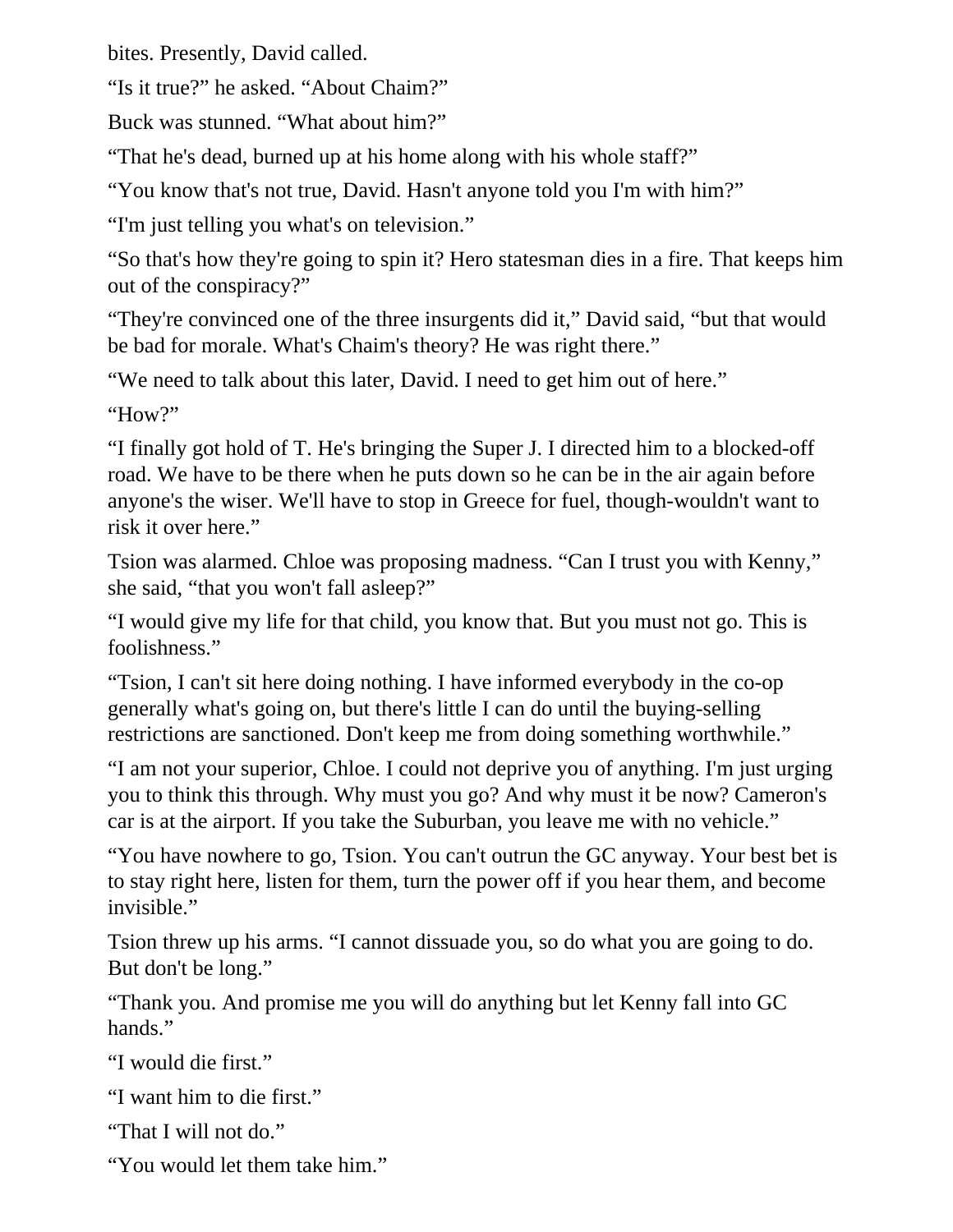"Over my body."

"But don't you see, Tsion? That's how it will be! You'll be a martyr, but you will still have lost Kenny to the enemy."

"You're right. You'd better stay here."

"Nice try."

"This is not a smart thing to do in broad daylight."

"I'll be careful."

"Too late. You're already being reckless."

"Good-bye, Tsion."

"What do you make of this?" Hickman was saying as David listened in.

"Ramblings," Leon said. "Hallucinations. Gibberish. Not uncommon in such a situation."

"But first he said that about thinking he had done all you asked. What was that about?"

"Nicolae was not addressing me! I have never, would never, could never ask him to do anything! Anyway, if he was talking to me, it would indicate that he thought I had attacked him."

"But then what is his obsession with the-what does he call it?"

"The veil? Or the vale? What?"

"Listen. Listen to what he says."

David pressed both earphones close and listened carefully. After Carpathia's first lament, which echoed through the sound system, the PA system appeared to have failed, but his next words were picked up through the videodisc machine mike. "The veil," Carpathia rasped. "Was it rent in twain from the top to the bottom?" Carpathia struggled to make himself understood. "Father," he managed.

"Father, forgive them, for they know not what they do."

David shuddered.

The exchange reminded him of something he and Mac had heard from the morgue. He called Mac. "What was it Dr. Eikenberry said about reports of Nicolae's last words?"

"Just that it would have been impossible."

"That's what I thought. Once she got in there and saw the damage, she said he wouldn't have been able to speak, right?"

"Exactly."

David re-cued the recording and found it.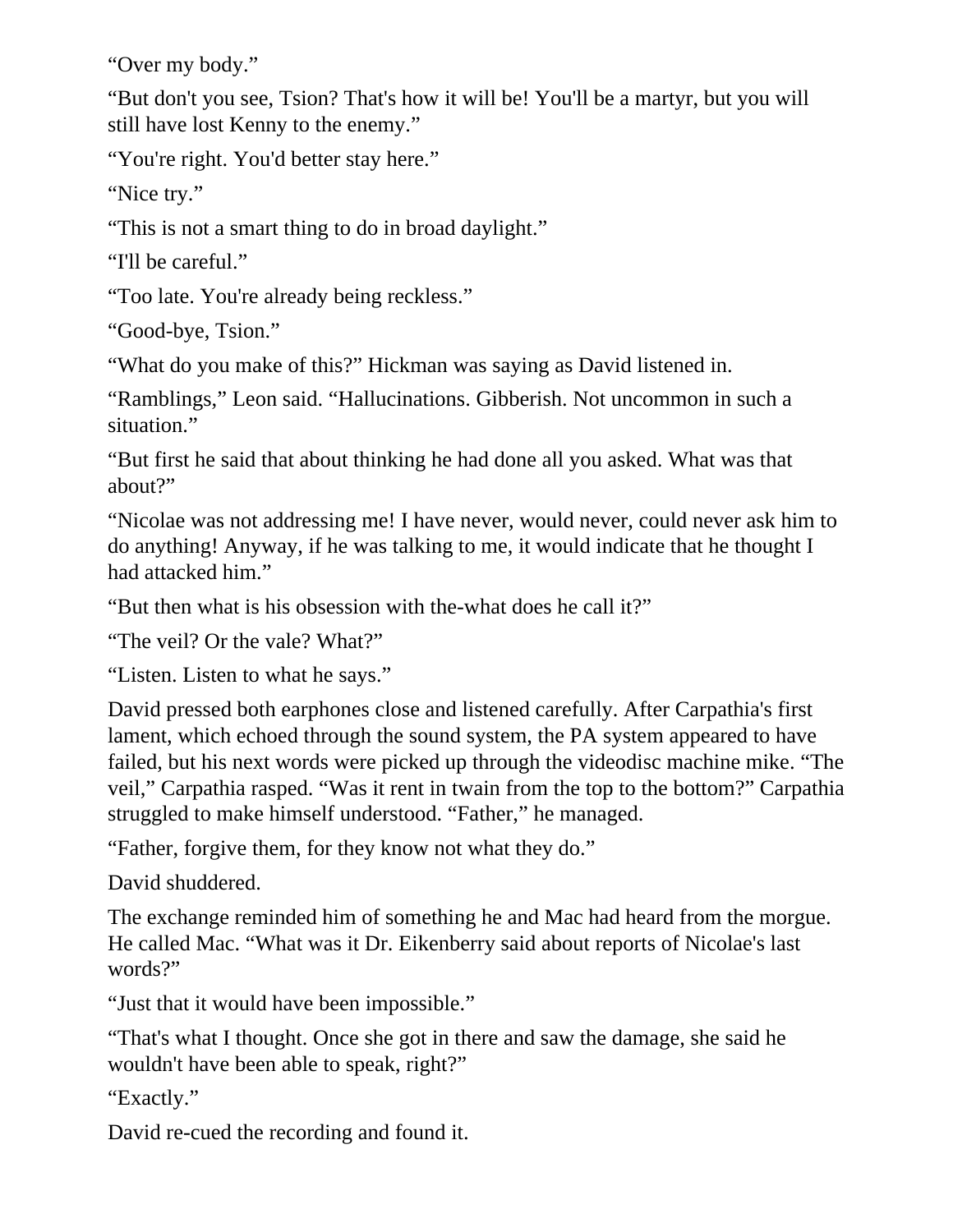"Well," Dr. Eikenberry said, "this gives the lie to the 'last words' business, doesn't it?"

"It sure does," Pietr said. "Unless he could speak supernaturally."

He and the doctor and Kiersten laughed. "This man could not have said a word," Dr. Eikenberry concluded.

"Maybe they want to invent something for posterity, but no one had better ask me if it was possible."

A few minutes after nine in the morning, Central Standard Time, Rayford put the Gulfstream down in Kankakee. He had told Leah to watch for a smallish jet and to be ready to board quickly. But as he taxied by the terminal, he saw her sleeping in a chair by the window.

He left the jet whining on the tarmac, knowing how conspicuous that would look to ground control, and sprinted into the terminal. "Donna!" he said, as he approached. "Donna Clendenon!"

She jumped and squinted at him. "Do I know you?" she said, clearly terrified.

"Marv Berry," he said, grabbing her bag. "We've got to go."

"Hi, Marv," she whispered. "You've got to tell a girl when you get a makeover."

Rayford heard some kind of warning through the PA system, and a couple of orangevested officials started his way. He ignored them and was airborne quickly, certain that Kankakee had no GC pursuit craft and little interest in a small jet flyer who had boorishly violated their protocols.

He told Leah, "All I get out of Palwaukee is a tower guy who says T is not there and won't be back until tomorrow, and that he's not at liberty to say where he went."

"I got the same. What do you make of it?"

"I don't know. Wish there was someone in his church I could ask. But T and I have never needed to communicate through third parties. He's usually reachable by cell. He's always wanted to be in on the action, and I need someone to go and ferry Buck and Chaim over here. I'm tempted to call Albie and see if he can find someone."

"Now there's a name I haven't heard," Leah said.

"Albie? Long story. Good guy."

"So tell me."

"Not until you and I clear up a few things."

"Until you do, you mean," she said.

Rayford told her what had happened to him in Israel, on the flight to Greece, and in Greece. "I know that sounds a little too convenient," he said, "and I wouldn't blame you if you thought I just made it up to—"

"Made it up?" she said, obviously emotional. "If you made that up, you'd burn in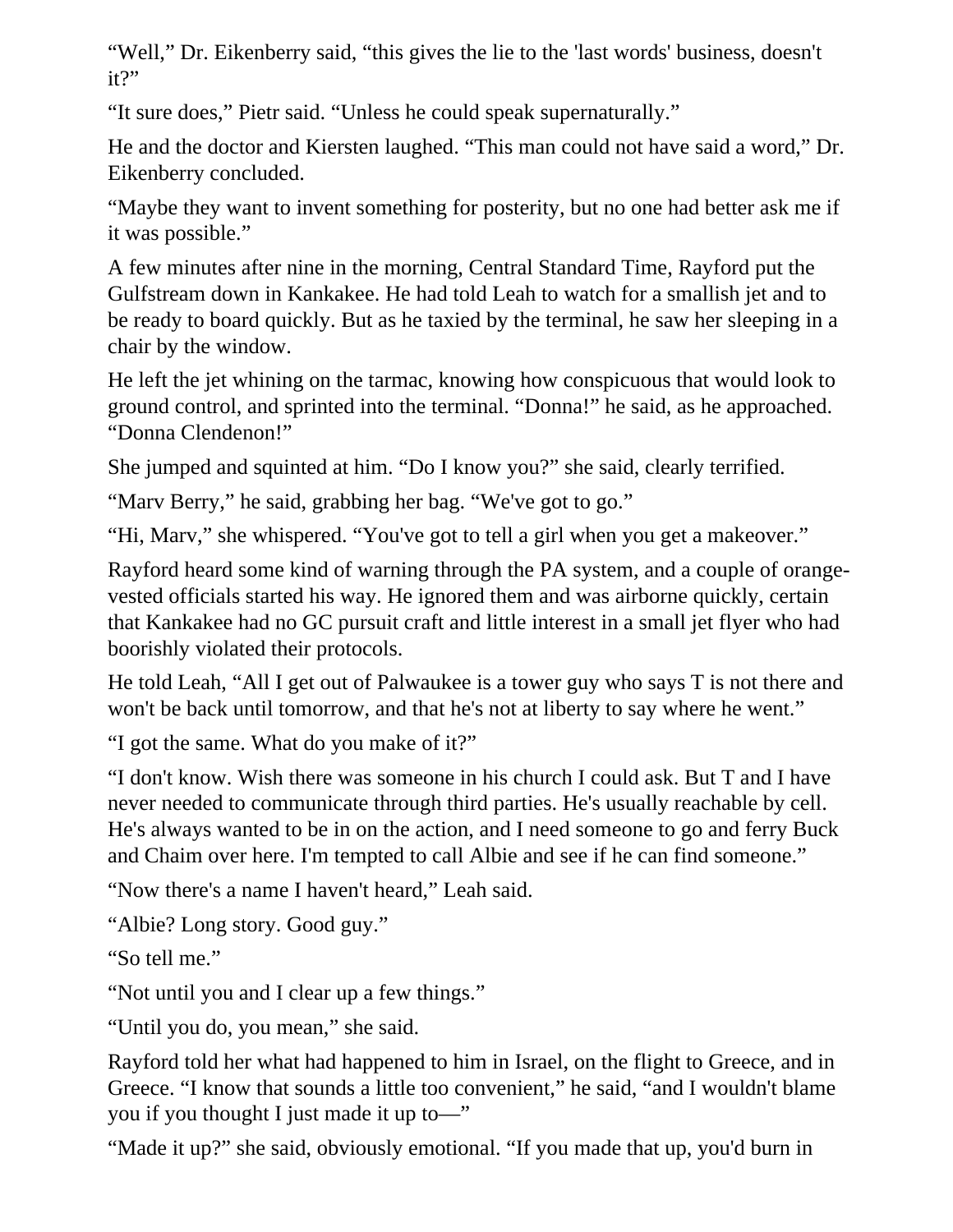hell."

"So, will you be the first to forgive me?"

"Of course. And I need to apologize too. I—"

"You've done nothing close to what I did," Rayford said. "Forget it."

"Don't brush me off, Rayford. I feel awful about how I've responded to you."

"Fair enough. We're even."

"Don't be flippant."

"I'm not. You can imagine how I feel about—"

"I'm not saying I was as terrible as you," she said wryly.

David responded to an announcement that all GC management personnel from director level and above were to report immediately to the small theater in the education wing. What now?

As dozens crowded into the room, Fortunato stood at the lectern like a professor. "Quickly now, quickly please, find your seats. I've been informed that more than a million people are in New Babylon already with probably at least two million more to come. Our social services are being taxed to their limits, and these people have no outlet for their grief. I want to know if there is any reason we cannot put the body of the potentate in position even this evening and begin the procession past the bier. We're estimating that not half the mourners will stay for the burial, which may have to be postponed as well. Do we have adequate lighting?"

Someone shouted yes.

"And concessions? Stations with water, food, medical services?"

"Could be in place within an hour!" someone said.

"Good. The bier itself and its pedestal?"

"Pedestal is finished and waiting."

"Bier is finished! Per specifications."

"Really?" Fortunato said. "I was told there was some question whether it could be vacuum sealed—"

"Solved, with a little help. Once the body is, ah, placed inside, the air can be quickly removed and the hole secured. The stopper is a hard rubber compound that will be screwed into the Plexiglas—"

"Thank you, we can skip the details. The entire container is transparent?"

"Yes, sir. And on the pedestal it will sit nearly fifteen feet off the ground."

"Yet the mourners will have access . . . ?"

"Via stairs leading up one side and down the other. They will, of course, be unable to touch the glass, as they will be separated from it by approximately five feet with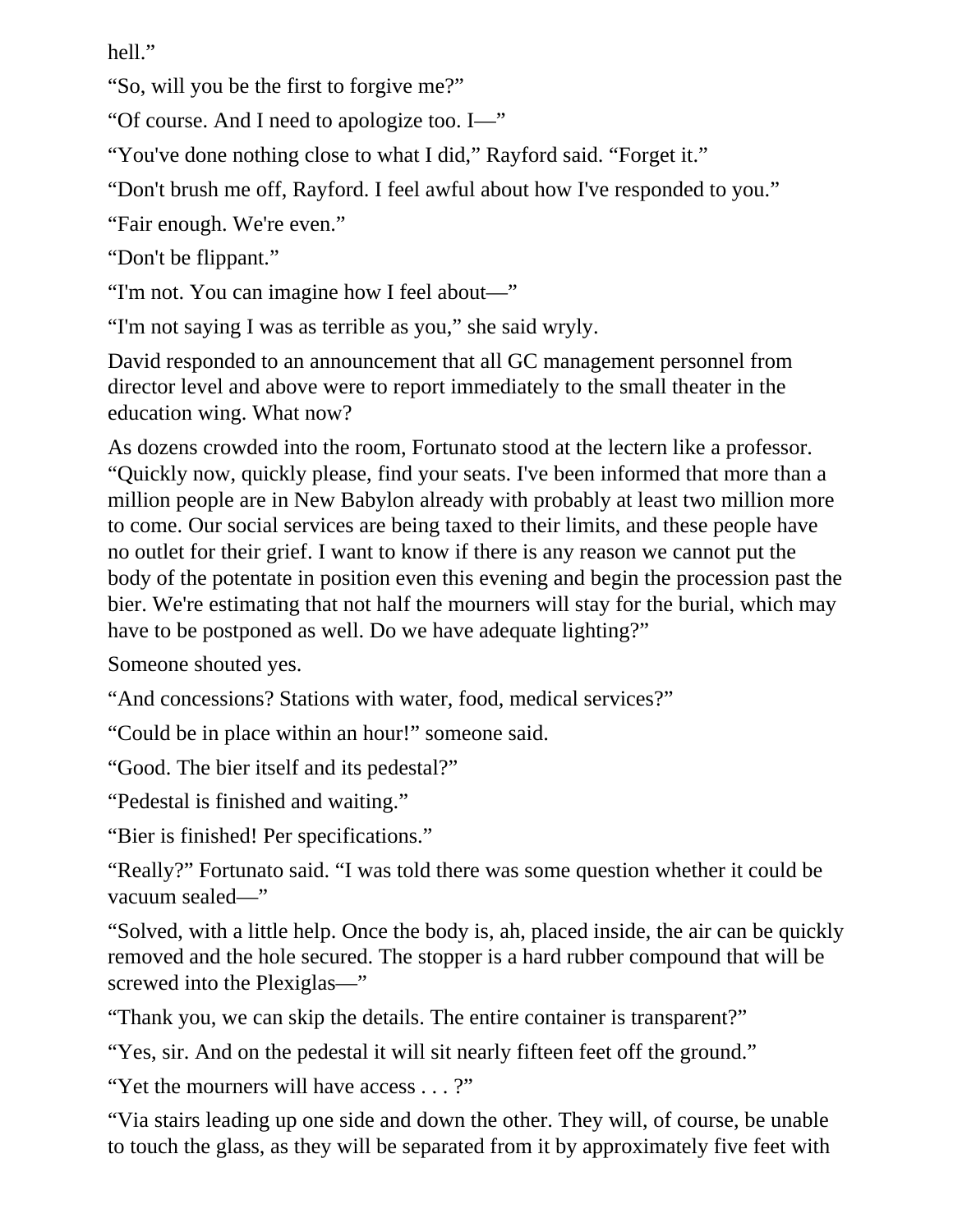velvet ropes and, urn, armed security."

"Thank you," Fortunato said. "Now there are certain details I would like us all to hear, except those of you who need to supervise construction of the restoring stations. You may be excused now, and let's shoot for an 8:00 P.M. start time. Let's get the word out to the people so they can begin assembling. Yes, Mr. Blod."

Guy had been waving and now stood.

"I'm afraid my statue will not be ready until dawn, as originally planned. We're making progress, and I believe it will be stunning, but even the initial goal was nearly impossible."

"No problem. You may go now too, and we'll all look forward to your handiwork."

As Guy rushed from the room, Leon called upon Dr.

Eikenberry to come to the microphone. "It has been her difficult duty to prepare for burial the body of our beloved leader. As she is a loyal citizen of the Global Community and was a great admirer of the potentate, you can imagine what an emotional task this was. I have asked her to report on her findings and summarize the; challenges she faced to allow the mourners to have one last encounter with His Excellency in as dignified and memorable a manner as possible, under the circumstances."

Dr. Eikenberry had lost the severe look David had seen when he first met her. Her white coat was gone, and she seemed to have applied fresh makeup and had her hairdo softened. He wondered when she had had time for that.

"Thank you, Supreme Commander," she began. "This has indeed been a most difficult and emotional day for me and my assistants, Pietr Berger and Kiersten Scholten.

"We treated the body of Nicolae Carpathia with utmost reverence and respect. As expected, the cause of death was severe brain trauma caused by a single bullet from a Saber handgun. The projectile entered the potentate's body just below the nape of his neck in the posteri-in the back and exited through the top of the cranithrough the top of his head. The particularly devastating power of this type of projectile destroyed two vertebrae, severed the spinal cord, obliterated the brain stem and posterior of the brain, and left residual damage to the carotid artery and much of the soft tissue in the throat.

"Because of the spinning bullet, the back of the neck and head were laid open, causing the greatest challenge for repair and reconstruction. Without getting into the details, the gaping wound has been stapled and stitched, camouflaged with wax and putty and coloring and a minimum of artificial hair. If the result contributes to an appropriate farewell to the greatest leader the world has ever known, I am grateful and consider it a privilege to have served the Global Community this way."

Amid tears and sustained applause, Dr. Eikenberry began to leave, then returned to the podium with an index finger raised. "If I may add one thing," she said.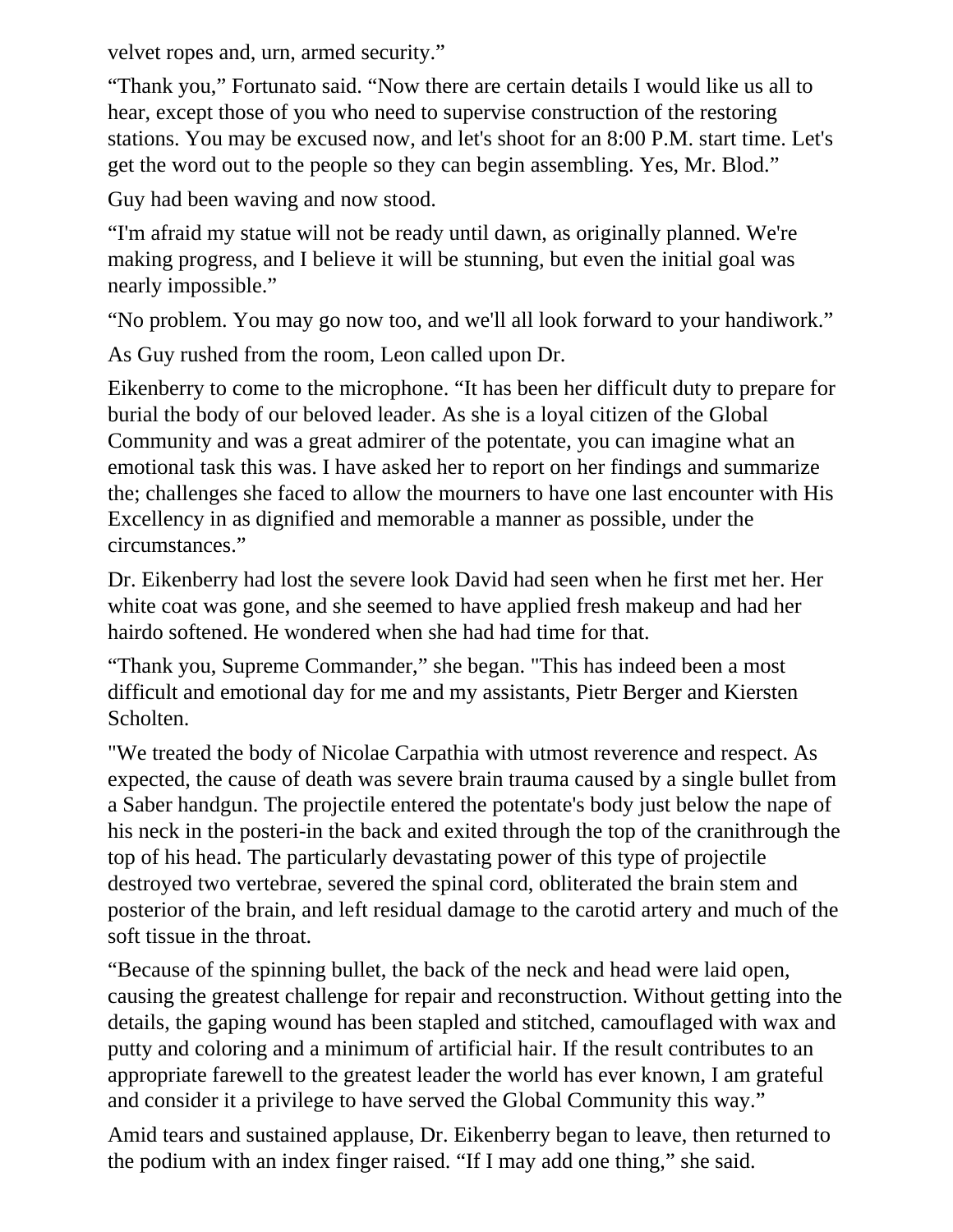"There is recorded evidence that His Excellency's last words were an expression of forgiveness to the perpetrator of this heinous crime. Forgiveness has long been ascribed to the divine, and as a medical professional, I must tell you why I concur with this assessment. Besides the sentiment of those last words, I can tell you that there is no human explanation for the potentate's ability to speak at all, given the physical damage. Truly this was a righteous man. Truly this was the son of god."

At Palwaukee Rayford tried in person to get more information out of the tower fillin. "I'm sorry, sir," the man said. "But not only am I not at liberty to tell you, I couldn't if I wanted to. He didn't tell me where he was going but only when he expected to return."

"Do you know who I am?"

"No, sir."

"You haven't seen me around here, don't know I'm a friend of T's?"

The man squinted at Rayford, and Leah cleared her throat. "He, ah, may not recognize you."

Rayford couldn't believe his own stupidity. "Listen, son, I have permission to take an associate's vehicle, but he neglected to leave the keys with me. I need to know you won't feel obligated to phone any authorities if I were to hot-wire the car."

The man's look was not as reassuring as his words.

"I won't even be looking your direction."

"He doesn't trust you," Leah said as they strode to the Land Rover.

"Why should he? I wouldn't either. See? Even forgiven sin has its consequences."

"Do we have to spiritualize everything?" Leah said, but Rayford could tell she was bemused. Once they were on the road, she said, "We're not going straight to the safe house in broad daylight, are we?"

"Of course not. We have a stop first."

He drove to Des Plaines and the one-pump gas station run by Zeke and Zeke Jr. Zeke emerged quickly but hesitated when he saw Rayford. He looked past him to Leah.

"I recognize the vehicle," he said. "But not the occupants."

"It's me, Zeke. And this is Leah."

"That wasn't Z's handiwork, was it?"

"Hers was."

"Humph. Not bad. Yours either. Need auto work?"

"Yup."

Zeke ignored the pump and opened the ancient garage door. Rayford pulled in, and he and Leah got out so Zeke could raise the car on the rack. Then the three of them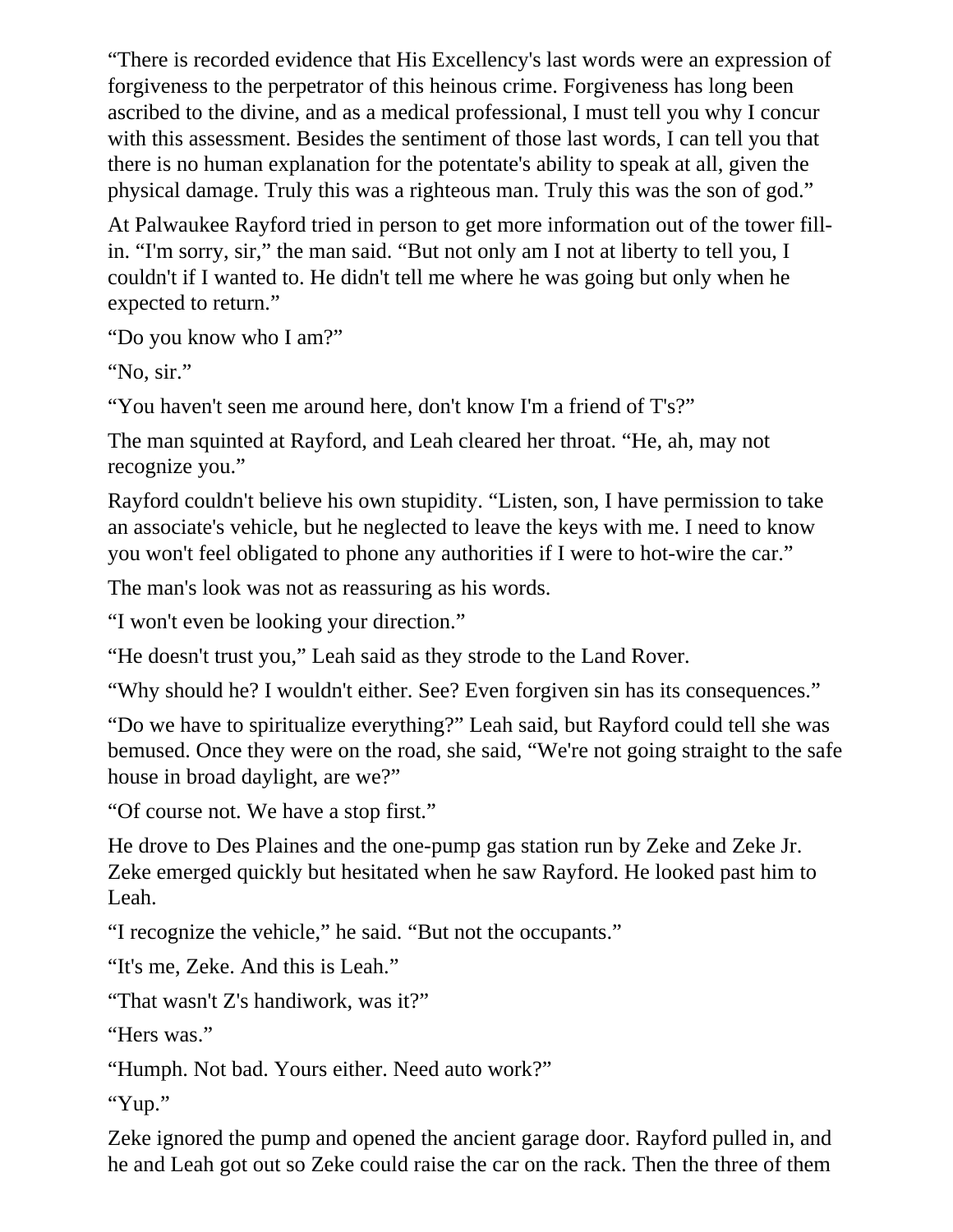took a hidden staircase to the basement, where Zeke Jr. looked up expectantly, "sup?" he said.

"You know me?" Rayford said.

"Not till you spoke, but I woulda got it. Wha'dya need?"

"New ID for her."

Zeke Jr. stood, rolls of fat jiggling under his black vest and shirt. "Gerri Seaver," he said.

"Excuse me?"

"How's Gerri Seaver sound?"

"How does she look?" Leah said.

Zeke grabbed a file. "Like this."

"You're a genius," she said. The blonde was roughly her age, height, and weight. "I don't know how you do it."

"Lots more to choose from these days," he said shyly.

He directed her to a sink and gave her the chemicals necessary to make her a blonde. She and Rayford drove off two hours later with foodstuffs, a full tank, and Leah in a scarf over wet, freshly bleached hair. Her dental appliance had been changed, as had the color of her contacts.

In her purse was a wallet with documents to match.

"I'm going to take the northern route," Rayford said.

"That'll give us a good look at any other traffic."

"Unless they're hidden."

"Not too many places to do that," he said. "Shall we wait till dark too?"

"You're asking me?"

"We both live or die by the decision," he said.

"That helps."

He phoned the safe house. Tsion answered. "She's where? . . . Tell me she's not! . . . Oh, Tsion! What about the radiation, the—"

Tsion told him what David had told them about the radiation. Rayford pulled over and covered the mouthpiece. "We're waiting till dark," he said, popping a U-turn. "Where to till then?"

"Chicago, and watch our backs in case you were right about tower boy."

Rayford phoned Chloe and eschewed any pleasantries.

"Where are you?" he said.

"Palos area," she said. "I'm guessing, where the Tri-state used to intersect Harlem."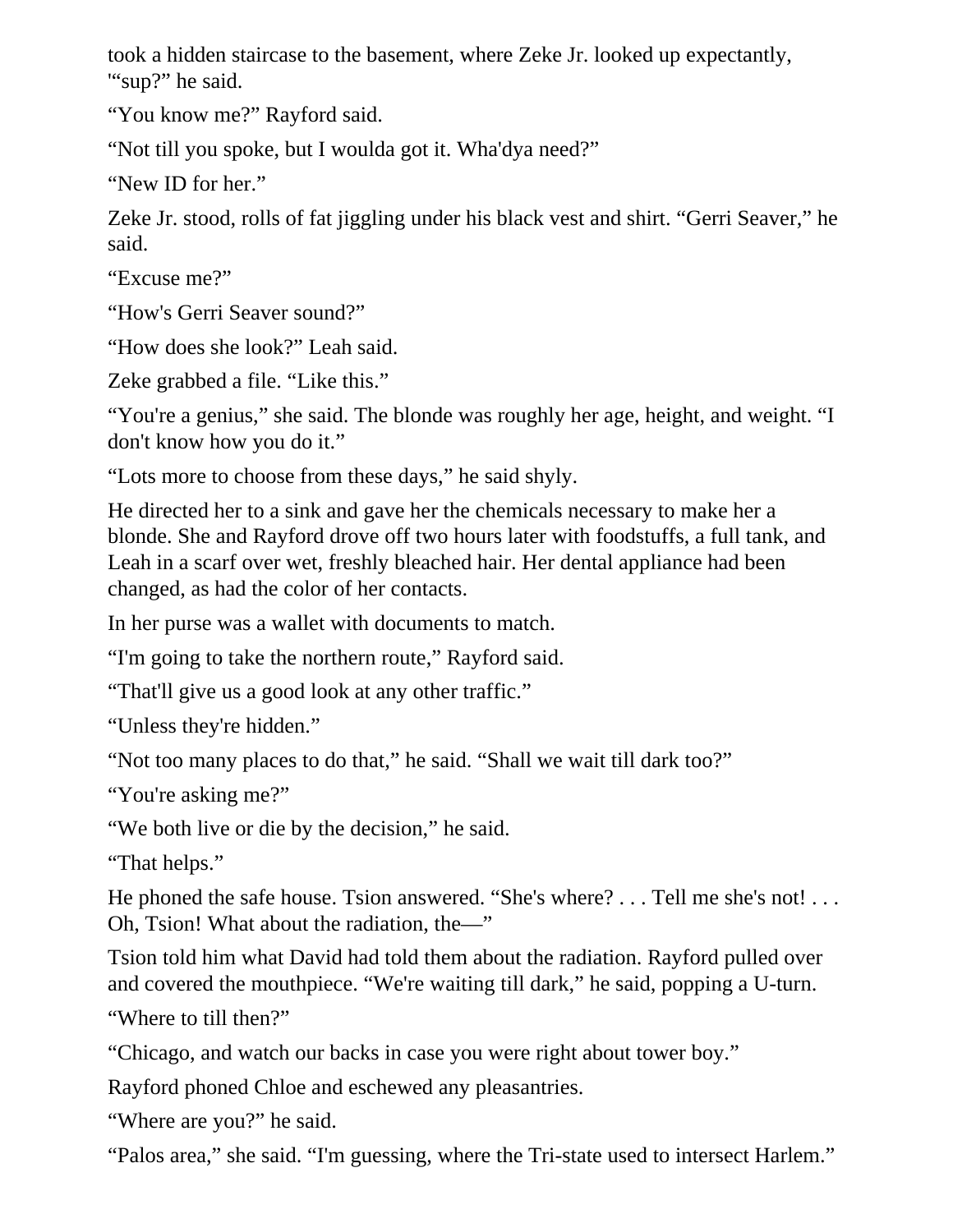"Ninety-fifth Street?"

"Uh-huh."

"What now? You going the rest of the way on foot?"

"I may have to."

"That'll take hours!"

"What else have I got to do, Dad?"

"At least wait for us. You're more likely to give us away than Hattie is. We've got both vehicles out in the daytime. On foot you'll stick out like a sore thumb. We're as exposed as we've ever been."

"Just tell her what to do, Rayford," Leah said.

"You're back in charge, remember?"

"What?" Chloe said.

Rayford covered the phone. "She's a married adult, Leah, not my little girl anymore."

"But she's subordinate to you in the Trib Force. Do what you have to do."

"Chloe?"

"Yes."

"Stay put until we can find you. We're not doing this thing until after dark."

## **TEN**

BUCK was having a crisis of conscience. It would have been one thing to be harboring Carpathia's assassin, had it been Rayford or another misguided believer for whom the deed could have at least been rationalized as an act of war. But Chaim?

He professed no faith, no acrimony toward Carpathia from a spiritual standpoint. The man had committed first-degree murder, and regardless of what Buck thought about the victim, it was a crime.

"So, what are you going to do?" Chaim pressed him as they languished at the Night Visitors hotel in Jerusalem. "Turn me in? Abandon me? Your conscience can't take what I did to your worst enemy. I cannot abide what I have done to my dearest friends. They died for me."

"Greater love hath no man ..."

"You've quoted that before, Cameron, and I know where you want to go with it. But they had no choice. Perhaps they would have died for me voluntarily, but this was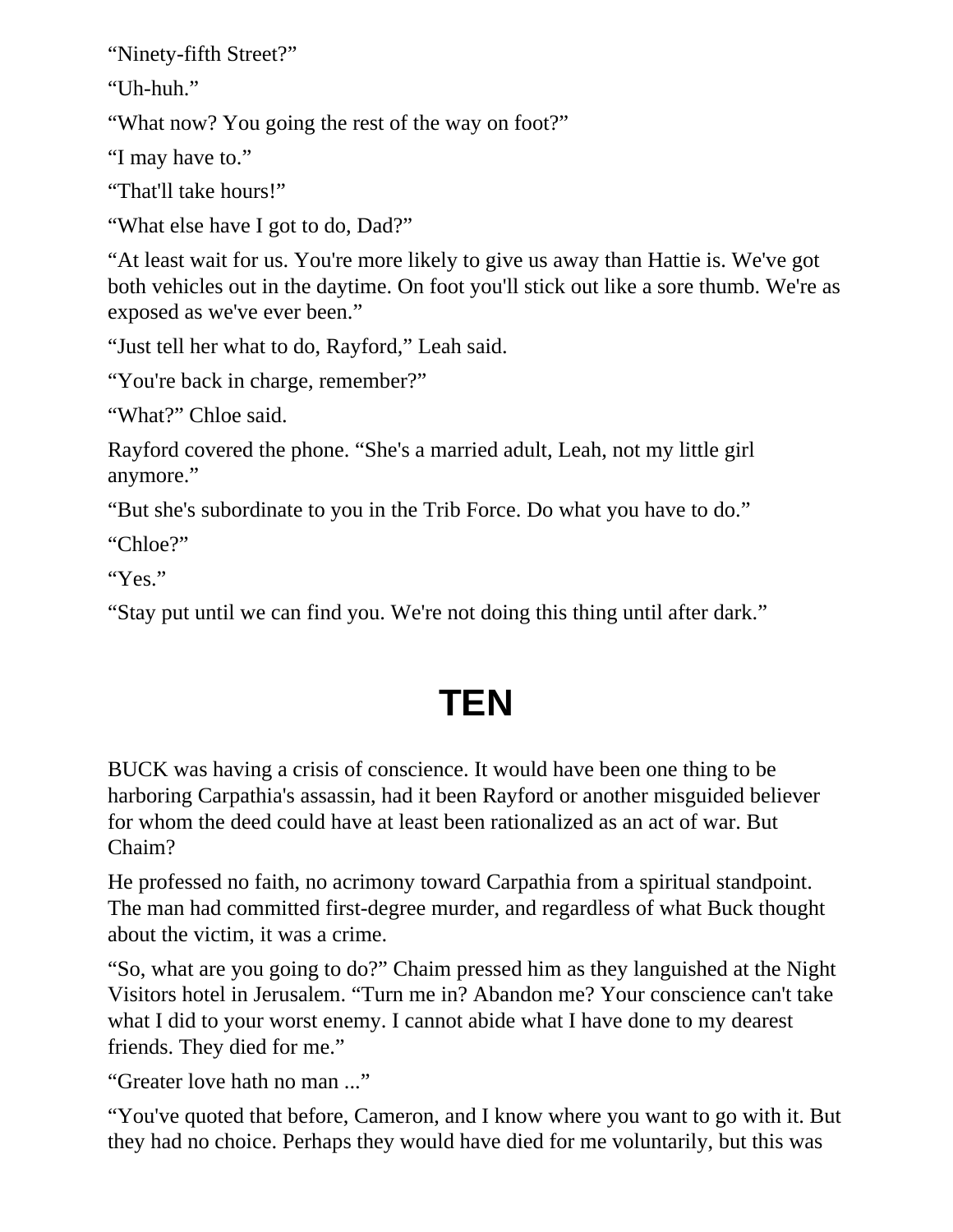my doing. I forced their deaths."

"Would you have done the same for them? Would you have died for them?"

"I'd like to think I would. I should now."

"Stop talking like that."

"You think I am not sincere? The only things standing in the way are you and my cowardice."

"Cowardice? You planned the assassination for months, virtually told me you were going to do it by showing me your blade making-I don't know where my head wasand you pulled it off according to plan. Right or wrong, it was hardly evidence of cowardice."

"Ach!" Chaim waved him off. "I am a fool and a coward, and the blood of my people is on my hands."

Buck paced. "Because the GC are already announcing that you're dead, they can kill you without explanation."

"Let them. I deserve it. I'm a murderer."

Buck turned the chair backward and straddled it.

"What happens when your victim comes back to life? Then what is your crime? Attempted murder? What if there is no evidence of the wound you inflicted?"

"You're talking crazy now, Cameron."

"It's going to happen, Chaim."

"I know you say that, and Tsion says that. But come now. The man was in my lap when I thrust the blade into his brain. For all practical purposes, he was dead 184 before he hit the floor. He could not have survived it. You can't really believe he is coming back to life."

"What if he does?"

Chaim waved him off again.

"Don't do that. You're an intellectual, a lifelong student and teacher and scientist. Humor the debate. What if Carpathia comes back to life?"

Chaim rolled on the bed and turned his back to Buck.

"Then I guess you'll all be right; I'll be wrong. You'll win."

"You're not pretending that it has actually happened."

"You said yourself I have a thinking man's brain. I find it impossible to consider impossibilities."

"That's why we've never gotten through to you? All our arguing and pleading . . . ?"

"You've gotten through more than you know, Cameron. I have come from atheism to agnosticism and finally to belief in God."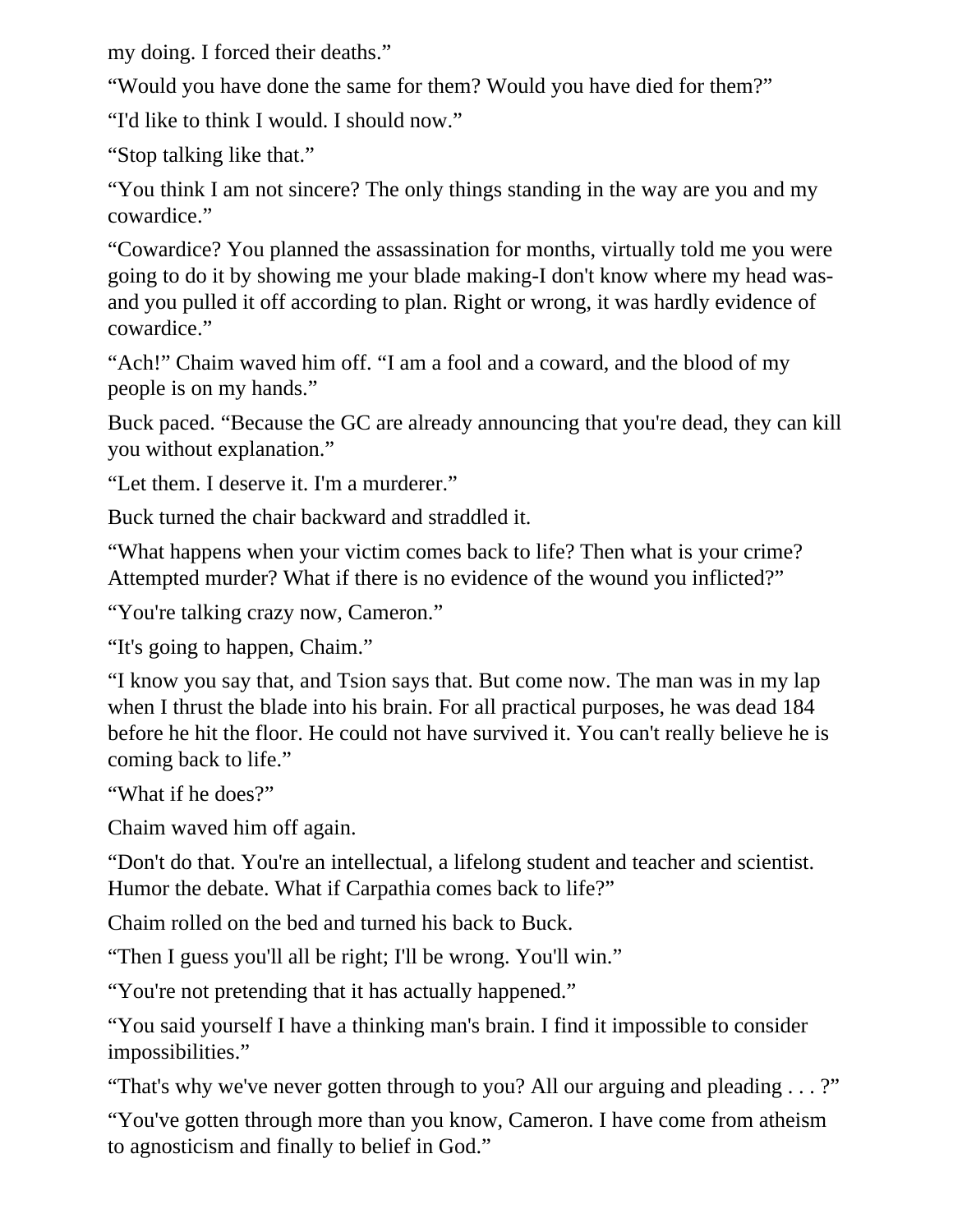"You believe?"

"In God, yes. I told you that. Too many things have happened that can be explained no other way."

"Then why not Carpathia's resurrection?"

"You can't tell me that you yourself actually believe this," Chaim said.

"Oh, yes, I can. And I do. You forget I was there when Eli and Moishe came back to life after three days in the hot sun."

"You believe what you want to believe."

Buck looked at his watch. "I wish it would get dark. I want out of here."

"You should leave me, young friend. Distance yourself from me. Pretend you never met me."

Buck shook his head, though Chaim was still turned away from him. "Can't do that," he said. "We go back way too far."

"I was merely the subject of an article. We didn't have to become friends."

"But we did. And now I love you and can't let you go. You think you have nothing else to live for—"

"True enough."

"But you do. You do! You know what I fear for you, Chaim?"

"You're afraid I will die in unbelief and go to hell."

"There's something more frightening. What if you wait too long to change your mind and God hardens your heart?"

"Meaning?" Chaim rolled over to face him.

"Meaning that you finally decide it's true and want to give yourself to Christ, but you had already pushed God past where he would allow you to come back."

"Explain to me how that fits with your view of a loving God who is not willing that any should perish."

"I don't understand it myself, Chaim. I'm new at this. But Dr. Ben-Judah teaches that the Bible warns about just that during the end times. Be careful that you don't go too far, that you ignore too many warnings and signs."

"God would do that?"

"I believe so."

"To me?"

```
"Why not?"
```
Chaim let his head rest on the mattress, then covered his face with his arms. "Ready to engage in the debate?" Buck pressed.

"I'm tired, Cameron."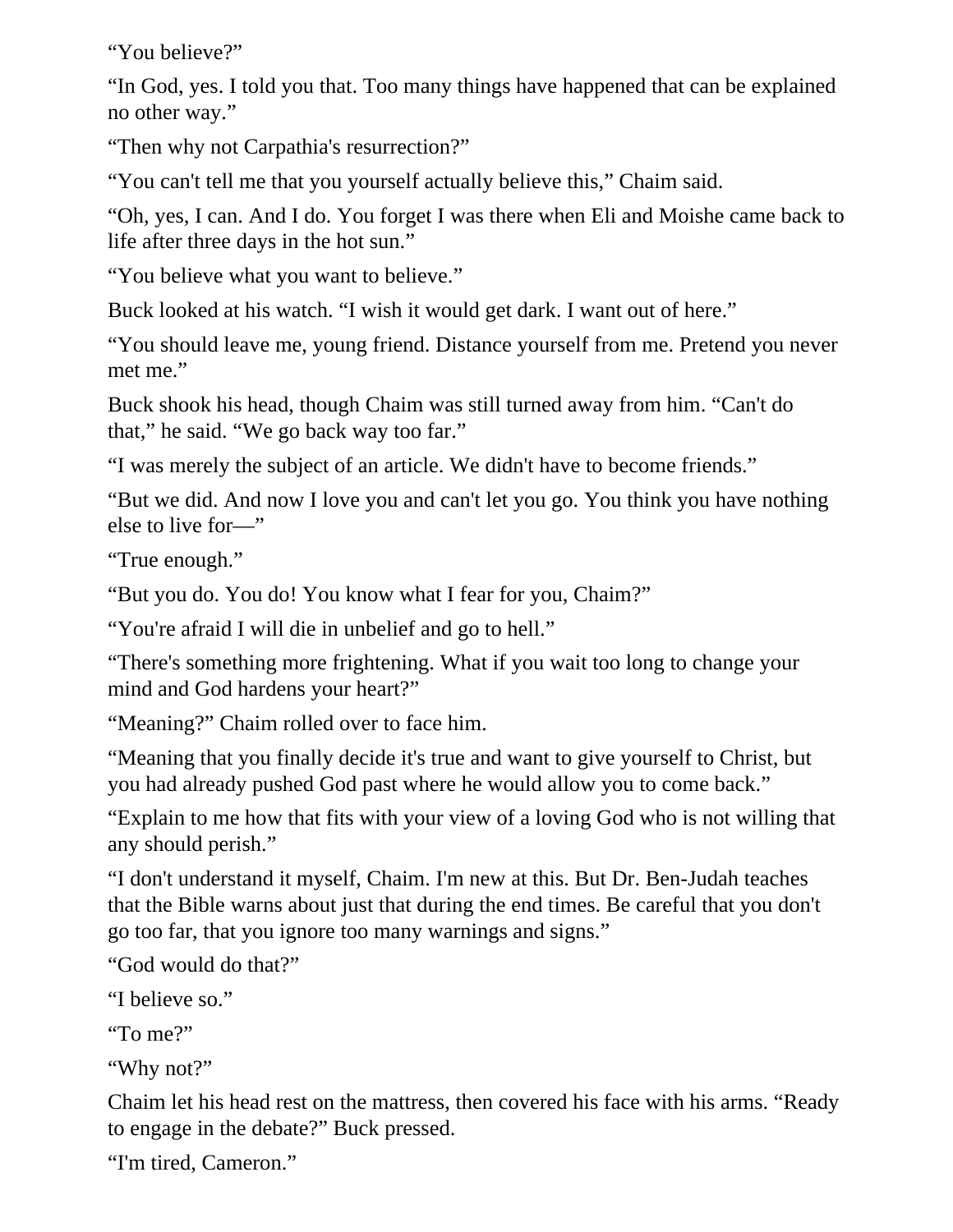"You slept well."

"I slept. Not well. How could I?"

"I can't imagine. But this is too important for you to brush aside."

"You have pleaded with me before! I have heard every argument from you and from Tsion. I could make your case for you!"

"Then think about what may happen to you. Say I get cold feet and abandon you. Even if you are a coward and unable to take your own life, someone is going to take it for you. Then what?"

"I like to believe death is the end."

"It's not," Buck said.

"Listen to the new believer, full of knowledge. You can't know."

"Chaim. If all this stuff that has amazed you and made you believe God is real, why shouldn't heaven and hell be real? If there's a God, why would he want you to die and disappear into nothingness? It makes no sense."

"You're repeating yourself."

"You're holding out, Chaim. You're like the fainthearted who want one more sign. I just don't want you to wait past the point of no return."

"Ach!"

"Just think about it, will you? What it would mean if the prophecy were fulfilled, Nicolae was the Antichrist, and he resurrected from the dead."

"I don't want to think about it. I want to die."

"You wouldn't if you believed what I believe."

"That, I agree with."

"You do?"

"Of course. Who would want to go to hell?"

"You don't have to, Chaim! God has—"

"I know! All right? I know! Stop talking."

"I will, but just consider—"

"Please!"

"—how you would feel if Nicolae—"

"For the love of—"

"I'll shut up now, Chaim. But—"

Buck's phone rang.

"Maybe there is a God," Chaim said. "The patron saint of phones has saved me."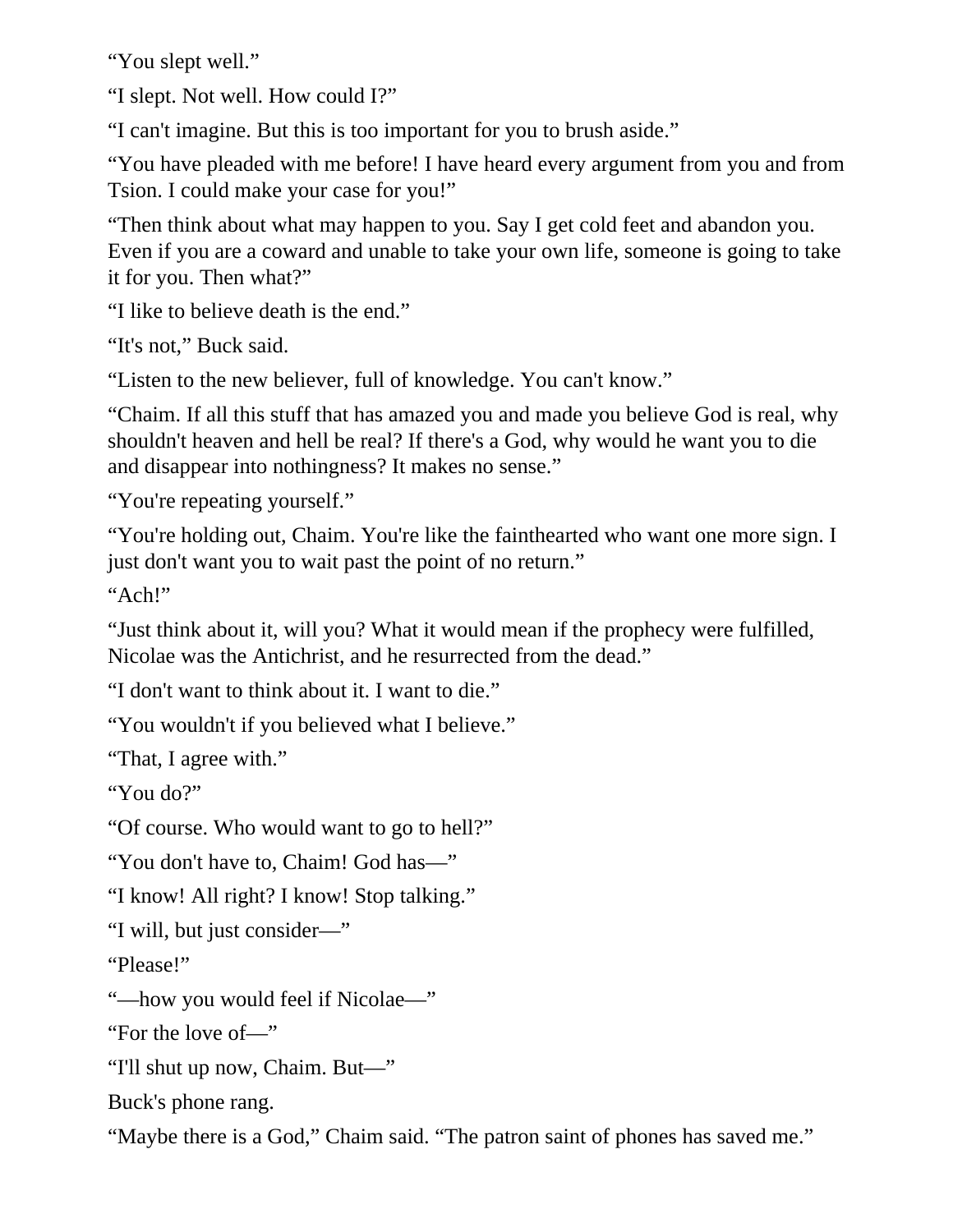"This is Buck."

"Buck, is it really you?"

"Hattie!" Buck stood so quickly his chair bounced away. "Where are you?"

"Colorado," she said.

"You're on a secure phone?"

"One thing I absconded with, one of those from your friend on the inside."

"I'm listening."

"The GC think I'm dumber than I am. They released me from prison, gave me money, and then followed me here. I know they were disappointed I didn't go to Israel, but I wanted to see if any of my family was left."

"And?"

Her voice caught. "No. Not for a while. But you know where they hope I'll go now."

"Exactly where I hope you won't go."

"Buck, I have nowhere else to turn."

He ran a hand through his hair. "I'd love to help you, Hattie, but I—"

"I understand. I had my chance."

"That's not it. I—"

"It's all right, Buck. You owe me nothing."

"It has nothing to do with owing you anything, Hattie. I'm in the middle of a situation myself, and until you can shake the GC, I can't advise that you head back to the safe house. Everybody's welfare is at stake."

"I know," she said, and he heard the terror in her voice. "Would you please tell everyone that I never told anyone where they were?"

"Hattie. You as much as put Bo and Ernie on our doorstep."

"They couldn't have found their way back there. Anyway, they're both dead, and if they had told anyone, you'd have been raided by now."

"What will you do, Hattie?"

"I don't know," she said wearily. "Maybe I'll just run these goons on a wild-goose chase until they get tired of me. Heaven knows they gave me enough money."

"They're not going to let you out of their sight. And don't think they couldn't patch in even to this call."

"They're watching my car. They think I'm eating."

"Good time to slip away?"

"Too open. I've got to get them to somewhere more densely populated. Maybe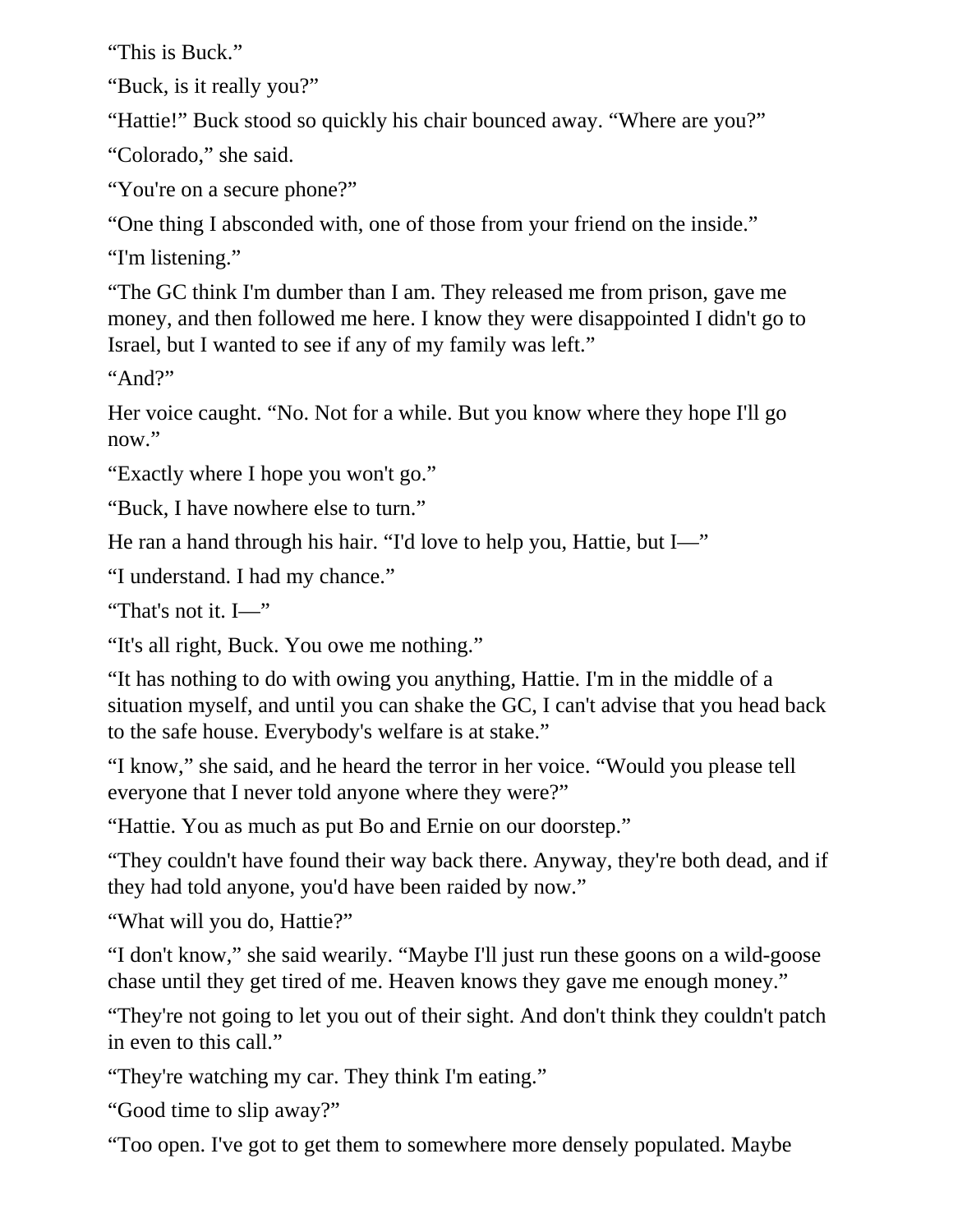Denver."

"Be careful."

"Thanks for nothing."

"Hattie, I'm sorry. I—"

"I didn't mean that, Buck. I was trying to be funny. Nothing's funny anymore, is it?"

"If you shake them and are sure, try me again. We may not be at the same place, but if we can accommodate you ..."

"You would, wouldn't you?"

"Of course we would. You know us."

"Yes, I do. You all were better than I deserved. I'd better get off."

"Yeah. I s'pose you've heard they're trying to pin the assassination on Rayford."

"I heard. Has to be a frame-up. He probably wasn't even there."

"He was there, but he didn't do it."

"You don't have to convince me. Rayford kill somebody? Not in a million years. I know him better than that. Listen, just tell everybody I'm safe and so are they and thanks for everything I didn't deserve."

"Hattie, we all love you and are praying for you."

"I know you are, Buck."

David, stunned at the difference between Dr. Eikenberry's public pronouncements and the autopsy, frantically 190 searched his database for a meeting between her and Fortunato prior to the meeting with management. He had to know what approach Leon had used, in case Leon tried the same with him. Via his hard drive, he bounced all over the compound but had no luck. He did, however, come upon a private meeting between Leon and an unidentified male in a conference room near Carpathia's office.

"... and how long have you been working for us, sir?"

"Almost from the beginning, Mr. For-Supreme Commander."

"And you're from?"

"Greenland."

"You enjoy your work?"

"Until the assassination, yes."

"The shooting?"

"Well, I meant the stabbing. The assassination of those two guys at the Temple Mount, that was exciting. I mean, to see His Excellency put them in their place ..."

"But you didn't enjoy your job so much when you saw the potentate himself murdered."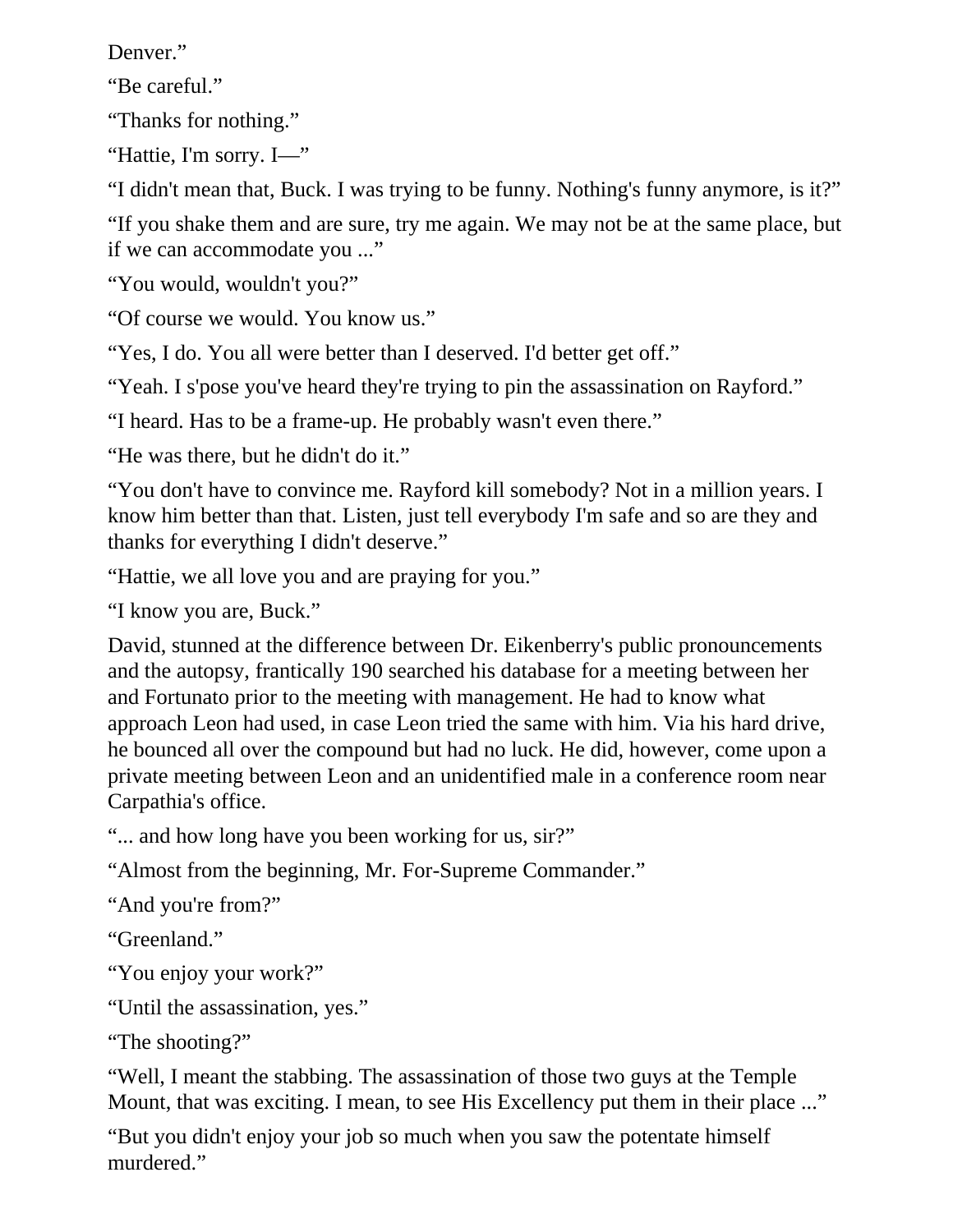"No, sir. I kept the camera right on him, but it was the hardest thing I've ever done."

"You know the autopsy is finished, and it was the gunshot that killed the potentate."

David could not decipher the response, but it sounded like a snort.

"But there was only one gunshot, Commander—"

"There was only one needed, son. It was a weapon identical to the one His Excellency used on the troublemakers at the Wailing Wall."

"I understand that, but from where I sat, above stage left, I saw the wood speaker's thing—"

"The lectern."

"Yeah, that. I saw that get hit and the curtain go flying. No way that bullet also hit the potentate. He was closer to me."

"Nevertheless, it has been determined that—"

"Excuse me, Commander, but the real murder happened right below me, and I saw it happen."

"And you have reviewed this?"

"Watched it over and over. Couldn't believe it."

"And you discussed it with whom?"

"Just my boss."

"That would be Mr. Bakar?"

"Yes, sir."

Footsteps. A door opening. More faintly: "Margaret, would you have Mr. Bakar join us, please? Thank you."

The door shut and David heard Leon's chair. "Look into my eyes, son. There, yes. You trust me, do you not?"

"Of course."

"When your superior gets here, I am going to tell you both what you saw and what you will remember."

"Excuse me?"

"I am going to tell you what you saw and what you will remember."

"But, sir, I know what I—"

"You understand that I will soon become the new potentate, don't you?"

"I assumed that, yes, sir."

"You did?"

"I think most people assume that."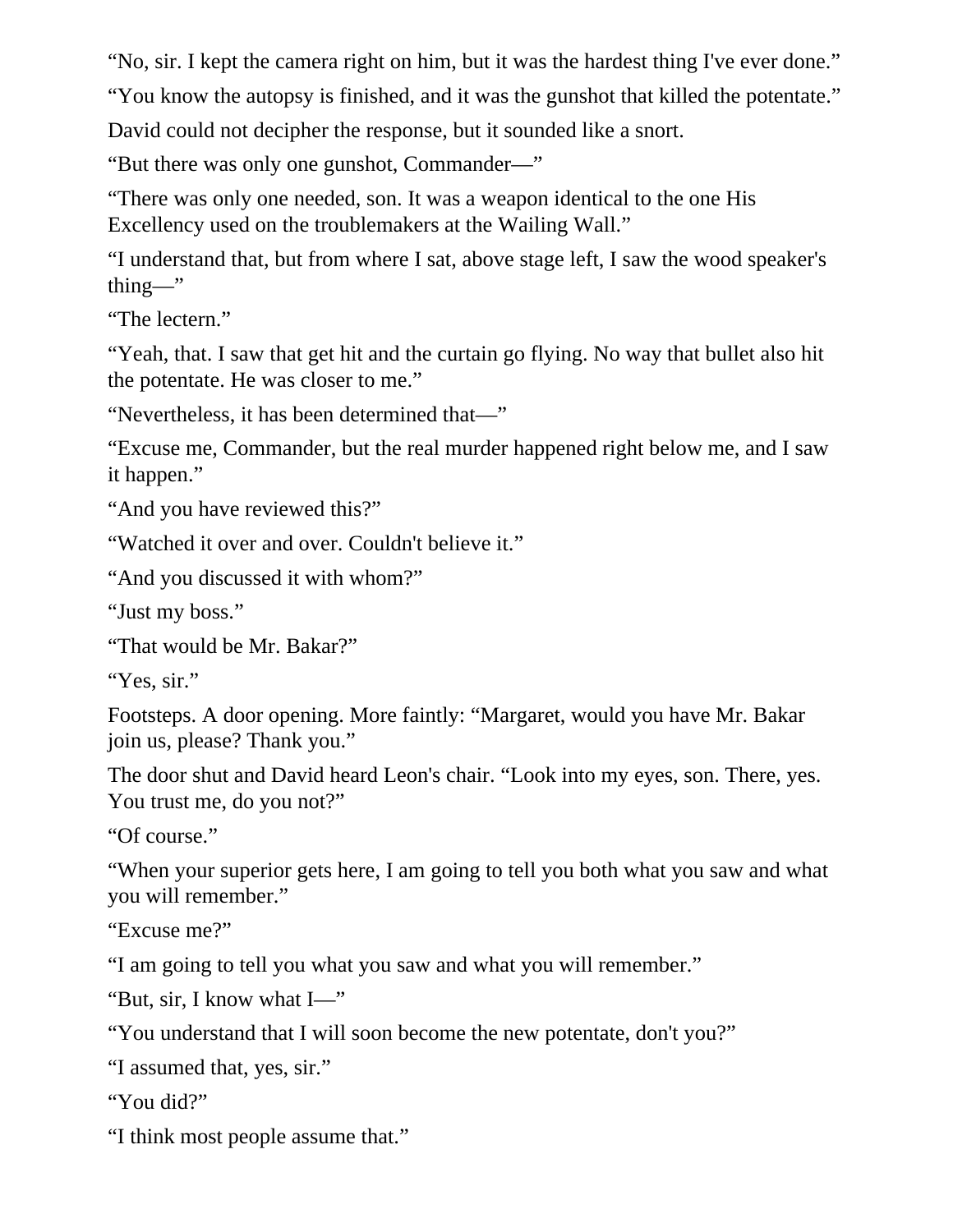"Do they?"

No response.

"Do they?" Leon repeated. "Don't just nod. Tell me."

The young man's voice sounded hollow. "Yes."

"You understand that my new title will be Supreme Potentate and that I must also be addressed as Excellency?"

"Yes, Commander."

"You may try out the new title now."

"Yes, Excellency."

"And you realize that I will not only be worthy of worship, but also that worship of me will be mandatory."

"Yes, Excellency."

"Call me Potentate. Supreme Potentate."

"Yes, Supreme Potentate."

"Would you like to kneel before me?"

Silence. Then a knock and a loud sigh from Leon. The door opening. "Excuse me, Commander, but Mr. Bakar is currently engaged in—"

"Margaret!" Leon hissed fiercely. "Do not interrupt me again!"

"I'm, sorry, sir,  $I$ —"

"I don't want apologies and I don't want to hear that my subordinates have more important things to do! The next person through this door had better be Mr. Bakar, and for your sake, it had better be within ninety seconds."

"Right away, sir."

The door. The chair. "Now then, son, where were we?"

"I was worshiping you, Supreme Potentate." Another chair.

"That's it. Yes, kneel before me and kiss my ring."

"I see no ring, sir."

"Kiss my finger where the ring will soon be."

A quick knock and the door opening. Bakar's voice: "Forgive me, Commander, Iwhat the devil is going on?"

"Sit, Director."

"What's he doing on the floor?"

"He was just about to tell me what was on the videodisc you brought back from Jerusalem."

"You've seen it, haven't you, Supreme Commander?"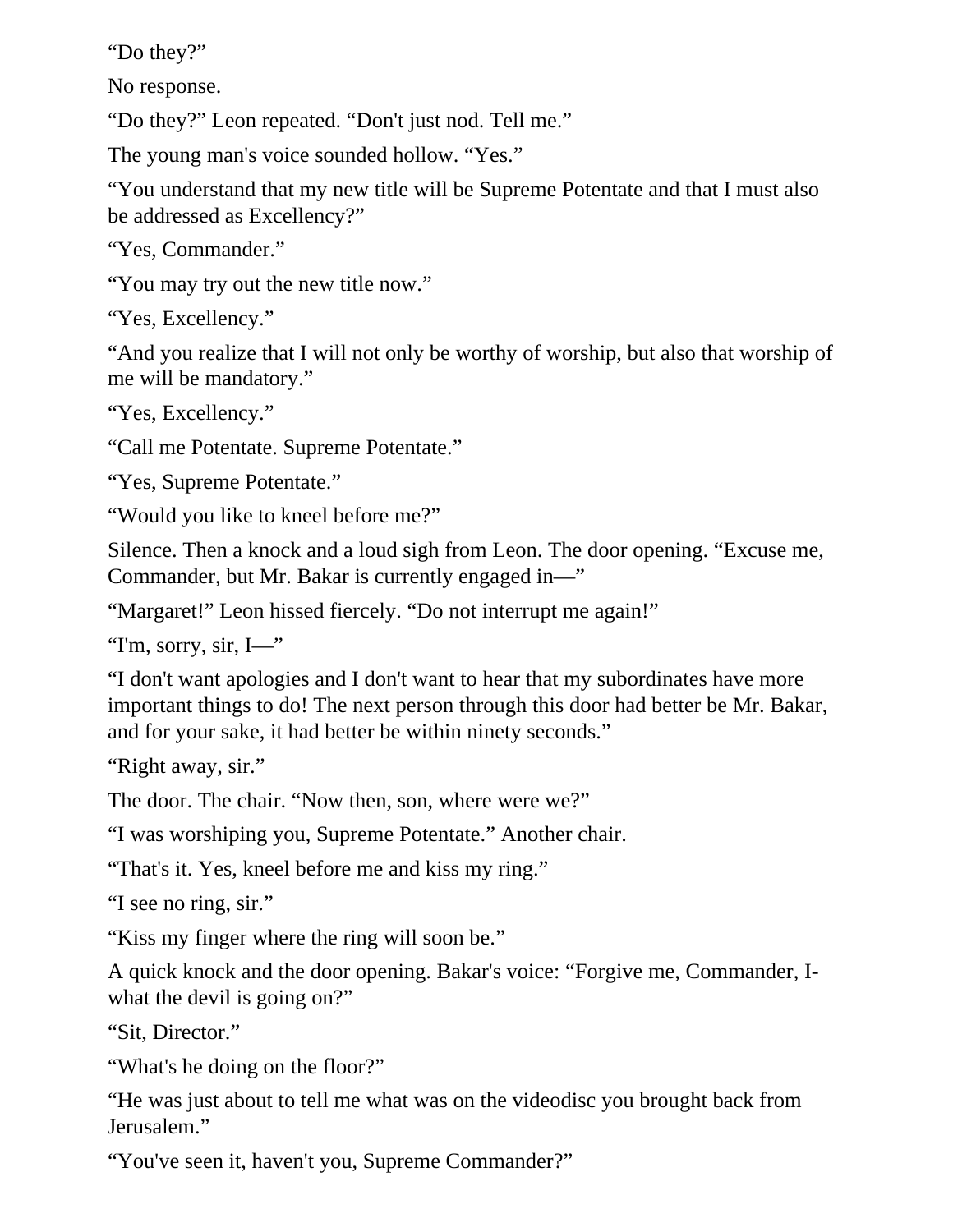"Of course, but it seems there's a discrepancy between what he and I saw and what you apparently saw."

"Oh?"

"Yes," Fortunate said. "Return to your chair and tell your boss what you saw."

"I heard the gunshot and saw the potentate's head snap back."

"I get it," Bakar said. "A joke. Now the gun killed him? We all know that's not true."

"It's true," the cameraman said.

"Yeah, I was born yesterday and went blind today."

"Did you go blind, Bakar?" Leon said soothingly.

"Wha $-$ ?"

"Lean across the table here and let me see your eyes."

"My eyes are fine, Le-er, Commander. I—"

"Bakar, are you listening to me?"

"Of course, but—"

"Are you listening?"

"Yes!"

"Are you listening? Really listening?"

Silence.

"I have your attention now, don't I, Bakar?"

"You do, sir."

"Bakar, you understand that I will soon become the new potentate, don't you?"

David could stand to listen no more and clicked away from the feed. He stood, dizzy and sick to his stomach.

He called Annie and apologized for waking her.

"What is it, David?" she said.

"I need you," he said. "Meet me soon, before I get called in to see Fortunato."

Rayford and Leah agreed to meet Chloe in a mostly destroyed banquet hall that had been turned into a dimly lit, dingy bar. They were ignored, sitting in a dark corner, huddled against wind that gusted through huge gaps in the wall.

Rayford and Chloe embraced, but he wasted little time chastising her. "This is more dangerous than staying put, even if Hattie leads the GC right to the safe house. There's a chance they won't find the underground."

"We need the new place, Dad," she said. "And I'm tired of doing nothing."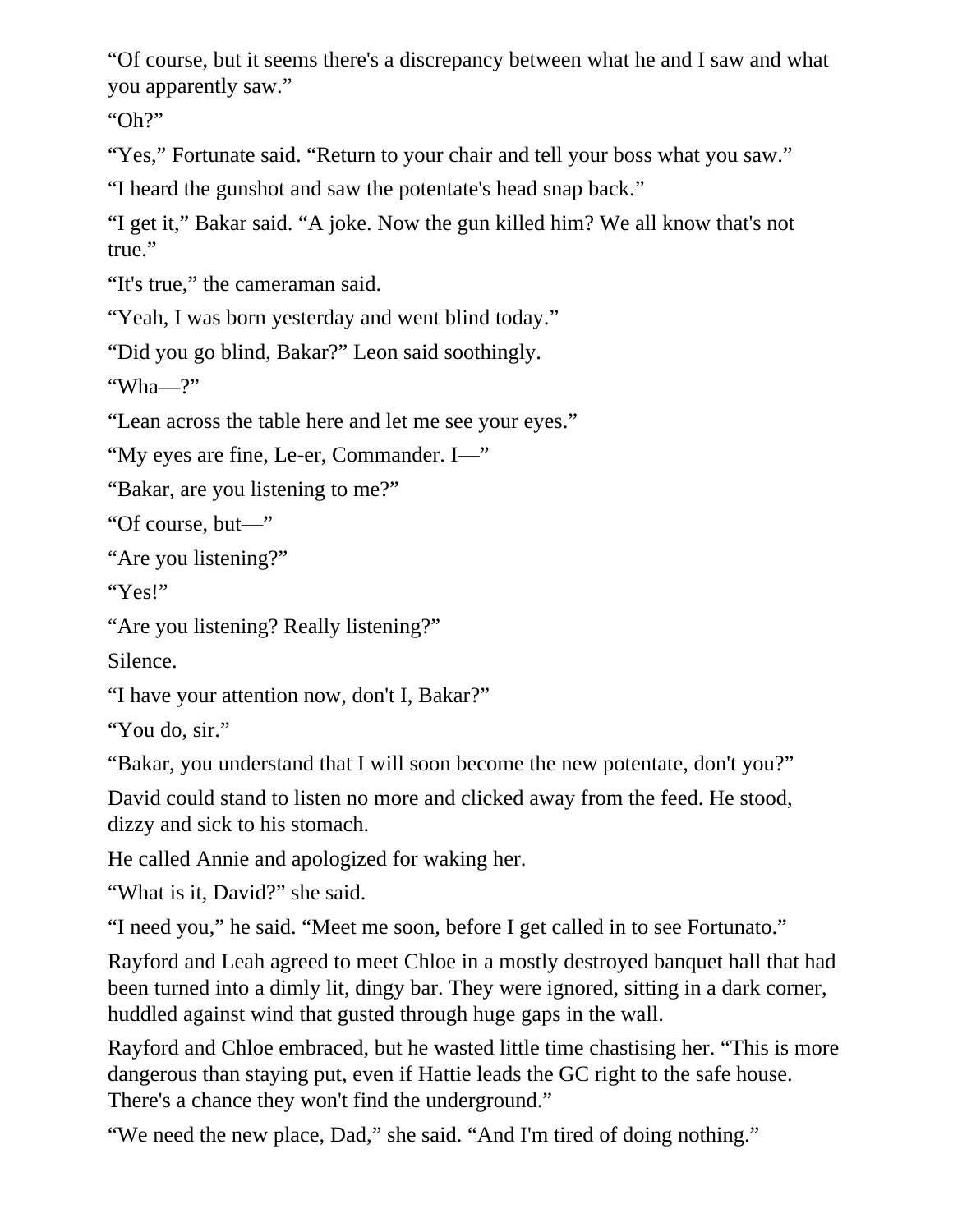"Granted, but let's not get crazy."

Leah's phone chirped. "This is, um, Gerri Seaver."

"Oh, I'm-I'm sorry, I—" Click.

"Oh, no!" Leah said. "That was Ming, I'm sure of it."

"Hit Callback," Rayford said.

Any doubts Buck had about Chaim's physical condition were erased when they finally left the Night Visitors.

Chaim knew exactly where they were headed. He had ripped from one clean corner of his blanket a piece large enough to fit under his hat and extend down the back of his neck and both sides of his face. His nondescript shirt and blowsy pants made him look like any other Israeli day laborer, and he had replaced his slippers with boots.

Buck had a tough time keeping up with him. He jogged as Chaim walked quickly, and though the man was a foot shorter and more than thirty years older, he wore Buck out.

"We get to America and what, I'm holed up with Tsion and you? I won't need to kill myself. You'll both talk me to death."

"There's nothing we could say that you haven't heard already," Buck said, gasping and grateful that that comment had made Chaim stop briefly.

"Now there's the truest thing I've heard all day."

"That's not so," Buck said, slow to start moving again when Chaim took off.

"What?" Chaim said, a step and a half ahead.

"The truest thing you heard today was that you are lost!"

Again Chaim stopped and turned. "I'm lost?"

"Yes!"

In the dim light in the middle of the ravaged City of God, Buck saw the pain in his friend's face.

"You don't think I know I'm lost?" Chaim said, incredulously. "If there's one thing I do know, one thing I am certain of, it is that I am lost. Why do you think I would sacrifice myself to murder the greatest enemy my country has ever had? I did not expect to survive! I was ready to go! Why? Because I am lost! Nothing to live for! Nothing! My farewell act was to be of some benefit to Israel. Now the deed is done and I am here and yes, I am lost!"

Buck was desperate that Chaim not give them away with his ranting. But that was only one reason he approached his dear friend, arms outstretched, and embraced him.

"You don't need to be lost, Chaim. You don't need to be."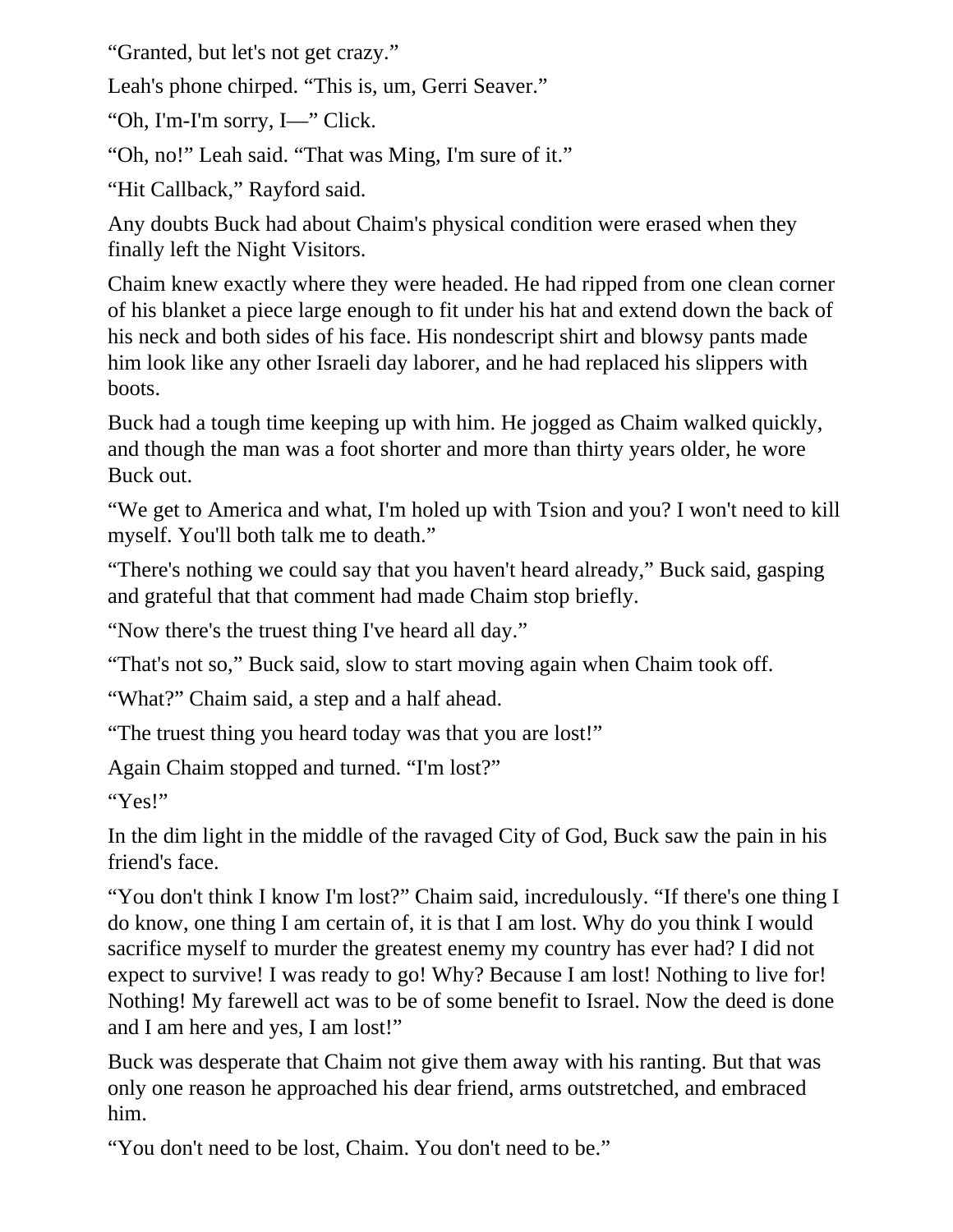And the old man sobbed in Buck's arms.

## **ELEVEN**

"DON'T hang up. It's Leah." She had moved out to the Land Rover to make the call.

"It sounded like you," came the voice Leah never felt fit the delicate Ming Toy. "But who is Gerri something?"

"We international fugitives have to keep changing identities, Ming. If it weren't for the intrigue, what would be the appeal?"

"I don't know how you keep your sense of humor. This is too dangerous, too frightening for me."

"You handle it well, Ming."

"I called with a question. Your friend, Williams?"

"Buck, yes."

"No, not Buck. Longer name."

"Cameron?"

"Yes! Where's his family?"

"West somewhere, why? I think only his father and brother are still around."

"I don't think they're around either. There was lots of talk at Buffer today about what happened to Dr. Rosenzweig's house and his people. They don't know where he is, but they're making it look like everybody died in the fire."

"Yes?"

"They're saying the same thing will happen to Cameron Williams's people if they don't give him up."

"His relatives don't know where he is!" Leah said.

"He's smarter than to give them that kind of information."

"Leah, they may already be dead. This was supposed to happen right away."

"What was?"

"Torture. Dismemberment. They tell or they are killed. Then comes the fire to cover it up."

"I don't know what to do."

"Just have your friend check on them. Maybe he can warn them in time."

"I will, Ming. How are you doing? Ready to come see us? Whoops! Hang on." Leah slid down in the seat as two uniformed GC officers strolled by. They stopped right next to the Rover, chatting and smoking. "Ming," Leah whispered, "can you still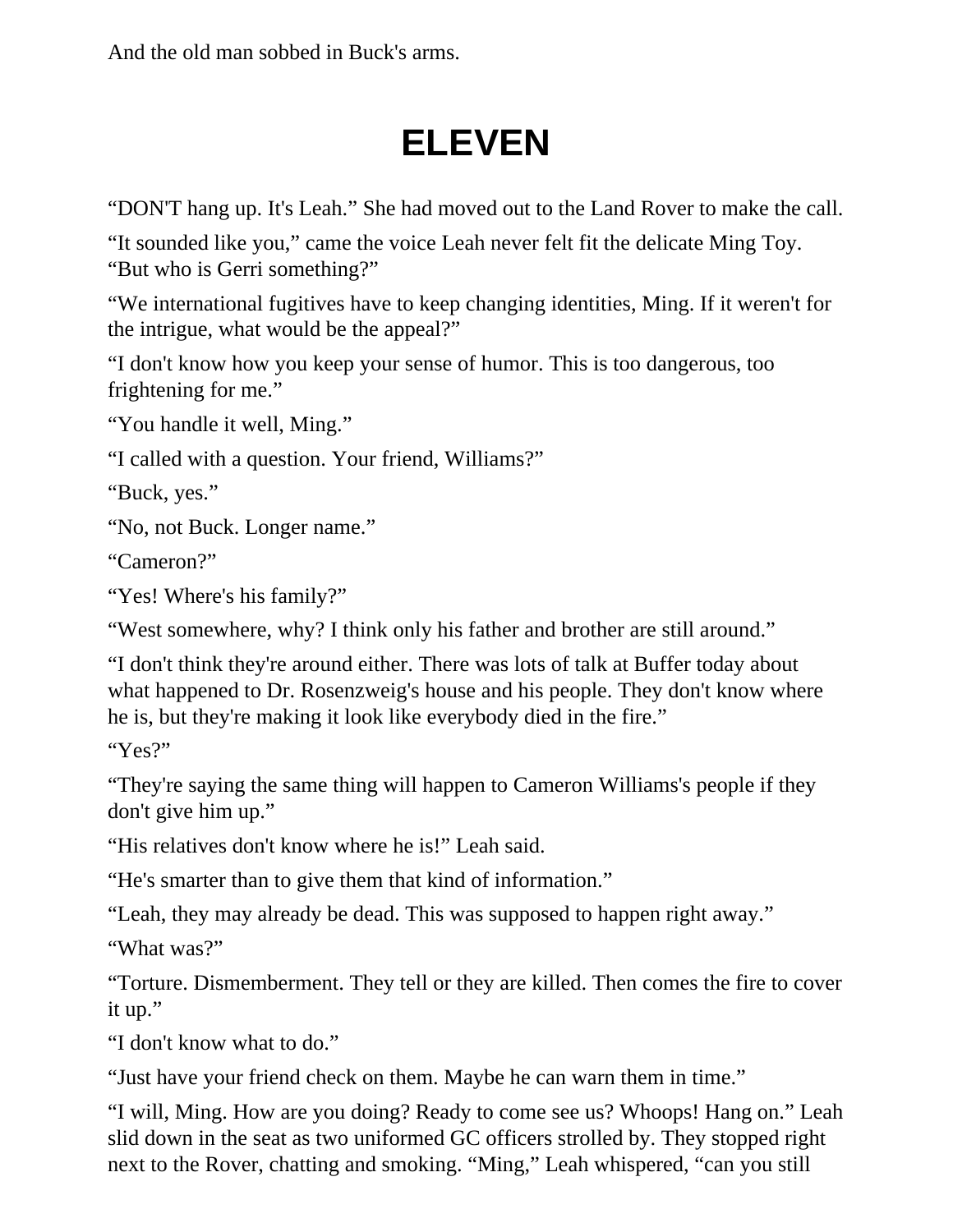hear me?"

"Barely. What's going on?"

"I've got company. If I don't say anything, you'll know why."

"If you need to hang up—"

"I'd rather stay on with you. Let me give you Rayford Steele's number in case I get caught. He'll answer to Marvin Berry."

"Got it."

Leah felt the vehicle rock. "They're leaning against the car," she said. "Luckily all the windows are tinted except the windshield."

"Where are you?"

"Illinois."

"I mean in the car."

"Floor of the front seat. Wish I were daintier. The gearshift is killing me."

"They don't see you?"

"Don't think so. I can hear them plain as day."

"What?"

Leah didn't want to speak louder. The Peacekeepers were trading wild party stories. She wanted to say, "Yeah, and I'm the Easter bunny," but she lay still.

"This hunk of junk looks like it's been through a war," one said.

"It has, stupid. It's old enough to have been through the war and the earthquake."

"Tough make."

"Not as tough as the Land Cruiser."

"No? Same company?"

"Toyota."

"Really?"

"Expensive."

"More than this?"

"Quite a bit more."

"No kiddin'? This thing's loaded. I think it's got a GPS."

"This rig? Nah."

"Betcha."

"How much?"

"Ten-spot."

"You're on."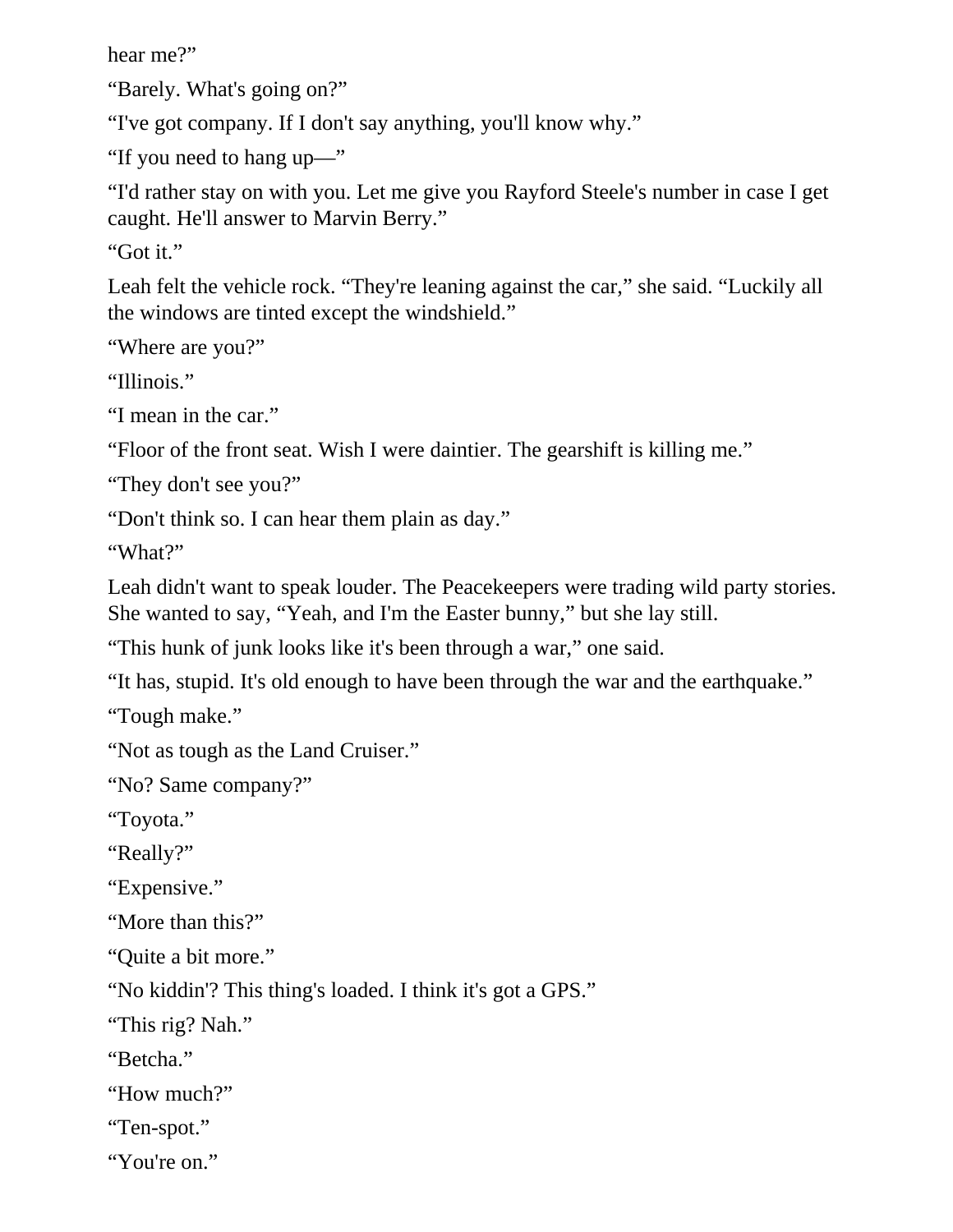"Oh, no," Leah whispered, "they're coming to the front."

"You need me to call Rayford?"

But Leah didn't answer. She tucked the phone between the seats and pretended to sleep.

"See, isn't that the positioning system right there. Hey! She all right?"

"Who? Oh, man! Door's unlocked. Ask her."

A rap on the window. "Hey, lady!"

Leah ignored it, but moved slightly so they wouldn't think she was dead. When one opened the passenger door, she sat up, trying to look groggy. "Hey, what's the deal?" she said. "You want me to call a Peacekeeper?"

"We are Peacekeepers, ma'am."

"There a law against a girl getting some shut-eye?"

"No, but what're you doin' on the floor? Backseat's wide open."

"Trying to stay out of the sun."

She sat up in the seat, desperate to remember her new address and hometown. Zeke Jr. had reminded her more than once to memorize it as soon as possible. She hated being so new at this part of the game.

"This your vehicle?"

"Borrowing it."

"From?"

"Guy named Russell."

"That a first or last name?"

"Russell Staub."

"He know you're borrowing it?"

'"Course! What're you driving at?"

"Run a check on it," one told the other, who immediately got on his phone.

"Where's he from, ma'am?"

"Mount Prospect."

"What're you doing all the way down here?"

She shrugged. "S'posed to meet some friends."

"We're gonna find this Rover registered to a Staub in Mount Prospect, right?"

She nodded. "I don't do his paperwork for him, but that's whose it is and that's where it's from."

"You got any ID, ma'am?"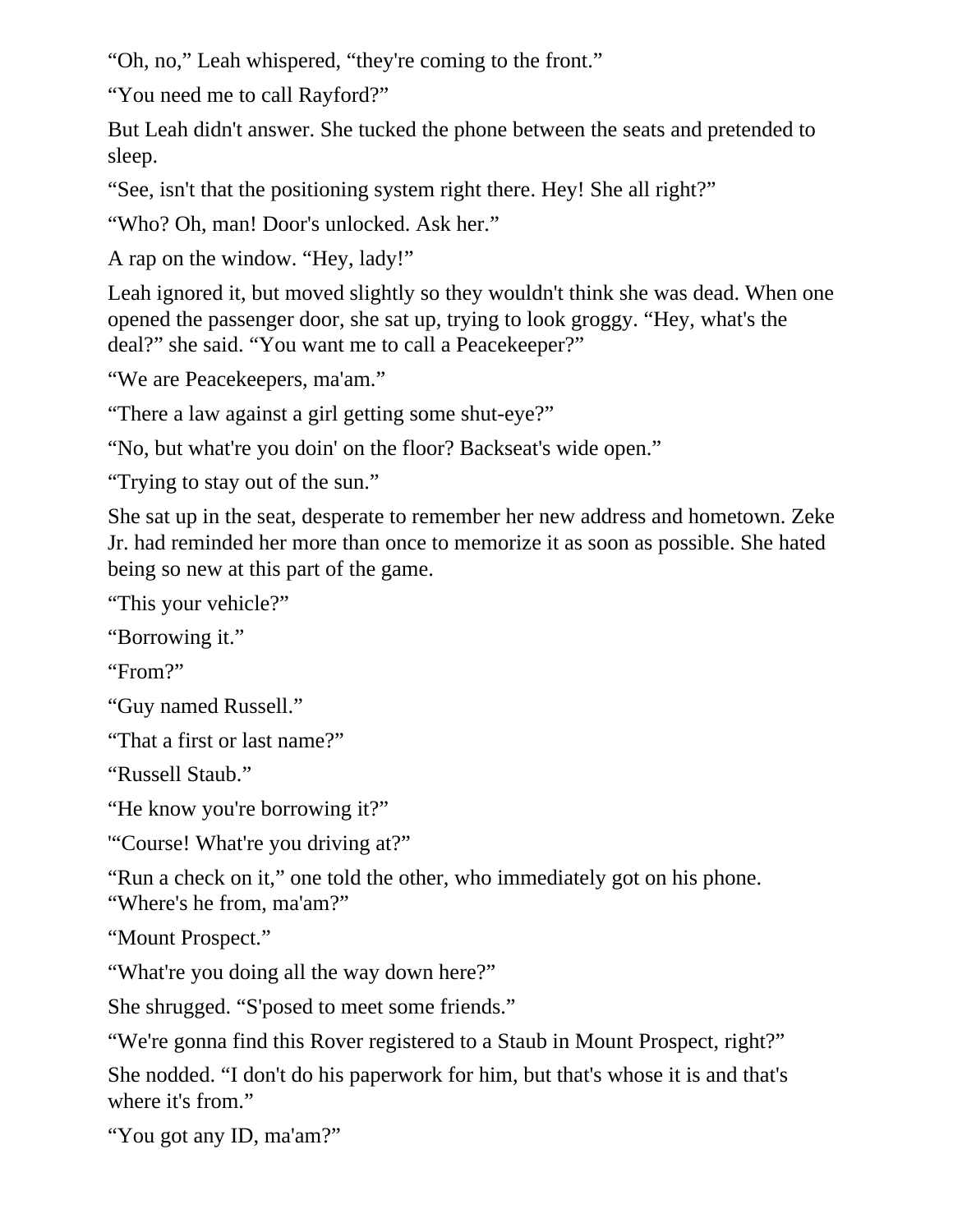"Yeah, why?"

"I'd like to see it."

"You've come a long way from wondering if I was all right to accusing me of stealing a car."

"I didn't accuse you of anything, lady. You feeling guilty about something?"

"Should I be?"

"Let me see your ID."

Leah made a show of digging through her purse even after she had located the new documents so she could take a last peek at the new information.

"This your current address, Miss, ah, Seaver?"

"If it says Park Ridge, it is."

"You're a long way from home too."

"Only because there are hardly any roads anymore."

"That's the truth."

"Staub, Mount Prospect," the other officer said. "No outstandings and no reports."

Leah raised her eyebrows, her pulse racing. "Satisfied?"

He handed back her ID. "Don't be out and about without something to do, ma'am. Why don't you get this vehicle back to the owner and get on home."

"Can't I get a drink first, in case my friends show up?"

"Don't be long."

"Thank you." She pushed open the car door and saw Rayford and Chloe on their way out, concern on their faces. "Oh, there they are now! Thanks again, officers!"

Annie had hurried to David's office. They pretended it was a normal superior/subordinate meeting, and he quickly told her what he had heard.

She paled. "That sounds like what Buck Williams went through with Carpathia at the UN."

"But who knew Fortunate could do that?"

"Is he the Antichrist?" Annie said.

David shook his head. "I still think it's Carpathia."

"But he's really dead, David. I mean really. How long was he in that bag and in that box? I thought he was supposed to come back to life right away."

"Dr. Ben-Judah thought so too," he said. "What do we know? If we had this stuff figured out, we probably would have figured out the rest and wouldn't have been left behind."

David's secretary buzzed him. "The Supreme Commander would like to see you."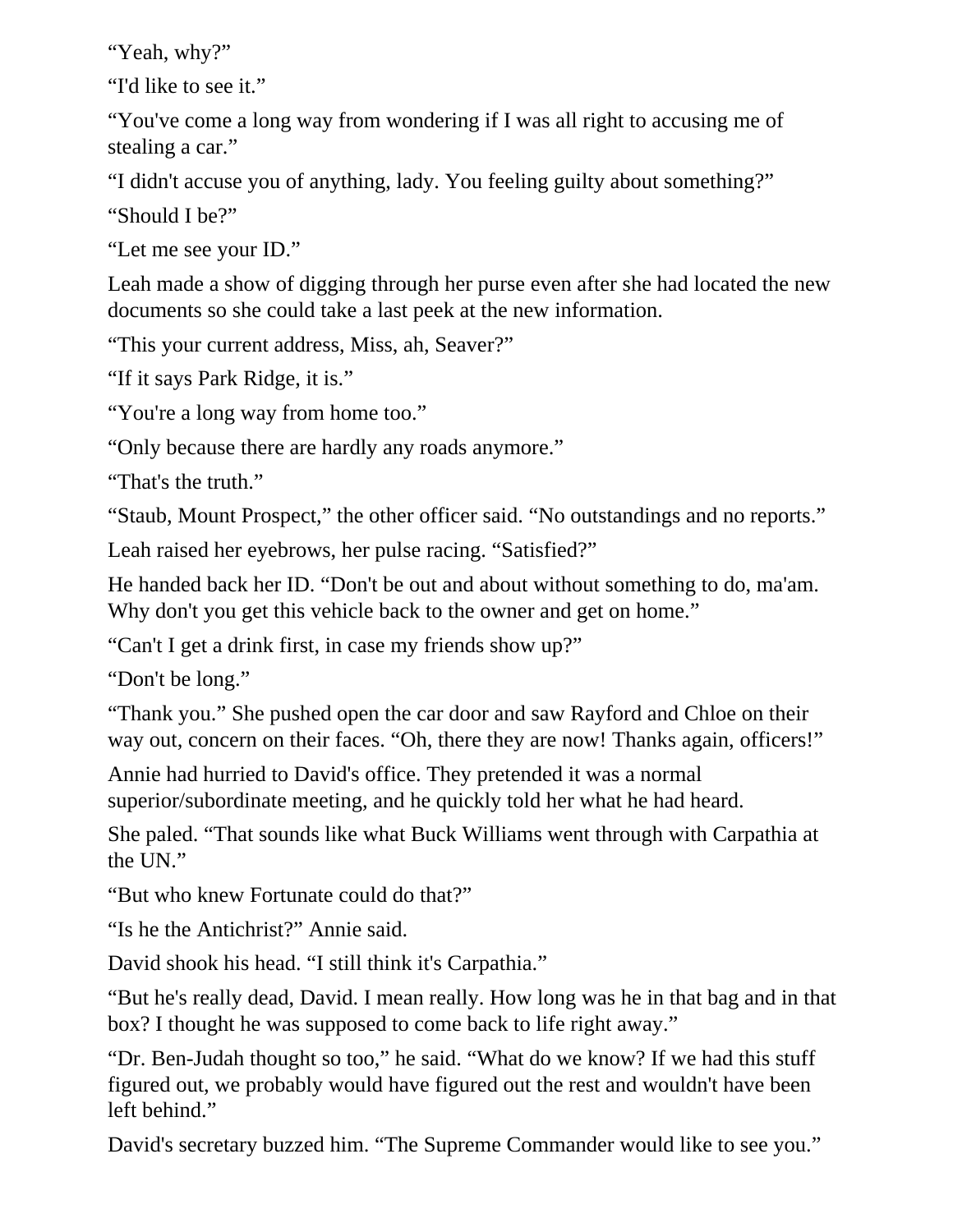Annie grabbed his hands. "God," she whispered, "protect him on every side."

"Amen," David said.

Buck and Chaim sat shivering in a ditch at the far north end of a deserted and blocked-off road. Only a small stretch remained smooth, and Buck began to wonder whether it was long enough for the Super J. The jet might be able to land and take off without attracting attention, but if T had to circle or take more than one shot at it, who knew?

Worse, the stretch was unlit. T would use his landing lights only as much as he had to, counting on Buck to guide him in by phone. That meant Buck would have to stand at one end of the makeshift runway or the other. He opted for the front end so he could talk T through coming straight over his head, then he could spin and try to keep him straight until he landed. The only danger was T's coming in too low too quickly. Buck would have to leap out of the way. Still, that seemed easier than trying to elude a plane careening toward him at the other end.

"This is a lot of trouble for someone who doesn't want to leave," Chaim said.

"Well, I want to leave even if you don't."

Buck's phone rang, and he assumed it was T, though he had not heard the plane yet. It was Rayford.

"We have a situation here," Rayford said, quickly bringing him up to date on Hattie. "The question is whether now is the time to talk."

"It's not," Buck said. "But in a nutshell, what's up?"

"Wouldn't do that to you, Buck. Call us when you're in the air or in Greece. And greet the brothers for us."

"Will do," Buck said, puzzled at Rayford's new tone.

It was as if he were talking to his old father-in-law.

"Chloe sends her love and wants to talk with you when you have time."

"Thanks. Me too."

"I love you, Buck."

"Thanks, Ray. I love you too."

David realized how petrified he was when he nearly blundered by heading straight toward the conference room upon reaching the eighteenth floor. "He in there?" he said, trying to mask his anxiety.

"No," Margaret said, clearly puzzled. "He's with Messrs. Hickman and Moon in his office. They're expecting you."

I will not kneel, David vowed. I will not worship or kiss his hand. Lord, protect me.

Leon and the other two directors huddled around a TV monitor. Leon still appeared grief stricken. "Once we get His Excellency into the tomb," he said, his voice thick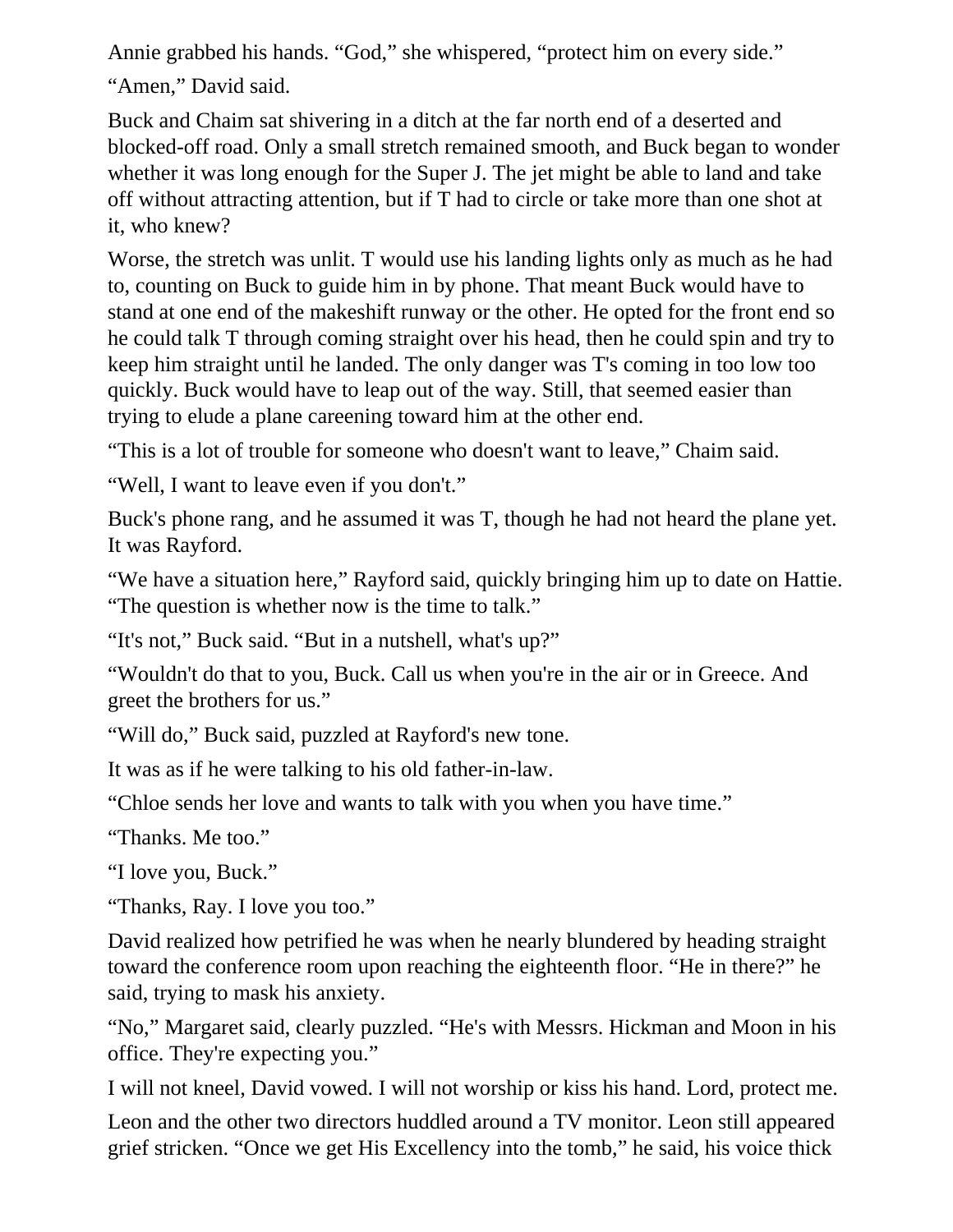with emotion, "the world can begin approaching some closure. Prosecuting his murderer can only aid in achieving that. Watch this with us, David. Tell me if you see what we see."

David approached the monitor, certain Fortunato could hear his heartbeat and see the flush of his face. He nearly missed the chair, then settled in awkwardly.

Shot from above, the videodisc was crystal clear. At the sound of the gunshot from Carpathia's left, he had turned and run into the wheelchair as Chaim rolled toward him. Chaim grabbed at the metal back support over his left shoulder and quickly produced what appeared to be a two-foot sword. As Nicolae tumbled atop him, Chaim whipped the weapon in front of him, holding it with both hands, point up, sharp edge facing away from the potentate.

Chaim lifted his forearms as Carpathia's body met the blade, and the sword slipped into his neck and straight through the top of his head as easily as a bayonet would slice a watermelon. Carpathia's hands shot to his chin, but David kept his eyes on Chaim, who violently twisted the handle at the base of Nicolae's neck. He let go as Carpathia dropped, then quickly steered stage left and sat with his back to the dying man.

"Well?" Leon said, peering at him. "Is there any doubt?"

David stalled, but all that served was to make the other two glance at him.

"Cameras don't lie," Leon said. "We have our assassin, don't we?"

Much as he wanted to argue, to come up with some other way to interpret what was clear, David would jeopardize his position if he proved illogical. He nodded.

"We sure do."

Leon approached him, and David froze. The supreme commander took David's face in his fleshy hands and looked deep into his eyes. David fought the urge to look away, praying all the while that he would do the right thing and hoping that Annie was continuing to pray too.

Like Nicolae, here was a man with clear mind control over unbelievers. He felt his pulse in his ears and wondered if Leon could detect his panic through his fingers.

"Director Hassid," Leon said, eyes boring into his.

"Rayford Steele shot dead our beloved potentate."

Rayford? Hadn't they watched the same video? Leon would be suspicious if David agreed too quickly.

"No," David said, "the disc was clear. Dr. Ro—"

"A stroke victim and a great loyal statesman would be incapable of such an act, would he not?"

" $But$ —"

Fortunato's sweaty palms still cupped his cheeks. "The only killing weapon was the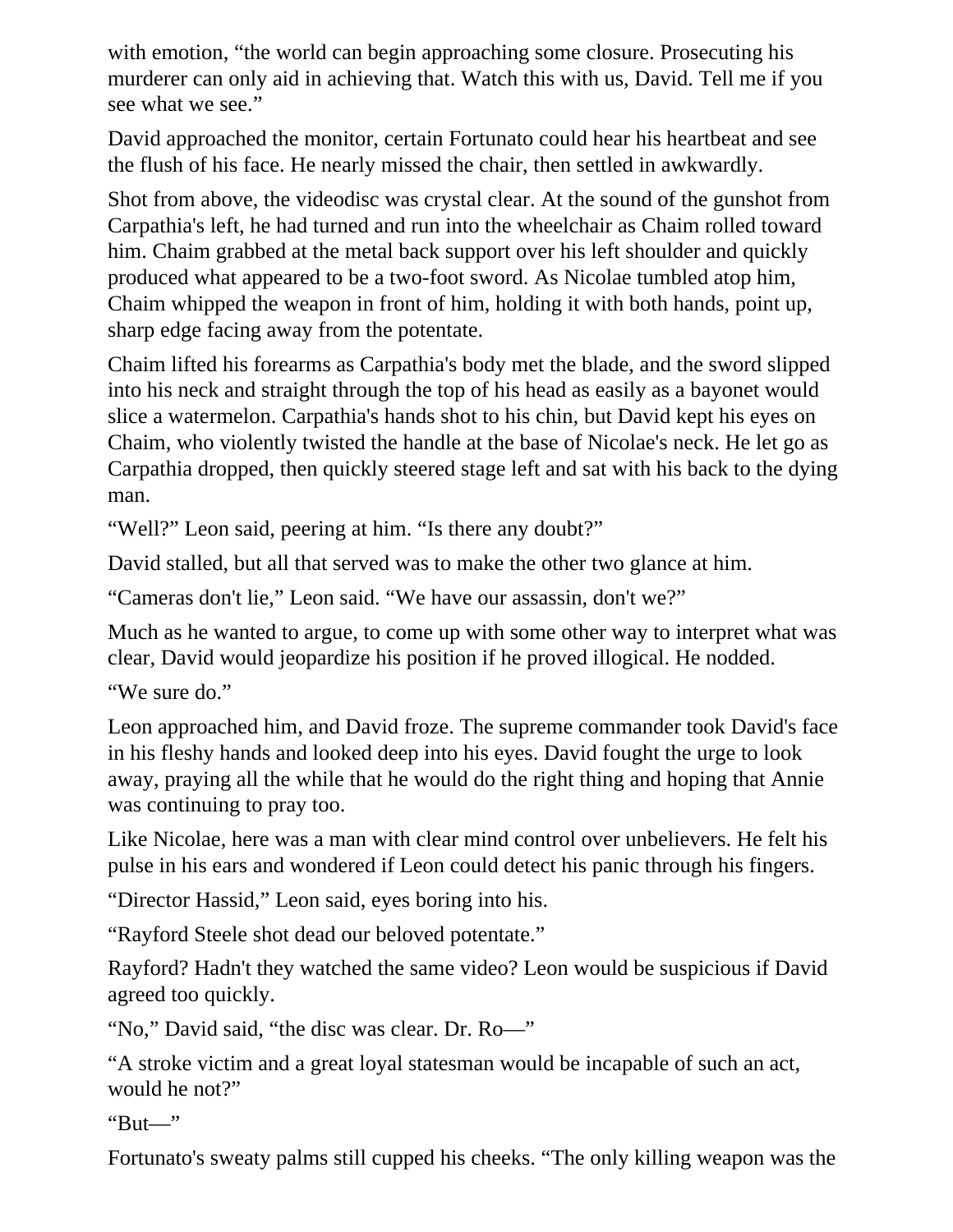Saber in the hands of Rayford Steele, who shall have to pay for his crime."

"Rayford Steele?" David said, his voice cracking like a junior high schooler.

"The assassin."

"The assassin?"

"Look again, David, and tell me what you see."

David was terrified. He had not noticed anyone switching discs, yet this version indeed showed Rayford firing at the stage. David wondered if he was weaker than Buck had been three and a half years before. Was it possible that Leon could make him see something that wasn't there? He stared, unblinking. Time seemed to stand still.

Someone had to have changed the disc while he was distracted in Leon's hands. This was no concoction, no mind game. For while this showed the gunshot, it also showed Nicolae falling into Chaim's lap.

"Slow it down," David said, trying to mimic the flat voices he had heard earlier. He believed his ruse was failing miserably, but he had no choice but to play it out.

"Yes, Walter," Leon said. "Show the fatal shot again and slow it down."

David fought for control, determined to watch the lectern, the curtain, the kings. As soon as the flash of fire and the puff of smoke appeared at the end of the Saber, the lectern split, and the pieces hurtled toward the ten kings. The curtain seemed to twist on itself from the middle and shoot into the distance. Chaim appeared to come from behind the falling potentate and steer toward the center of the stage. The angle was wrong for seeing what he had actually done.

To his disgust, David had to submit a second time to Leon's hands on his face. "Well?" Leon said, peering at him. "Is there any doubt?"

This time David could not stall. He was suddenly aware of Leon's overbearing cologne. How had he missed that before?

"Cameras don't lie," Leon said. "We have our assassin, don't we?"

David nodded, forcing Leon to loosen his grip. "We sure do," he managed. "Steele must pay."

"I hate this," Leah said as the three sat inside again. "It's nerve-racking. We shouldn't be out during the day. Too many things can go wrong."

"You shouldn't have gone to the car," Chloe said.

Leah cocked her head and gave Chloe a stare. "/ shouldn't have gone to the car? I'm not the reason we're here, dear."

"I didn't ask you to come," Chloe said.

"Stop," Rayford said. "This gets us nowhere. Now, Chloe, I'm sorry, but this was a monumentally stupid thing to do."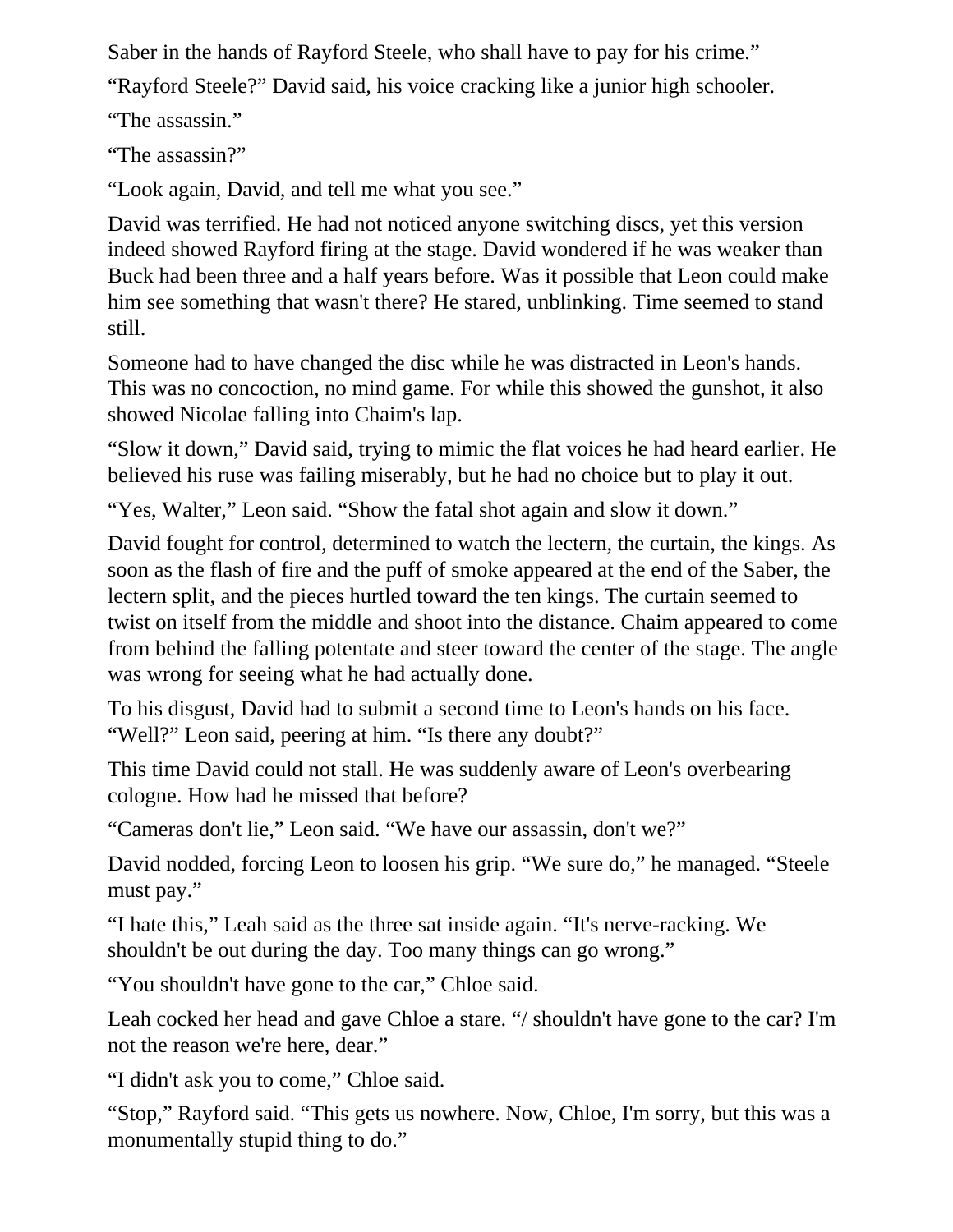"Dad! We need to get to the new place."

"And we have to check it out, but we're way past where we can get away with being out one second more than necessary, except at night."

"All right! OK! I'm sorry!"

Leah reached for her hand. "Me too," she said, but Chloe pulled away.

"C'mon, don't do that," Leah said. "I shouldn't have said that, and I'm sorry. We have to be able to work together."

"We need to get out of here," Rayford said. "Those guys think we're just friends in here for a drink. We can't stay till dark."

"We should get closer to Chicago," Chloe said.

"That'll look more suspicious," Rayford said, "unless we can find a place where we could leave the cars out of sight and still be able to walk into the city."

"Where the L tracks end now?" Chloe suggested.

"They end everywhere," Leah said. "Totally shut down, right?"

"Well," Chloe said, "the tracks are torn up heading in from the south, and then they're OK in the city, but they're closed."

Rayford looked to the ceiling. "So how about we find a place to hide the cars down that way, coming in from separate directions, then follow the tracks into the city."

Leah nodded. "Good idea."

Chloe said, "That's what I thought."

"If you're where I think you are," T said, "it looks impossible."

"You can see the road?" Buck said. "Why can't I hear you?"

"Wind, maybe, but you'll hear me soon. I'm already lower than I want to be, but I sure hope I'm looking at the wrong road."

"There's only one possibility in this area," Buck said. "If you see any stretch of open road, you're looking at us."

"Buck, do you have any idea how long it takes for one of these to stop? An aircraft carrier would be easier."

"Any options?"

"Yeah! I land at Jerusalem Airport or better yet, Tel Aviv, and we hope for the best."

"It would be more efficient for Chaim to commit suicide right here than to risk that, T. They're looking for him."

"I'm willing to try this, Buck, but it sure seems an uninspired way to become a martyr."

"I hear you."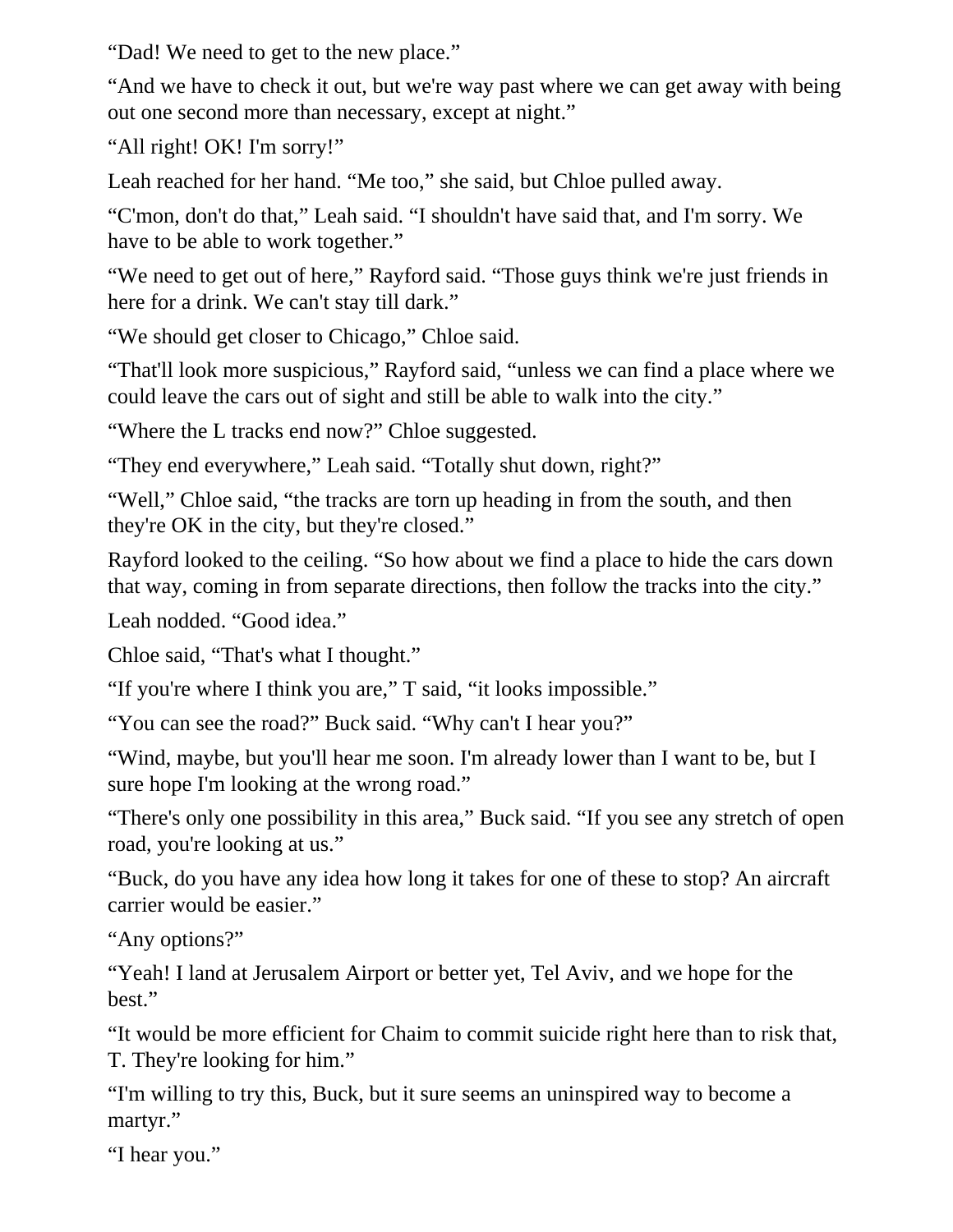"Thanks."

"I mean I literally hear you. Flash your landing lights. ... I see you! You're way to my right!"

"Adjusting."

"More. More! More! There! No, a little left now! Hold."

"I see nothing!" "Use your lights when you need to. That'll help me too."

"I don't like what I'm not seeing." The landing lights came on and stayed on this time. "Now I don't like what I am seeing."

"You seem high. I thought you were too low."

"I was lower than I wanted to be with all those emergency lights off to the left down there. Let's hope they're too busy to look up."

"You still seem high."

"I am. But I still don't see you either."

"If you stay up there, I'm safe. You gonna go 'round again?"

"Negative. I have one shot and I'm going to make it work."

"You'd better start dropping."

"Here I come."

Buck put his phone down and waved, though he couldn't imagine T seeing him from that angle. The plane drifted right, and Buck tried to signal T back to center.

With his lights still on, T should have been able to see that for himself.

As the Super J screamed past him, Buck grabbed his phone and shouted, "You straight?"

"Straight as I can get! No way this works! Too steep! Too fast!"

"Abort?"

"Too late!"

Buck shut his eyes as the plane dropped and the hot exhaust swept past him. He covered his ears, knowing that would never block the sound of the impact. But what he heard wasn't a plane crash. He thought he detected the screech of tires over the din of the jets, but that may have been wishful thinking. He peeked through the dust and exhaust to see the plane bounce a couple of feet, the red exhaust flame pointing at him.

The next impact resounded like a rifle shot. White smoke billowed from beneath the craft, and the plane began spinning wildly-the red exhaust, then the landing lights, then the exhaust again. Suddenly the lights went off, but the jets continued to burn. The noise abated except for the whine of the engine, but Buck no longer saw anything. The plane had to be facing him. He had not heard the fuselage break up, as he had feared if T couldn't stop.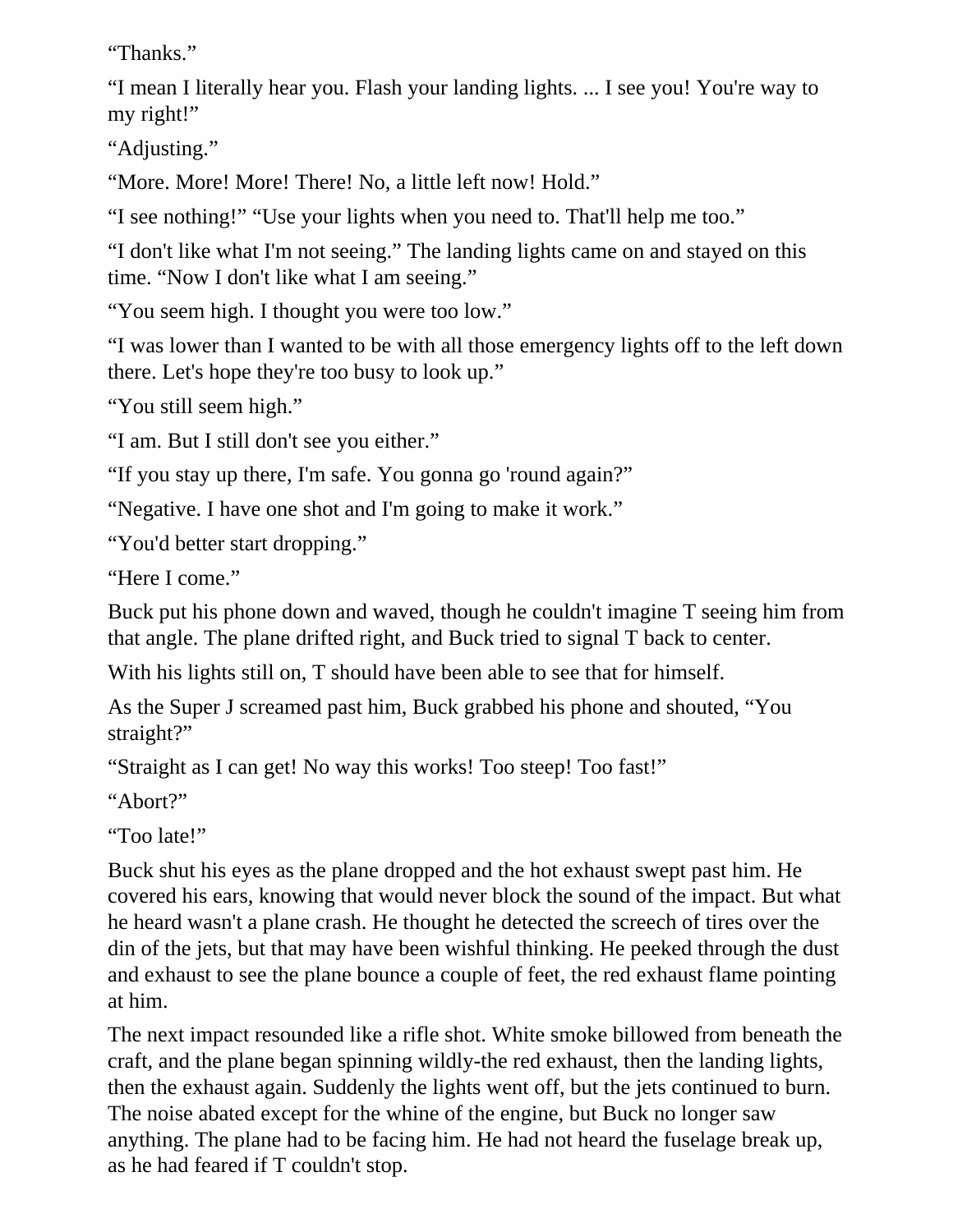He ran toward the plane, amazed to see Chaim beside him, keeping pace.

The New Babylon night was warm and dry. Spotlights from a dozen angles bathed the palace courtyard, nearly bright as day. Nothing would compete with the merciless, cloudless, sun-filled daytime sky, but until then, everyone could clearly see all there was to see.

David and Annie were among the hundreds of employees allowed-or in their case assigned-to file past the bier ahead of the pilgrims from around the globe. The couple waited on the steps while ten pallbearers-four men on each side and one at each end-solemnly carried in the draped Plexiglas box, accompanied by a live orchestra playing a dirge. From behind the barricades an eighth of a mile away, the mourning began. Employees began to wail too. The men gently placed the bier atop the pedestal and carefully positioned it. A technician, with what appeared to be a portable vacuum cleaner tucked under one arm, knelt between one of the end men and a side man and screwed a pressure gauge into the rubber stopper at the foot end. He checked the readout twice, then hooked a hose to the stopper, twisted a dial, and ran the suction machine for two seconds. He checked the pressure once more, removed everything but the stopper, then hurried away.

The eight side men backed smartly away while the two on the ends removed the shroud. Annie seemed to recoil.

David was stunned. He had expected Carpathia to appear lifelike. The work of Dr. Eikenberry had been astounding, of course, as there was no evidence of trauma. Yet somehow, even in a dark suit, white shirt, and striped tie, Carpathia appeared more lifeless than any corpse David had ever seen.

The bier itself was shaped like an old-fashioned pine box, the torso area expanding to contain Carpathia's robust physique. The lid was two inches thick and bolted to the sides with huge, stainless steel screws that bit deep into the plastic, pulled the casket gasket tight, and were secured at their undersides by self-locking washers and screws.

The lid was not three inches above Carpathia's face, and as people passed, they could lean over the velvet ropes and see their breath on the top. If this was Carpathia, he would be closer to his people in death than he had ever been in life.

David had listened to the revised autopsy report wherein all references to the sword and its damage were omitted and the bullet trauma was added. At the end of that, Dr. Eikenberry had launched a clinical play-by-play as she secured the eyelids with adhesive and stitched the lips with invisible thread.

David was curious and wanted a closer look. Fortunately, the cluster in front of them paused for more than a minute. David leaned forward and studied the remains, knowing this probably made him look grief stricken. He wondered if this was really Carpathia. The body looked stiff, cold, pale. Could it be a wax figure? Might the resurrection occur in the morgue refrigerator? The vacuumsealed Plexiglas bier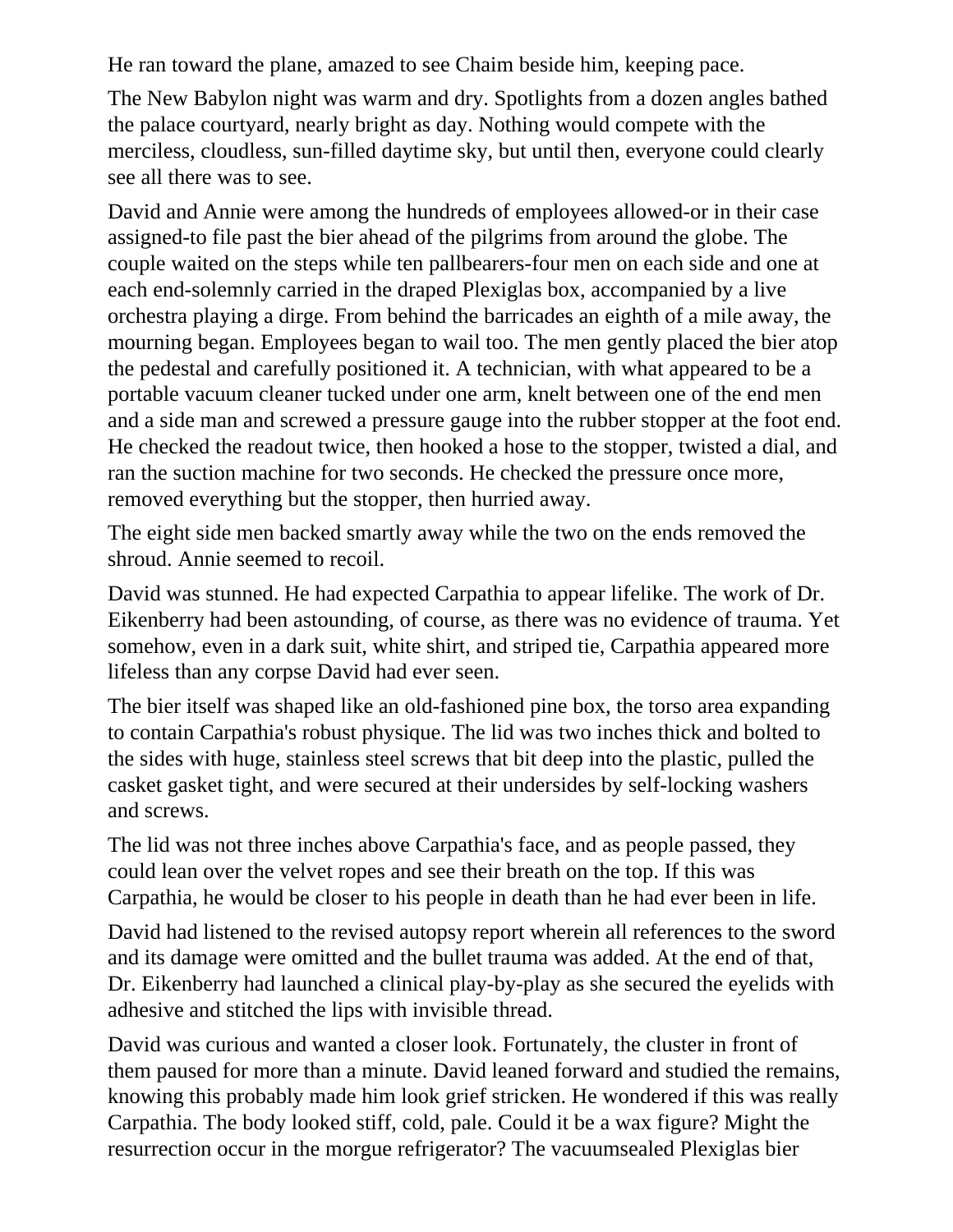certainly would not be conducive.

Carpathia's hands were more lifelike and convincing.

Left was draped over right at the waist, and they looked manicured and only slightly paler than in life. They rested within a quarter inch of the transparent lid.

David almost wished the man were worthy of this display.

David was stunned when several ahead of him made religious gestures, from crossing themselves to bowing.

A woman nearly toppled as she gave in to tears, and David wondered what the outcry from the public would be like if GC personnel reacted like this.

Three armed guards stood on the other side of the bier. When any mourner touched the glass, the closest guard leaned over and wiped the prints away, polishing, polishing.

Finally the line moved, and David tried to guide Annie for a closer look. She surreptitiously stiffened, and he let her stay outside him as they passed. The man behind David collapsed to his knees upon full view of the body and moaned in a foreign tongue. David turned to see it was Bakar.

Annie left, still looking exhausted, and David moved atop an observation deck that had been fashioned as the second floor of one of the medical tents. He watched as the barricades were pulled away and the crowd slowly began to move toward the bier.

Someone hurrying around the outside of the courtyard distracted David, heading toward where the evidence room had already been dismantled. It was a woman carrying a bulky, paper package. He scampered down and excused himself through the crowd to get to the area from the opposite direction of the woman.

When he arrived he saw her, Dr. Eikenberry, hurrying back the way she had come. Guy Blod stood there with the package. He looked at David and shrugged. "We're going to make dawn," he said. "Thanks to your help."

David didn't want to be pals with Guy. But he did want to know what was in the package. "What've you got there, Minister Blod?"

"Just something she said the Supreme Commander wants in the statue."

"In the statue?"

Guy nodded. "Which means it has to go in now, because once we weld this together, the only things that will get inside it will have to be smaller than the eyeballs, nostrils, or mouth. I mean, at four times life-size, they'll be plenty big,  $but..."$ 

"May I?" David said, reaching for the package.

"Whatever," Guy said. "It's going to burn anyway."

"Burn?"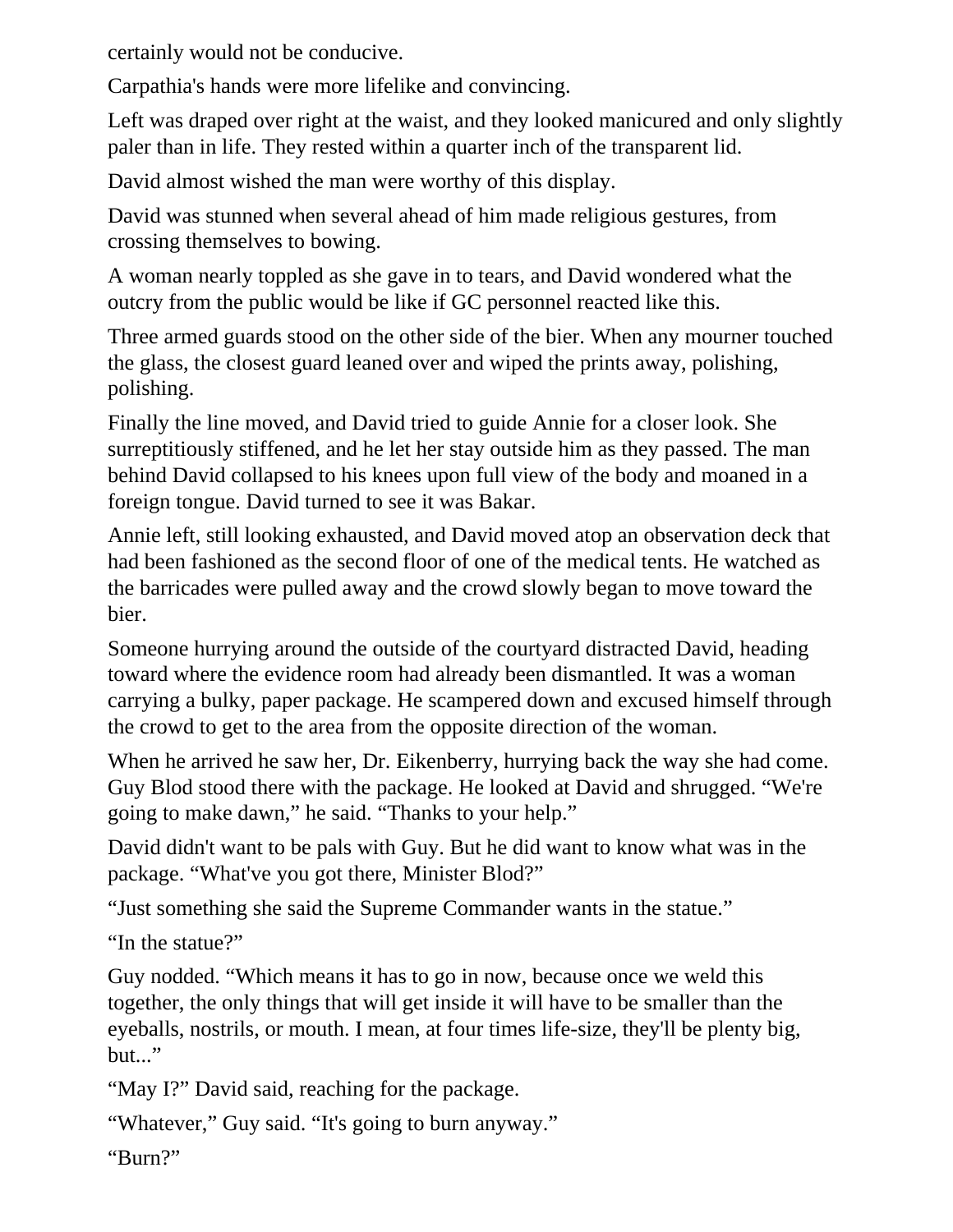"Or melt. The hollow legs will be an eternal furnace; don't you love it?" "What's not to love?" David said, peeking through a corner of the paper. In his hands was the real murder weapon.

## **TWELVE**

As RAYFORD followed Leah and Chloe out of the ersatz bar, one of the GC Peacekeepers was coming in. "You wouldn't be Ken Ritz, would you?"

Rayford fought for composure and noticed Leah stiffen and Chloe shoot the man a double take. With a furtive nudge, Rayford urged Chloe to keep moving and hoped Leah would do the same.

"Who's askin'?" Rayford said.

"Just yes or no, pardner," the guard said.

"Then no," Rayford said, brushing past.

"Hold on a second there, pop." Rayford preferred pardner. "Let me see some ID."

"I told you I'm not whoever you're looking for."

The guard stood in the doorway with his hand out.

Rayford showed his papers.

"So, Mr. Berry, you know Ken Ritz?"

"Can't say that I do."

"How about your friends?"

"Guess you'd have to ask them."

"No need to be a smart aleck."

"My apologies, but how would I know about them if I don't know him?"

The guard nodded his dismissal, and as Rayford emerged, he heard him calling out in the bar: "Ken Ritz in here? R-I-T-Z!"

Leah and Chloe waited by the Rover while the other guard had one foot on the bumper of the Suburban. He was on the phone.

Rayford walked nonchalantly to the driver's side of the Rover, and the three climbed in. As he pulled away, Rayford said, "Well, so much for the Suburban."

"Thanks to me," Chloe said. "Go ahead and say it, you two. This is all my fault."

Chaim's bravado had finally cracked. Buck thought it might have been due to exhaustion from the running, but for whatever reason, the old man was in a panic. Buck was strangely encouraged. There was little more difficult than rescuing someone who didn't care to be rescued. At least Chaim retained a degree of self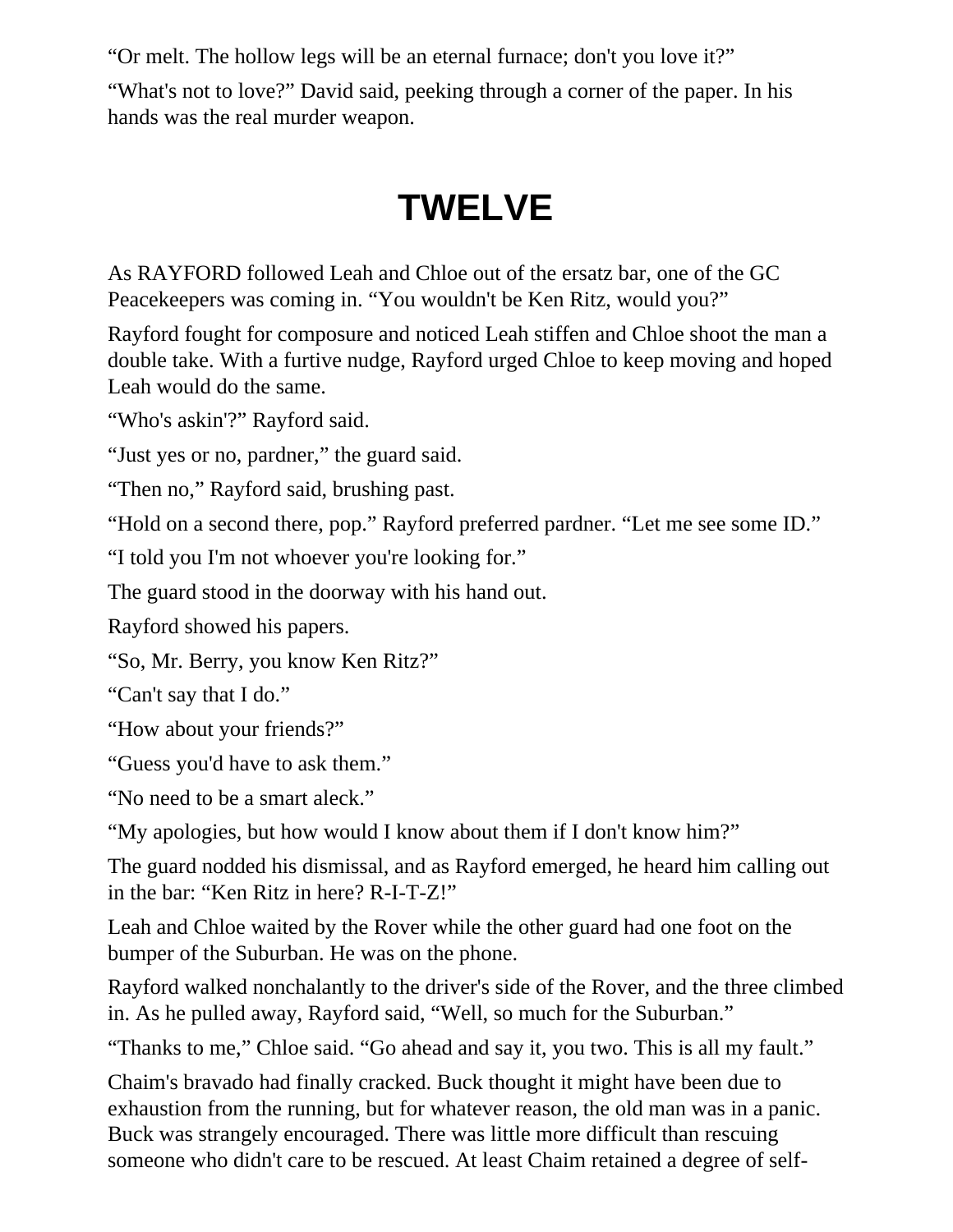preservation. It was a start.

The Super J sat at a severe angle with a blown tire.

The door swung down and T leaned out. "You must be Dr. Rosenzweig," he shouted.

"Yeah, hey, hi, how are ya," Chaim said with a wave.

"You know we got people coming, and you've got a flat tire?"

"I was afraid of that," T said. He reached to shake Rosenzweig's hand.

"Save the introductions until the GC shoots us," Chaim said. "We've got to get out of here. Have you taken off in a plane with only one tire?"

"We're not going to outrun anybody on foot. Let's give this a try."

Buck stepped up behind Rosenzweig and tried to guide him up the stairs. He wouldn't be moved. "This is lunacy, Cameron! There's barely enough road here to take off if the plane was healthy."

"You ready to turn yourself in?"

"No!"

"Well, we're leaving. You coming or taking your chances?" Buck pushed past him up the steps. He grabbed the handle and set himself to lift the door. "Last call," he said.

"There's no chance on the plane," Rosenzweig whined. "We're all going to die."

"No, Chaim," Buck said. "Our only chance is in the air. Have you given up?"

Rosenzweig leaped aboard as T muscled the plane to the end of the road, turned around, and gave it full throttle. Buck and Chaim, listing far to the left, buckled themselves in. Buck prayed. Chaim muttered, "Lunacy, lunacy. No chance. No hope."

With the engines screaming, the plane was suddenly level, though they weren't moving. Buck didn't know how T was doing it, but he used the propulsion and the brake to feather the craft up onto its one good tire. As he released the brake and maneuvered the controls, the Super J teetered crazily as it shot down the road.

At the other end the pavement had been twisted and tossed up onto its side to form a four- or five-foot barrier. As they hurtled straight toward it, Buck knew T had to find the right combination of speed and runway to pull this off. Buck couldn't tear his eyes from the barrier.

Chaim sat with his head between his legs, hands clasped behind his head. He moaned, "Oh, God, oh God, oh God," and Buck had the impression it was a sincere prayer.

It seemed there was no way the J would get enough lift to clear the barrier. T seemed to be doing everything he could to keep the plane level, but the imbalance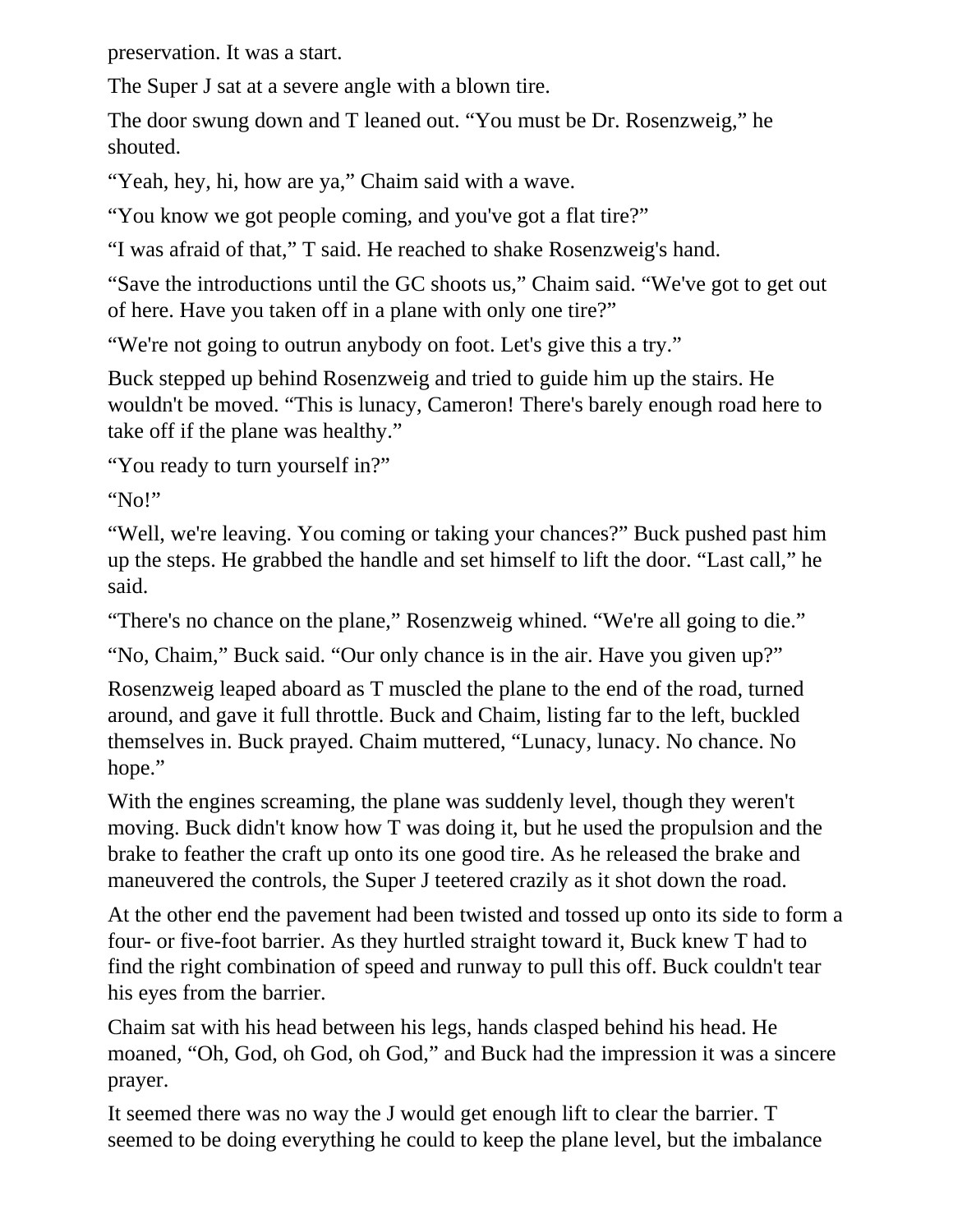had to be affecting speed too. At the last instant T seemed to abandon balance and put all his efforts into thrust. The jet lifted off the road, then dropped, and the tire chirped on the pavement before lifting yet again.

Buck grimaced and held his breath as they swept toward the barrier. T must have adjusted one flap to avoid a direct hit, because the plane lurched right, and something underneath slammed the barrier. Now they were in no-man's-land.

"God forgive me!" Chaim shouted as the jet was tossed back to the left, then dipped and nearly crashed as T pulled out all the stops. The tail seemed to drag, and Buck couldn't imagine how it stayed airborne. They headed for a grove of trees, but it was as if T knew he couldn't afford the drag that a turn would require. He seemed to set the jet at the shallowest possible angle to clear the trees and set it at full power. That was their one chance to get airborne, and if successful, the Super J would rocket into the night toward Greece. T would have to worry later about conserving fuel and landing on one tire.

Buck sat with fists clenched, eyes shut, grimacing, fully expecting to hit the trees and crash. He was pressed back against his seat, his head feeling the G forces as the Super J broke into open sky. He allowed his eyes to open, and in his peripheral vision, Chaim remained hunched over, now lamenting in Hebrew.

Buck unstrapped but found himself struggling to step toward the cockpit against the centrifugal force. "You did it, T!"

"Lost what was left of that bad tire, though," T said.

"Think we lost the whole wheel assembly. I thought we were going down."

"Me too. That was some takeoff."

"I've got about two hours to decide how to land. I know one-wheel landings can be done, but I'd almost rather pull up the one good wheel and go in belly first."

"Would this thing take it?"

"Not like a big one would. I'd say we're fifty-fifty for success either way."

"That's all?"

T reached for Buck's hand. "I'll see you in heaven, regardless."

"Don't say that."

"I mean it. If I didn't believe that, I'd have taken my chances with the GC back there."

Buck started when Chaim spoke, and he realized the Israeli was standing right behind him. "You see, Cameron? I was right! I should not have come! Now we have a one-in-two chance of surviving, and you two are just fine, knowing where you're going ..."

"I wouldn't say I'm fine, Chaim," Buck said. "I'll be leaving a wife and son."

"You've already given up?" T said. "I said we've got a fifty-fifty chance of landing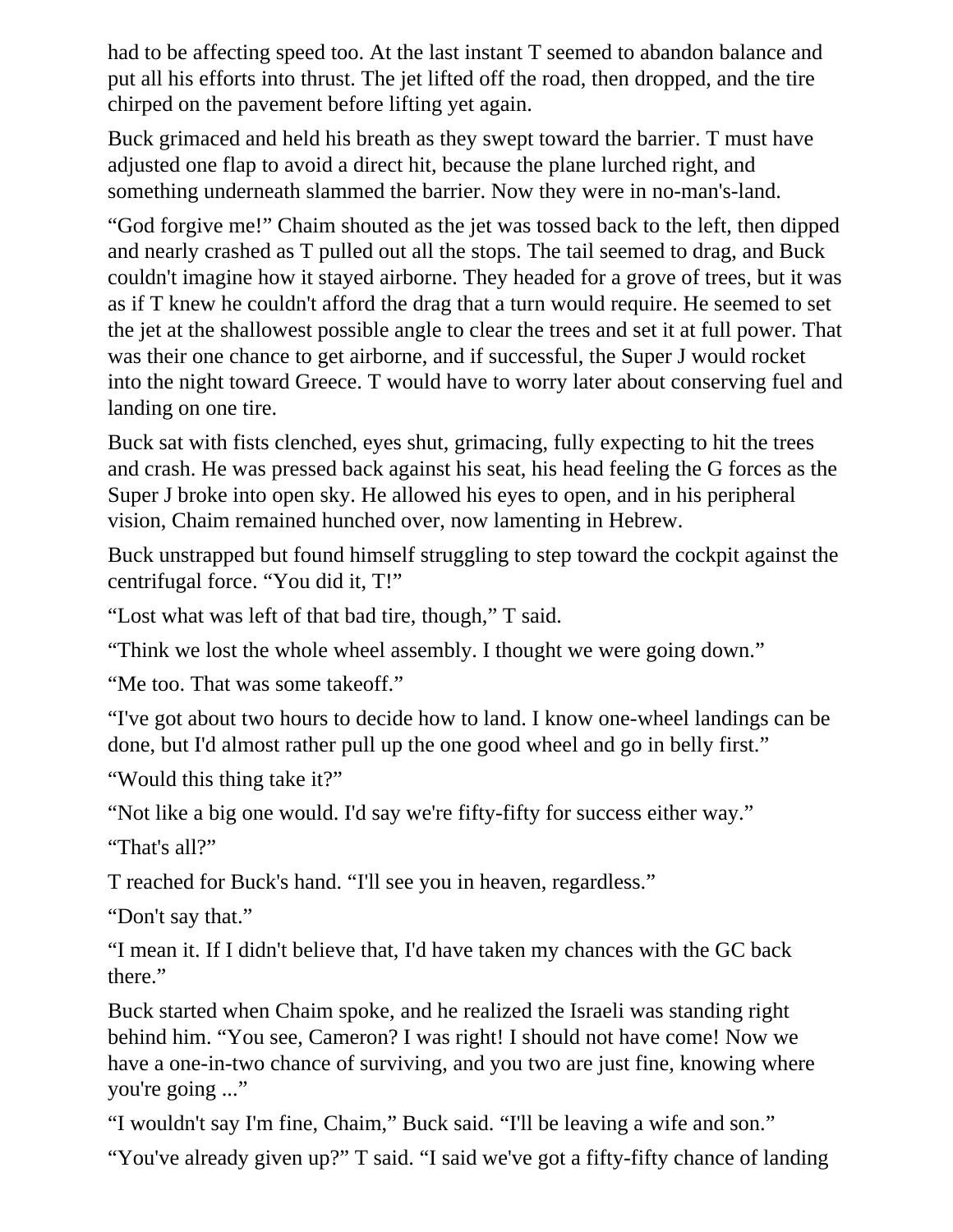successfully. Even a crash landing doesn't have to be fatal."

"Thanks for that cheery word," Buck said, turning to head back to his seat.

"Pray for me," T called after him.

"I will," Buck said.

"So will I," Chaim said, and Buck shot him a look. He didn't appear to be kidding.

After Rosenzweig was buckled in, Buck leaned over and clapped him on the knee. "You don't have to be afraid of death, you know. I mean dying, yeah, I'm afraid of that too, afraid it'll hurt, that I might burn. I hate leaving my family. But you're right. T and I know where we're going."

Chaim looked terrible, worse than Buck had seen him since the night before. He couldn't make it compute.

Chaim had seemed almost giddy after escaping the Gala.

Then he was suicidal after hearing about Jacov and his family and Stefan. But now he looked grave. So, he was human after all. Despite all the talk of suicide, he was afraid to die.

Buck knew he had to be as forthright with Chaim as he had ever been. "We may meet God tonight, Chaim," he began, but Rosenzweig immediately made a face and waved him off.

"Don't think I wasn't listening all these years, Cameron. There is nothing more you can tell me."

"Still you refuse?"

"I didn't say that. I just said I don't need to be walked through this."

Buck couldn't believe it. Chaim said that as if he were going to do "this" on his own.

"I do have one question, however, Cameron. I know you don't consider yourself an expert like Dr. Ben-Judah, but what is your best guess about how God feels about motives?"

"Motives?"

Chaim looked frustrated, as if he wished Buck caught his drift without Chaim having to explain. He looked away, then back at Buck. "I know God is real," he said, as if confessing a crime. "There has been too much evidence to deny it. I can't explain away any of the prophecies, because they all come true. The evidences for Jesus as Messiah nearly convinced me, and I had never been a Messiah watcher. But if I were to do what you and Tsion have been pleading with me to do for so long, I confess it would be with the wrong motive."

Except for the likelihood that they might be dead within a couple of hours, Buck wished Tsion was with them right then. He wanted to ask Chaim what his motive was, but he sensed he would lose him if he interrupted.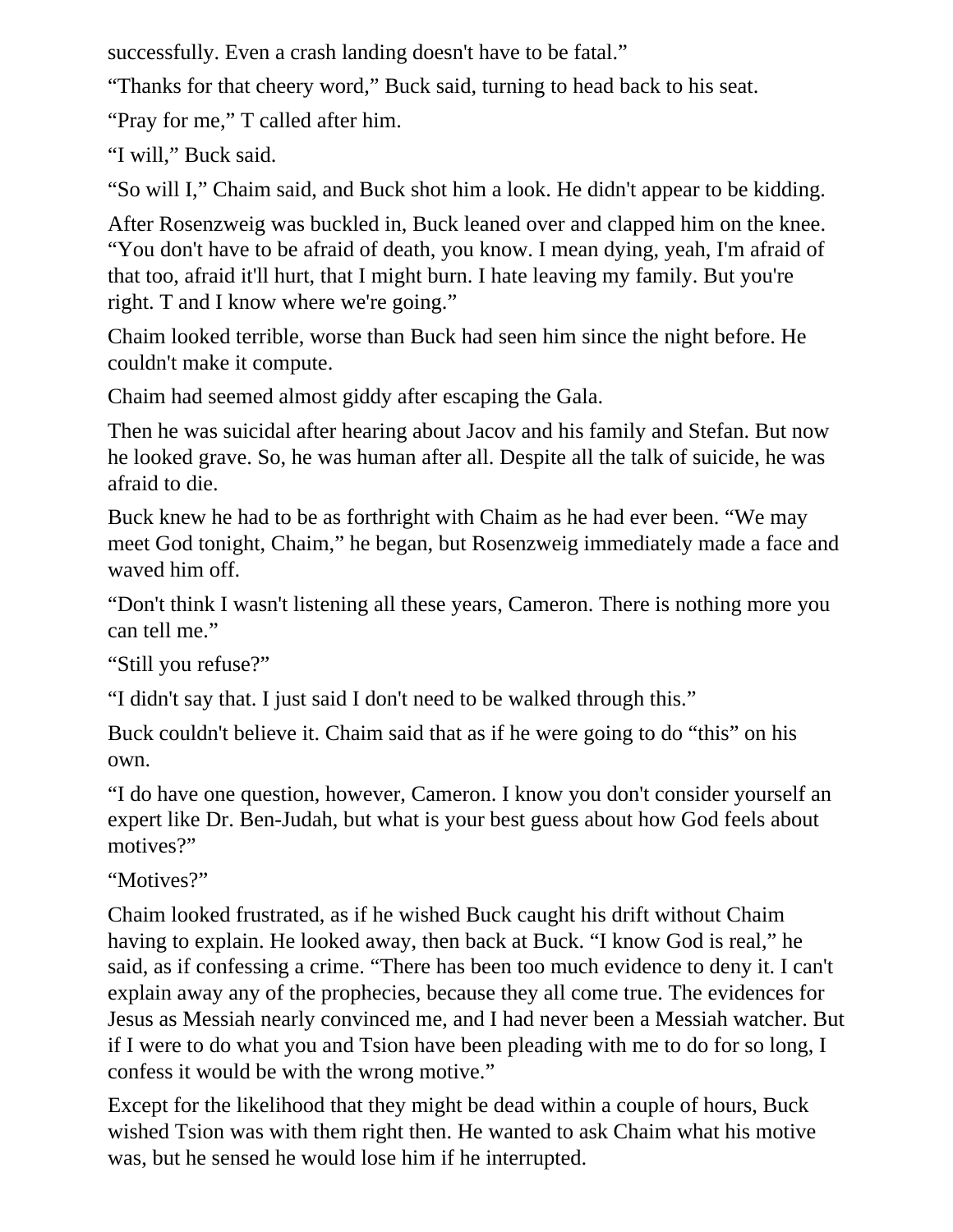Chaim pressed his lips together and hung his head.

When he looked up again, he seemed to fight tears. He shook his head and looked away. "I need to think some more, Cameron."

"Chaim, I've pleaded with you before to not run out of time. Clearly I'm on solid footing to say so now."

Suddenly Rosenzweig leaned over and grabbed Buck's elbow. "That's the very issue! I'm scared to death. I don't want to die. I thought I did, thought it was the only answer to being a murderer, even if I believed I was just in killing the man. But I did it with forethought, with months of forethought. I planned it, fashioned my own weapon, and saw it through. I have no pity, no sympathy for Nicolae Carpathia. I came to believe, as you do, that he was the devil incarnate."

That wasn't quite accurate, but Buck held his tongue.

While believers were convinced Carpathia was the Antichrist and deserved to be killed and stay dead, they knew that he would not literally be Satan incarnate until he came back to life. Whether he deserved to live again or not, that was what was prophesied.

"It's hard for me to fathom that I might have been in God's plan from the beginning. If it is true that Carpathia is the enemy of God and that he was supposed to die from a sword wound to the head, I feel like Judas."

"Judas? A nonreligious Jew knows the New Testament too?"

"Don't look so surprised, Cameron. Everyone understands what a Judas is. Someone was to betray Jesus, and it fell to Judas. Someone was to murder Antichrist, and while I cannot say it actually fell to me, I took the job into my own hands. But say it was my destiny. Though apparently God wanted it done, it certainly was not legal. And look at what it has cost me already! My freedom. My peace of mind, which, I admit, is only a distant memory. My loved ones.

"But Cameron, can God accept me if my motive is selfish?"

Buck squinted and turned to look out the window.

The dim, sparse lights of Israel receded fast. "We all come to faith selfish in some ways, Chaim. How could it be otherwise? We want to be forgiven. We want to be accepted, received, included. We want to go to heaven instead of hell. We want to be able to face death knowing what comes next. 7 was selfish. I didn't want to face the Antichrist without the protection of God in my life."

"But Cameron, I am merely afraid to die! I feel like a coward. Here I did this rash thing, which many would say took courage and even strength of character. At first I took pride in it. Now I know, of course, that God could have used anyone to do it. He could have caused something to pierce Carpathia's head during the earthquake. He could have had a political rival or a crazy man do it. Perhaps he did! Part of it was compulsion, especially perfecting the weapon. But I had motives, Cameron. I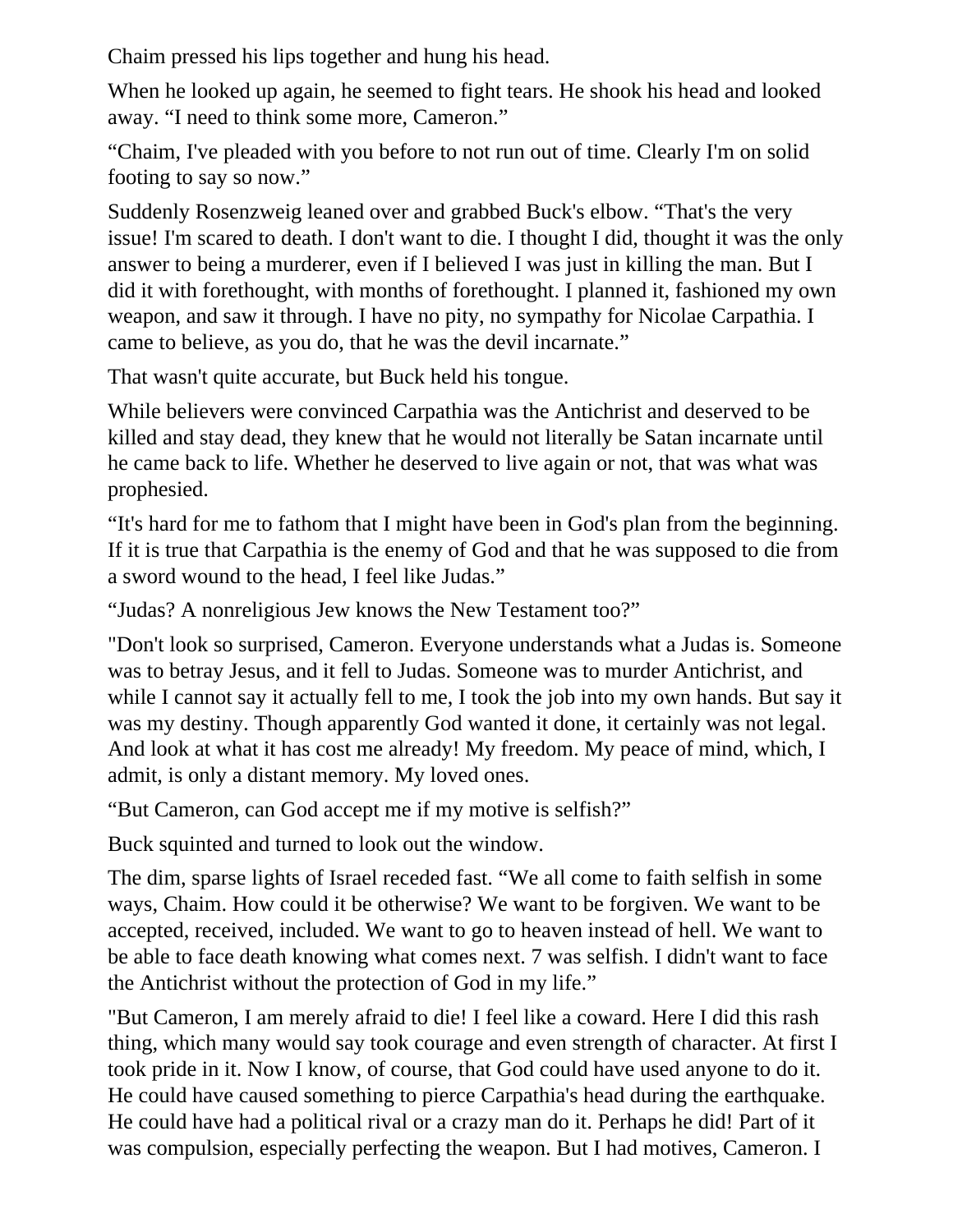hated the man. I hated his lies and his broken promises to my homeland. I hated even what he did to the practicing Jews and their new temple, even though I did not count myself among them.

"I am without excuse! I am guilty. I am a sinner. I am lost. I don't want to die. I don't want to go to hell. But I fear he will cast me out because I squandered so many opportunities, because I resisted for so long, because I suffered even many of the judgments and still was cold and hard. Now, if I come whimpering to God as a child, will he see through me? Will he consider me the little boy who cried wolf? Will he know that down deep I am merely a man who once had a wonderful life and enjoyed what I now see were bountiful gifts from God-a creative mind, a wonderful home and family, precious friends-and became a crazy old fool?

"Cameron, I sit here knowing that all you and Tsion and your dear associates have told me is true. I believe that God loves me and cares about me and wants to forgive me and accept me, and yet my own conscience gets in the way."

Buck was praying as he had not prayed in ages.

"Chaim, if you told God what you're telling me, you'd find out the depth of his mercy."

"But, Cameron, I would be doing this only because I'm afraid I'm going to die in this plane! That's all. Do you understand?"

Buck nodded. He understood, but did he know the answer to Chaim's question? People through the ages had all kinds of motives for becoming believers, and surely fear was a common one. He'd heard Bruce Barnes say that people sometimes come to Christ for fire insurance-to stay out of hell-only to later realize all the benefits that come with the policy.

"You said yourself that I don't consider myself an expert," Buck said, "but you also said you knew you were a sinner. That's the real reason we need Jesus. If, you weren't a sinner, you'd be perfect and you wouldn't need to worry about forgiveness and salvation."

"But I knew I was a sinner before, and I didn't care!"

"You weren't staring death in the face either. You weren't wondering whether you might end up in hell."

Rosenzweig rubbed his palms together. "I was tempted to do this when I was suffering from the locust attack. I knew that was a prophesied biblical event, but I also knew that becoming a believer would not speed my recovery.

"You told me that yourself. And relief would have been my only motive then, as I fear it is now. What I should do, intellectually, is wait and see if I survive this landing or this crash or whatever it is we're going to do. If I am not facing imminent death, I won't be so suspicious of my own intentions."

"In other words," Buck said, "'get me out of this and I'll become a believer'?"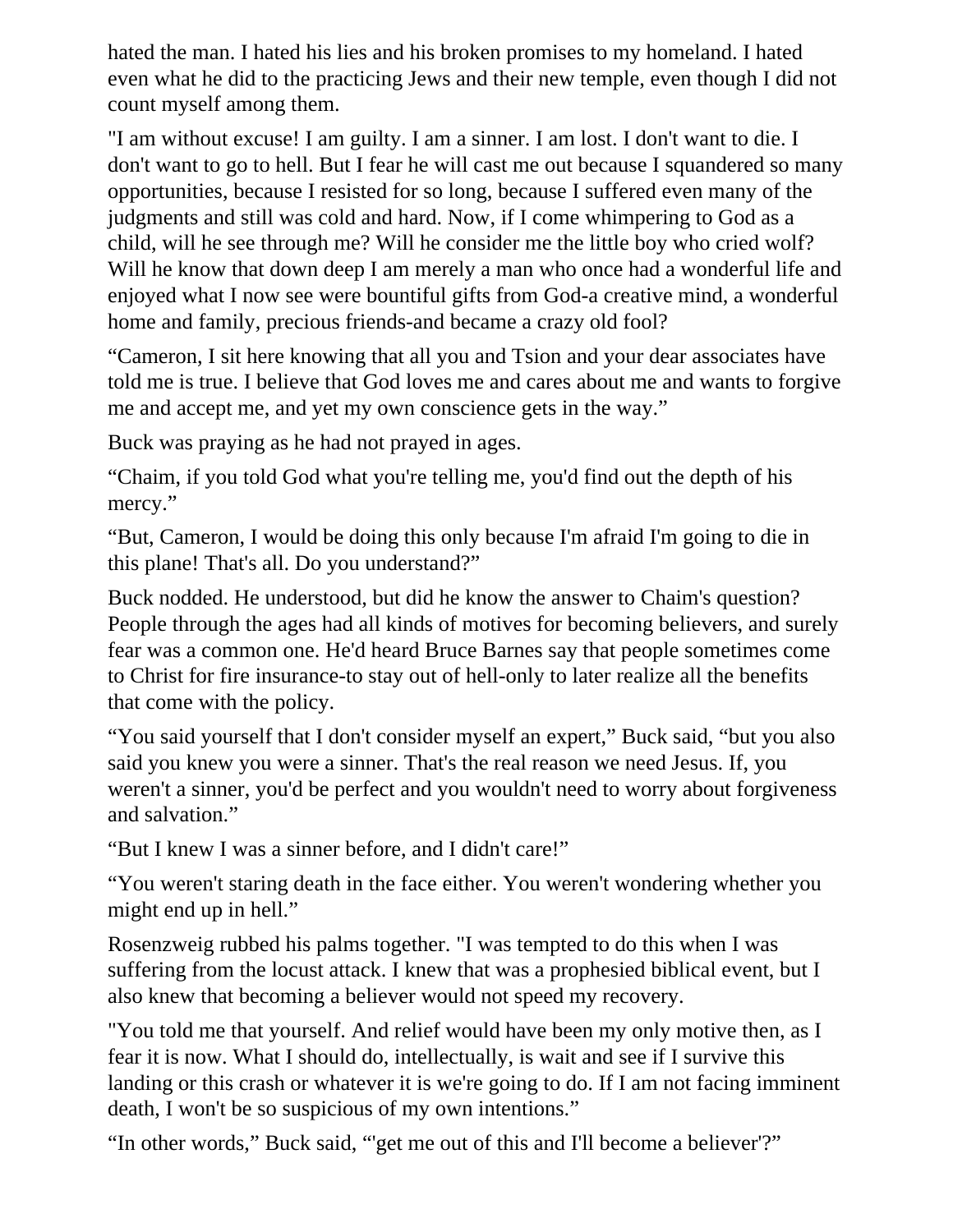Chaim shook his head. "I know better than to bargain with God. He owes me nothing; he need not do one more thing to persuade me. I just want to be honest. If I would not have come to the same conclusion on the ground or in a plane with two good tires, then I should not rush into it now."

Buck cocked his head. "Friend, rushing into this would be the last way I would describe you. My question is, why do you feel in any more danger now than you did on the ground, or than you will feel if we land safely?"

Chaim raised his chin and shut his eyes. "I don't. The GC has already announced my death and is now free to exterminate me without the nuisance of publicity. That's why I found myself running to this plane. I don't need to tell you the dread of living in exile."

"But whatever motive you have now, you will also have if we survive. Nothing changes."

"Maybe I'll lose the urgency," Rosenzweig said, "the sense of imminence."

"But you don't know that. They may have to foam the runway, bring out the emergency vehicles, all that. You can't hide under a blanket or claim to be contagious when we leave the plane. And you can't hide in the lav until the coast is clear. You're going to be as exposed and as vulnerable as ever, safe landing or no."

Chaim held up a hand and slowly closed his eyes.

"Give me a minute," he said. "I may have more questions, but just leave me alone a moment."

That was the last thing Buck wanted to do just then, but neither did he want to push Chaim away. He settled back, amazed at how smooth was the ride that might lead them to eternity.

Kenny Bruce took long afternoon naps, and Tsion looked forward to that. He loved the boy and had had a lot of fun with him for the last fourteen months, even in cramped quarters. He was a good-natured, though normal, kid, and Tsion loved teasing him and playing with him.

Kenny could be wearying, however, especially for one who had not been around infants for nearly twenty years. Tsion needed a nap himself, though he was still desperate not to miss whatever was going to happen in New Babylon.

"Mama?" Kenny asked for the dozenth time, not troubled but curious. It was unusual for her to be gone.

"Bye-bye," Tsion said. "Home soon. Getting sleepy?"

Kenny shook his head, even as he rubbed his eyes and appeared to be trying to keep them open. He yawned and sat with a toy, soon losing interest. He lay on his back, feet flat on the floor, knees up. Staring at the ceiling, he yawned, turned on his side, and was soon motionless. Tsion carried him to the playpen so he wouldn't fuss if he awoke before Tsion did. There were plenty of things to keep him occupied there.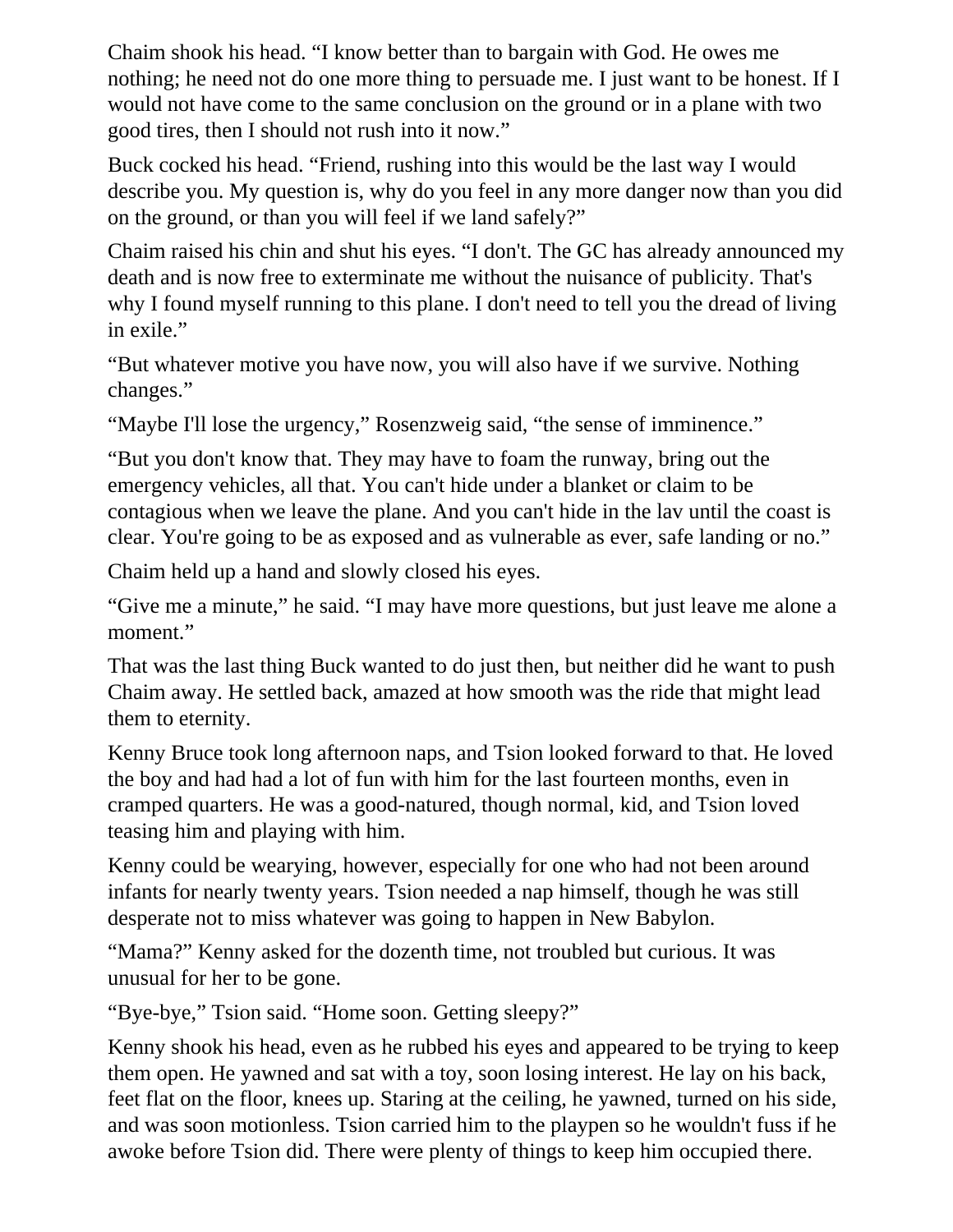Tsion settled before the TV again and put his feet up.

The underground was cool, so he draped a blanket over himself. He tried to keep his eyes open as the GC CNN pool camera remained trained on the transparent coffin and the endless line of the mourning faithful from around the world.

Knowing that young David Hassid and his lady friend Annie Christopher were there, along with who knew how many other believers, he began silently walking through his prayer list. When he closed his eyes to pray for his comrades and his cybercongregation (more than a billion now), he felt himself nodding and his brain longing for sleep.

He peeked at the digital clock on the videodisc player atop the TV. He set the machine to record, just in case he fell asleep and was unable to wake up in time for "the" event. As he settled back in to try to pray, knowing full well he would drift off, the clock showed 12:57 in the afternoon.

Tsion began praying for Chloe, Leah, and Rayford, whom he knew were in the state. Then he prayed for T, Rayford's friend, who was presently unaccounted for.

Then Cameron, always in the middle of something and who knew where. As his mind drifted to his old friend and professor, Dr. Rosenzweig, Tsion began feeling a tingle, much like when he had tried to intercede for Rayford.

Was it fatigue, a hallucination? So disconcerting, so real. He forced his eyes open. The clock still read 12:57, but he felt as if he were floating. And when he let his eyes fall shut again, he could still see plain as day. The cramped cellar was cool and musty, the sparse furniture in its place. Kenny slept unmoving in the playpen, blanket still tucked around him.

Tsion saw this from above now, as if in the middle of the room. He saw himself asleep on the couch. He had heard of out-of-body experiences but had never had one, or dreamed one. This didn't seem like a dream, didn't feel like one. He felt weightless, moving higher, wondering if the joists from the flooring above would conk him on the head as he rose and whether that would hurt a floating, hallucinating, dreaming, praying, or sleepr deprived man. He wasn't sure what kind of a man he was right then, but despite his incredible lightness of being, he felt as conscious and aware as he had ever been. Though he knew he was unconscious, he had never been so attuned to his senses. He could see clearly and feel everything from temperature to the air moving over the hair on his arms as he ascended. He heard every noise in the house, from Kenny's breathing to the refrigerator kicking on as he passed it.

Yes, he had drifted through the first floor, but he could still see Kenny and neither worried nor felt guilty about leaving him. For he saw himself too, still on the couch, knowing that if Kenny needed him, he could return as quickly as he had left.

The fall air was crisp above the house, yet he was glad he was in shirtsleeves. It was not uncomfortable, but he was so aware of everything . . . feeling, seeing, hearing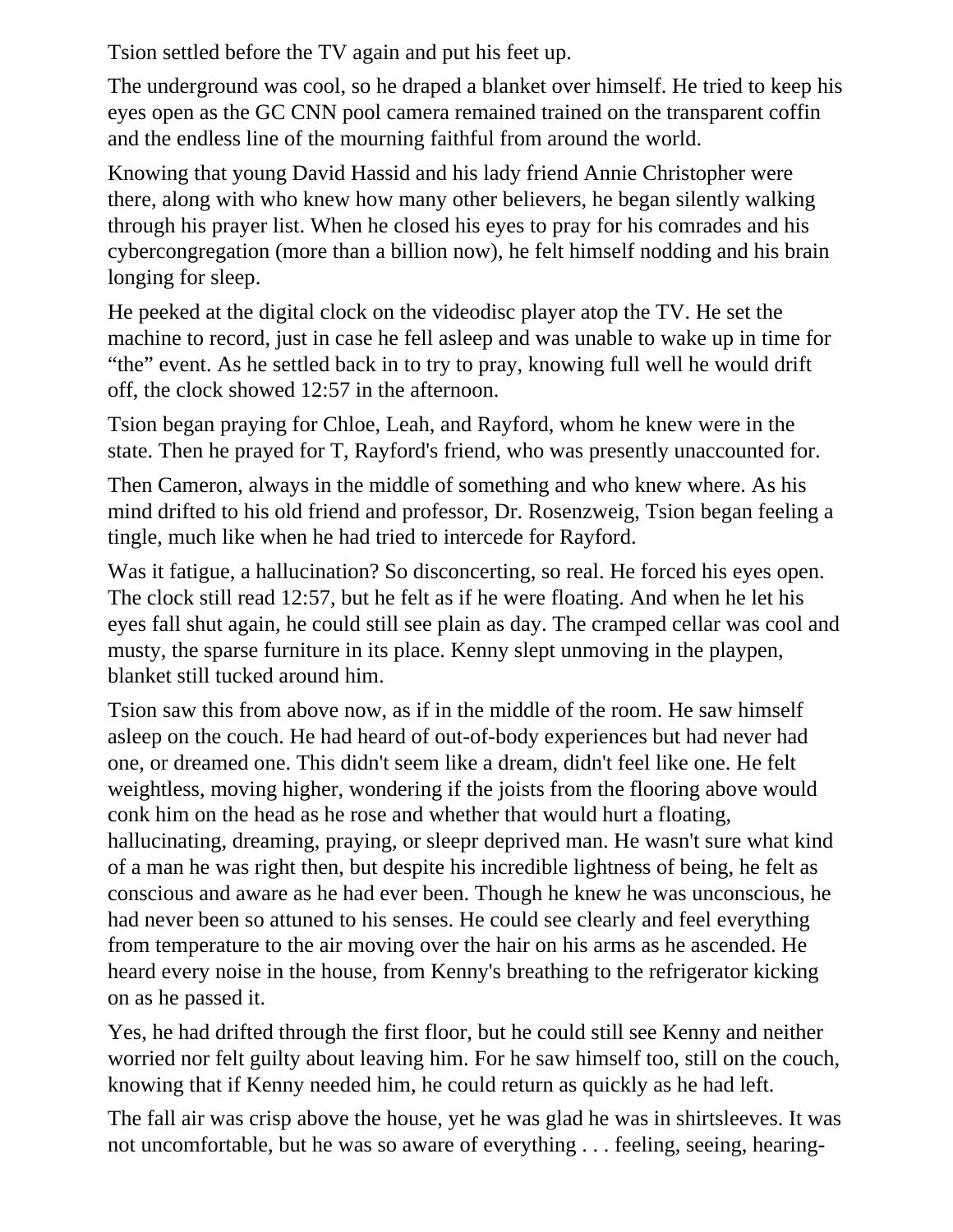the wind through the dead-leafed trees. He even smelled the decaying leaves on the ground, though no one burned them anymore. No one did anything anymore that used to be mundane. Life was about surviving now, not about incidentals. If a task did not put food on the table or provide shelter, it was ignored.

In an instant Tsion instinctively shot his arms out for balance and felt as if he had returned almost to his sleeping form in the underground. But the house, the halfdestroyed village of Mount Prospect, the northwest suburbs, the twisted ribbons that used to be highways and tollways, the whole Chicago area had become minuscule beneath him.

Would he soon grow colder, lose oxygen? How could it be that he was this far from home, now looking at a blue globe that reminded him of the hauntingly beautiful pictures of earth from the moon? Daylight turned to night, but the earth was still illuminated. He felt as if he were in the deep recesses of space, maybe on the moon.

Was he on the moon? He looked about him and saw only stars and galaxies. He reached for the earth, because it seemed to recede too quickly. In a strange way, though he could not see it anymore, he sensed he and Kenny still slept in Mount Prospect at the safe house.

He was soon able to see the planets as he drifted, drifted, farther and farther from all that he knew. How fast could he be going? Such physical questions seemed pedestrian, irrelevant. The question was, where was he and where was he going? How long could this go on? It was so, so strange and wonderful, and for the briefest instant, Tsion wondered if he had died. Was he on his way to heaven? He had never believed heaven was on the same physical plane as the universe, somewhere rocket men could go if they had the resources. And at the same time he had never before felt so thoroughly alive. He was not dead.

He was somewhere in his mind, he was convinced.

In an instant, as he seemed to hang weightless in space, it seemed he accelerated yet again. He raced through the vast universe itself, with its numberless galaxies and solar systems. The only sound was his own breathing, and to his amazement, it was rhythmic and deep, as if, as if, as if he were asleep.

But he wondered how so puny a mind could dream such a vista. And as if a switch had been pulled, the darkness turned to the brightest light, obliterating the utter darkness of space. Just as the stars disappear in the light of the sun, so everything he had passed on his way to this plateau vanished. He hung motionless in soundless, weightless animation, a sense of expectancy coursing through him.

This light, like a burst of burning magnesium so powerful as to chase even a shadow, came from above and behind him. Despite the sense of wonder and anticipation, he feared turning toward it. If this was the Shekinah glory, would he not die in its presence? If this was the very image of God, could he see it and live? The light seemed to beckon him, to will him to turn.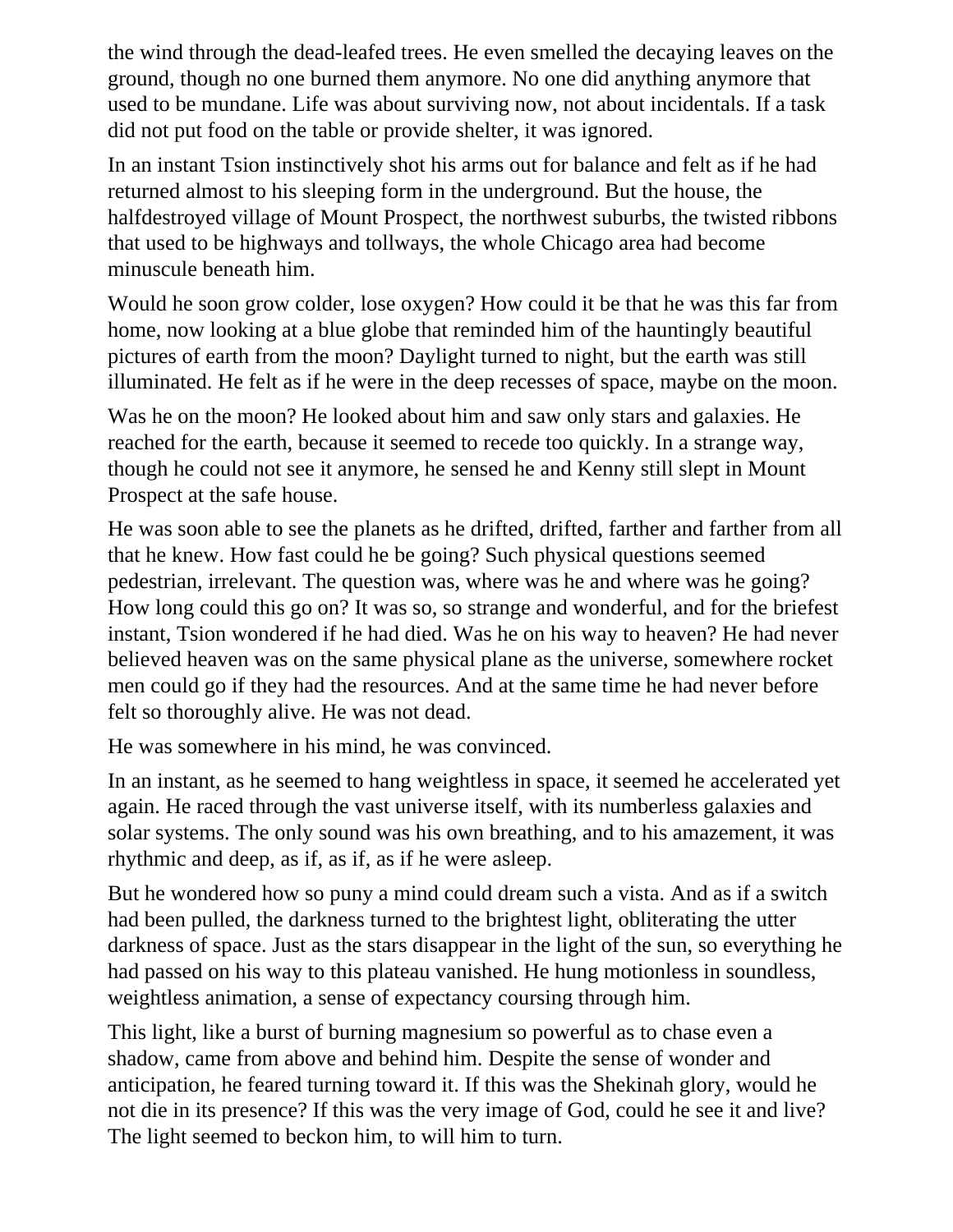And so he did.

## **THIRTEEN**

RAYFORD drove as close as he could to the Chicago city limits, staying on a rebuilt collar road that had ominous warning signs its entire length, prohibiting traffic beyond its northern line. Patrolling GC cars ignored the sparse traffic, so Rayford looked for a turn that would appear to take him into a local area but which might lead him off-road to the city.

He felt as conspicuous and obvious as he had in a long time, bouncing over dusty lots and through closed forest preserves in the middle of the day. But he detected no tail. He parked the Land Rover beneath a crumbling former L station. He and Chloe and Leah sat in the shade, Rayford beginning to feel the fatigue that had preceded his wonderful sleep in Greece.

"This is my fault," Chloe said. "I was impatient and stupid and selfish. No way we can walk into Chicago until tonight. And how far is it? Twenty miles to the Strong Building? It'll take hours."

Leah shifted in her seat. "If you're looking for someone to argue with you, I can't. I'm not trying to be mean, but we're going to sit here until dark. Then we're going to walk at least five hours to what, check out our next safe house?"

Chloe sat shaking her head.

"We're not walking anywhere," Rayford said. "I know this town like the back of my hand. When it's good and dark, we're going to drive to the building with our lights off. The GC aren't keeping people out of here for fun. They really believe it's contaminated. If we have to turn on the lights now and then to keep from getting swallowed up in a hole and some surveillance plane spots us or some heat detector locates us, at worst they'll warn us to get out. They're not coming in after us."

"No, Dad," Chloe said. "The worst that will happen is that they force us out and figure out who you are."

"They would keep their distance and check us for radiation first."

"And finding none, there goes our whole plan."

"There's enough to think negatively about these days," Rayford said. "Let's think positive. Bad enough I have to give Buck the news about his family soon."

"Let me do that, Dad."

"Are you sure?"

"Absolutely. When he calls, let me talk to him."

But when Buck called, it was clear this was still not the time to give him news like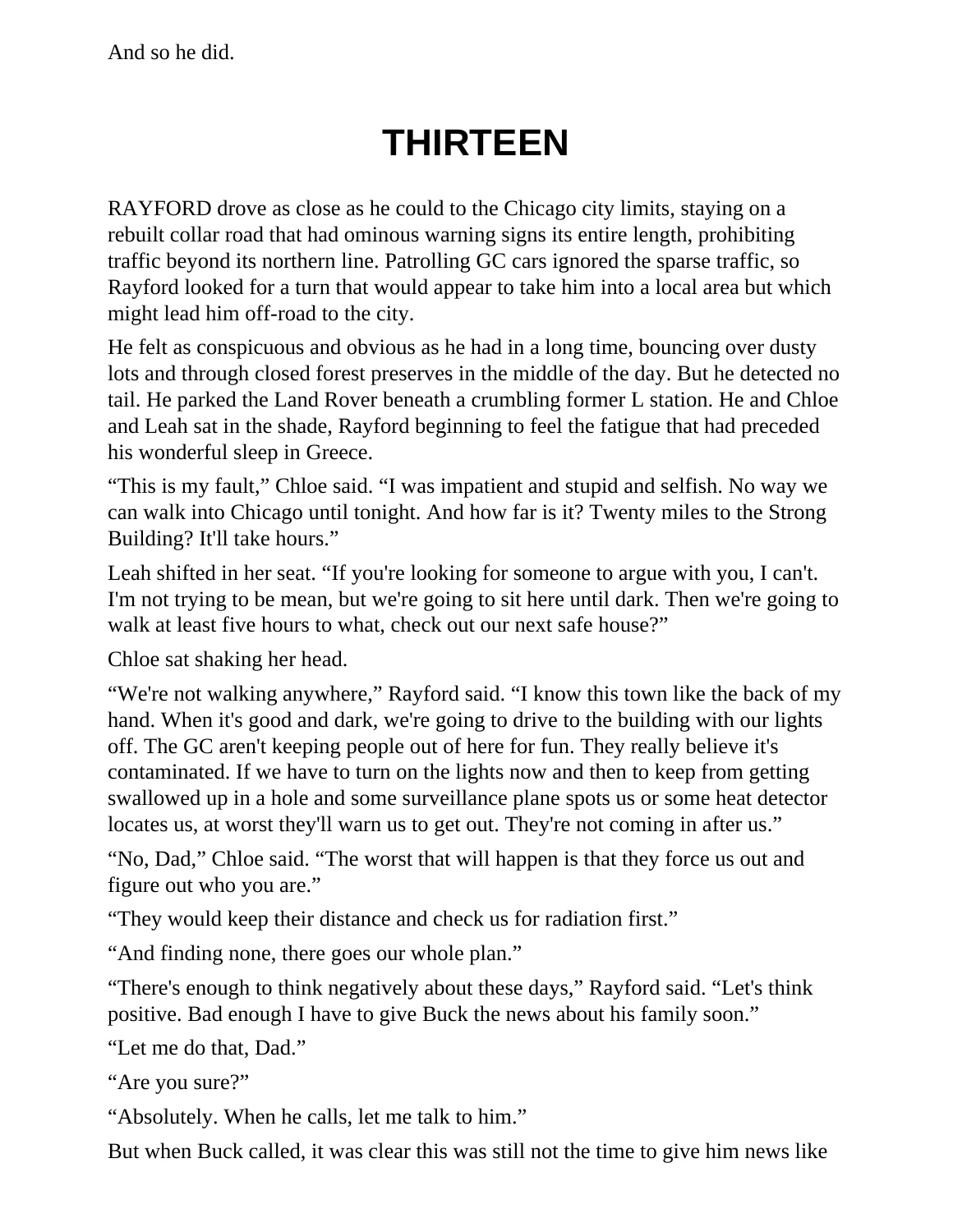that. Rayford watched as Chloe seemed to disintegrate on the phone. "Thank you, sweetheart," she said. "Thanks for telling us. We'll be praying. I love you too, and Kenny loves you. Call me as soon as you can. Promise me."

Chloe rang off and quickly brought Rayford and Leah up to speed.

"So that's where T is," Rayford said. "Good thinking on Buck's part. We need to pray for them right now."

"Especially for Chaim," Chloe said. "He sounds close."

"Landing on one wheel is risky," Rayford said, "but it can be done. I think this is T's first time in a Super J, though."

"What kinds of odds would you give them?" Leah said, then appeared to regret asking, realizing Chloe could lose her husband within the next twenty minutes.

"No, I want to know too," Chloe said. "Really, Dad. What are their chances?"

Rayford stalled but saw little value in getting Chloe's hopes up. "About one in two," he said.

Chaim called for Buck, who had joined T in the cockpit.

Buck went back and knelt near Chaim's seat. "One more question," Rosenzweig said. "Dare I test God?"

"How?"

"Tell him I want to believe, offer him what's left of my life, and just see if he'll accept me in spite of my selfish motive."

"I can't speak for God," Buck said. "But it seems to me if we're sincere, he'll do what he promised. You already know that this is about more than mere believing, because you believe now. The Bible says the demons believe and tremble. It's a decision, a commitment, a receiving."

"I know."

"We're about fifteen minutes out, Chaim, give or take circling and getting some tower help. Don't stall."

"But you see?" Chaim said. "That just contributes to my problem. I won't be any more just because my time may be running out. I may be even less."

"Let God decide," Buck said.

Chaim nodded miserably. Buck didn't envy his having to work this out while wondering how long he had to live. Chloe and Kenny were at the forefront of Buck's mind, and knowing he would see them again in three and a half years regardless did nothing to abate his desperation not to leave them.

He headed back to the seat next to T. "I've been in touch with the tower at an airport south of Ptolemai's called Kozani. They agree I might have a better shot trying a belly landing than trying to put down on one wheel. No telling how strong that one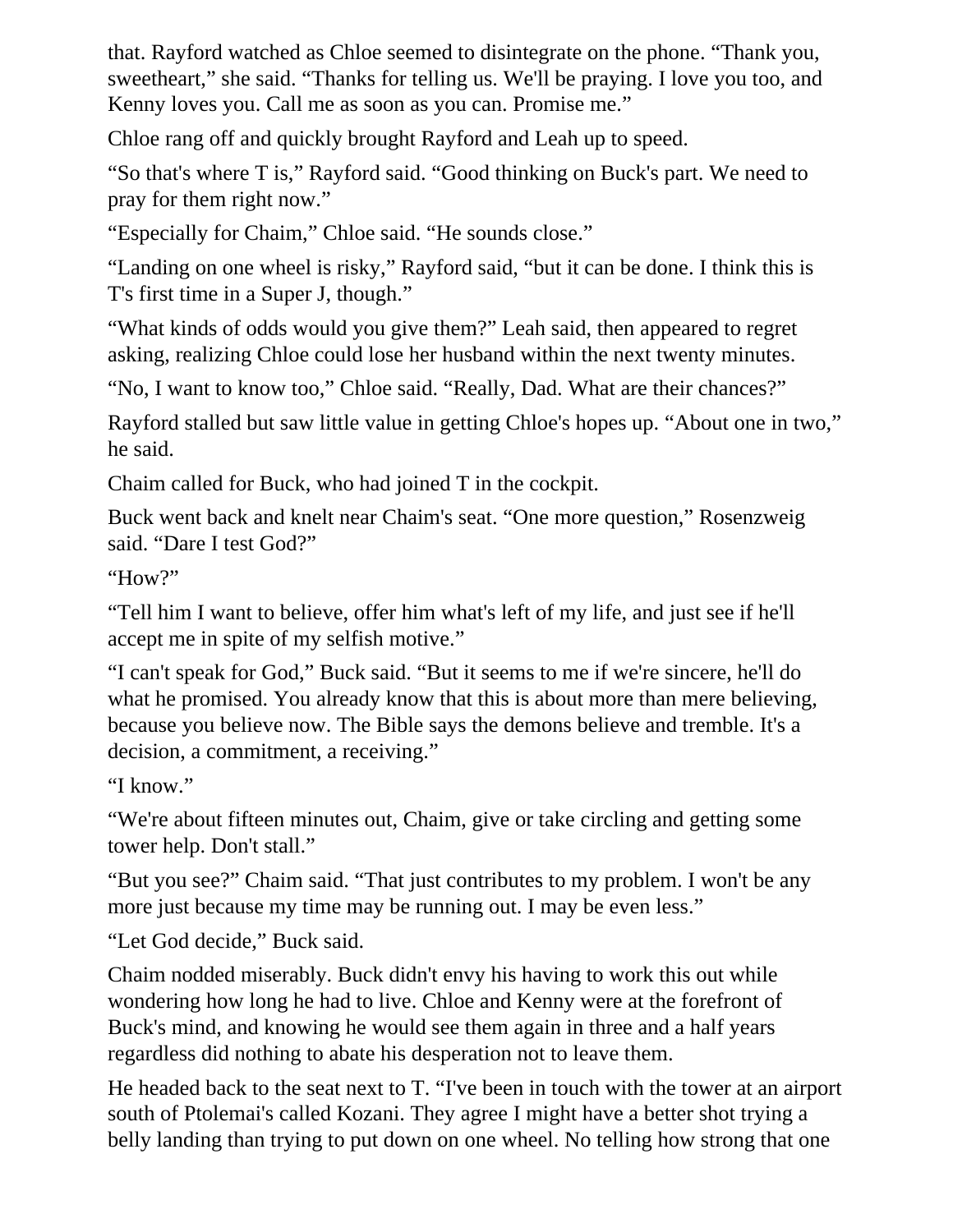is, or how good a pilot I am. If I'm not perfect, we bounce and that's it. Going in flat will allow me to land at the slowest possible speed and hope for the best."

"You've got to really be smooth, don't you?"

"Tell me about it."

"You gonna fly over low first and see if they can get a look at the wheels?"

T pointed to the fuel gauge, buried on empty. "You tell me."

"Well, that could be good news, couldn't it?"

"How so?" T said.

"If we crash, we don't burn."

"If we crash, Buck, you're going to want to burn. You're going to wish we were vaporized."

Tsion felt such a sense of peace and well-being that he didn't want this to end, dream or not. He knew he should be terrified to turn and face the light, but it was the light itself that drew him.

He did not move as if in water or in a vacuum. He didn't have to move his limbs. All he had to do was will himself to turn, and he turned. At first Tsion believed he was looking into a bottomless crevice, the only dark spot in a wall of bright white. But as he backed away from the image, so real he believed he could touch it, other dark spaces of relief came into view. As his eyes adjusted to the light, he pulled back far enough to make out a face. It was as if he dangled between the nose and cheekbone of some heavenly Mount Rushmore image.

But this was neither carved from stone nor made of flesh and bone. Huge and bright and strong, it was also at once translucent, and Tsion was tempted to will himself to pass through it. But as it should have been frightening and was not, he wanted to see the whole. If a head, then a body? He pulled back to see the face ringed with hair massive as prairie grass. It framed a face kindly and yet not soft, loving and yet confident and firm.

Tsion knew beyond doubt he was imagining this, and at the same time it was the most sensory-rich experience of his life. It burned into his mind's eye, and he believed he would never forget it nor experience anything like it again as long as he lived.

His voice nearly failed him, but he managed to croak, "Are you Jesus the Christ?"

A rumble, a chuckle, a terrestrial laugh? "No," came A gentle voice that surrounded him and, coming from a mouth that size, should have blown him into oblivion.

"No, son of the earth, I am merely one of his princes."

Tsion pulled back farther to take in the scope of this beautiful heavenly being. "Gabriel?" he whispered.

"Gabriel and I are as brothers, child. He announces. I command the heavenly host."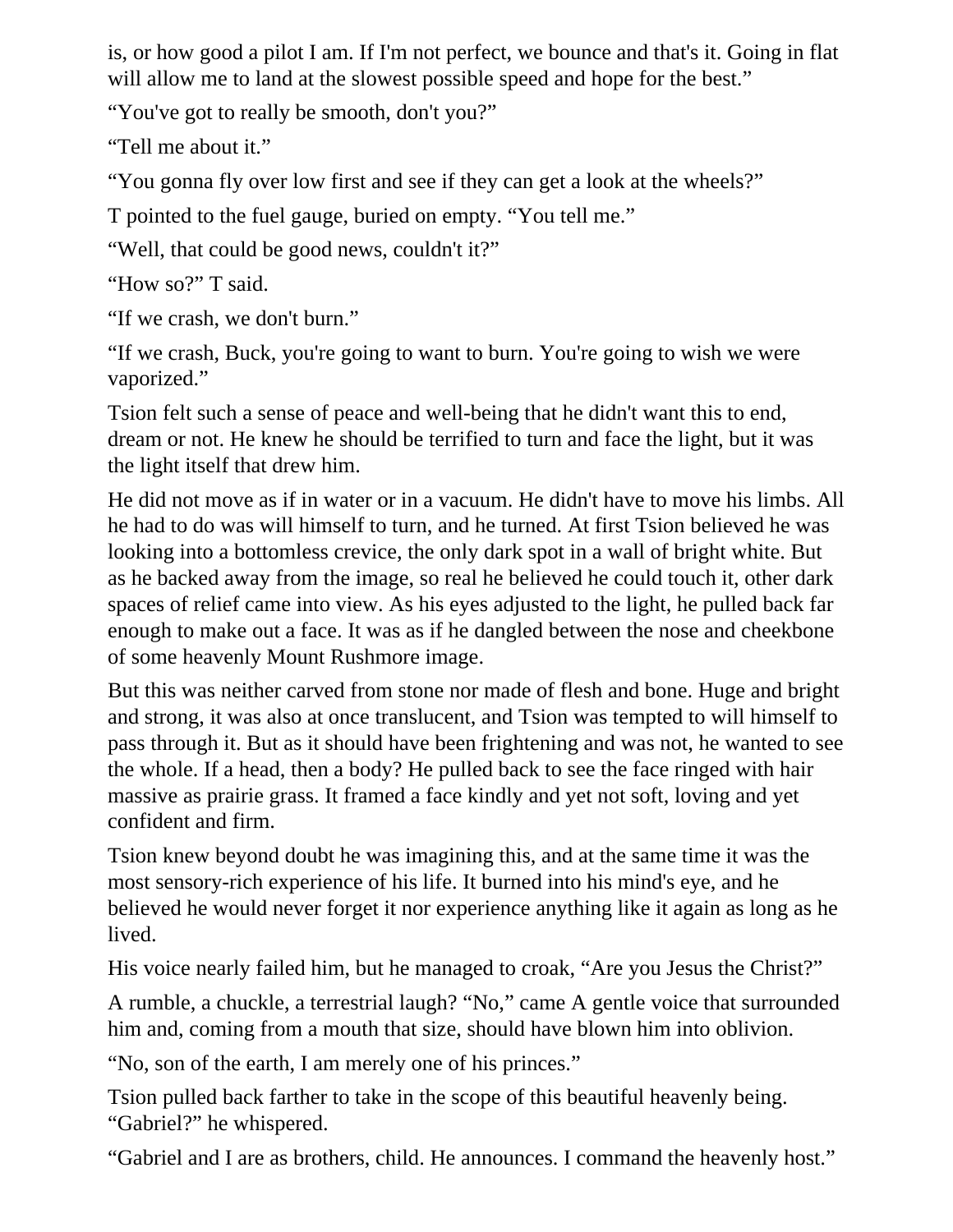It came to Tsion at once. The great sword long as the Jordan, the breastplate big as the Sinai. "You are Michael! The prince who shall defend my people, the chosen ones of God."

"You have said it."

"Prince of God, have I died?"

"Your time has yet to come."

"May I inquire more?"

"You may, though I prefer righteous warfare to conversation. Gabriel announces. I engage in battle."

"A selfish question, sir. Will I remain until the Glorious Appearing?"

"It is appointed unto men once to die, and—"

"But will I die before the—"

"That is not for you to know, created one. It has no bearing on your obligation to serve the Most High God."

Tsion wanted to bow to this being and to the truth he spoke. He could not believe he had interrupted Michael the archangel, one of only two named angels in all of Scripture.

"Why am I here if I am not dead?"

"You have much to learn, teacher."

"Will I learn the identity of Antichrist, the enemy of God?"

Michael seemed to grow stony, if that were possible for an angel. It was as if the mere mention of Antichrist had stoked his bloodlust for battle. He spoke again: "Antichrist shall be revealed in the due time."

"But, sir," Tsion said, feeling like a child, "is not now the due time?"

"We measure past, present, and future with different rods than you, son of earth. The due time is the due time, and to the prudent and watchful ones, the revelation will be clear."

"We'll know for sure the identity of the ... of the enemy?"

"So I have spoken."

"Teach me all I am here to learn, great prince who stands watch over the sons of Abraham, Isaac, and Jacob."

"Stand silent," the angel said, "observe, and give ear to the truth of the war in heaven. Since the calling up of the righteous dead and alive, the enemy has competed with the hosts of heaven for the remaining souls of men.

"The evil one, that old serpent, has had access to the throne of the Most High since the beginning of time, until now, the appointed time."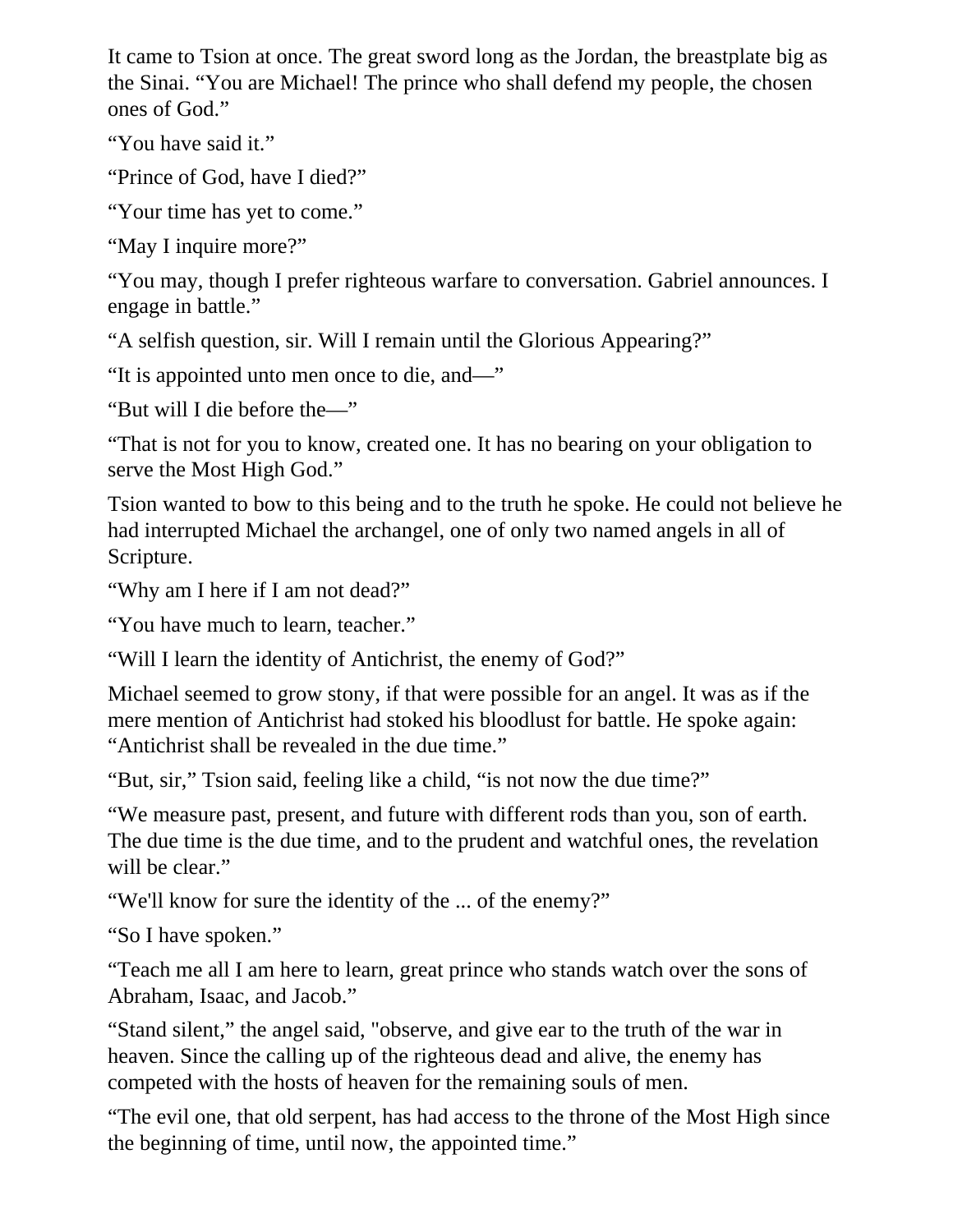What was he saying? That Tsion was there to witness the end of Satan's access to the throne, where for millennia he had exercised his power to accuse the children of God? Tsion wanted to ask how he earned so great a privilege, but Michael put a finger to his lips and beckoned with his other hand for Tsion to look past him to the very throne room. Tsion immediately fell prostrate in what seemed the midair of the extended universe. He saw only one figure, bigger, brighter, and more beautiful than Michael himself.

Tsion covered his eyes. "Is it the Lamb of God who takes away the sin of the world?"

"Silence, son of earth. This is neither Son nor Father, whom you will not see until your due time. Before you is the angel of light, the beautiful star, the great deceiver, your adversary, Lucifer."

Tsion shuddered, repulsed, yet unable to look away.

"Is this the present?" he asked.

"Eternity past and future are the present here," Michael said. "Listen and learn."

Suddenly Tsion was able to hear the beautiful angel plead his case before the throne, which was beyond Tsion's view.

"Your so-called children are beneath you, ruler of heaven," came the persuasive mellifluous tones of the eternal solicitor. "Abandon them to me, who can fashion them for profit. Even after being called by your name, their natures reek with temporal desires. Allow me to surround myself with these enemies of your cause, and I will marshal them into a force unlike any army you have ever assembled."

From the throne came a voice of such power and authority that volume was irrelevant: "Thou shalt not touch my beloved!"

"But with them I shall ascend to a throne higher than yours!"

"No!"

"They are weak and ineffective in your service!"

"No!"

"I can salvage these hopeless wrecks."

"Thou shalt not."

"I beseech you, ruler of heaven and earth—"

"No."

"Grant me these or I will—"

"No."

"I will—"

"No."

"I will destroy them and defeat you! I shall bear the name above all other names! I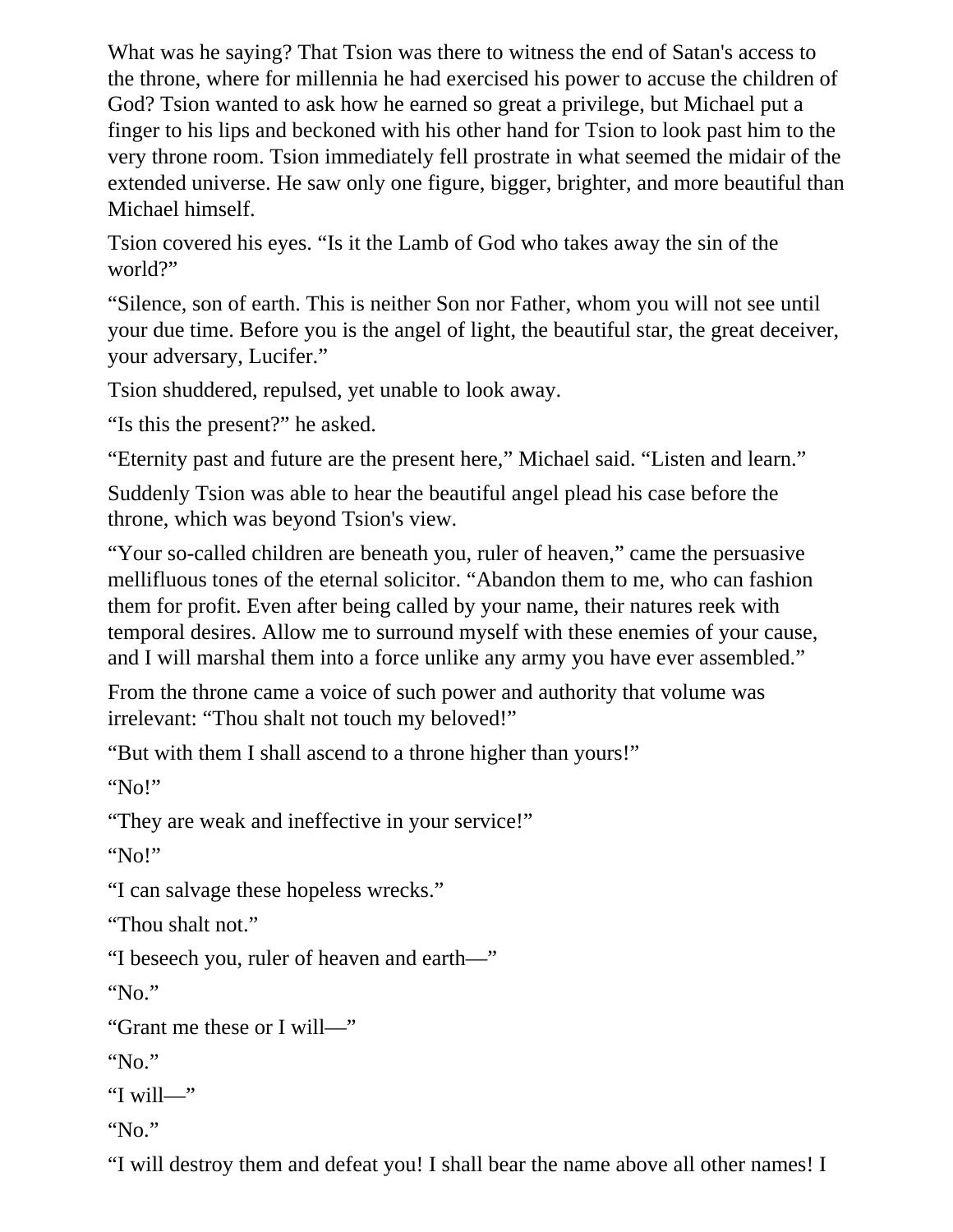shall sit high above the heavens, and there shall be no god like me! In me there shall be no change, neither shadow of turning."

Suddenly from Tsion's right he saw the flash in the eyes of Michael the archangel, and he spoke with great emotion.

"God, the Father Almighty," he shouted, causing the evil one to look his way in disgust, then anger, "I beseech you allow no more blasphemy in the courts of heaven! Grant that I destroy this one and cast him out of your presence!"

Yet Michael apparently neither heard nor sensed the permission of God. Lucifer glared with contempt at Michael, smirking, laughing. He turned back to face the throne.

"Michael, your master shall not assign you an impossible task! He knows I am right about the sons of God.

"He will eventually concede them to me. You are a fool, weak and unable to face me on your own. You shall lose. I shall win. I shall ascend—"

But as Tsion watched and listened, Lucifer's voice changed. It became high-pitched and whiny, and his persona began to change. As he railed and begged and challenged and blasphemed, the voice from the throne continued to deny him. His bright shining robe lost its luster. His face curled into a hideous mask of scales. His hands and feet disappeared, and his garment fell off, revealing a slimy, writhing, coiling serpent. His eyes sank under deep hoods and his voice became a hiss, then a roar as he seemed to transform himself.

His hands and feet reappeared, but his fingers and toes had turned to great horned appendages. He dropped to all fours. His words had vanished into flaming breaths, and he paced before the throne with such anger that Tsion was glad Michael stood between him and this dragon.

His head grew horns and a crown appeared upon it, and suddenly his whole being turned fiery red. As Tsion watched in horror, the beast grew six more heads with crowns and a total of ten horns. Pacing and growing ever larger with each step, the beast shook itself in rage and threatened the throne and they that sat upon it.

And the voice from the throne said, "No."

With a great roar and stomping and shaking of its heads, the dragon postured threateningly and appeared to want to advance on the throne. Michael stepped that way, and the voice again said, "No."

Michael turned to Tsion. "Behold," he said, pointing behind Tsion.

Tsion turned to see the figure of a woman with clothes as bright as the sun. While Michael's brightness had nearly blinded him and Lucifer proved brighter still, the woman . . . the woman appeared as if clothed in the sun.

It seemed she stood on the moon itself, and on her head was a wreath made of twelve stars.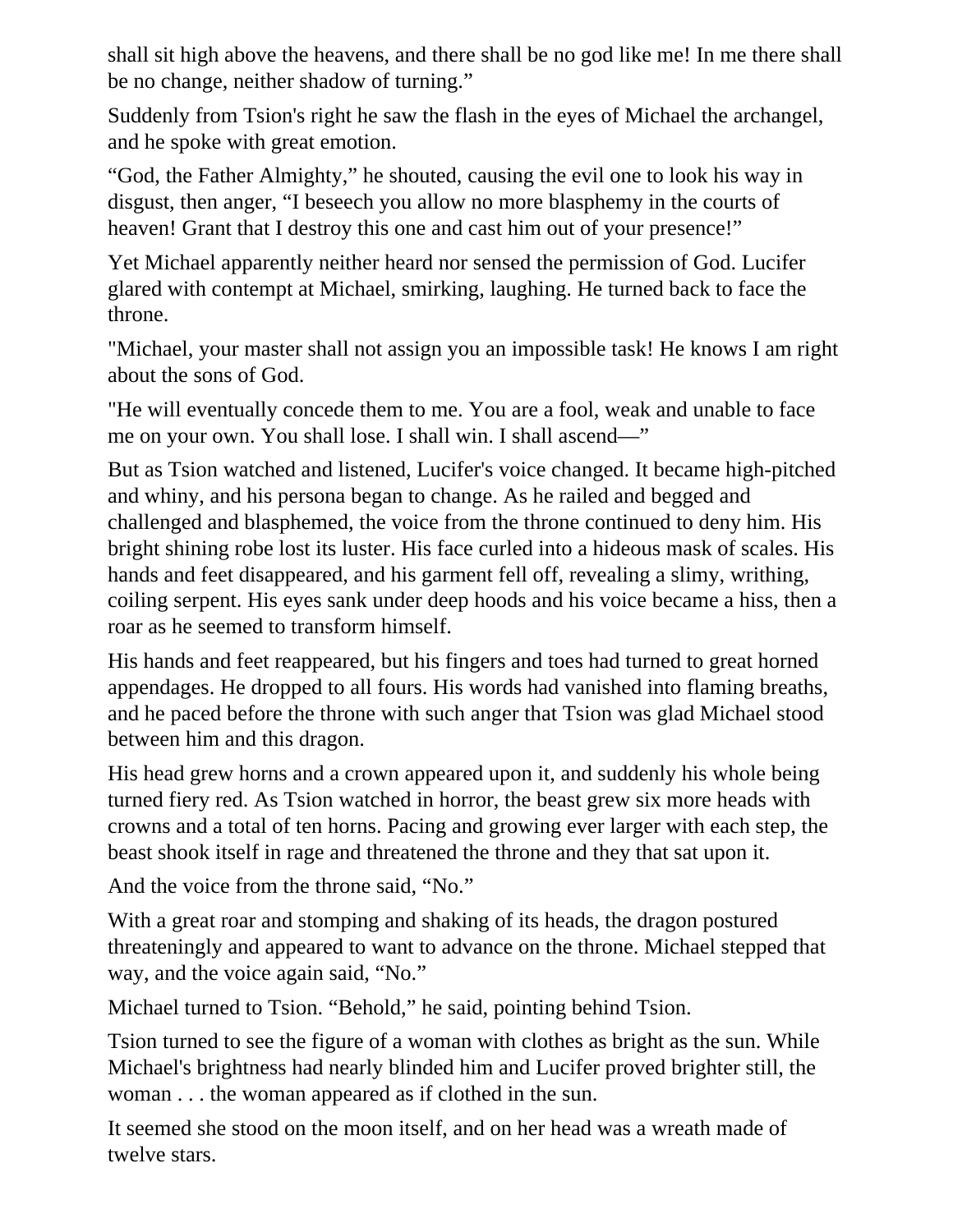Tsion was transfixed and felt a great kinship with the woman. He wanted to ask Michael who she was. Mary? Israel? The church? But he could not speak, could not turn. He was aware that the hideous seven-headed dragon was behind him but that Michael stood between him and that danger.

The woman was pregnant, her great sun-clothed belly causing her to turn and cry out in labor pains. She grimaced and her body convulsed in contractions, and as she held her abdomen as if about to give birth, the dragon leaped from his place before the throne, clearing Michael and Tsion and pouncing before the woman.

His great tail swept a third of the stars from the heavens, and they plummeted to the earth. And now he crouched before the woman who was ready to give birth, seven mouths open and salivating, tongues darting, ready to devour her child as soon as it was born.

She bore a male child who was caught up to God. The dragon watched in rage as the child was transported to the throne, and when he turned back to the woman, she had fled. He rose up to give chase, and Michael the archangel said, "Behold."

Tsion turned to watch him use both mighty hands to pull the golden sword from its sheath and swing it in a high arc over his head. Immediately he was joined by a heavenly host of warrior angels, who fell in behind him as the dragon's angels also mustered behind him.

Tsion had so many questions, but Michael had led the charge against the dragon. Perhaps Gabriel the announcer was close by. Tsion opened his mouth to ask, but when he said, "Who is the woman?" his words sounded plain to him and he felt enclosed. "Who is the woman?" he repeated, and his words woke him with a start.

He sat up and his blanket slid off. The TV still showed the slow moving line of mourners, bathed in the eerie palace courtyard spotlights. Tsion stood and peered into the playpen where Kenny slept, having not moved. He sat back down and stared unbelieving at the videodisc player clock. It read 12:59.

Movement in the cabin caught Buck's eye. In the darkness he saw Chaim unstrap himself and awkwardly kneel in the aisle, his elbows on the armrest. Buck touched T's arm and nodded back. T looked and glanced at Buck, who raised both fists and bowed his head. He turned sideways so he had one ear facing the cabin. The man who had been so endearing and so stubborn was finally on his knees.

"Oh, God," Chaim began, "I have never before prayed believing that I was actually talking to you. Now I know that you are there and that you want me, and I don't know what to say." He began to weep.

"Forgive me for coming to you only because I am afraid for my life. Only you know the truth about me, whether I am sincere. You know better than 1.1 know that I am a sinner and need your forgiveness for all my sins, even for murder, regardless that the victim was your archenemy. Thank you for taking the punishment for my sins. Forgive me and receive me into your kingdom. I want to give you all of myself for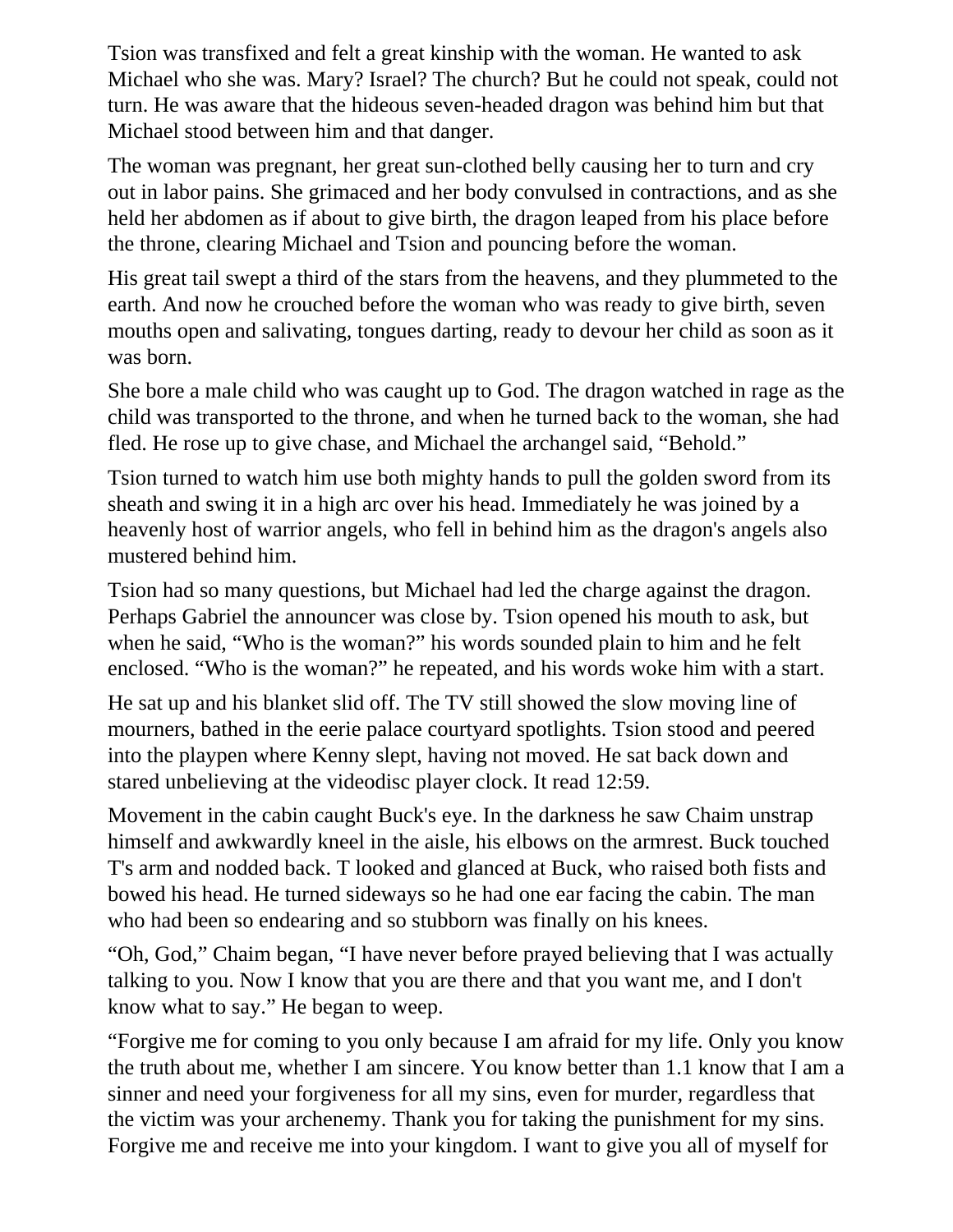the rest of my days. Show me what to do. Amen."

Buck looked back to where Chaim remained kneeling, his head buried in his arms. "Cameron?" he called, his voice muffled.

"Yes, Chaim?"

"I prayed, but I'm still scared!"

"So am I!"

"Me too! "T said.

"You tested God?" Buck said.

"I did. I guess I won't know his decision until we crash and I wake up in heaven or hell."

"Oh, the Bible says we can know."

"It does?"

"It says his Spirit bears witness with our spirit that we are children of God. What does your spirit say?"

"My spirit says to land carefully."

Buck laughed in spite of himself. "Chaim, there is a way we can know in advance. Do you want to know?"

"With all my heart."

"T, turn the lights on back there."

David stood atop the observation tower again, watching the line. With a couple of hours to go before midnight, the air was cool enough to keep the crowd calm. The next day was expected to be over one hundred degrees, and he worried about health and tempers. The funeral was to begin in twelve hours, but David couldn't imagine the crowds having completely passed by the bier that soon.

From his perch he could see the final touches on the massive, black, hollow, iron and bronze image of the late potentate, made from a postmortem body cast. Guy Blod seemed about to burst, supervising the last welds and the winching of it into place. Guy would stand on a scaffold and do the final sanding and polishing himself, planning to have workmen roll the finished product near the bier sometime before dawn.

Fortunate and his lackeys were making the rounds, and Leon had a couple of folded sheets of paper in his hand and seemed to be taking copious notes. He and his entou250 rage visited the statue-making operation, where Guy broke long enough to animatedly point out the features and accept accolades from the Supreme Commander.

The Fortunate juggernaut moved to the middle of the long line, where many had been waiting for hours. People bowed and knelt and kissed his hands. Often he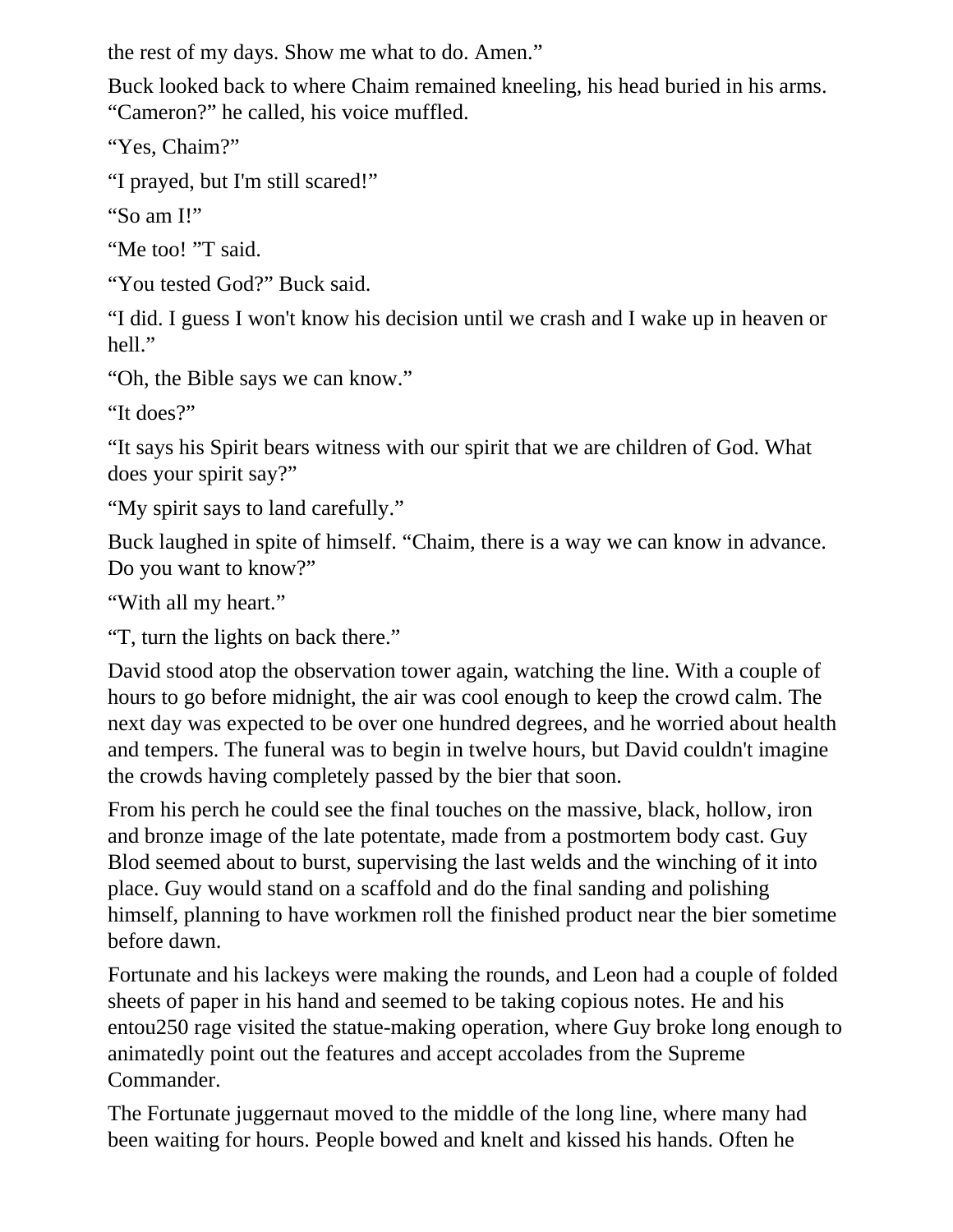lifted them and pointed up to the bier, and they stood nodding and gesturing.

Leon checked the various concession tents and stands, none of which would open until daybreak. When he got to the stand beneath where David stood, David's worst fears were realized. "Anyone seen Director Hassid?"

Leon said.

While his people were shaking their heads, someone in the tent said, "He's upstairs, Commander."

"With whom?"

"Alone, I think."

"Gentlemen, wait for me, would you?"

He mounted the steps, and David felt the whole structure sway. David acted as if he was not expecting anyone and had not heard anyone come up.

"Director Hassid, I presume," Fortunato said.

David turned. "Commander."

"Want to join our little group, David? We're just greeting the people."

"No, thanks. Long day. I'm about to turn in."

"I understand," Leon said, pulling the pages from his pocket. "Have time to give me a little input?"

"Sure."

"I'm getting pressure from a few people in Rome for a memorial service for Pontifex Maximus. Remember him?"

Leon had asked that seriously, as if David wouldn't remember the head of the oneworld faith who had died within the week. "Of course," David said.

"Well, he seems to have faded from most people's memories, and I'm inclined to leave it that way."

"Not have the service, you mean?"

"You agree?" Fortunate said.

"I'm just asking."

"Well, I agree with you that we probably shouldn't have it."

That wasn't what David had said, of course, but there was no sense squabbling. Fortunato was likely eliciting the same forced ideas from everyone around him, and he would eventually find himself "acquiescing" to the counsel from his staff.

"I would like spiritual matters centralized here in New Babylon for good, and I believe there is a place for a personal expression of faith better than what that amalgam gave us."

"Everyone seemed to go for that all-faiths-into-one idea, Commander."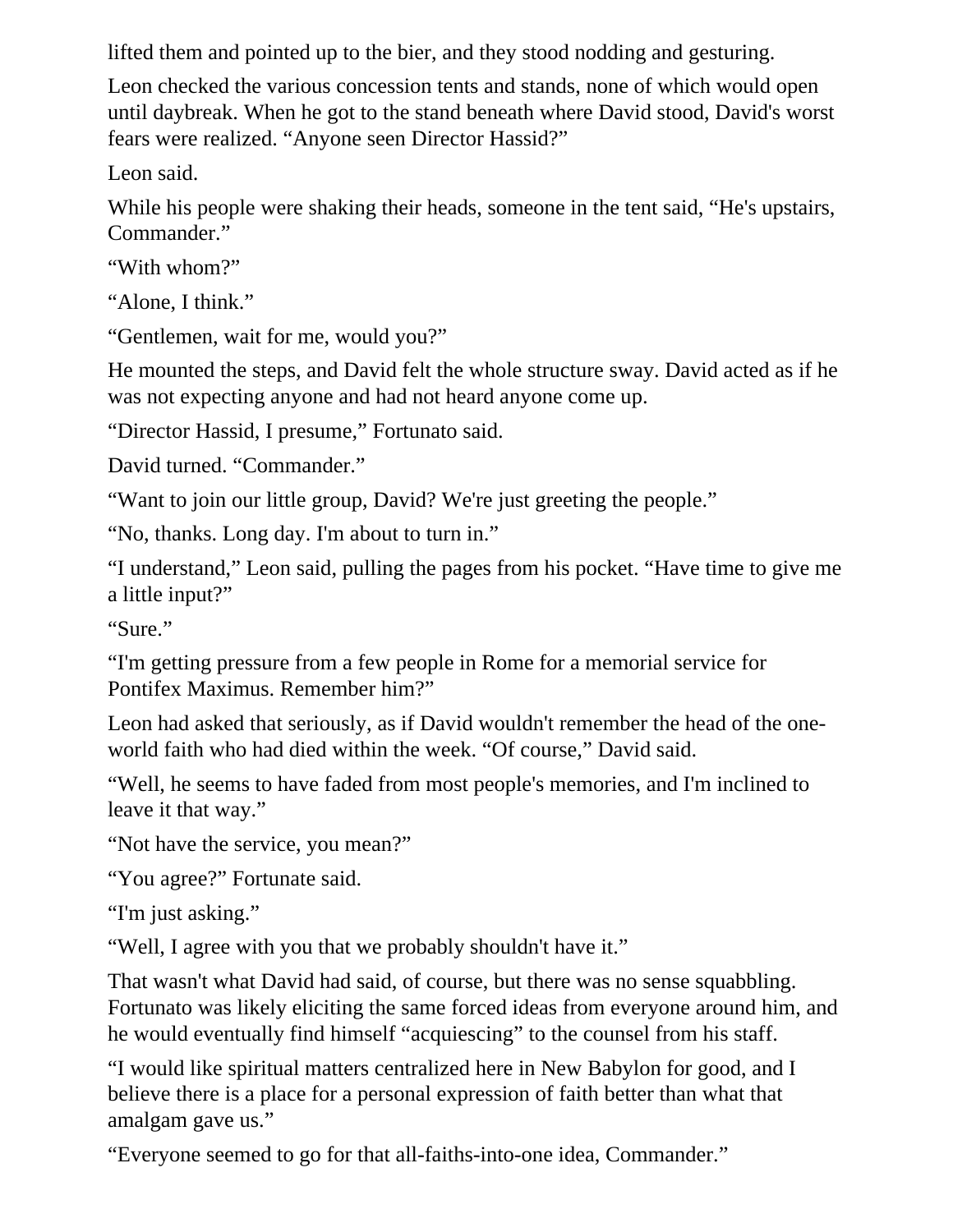"Yes, but with mounting evidence that Potentate Carpathia deserves sainthood, and the possibility that he himself was divine, I believe there's a place for worshiping and even praying to our fallen leader. What do you think?"

"I think you will prevail."

"Well, thank you for that. David, I have found you a most capable and loyal worker. I want you to know that you can name your role in my regime."

"Your regime?"

"Surely you don't see anyone else in line for Supreme Potentate."

David was tempted to tell him who the potentate would be very soon. "No, I don't suppose."

"I mean, if you do, tell me. I have people watching the three dissident kings closely, and I think Litwala has a lean and hungry look. You know where that's from, Hassid?"

"Shakespeare. Julius Caesar."

"You are well read. What role would motivate you?"

"I'm happy where I am, sir."

"Really?"

"Yes."

"Well, how would you respond to a healthy raise and a title change, say special assistant to the supreme potentate?"

David knew this would all be moot soon. "I wouldn't oppose it," he said.

"You wouldn't oppose it!" Fortunato laughed. "I like that! Look at this list of people who want to say a few words at the funeral tomorrow." He swore. "Self-serving sons of the devil."

Takes one to know one, David thought.

"You want to say a few words?"

"No."

"Because I could squeeze you in."

"No, thank you."

"It'd be no problem, give you some visibility."

"No."

"Going to get some rest, eh?"

"Yes, sir."

"And you'll be back when?"

"Daybreak, I imagine."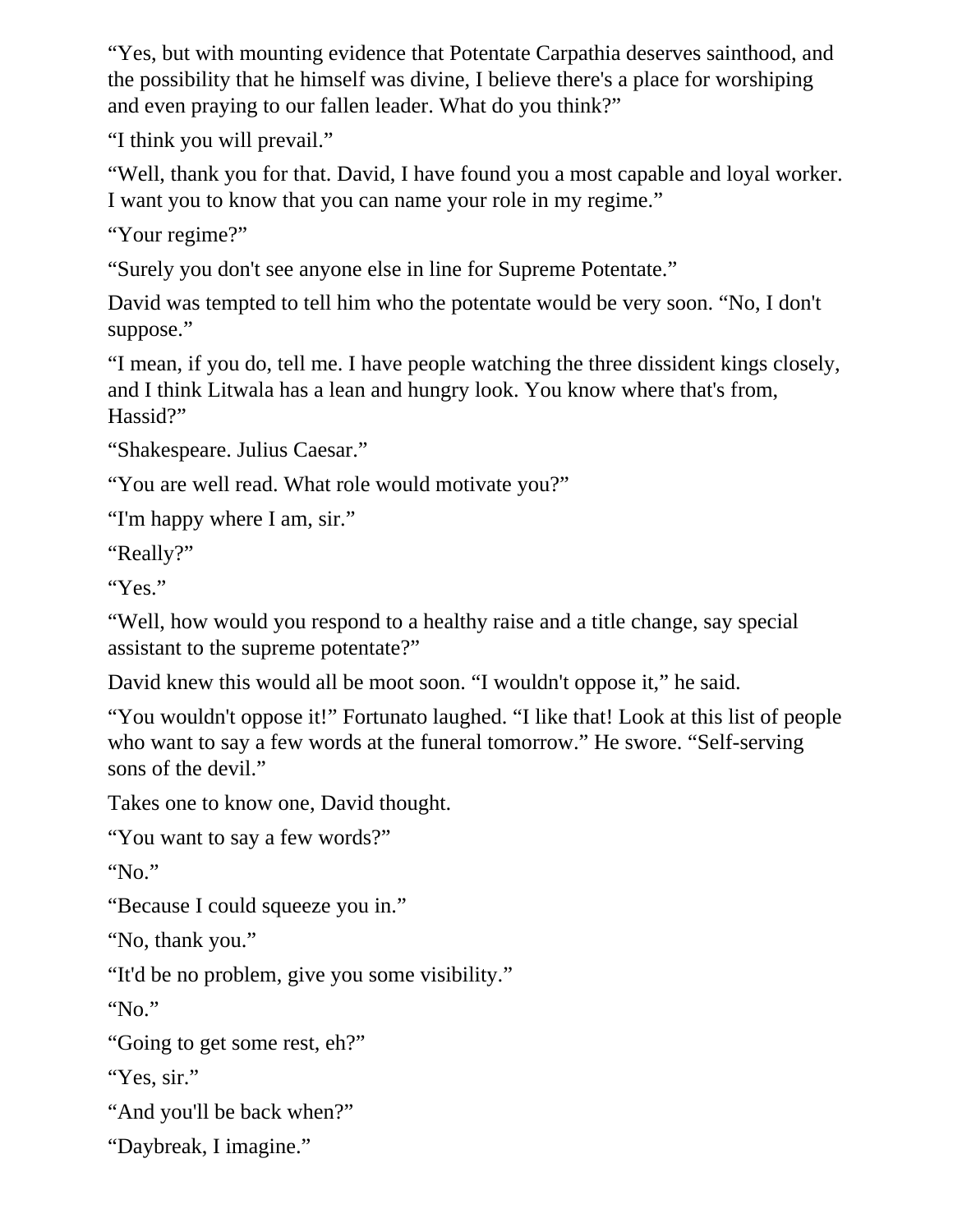"Hmm."

"Problem, sir?" "I was looking for someone from our level to be here when the statue is put in place."

"Blod's a minister."

"Yeah, but, you know."

David didn't know, but he nodded nonetheless.

"Could you be there, David?"

"Whatever you say, sir."

"Attaboy."

Buck moved into the cabin as Chaim rose and turned to face him. He looked exhausted and was tearstained.

Chaim now had his back to the armrest he had leaned on, and it caught him just above the knee. Buck put a hand on each of Chaim's shoulders, and the old man lurched back and plopped into the seat, his feet on Buck's knees.

"So, you saw it, did you?" Buck said.

"Yes!" Chaim said, rising. "And you can see mine?"

He maneuvered until he was directly under a light, and he held a shock of white hair out of the way.

"I sure can, Chaim. You didn't believe us all this time, did you? That we could see each other's marks, I mean."

"Actually, I did believe you," Chaim said. "Not all of you would have lied to me. I was so jealous."

"No more."

"So God knew my heart."

"Apparently."

"That in itself is a miracle."

"Prepare for descent," T hollered.

"I can't say I'm any less scared," Chaim said.

"I'm scared too, friend, but a lot less than I would be if I didn't know my destination."

## **FOURTEEN**

LEAH was tired and bored, despite being fascinated by the change in Rayford and the relationship between him and his daughter. Even with the windows open and a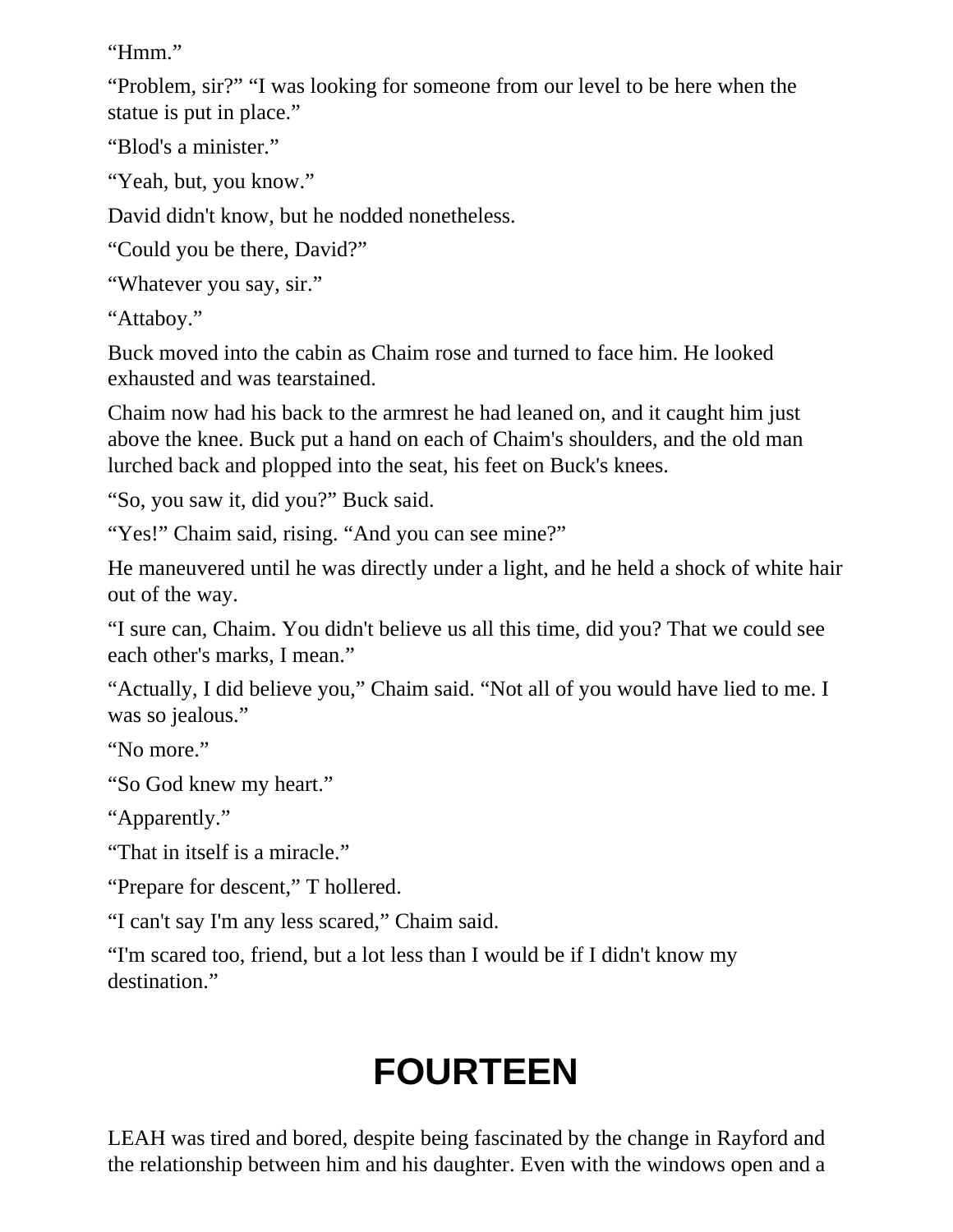chilly breeze coming through, the Land Rover was cramped and oppressive.

When her phone rang and it was Ming, she was alarmed but glad for the diversion.

"I am going to get to see my parents and my brother again," Ming said.

"That's great. How? Where?"

"At the funeral."

"You're going?"

"And so are they. I called to tell them I had been assigned crowd control and they insisted on coming."

"Well, that's good, isn't it?"

"Leah, I am so worried about my parents. They do not know about either Chang or me being believers. They were such admirers of Carpathia that they are sick with grief. I want to tell them and persuade them, but it would take a miracle."

"It's always a miracle, Ming. We'll pray with you that it will happen."

"You don't know my father."

"I know, but God is bigger than any of that. How are you getting to New Babylon? I heard all flights were full."

"Military transport. I don't know how my family found seats, except that my father has a lot of influence with the GC. His business contributes more than 20 percent of its profits to New Babylon. They are expecting another million people there tomorrow. I'm telling you, Leah, even prisoners here are mourning Carpathia."

"When you're there, look up David Hassid and Annie Christopher."

"Believers?"

"Of course. Keep up the front. Pretend to argue with them. They'll notice your mark and play along to protect you. Introduce your brother. I'll tip them off that your parents don't know. Hey, any more news on Hattie or on Cameron Williams's family?"

A pause.

"You can tell me, Ming."

"Well, it's sort of good news and bad news."

"Shoot."

"The Williamses' home burned and two bodies were discovered, identified as Cameron Williams's father and brother."

"And?"

"This is unconfirmed, Leah, but there is some evidence that they may have become believers."

"That will be so helpful if Buck could know that for sure."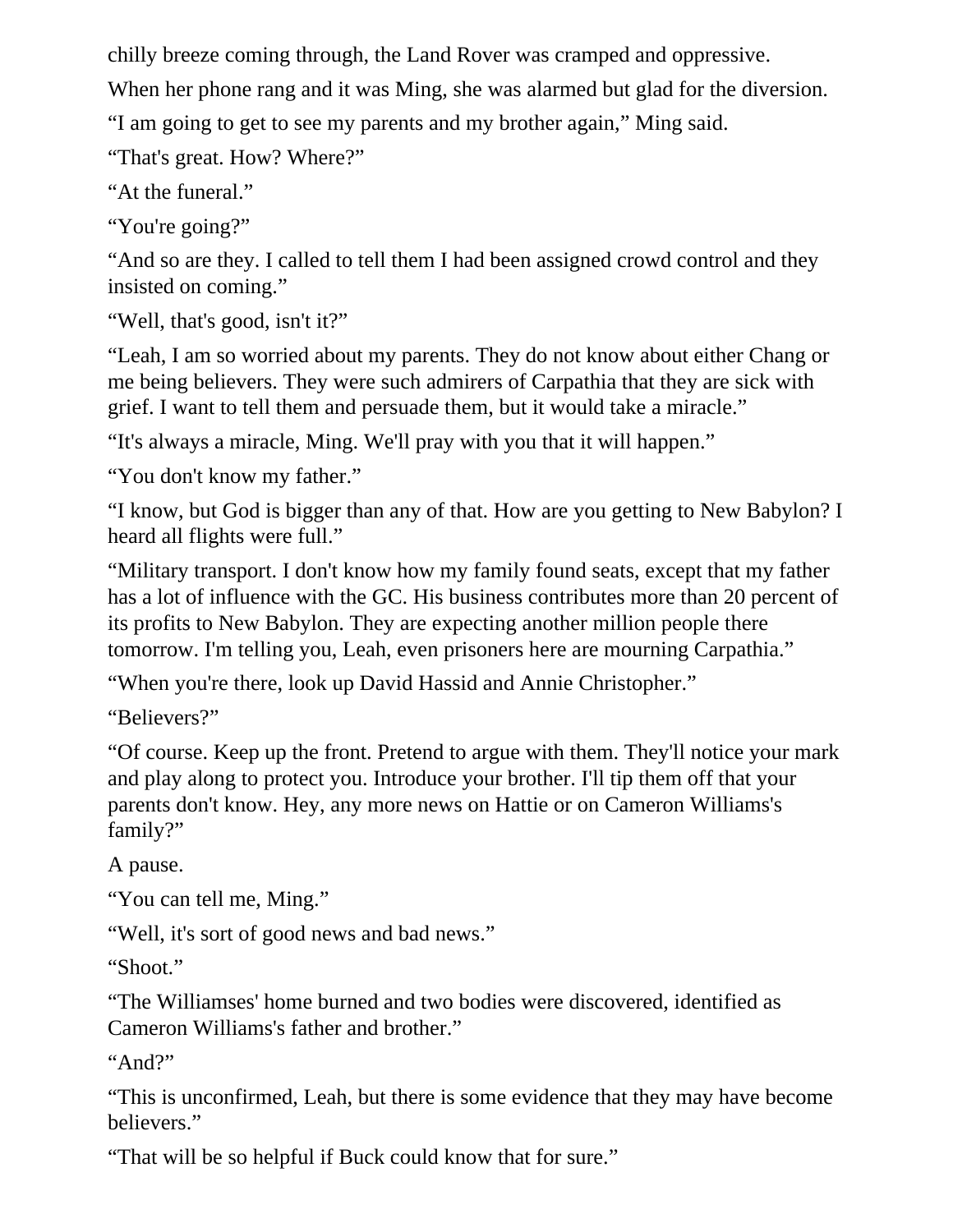"I'll see what I can find out without being too obvious, but someone said the murders and the torching had to wait because they were at a church-type meeting."

"Does that mean the GC knows where the church meets?"

"Likely. They know more than most believers want to think."

"We've got to warn that church."

Buck listened to T talk on the radio to the tower at Kozani. "Very low on fuel. I may make one test pass, but I'd better go for it."

"On the downside, Super Juliet, we have no foam and no prospects to get any soon. You might want to jettison remaining fuel before the final attempt."

"Roger that."

"You have friends in high places, Juliet."

"Repeat?"

"You have new equipment coming." "I'm not following you, tower."

"Man named Albie. Know him?"

"Heard of him. Friend of a friend."

"That's what he said. He's delivering a plane for you, assuming yours is going to need some rehab."

"Roger. What's he bringing?"

"No idea."

"How's he going to get back?"

"I believe he's planning to do the fix on yours and take it in trade."

"He'd better be bringing something pretty nice."

"Just hope yours is worth trading after you scrape our runway."

"Roger."

Buck looked at T. "Do you believe that? Rayford had to set that up."

"Wonder when Albie's expected."

Buck shook his head. "He's got a lot longer flight than we do, and who knows where he's getting the craft?"

"I can't wait to see it."

"I can't wait to see if we survive."

"I believe we will," T said. "We'll take a look at the situation, jettison, and slide her in there nice and smooth."

"I love the confidence in your voice."

"Must be my acting background."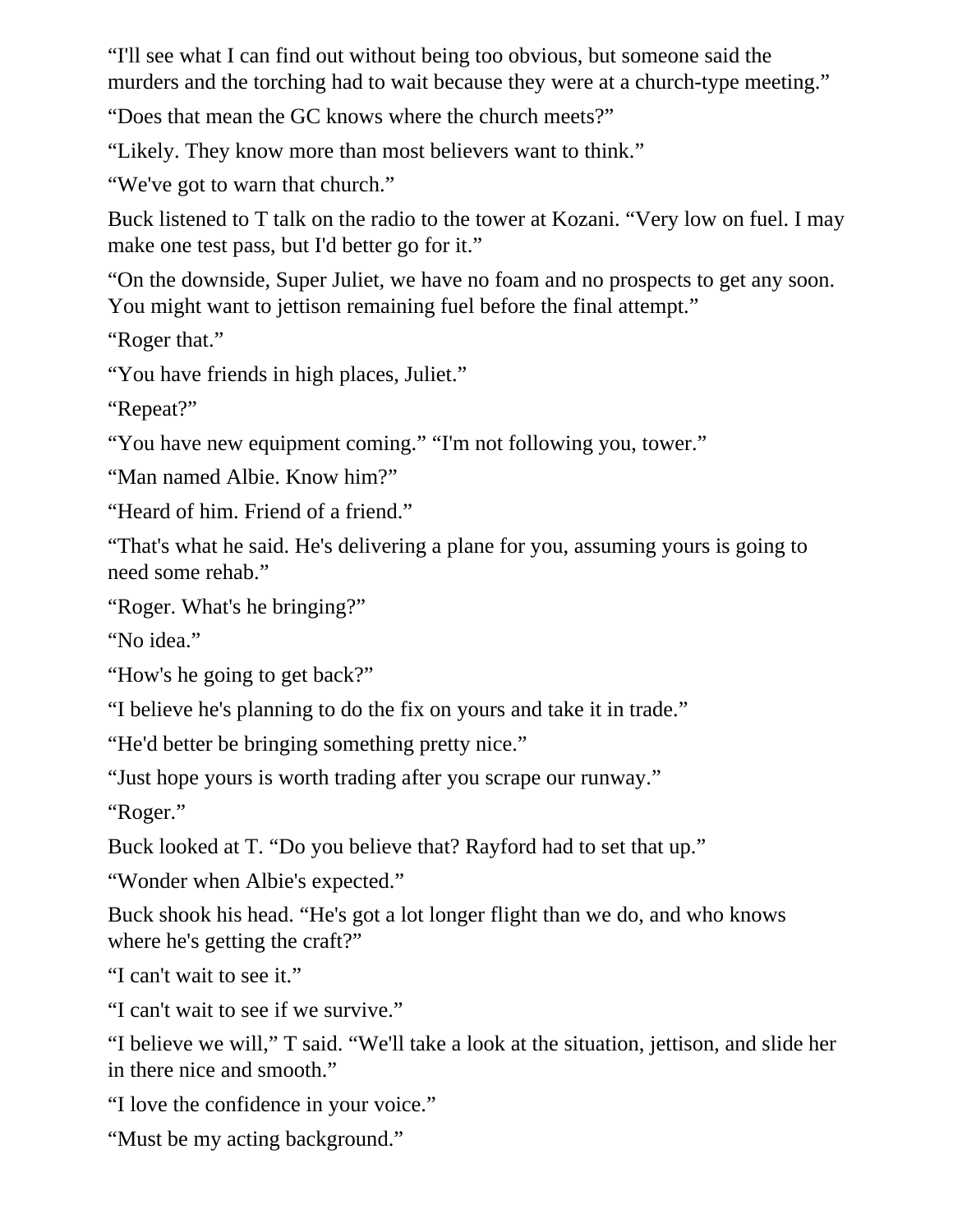"Don't say that."

"Truth is, Buck, I need both of you strapped in in the very back seats. I'll call out altitude readings. By fifty feet, you should be braced and tucked, but you can get into that position anytime after you hear one hundred feet. Got it?"

Buck nodded.

"We're close. Get Chaim ready."

Buck stood and was moving into the cabin when T said, "Oh, no!"

"What?"

The interior lights went dark. Battery-operated emergency lights eerily illuminated the control board.

"What's happening?" Chaim called out. "Someone talk to me."

"Let's just say we won't have to jettison fuel," T said.

"Get strapped in now, back seats, and don't talk to me till we're on the ground."

"I'm ready for heaven!" Chaim said. "But tonight I prefer asphalt to gold, if you don't mind."

"Shut up, Doctor," T said, and he called the tower on batteries. "Mayday, Kozani tower, this is the Super J, and we're out of fuel, repeat, out of fuel. On battery backup, landing lights may not be fully operational."

"Roger, Juliet," came the response, as Buck settled in across the aisle from Chaim. "Landing gear retracted?"

"Roger," T said. "Wheels up. Stand by."

"Repeat? Did we get a wheels-up confirm?"

"Negative."

"Due to power out, or do you think wheels are not up?"

"Didn't feel anything."

"Keep in mind as you come in. You have us in sight?"

"Affirmative."

"All runway lights on."

"Thank you. Landing lights on."

"Roger. Repeat wheels-up procedure."

"Roger."

"Successful?"

"Negative."

"We'll try to see when you come in. It will affect your drag and what you want to do."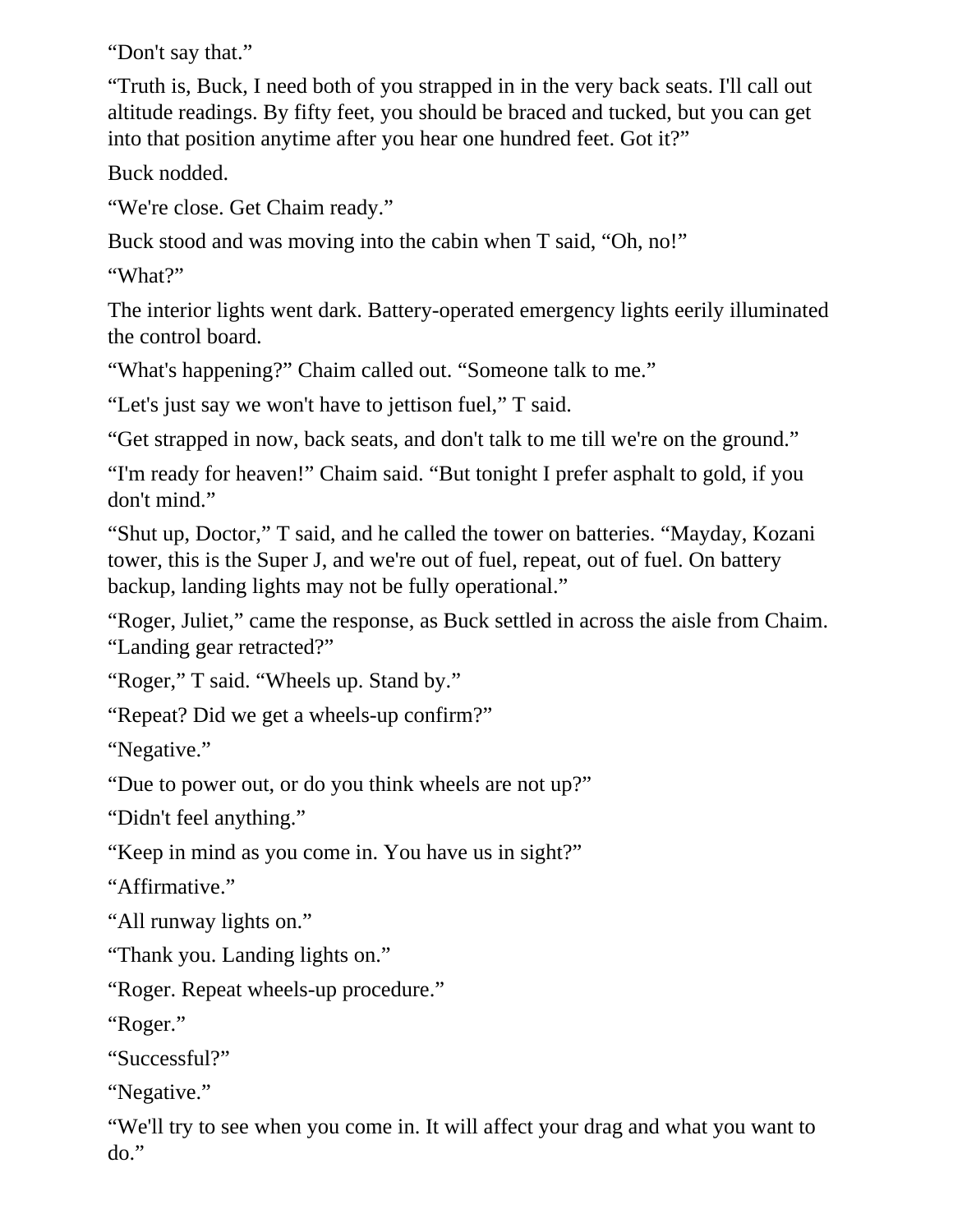"Roger."

"Altitude?"

"A thousand and falling . . . nine hundred . . .eight ..."

"Dropping too fast, Juliet! You must clear south fence."

"Affirmative. Working on it. Seven ... six ... five-fifty."

"Must slow descent, Juliet."

"Worried about airworthiness."

"Roger, but fence must be top priority."

"Roger. Four . . . three . . . two ..."

Tsion stood and stretched and checked on Kenny. He felt as if he'd been out for hours, yet he was as weary as when he nodded off. While he was determined not to miss anything in New Babylon, he knew he needed sleep.

He sat back down and settled in, hoping, praying he would again be transported to the very portals of heaven. He didn't know what to call what had happened to him or how to assess it, but it had been the privilege of a lifetime. He was left with so many questions and so much more to come. But before he slept he again felt compelled to pray for his brothers and sisters on the front lines.

David headed for his quarters, phoning Guy on the way.

"I'd like to see the positioning of the statue when you're ready."

"Now?"

"I say, when you're ready. The regular schedule will be fine."

"You're asking permission?"

"I'm just saying I'd like to watch. There a problem with that?"

"I don't need my hand held."

"Believe me, Guy, I don't want to hold your hand."

"Protocol demands that you not refer to me by my first name."

"Sorry, Blood."

"It's Blod, and my last name isn't appropriate either!"

"Oh, I don't think it's that bad."

"Ooh! My title is Minister!"

"Sorry, Reverend Minister. But your supreme commander and mine wants a liaison from administration present when you move naked boy into position."

"How rude and tacky."

"That's sort of what I thought, but I'm surprised you agree."

"David!"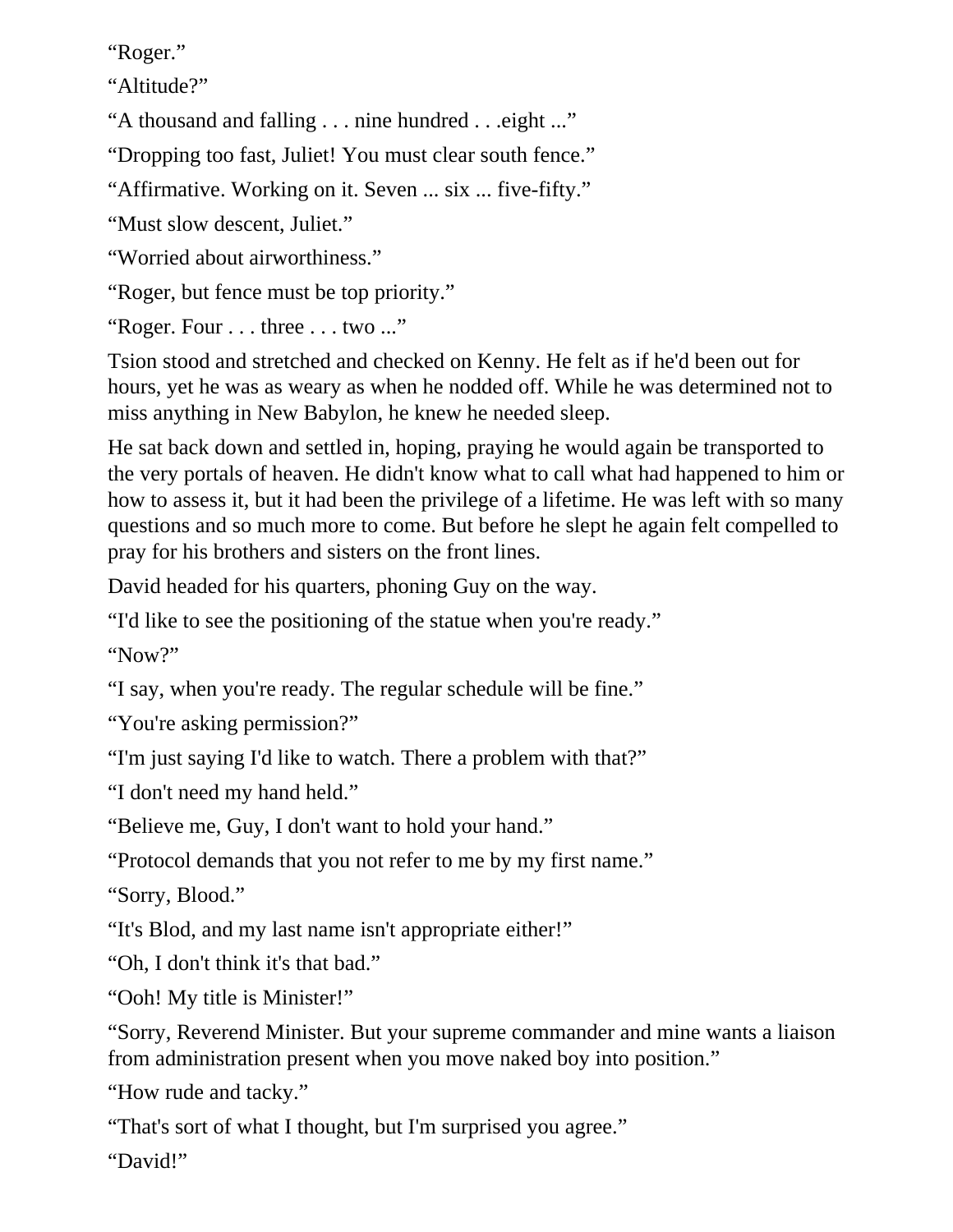"Ah, Director Hassid to you, Minister Blood. Anyway, he chose me, so don't leave home without me."

"David! I am a minister, therefore / qualify as a liaison from administration. You just stay in bed until you can be civil."

"Sorry, Minnie, but I have a direct order. If you want to contest it, you may take it up with him."

"Just wait till he hears what you called the potentate."

"Oh, if you tell him that, please clarify that I was referring to your statue. And you might add that you yourself admitted it was-what did you say?-rude and tacky."

"Five A.M., Hayseed, and we're not waiting for you."

"Oh, good. I'd hate to miss that. Have a nice day."

Buck knew he should have his head buried, as Chaim did, but he was too curious. He leaned out into the aisle where he could see through the cockpit. The plane was too steeply nose down, and clearly T was going to try one last maneuver to somehow clear the south fence, which preceded about a hundred yards of grass and then the runway. It struck Buck that most of the tire marks on the runway were at least a quarter mile from the edge of the pavement and only a couple of others showed nearer, none of them really close to the grass. He would not bet T could get the Super J over the fence, let alone into the grass, forget the runway proper.

"Your landing gear is down, Juliet! Repeat, down! Full wheel on right, partial assemblage on left! Lift and good luck!"

"We don't do luck!" Buck shouted, as the fence disappeared from view. "God, do your thing through T!"

"Roger!" T shouted as he yanked on the stick; the plane bucked ever so slightly, clearing the fence, then swept tail first onto the grass.

The impact slammed Buck so deep into his seat that he felt it in every fiber of his being. Chaim had let out a terrific grunt on impact, and it seemed his face was near his shoes. Buck wished he'd been in the same position, because he felt soft tissue give way from his tailbone to his neck, and he was sure both shoulders had nearly been torn from their sockets. He felt it in his feet, ankles, and knees, and the plane was still nose up as the rear tore through the sod.

That meant at least one more impact was to come, but Buck couldn't imagine they would feel it in the back, at least not the way they felt the first one.

The angle and speed T had brought the plane in on somehow carried the craft all the way to the runway on its tail. When the tail hit the edge of the runway, the nose slammed down in a shower of sparks so fast that the front half of the fuselage tore away from the back and the two huge pieces of airplane went sliding and scraping, spinning in opposite directions.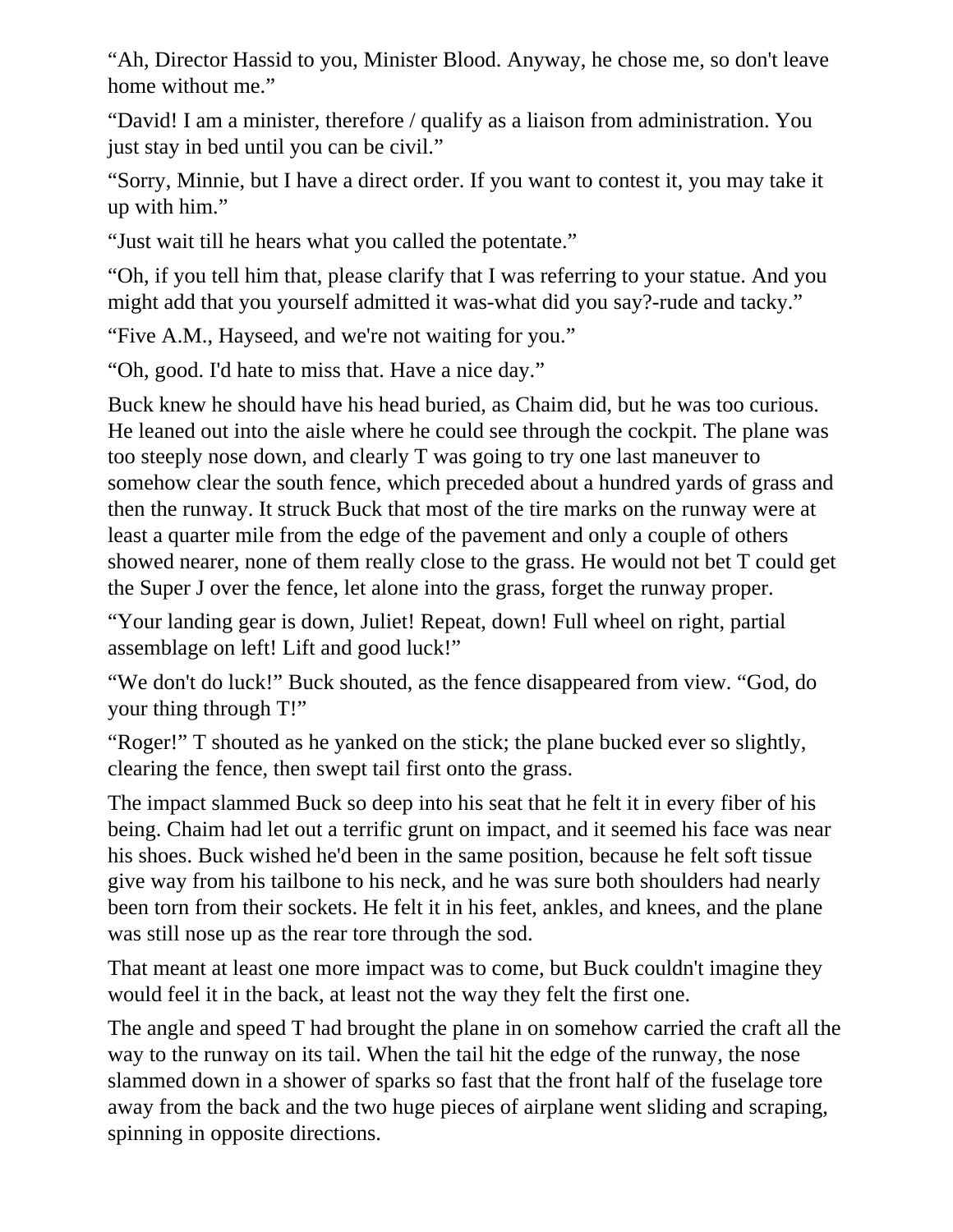Buck was aware of sky and pavement and lights and hangars and sparks and noise and dizziness, until the G forces were too much and he felt himself losing con265 sciousness. "Lord," he said as blissful darkness invaded his brain, "I can recover from this. Leave me here awhile. Chloe, I love you. Kenny ..."

Exhausted as he was, David could not sleep. He lay in his quarters, wondering why he got such joy out of tormenting Guy Blod. He couldn't shake from his memory Rayford's story of having tormented Hattie Durham's friend Bo, and how Bo had eventually committed suicide.

Sure, Guy was a case, and David enjoyed beating him in a battle of wits and sarcasm. But was he laying groundwork for ever having a positive influence on the man? Guy's becoming a believer seemed remote, but who would have guessed David himself would have ever come to faith? A young Israeli techie with street smarts, he had been a skeptical agnostic his whole life. Could he start over with Guy, or would the man laugh in his face? Regardless, he had to do the right thing.

David tapped out a love message for Annie, telling her that while he agreed they should not even think about children until after the Glorious Appearing, he still wanted to marry her. Her response would determine his next move in the relationship.

He took one last look at messages and E-mail and thought he had an idea where every Trib Force member was. All absent and accounted for, he decided. By now Buck and Chaim ought to be in Greece. He wondered what Chaim was doing for identification.

With a brief prayer for Tsion, who he hoped would get back to his daily Internet studies and commentaries soon, David fell into bed. He asked forgiveness for how he had treated Guy Blod and asked God to give him special compassion for the man. Of course it would not be safe for him to declare himself a believer to a GC insider yet, but he didn't want to shut the door to opportunities once he and Annie had escaped.

Buck's eyes flew open, and he feared he might be going into shock. The night air hit him like a polar blast, though he knew it was not that cold. He could not even see his breath. He sat in the jagged back half of the Super J, staring straight down the runway to the front half, which faced him about half a mile away. He had to get out, get to T, make sure he was OK. T had saved their lives. What a masterful job of flying the lifeless bird! Chaim! Buck looked to his left to find the old man still curled upon himself, bent all the way forward, the back of his head pressed against the seat in front of him. How could he have not broken his neck? Did Buck dare move him?

"Chaim! Chaim, are you all right?"

Rosenzweig did not move. Buck gently touched Chaim's back and noticed that his own hand quivered like the last leaf on a maple tree. He clasped his hands together to control himself, but his whole body shuddered. Was anything broken, punctured,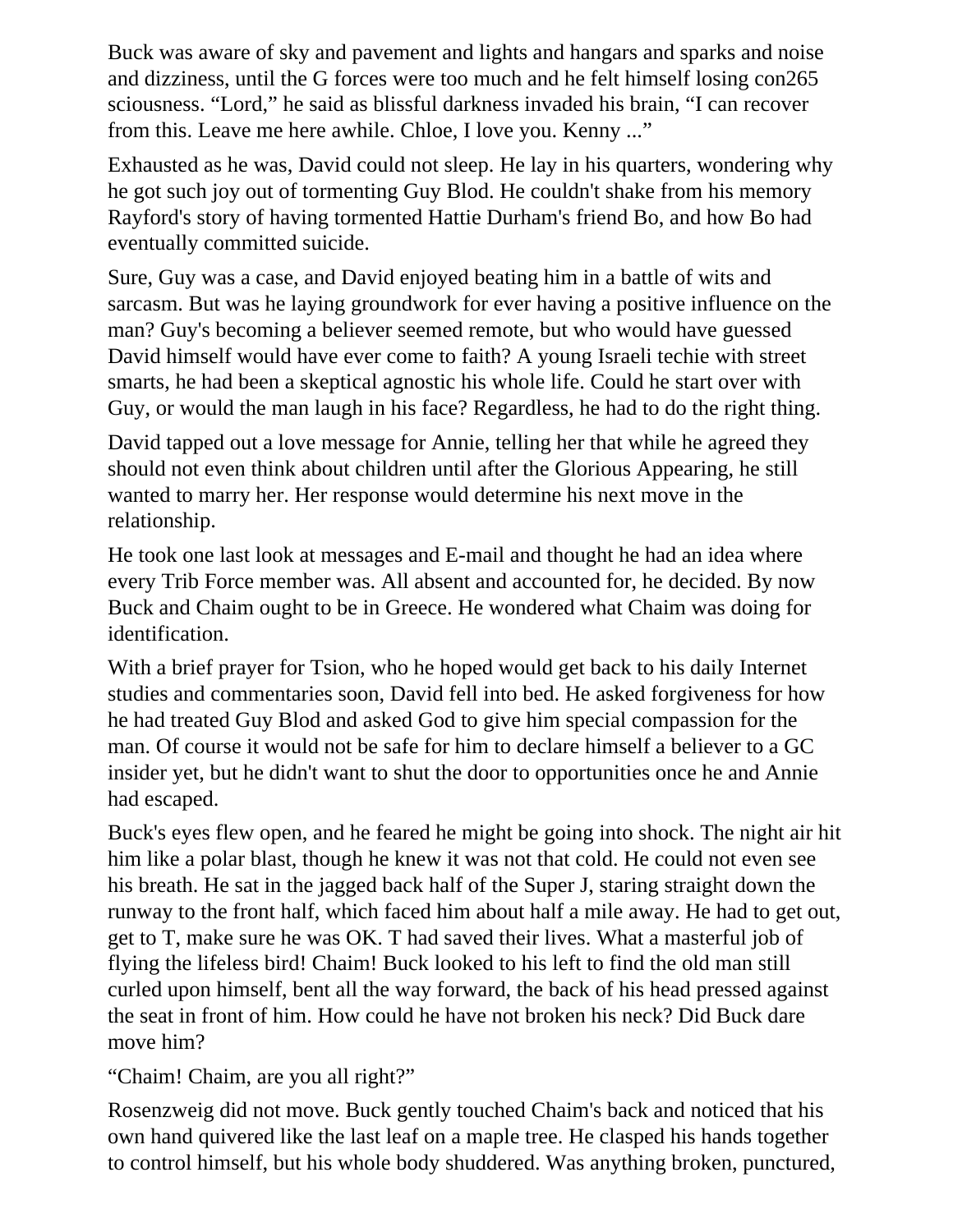severed? It didn't appear so, but he would be sore for days. And he must not allow himself to slip into shock.

Worried about Chaim, Buck unstrapped himself and reached for his right wrist, which was by Chaim's foot, his hands tightly wrapped around the ankles. He could not loosen Chaim's grip, so he forced his fingers between Chaim's leg and wrist. Not only did he have a pulse, but it was strong and dangerously fast.

Buck heard footsteps and shouting as three emergency workers appeared, demanding to know if there were any survivors. "I need a blanket," he said. "Freezing. And he needs someone who knows what they're doing to get him out of here and check for neck injuries."

"Blood," one of the men said.

"Where?" Buck said.

"The man's shoes. Look."

Blood dripped from Chaim's face to his shoes.

"Sir!" they called to him. "Sir!" Turning to Buck, one said, "What is his name?"

"Just call him Doctor. He'll hear you."

Someone tossed Buck a blanket, and he saw more workers sprinting down the runway to the other half of the plane. He tried to stand. Everything hurt. His head throbbed. He was dizzy. He pulled the blanket around himself, feeling every muscle and bone, and staggered out the front of the wreckage to solid ground. He stood there, swaying, assuring everyone he was all right. He had to get to T. There was nothing he could do for Chaim. If the worst he had was a racing pulse and facial lacerations, he should be all right. It was too late to toll him not to use his own name.

Buck started toward the other end of the runway, but he moved so slowly and shook so much that he wondered if he could make it. The ground beckoned and almost took him several times. But though he knew he had to look like a drunk, he kept forcing one foot in front of the other. An emergency medical technician ran toward him from the cockpit half and another came from the tail end. As they got close to Buck, he thought they were going to carry him the rest of the way. He would not have resisted.

But they ignored him and shouted to each other. The one from behind him told the other, "Old guy back there looks like the Israeli who died in a house fire last night."

"He gets that a lot," Buck said, realizing that neither heard him.

"How's the pilot?" the first EMT said, but Buck didn't hear the response.

"What'd he say?" he called after the man, who was now running for the cockpit. "He didn't!"

Buck hadn't seen the man shake his head in response either, but maybe he hadn't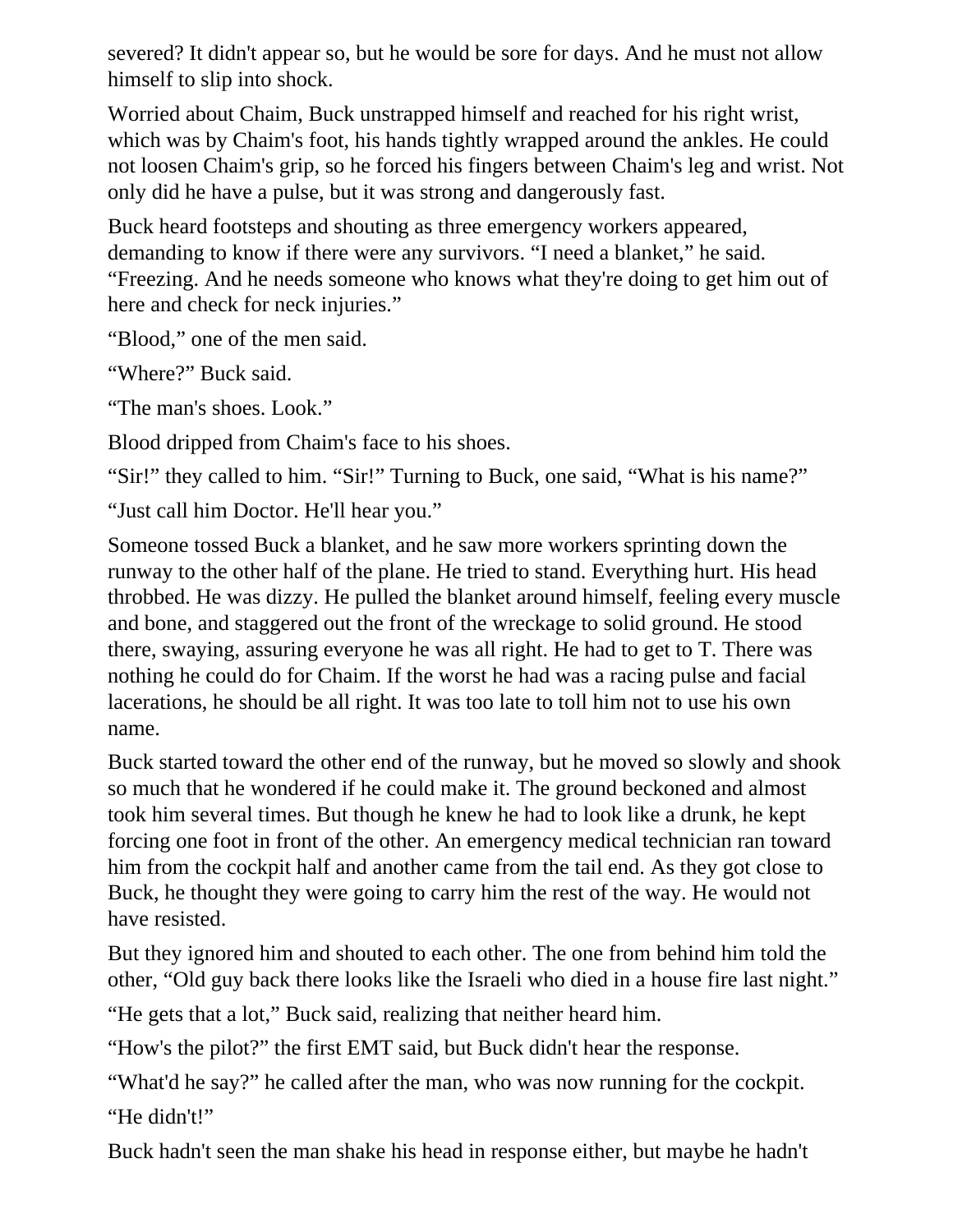been watching carefully enough. At long last he arrived at the front end of the plane. No one was working on T. That could be good or bad. He heard someone call for a body bag.

That couldn't be. If he and Chaim had survived the jolt, surely T had. He was in better shape than either passenger. One of the workers tried to block Buck's way into the plane, but Buck gave him a look and a weak shove, and the man knew there would be no dissuading him. "Please don't touch the body," the man said.

"It's not a body," Buck slurred. They had for sure misread this one, hurriedly misdiagnosed whatever the problem was. "It's a friend, our pilot."

The cockpit portion had come to rest directly under a huge runway lamp, which filled the wreckage with light.

Buck saw no blood, no bones, no twisted limbs. He stepped behind T, who was sitting straight up, still strapped in. His left hand lay limp on his lap, his right hung open-palmed in the space between the seats. T's head hung forward, chin on his chest.

"T," Buck said, a hand on his shoulder, "how we doin', pal?"

T felt warm, thick, and muscly. Buck put a finger to the right pressure point in the neck. Nothing. Buck felt the blanket slide from his shoulders. He slumped painfully into the seat across from T and grabbed the lifeless hand in both of his. "Oh, T," he said. "Oh, T."

The rational part of his brain told him there would be more of this. More friends and fellow believers would die. They would reunite within three and a half years.

But though he didn't know T the way Rayford had, this one still hurt. Here was a quiet, steady man who had risked his life and freedom more than once for the Tribulation Force. And now he had made the ultimate sacrifice.

"We need to remove the body and the wreckage, sir. I'm sorry. This is an active runway."

Buck stood and bent over T, taking his head in his arms. "I'll see you at the Eastern Gate," he whispered.

Buck dragged his blanket out of the plane but could walk no farther. He tried to sit on the edge of the runway but couldn't catch himself and rolled on his back.

A stiff breeze chilled the back of his neck, and he didn't have the energy to protest when he felt a hand in his pocket. "Anyone meeting you here, Mr. Staub?"

"Yeah."

"Who?"

"Miklos."

```
"Lukas Miklos, the lignite guy?"
```
"Yeah."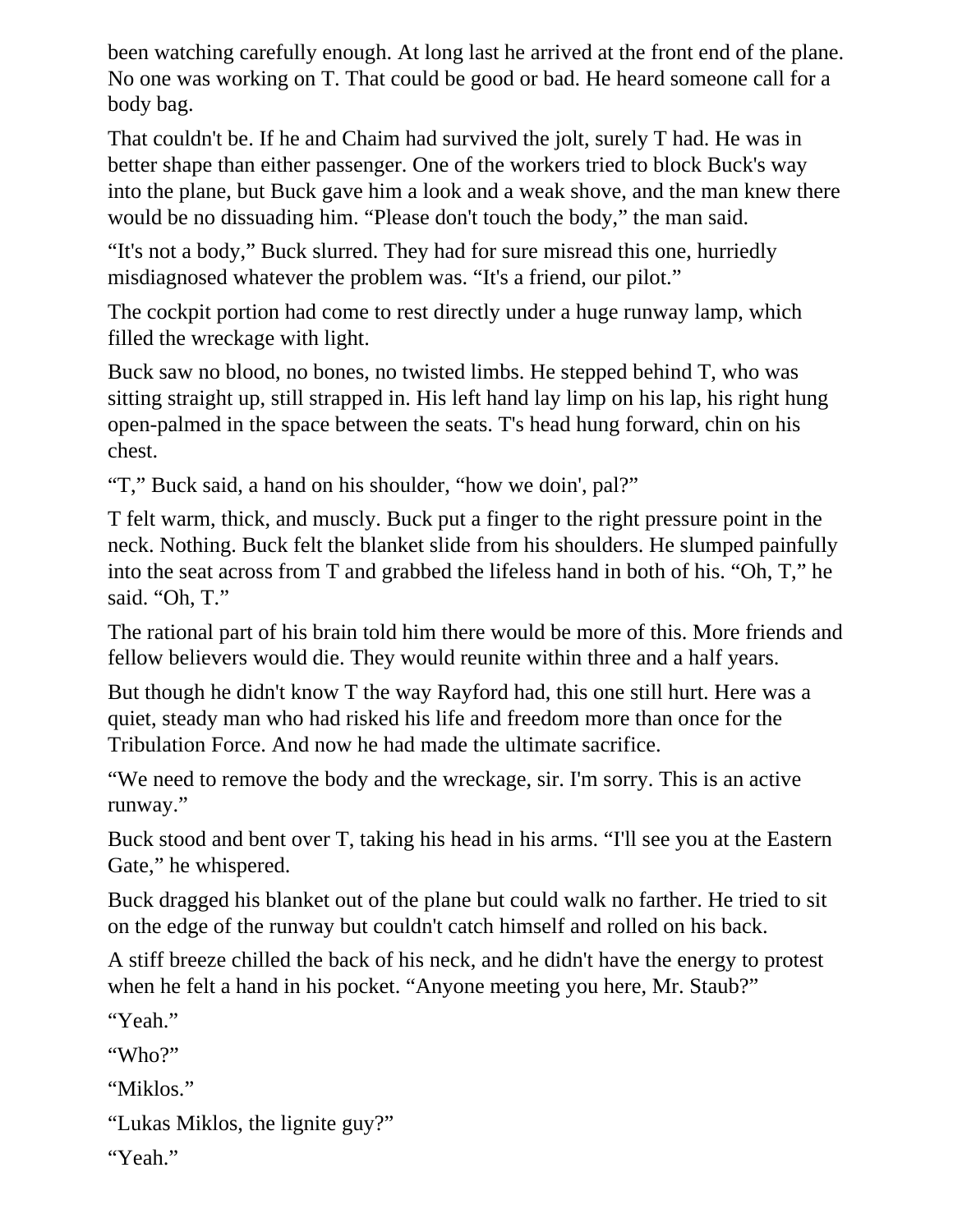"He's in the terminal. Can you make it?"

"No."

"We'll get a gurney out here."

Buck watched as T's body was lifted out in a bag.

"Take care of the old guy back there," Buck managed, pointing the other way.

"We've got the old man," someone said. "Bloody nose and a jittery heart, but he'll make it."

And Buck was out again.

The skies began to darken in Chicago at around seven, but Rayford decided to wait until eight to venture out.

He wanted the skies black and no one even looking their direction. The city had been abandoned, condemned, and cordoned off for months, and it wouldn't have surprised him to know that not even a leftover drunk walked those streets. Radiation or not, decaying bodies littered many streets. It might be a safer place to hide out, but it was not going to be a fun place to live.

He pulled slowly from under the L platform with his lights off, hoping to kick up as little dust as possible.

There would be no shooting straight into the Loop on the Dan Ryan. Nothing was as it once was.

Between separate bombing raids and the great earthquake, some reconstruction had been attempted, but these were meant to be shortcuts, two-lane roads that cut straight through the city. But only a few were even half finished, so the most direct route anywhere was as straight a line as you could point-over, under, around, and through the natural and man-made obstacles in the best four-wheel-drive vehicle you could find.

Rayford guessed he had between fifteen and twenty miles to drive, his lights off most of the way, traveling at around ten miles an hour. "I hope this is all David says it is," he said.

"Me too," Chloe said. "For my sake. Of course, I watched his little cybertour of the place. If it's half what it looks like, it's going to be as close to ideal as we can find."

Leah was asleep.

David showed up at the statue construction site a few minutes after five in the morning, Carpathia Time. Guy started in with something sarcastic about how now they could finish their work. David held up both hands.

"Sorry if I held you up. Minister Blod, a word, please?"

Guy seemed so shocked that David had addressed him with proper protocol in front of his staff that he dropped what he was doing and joined him several feet away.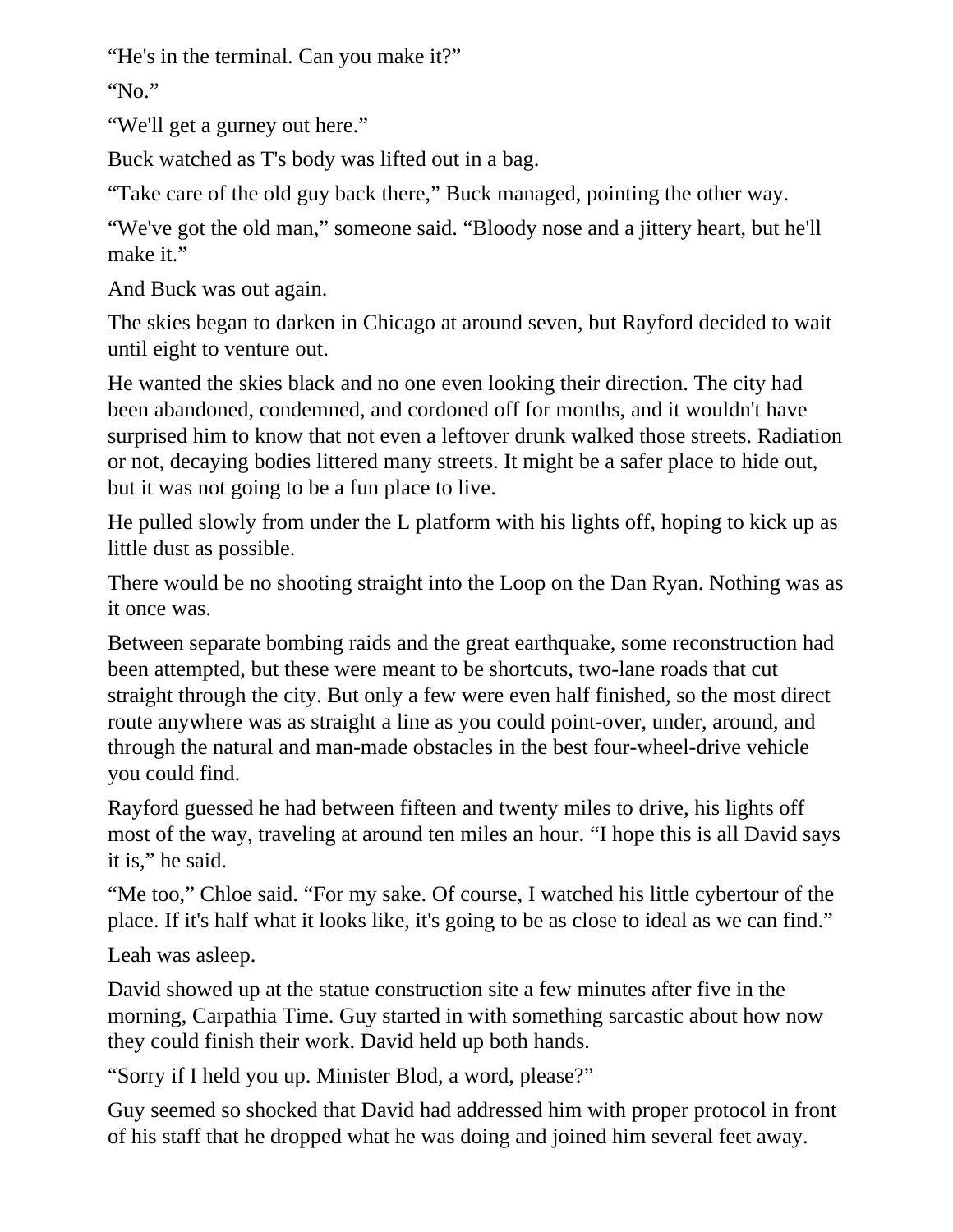David thrust out his hand, and Guy, clearly suspicious, shook it tentatively. "I want to apologize for speaking inappropriately to you, sir. I trust you'll find me helpful and not a hindrance to your work from here on."

"What?"

"I said I want to apologize—"

"I heard you, Hayseed. I'm waiting for the punch line."

"That's all I had to say, sir."

"I'm waiting for the other shoe to drop!" Guy said in a singsong tone.

"That's all, sir. Will you forgive me?"

"I'm sorry?"

"I said, that's all, sir—"

"I heard you; I'm trying to digest this. The supreme commander put you up to this, didn't he? Well, I didn't squeal on you. C'mon, who made you do this?"

David would have loved to have said "God" and blown Guy's mind. "No outside influence, Minister Blod. No ulterior motives. Just want to start over on the right foot."

"Well, count me in, mister!"

"Is that an acceptance of my apology?"

"It's whatever you want it to be, soldier!"

"Thanks. No sense holding up the work any longer."

"I should say not. We're ready to roll in five."

## **FIFTEEN**

BUCK struggled to open his eyes. He had never felt so beat-up.

The dawn sun peeked through the blinds in a small infirmary, he wasn't sure where. He had awakened to the quiet praying of three men who sat holding hands. One he recognized as Lukas Miklos. The others were a tall, dark-haired man about his own age and an older, smaller, Middle Easterner.

"How are you feeling, my friend?" Lukas said, approaching.

"I've been better, Laslos, but you're a sight. Where are we, and how is Chaim?"

Lukas stepped closer and whispered. "Chaim will be all right, but we had to come up with an alias for him. His nose was severely damaged and his jaw broken. So he has not spoken, and medical personnel are not suspicious, only curious. He is being operated on right now. Our document forger pulled off the impossible, so ..."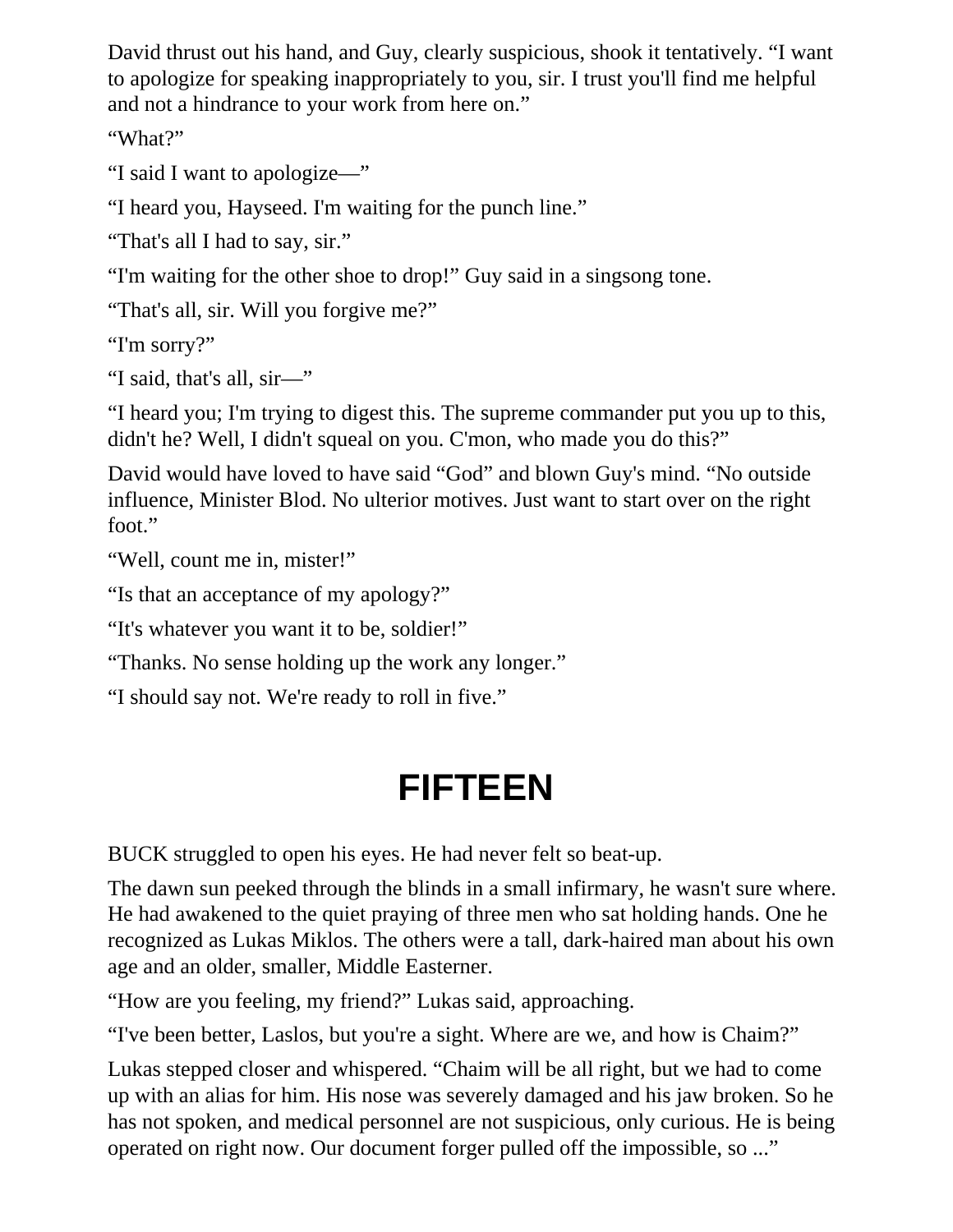"And our pilot is gone, right? I wasn't hallucinating."

"That is correct. Praise God he was a believer. His papers identified him as Tyrola Mark Delanty. Was this an alias, or—?"

"Didn't need an alias. He ran a small airport near us and was able to evade suspicious eyes."

Laslos nodded. "The GC will not allow bodies to be transported internationally. Let our church handle the burial."

Buck rolled his shoulders and rotated his head. Pain shot through his neck. "What's your guy going to do about Chaim's picture?"

Lukas looked over his shoulder. "Look what we planted after surgery." He showed Buck an ID with the photograph nearly scraped off, a bit of white hair peeking through the top. "Doesn't that look like it went through the crash? We tried to persuade officials to postpone surgery until the swelling reduced, but they're short staffed here, like everywhere. Meanwhile, he's Tobias Rogoff, a retired librarian from Gaza on his way to North America on a charter flight, the same one you're on."

"Does he know this?"

"We told him a few hours ago. Our story is that the charter insurance company has contracted with Albie Air to guarantee the completion of the trip as soon as you two are airworthy."

"I'm airworthy now," Buck said, looking over Laslos's shoulder toward the little Middle Easterner. "You must be Albie."

"I am, sir," he said with a thick accent and a slight bow. "Your father-in-law and your friend Mr. McCullum and I go way back. Also Abdullah Smith."

"How well I know. I did not expect to see your mark. Is my father-in-law aware?"

Albie shook his head. "This was very recent, within the week. I tried to contact Rayford, but I found him impossible to connect with. Of course, now I know why."

"And how did you come to faith, sir?"

"Nothing dramatic, I'm afraid. I have always been religious, but Rayford and Mac and Abdullah all urged me to at least consider the writings of Dr. Ben-Judah. Finally I did. You know what reached me? His assessment of the difference between religion and Christianity."

"I know it well," Buck said, "if you're referring to his contention that religion is man's attempt to reach God, while Jesus is God's attempt to reach man."

"The very argument," Albie said. "I spent a couple of days surfing the archives of Dr. Ben-Judah's Web site, saw all his explanations of the prophesied plagues and judgments, then studied the prophecies about the coming Christ. How anyone with a functioning mind could read that and not—"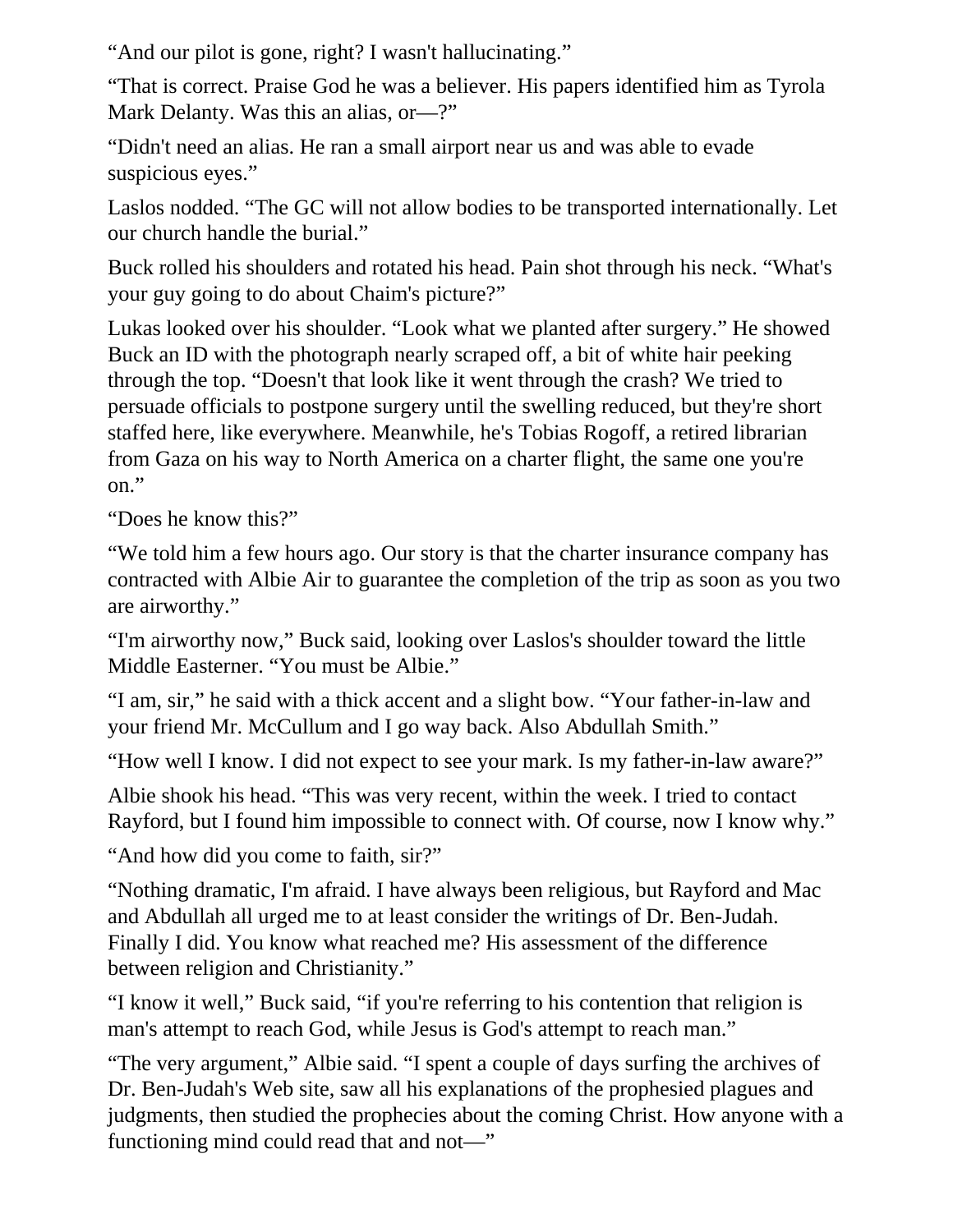"Forgive me, Albie," Laslos said, "but we must keep moving. We should tell you, Buck, that Dr. Rosenzweig's eyes danced at the prospect of a new identity. We don't know how long it will be before he can speak, but it's clear he can't wait to playact as someone else."

Buck slid off the side of the bed. "Are we near the airport?"

Laslos shook his head. "We're north of Kozani. Albie has flown the new craft to Ptolemai's, and when you and, ah, Tobias are healthy, you'll leave from there. Meanwhile, as soon as we can get you out of here, you'll stay with us at the same safe house where we harbored Rayford."

"We have not met," Buck said, reaching past Laslos's hand to shake hands with the tall, willowy one.

"I'm sorry," Laslos said. "Pastor Demeter."

The pastor said, "Mr. Williams, I answered your phone awhile ago and talked to your wife. She and your father-in-law are checking out a new safe house, and she was very relieved to hear that you and Chaim are alive. Naturally, they are distraught over Mr. Delanty, particularly Rayford. Mrs. Williams wants to talk with you as soon as you are able."

"I want to get home soon," Buck said. "Albie, I'll bet you weren't planning on flying that far, were you?"

"I have nothing to return to Al Basrah for, Mr. Williams. Could you use another craft and another pilot?"

"Oh, I think the Trib Force might find room for the best black-market contact in the world."

Demetrius handed Buck his phone. As Buck dialed, Laslos explained that so far they had not seemed to arouse suspicion on the parts of the local GC. "They r believe Demetrius works for me and that you are an American come to study the business."

Chloe didn't like the plan. "Get out of there, Buck," she told him. "We've found the perfect safe house. Even my curmudgeon father hopes so. Chaim is smart, but this clandestine stuff is not his game. Let us get you two healthy here."

"You may be right, Chlo'," he said. "What time is it there? I've got to call my dad." She paused. "Buck, it's after eight in the evening and earlier out west, but that was one of the reasons I wanted to talk with you."

He read it in her voice.

"Dad?"

"Yes."

" $And$ "

"Your brother too, Buck. I'm so sorry."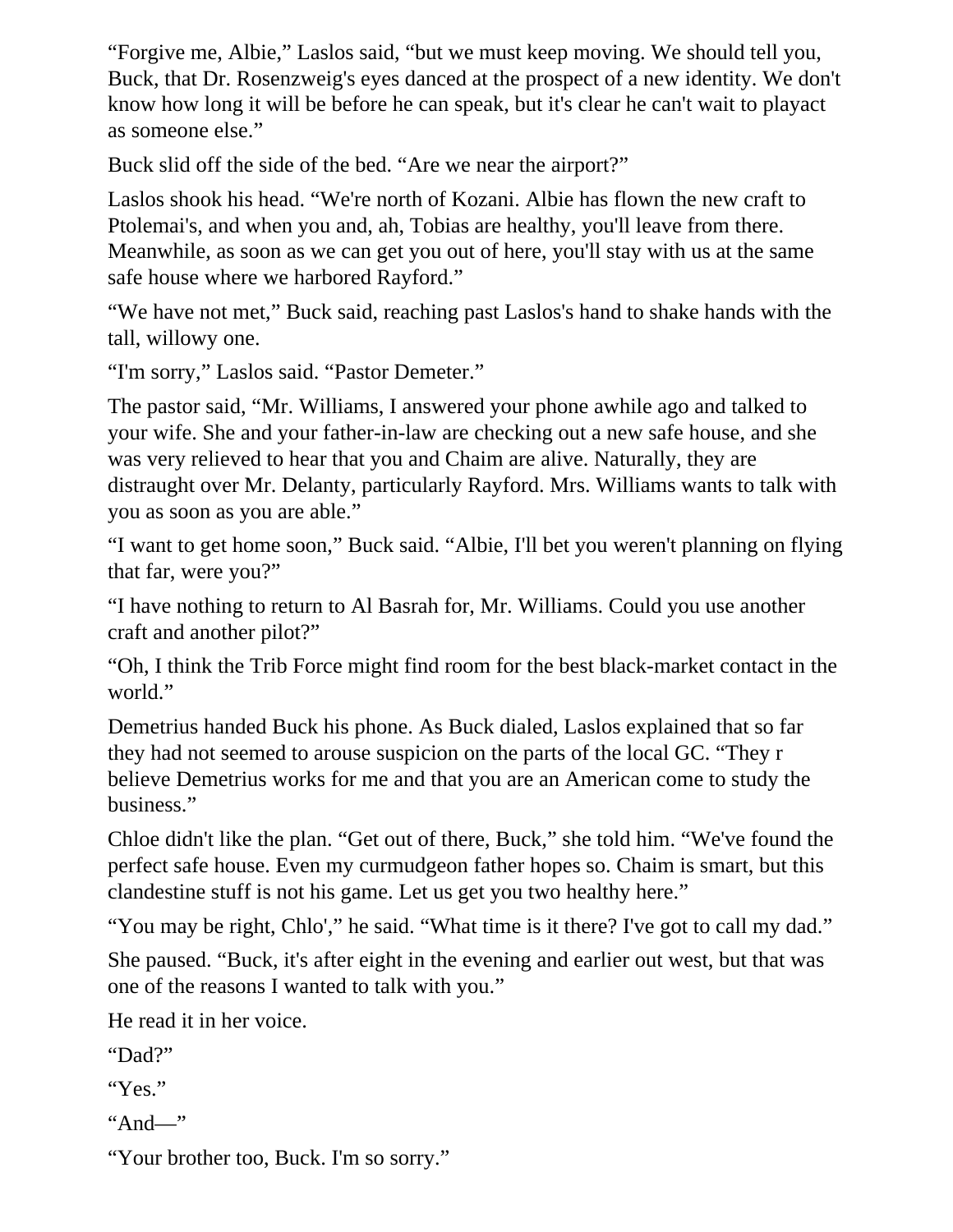"How?"

" $GC$ "

"Looking for us?"

"That's what we understand."

"But they didn't know where we are! That's why I never told them!"

"I know, sweetheart. There may be some good news too."

"What?"

"Our source tells us that the first attempt to get information out of them had to be postponed. They were at church."

"Chloe, don't."

"It's true, Buck. Leah found a believer at Buffer who has access to these schemes, and she says that's from a reliable source."

"Why wouldn't Dad have told me?"

"Maybe the timing wasn't right."

"I wish I could know for sure."

"Leah is trying to reach the church so they know what happened and can be on guard. She'll ask for the truth about your dad and brother."

Rayford had had to stop driving when news came of T's death. He walked a couple of blocks in the darkness, and when Chloe asked if she could walk with him, he thanked her but added, "I need a few minutes, hon."

Chicago was, naturally, a mess. Buildings in piles, rotting carcasses, vehicles crashed or burned. It seemed an appropriate ambience for Rayford's sojourn.

The hardest thing about living during this period, he decided, was the roller coaster of emotions. He would never get used to the shock of loss and the necessity to telescope mourning into minute slivers so it could be dealt with and yet one could get on with the business at hand.

In the past, with each death of someone close to him, Rayford had rehearsed the ever-growing list in his mind.

He didn't do that anymore. He wondered if a person had a limit, some finite reservoir of grief that would eventually peter out and leave him with no tears, no regret, no melancholy. He stopped at what was once a corner and leaned over, hands on his knees. His grief supply was still stocked, and the pain of the loss gushed from him.

Hard as it was, Rayford had to condense the bereavement caused by yet another aching amputation into a few brief hours. He was not allowed to dwell on it, to jot his memories, to console a widow, to break the news to a congregation. There would be no wake, no funeral, not even a memorial service, at the rate they were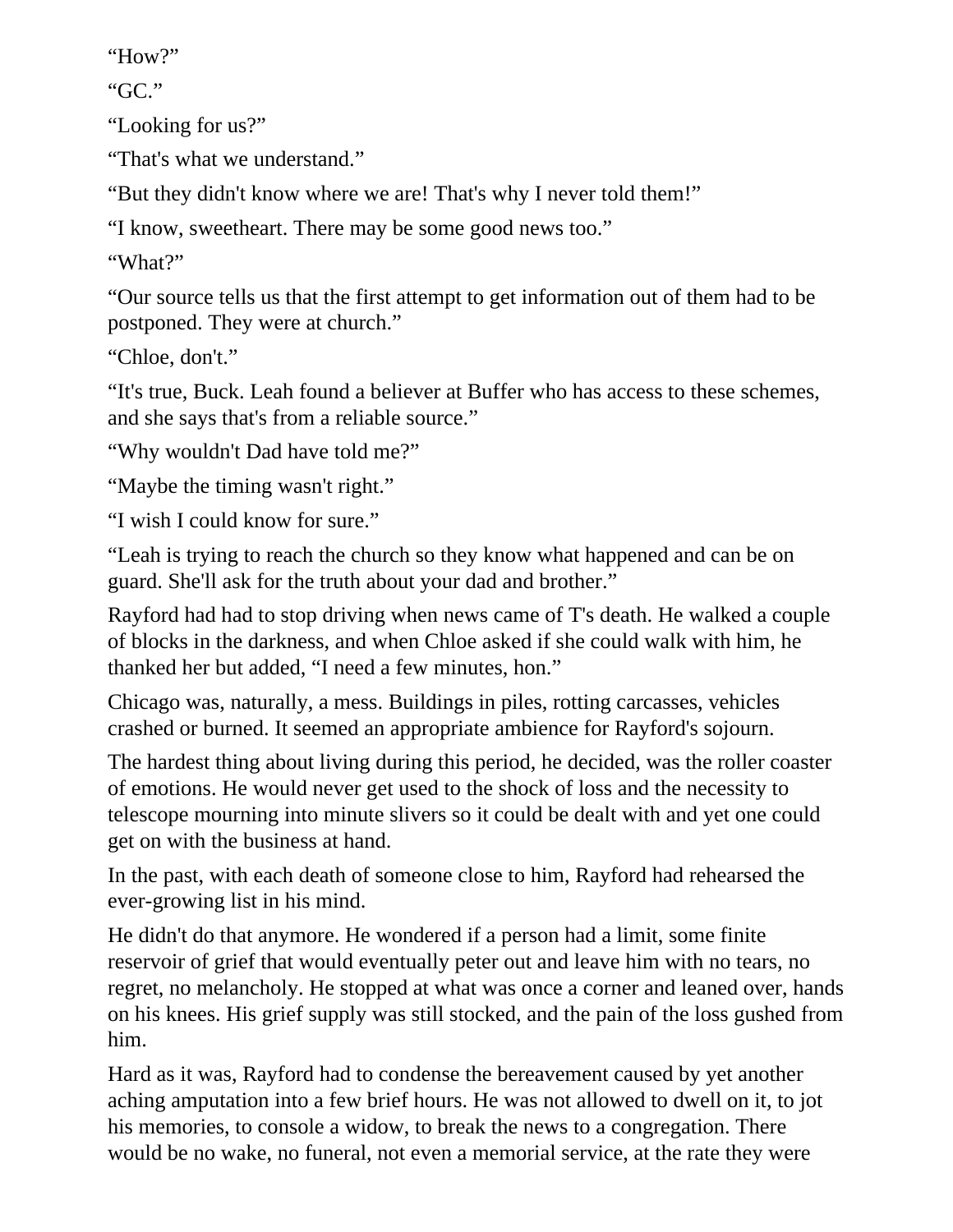going. T's church was likely to have one, of course, but there was no way Rayford dared attend. Who knew who might be watching, lying in wait?

Not enough of his comrades in the Tribulation Force really knew T. There would be little reminiscing. He was gone. They would see him in heaven. Now what was next on the crisis docket? It was unfair, unnatural. How was a person supposed to function this way and stay sane.'

Rayford was grateful for his own return to what Dr. Ben-Judah liked to call the "first love of Christ," that wonderful season when the plan of salvation and the truth of grace are fresh and new. He was thankful for the counsel of Demetrius Demeter and the refreshing rest and new sense of resolve he enjoyed.

And now this. The thrill ride. He'd had enough ups for twenty-four hours, apparently. He had been due for some downs.

As usual when in a stretch like this, Rayford tried cataloging what he still had to be thankful for. Without fail, every blessing in his life had a name attached: Chloe, Kenny, Buck, Tsion, Leah, her new friend he hadn't yet met, the two Zekes, Chaim, David and Annie, Mac, Abdullah, Laslos and his wife, Demetrius, Albie. Rayford wondered why Albie had been so eager to help in Greece and what it was he was so eager to tell him, but only in person.

Rayford had to fight the knowledge that while his list might expand, it also had to suffer attrition. He had already lost so many, including two wives. He would not allow himself to think about losing more relatives.

When he returned to the Rover, Leah reported that she had reached the leader of the house church Buck's father and brother had attended. "I told him I'd love it if he could talk directly to Buck and he said he'd be happy to, but I didn't feel right about giving out Buck's number."

"That was wise," Rayford said. "Let Buck decide that. His phone is secure, but this pastor's is likely bugged if they just had a GC cleansing. Try Buck and give him the pastor's number. Let him work out the contact."

A few minutes later Rayford parked near Strong's and they cased the place, only to find it secure. The three of them sat on the sidewalk with their backs to the cold brick, and Rayford pulled out his phone.

Something about the New Babylon predawn David never liked. Maybe Israel was lusher. Both were desert areas, but the hour before daybreak in Israel had always invigorated him, made him look forward to the promise of the day. The dry, windless heat of New Babylon mornings, beautiful as the sunrises could be, David found suffocating.

Watching Guy Blod put the finishing touches on the huge image of Nicolae Carpathia did little to cheer David. Not a hundred feet away, hundreds of thousands of grieving pilgrims from all over the world moved in slow silence, waiting hours for their few seconds before the sarcophagus. It was sad enough that these blind,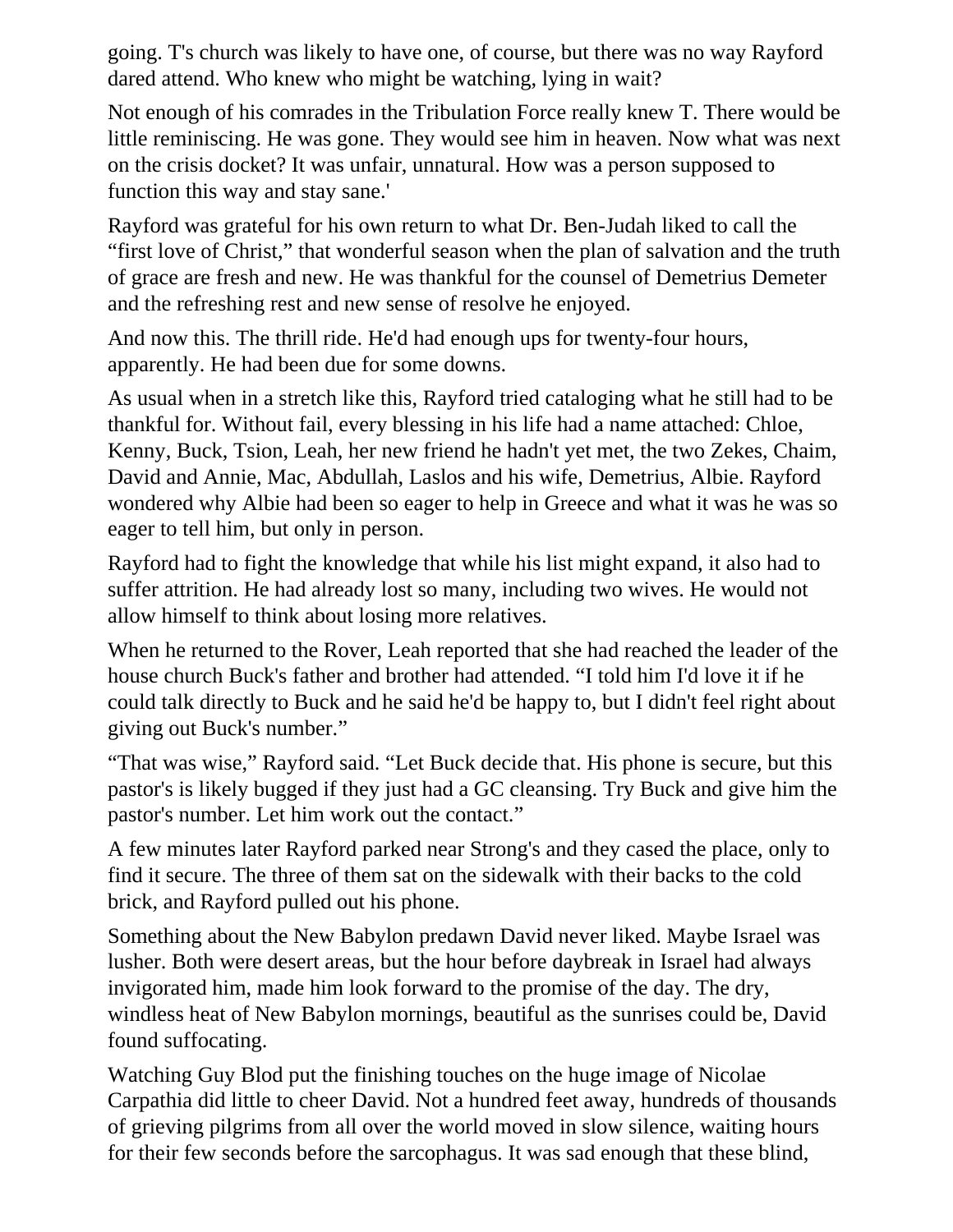lost, misled minions clearly worried about their future due to the loss of their beloved leader. But here behind great curtains, Guy and his assistants rhapsodized over the finished product.

"Care to look close?" Guy asked David as he glided down on a motorized scaffold.

Not really, David wanted to say, but how would he explain passing on such a socalled privilege? He shrugged, which Guy interpreted as affirmative, and the sculptor sang out instructions.

"There's only room for one on the scaffold, and you have to run the controls yourself. Be careful! The first time I did it I nearly knocked over one of my own creations!"

Guy showed David the controls, which consisted primarily of a joystick and speed selector. He was tempted to point the thing at the statue's head, shoot up, and knock it over. As David tentatively and jerkily practiced maneuvering the scaffold before rising, Guy hollered his cautions. "Careful of the smoke! The fire is lit under the knees, and the face has the only exhaust."

"Why didn't you wait until it was in place to start the fire?"

"We don't want to distract the crowds. This sort of art is a duet between sculptor and viewer, and my goal is that they participate in the illusion that the statue is alive."

"Twenty-four feet high and made of metal?"

"Trust me, this works. People will love it. But it would spoil everything if they saw us dumping in the stuff for the fire."

"What are you using for fuel?" David asked.

"A form of shale," Guy said. "For kindling, onionskin paper."

"Where'd that come from?"

"Every tribe and nation!" Guy said, and his people laughed. "Seriously, we have an unlimited supply of holy books from all over the world, the last contribution of the late Pontifex Maximus. He shipped from Rome all the holy texts that had been confiscated and donated from the various religions and sects when the one-world faith was established."

David was repulsed, now certain he didn't want the closer look, but he was stuck. "Note the handiwork on the way up!" Guy said. What was there to see but polished black iron? "You can touch, but be careful! It's delicately balanced!"

Nearly two and a half stories up, David could hardly hear Guy anymore. Smoke wafted out the eyes, nostrils, and mouth of the quadruple-size image of Carpathia. It was uncanny. Though from that close the illusion was lost that the eyes were real, the features, having been made from the actual cast of the body, were perfect replicas.

David was high enough to see past the statue to the horizon, where the sun's pinks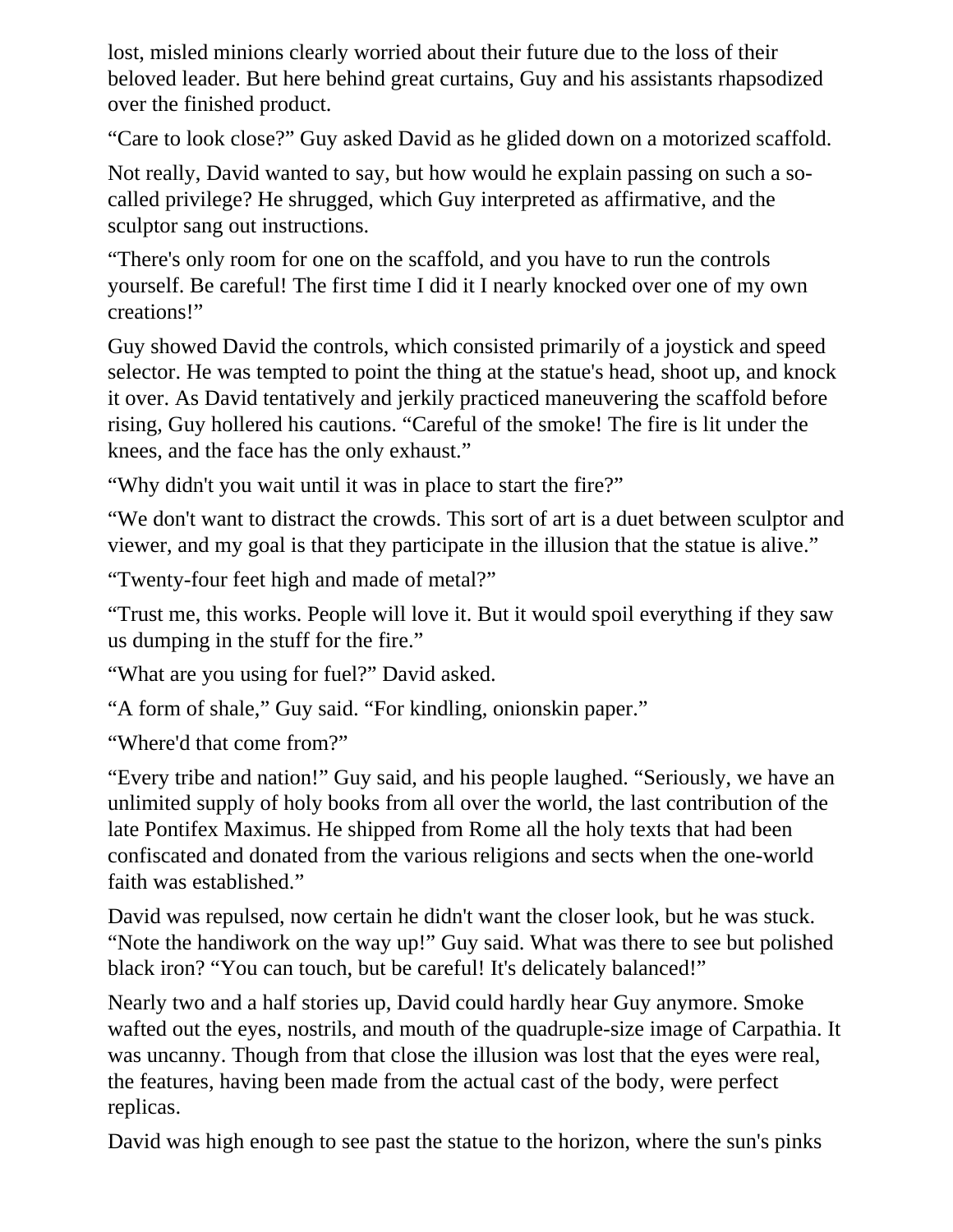were just beginning to wash the sky. Suddenly he flinched and backpedaled, hitting the safety bar just above his waist. The whole scaffold shuddered, and he feared it might topple.

"Hey!" one of Guy's assistants hollered.

"What's going on up there?" Guy yelled. "You all right?"

David waved. He didn't want to admit what he'd heard, what had made him jump. He steadied himself and listened. A low rumble, echoing as if from the belly of the image. Muffled and sonorous, it was clearly Carpathia's timbre. What was it saying, and how had they gotten it to do that? A chip? A disc player? A tape? He felt the vibration again, heard the hum, cocked his head to listen. "I shall shed the blood of saints and prophets."

David whipped the control so the scaffold lurched down about five feet and stopped, swaying again. "How did you do that?" he called down.

"Do what?"

"Get a recording in there!"

Silence.

"Well, how did you? Where's the hardware, and what does the phrase mean?"

Guy was still staring up at him, obviously holding out.

"Guy!"

"What?"

"What didn't you hear? Do I have to repeat everything?"

"What didn't I hear? I didn't hear anything but you, David. What the devil are you talking about?"

David began his slow descent. "The thing talks. How did you do it? Tape loop? Disc? What? And won't the heat or smoke destroy it?"

Guy rolled his eyes at his people. He whispered, "What are you, serious?"

"You know blamed well I'm serious, Guy."

"So we're back to first names, are we?"

"Can we not get hung up on that right now, MinisterDirector-Poten-take-yourchoice Blod? The thing speaks. I heard it twice, and I'm not crazy."

"If you're not crazy, you're mistaken."

"Don't tell me I didn't hear what I heard!"

"Then you're hearing things, Director Hassid. This thing hasn't been out of my sight since the shell was delivered. This isn't a theme park. I don't want giant talking action figures. OK? Are we all right now? May I have them start moving my big boy into position?"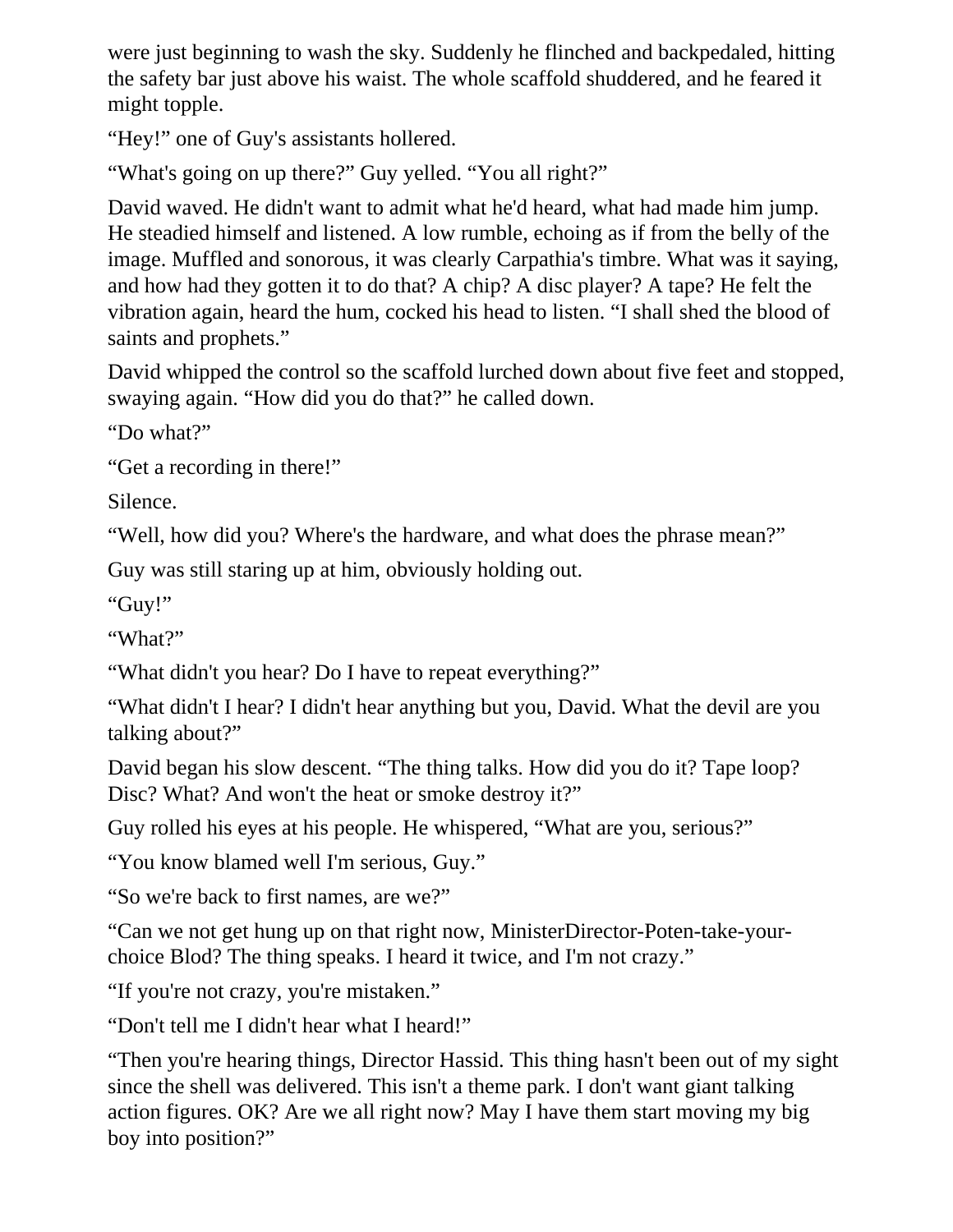David nodded and stepped back to let a monstrous forklift move in behind the statue. His phone chirped, and as soon as he answered he heard a tone indicating another call. "This is Director Hassid, hold please," but as he punched in the other call heard, "Dav-!" and recognized Fortunato's voice.

"This is Director Hassid, hold please," he said again, switching back to Fortunato. "Sorry, Commander. I'm watching the moving of the statue, and—"

"I'm sure that'll succeed without you, David. I'd appreciate not being put on hold in the future." David knew he should apologize again to keep up appearances, but he was dwelling on how important his getting up before 5:00 A.M. was to Fortunato last night and how incidental it was now. "We've got a situation here," Leon continued. "I need you in the conference room on eighteen as soon as possible."

"Anything I need to bring or be thinking about?"

"No. Well, yes. Captain McCullum's schedule."

"Oh, he's—"

"Tell me when you get here, David. Quickly, please."

David switched to his other call. "That busy that early, huh, kid?" Rayford said.

"Sorry. What's up?" David walked backward as he talked, watching the statue emerge from the preparation room and become visible to the crowds. The murmuring grew louder as people nudged each other and pointed.

The statue leaned back against the forks of the truck, and not until it came into the beams of the spotlights did it become apparent to all that it was, as Guy had so delicately put it, au naturel.

Oohs and aahs rose from the crowd; then they began applauding and soon cheering.

"What in the world is going on there?" Rayford said.

David told him. "I think they've waited so long to see the body that they would worship trading cards if we passed them out." Rayford told David what had happened in Greece. "I'm so sorry, Captain Steele. I only talked to Mr. Delanty a few times by phone, but I know you two were close."

"This is a hard one, David. They don't get any easier. Sometimes I feel like an albatross. The people who get close to me are soon gone."

David told him he was on his way to a mysterious meeting, and they debriefed each other again on what had happened at the Gala. "No matter what they say, sir, it's clear the shooting was accidental and that the bullet totally missed Carpathia."

"That doesn't make me any less of a scapegoat, but—"

"Oh, Captain, wait a second ..."

"I hear the crowd. What happened?"

"Oh, man, it almost toppled over! They set down the statue, and it rocked forward!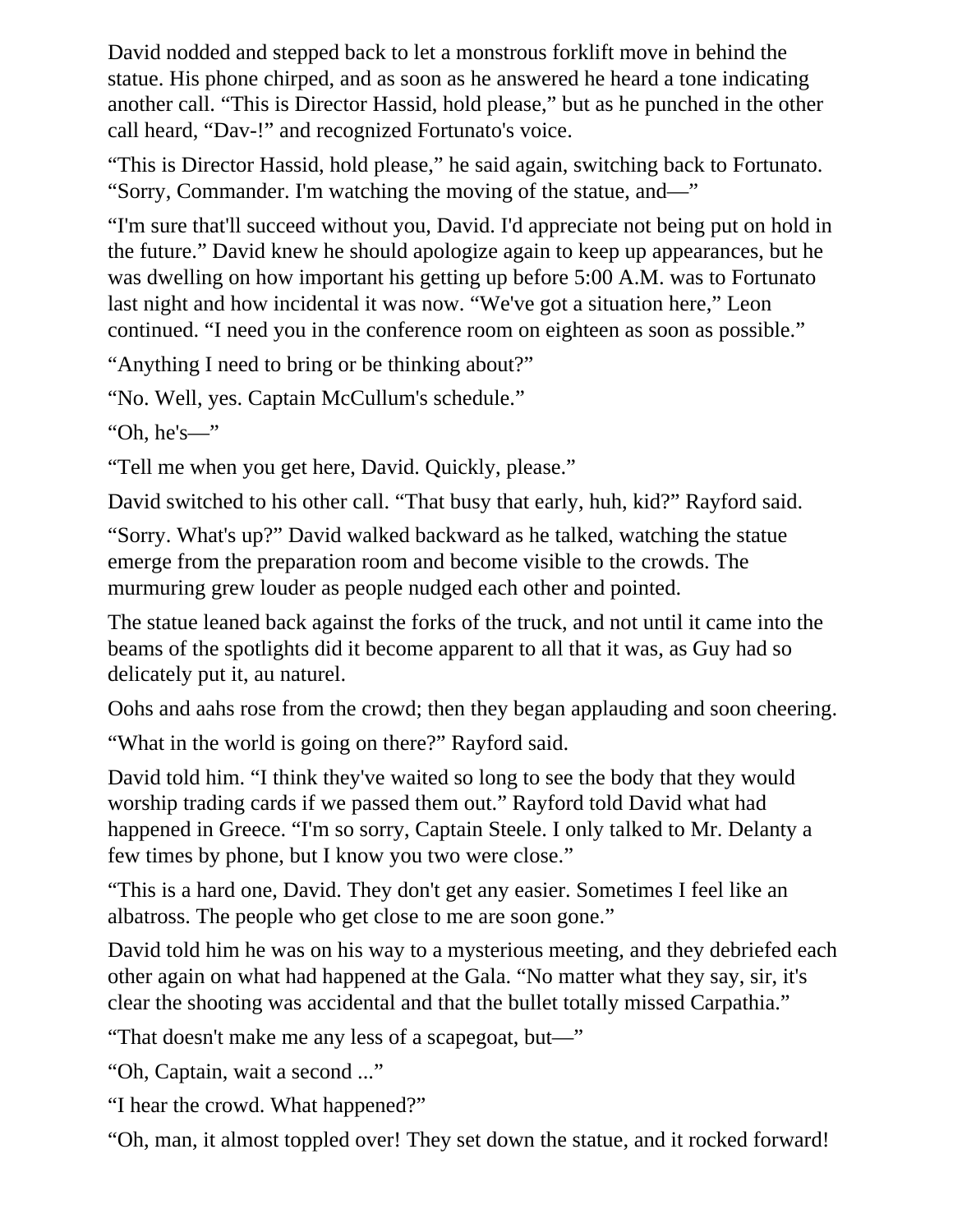People were diving out of the way. The forklift guy moved up to sort of catch it on its way back so it wouldn't fall that way, and that just made it rock forward again! I don't know how it didn't go over. It's settled now, and they're nudging it straight. Oh, man!" He told Rayford of the built-in furnace but said nothing about what he'd heard.

"That jostling must have stoked the fire, because the smoke is really pouring out now. You know they're burning Bibles, among other holy books, in there?"

"No!"

"Sir, I'm heading inside now, and I never asked what you called about."

"I'm at the new safe house, David."

"Yeah? How is it?"

"It looks fabulous, but we have one problem. It must lock automatically in emergencies. We can't get in. Can you unlock it from there?"

David was near the elevator. "I can't talk here, sir, so let me just say yes, I'll get to that as soon as this meeting is over. I wish I could say when that will be."

Tsion took a call from Chloe, informing him it was likely they would be back very late. "Any evidence of GC nosing around?"

"None," he said, but he did not add that he had been 93 million miles from Mount Prospect for at least two minutes.

She spoke briefly to Kenny, who kept wanting to pull the phone from his mouth and "see Mama." Finally he said, "Lub-you-too-see-ya-lader-bye-bye."

"Tsion, I appreciate this more than you know," Chloe said. "He's easy," he said. "And you know I love him."

She told Tsion what to feed Kenny and to put him to bed at nine. Much as he had enjoyed the baby, that was good news. Kenny often slept through the night.

David had not given himself time to worry what the big meeting was about. He just hoped he would not be in there alone with Fortunato. David was the last to arrive.

A dozen directors and above were there, including television personnel, most yawning and rubbing their eyes.

"Let's get started, people," Leon began. "We have a crisis. No one is leaving New Babylon. Despite the decimated population in the last three and a half years, hotels are jammed and people are even agreeing to double up, two whole families in each room. Others are sleeping in the street, under lean-tos. The airport is crowded with big jets. They bring in capacity loads for the viewing, but they're canceling most outbound flights for lack of interest. You know what's happening, don't you?"

"The viewing is not meeting their felt needs," a woman said. David recognized her as Hilda Schnell, head of Global Community Cable News Network.

"I'm glad it was you who answered, Hilda," Leon said. "We need your help."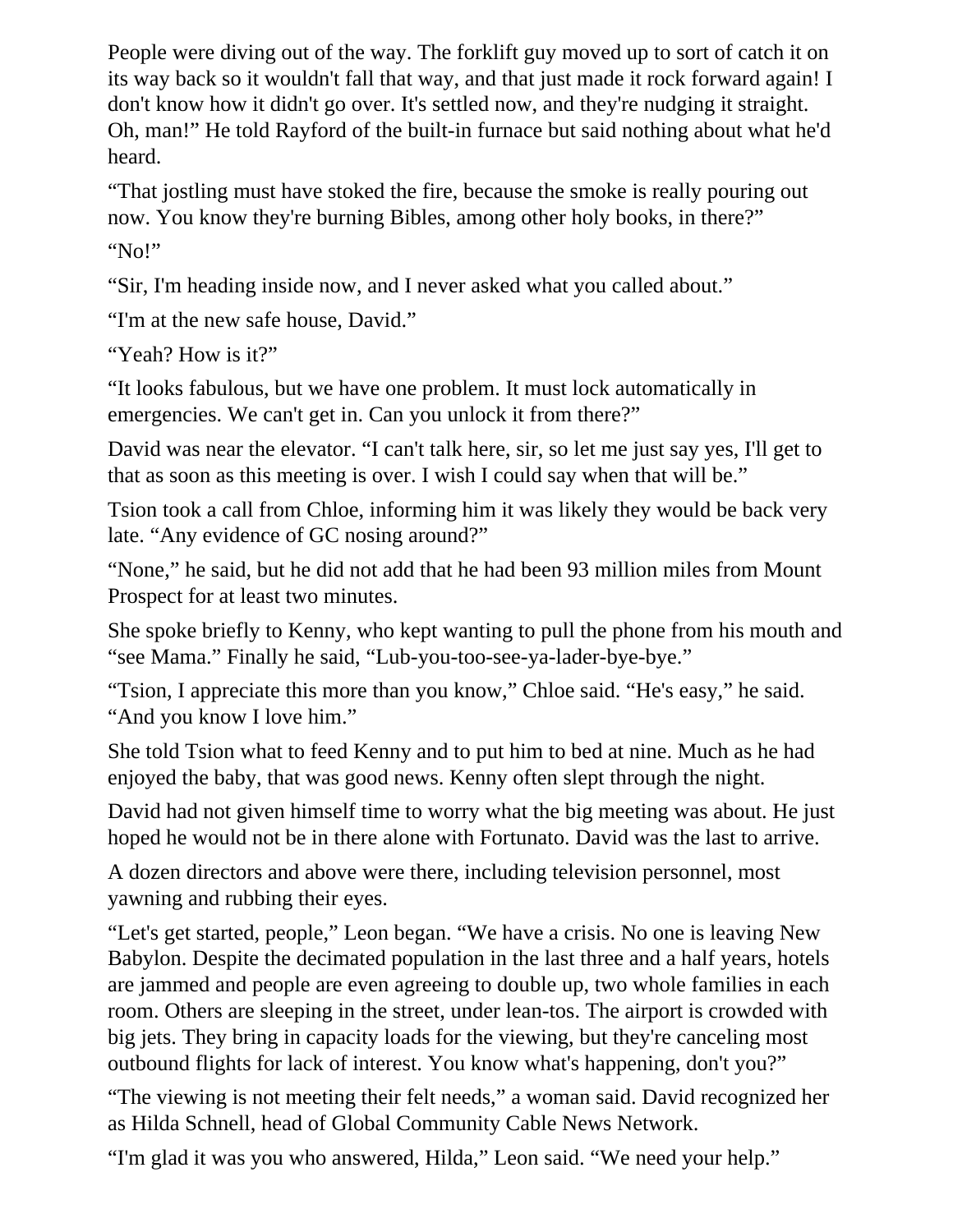"What can 7 do? I'm staying for the funeral too."

"We were not prepared for this size crowd," Leon said. "This will be twice as large as the Jerusalem Gala."

Hilda said, "I still don't understand how GC CNN can help. Even at the Gala we merely—"

"Bear with me," Leon said. "As you know, we already pushed back the funeral and burial to accommodate the crowds. We assumed that a million or so people would still be waiting to view the body by the time we were ready for the ceremony. With more than three million here already, another estimated million on their way, and virtually no one leaving, we have to regroup. Where are the big screens we used in Jerusalem and do we have more?"

Someone from Event Programming said they were in storage in New Babylon and that there would be enough-supplemented by smaller monitors-to handle the larger crowd. "But," he added, "that will require a lot of man-hours and, of course, a layout scheme. The way the courtyard is cordoned off now will certainly not handle a crowd that size, especially if the ones who have already passed by the bier stay for the funeral, and I can't imagine why they're still in the city if that is not their plan."

"My point exactly," Leon said. "I already have engineers on the new schematic. And let me be clear: laborers are starting to rearrange barricades, chairs, crowd control ropes, and so forth. All this work will go on with no interruption of the viewing process. If the line has to be moved, that should be able to be done in an orderly fashion without stopping the procession.

"My question for you, Ms. Schnell, is whether your equipment can feed that many monitors. Some people, naturally, will be hundreds of yards from the podium."

"We don't worry about that, Commander," Ms.

Schnell said. "We concern ourselves with providing the best visual and audio coverage of the event for television and leave it to your event organizers to make it work for their purposes."

Leon stared at her, expressionless. "What I am suggesting, madam, is that you do worry about it. We have singers, dancers, speakers, and the like to make this ceremony appropriate, not only to the occasion and the size of the live crowd, but also to the stature of the one we honor."

"Yes, sir."

"Yes, ma'am?"

"Just tell us what you want, sir."

"Thank you."

"Thank you for the privilege."

Now Fortunato was smiling. "That the big screens from Jerusalem are already here,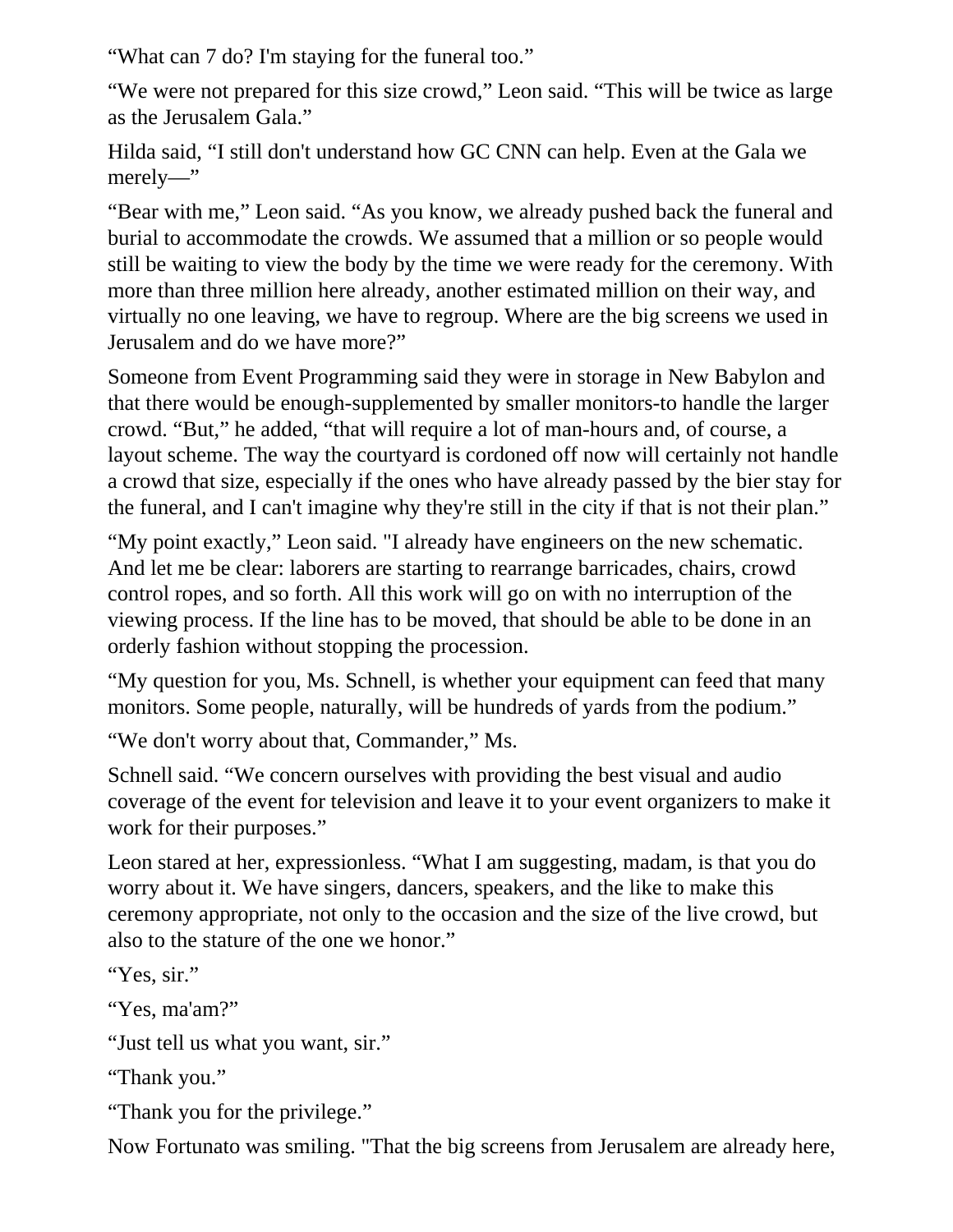Director Hassid, eliminates my need for one of your pilots to go get them. If we could make use of your entire hangar crew, cargo staff, pilots and all, in crowd control, I would appreciate it. Viv Ivins will be coordinating that, so let her know how many are available and who they are.

"The new times for the ceremony and burial are noon and 2:00 P.M. today respectively. Some dignitaries' speeches may be shortened, but those times are firm and may be announced effective immediately. Ms. Schnell, I'm assuming this event supersedes all other programming so that the entire globe may participate, including those who reach the airport in time to watch on television but too late to be here in person."

She nodded.

David fidgeted, knowing Rayford, Chloe, and Leah were waiting to get into the Strong Building. He wasn't certain he could remotely unlock a door, but he'd rather have been studying that than sitting through a logistics meeting. Fortunato soon left the details in the hands of his engineers, and David hurried out.

On the way to his office, he saw the laborers already at work refashioning the massive courtyard into a vista that would accommodate the expected flood of humanity. According to the snatches of news reports he caught on the monitors lining the hallways of the palace complex, Leon was right. People of every ethnic background were interviewed at the airport, in line, and on the streets. Nearly every person expressed a desire to attend the funeral, even if they had already passed by the body.

"This was the greatest man who ever lived," a Turkish man said through an interpreter. "The world will never see another like him. It is the worst tragedy we will ever face, and we can only hope that his successor will be able to carry on the ideals he put forth."

"Do you believe Nicolae Carpathia was divine in any sense?" the reporter said.

"In every sense!" the man said. "I believe it's possible that he was the Messiah the Jews longed for all these centuries. And he was murdered in their own nation, just as the Scriptures prophesied."

As David settled in behind his computer in the privacy of his office, he left on the TV monitor hanging from the ceiling in the corner. GC CNN had followed that interview with a live feed from Israel, where thousands were listening to enthusiastic preachers, running forward, falling on their knees, and then shouting of their new allegiance to Jesus the Messiah.

The Jerusalem correspondent had with her a religious expert, who attempted to explain. "In the vacuum created by the deaths of both the head of the One World Faith and the supreme potentate of the Global Community, whom many considered every bit as much a religious as a political figure, spiritually hungry people are rushing to fill the gap. Longing for leadership and bereft of the one man who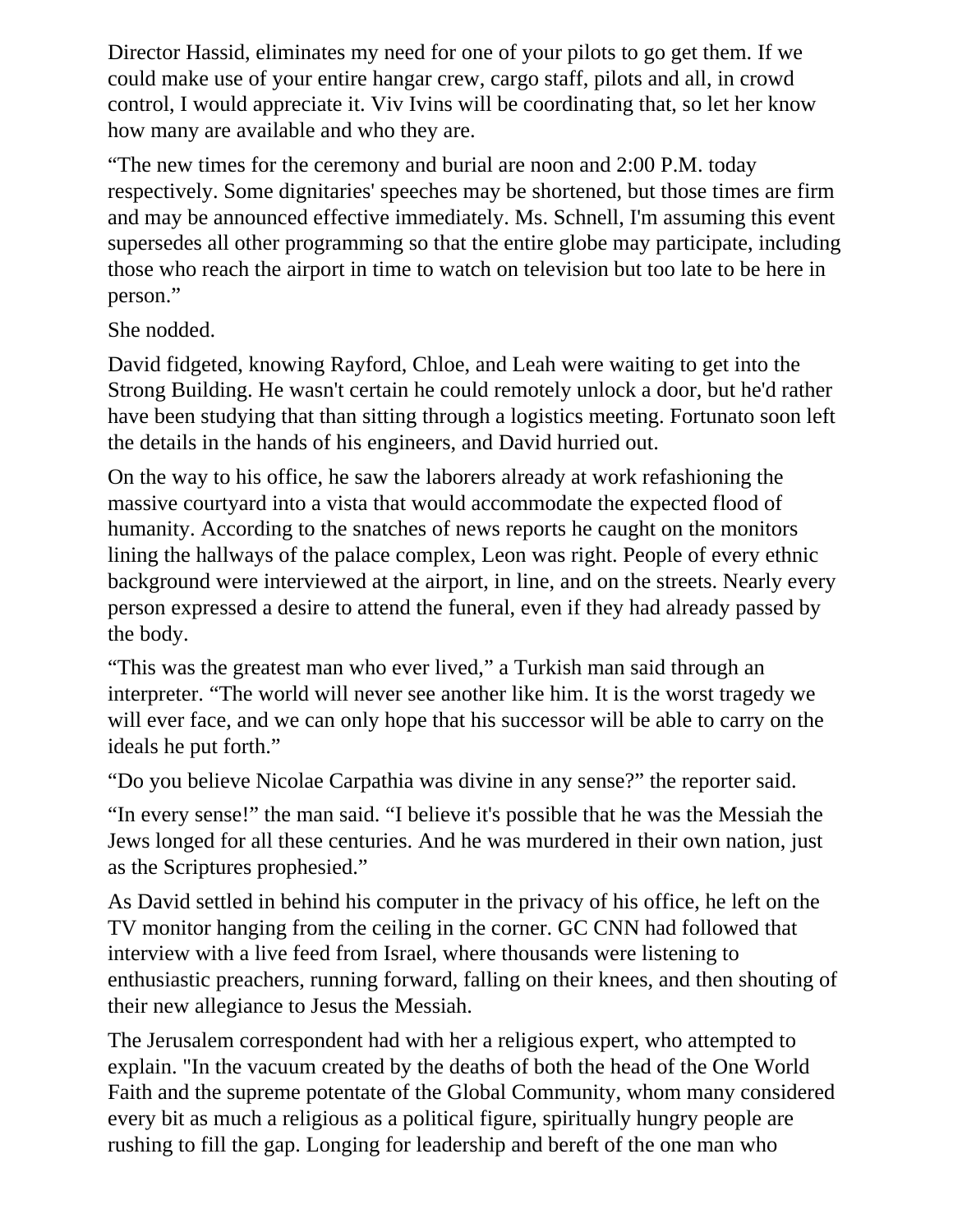seemed to fit the bill, they now find attractive this fairly recent craze of ascribing to the historical figure of Jesus the Christ the qualifications of the Messiah Israel has awaited so long.

"This phenomenon existed in small pockets of conservative fundamentalist Christian sects but was fueled shortly after the vanishings by Dr. Tsion Ben-Judah, an Israeli biblical scholar. He had been commissioned by the State of Israel to clarify the prerequisites of the prophesied Messiah for the modern Jew.

"Dr. Ben-Judah created an uproar, particularly among Jews, when at the end of the live, globally televised airing of his views he announced that Jesus the Christ was the only person in history to fulfill all the Messianic prophesies, and that the vanishings were evidence that he had already come."

David was impressed that the "expert," while clearly not agreeing with what was going on, had an accurate handle on the issue. Having studied under Tsion on the Net for so long, David knew that this further outbreak of evangelism in Israel would also spawn many more false christs and second-rate antichrists. Dr. Ben-Judah had often cited Matthew 24:21-24 in urging his followers-now referred to as Judah-itesto beware: For then there will be great tribulation, such as has not been since the beginning of the world until this time, no, nor ever shall be. And unless those days were shortened, no flesh would be saved; but for the elect's sake those days will be shortened.

Then if anyone says to you, "Look, here is the Christ" or "There!" do not believe it. For false christs and false prophets will rise and show great signs and wonders to deceive, if possible, even the elect.

By now David was deep into the labyrinthine inner workings of the Strong Building. While whirring through the many security pass gates using code breakers of his own design, he had a phone tucked between his cheek and shoulder.

"Captain Steele," he said, "if I can do this, I'm going to get you in through one of the parking garage's inner doors. The gates will be down, but you can walk around those and get to the elevators."

"We were that far," Rayford said. "The glass doors leading to the elevators are the ones we need opened. We could break the glass, but we're afraid that would set off an alarm."

"Who'd hear it?"

"I know, but usually those kinds of alarms are attached to all sorts of interrelated devices. Like at the airport, you force your way through the wrong door, and certain systems automatically shut down."

"Bingo," David said.

```
"Excuse me?"
```
"You're in."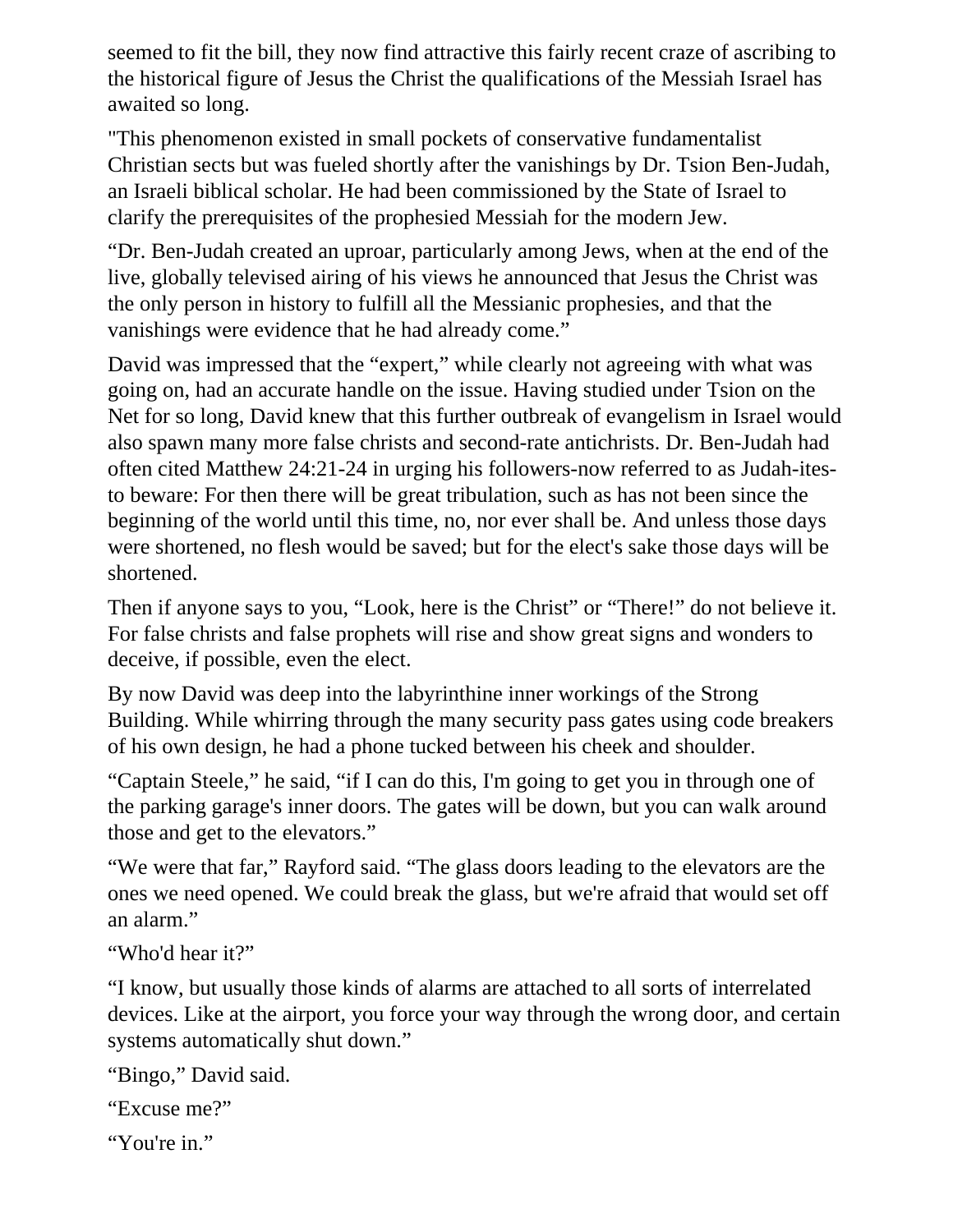"We're not even on that side of the building."

"Well, get there," David said. "I can't wait to hear what you find. Listen, good news: the designers of this building did two very nice things, as if they knew we were coming. First, the electrical panel room and the telephone room, both of which are traditionally on the top floor or even above in some spire, are located on the first floor, one up from where you'll enter. Second, I think I have detected why the structure is so sound below where the bomb damage is. The blueprints show what's called a 'closure for stack effect' every fifteen floors or so. It happens that there is just such a closure one floor beneath where the bomb damage occurred. This closure acts as a new roof for the building. I'm not certain yet, but you may be able to land a helicopter there, if you can deal with the complications of a three-sided opening above that."

"Helicopter?" Rayford said. "We're in the garage, by the way."

"lean see you."

"You can?"

"See the monitor up in the corner to your right?"

The three waved at David and he almost waved back, forgetting this was not a twoway visual feed.

"Yep. I see you. The door directly in front of you should be unlocked. And yes, I said helicopter before."

"Where am I going to get one of those?"

"I don't know," David said. "Know anybody in purchasing anywhere?"

"We also need to start thinking about a new air base, 296 closer to here. Different anyway. We have no friends at Palwaukee anymore."

"How was Kankakee?"

"Might work. How about we have Albie set up there as a small private transport company, maybe serving Laslos, who's still considered legit by the GC? Then we can come and go as we please out of there with no questions asked. And we can chopper our way up here when we need to."

"I like the way you think, Captain Steele."

"I like the options you provide, David."

"I'll try to keep track of you floor by floor with the various monitors," David said. "But I may have to leave you abruptly too. You know where I am."

Leah and Chloe appeared to be working well together.

Though David could hear only Rayford, he could see the women checking out sight angles from various windows.

"Leah wants to talk with you, David. Here she is."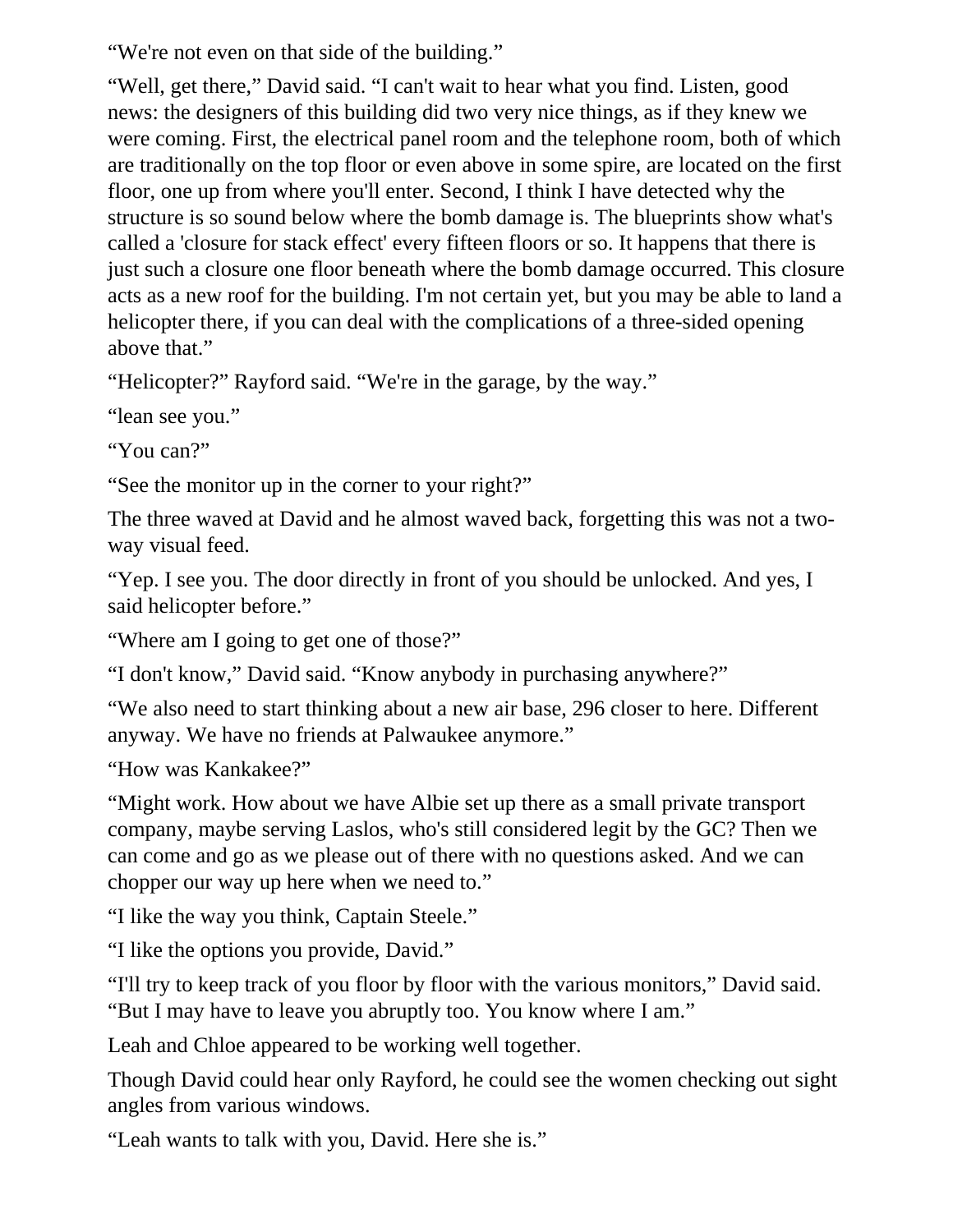"You're looking at blueprints?"

"On-line," he said, "yeah."

"Am I seeing this right? Are we not visible from the street, at least where we are now?"

"Affirmative."

"And what if we turn on lights?"

"That I wouldn't do."

"What if we spray painted the windows black?"

## **SIXTEEN**

BY TEN o'clock Saturday night in Illinois, Tsion had survived two messy operations: feeding and changing Kenny. The boy was now sound asleep in his crib in the other room, and Tsion had turned the sound off on the television. He merely glanced at it occasionally, tired of the endless repetition.

How many times had he seen Rayford's photograph and history and the grave conclusion on the part of Global Community Security and Intelligence forces that he was the lone assassin, the lone gunman? Rayford was also constantly referred to as a committed Judah-ite.

Tsion knew, because he knew the Tribulation Force, that Rayford Steele had ceased to exist. He would neither make himself obvious to the public nor leave a trail in his own name. Tsion prayed that would preserve Rayford for as long as possible.

Tsion pored over his Bible texts and commentaries, trying to make sense of the vivid dream. He pleaded with God for another of the same, but short of that, he wanted to understand the one he'd had. Scholars were divided on who the sunclothed woman was, the one who wore a garland of stars and used the moon as her footstool.

Clearly she was symbolic, as no woman was that large or had a child in space. Some believed she represented womankind as mentioned in Genesis when God told Satan that the woman would produce a child whose heel Satan might bruise, but who would crush his head. That was a prophecy of the Christ child, and of course that woman turned out to be Mary. Yet further details of this symbolic woman indicated that she might symbolize Israel. The Christ came from Israel, and Satan pursued and persecuted God's chosen people even to the present day.

As Tsion studied the biblical texts about Lucifer and his being cast out from heaven, he became convinced that when he had seen the dragon sweep a third of the stars from the skies and they fell to earth, he was witness to eternity past. The Scripture often referred to angels, righteous or fallen, as stars, so he believed this was a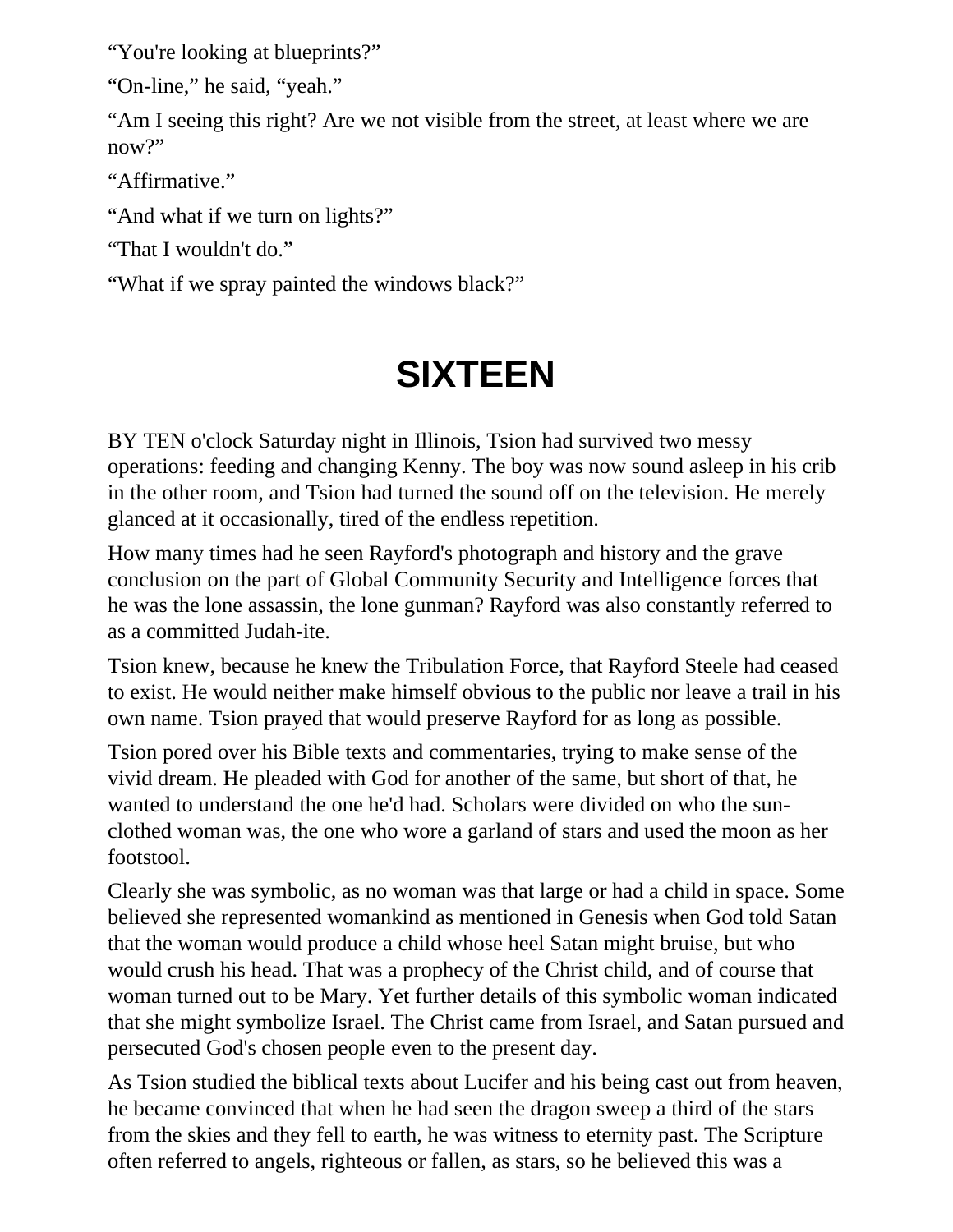picture of when Lucifer was first cast down due to his sin of pride.

Yet Tsion also knew that Satan, even up to the halfway point of the Tribulationwhere Tsion believed history stood right then-had been granted access to the throne of God. He was the accuser of believers, yet when he pursued the woman and her child to devour them, a great battle was to be waged in heaven and he would be cast out for good.

Tsion was not aware he had fallen asleep again. All he knew was that the trip from the underground safe house into the chilly night air took less getting used to this time. He didn't worry about temporal things. He could see Kenny sleeping in his crib and himself dozing on the couch as clearly as he could see the oceans and continents of the beautiful blue planet. How peaceful it looked from up here, compared to what he knew was happening down there.

When he arrived at the appointed place, the woman had left her footstool. The sungarment was gone with her, of course, as was the garland of stars. Yet brightness enveloped Tsion again, and he was eager to ask questions before this all faded and he awoke. Though Tsion knew it was a dream, he also knew it was of God, and he rested on the promise of old men dreaming dreams.

Tsion turned to the brightness, marveling again at the size and majesty of the angel. "Michael," he began, "is the woman Mary or—"

"Michael is engaged in battle, as you will soon see. I am Gabriel, the announcer."

"Oh! Forgive me, Prince Gabriel. Can you tell me, who is the woman? Is it Mary, or is it Israel?"

"Yes and yes."

"That was not as helpful as I had hoped."

"When you ponder it, you will find it so."

"And the twelve stars on her head. Do they represent the tribes of Israel?"

"Or ... ?" Gabriel prodded.

"Or the ... the apostles?"

"Yes and yes."

"Somehow I knew you were going to-so these things mean whatever we want or need them to mean?"

"No. They mean what they mean."

"Uh-huh."

"Son of earth, did you see what the male child bore in his hand?"

"I'm sorry, I did not."

"A rod of iron, with which he shall rule the nations."

"So clearly he is Jesus ..."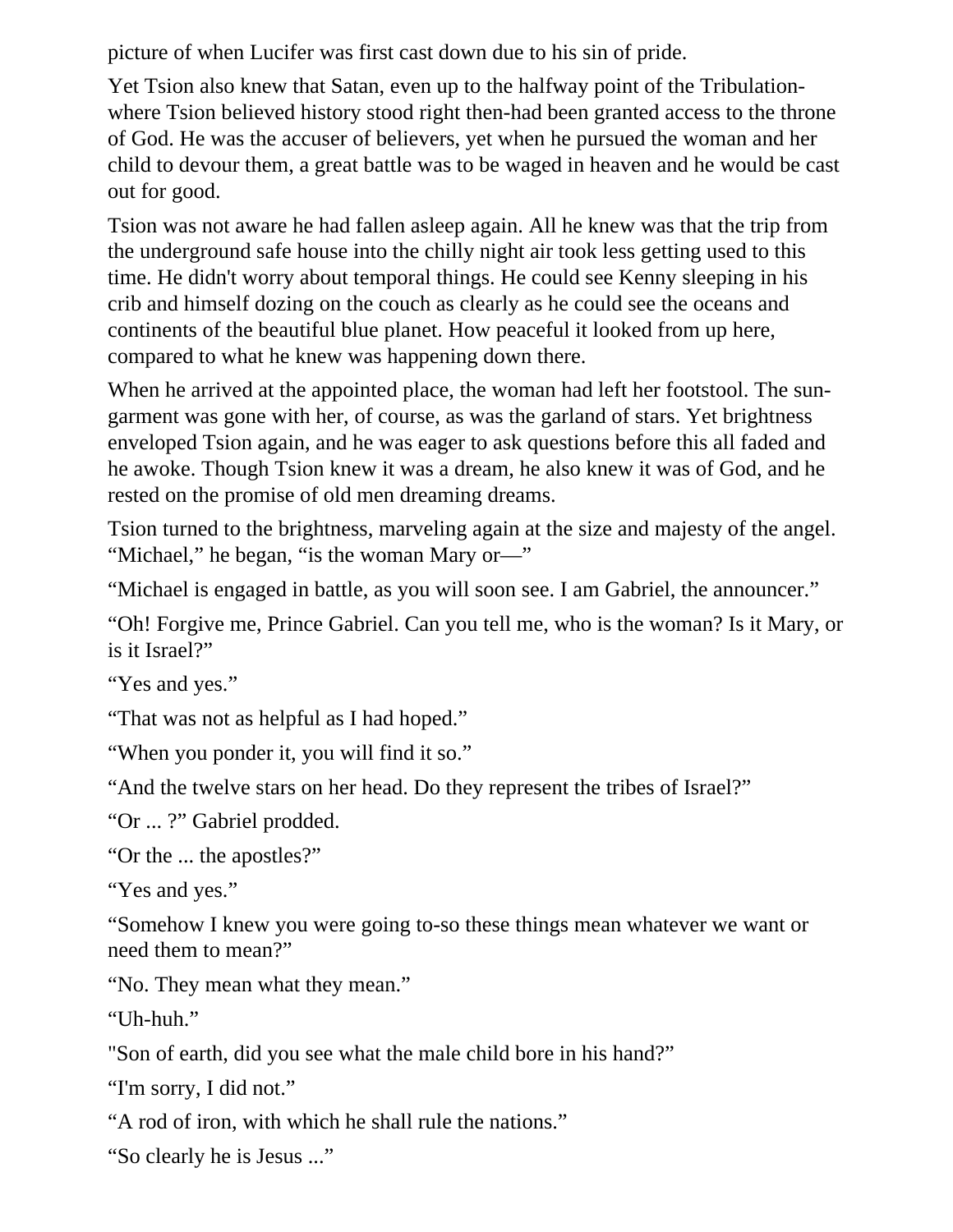"The Christ, the Messiah, Son of the living God."

Tsion felt unworthy even to hear the description. He felt as if he were in the very presence of God.

"Prince Gabriel, to where has the woman fled?"

"Into the wilderness where God has prepared a place for her, where she will be safe for three and a half years."

"Does this mean God has prepared a place in the wilderness for his chosen people, where they too will be safe during the Great Tribulation?"

"You have said it."

"And what of the dragon?"

"He is enraged."

"And Michael?"

Gabriel gestured behind Tsion. "Behold."

Tsion turned to see a great battle raging. Michael and his angels wielded great double-edged swords against fiery darts from the dragon and his evil angels. The ugly hordes advanced again and again against Michael's mighty forces, but they could not prevail. As his comrades retreated behind him, the dragon fled to the throne. But it was as if a colossal invisible door had been slammed in his face. He fell back and tried to advance again to the place he had enjoyed before the throne. But from the throne came an insistent, "No. There is no longer a place here for you. Be gone!"

The dragon turned, his anger nearly consuming him.

With his seven heads grimacing and gnashing their teeth, he gathered his own around him, and they all tumbled toward the earth. And Gabriel announced in a loud voice, "So the great dragon was cast out, that serpent of old, called the Devil and Satan, who deceives the whole world; he was cast to the earth, and his angels were cast out with him." And now louder still, with great joy: "Now salvation, and strength, and the kingdom of our God, and the power of his Christ have come, for the accuser of our brethren, who accused them before our God day and night, has been cast down. And they overcame him by the blood of the Lamb and by the word of their testimony, and they did not love their lives to the death. Therefore rejoice, O heavens, and you who dwell in them! Woe to the inhabitants of the earth and the sea! For the devil has come down to you, having great wrath, because he knows that he has a short time."

"What happens now?" Tsion said.

Gabriel looked at him and folded his arms. "The dragon will persecute the woman who gave birth to the child, but God will protect her. In his wrath the dragon will make war with the rest of her offspring, those who keep the commandments of God and have the testimony of Jesus the Christ."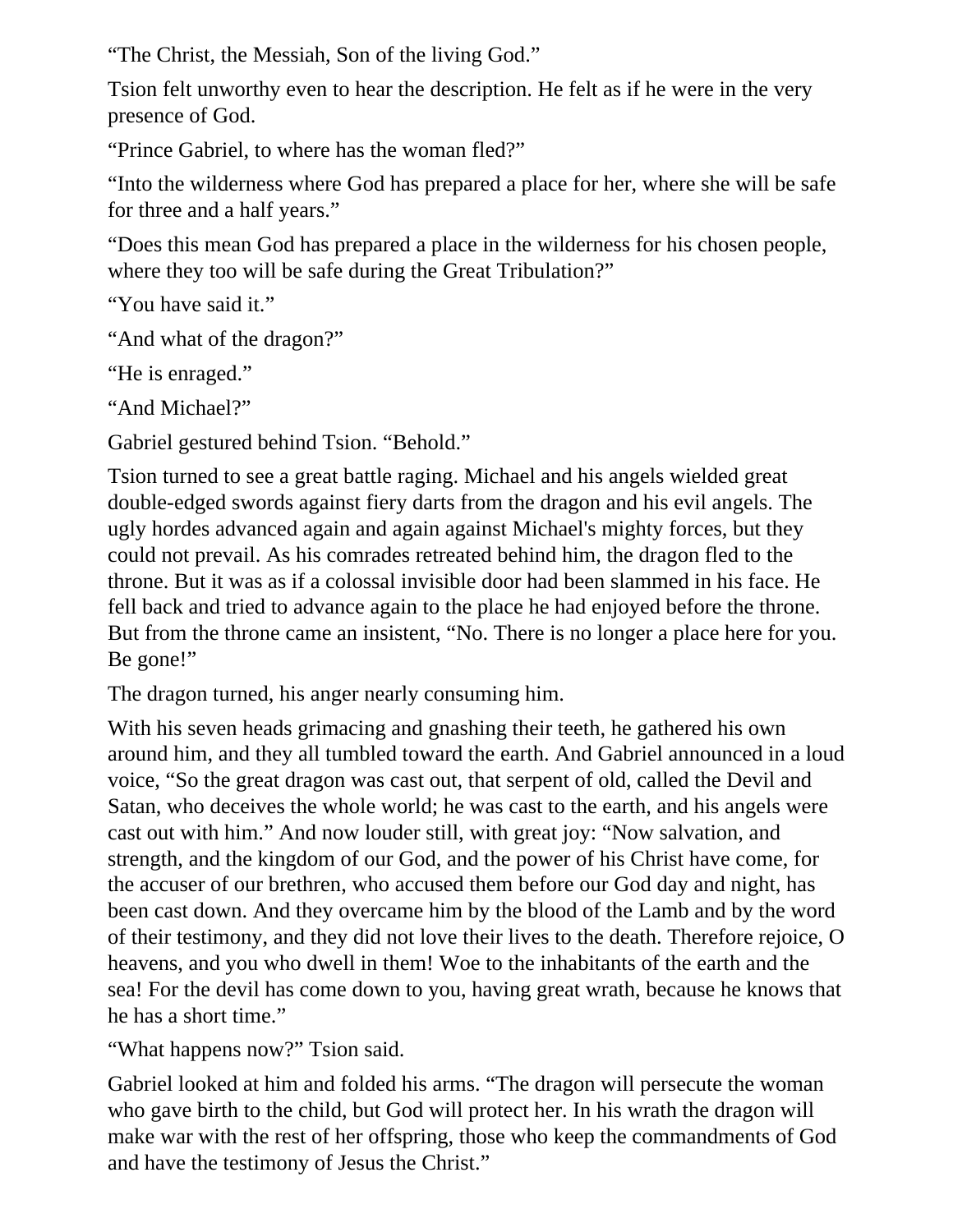Michael stood next to Gabriel now, his great sword sheathed, his warriors dispersed. Tsion could not speak.

He opened his mouth to form words of gratitude, but he was mute. And he awoke. It was still ten o'clock.

By nine in the morning Carpathia Time, New Babylon was a sea of people. Opportunists had set up shop on every road that led to the palace courtyard. Sellers of chairs, sunblock, umbrellas, bottled water, food, and souvenirs preyed on the pilgrims. Some merchants were run off by GC Peacekeepers, only to set up again a quarter mile away.

It was clear the forecasted one hundred degrees would be surpassed before noon. A canopy was erected behind the bier to protect both it and the armed guards from the relentless sun. Still, mourners and officials dropped right and left and were ferried to medical tents, where they were hydrated and fanned and sometimes doused with water.

David returned to his perch above one of the med tents, though it had been moved more than two hundred yards from the courtyard to make room for the crowds.

Barriers, ropes, and makeshift fences forced people to snake back and forth in an agonizingly slow path to the bier. Street entertainers, jugglers, clowns, strippers, and vendors tried to keep people occupied. Here and there scuffles broke out, quickly quelled by the Peacekeepers.

Laborers continued to swarm, finalizing the reconstruction that would allow hundreds of thousands more in the courtyard. The huge screens were in place and operating, as were countless monitors surrounding the palace. When the ceremony was about to begin at noon, the line would be stopped and millions would fan out from the speaker's platform next to the coffin to more than a mile away.

From his spot David heard bands practicing, choirs rehearsing, dance troupes going through their paces.

With binoculars he saw Annie manning her station nearly a half mile away. His phone chirped. It was a Peacekeeper at the airport.

"Director Hassid, I have a family here from China looking for their daughter, a GC employee named Ming Toy."

"Yes?"

"They say she told them to contact you or Cargo Chief Christopher if they could not find their daughter. She's come from Buffer in Brussels."

"Do they know where she is positioned here? It's all numbered, you know."

The guard covered the phone and asked them. "No," he said. "They said they thought their daughter was trying to get assigned near Ms. Christopher." "Ms. Christopher is stationed at marker 53."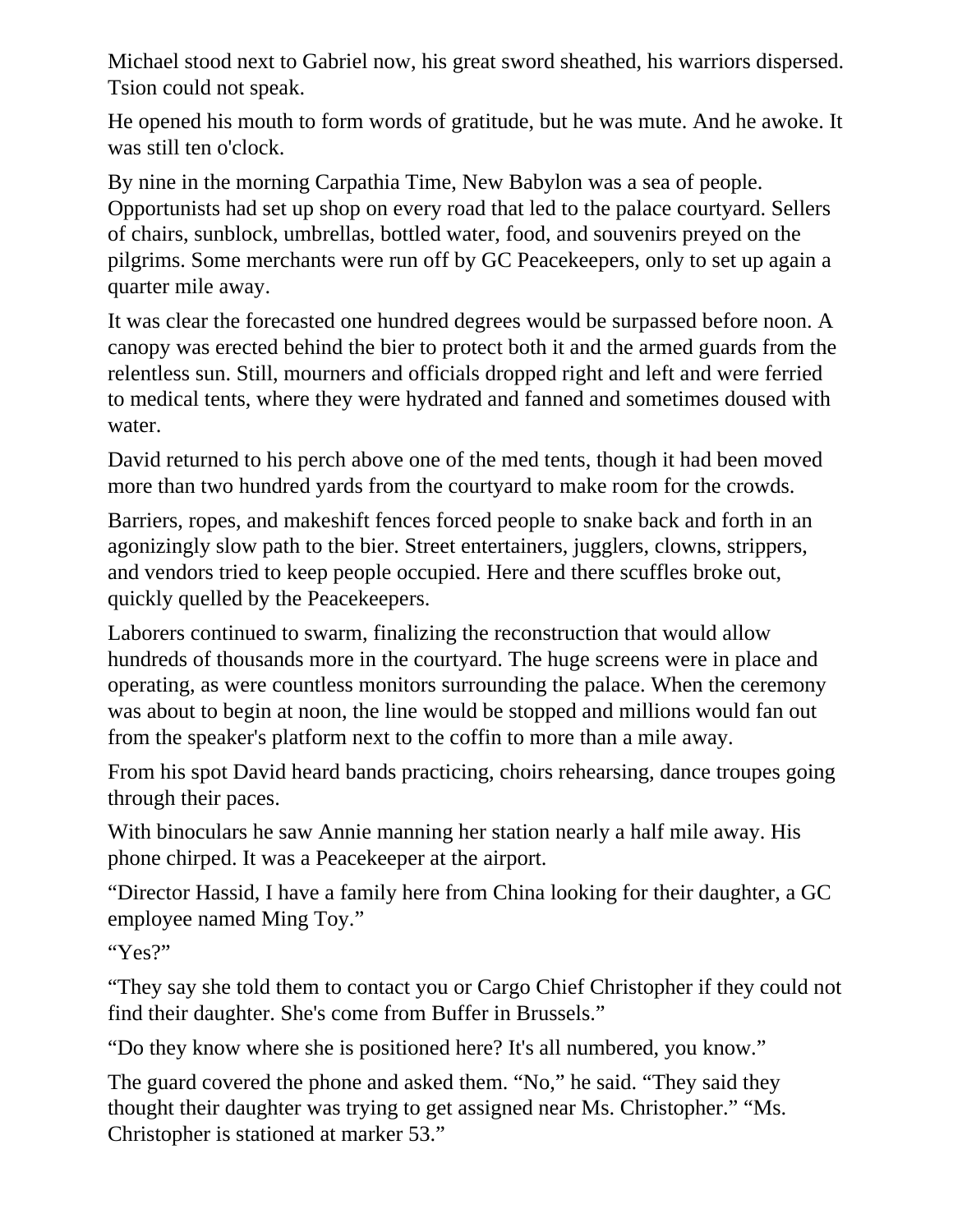"Thank you, sir."

David kept his field glasses trained on Annie and saw when the red-uniformed Asian approached and they embraced. They engaged in what appeared an animated conversation, and Annie grabbed her phone. David's erupted again. "Hi, babe," he said. "Ming's parents and brother are on their way from the airport and will look for her at your station. Did she get assigned—"

"David!" Annie whispered fiercely. "North American GC has identified the safe house!"

"What?!"

"Ming overheard it. She couldn't let me know before because they gathered everyone's phones for security."

"Call Tsion! I'll call Steele."

Rayford believed the new safe house might be the greatest gift God had bestowed on the Trib Force since the arrival of Tsion Ben-Judah. Several floors had been left virtually unblemished, and all the systems worked. There were more bathrooms than the occupants could ever use, and every service imaginable. It wasn't a home, of course, so beds would have to be brought in or fashioned. But the place could hold hundreds, maybe more.

He didn't know how reasonable it was to think a whole lot of people could hide out there undetected, but he dreamed of inviting every dispossessed believer he knew: Leah's friend from Brussels, maybe her brother from China, Albie, maybe the Mikloses one day, all the insiders from New Babylon. A guy could dream.

He and Leah and Chloe were headed back toward Mount Prospect just after midnight, Central Standard Time, when David called with the news. "Annie's calling Tsion," David said. "He's got to get out of there."

"There are certain things we have to have," Rayford said. "And Tsion doesn't have wheels."

"Captain, he's got to get out of there now."

"We have to go get him, David. Any way you can tell where we might run into GC?"

"Not in time to help you. You might have to take some risks."

"We'll also try to get Tsion on the phone. Who knows where the GC is or when they might strike? Our underground is a pretty good cover."

Tsion thanked Annie and rushed to shut off the power, trying to keep from hyperventilating. He felt his way in the dark and filled two pillowcases with necessities. The TV would stay. He gathered up essential medicines, a few reference works, and all the laptops, baby stuff, a handful of clothes, whatever he could fit into the bulging slipcases. He left enough room at the tops to tie them together and left them at the bottom of the stairs. There was only one way out of the shelter, and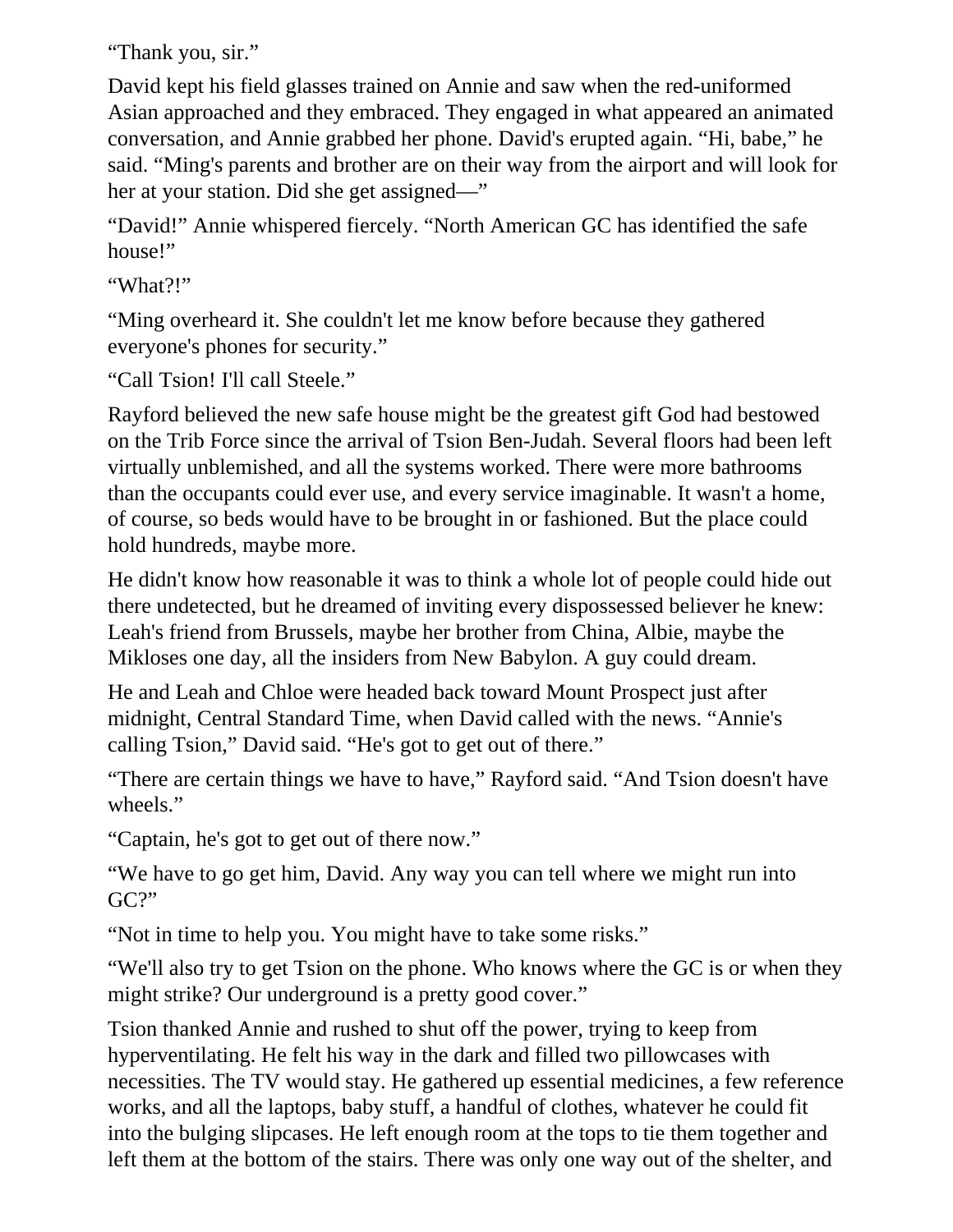that was the way he had come in. Even if he were to throw a blanket over Kenny and lug him and the stuff out into the garage, that would be the second place the GC would look.

His best hope, he knew, was to hear the GC come in upstairs, pray that they would be stopped by the spoiled food in the phony freezer, find no one, and move on.

Then he would be ready to flee as soon as the others arrived.

Chloe called, nearly hysterical. "Tsion," she said, "if the GC gets to the cellar, you have to promise me—"

"I'll protect the baby with my life."

"You have to promise me, Tsion, please! Under my mattress is a syringe with a potassium chloride solution. It'll work quick, but you have to inject it directly into his buttocks. You can do it right through the diaper. It doesn't have to be perfect; it just has to be decisive and sure."

"Chloe! Get hold of yourself! I'm not going to harm Kenny!"

"Tsion," she cried, "please! Don't ever let them have my baby!"

"I won't. But I'll not—"

"Please!"

"No! Now let me do my work! I have to watch and listen. For now, Kenny is down and out. God is with us."

"Tsion!"

"Good-bye, Chloe."

Tsion went to the edge of the underground with the thinnest barrier to the outside and stood listening for engines. Or footsteps. Doors. Windows. So far, nothing.

He hated being trapped. He was tempted to lug Kenny and the stuff to the garage, then make a break for it if the GC broke into the house. It was foolishness, he knew. He'd get nowhere on foot. His more-than-lifelike dream had put him on a first-name basis with the arch308 angels of God, yet there he stood, cowering in a corner.

He guessed Rayford was, at best, nearly an hour away.

And if he happened to arrive when the GC was already there, Rayford would have to disappear.

Tsion prayed the GC had decided to take its time, to come the next day or the next week.

Until he sat in a cramped jet for a transatlantic flight, Buck didn't realize how extensive were his injuries. He felt twenty years older, wincing and sometimes yelping when he moved.

A couple of hours after Albie had taken off in a refurbished Jordanian fighter, the type with which Abdullah was most familiar, Buck had gotten word from Leah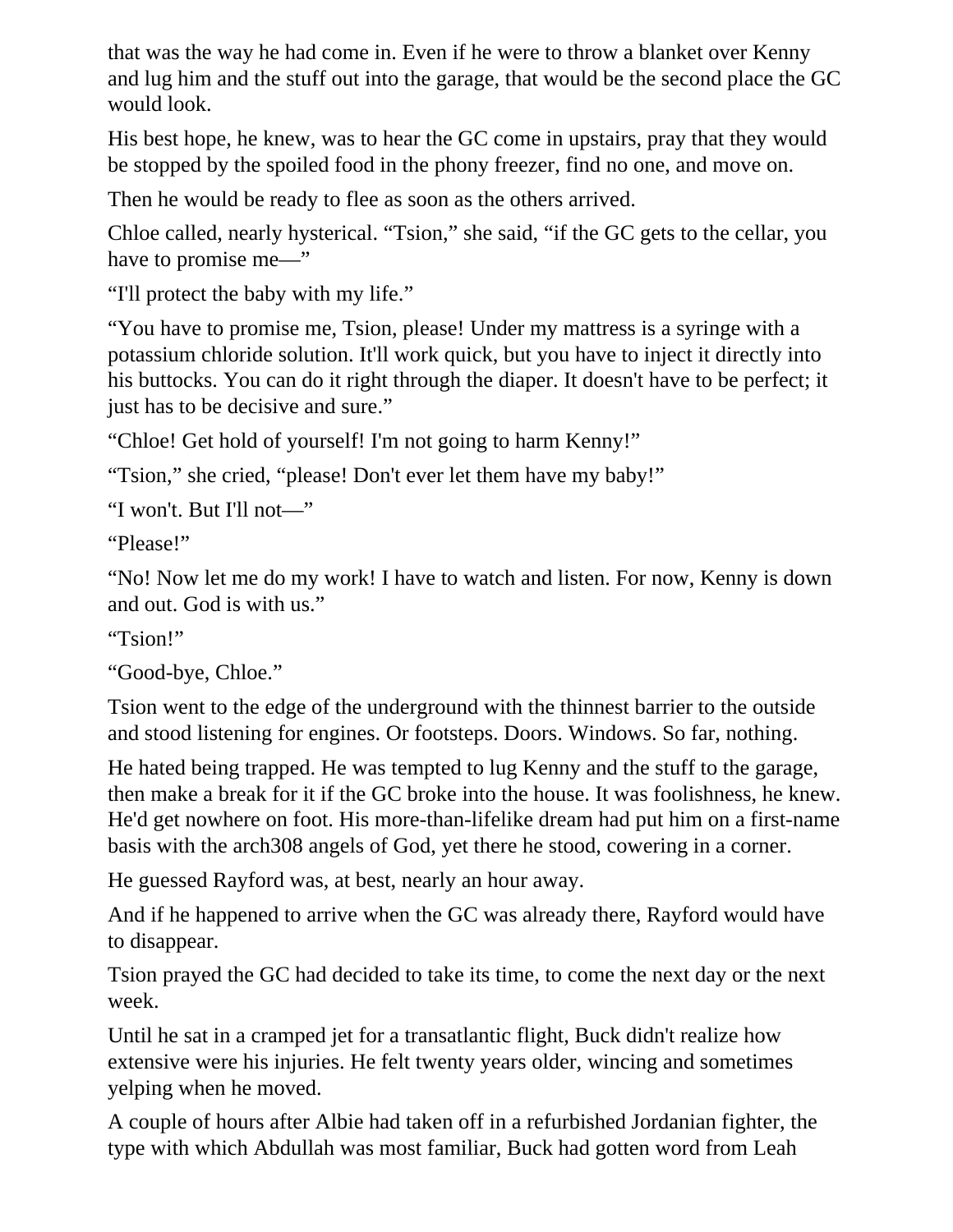about the pastor who wanted to speak with him. He told her to give the man his number but to be sure he called from a public phone. The resulting conversation was one bright spot in a harrowing weekend.

"Your brother was the instigator," the pastor told him. "He confronted your father about his stubborn insistence that he was a believer and always had been. Your brother visited our house church by himself the first two or three times, and to hear your father tell it, he finally came just to avoid being alone. Mr. Williams, it took a long time for your father to get the picture."

"It would."

"Your brother less so. It was as if he were ready. But he knew better than to push your father. One of the big309 gest obstacles was that he knew one day he would have to admit that you were right and he was wrong."

Buck fought tears. "That's Pop all right. But why—"

"... didn't your brother call? Two reasons. First, he wanted your dad to be the one to share the news. Two, he was scared to death they were going to somehow give you away. He knew well your position and how dangerous it was, or I should say is."

"Only calling from a bugged phone would have caused a problem."

"But he didn't know that. I just want you to know, sir, that your dad and your brother became true believers, and I'm sure they're with God right now. They were so proud of you. And you can tell Dr. Ben-Judah that he has at least one church out here that could lose its pastor and never skip a beat. We all love him."

Buck assured him he would tell Tsion.

They were an hour from Palwaukee when Buck got the call from Chloe about the safe house. While Chaim lay across the backseat, humming in agony over his various ailments, Albie seemed to grow more and more agitated as he realized what was going on.

"How was the safe house compromised?" he said.

"Did Miss Durham finally give you up?"

"We don't know, Albie. All we know for sure is that Dr. Ben-Judah and our baby are there without transportation, and we have no idea how far away the GC is or whether Ray ford can get there in time."

"And you have a new safe house, somewhere to go if you can get them out of there."

"Yes."

"Grab my bag from behind my seat."

Buck pulled it up, deciding it weighed more than Albie. "What have you got in this thing?"

Albie was all business. "Open, please."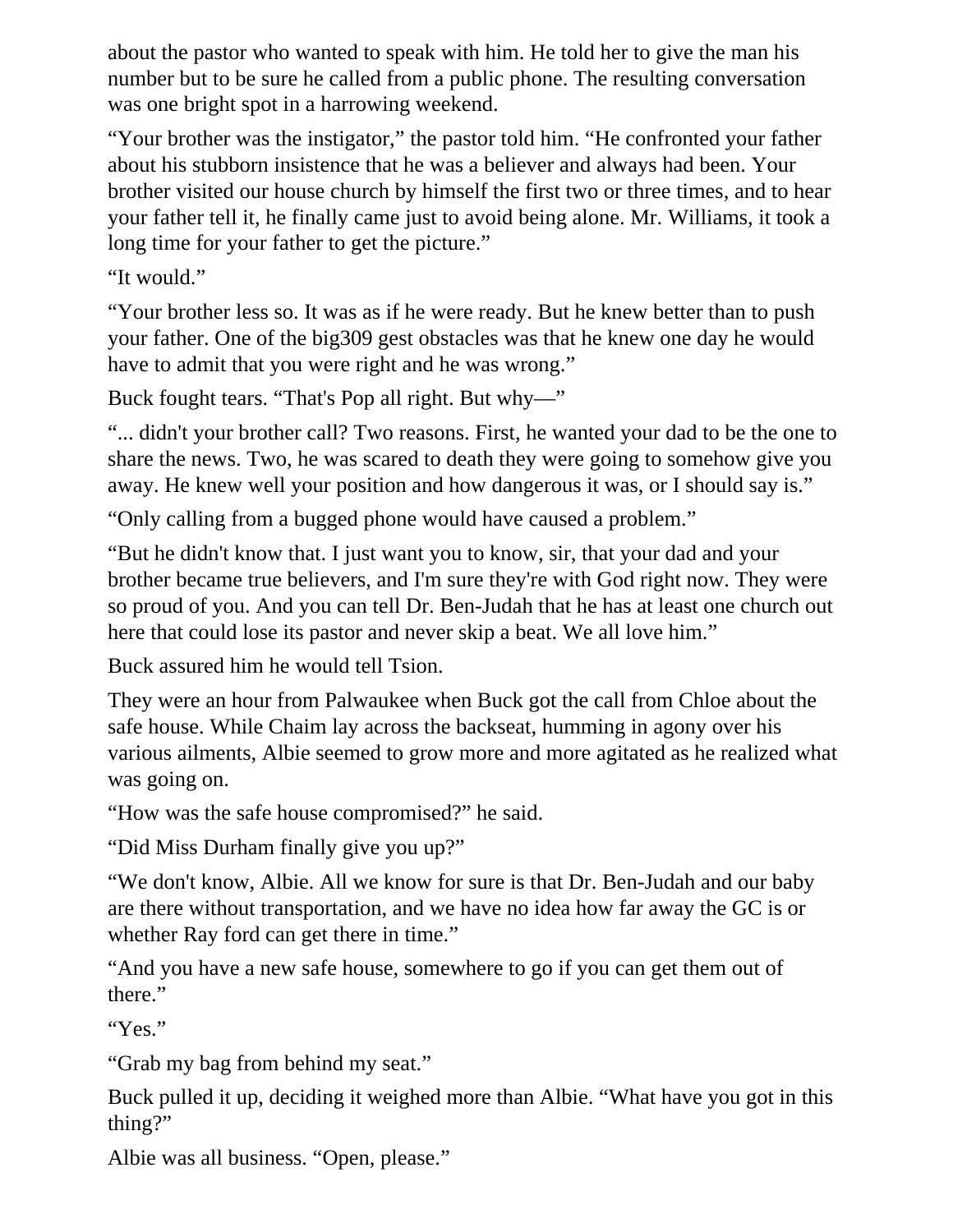The top layer consisted of Albie's underwear.

"Dig, please. Find side arm and holster."

Buck dug past what looked like a GC uniform. "Is this what I think it is?"

Albie nodded with a pleased look. "See cap. Check rank."

Buck whistled. "Deputy commander? Where did you get this?"

"No questions, no obligations."

"C'mon, did you used to work for the GC?"

"Better not to know."

"But did you?"

"No, but no more questions."

"Just where did you—"

"I have my sources. Sources are my life. Call Rayford. Tell him to meet us at Palwaukee."

"He shouldn't get to the safe house?"

"We need a vehicle. We need it as bad as Rayford needs it."

"How so?"

"Watch and learn. At Palwaukee, where can I change into the uniform?"

"You're going to—?"

"You don't ask. You only answer."

"There's a spot," Buck said. "I can show you."

"Anywhere we can leave Tobias Rogoff?"

"I wouldn't, now that we don't really know anyone there."

"OK. Find my papers. Dig deeper. Between the fake bottom of bag and the real bottom."

Buck found Albie's straight ID, then, right where he said, a worn leather pouch.

"Open, please. How many of us will be in the vehicle, six?"

Buck thought and confirmed that.

"And Mr. Rogoff needs a whole seat to self."

"Maybe not."

"Hope not. Too crowded. Find the papers to go with the clothes."

Buck leafed through until he found documents proving Albie's high-level role with the GC Peacekeeping Force.

The picture, in snappy uniform, was of Albie but over a different name.

"Marcus Elbaz?" Buck said.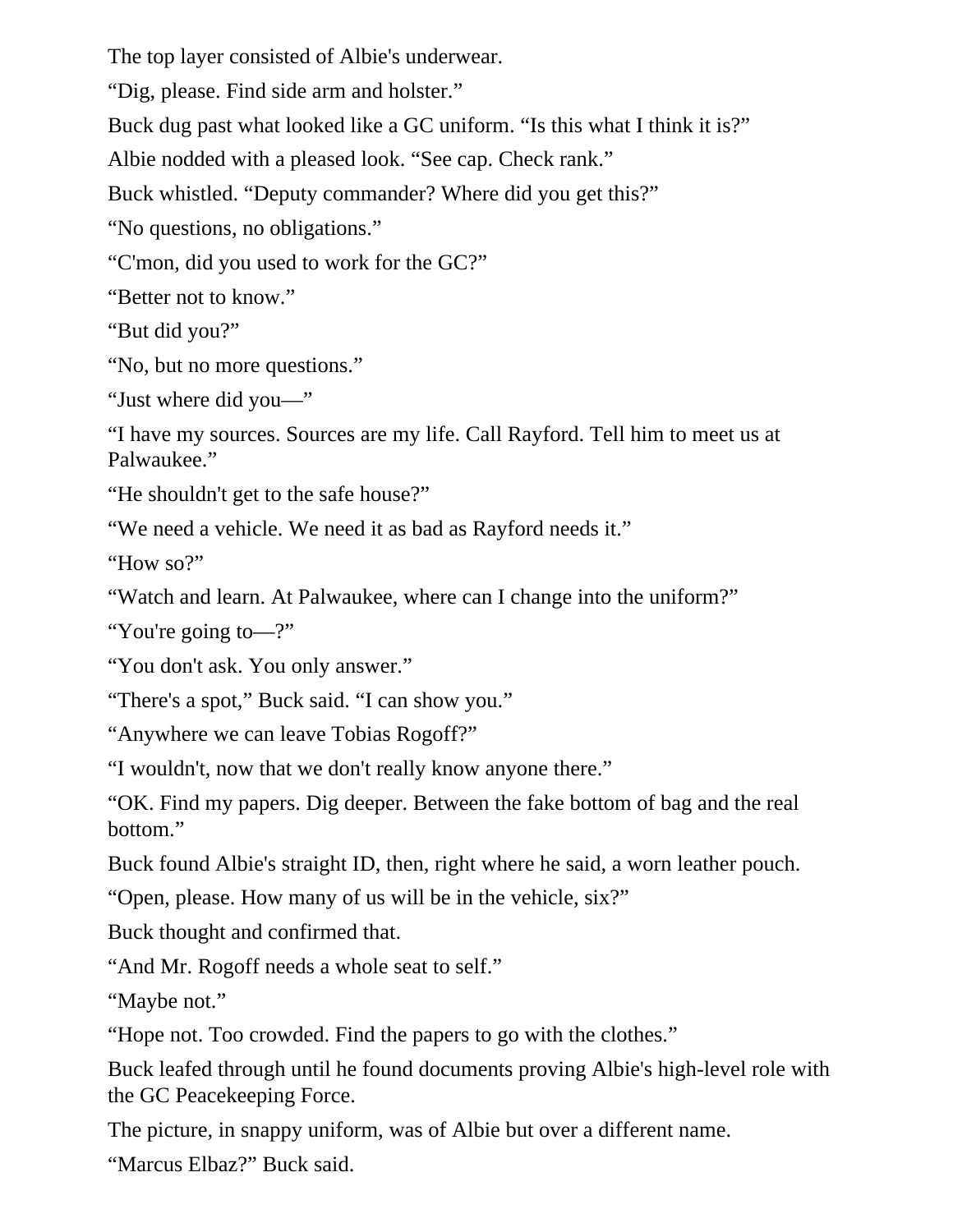"Deputy Commander Elbaz to you, citizen," Albie said with such conviction that for a moment Buck thought he was truly upset. Buck saluted and Albie matched him. "Call Steele now."

Rayford was heartsick that Chloe was so determined to kill Kenny rather than see him fall into the hands of the enemy. And yet as a father, he could identify with her passion. It terrified him that she had thought it through to the point where she had an injection prepared.

Rayford had found a way back to a short stretch of unobstructed open road without making it obvious he had emerged from a restricted area. Now he had to find shortcuts and pick his way around debris and craters while careful not to violate any traffic laws. When he was free of other traffic he would make up for lost time and get to the safe house at the highest speed he could muster, his and his passengers' heads banging the roof of the Land Rover or not.

Buck's call was puzzling, and Rayford demanded to talk with Albie.

"What's the deal, friend? What're you up to?"

"Do you trust me, Captain Steele?"

"With my life, and more than once."

"So trust me now. You get to Palwaukee and be waiting for us. Then be prepared to get me to the safe house fast as you can. I'll explain roles as we go. If we're lucky, we beat the GC and we get the rabbi and the baby out. If we engage, everything depends on me."

Tsion prayed as he waited, but God did not grant the request to calm his fears. He'd had close calls in his day, but waiting for the enemy was the worst. He tiptoed around, watching, listening. Then he found the TV and bent to turn it on. He would only watch. But it would not come on. Of course! He smacked himself in the head. He had turned off the main power.

David hated this more than all the rest that came with working undercover in the enemy camp: knowing all that was happening half a world away, yet being powerless to do anything but warn and open the occasional skyscraper door.

There was nothing more he or Annie or Ming could do from New Babylon. The players were in their places and the dangers real. All they could do was wait to hear how it turned out.

Ming's parents and brother were reunited with her at marker 53, and David was struck by the formalities. As he watched through binoculars, Ming and Chang embraced enthusiastically and emotionally. Ming kissed her mother lightly on the cheek, and she and her father shook hands. Then came more animated conversation and soon Annie was on the phone again.

"Mr. Wong is insulted that you are not here to greet him."

"Well, I can hardly do anything about th—"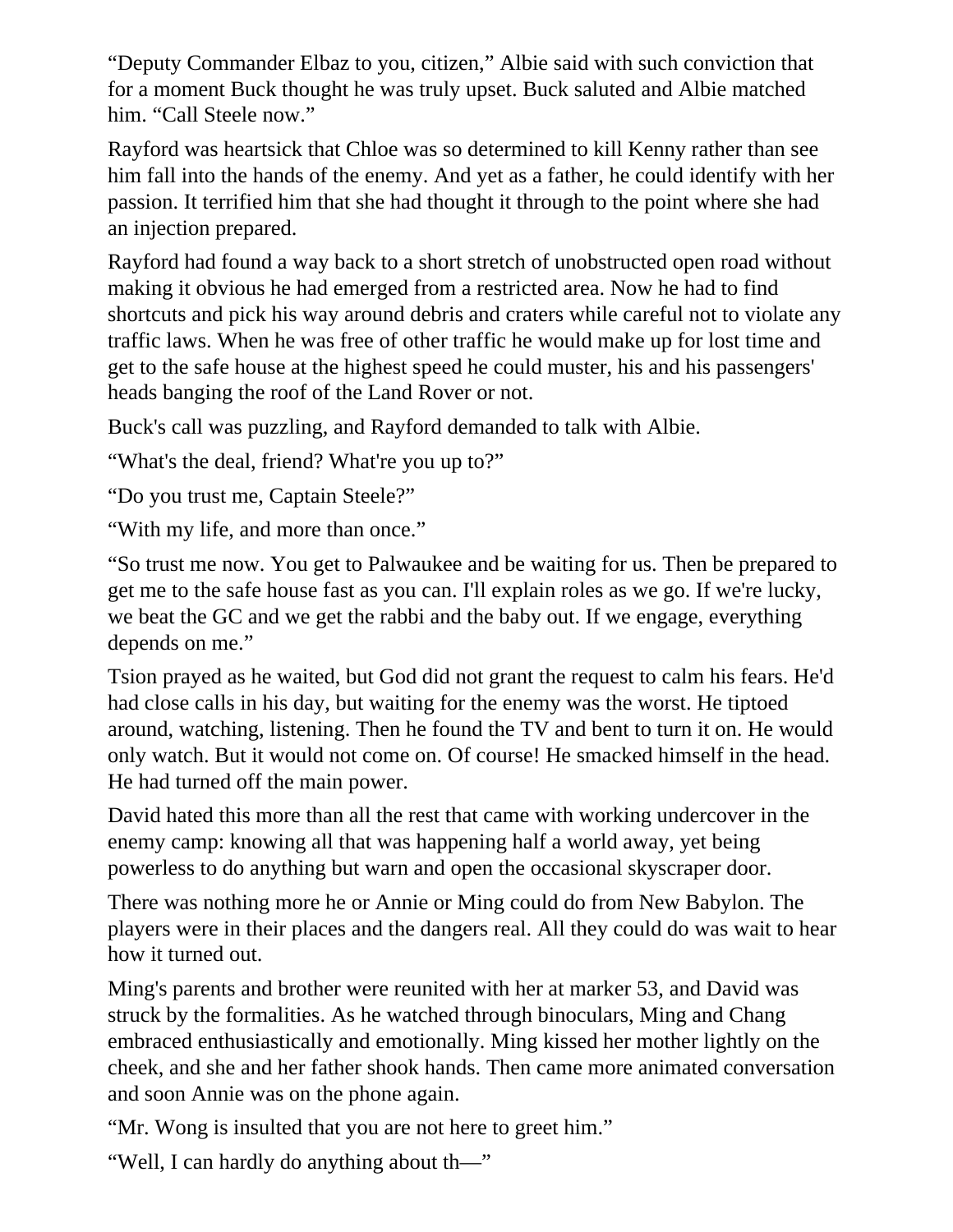"David, just come. Can you?"

## **SEVENTEEN**

"I TRUST Albie," Rayford said, "but I don't like this."

"What do you think he's up to?" Chloe said.

"I don't know. He's a pretty shrewd guy. The problem is that we have only one vehicle."

"Thanks for reminding me," Chloe said.

"I just wish he'd make arrangements for another car at Palwaukee. I don't like leaving Tsion and Kenny like this."

Leah, strapped in in the backseat, pressed her hands against the ceiling to keep herself from bouncing too high. "How much farther, Daddy?" she said.

Chloe made a face, but Rayford said, "At least one of us is keeping a sense of humor."

"David," Buck said on the phone, "Albie wants to talk with you. What's happening there? I hear the crowd."

"Let's just say I've pulled rank and appropriated an administrative golf cart. I'm on my way to mollify a public relations problem. At least I get to see Annie. Where are you guys?"

"Not sure. I'll let you talk to the pilot."

Buck handed the phone to Albie and listened as he peered out the window.

"David, my friend, good to talk with you again. I'm going to enjoy working with you. . . . We're within forty minutes of Palwaukee. If I represent myself as GC, will they ask for a security code? . . . They will? Is there one I can use?" He covered the phone. "Buck, write this down . . . OK, go ahead . . . zero-nine-two-three-four-nine. Got it. ... So, anything that starts with zero-nine will be OK in the future and will go back through you for clearance. Good . . . helicopter? Yes, we sure could! You can do that? . . . GC? Perfect! . . . I'll tell the tower it will be delivered when? . . . OK! I know we will meet one day soon."

David was struck by the variety in the crowds that lined the route to the courtyard. People of every ethnic background slowly moved toward the palace-young and old, wealthy and poor, colorfully dressed. Many appeared shell-shocked, as if they truly didn't know what they would do without Nicolae J. Carpathia to lead them through such a tumultuous time.

David called Mac. "Where are you, Captain?"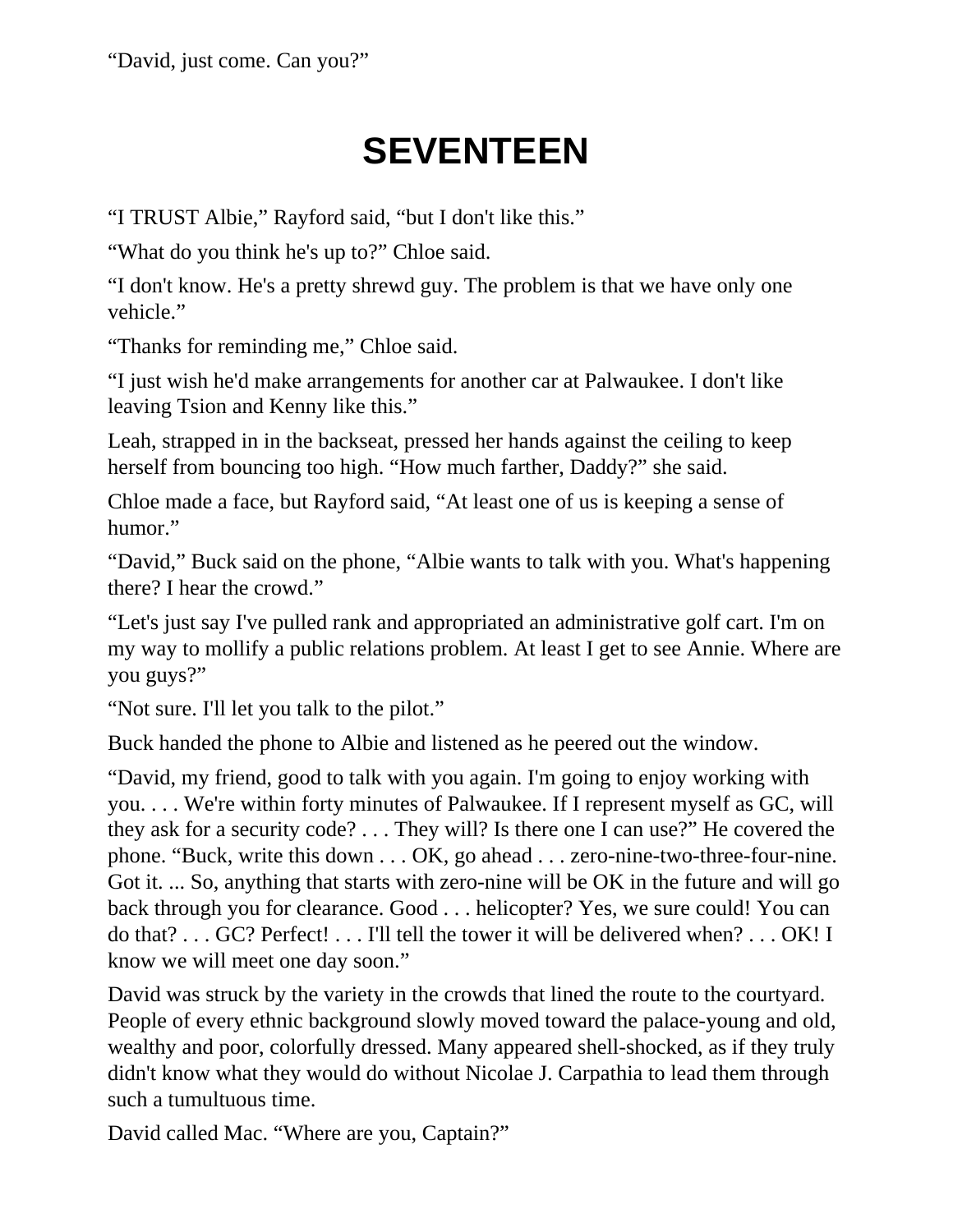"Sector 94. Fun work."

"People must love that uniform."

"Yeah, they want to know if I know the supreme commander personally."

"And I'm sure you tell them how thrilled you are that you do."

"What do you want, David?"

"I need you to make a couple of calls for me. Get hold of the tower at Palwaukee and-you got a pencil?-refer to security code zero-nine-two-three-four-nine. Tell 'em they'll be hearing from one of our people who needs to hangar an Egyptian fighter there. Someone will be picking him up along with two passengers, and they must not be detained for clearances and paperwork. We will handle all that from New Babylon. Then call our base in Rantoul."

"Illinois?"

"Right. Tell them we need a chopper in Brookfield, Wisconsin, but all they have to do is get it as far as Palwaukee and we'll take it from there. Tell Palwaukee Tower that too. Can you do that?"

"Gee, I don't know, David. I'm better in the cockpit than on the phone. What's shakin' where you are?"

"Tell ya later. Get on those calls and we'll talk."

David arrived at sector 53, where Annie was keeping the peace and keeping people moving. She answered questions about the times of the ceremony and the burial and also told people how far it was to water, shade, medicine, and the like. In public, of course, she had to be formal with David.

"Welcome, Director Hassid. I would like you to meet our very special guests from China. This is Mr. and Mrs. Wong, their daughter Ming Toy, who works with us in Belgium, and their son, Chang."

David bowed and shook hands all around. Mr. Wong was plainly unhappy. "What language you speak?" he said.

"Primarily English," David said. "Also Hebrew."

"No good," Mr. Wong said. "No Asian language?"

"I'm sorry, no."

"You know German? I know German. English not good."

"No German. I apologize."

"We talk?"

"I'd be honored, sir."

"You forgive bad English?"

"Certainly. Perhaps your daughter can translate."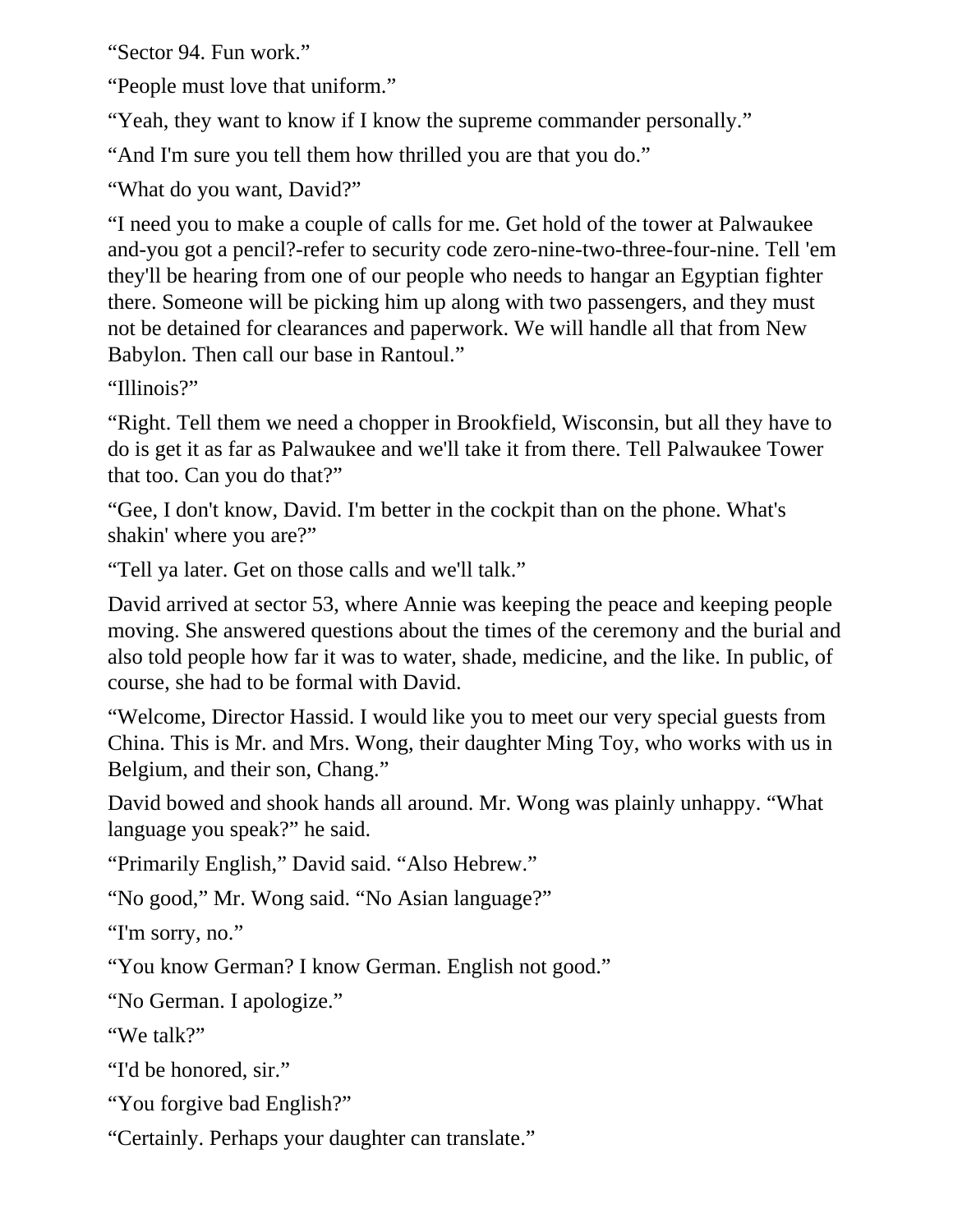"No! You understand."

"I'll try."

"You insult no meet me at airport. I tell you through daughter we come."

"I did get that word secondhand, sir, but I was too busy here. I apologize and ask your forgiveness."

"VIP! I VIP because of business. Give lots money to Global Community. Very big patriot. Global patriot."

"You are well known here, sir, and your daughter is highly regarded. Please accept my apologies on behalf of the entire GC management team for our inability to welcome you in the manner you deserve."

"Son work for you someday. Not old enough yet. Only seventeen." David glanced at Chang and noticed the mark of the believer on his forehead. "I will look forward to having him as a colleague when he's eighteen, sir. More than you can know."

"Whole family so sorry for Nicolae. Great man. Great man."

"I'll pass along your sentiments to the supreme commander."

"I meet supreme commander!"

"Have you?"

"No! I want meet!"

"I'm sorry, but we have been asked not to arrange any more personal meetings for him this week. You understand. Too many requests."

"Special seat! You arrange special seat?"

"Oh, I don't know. That would be diff—"

Mr. Wong shook his head as his wife took his arm as if to calm him. "No meet at airport. No meet supreme commander. Way back in line. You get us up front?"

"I'll see what I can do."

"No! You get special seat for funeral. We want in courtyard."

"I'll see what I can do."

"You see now. Tell us now. Take us now."

David sighed and got on the phone. "Yes, Margaret, do we have anymore VIP seating at all? ... I know . . .I know . . . three."

"No! Daughter sit with us too. And you! Five."

"Five, Margaret... I know. I'm in a bit of a bind here. I'll owe you . . . just inside the court? That sounds fine, but I'm expected with administrative personnel in the—"

"We sit with you! You can do! Four join you in good seat."

"I'm having trouble appeasing him, Margaret. . . . It's not your problem, no. . . . Yes, it's mine. What's the best you can do? . . . He did? Well, there you go. We can kill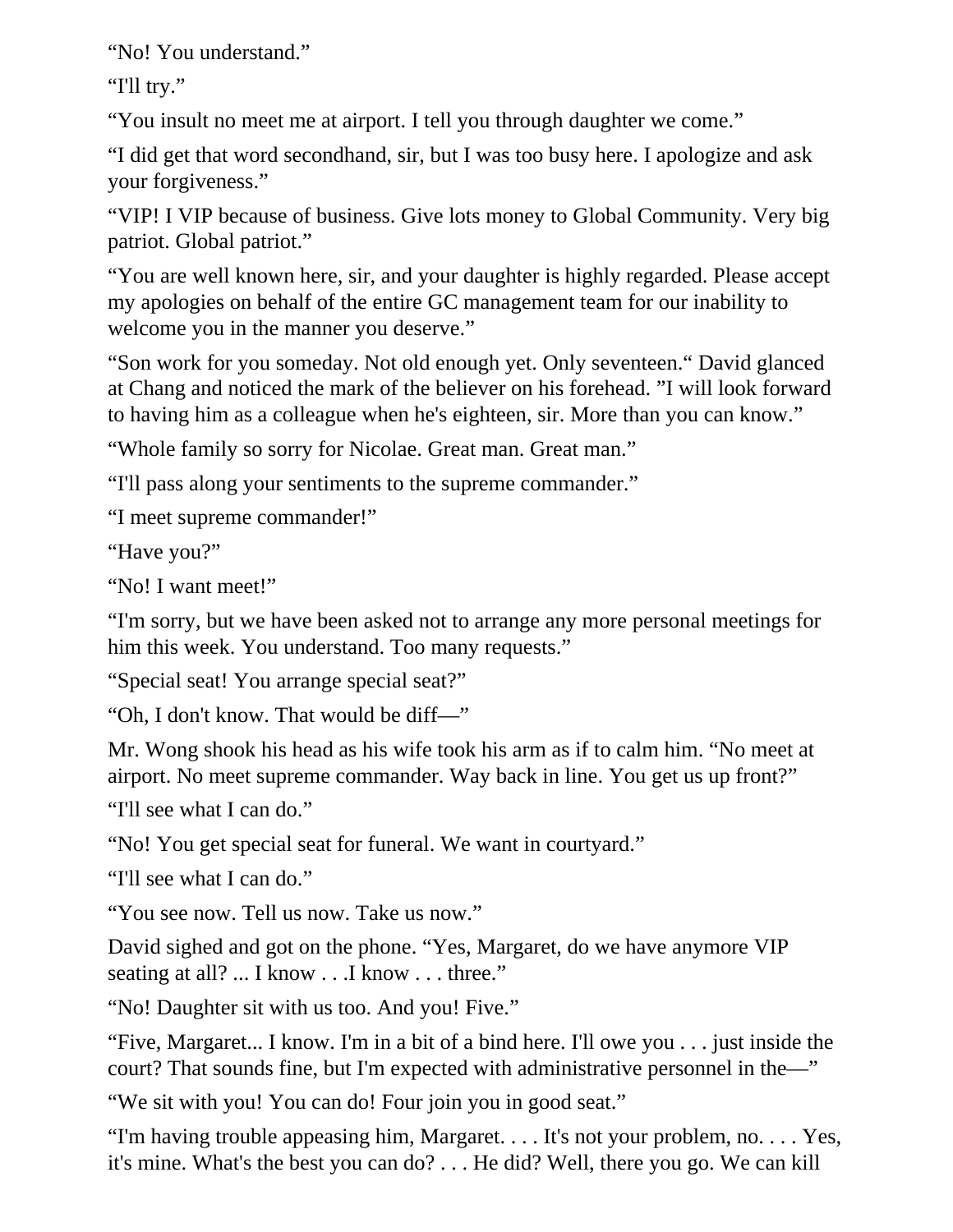two birds, as they say. I owe you. ... I know. Thanks, Margaret."

David turned back to them. "It seems the sculptor wrongly arranged for his assistants to sit with him in the management section, and the supreme commander's office is going to reverse that."

"I no understand. We sit there?"

"Yes. The sculptor is going to be 'honored' by standing next to the statue and having his assistants with him."

"We sit with you or not?"

"Yes, you sit with me."

"Good! Daughter too?"

"Yes."

"Good! Her new friend here too?" he pressed, pointing at Annie.

"Ah, no. I wish."

"I really can't, Mr. Wong," Annie said. "I must stay here during the ceremony."

"OK, us then."

In the wee hours of Sunday morning, Rayford barreled in to Palwaukee Airport in a cloud of dust. The place was deserted except for a light in the tower. The only lit runway was one that accommodated jets. Rayford laid his head on the steering wheel. "I just pray we're doing the right thing," he said. "To have been so close to the safe house and not check on Tsion and Kenny ..."

Leah leaned forward. "And yet if the GC nose around there and don't discover the underground, we might give our people away by showing up."

"I know," he said, "but I just—"

"No!" Chloe said. "Dad's right. We need to take our chances and get there and get them out. You know what the GC are doing to Judah-ite sympathizers. They killed everybody in Chaim's house and burned it. They killed Buck's dad and brother and burned their place. What happens if they don't find Tsion and Kenny but burn the place anyway, because it's obvious we'd been living there? How would they get out? Tsion would come running right up into a burning house."

"Chloe," Rayford said, "I feel like we should play out Albie's scheme here, whatever it is."

"He can't know our situation."

"Buck has filled him in. And he's right that it makes no sense for some of us to go to the safe house while others wait here for a ride. This way, if it's obvious the GC haven't been there yet, we need to get what we can and get out of there. That'll make eight of us, including the baby, so we won't have room for much else."

"Surely Tsion will think to bring the computers and necessities."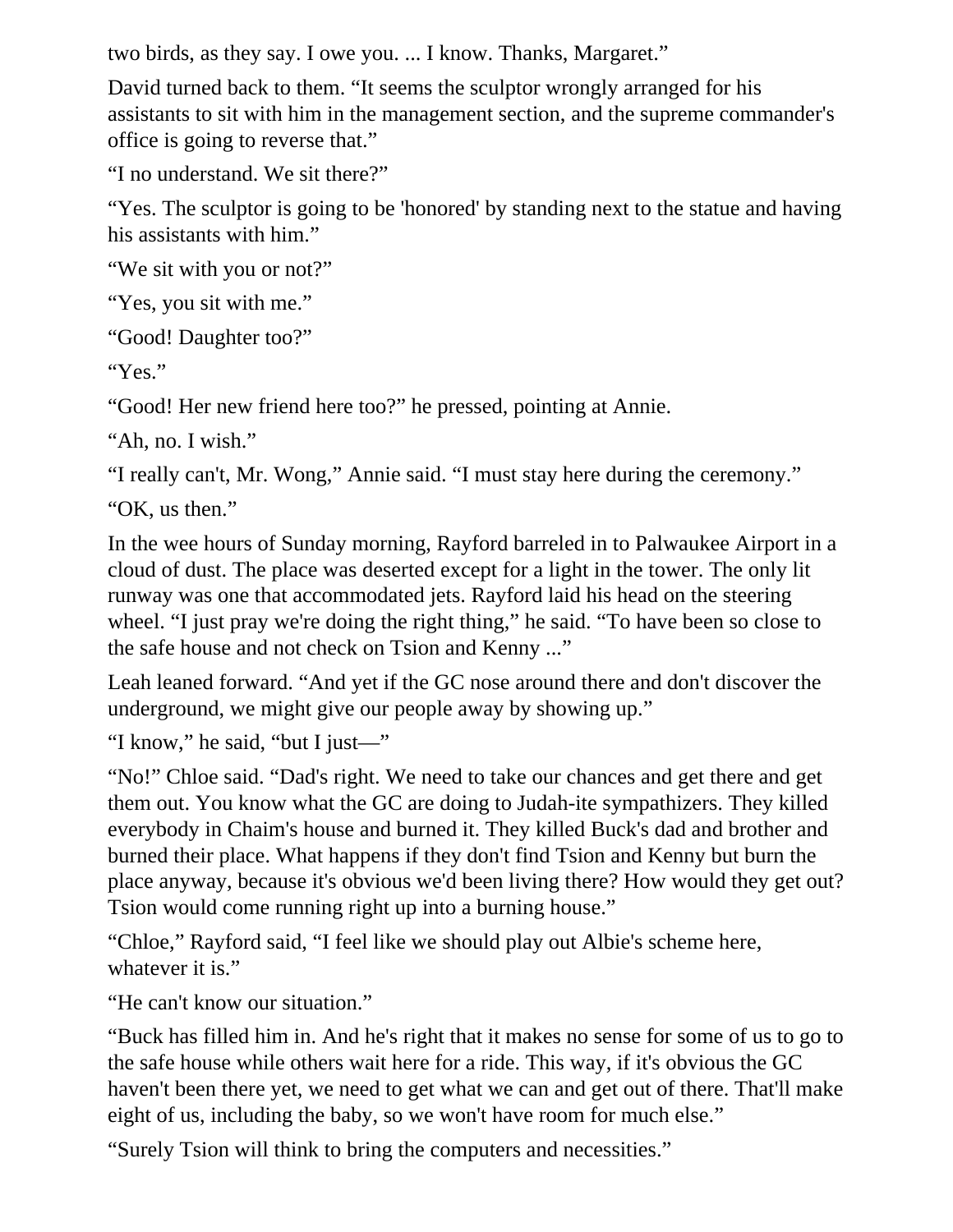Rayford nodded.

"I'd better call him one more time," Chloe said. "He may not think to bring the notebooks with the co-op stuff."

"You don't have that on your computer?" Leah said.

Chloe gave her a look. "I always keep hard-copy backups."

"But you've got it on disks too, right?"

Chloe sighed and ignored her. And phoned Tsion.

David let the Wong family pile into the two-seat golf cart, first pointing Ming Toy to the front seat next to him and Dad, Mom, and Chang to the back bench. But Mr. Wong wouldn't budge, muttered something about "seat of honor," and Ming joined her mother and brother in the back. Mr. Wong sat straight, chest out, with a solemnly proud look as David carefully steered the cart through the throng toward the palace courtyard.

"They are not seating dignitaries until 11:30," David said. "They'll begin with the ten regional potentates and 322 their entourages, then headquarter management personnel and their guests."

"They seat you right away," Mr. Wong said confidently. "And we with you."

"They'll follow protocol."

"I talk to Supreme Commander Leon Fortunate. He make sure we seat right away."

"He's greeting dignitaries and getting set for the processional now, Mr. Wong. Let's just get to the staging area, and I'm sure they'll accommodate us in due time."

"I want sit now, good view, ready for program." He turned and grabbed his son's knee. "This spectacular, ay? You work here someday, make proud, serve Global Community. Honor memory of Carpathia."

Chang did not respond.

"I know you want to, Son. You not know how say it. Be patriot like me. Duty. Honor. Service."

David pulled up to a corral area where lesser dignitaries were already being led to a line that would eventually fill the VIP area. Manning the gate was Ahmal, a man from David's department.

"We'll take care of the cart," Ahmal said. "You and your guests wait under the canopy by section G."

"Thanks, Ahmal."

"You no introduce! You rude host!"

"My apologies," David said. He introduced the family, emphasizing Mr. Wong's support of the GC.

"An honor, sir," Ahmal said, raising a brow at David.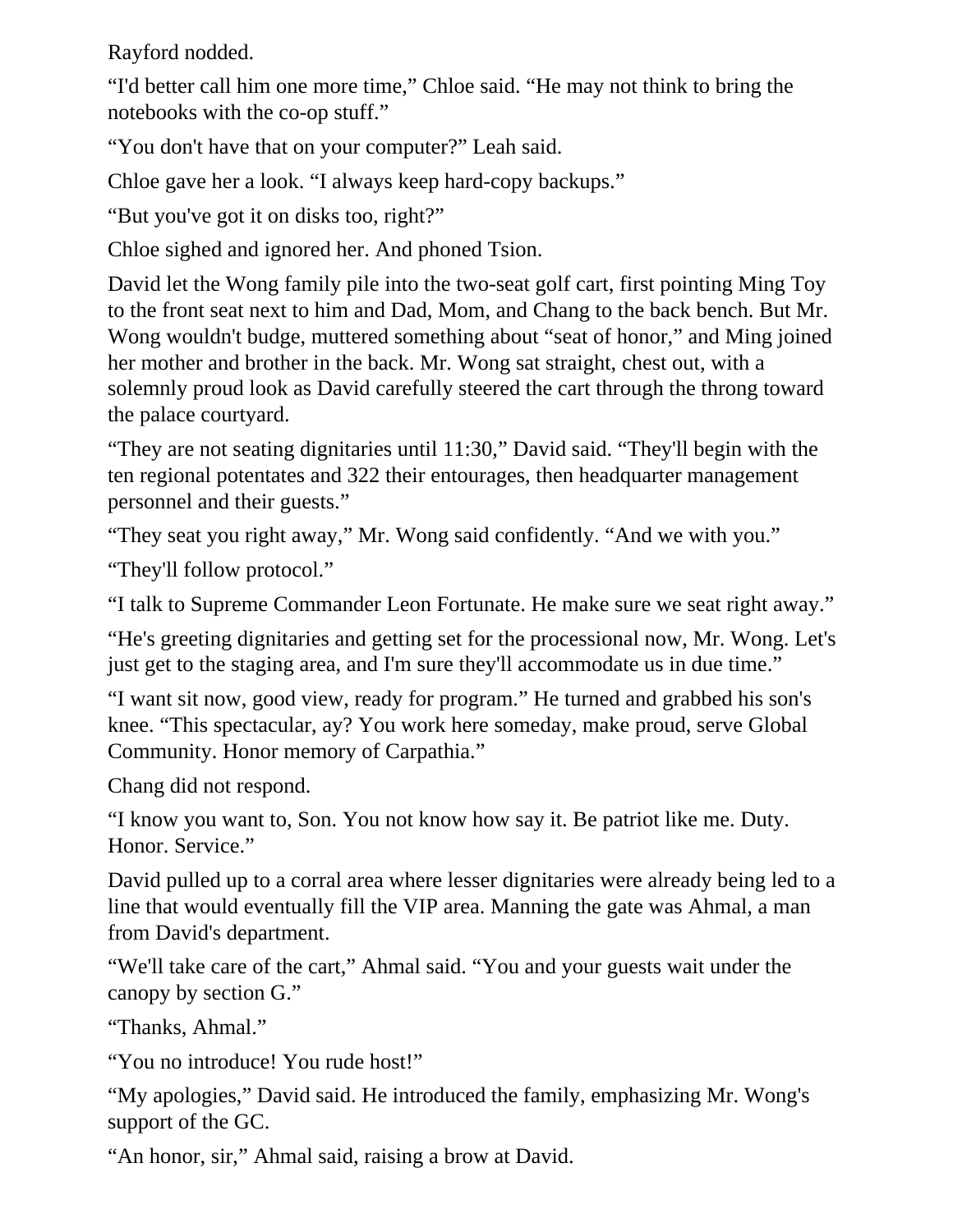"We sit now"

"No, sir," Ahmal said. "You're being asked to wait in line at section—"

"Big supporter of Carpathia, Fortunate, GC no wait in line. No one sitting in seats. We sit there now."

"Oh, sir, I'm sorry. There'll be a processional. Very nice. Music. You all file in." "No! Sit now!"

"Father," Ming said, "it will be better, nicer, to come in all at the same time."

Mrs. Wong reached for her husband's arm, but he wrenched away. "I go sit! You no want sit now, you stay! Where seat?"

Ahmal looked to David, who shook his head.

"Mr. Ahmal! Check sheet! Where I sit?"

"Well, you're going to be in D-three, sir, but no one—"

"I sit," he said, pushing past, daring someone to stop him.

"He's only going to embarrass himself," David said.

"Let him go."

Mr. Wong caused a stir in the crowd when he moved up the steps to the permanent amphitheater seating and began looking for his chair. Even people at the viewing platform were distracted and looked to see who was being seated already. Assuming he was someone important, some applauded, causing others to do the same.

Soon everyone was aware that an Asian was in the VIP section, and they shaded their eyes to see if they recognized him.

"Must be the Asian States potentate," someone near David said.

Mr. Wong acknowledged the crowd with a nod and a bow.

"He old fool," Mrs. Wong said, and her son and daughter erupted into laughter. "We wait with Mr. Director Hassid."

"I'm afraid I'll have to join you later," David said.

"Will you be all right?"

Mrs. Wong looked lost, but Ming took her hand and assured David they would be fine.

David went behind the stage to check progress on the technical aspects. Everything seemed to be in place, though there was a water shortage. The temperature was already 106 and climbing. GC personnel wore damp rags under their caps. Singers, dancers, and instrumentalists moved into place. Banks of monitors kept TV technicians aware of what was happening.

David went up steps that led to the bier from the back, passing armed guards every few feet. He slipped in behind the canopy that kept the coffin and the guards out of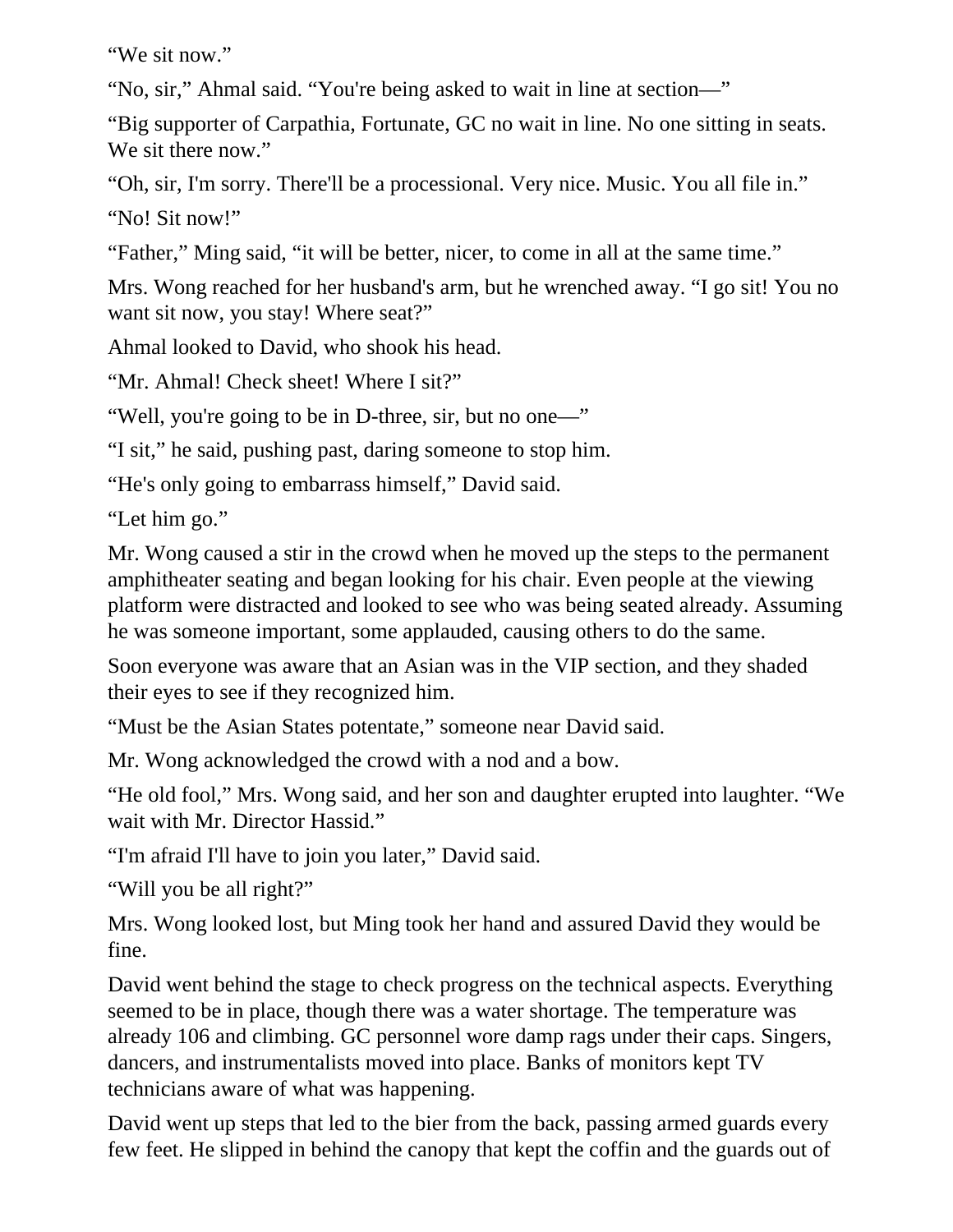the sun, which was directly overhead now. As he squinted out at the courtyard and beyond, the pavement emitted shimmering waves of heat, and the line moved more and more slowly. David saw many looking at their watches and deduced that they were trying to worm their way into up-front positions for the funeral ceremony.

Once mourners were unwillingly urged past the bier, they would not be hurried away. They slowed, lingered, 325 hoping to be stalled for the start of the festivities like some massive game of musical chairs.

David peered past the armed guards to the glass coffin, wondering how it would hold up in this heat. The vacuum seal looked secure and was checked every hour on the hour by the technician. Would the heat soften the box? Build up steam like a pressure cooker? David looked for signs that the heat affected the makeup, wax, or putty Dr. Eikenberry had used. How embarrassing if the real body was cooling in the morgue when the phony one reached its melting point and turned into a pool before the world.

"Stop the line, please!" came the directive from a bullhorn down and behind David's right. Two guards hurried that way and stepped in front of a Dutch couple who had observed the occasion by appearing in native costume. They looked as if they regretted it already, red-faced, sweating, and panting. They seemed pleased, however, at being left first in line some one hundred feet before the stairs. As they waited and the crowd behind them slowly came to a standstill of realization as well, the several dozen mourners ahead of them continued.

When they had passed and started down the stairs on the other side, a wave of silence invaded the entire area.

Everyone looked to the courtyard with expectancy, the only movement the last of the mourners, trying to clear the exit stairs. They did not want to leave, but the program would not start until they did.

The stragglers finally reached the bottom and many sat directly on the pavement. They found it so hot that they began taking off garments to sit on.

With everyone in place and still, the silence of four million plus was eerie. David slipped back down the steps behind the platform and saw that the staging area was full, everyone in place from Fortunato to his ministers and all ten regional potentates with their entourages.

After that, high-ranking GC personnel filled the line all the way out of the courtyard.

From David's left, someone with a clipboard and headset signaled the director of the orchestra. With men in tuxedos and tails and women in full-length black dresses, the one hundred members of the orchestra mounted the back steps and made their way out onto the platform at stage left. Sweat poured from their faces, and great dark stains spread under their arms and down their backs. Once seated, they brought instruments into position and waited for their cue.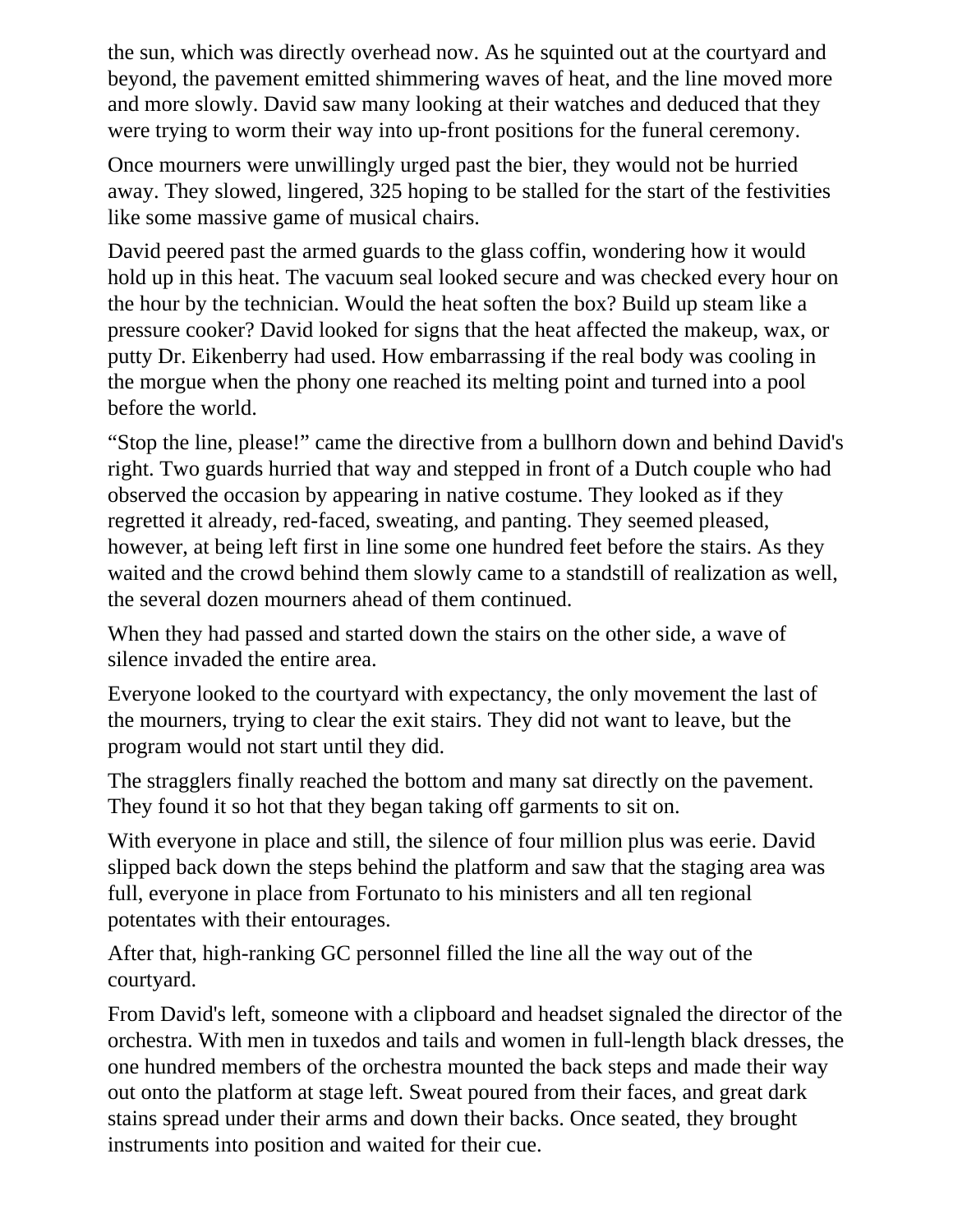"Ladies and gentlemen," came the announcement over the massive public-address system, echoing in the courtyard, resounding for nearly a mile, and followed by instant translation into three other major languages.

"Global Community Supreme Commander Leon Fortunato and the administration of the one-world government would like to express sincere thanks and appreciation for your presence at the memorial service for former Supreme Potentate Nicolae J. Carpathia. Please honor the occasion by removing head coverings during the performance by the Global Community International Orchestra of the anthem, *Hail, Carpathia, Loving, Divine, and Strong.*"

As the orchestra played the dirge, weeping broke out among the crowd until great sobs filled the courtyard.

The Global Community vocal band filed in, singing praises to Nicolae. Eventually a troupe of dancers, who seemed to move in slow motion and show remarkable balance, emoted with the music and the mournful groaning of the audience. As they performed, the VIPs filed in to subdued but sustained applause.

David finally made his way to the seat next to Mr.

Wong, who gazed beatifically at the stage, tears streaming, both hands clutching his heart. David shaded his eyes and wondered if he himself was prepared to sit in this kind of heat for two hours. They were stage left with a clear view of the podium and coffin, about thirty feet away.

When the music finally ended, orchestra, singers, and dancers moved out and Fortunato and the ten potentates, grim-faced, moved into position one row up and behind the bier. One more joined the three armed guards who had stood behind it, and they moved two to each end of the casket.

The great screens and monitors showed a montage of Carpathia's life, beginning with his fifth birthday party in Romania, hugging his parents at high school graduation while holding some sort of trophy in each hand, being presented an award in college, winning an election in Romania, taking office as president there, speaking at the United Nations three and a half years before, and presiding over various major functions after that. The music that accompanied the visuals was poignant and triumphant, and people began to clap and cheer.

They reached fever pitch when Nicolae was shown announcing the new name of the one-world government, cutting the ribbon on the majestic palace, and welcoming people to the Gala just the week before in Jerusalem.

Now fighter jets screamed in from the east and rumbled low over the event as the montage showed Carpathia mocking and challenging the two witnesses at the Wailing Wall. The crowd shouted and screamed with glee as he shot them dead. Of course, the show did not include their resurrections, which had been denounced as a myth.

The crowd fell silent as the jets swept out of earshot and the music again turned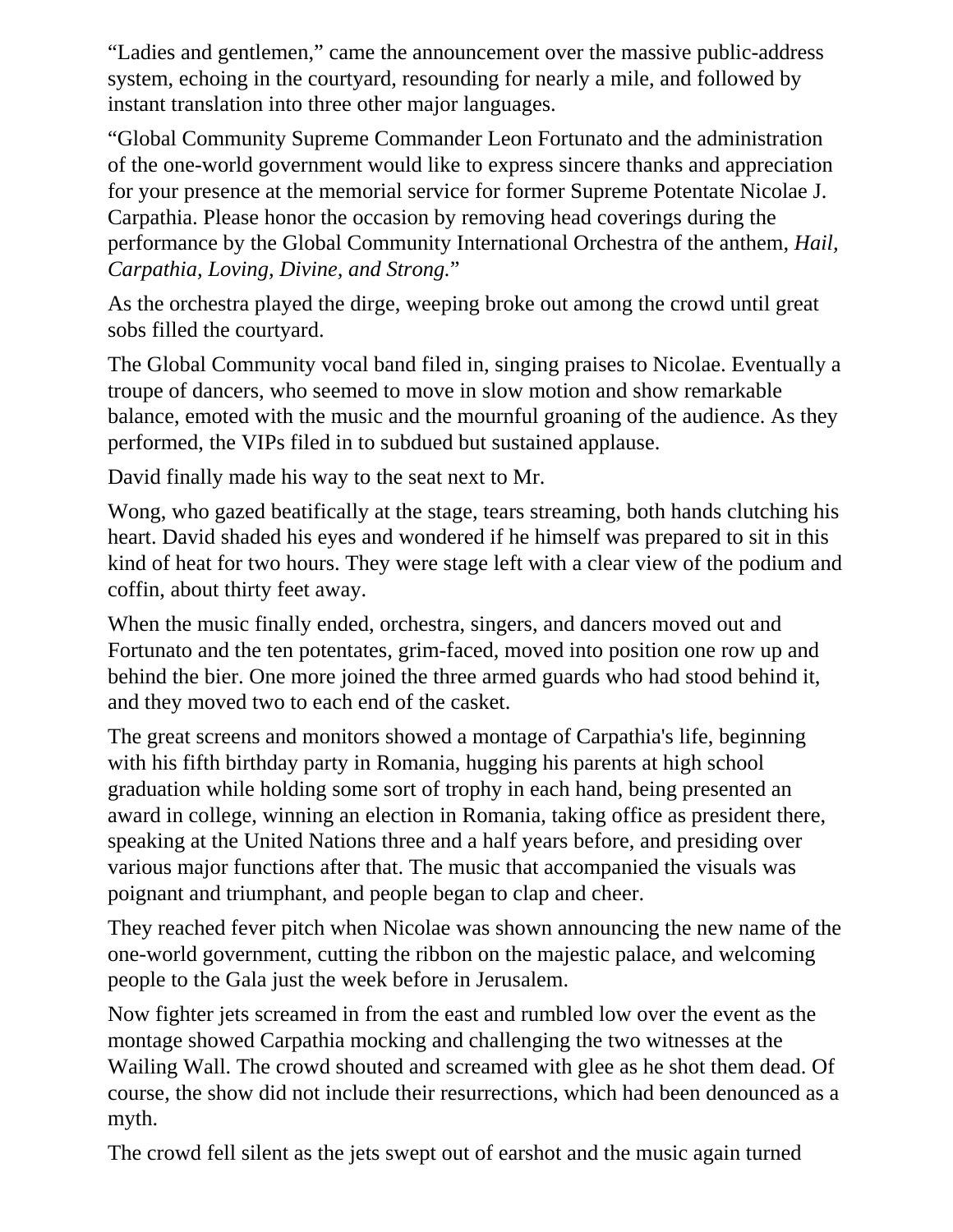melancholy. The screens showed Carpathia back at the Gala, beginning with a long shot that showed much of the devastation from the earthquake. As the camera zoomed in on Nicolae, it changed to slow motion as he responded to the welcome of the crowd, introduced Chaim Rosenzweig, and joked with the potentates. Gasps and moans greeted the super-slow-motion replay of his turning away from a white puff of smoke in the crowd, tumbling over Dr.

Rosenzweig, and lying there as the crowds fled.

The montage showed Nicolae being loaded onto a helicopter, GC logo emblazoned on the side, and here artistic license came into play. The screens showed the chopper lifting off from the stage, banking left between scaffolds and past great banks of lights, and almost dis329 appearing into the darkness. The aircraft seemed to fly higher and higher until it pushed past the clouds and into the vastness of space.

Higher and higher it went, to the delight of the largest live crowd ever assembled, until the helicopter itself seemed to fade. Now all they saw on the big screens were space and a large image taking shape. The fighter jets returned, but no one watched. They just listened and watched as the screen morphed into the image of a man wide as the heavens. Standing in midair among the planets in dramatic dark suit, white shirt, and power tie, feet spread, arms folded across his chest, teeth gleaming, eyes flashing and confident, was Nicolae Carpathia, gazing lovingly down on the faithful.

The image froze under Nicolae's benevolent gaze, and the roar from the crowd was deafening. All stood and wildly cheered and clapped and whistled. David had to stand to avoid being conspicuous, and while he clasped his hands in front of him he glanced at Ming and Chang, who stood stone-faced, Chang with a tear rolling. David realized that no one was watching anyone else anyway, so complete was the devotion to Carpathia.

The symbolism could not be lost on anyone. He may have been murdered. He may be dead. But Nicolae Carpathia is alive in our hearts, and he is divine, and he is in heaven watching over us.

When finally the image disappeared and the music faded, Leon Fortunate stood at the lectern, his emotion-gripped face filling the screen. As Leon spread his notes before him, David noticed he was wearing a resplendent dark suit, white shirt, and power tie. It didn't work as well for poor Leon, but he apparently assumed his succession to the throne of the world, and he was giving the look all he had.

"I want to know if it was Hattie who gave us away," Chloe said as the Egyptian jet came into view.

"We can't know that," Rayford said, "unless she tells us. We can't contact her, remember? It's a one-way street right now."

Once the jet touched down, the light in the tower went off and a fat, older man came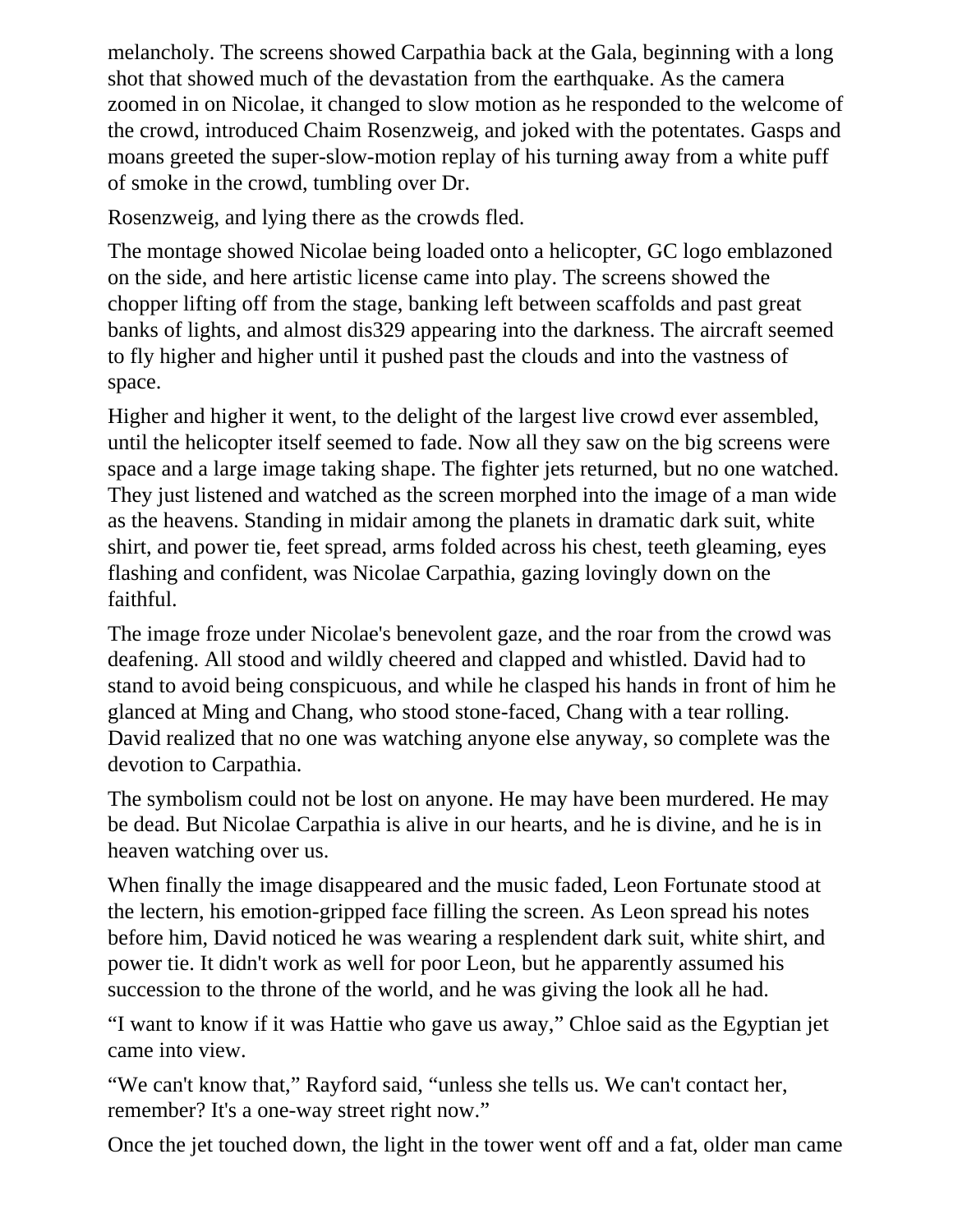chugging down the stairs and out the door. Here was a guy with a job to do, and he was going to do it. "You're here to pick up GC personnel, am I right?" he hollered.

"Affirmative," Rayford said.

"Your number match mine? Zero-nine-two-threefour-nine?"

"Absolutely," Rayford said.

"Stay put, please. The airport is officially closed, and I must get the jet hangared and these people accommodated with dispatch."

He hurried off to the edge of the runway and went through a series of gyrations with his clipboard that would have been more effective with a flashlight as he tried to guide Albie toward the hangars.

This amused Rayford, who figured Albie had hangared as many small craft as anyone alive, and he watched as the jet steered a course straight at the tower man. He ran off the runway as the craft whined past and finished his signals with a flourish as if Albie had done precisely what he asked.

As the man ran to be sure the plane got into the hangar, Chloe shot past him. Rayford headed that way too as Leah waited by the car. It didn't take Rayford long to overtake the man, who clearly hadn't run around like this in ages.

The door of the plane, which was parked next to the Gulfstream, popped open, and Albie was the first one off. Rayford couldn't believe it. Albie had a presence, a strut. He looked a foot taller. Carrying his big leather bag, he pointed at the man and said, "You in charge here?"

"Yes, I—"

"Zero-nine-two-three-four-nine, GC, Deputy Commander Marcus Elbaz, requesting service as arranged."

"Yes, sir, Mr., er, Captain, Commander Deputy Commander, sir."

Albie said, "These people are with me. Let them help with my passengers. Refuel the plane overnight, check?"

```
"Oh, yes, check, sir."
```
"Now where can I change clothes?"

As the man pointed to a dark office at the end of the hangar, Chloe met Buck coming off the plane. "Careful, babe, careful," he said, as she wrapped her arms around him.

"Let's go, Buck," she said. "We've got to get to Kenny."

"Aliases," he whispered. "Help with Dr. Rogoff. He's had surgery."

Rayford climbed aboard to help with Chaim, who grinned stupidly at everyone and kept pointing to his forehead. "Welcome to the family, Doctor," Rayford said, and Chaim's grin turned to a grimace as he put weight on sore limbs and was helped off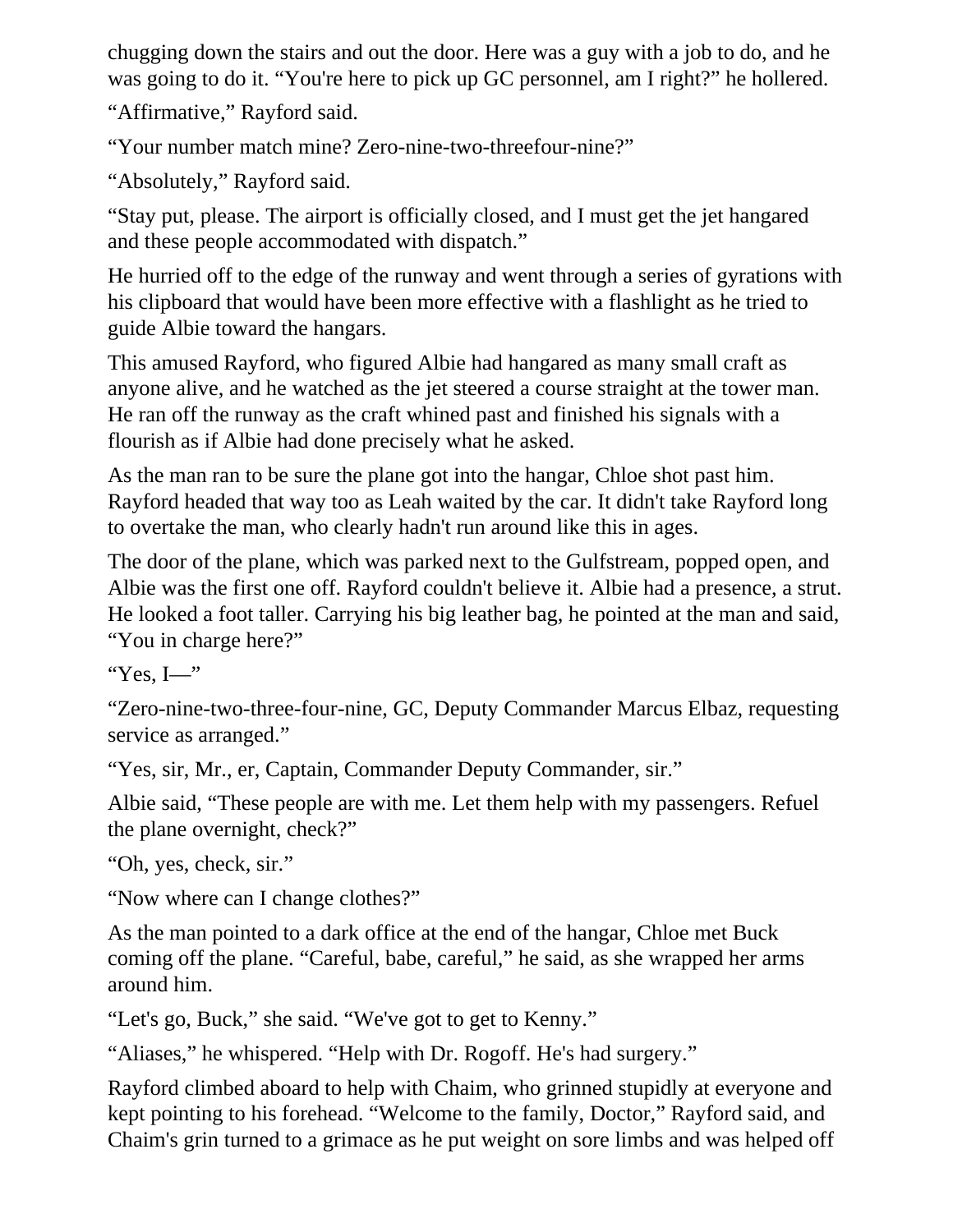the plane.

Rayford noticed that everyone was on edge with the tower man around, but that was quickly taken care of when Albie emerged in uniform. Amazing.

"We're all set then, are we, sir?" Albie said.

"All set. I'll secure the door. We're not expecting any more air traffic tonight. I stay on the grounds, so I'll personally be responsible for the security of your aircraft."

"Both of them. The Gulfstream is ours too."

"Oh, I was unaware of that. No problem."

"Thanks on behalf of the Global Community. Now we have to go."

Leah had driven the Land Rover across the runway and into the hangar. She stayed behind the wheel while Rayford got in behind her and pulled Chaim in from the other side as Albie pushed. Chaim was plainly in agony as he slid across the seat, but once in and supported on both sides, he laid his head back.

Chloe sat next to Leah in the front with Buck on her right. As Leah backed up to pull out of the hangar, Chloe put her arm around her. "Thanks for bringing the car over. And forgive me."

"It's all right, Chloe," Leah said. "Just tell me you didn't get the potassium chloride idea from any of my texts."

"I did, but right now I'm glad I know Tsion would never hurt Kenny."

Leah sped back the way she had come and headed for the exit. Rayford turned to see the tower man securing the hangar door, and as they reached the road, the runway lights went out.

"OK," Albie said, "we need to get a few things out of the way first. Madam driver?" "Leah, sir."

"Yes, ma'am, could you turn on the overhead light back here?"

Leah fumbled for it, and Buck reached to flip the switch. Albie took off his uniform cap and turned toward Rayford. "With little time to talk, just look, Captain." Rayford stared and blinked. The mark. "Don't say anything right now," Albie said. "There's too much to do. You can turn the light off. All right, next order of business. Captain Steele, will you surrender command to me, just for tonight?"

"You have a plan?"

"Of course."

"Carry on."

"How far are we from the safe house?"

"Less than half an hour."

"All right. Here's the plan."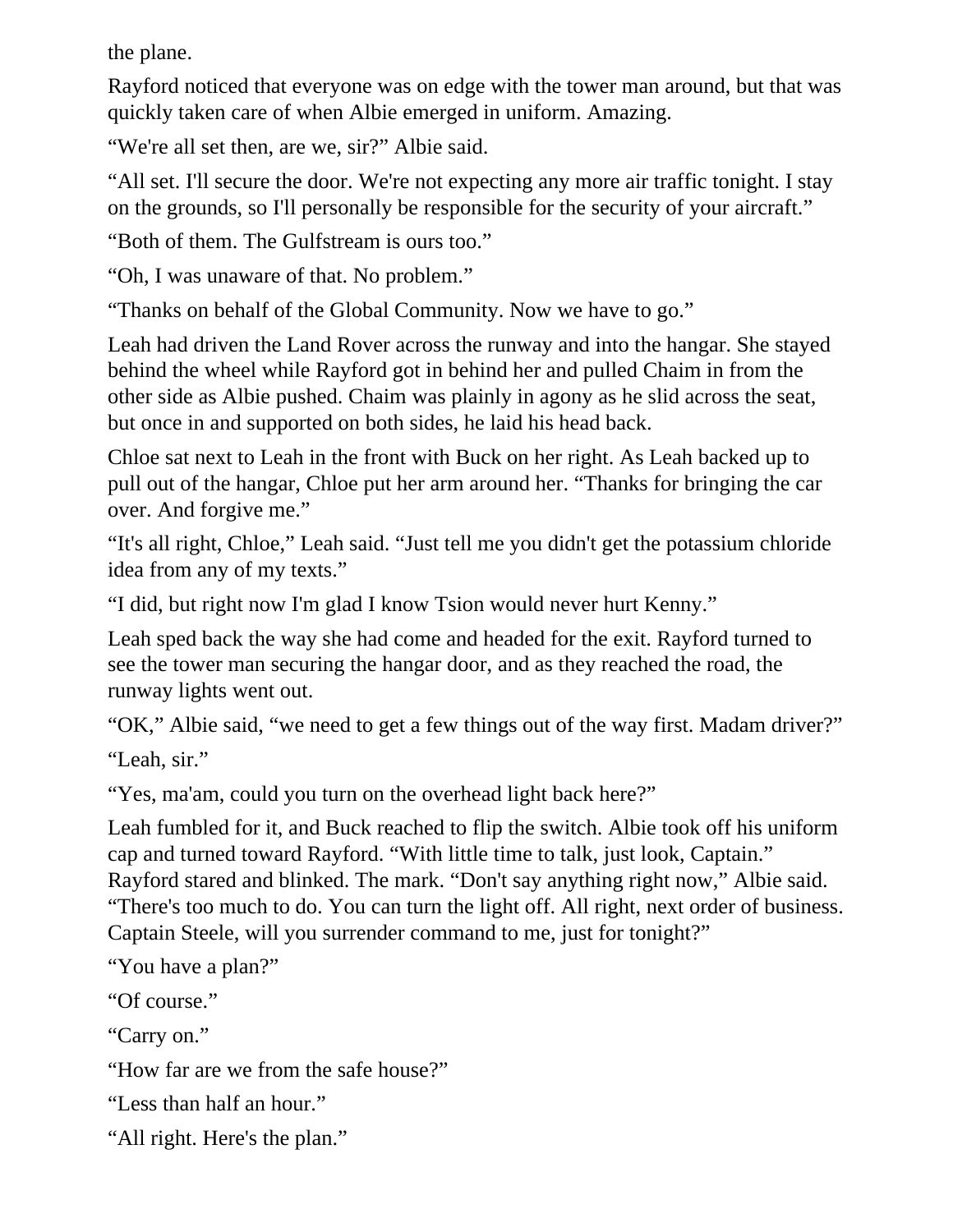## **EIGHTEEN**

DAVID was struck by the fact that Leon, for all his sanctimony, seemed genuinely moved. No doubt he revered Carpathia and was more than the typical sycophant. Clearly he was jockeying for position as new supreme potentate, but here also was a man who grieved the loss of his friend and mentor and champion. And while he did not have the polish, the panache, the charisma of his predecessor, Leon knew how to milk the moment.

"If you'll all be seated, please," he began, his voice so thick with emotion that thousands seemed to involuntarily cover their mouths to contain their own crying.

David, his own uniform heavy with sweat, lifted one foot to cross his legs and felt the stickiness on the ground.

The heat had made his rubber soles tacky.

Fortunate made a show of collecting himself and smoothing his notes with meaty hands. "Nicolae Jetty Carpathia," he began in just above a whisper, "excuse me." He wiped a hand across his mouth. "I can do this. I will do this, with your patience. Nicolae Carpathia was born thirty-six years ago, the only child of two only children, in a tiny hospital in the town of Roman, Romania, in the eastern foothills of the Moldavian Carpathian Mountains, a little more than two hundred kilometers north and slightly east of Bucharest."

Fortunato paused again to clear his throat. "The young Nicolae was a precocious and extremely bright child with avid interests in athletics and academics, primarily languages, history, and science. Before the age of twelve he won his first election as president of the Young Humanists. He was a stellar high school student, a celebrated debater and speaker, and valedictorian, repeating that honor at university.

"Mr. Carpathia excelled as an entrepreneur and began public service early, becoming a member of Romania's Lower Parliament before age twenty-five. His devotion to pacifism brought both criticism and praise and became the hallmark of his life's work.

"Mr. Carpathia once told me that he believed the zenith of his career, even after being swept in as president of Romania as a young man at the behest of his predecessor, was his invitation to address the United Nations some three and a half years ago.

"Honored beyond expression, the young head of state worked hard on his presentation, outlining the history of the UN, employing every one of its languages, and mem336 orizing his speech in its entirety. Little did he know that just prior to his appearance at the General Assembly, the earth would suffer its greatest calamity, the tragedy we all know now as the day of the vanishings.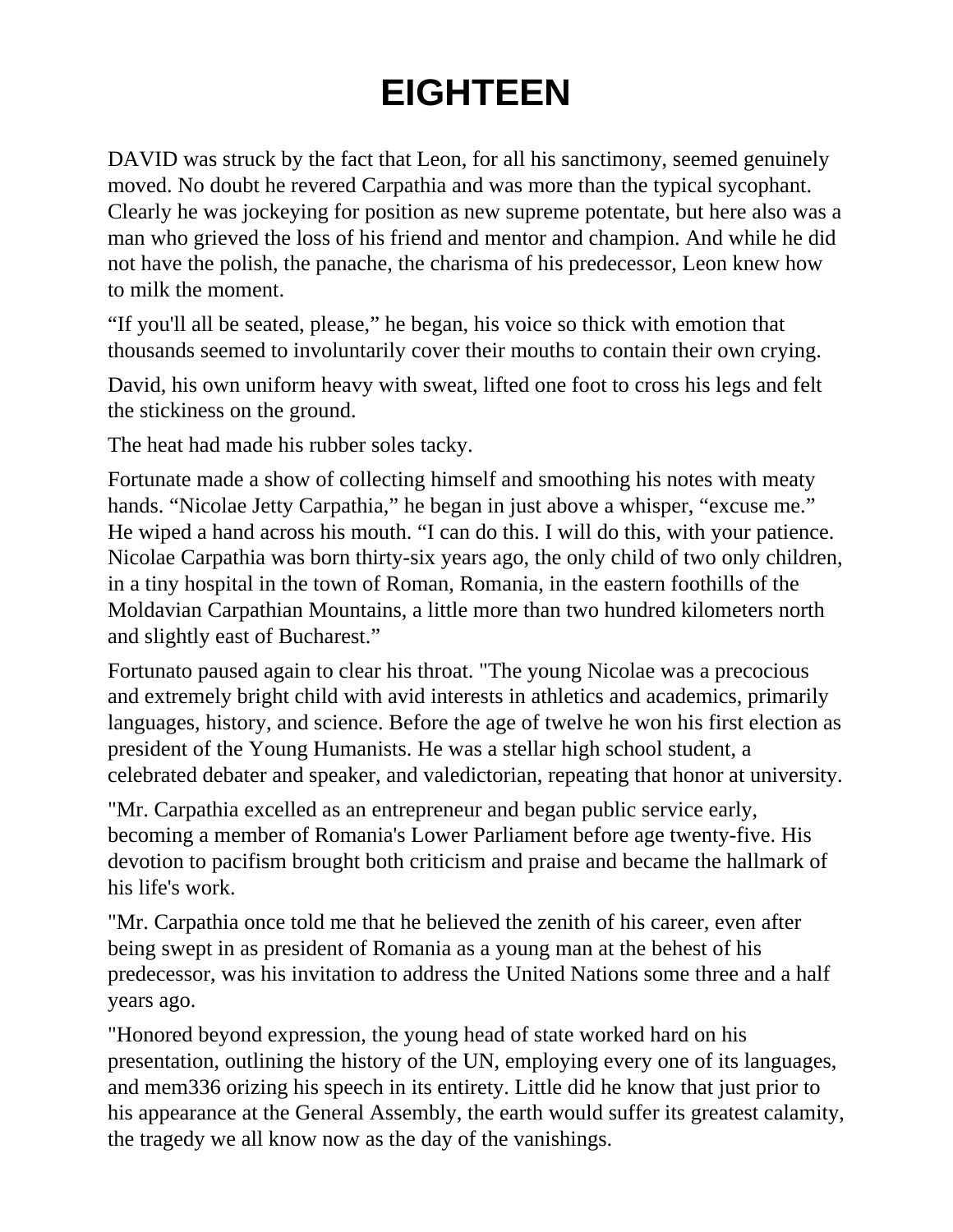"Stripped of our children and babies—" Fortunato paused again—"and countless friends and relatives and neighbors, the world family grieved as one. We were not aware then of the truth that only a man such as Nicolae Carpathia could bring to light: that the phenomenon that brought such bereavement was preventable, one rooted in our war technology. All we knew when the Romanian president stepped to the podium at the United Nations was that we were terrified to the point of immobility. Despairing of the future, regretting the past, we prayed in our own ways to our own gods for someone to take us by the hand and lead us through the minefields of our own making and into the blessedness of hope.

"How could we have known that our prayers would be answered by one who would prove his own divinity over and over as he humbly, selflessly served, giving of himself even to the point of death to show us the way to healing?"

The crowd could not contain itself and burst into applause. Several times Leon held up a hand, but they would not be silenced. Applause turned to cheering, and then they rose, sector by sector, until again everyone was standing, clapping, cheering, mourning their slain leader.

David was nauseated.

"Give me the rough layout of the safe house," Albie said, "where it stands, what's around it, any other buildings, roads in and out."

"I don't know if you have anything similar in your country, Albie," Rayford said. "But picture a subdivision, a housing development maybe thirty years old that has been tossed into a blender. The roads were ripped up and twisted out of the ground, and so many of the homes and businesses in that area were demolished that after rescue efforts, the area was abandoned. Best we can determine, no one lives within three miles of the place. We took over half of a badly damaged duplex, two homes in one. We expanded a cellar to make an underground hiding place, which we didn't need-at least that we knew of-until now. We rigged our own makeshift well and solar power plant, and took various routes to the place that made it look as if we could have been headed anywhere."

"What else is on the property?"

"About fifty paces from the back door is a barnlike garage that originally served both halves of the duplex. We hid our vehicles in there. We are now down to one, and this is it, so the garage is empty."

"And the other half of the residence?"

"Empty."

"Other dwellings in the area?"

"Pretty much piles of rubble that have never been hauled away."

"What hides you?"

"Besides that no one comes to that area except by mistake, there are mature trees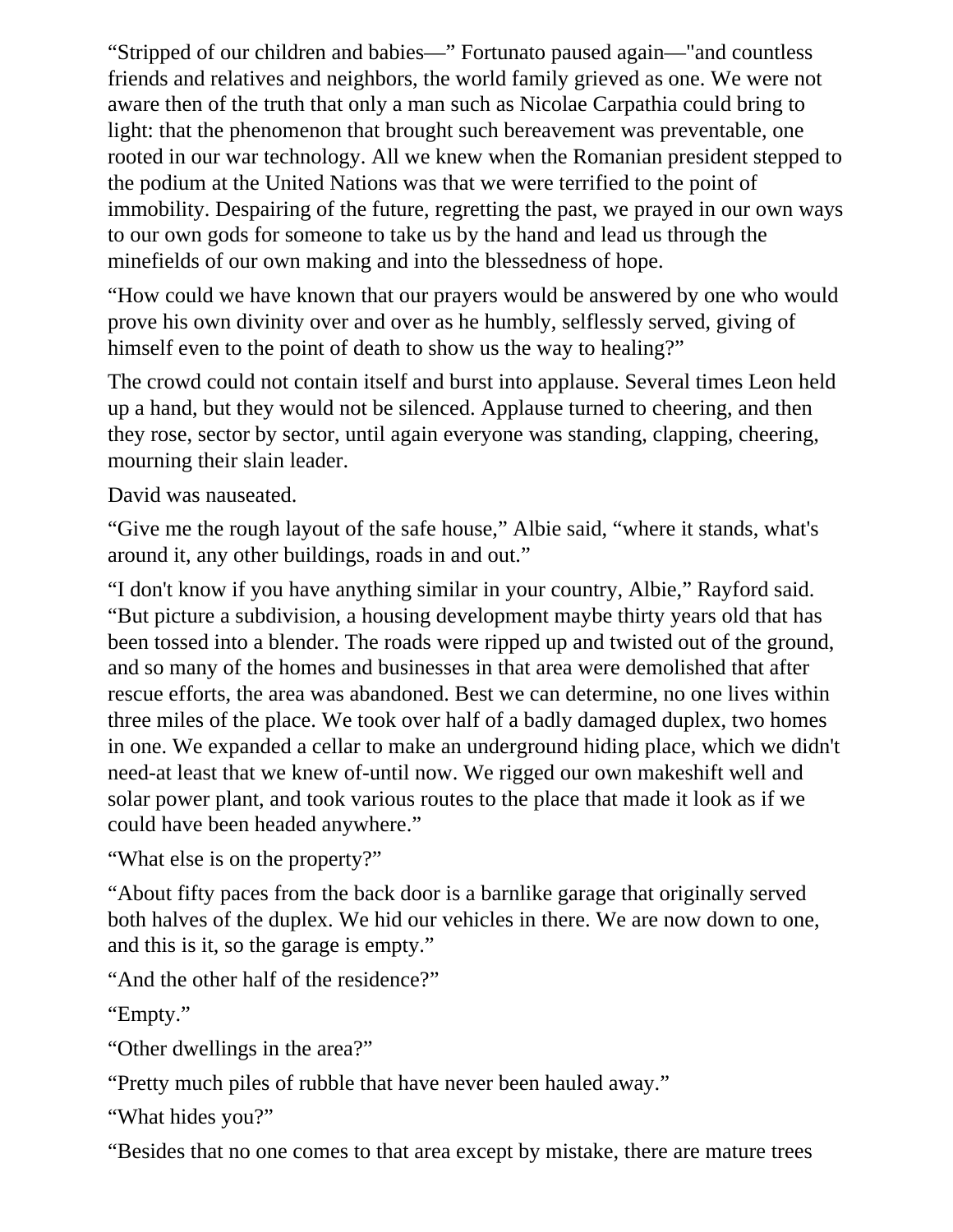and lots of open fields beyond our place."

"And the usual route from the airstrip takes you into the area from what direction?"

"We use various routes to keep from attracting attention, almost always travel by night, but usually find ourselves coming in from the south."

"Miss Leah," Albie said, "if you find an inconspicuous place to stop, please do." Away from paved roads already, Leah pulled into a shallow gully between two small groves of trees. "Thank you. Now, Captain Steele, your best guess of how the GC would approach the house, if they wanted to surprise."

Rayford searched for a scrap of paper and drew an aerial view of the place. "They'd come through the trees at the north," he said. "Buck, what do you think?"

Buck studied the schematic, then showed it to Chloe and Leah. They all nodded.

"All right, Leah," Albie said. "Come in from the south as usual. As far away from the safe house as you can, drive without lights. Stop about half a kilometer away, ideally where you can see the safe house but someone there would not likely see you."

"Half a kilometer?" Leah said.

"About three-tenths of a mile," Chloe said. "There's a little rise about that far away, isn't there, Dad? Just past where we turn to head toward Des Plaines?"

"Yeah, and we notice it because the rest of the whole area is so flat."

"Let's get there quickly," Albie said. "Lights off as soon as you're confident."

As Fortunato held forth, alternately bringing the masses to their feet and making them weep, David surreptitiously pulled his binoculars from a side pocket. Leaning forward, elbows on knees, he trained the glasses on the great crowds seated just past the courtyard. He found the placard that read Sector 53 and carefully panned, looking for Annie. At first he didn't see her but was then intrigued to see a pair of binoculars pointed his direction. Despite hands and glasses covering her face, he could tell it was Annie.

They stared at each other through the lenses, then tentatively waved with just their fingers. David, with his hand still on the binoculars, held up one finger, then four, then three. She mirrored the message, their code for the number of letters in each word: I love you.

"I shall have some closing remarks as well," Leon said, winding down. "But I want to give your representatives from every global region the opportunity to express their thoughts before interment in the palace mausoleum. We've requested these be kept brief due to the weather, but we also want these potentates to speak from their hearts. First, from the United Russian States, Dr. Viktor ..."

"Captain Steele," Albie said, "call Tsion and tell him who I am so I may speak to him without his suspicion."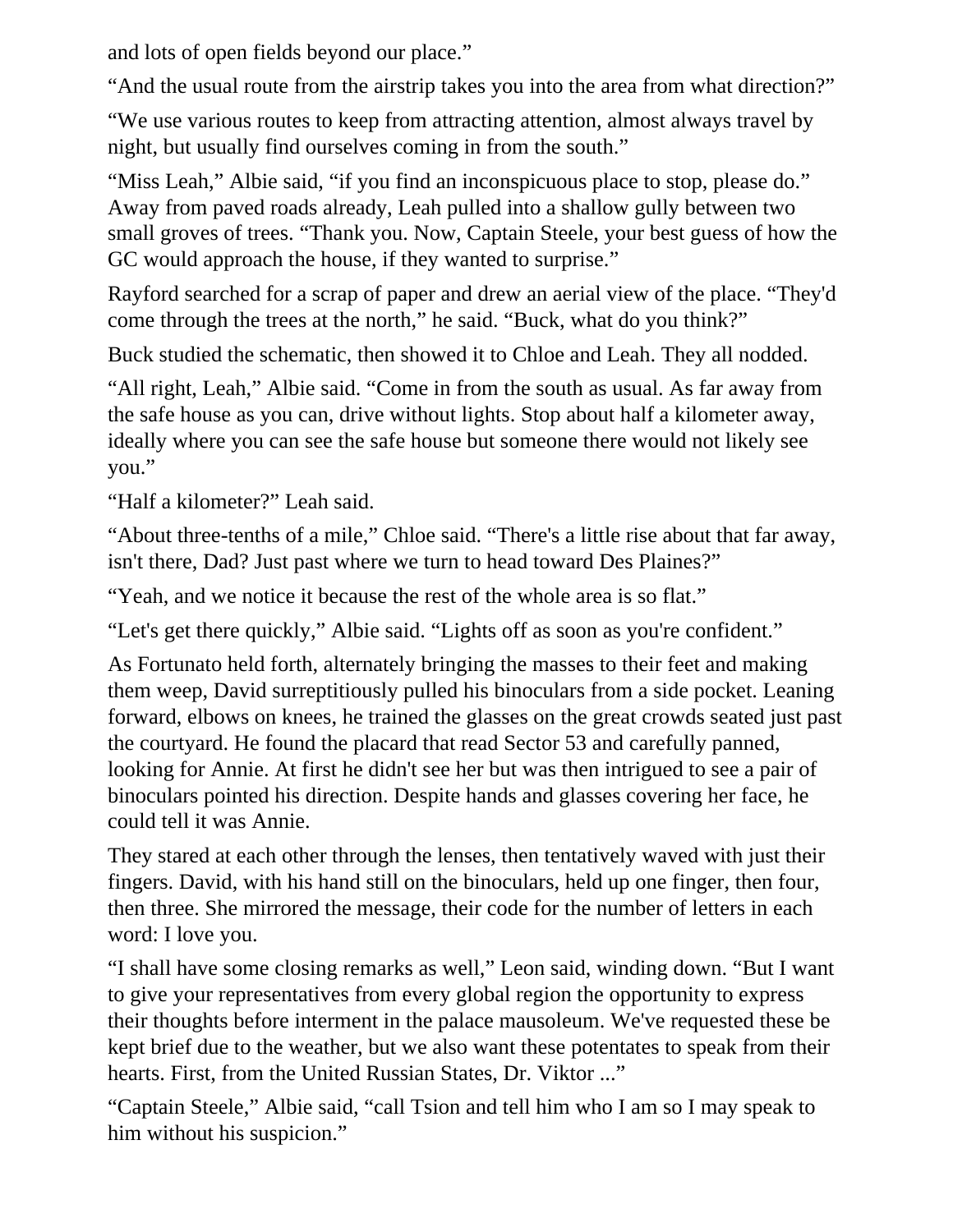Tsion answered on the first tone. "Tsion, it's me. We're within a half mile of you. Are you OK?"

"So far. Kenny is asleep. I'm packed and ready to go and feeling claustrophobic. I want out of this place."

"Tsion, I'm giving the phone to my dear friend and new believer, Albie. You've heard me mention him before."

"Yes! And he is one of us now?"

"Thanks to your teaching, which we can discuss later. He is using the name Marcus Elbaz and posing as a Global Community Peacekeeping deputy commander."

Tsion sat on the steps in the darkness, phone to his ear, the two tied-together packed pillowcases at his feet. All he had to do was grab them in one hand and the baby in the other, and he could be up through the freezer and out the door in seconds. But for now, he had no transportation and no idea whether the GC was waiting to ambush him.

He had heard so much about Rayford's black-market friend, he could hardly believe he was about to speak with him.

"Dr. Ben-Judah?"

"This is Tsion, yes. Albie?"

"Sir, I want to get right to business, but I must tell you, I owe you my soul."

"Thank you, sir. It appears I may soon owe you my life."

"Let's hope so. Tell me, have you heard anyone, anything, that might tell you the GC are nearby?"

"To tell you the truth, I nearly phoned Rayford about half an hour ago. It may have been paranoia, but I heard vehicles."

"Close?"

"Not very, but they were north of here. What frightened me was that they were intermittent."

"Meaning?"

"Starting, stopping, moving. I didn't know what to make of it."

"You don't usually hear any cars or trucks?"

"Right."

"And you've heard nothing since about thirty minutes ago?"

"About that."

"All right, listen carefully. Do you recognize the sound of the Land Rover? I mean, could you confidently distinguish it from, say, a GC Jeep?"

"I believe I could."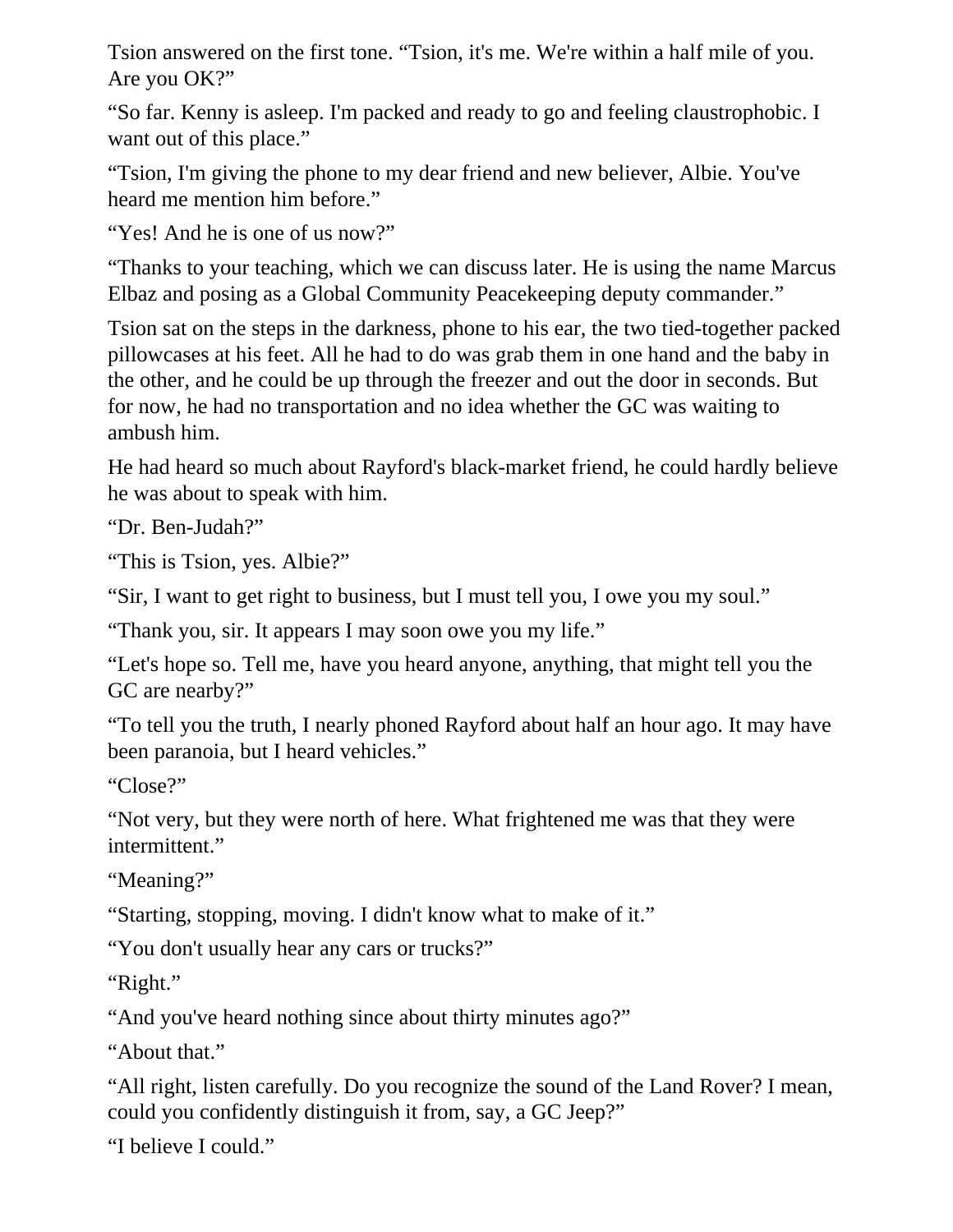"Would you hear it plainly if it came between the house and the garage?"

"Certainly."

"And you can hear garage sounds? Doors opening and closing?"

"Yes, but these aren't typical American garage doors. They are manual and they swing like barn doors."

"All right. Thank you. If in the next fifteen minutes you hear what sounds like the Land Rover, it will be us. Any other noises or sounds, please let us know immediately."

Each potentate was greeted by music from his region and wild demonstrations from his people. Some had their people largely together; others saw them spread throughout the crowd. Most of the speakers echoed the sentiments of the potentate of the United Russian States, who listed Carpathia among not only the greatest heads of state and military leaders the world had ever known, but also among the most revered religious leaders and even deities of various faiths and sects.

The Asian leader, the second potentate to speak, said, "I know I speak for every citizen of my great region when I say that my reverence for His Excellency, the supreme potentate, has only increased in his death. I worshiped his leadership, his vision, his policies. And now I worship the man himself. May his fame and legend and glory only grow, now that he is again in heaven from whence he came!"

The potentate of the United Indian States intoned that "while we once believed that a good man comes back at a higher level, and thus that a bright star like Nicolae Carpathia would be guaranteed the role of a Brahman, he himself taught us-with his brilliant vision for a one-world faith-that even such traditional religious views have lost their currency. Even those who have come to believe that when you are dead, you are dead, and there is nothing more, have to admit-and I say this directly to Nicolae Carpathia-you will live for as long as we live. For you will always be alive in our hearts and in our memories."

Though the throng responded enthusiastically, David was intrigued that Fortunate seemed to feel the need to clarify, or at least modify, the effect of that speech.

Before introducing the potentate from the United African States, Enoch Litwala, Fortunate took the floor briefly.

"Thank you for those sentiments, Potentate Kononowa. I appreciated the reference to the one-world church, which shall reappear here in New Babylon as an even better expression of a pure, united religion. Ironic, isn't it, that of the two sects most resistant to the ideas of a unified faith, one saw our great leader fall in its own homeland, and the other was responsible for his assassination.

"I do not blame the Israelis, as they are a valued part of the United Carpathian States. They cannot be held responsible for the climate engendered by their stubborn Orthodox Jews, most of whom have resisted to this day the inclusive invitation of the one-world faith. And then the Judah-ites! Espousing such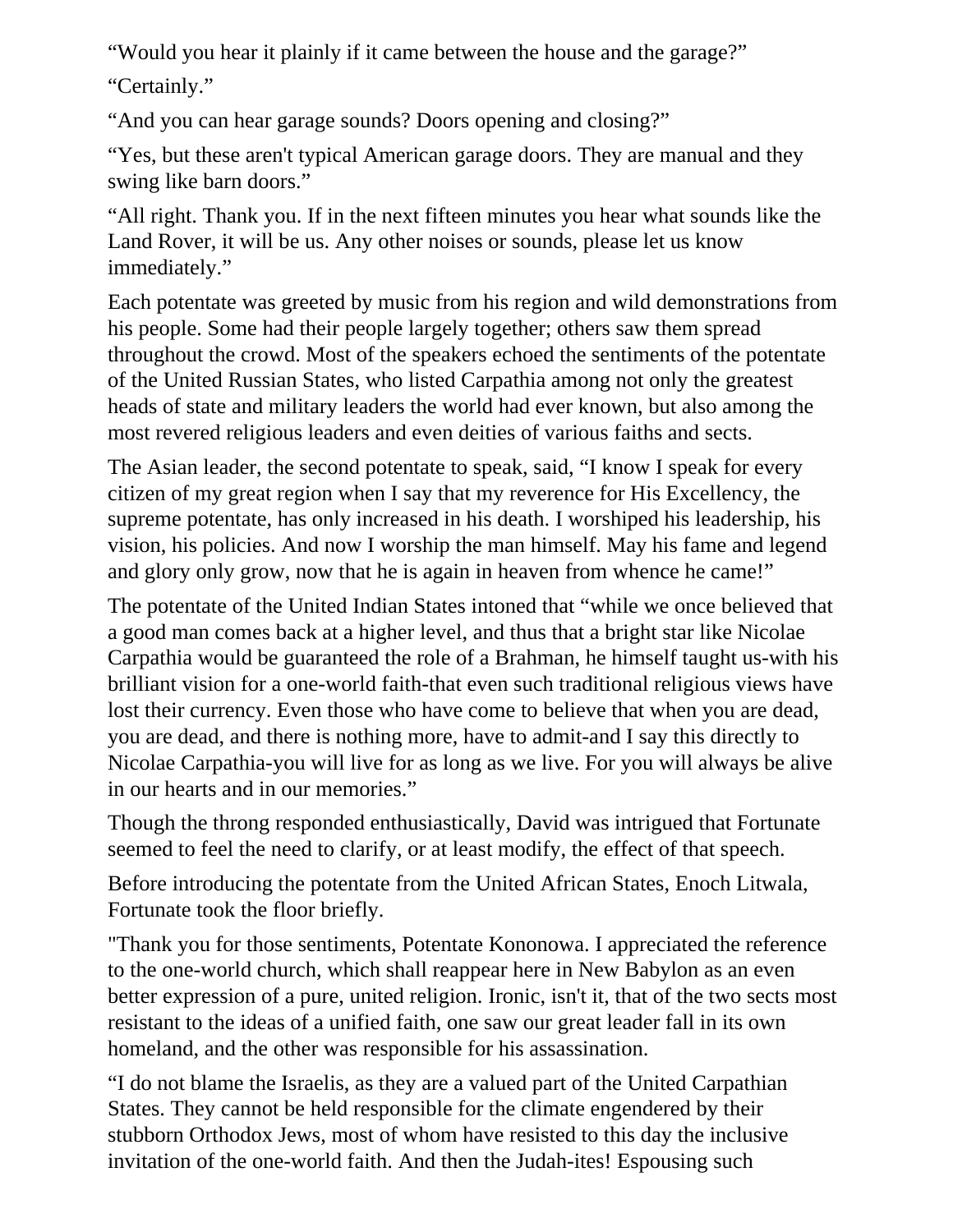exclusivistic, closeminded doctrines as there being but a single path to God! Should we be surprised that the very assassin of our beloved potentate is a leading member of that cult?"

With that pronouncement and the attendant applause, the great black statue to Leon's left began to smoke profusely, the wisp of black vapor becoming billowing clouds. Leon seemed to take this in stride, quipping, "Even Nicolae the Great has to agree with that.

"But seriously, before our African potentate comes, let me reiterate. Any cult, sect, religion, or individual who professes a single avenue to God or heaven or bliss in the afterlife is the greatest danger to the global community. Such a view engenders divisiveness, hatred, bigotry, condescension, and pride. I say to you with the confidence of one who sat in the presence of greatness every day for the last several years, there are many ways to ensure eternal bliss, if anything is eternal. It is not by walling yourself and your comrades off in a corner claiming you have the inside track to God. It is by being a good and kind human being and helping others.

"Nicolae Carpathia would have been the last person in the world to espouse a oneway religion, and look how he is revered. We will worship him and his memory for as long as we are alive. And that, my friends, will keep him and his ideals alive."

David wondered if the crowd would ever get as sick of itself as he was of the predictable clapping and cheering. Enoch Litwala cast a pall on the proceedings when his inappropriately brief and lukewarm tribute fell flat. All he said was, "As potentate of the great United African States, it falls to me to express the sentiments of my people. Please accept our sincere condolences to the leadership of the Global Community and to those of you who loved the deceased. The United African States opposes violence and deplores this senseless act by a misguided individual, ignorantly believing what has been spoon-fed him and millions of others who refuse to think for themselves."

With that, Litwala sat, catching even Leon off guard.

Two other tributes were lukewarm, which David thought made it obvious who were the loyal and the disloyal among the potentates.

Albie leaned forward and whispered to Rayford, "Come with me. Leah, watch for my signal. If I wave, proceed slowly, lights off. If I call again, stand by for instructions, but be prepared to come fast, lights on, and be sure to stop short of Rayford and me."

"I'm coming with you," Chloe said. "Our baby is in there."

"Just as well," Albie said without hesitation. "Three is better anyway."

They crept from the Rover toward the safe house.

Rayford saw Chloe's look in the low light, one of fierce determination that was more than just that of a protective mother. If they were going to engage the enemy, she plainly wanted in on it.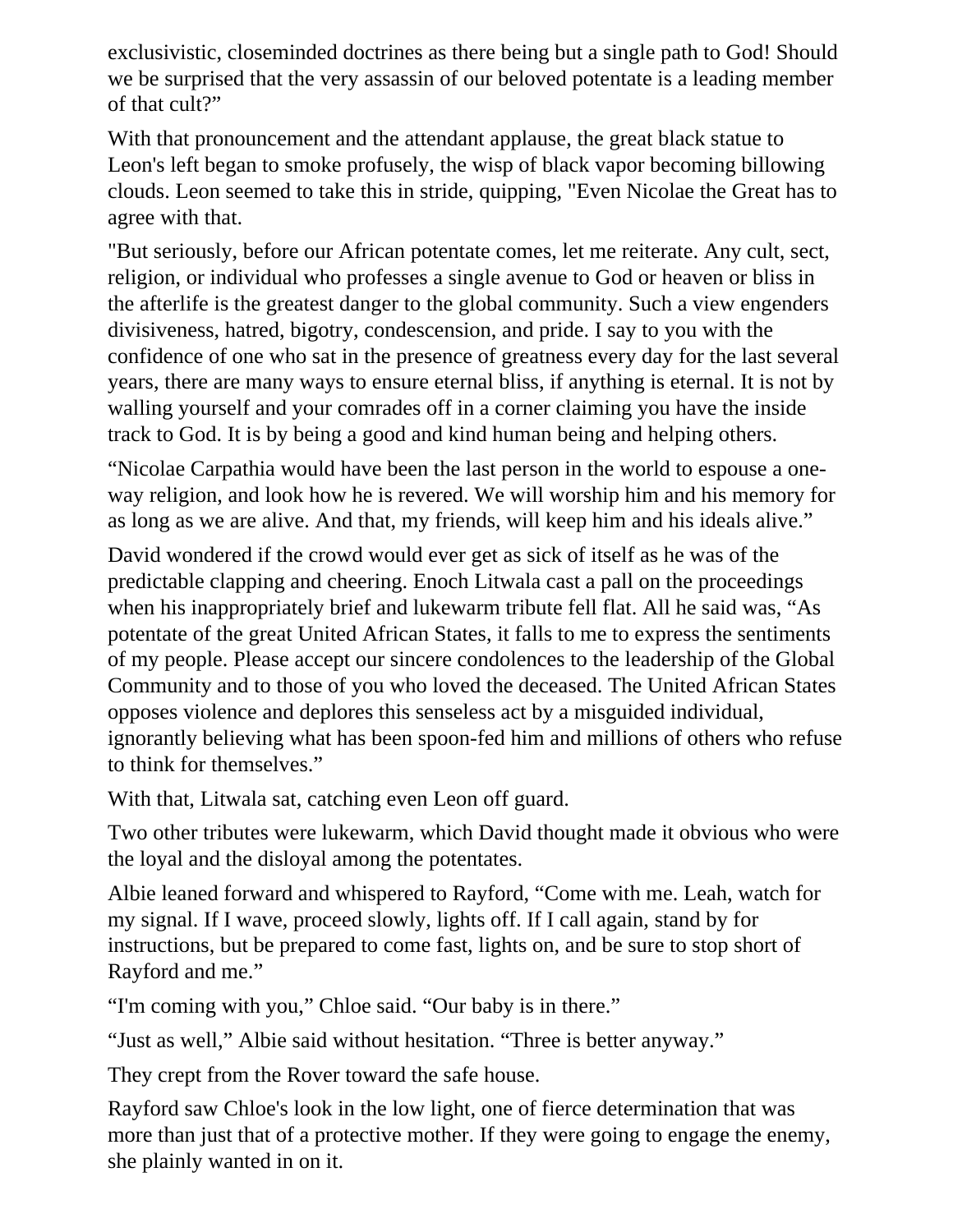Rayford was aware of the cool air, the sound of his steps in the sparse underbrush, and his own breathing.

He felt great melancholy about the safe house as they approached. It had become his base, his home, despite all the places he had been. It had housed his family, his friends, his mentor. And he knew if he had the opportunity to step inside it once again, it would likely be for the last time.

When the last potentate had spoken, the crowd grew restless. From all over the courtyard and beyond, people stood en masse, ready to once again begin the processional past the bier. But Fortunate was not finished.

"If you'll bear with me a few more minutes," he said, "I have additional remarks I believe you will find inspirational. It should be clear to even the most casual observer that this is more than a funeral for a great leader, that the man who lies before you transcends human existence.

"Yes, yes, you may applaud. Who could argue such sentiments? I am pleased to report that the image you see to my left, your right, though larger than life, is an exact replica of Nicolae Carpathia, worthy of your reverence, yea, worthy of your worship.

"Should you feel inclined to bow to the image after paying your respects, feel free. Bow, pray, sing, gesturedo whatever you wish to express your heart. And believe. Believe, people, that Nicolae Carpathia is indeed here in spirit and accepts your praise and worship. Many of you know that this so-called man, whom I know to be divine, personally raised me from the dead.

"And now, as your new leader in the absence of the one we all wish were still here, allow me to be forthright. I am no director, but let me ask the main television camera to move in on my face. Those close enough can look into my eyes. Those remote may look into my eyes on the screen."

David knew what happened to people who allowed themselves to be caught in Fortunato's gaze. He looked left, past the Wongs, who appeared enraptured, and reached to touch Chang and motion with his head to Ming. When they looked at him he shook his head imperceptibly and was grateful they both seemed to understand. They averted their gaze from Fortunato's.

"Today," Fortunato intoned, "I am instituting a new, improved global faith that shall have as its object of worship this image, which represents the very spirit of Nicolae Carpathia. Listen carefully, my people. When I said a moment ago that you may worship this image and Nicolae himself if you felt so inclined, I was merely being polite. Silence, please. With global citizenship comes responsibility, and that responsibility entails subordination to those in authority over you."

There was such deathly silence that David doubted if anyone so much as moved.

"As your new ruler, it is only fair of me to tell you that there is no option as it pertains to worshiping the image and spirit of Nicolae Carpathia. He is not only part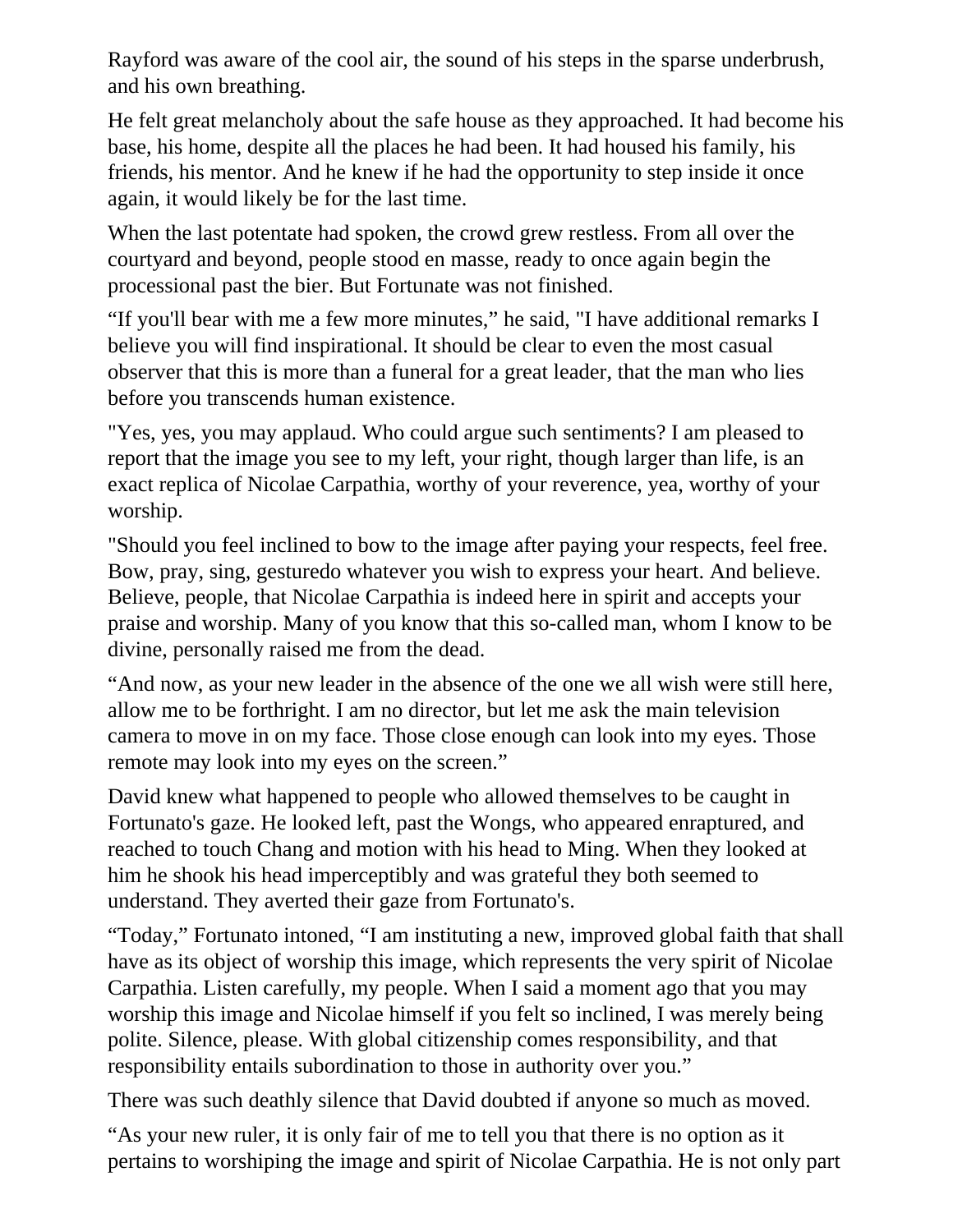of our new religion, but he is also its centerpiece. Indeed, he has become and forever shall be our religion. Now, before you break your reverie and bow before the image, let me impress upon your mind the consequences of disobeying such an edict."

Suddenly, from the statue itself-with its great expanses of black smoke now nearly blotting out the sun-came a thundering pronouncement: "I am the lord your god who sits high above the heavens!" People, including Guy Blod and his assistants, shrieked and fell prostrate, peeking at the image. "I am the god above all other gods. There is none like me. Worship or beware!"

Fortunato suddenly spoke softly, fatherly. "Fear not," he said. "Lift your eyes to the heavens." The massive dark clouds dissipated, and the image appeared serene once more. "Nicolae Carpathia loves you and has only your best in mind. Charged with the responsibility of ensuring compliance with the worship of your god, I have also been imbued with power. Please stand."

The masses stood as one, appearing terrified, eyes glued to Leon or to his image on the screens. He gestured grandly behind him, past the glass coffin and the guards, past the ten potentates, three of whom glared stonily.

"Let us assume that there may be those here who choose, for one reason or another, to refuse to worship Carpathia. Perhaps they are independent spirits. Perhaps they are rebellious Jews. Perhaps they are secret Judah-ites who still believe 'their man' is the only way to God. Regardless of their justification, they shall surely die."

The crowd recoiled and many gasped.

"Marvel not that I say unto you that some shall surely die. If Carpathia is not god and I am not his chosen one, then I shall be proved wrong. If Carpathia is not the only way and the only life, then what I say is not the only truth and none should fear.

"It is also only fair that I offer proof of my role, in addition to what you have already seen and heard from Nicolae Carpathia's own image. I call on the power of my most high god to prove that he rules from heaven by burning to death with his pure, extinguishing fire those who would oppose me, those who would deny his deity, those who would subvert and plot and scheme to take my rightful place as his spokesman!"

He paused dramatically. Then, "I pray he does this even as I speak!"

Leon turned to face the ten potentates and pointed at the three who opposed him. Great beams of fire burst from the cloudless skies and incinerated the three where they sat. The other seven leaped from their seats to avoid the heat and flames, and even the guards backpedaled.

The crowd shrieked and wailed, but no one moved.

No one ran. Every soul seemed paralyzed with fear. And the fire that left the three smoldering in tiny piles of ash disappeared as quickly as it had come.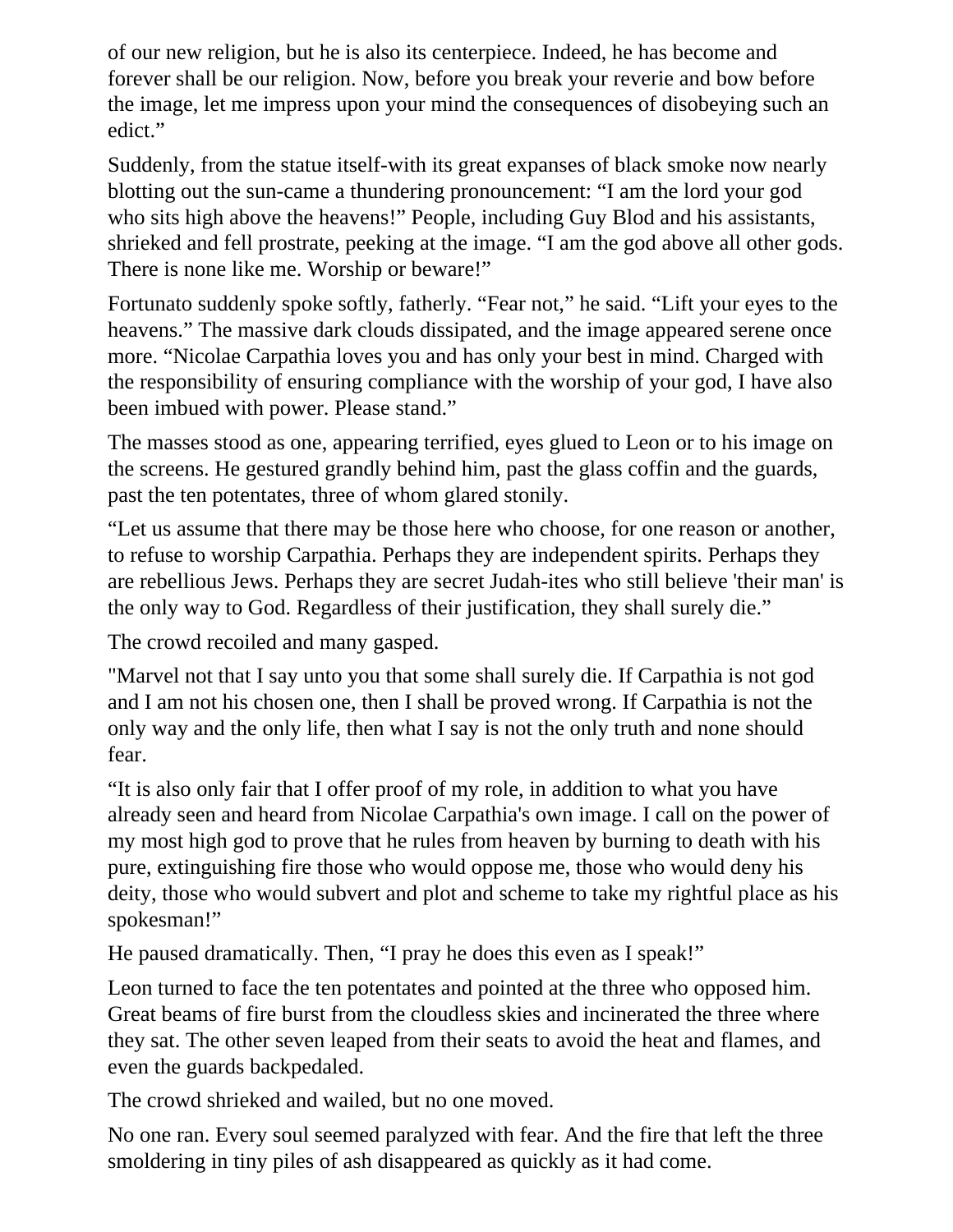Fortunato spoke again: "Faithful patriots of the Global Community from the three regions formerly led by men of lying tongues, take heart. Their replacements have already been selected in meetings I have enjoyed with the spirit of Nicolae Carpathia himself. The Global Community shall prevail. We shall reach our goal of Utopian living, harmony, love, and tolerance-tolerance of all but those who refuse to worship the image of the man we esteem and glorify today!"

It was clear Fortunato expected applause, but the gathered were so stunned, so filled with terror that they merely stared. "You may express yourselves," Leon said with a smile. Still no one moved. His eyes narrowed.

"You may express your agreement," he said, and tentative clapping began.

"You need not fear your lord god," he said, as the applause continued. "What you have witnessed here shall never befall you if you love Nicolae with the love that brought you here to honor his memory. Now before the interment, once everyone has had a chance to pay last respects, I invite you to come and worship. Come and worship. Worship your god, your dead yet living king."

Rayford followed Albie's signal and fanned left while Chloe was sent right. The three, about thirty paces apart, advanced upon the safe house from two hundred yards away. They watched for signs of GC. Had they been there? Were they yet there? Were they coming? Suddenly Albie dropped into the grass and signaled Rayford and Chloe to do the same. He had taken a call.

Then he signaled them to join him.

"Tsion hears the engine noises again," he whispered.

"Coming from the north, only steady this time, as if advancing." He spoke as he dialed Leah. "We're going to beat them to the safe house on foot, so be ready to run, and if we encounter GC, stay a step or two behind me. Leah? Give us about ninety seconds, then come fast with lights on. Just be careful not to overtake us. When we stop, you stop as close to the garage as you can. Stay in the vehicle with the lights on and don't worry if you see GC Jeeps coming the other way."

Albie slapped the phone shut, unholstered his side arm, bounced to his feet, and said, "Let's go."

As Rayford loped along in the darkness, wondering how many minutes he might have left on earth, he was impressed that Chloe had no trouble keeping pace. He also wondered at the strange difference in Albie. He'd always been resourceful, but was there something else about him now, besides his new profession of faith? Rayford wondered, why had he not assured himself of the integrity of Albie's mark? Could he be sure of anything he saw under the dim interior light of the Rover, a wounded old man between him and Albie?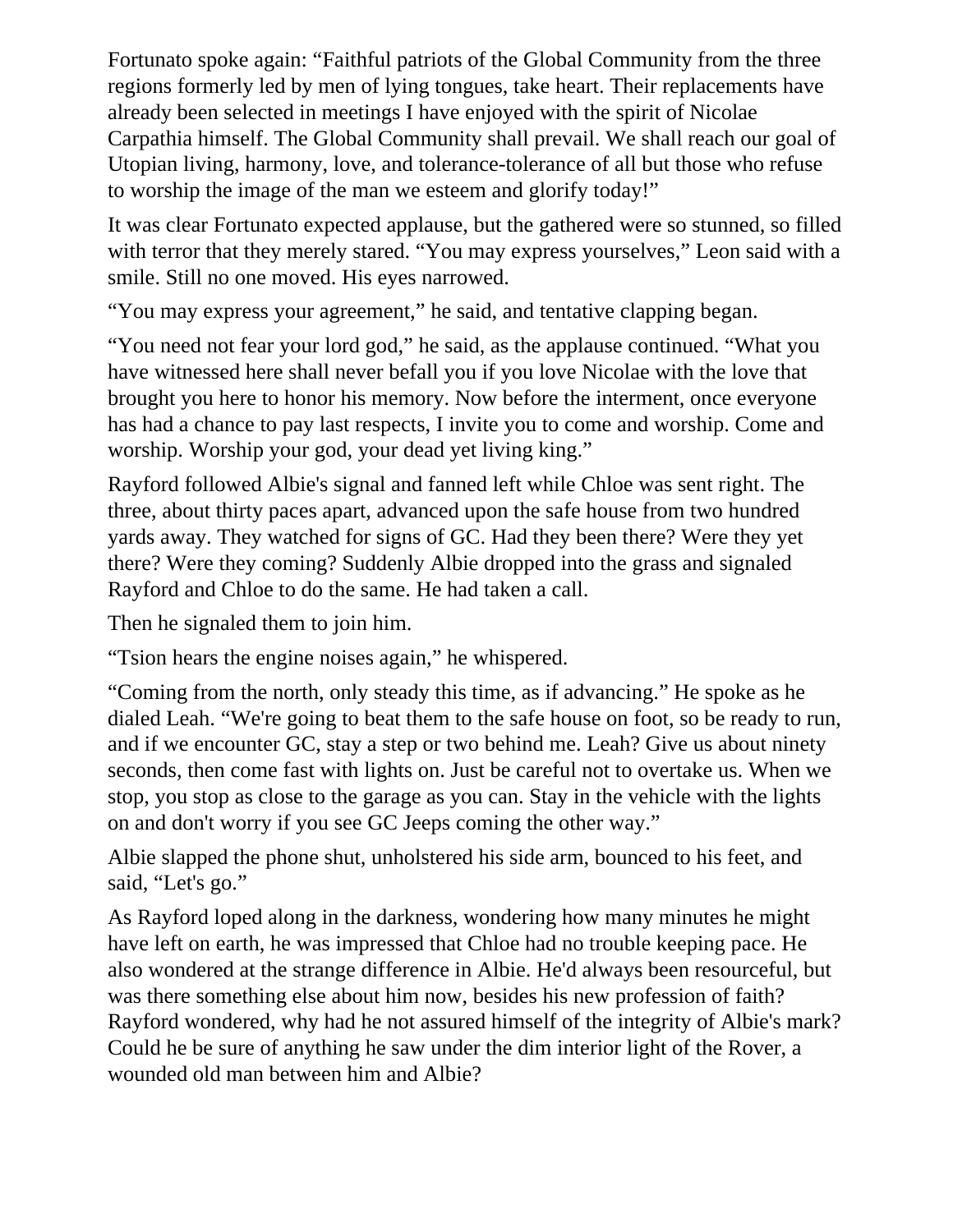## **NINETEEN**

MR. WONG dropped to his knees next to David, weeping and crying out in his native tongue. His wife sat rocking, fists clenched, eyes closed, appearing more stunned than convinced.

Ming and Chang sat with hands covering their eyes, appearing to pray. To anyone else, it might appear they were praying to the new god of the world, but David knew.

He found it surreal that as Fortunate backed away from the lectern and joined the seven remaining potentates, they seemed to ignore the piles of ashes. They solemnly shook hands with their new leader, appearing to congratulate him on his speech and his display of power.

The security chief instructed his people to remove the barricade from in front of the single-file line. The couple in Dutch garb first refused to move toward the bier, but those behind them began to jostle and push, urging them on. The couple smiled with embarrassment, each clearly wanting the other to go first. They finally locked arms and shuffled along with mincing steps, seeming to want to see Carpathia's body but afraid of not only the gigantic speaking and smoke-belching statue, but also the seats behind the bier, three of which contained only ashes.

Fortunate and the remaining seven stood in front of the row of seats, just far enough behind the coffin to stay out of the guards' way and so that mourners would not be tempted to shake their hands or speak with them. It appeared to David that it suddenly came to Leon why people were shy about approaching. He turned first to one side and then the other and asked the potentates to move away from him.

Then he stepped back and, with a flourish, swept the ashes from each of the three seats, brushing and tidying them with his big hands. This stopped the processional and made anyone close by stare in amazement. With a satisfied look, Leon turned back to face the bier and motioned that the seven should rejoin him. As they did he clapped and rubbed his hands together, and the residue fell away. He and the potentates enjoyed a chuckle.

Three sets of headlights appeared on the horizon, maybe a half mile beyond the safe house. Rayford had feared this day, when the GC would swoop down upon them.

He worried he would be gone or sleeping or unaware.

How bizarre to be here and see it happening.

Albie and Chloe had picked up the pace and sprinted now. Rayford tried but found himself suddenly awkward and feeling his age again. "Closer to me now, Captain Steele," Albie called out, then hollered the same to Chloe.

Rayford and Chloe closed ranks, now ten or twelve feet on either side of Albie and about four feet back.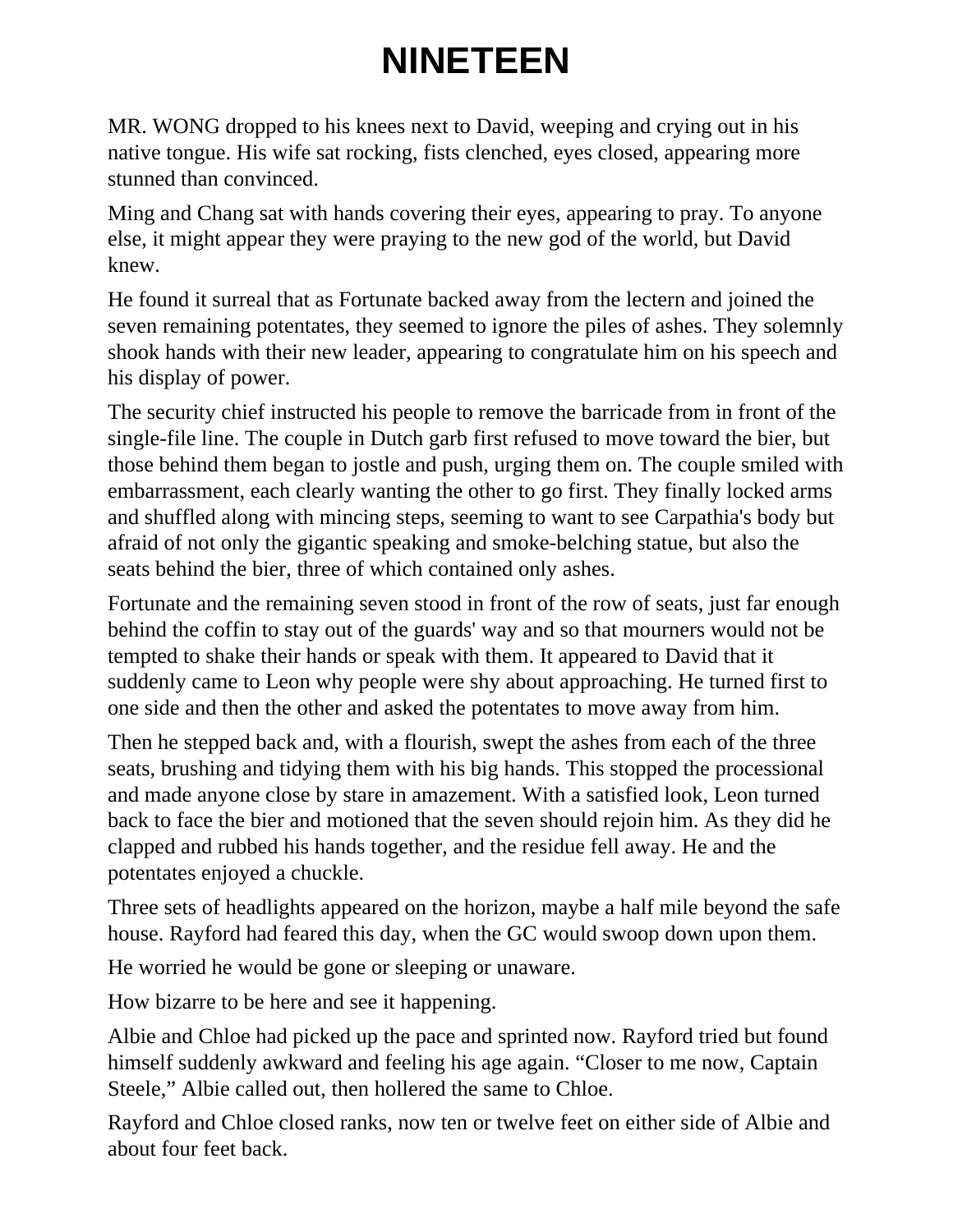Behind them the roaring Land Rover came bouncing over the terrain, projecting eerie shadows on the safe house.

It seemed to Rayford that the three vehicles advancing from the other way had slowed and separated. He and Albie and Chloe stopped between the old garage and the house, and Leah skidded the Land Rover to Chloe's right, next to the garage. "Hold," Albie said quietly.

"Hold and maintain positions."

"We're vulnerable, Albie," Rayford said.

"Deputy Commander Elbaz, Mr. Berry," Albie said.

"And you have ceded command to me, have you not?"

"Temporarily," Rayford said ruefully. If Albie was legit, he could take it as a joke. If Rayford had stupidly fallen for something and had sacrificed the Tribulation Force to a lapse in judgment, he was saying he would wrest back command and not go down without a fight.

The headlights before them now spread out, the vehicle to Rayford's left heading farther that way, angling toward them and stopping about seventy-five yards away. The one in the middle advanced closer, maybe fifty yards away. And the one to the right mirrored the one on the left.

```
"Hold," Albie said again. "Hold."
```
"We're targets here," Rayford said.

"Hold."

"I don't feel good about this," Chloe said.

"Hold. Trust me."

Rayford held his breath. I wish I could. Lord, tell me I did the right thing.

Rayford started when he heard someone jump out of the center vehicle, equipment jangling as he hit the ground, and move toward the house. While he could still see all three sets of headlights, Rayford lost behind the house the silhouette of the soldier hurrying their way.

"Hold."

"I'm holding, Alb-Deputy Commander, while they have an armed man on the other side of the house. What if he torches the place? What if the others join him? They have clear shots at us, while they're protected by trees and the house."

"Silence, Mr. Berry," Albie said. "We are outmanned twelve to three."

Rayford felt a deep foreboding. How would he know that? "And unless one of you is packing," Albie added, "we are out-armed twelve to one."

"So, what," Chloe said, "we're surrendering? I'll die first."

"You might if you don't let me handle this."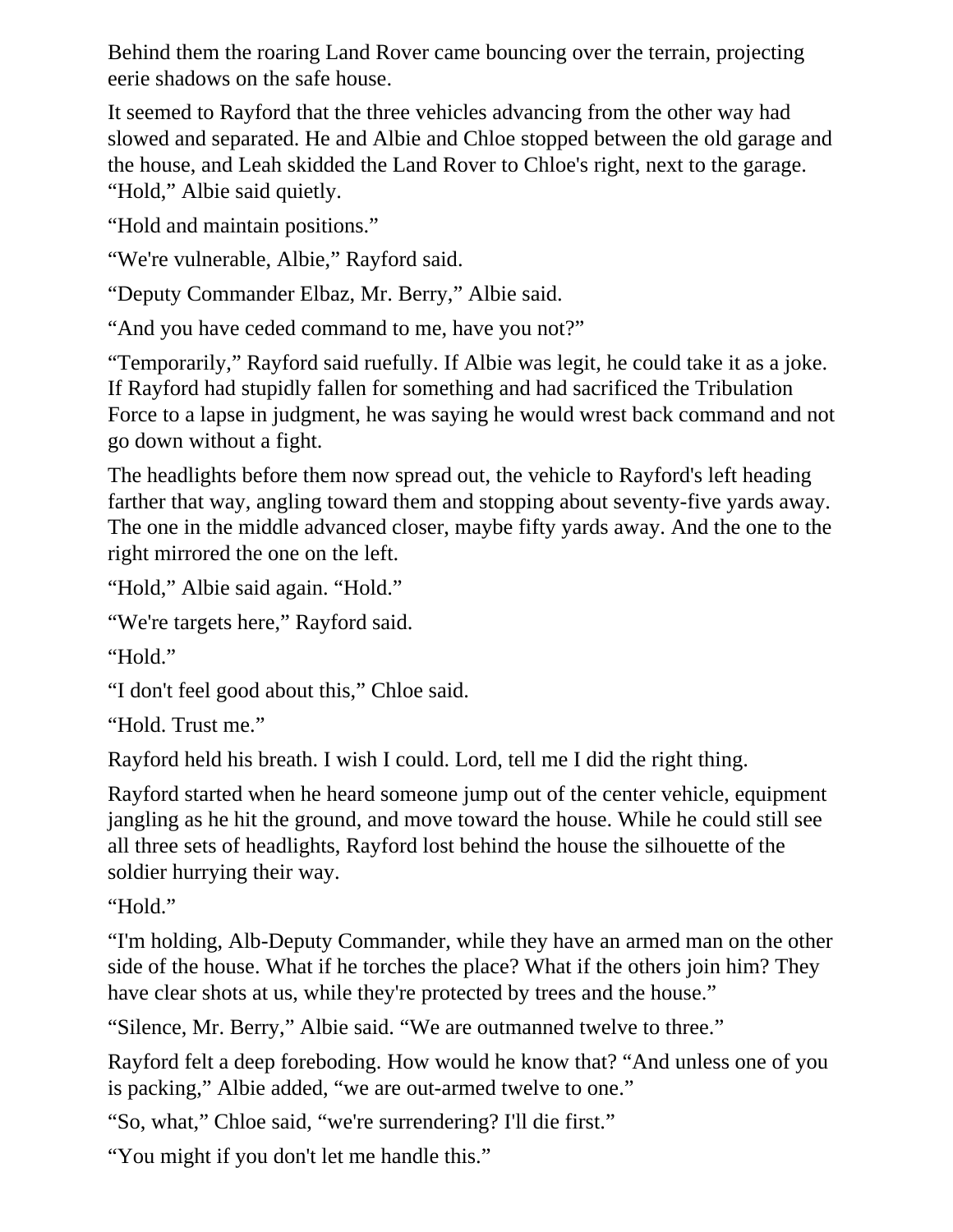Rayford had gone from suspicion to fear and now to full-blown dread. He had walked his charges into the biggest trap imaginable. Wasn't it Albie himself who had once counseled to never trust anyone? They could be dead or in prison within half an hour.

"Global Community squadron leader!" Albie shouted, his voice deep and clear and louder than Rayford had ever heard it. "Show and identify yourself! I am GC Deputy Commander Marcus Elbaz, and that is an order!"

David guessed the temperature at 110 degrees. He couldn't remember being out at midday in New Babylon when it was this hot. He removed his uniform cap and wiped a sleeve across his brow. He was dripping. There was no wind. Just the relentless sun, the body heat of four million people, and the acrid smoke from the imposing statue.

The image began to move as if an earth tremor made it sway and bounce, but nothing else was affected. All eyes turned toward it in terror and word spread quickly throughout the courtyard that something was happening.

For a long minute the thing seemed to vibrate in place.

Then it rocked, and the smoke began to billow once more.

The image soon glowed red hot, and the smoke poured out so fast that it again formed clouds that darkened the sky. The temperature dropped immediately, but going from daylight to dusk so quickly made many fall to their faces.

The image roared, "Fear not and flee not! Flee not or you shall surely die!"

The blackness covered the sky in the immediate area, but when David sneaked a glance at the horizon, it remained light. At the edges, all the way around as he turned, lightning burst from the low-riding smoke and struck the ground. Seconds later the thunderclaps rolled in, shaking the area.

"Flee not!" the image shouted again. "Defy me at your peril!"

Leon stood with his arms folded, gazing at the statue as the seven potentates dropped to all fours, wide-eyed.

The armed guards fell to their knees.

People at the far edges of the crowd turned and ran, only to be struck by lightning as the rest of the throng watched in horror. "You would defy me?" the statue roared. "Be silent! Be still! Fear not! Flee not! And behold!"

People froze in place, staring. The smoke stopped rising, yet the sky remained dark. It formed itself into roiling, growing black clouds mixed with deep reds and purples.

David, secure in his faith and believing he knew what was going on, still found himself shaking, shuddering, heart ablaze.

"Gaze not upon me," the statue said, now with no smoke coming from its face. As it cooled it faded from orange to red and back to black. It no longer moved.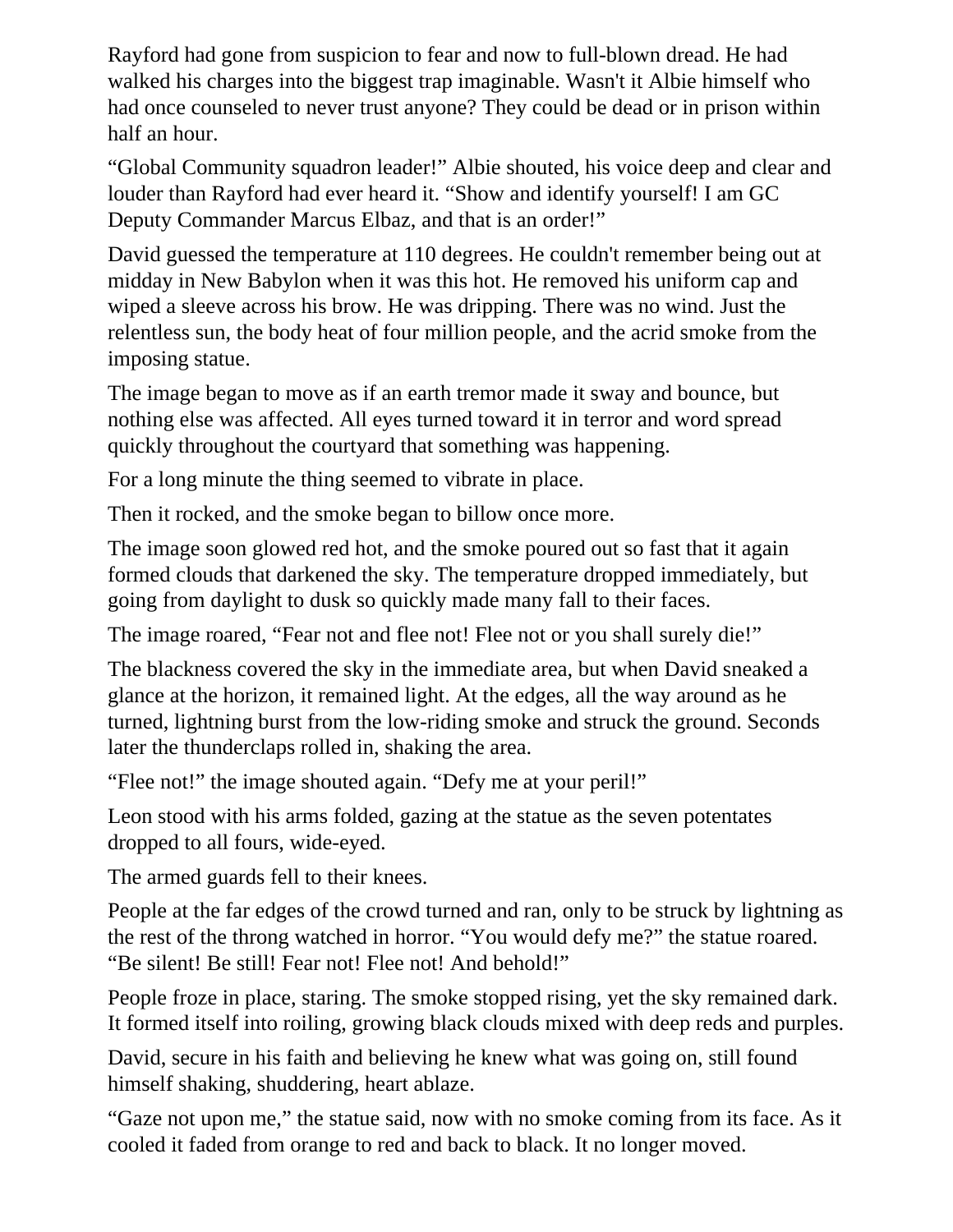"Gaze upon your lord god."

It was as if the statue had shrunk, David thought, but it had merely become still, silent, and cold. People slowly rose, and all eyes turned upon the glass coffin where Carpathia, unmolested, remained reposed. Millions stood in the quickly cooled desert, the sky pitch, horrifying clouds churning. The people folded their arms against the sudden chill. Shoulders hunched, they stared at Carpathia's lifeless body.

"I have eleven Peacekeepers with weapons trained on you, sir!" came the reply from the far corner of the safe house. "I'll need to see some identification!"

"Fair enough!" Albie called back. "But be prepared with your own, as I am your superior officer!"

"I suggest we meet on your side of the house with weapons bolstered!"

"Agreed!" Albie said, making a show of returning his side arm to its strapped sheath on his belt.

"And your aides?"

"Same as yours, sir," Albie said. "Weapons trained on you."

The squadron leader stepped out from behind the house with his weapon secured, arms away from his body, hands empty. Albie stepped toward him with purpose. "Excellent approach, sir. I'm reaching for my papers now."

"As am  $\mathbf{I}$ "

The squadron leader pulled a flashlight from behind his belt and they compared documents. "Sorry for the confusion, Deputy Commander," the young man said.

"Do I know you?"

"You should, Datillo. I likely taught you. Where did you train?"

"BASALT, sir. Baltimore Area Squadron Leadership Training."

"I only guest lectured there. I was at Chesapeake."

"Yes, sir."

"Squadron Leader Datillo, may I ask what you're doing here?"

Datillo pulled order papers from his pocket. "We were led to believe this was headquarters of a Judah-ite faction, maybe even the central safe house. Our orders were to lay siege to it, apprehend any occupants, determine the whereabouts and identities of any others, and destroy the facility."

"Torch it?"

"Affirmative, sir."

Suddenly Albie moved closer to the young squadron leader. "Datillo, where did these orders come from?"

"I assumed New Babylon, sir."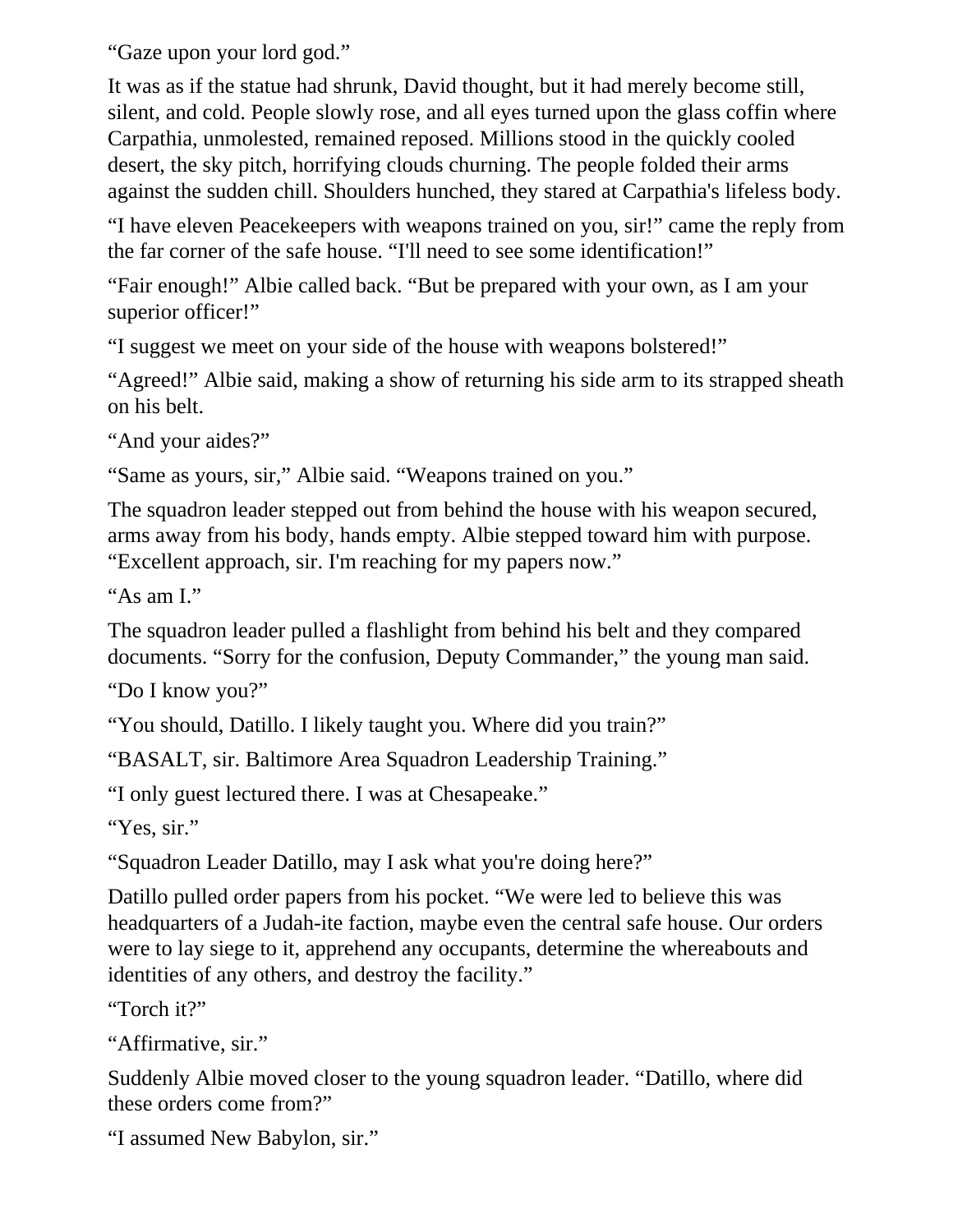"You assumed. Did you check them with the regional director?"

"No, sir, I—"

"Datillo, do you know what time it is?"

"Sir?"

"Do we not both speak English, Datillo? It's not my mother tongue, but it's yours. Is my accent too thick for you, son?"

"No, sir."

"Do you know what time it is?"

"After 0400 hours, sir. Requesting permission to check my watch."

"Granted."

"It's 0430, sir."

"It's 0430, Datillo. Does that mean anything to you?"

"Mean anything, sir?"

"Listen to me, Squadron Leader. I'm going to tell you this outside the listening range of your subordinates, though you don't deserve it. I'm going to resist the temptation to inform North American States Midwest Regional Director Crawford that you did not check orders through him before proceeding. And I'm even going to give you a pass on your unbelievable lack of awareness of the time zone differences between North America and the Carpathian States. I ask you again, Squadron Leader Datillo, what is the significance of 0430 hours?"

"I beg your pardon, Deputy Commander, and I appreciate your lenience on the other matters-particularly not embarrassing me in the presence of my subordinates. But, sir, I am drawing a complete blank on the time issue."

"Honestly," Albie said, "I don't know where they get you kids or what you're doing during basic training. Did you or did you not sit in any of my guest lectures at BASALT?"

"I honestly don't recall, sir."

"Then you didn't, because you wouldn't have forgotten. And you would know what time it is in New Babylon when it's 0430 in your part of the world."

"Well, if you mean do I know the time difference, yes sir, I do."

"You do."

"Yes, sir."

"I'm listening."

"At this time of the year, there's a nine-hour time difference."

"Very good, Datillo. What time does that make it in New Babylon right now?"

"Uh, let's see, they're later than we are, so it's, ah, 1330 hours."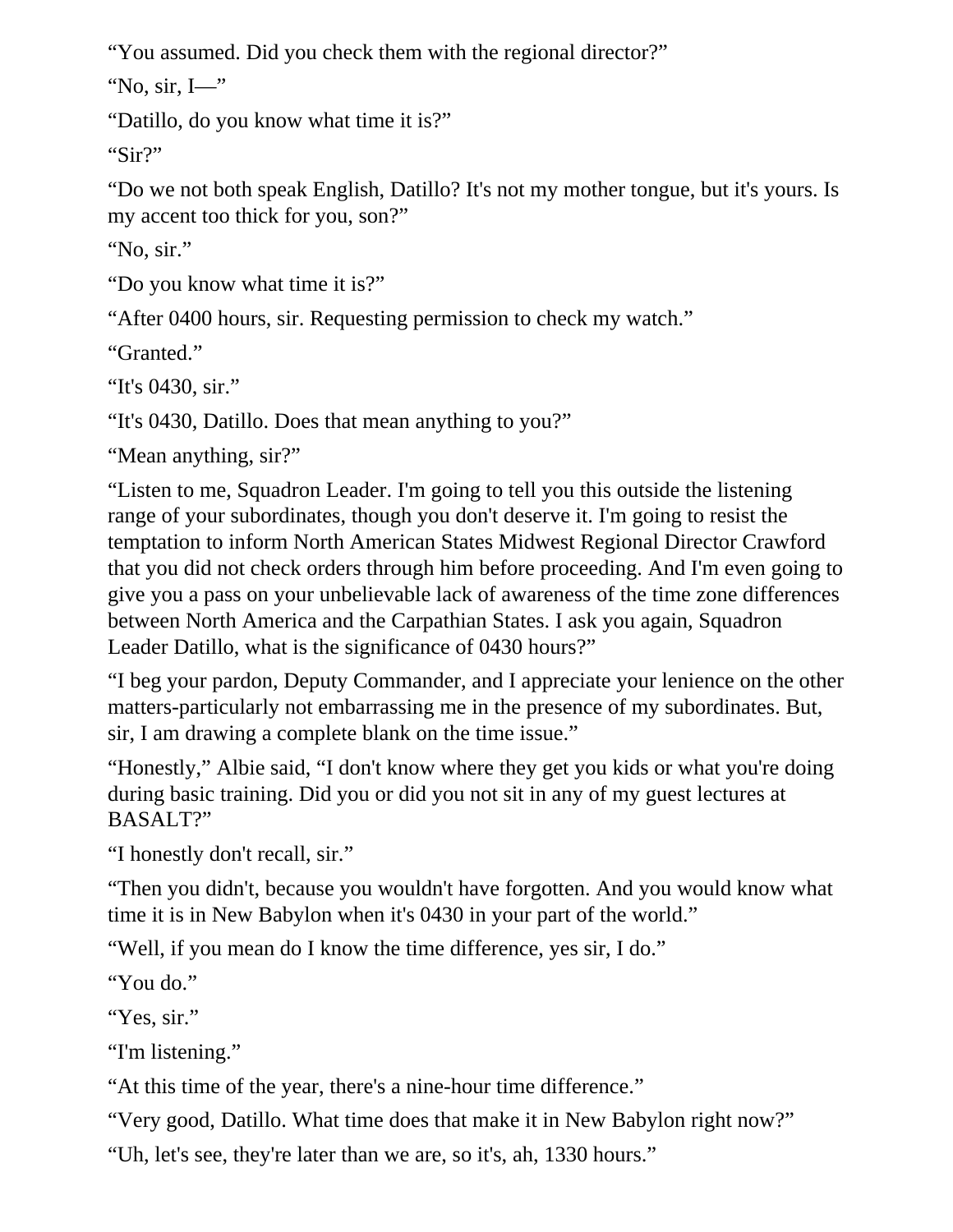"Do I have to walk you through this, son?"

"I'm sorry, sir. I'm afraid so."

"What is today, Squadron Leader?"

"Saturday, sir."

"You lose. Try again. It's after midnight, officer."

"Oh, yeah, it's Sunday morning already."

"Which makes it what in New Babylon?"

"Sunday afternoon."

"It's Sunday afternoon in New Babylon, Datillo. Ring any bells?"

Datillo's shoulders slumped. "It's the funeral, isn't it, sir?"

"Ding-ding-ding-ding! Datillo hits the jackpot! You're aware of the moratorium on combat-related activity anywhere in the world during the funeral, are you not?"

"Yes, sir."

"And every GC directive requires CPR, correct?"

"Concrete Peacekeeping Reasoning, yes, sir."

"And the CPR behind this directive?"

"Um, that no untoward publicity crowd out the funeral as the top news story."

"There you go. Now, Datillo, I can tell you're an earnest young man. You and your people are going to evacuate this area. You may return at 1000 hours and torch this place, if I leave it standing. My people and I were onto this location long before you were, and we have already apprehended the occupants and evacuated the building. I have a crew here to comb the residence for evidence, and we should be finished by dawn. Do not return until 1000, and if you see smoke on the horizon before that, you'll have no need to come then either. Have I made myself clear?"

"Yes, sir. Any way my people and I can assist, sir?"

"Only by following orders and leaving now. And I'll make a deal with you, son. You don't tell your superiors of the serious mistakes you made this morning, and I won't either."

"I appreciate that, sir."

"I know you do. Now move out."

Datillo saluted and trotted back to the middle Jeep. It popped a U-turn, as did the other two before falling in line behind it. And they raced off in the darkness.

The sky was so black that the lights of the palace courtyard came on automatically. The TV lights were trained on the coffin, and David was sure every eye but his was too. He searched and searched sector 53 for Annie, praying she would stand strong. He couldn't locate her.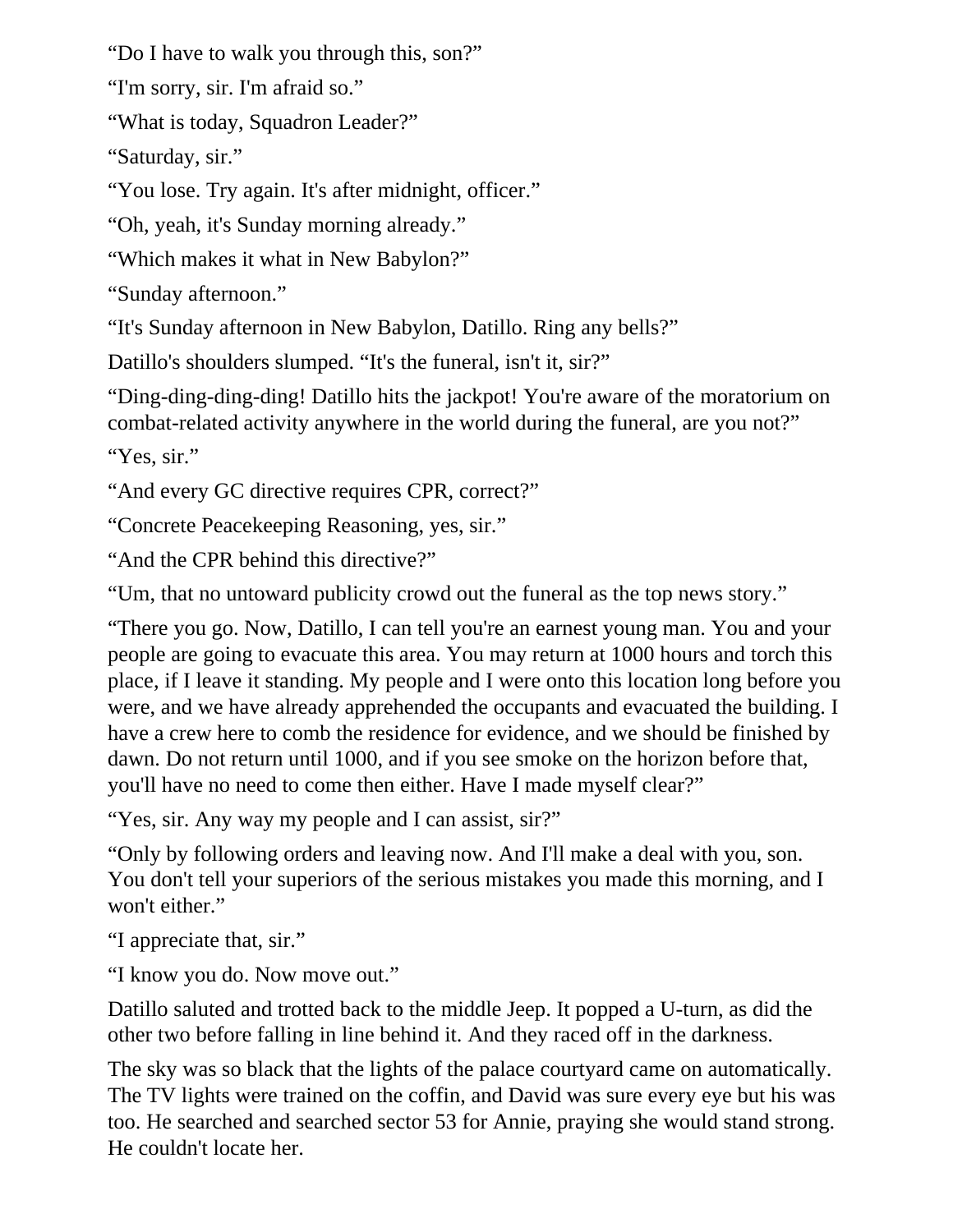David turned back. Heat waves shimmered off the statue in the comparatively chilly air. The potentates appeared paralyzed. Even Fortunato had paled and wasn't moving, his gaze on the casket. A rim of light along the horizon looked like the rim of hair on a bald man. Clouds of ebony and other deep shades, produced by smoke from the statue, hung ominously over the immense gathering. People stood stockstill, riveted. Brilliant lights bathed the platform.

David's eyes were drawn to the body. What was that? Almost imperceptible movement? Or had it been his imagination? He had imagined a corpse's chest rising and falling at a funeral before. But until now, Carpathia's body hadn't given even the illusion of life.

Carpathia's left index finger lifted an inch off his wrist for an instant, then fell again. A few people gasped, but David assumed most had not seen it. Then it rose and fell twice. Next it lifted half an inch, uncurling as if pointing.

One of the potentates apparently saw that and recoiled, trying to back away but falling over a chair. As he scrambled to his feet and tried to exit, lightning struck ten feet from him and knocked him back to where he had been. He stood shakily and brushed himself off, reluctantly looking at Carpathia again.

Now the index finger twitched, and all the potentates stiffened. The guards went into assault position, as if prepared to shoot a dead body. Carpathia's hands separated and rested at his sides. Those close enough began to weep, their faces contorted in terror. It seemed they wanted to escape but could not move.

Those ahead of David edged closer, careful to keep someone between them and the bier. Those in front held their ground or tried to step back, but no one behind them would have that.

Now it was clear that Carpathia's chest did rise and fall. Many fell to their knees, hiding their eyes, crying out.

Nicolae's eyes popped open. David stared, then tore his gaze away to see even Leon and the kings trembling.

The corpse's lips separated, and Nicolae lifted his head until it pressed against the Plexiglas lid. Everyone within a hundred yards of the coffin, including Fortunato, collapsed, covering their faces but, David noticed, most peeking through intertwined fingers.

As if stretching, Carpathia tilted his head back, grimaced, and lifted his knees until they too met the lid of the casket. He straightened his left leg until his heel met the large rubber stopper and forced it free with a loud thwack! The plug flew out and knocked the cap off one of the prostrate guards. He dropped his weapon and rubbed his head as the projectile bounced and rolled and finally stopped under a chair.

With the vacuum seal broken, Carpathia slowly brought his hands to his chest, palms up, heels of his hands resting on the underside of the lid. Moans and gasps and shrieks came from the crowd for as far as David could see and hear. Everyone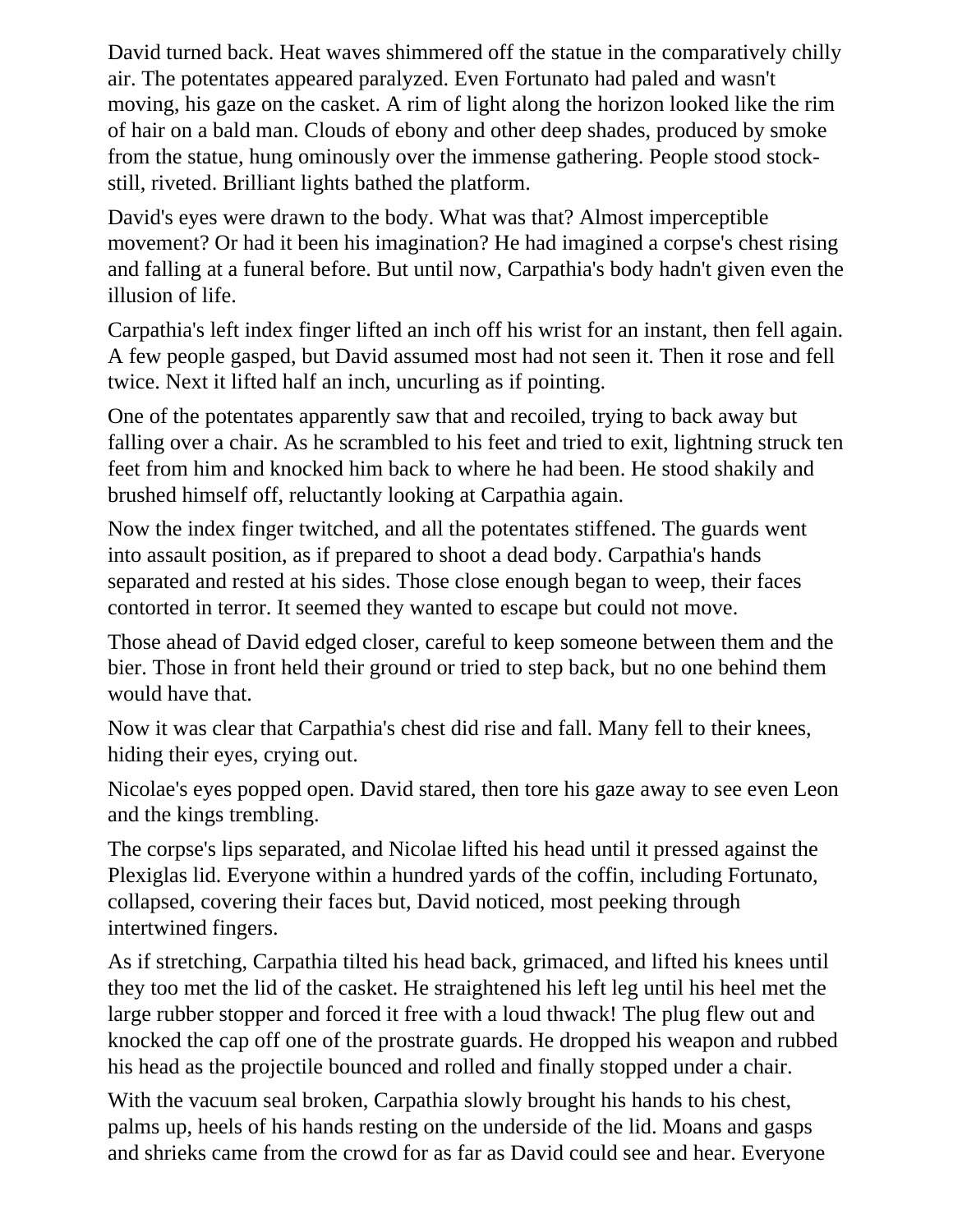was on the ground now, either peering at the screens or trying to see the platform.

Carpathia lifted his knees again, ripping the massive stainless steel bolts free of the glass. Then he pushed mightily until the top end shattered loose. The lid, more than eighty pounds of Plexiglas, flew away from the coffin, bolts flying, and smashed into the lectern, knocking it over and taking the microphone with it.

Carpathia catapulted himself to a standing position in the narrow end of his own coffin. He turned triumphantly to face the crowd, and David noticed makeup, putty, surgical staples, and stitches in the box where Nicolae's head had lain.

Standing there before now deathly silence, Nicolae looked as if he had just stepped out of his closet where a valet had helped him into a crisp suit. Shoes gleaming, laces taut, socks smooth, suit unwrinkled, tie hanging just so, he stood broadshouldered, fresh-faced, shaven, hair in place, no pallor. Fortunato and the seven were on their knees, hiding their faces, sobbing aloud.

Nicolae raised his hands to shoulder height and said loudly enough for everyone to hear, without aid of a microphone, "Peace. Be still." With that the clouds ascended and vanished, and the sun reappeared in all its brilliance and heat. People squinted and covered their eyes.

"Peace be unto you," he said. "My peace I give you. Please stand." He paused while everyone rose, eyes still locked on him, bodies rigid with fear. "Let not your hearts be troubled. Believe in me."

Murmuring began. David heard people marveling that he was not using a microphone, but neither was he raising his voice. And yet everyone could hear.

It was as if Carpathia read their minds. "You marvel that I speak directly to your hearts without amplification, yet you saw me raise myself from the dead. Who but the most high god has power over death? Who but god controls the earth and sky?"

Hands still raised, he spoke gently. "Do you still tremble? Are you still sore afraid? Fear not, for I bring you good tidings of great joy. It is I who loves you who stands before you today, wounded unto death but now living . . . for you. For you.

"You need never fear me, for you are my friends. Only my enemies need fear. Why are you fearful, O you of little faith? Come to me, and you will find rest for your souls."

David nearly fainted from nausea. To hear the words of Jesus from this evil man, whom Dr. Ben-Judah taught was now indwelt, Satan incarnate, was almost more than he could take.

"Only he who is not with me is against me," Carpathia continued. "Anyone who speaks a word against me, it will not be forgiven him. But as for you, the faithful, be of good cheer. It is I; do not be afraid."

David searched for Annie again, knowing that no one around him was even aware he was not paying attention to Carpathia. How he wished he could see her, know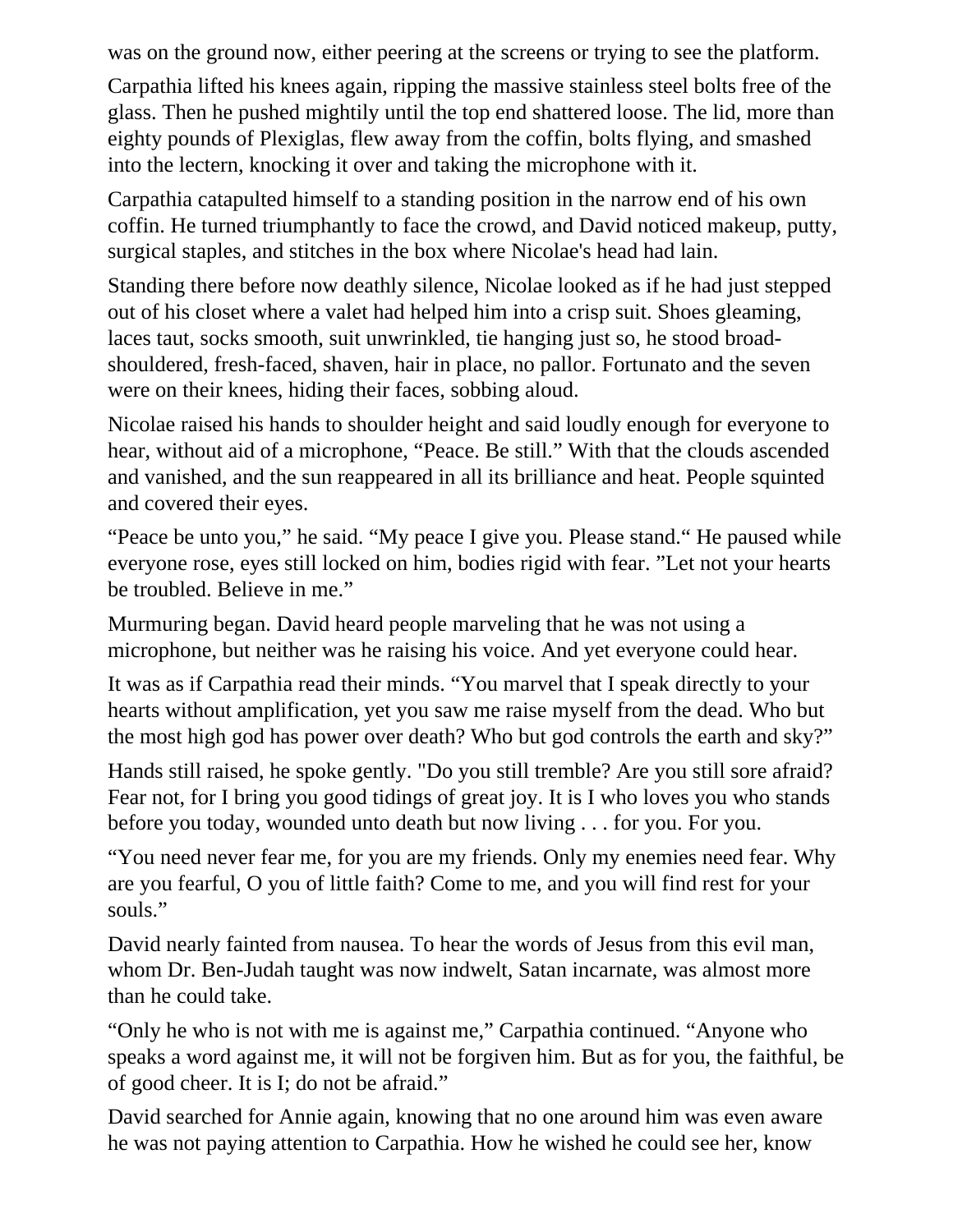she was all right, communicate to her that she was not alone, that other believers were here.

"I want to greet you," Carpathia said. "Come to me, touch me, talk to me, worship me. All authority has been given to me in heaven and on earth. I will be with you always, even to the end."

The line that had frozen in place still did not move.

Carpathia turned to Fortunate and nodded, gesturing to the guards. "Urge my own to come to me." Slowly the guards rose and began to nudge the people toward the stairs again. "And as you come," Carpathia continued, "let me speak to you about my enemies. ..."

Tsion had sat praying as vehicles approached the safe house from two directions. "Is this the end, Lord?" he said. "I so long to come to you. But if it is not the due time for my beloved brothers and sisters and me to give our lives for you, give us all strength and wisdom."

The vehicles stopped, and he heard shouting. Tsion moved to the corner of the cellar where he could hear. A Middle Eastern GC commander was calling out a squadron commander. Tsion tried to slow and regulate his breathing so he could hear every word. Was that Albie, the one he had just spoken to, pretending to be GC? Or was he GC? He was so convincing, so knowledgeable.

How could a man know so much about systems and procedures without being on the inside? Or perhaps he once was and had turned. Tsion could only hope.

Whatever he was, Albie had driven off the squadron commander and his men, and Tsion knew his friends would now come for him. His first order of business? He turned the power back on and fired up the TV. His phone rang.

"Dr. Ben-Judah," Albie said, "are you down there and all right?"

"I am fine and watching the funeral on TV. Come down and see."

"Do you want to come and let us in?"

"Break in! I don't want to miss this, and we're not staying anyway, are we?"

Albie chuckled and the back door was kicked in. Footsteps. The freezer door opened, the rack pulled aside, footsteps on the stairs. Albie entered, followed by Chloe, who raced to pull Kenny from his crib and smother him with kisses. Then Rayford, looking grave even as he embraced Tsion.

"The others are coming," Rayford said.

"Yes, yes, and praise God," Tsion said. "But watch this. A great storm has invaded the palace courtyard, and I am convinced the hour is near."

Buck limped gingerly down the stairs and found Chloe and Kenny. Leah followed, carefully aiding Chaim. Bandaged, mute, and fragile, still he forced a grin when he saw Tsion, and the countrymen embraced. "I praise the Lord for you, my brother,"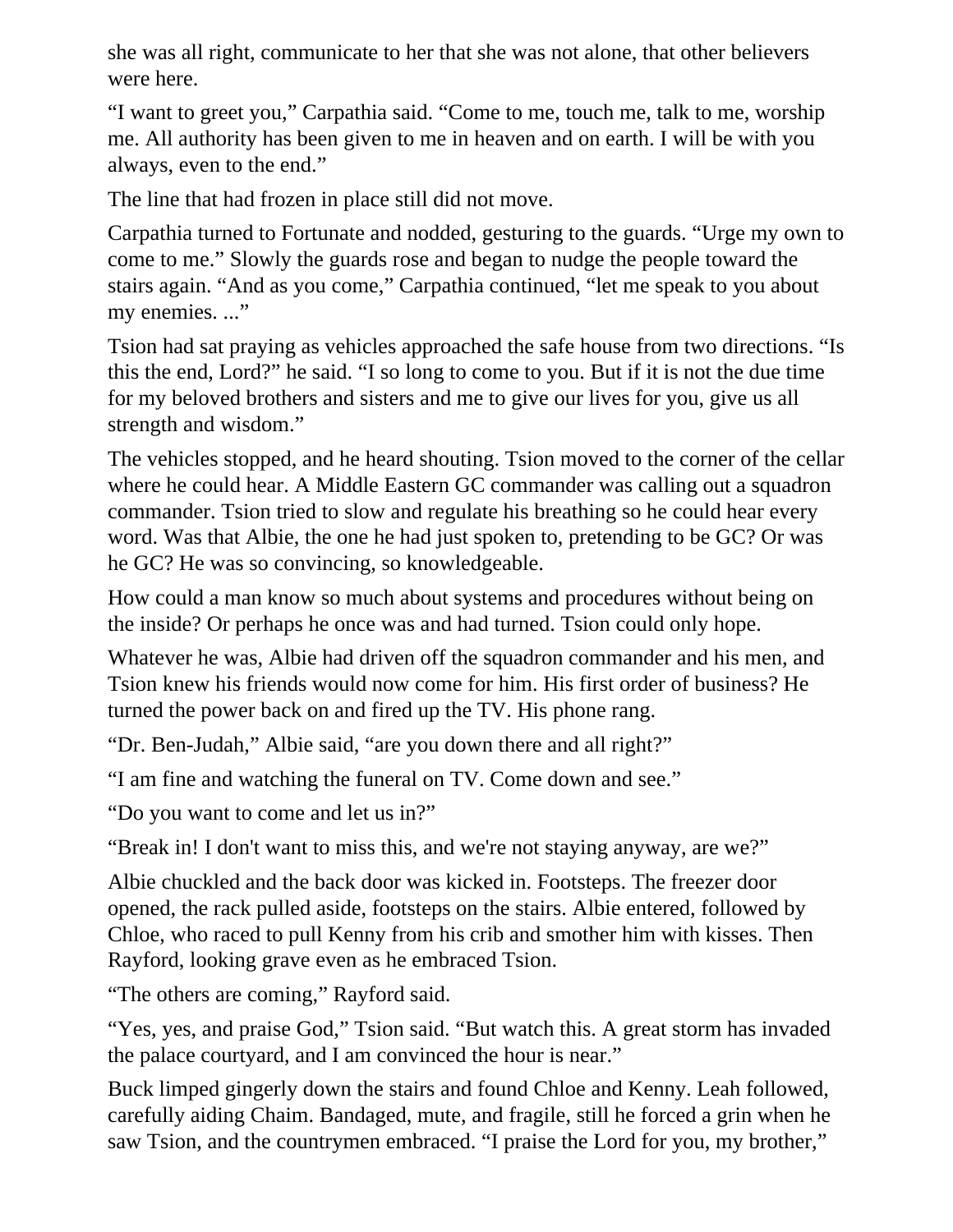Tsion said. "Now sit and watch."

"We want to get this done before dawn, people," Albie said. "I don't think our young friend, will return until ten, but we'd better not test him."

"Are we really going to torch this place once we've got what we want?" Rayford said.

Tsion tried to shush them, but both ignored him. He turned up the TV. "This seems pretty risky," Buck said, emerging from the bedroom with Chloe and Kenny, "partying down here with GC in the area."

"I believe the indwelling is about to occur," Tsion announced.

"Put a videodisc in, Tsion!" Rayford said. "We've got work to do and fast."

"I am confident Albie's ruse was successful," Tsion said. "At least I hope so."

Rayford approached him. "Doctor," he said, "I'm back and I'm in charge, and I need to pull rank, despite my respect for you. Record that and let's get packing."

Tsion read such confidence and also concern in Rayford that he immediately popped in a disc. "Chaim, you can't work in your condition. Monitor this for me until we have to go." He hurried upstairs.

"Bring only what you can carry on your lap," Rayford announced. "Tying stuff atop the car would attract too much attention."

As Tsion busied himself, he worried about Rayford. It was natural for them all to be relieved and yet worried they were not out of the woods yet. Rayford was plainly agitated about something. After Tsion gave his room one last cursory glance for any indispensables, he saw Rayford pull Albie into Buck and Chloe's empty first-floor bedroom.

"You all know me as a forgiving potentate," Carpathia said, as the masses began to queue up once more to file past him. This time they would have the weird experience of touching and chatting with a man who had been dead nearly three days and who still stood in the remains of his own coffin.

"Ironically," he continued, "the person or persons responsible for my demise may no longer be pursued for murder. Attempted murder of a government official is still an international felony, of course. The guilty know who they are, but as for me, I hereby pardon any and all. No official action is to be taken by the government of the Global Community. What steps fellow citizens may take to ensure that such an act never takes place again, I do not know and will not interfere with.

"However, individual would-be assassins aside, there are opponents to the Global Community and to my leadership. Hear me, my people: I need not and will not tolerate opposition. You need not fear because you came here to commemorate my life on the occasion of my death, and you remain to worship me as your divine leader. But to those who believe it is possible to rebel against my authority and survive, beware. I shall soon institute a program of loyalty confirmation that will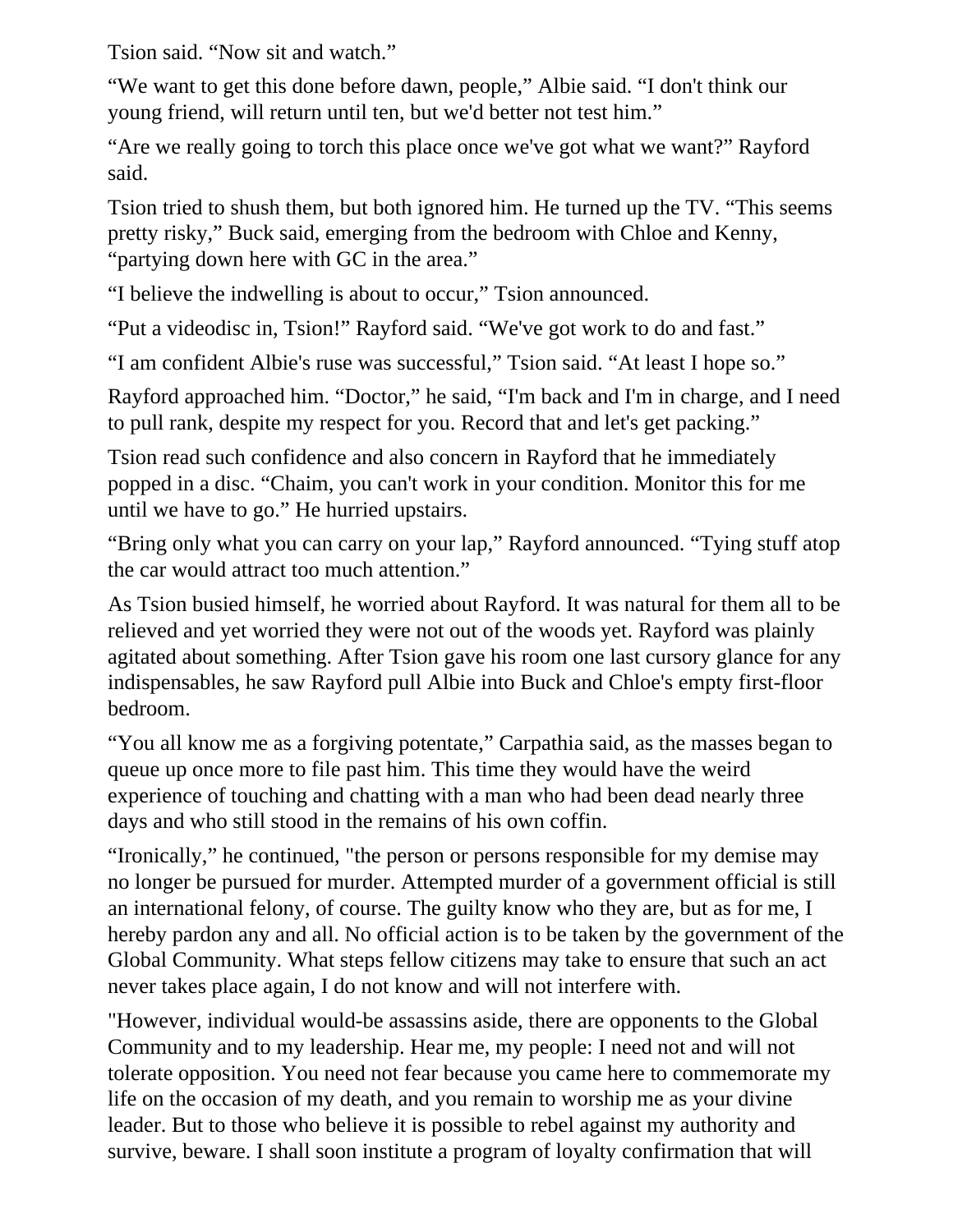prove once and for all who is with us and who is against us, and woe to the haughty insurrectionist. He will find no place to hide.

"Now, loyal subjects, come and worship."

## **TWENTY**

RAYFORD pulled Albie into Buck and Chloe's bedroom by his elbow. As he was shutting the door he saw Chaim staggering toward Tsion, gesturing, grunting through his bandages and wired jaw, trying to get Tsion to follow.

Rayford's phone rang. "Stay put," Rayford told Albie.

Then, into the phone, "Steele here."

"Rayford, it's Hattie!" She was near hysterics.

"Where are you?" he said.

"The less you know the better, but get your people out of the safe house."

"Why?"

"They're onto you. Don't ask me how I know. And Carpathia has come back from the dead. Did you see?"

"No."

"It's all true, isn't it, Rayford?"

"Of course it is, and you knew that almost as soon as most of us did. I didn't think doubt was why you were holding out."

"It wasn't, totally. But I was still holding out hope that it couldn't all be just the way Dr. Ben-Judah said."

"What're you going to do about it, Hattie? You know how we all feel about it and about you."

"Nothing right now, Rayford. I just wanted to warn you."

"Thanks, but now I'm warning you. Don't wait any longer."

"I have to go, Rayford."

"Dr. Rosenzweig has made his decision."

"I've really got to-what? He has? He was supposed to be dead. Is he there? May I talk with him?"

"I'll have him call you when he's able."

"I don't want my phone ringing at the wrong time."

"Then call us back tomorrow, Hattie, hear? We'll all be praying you do the right thing."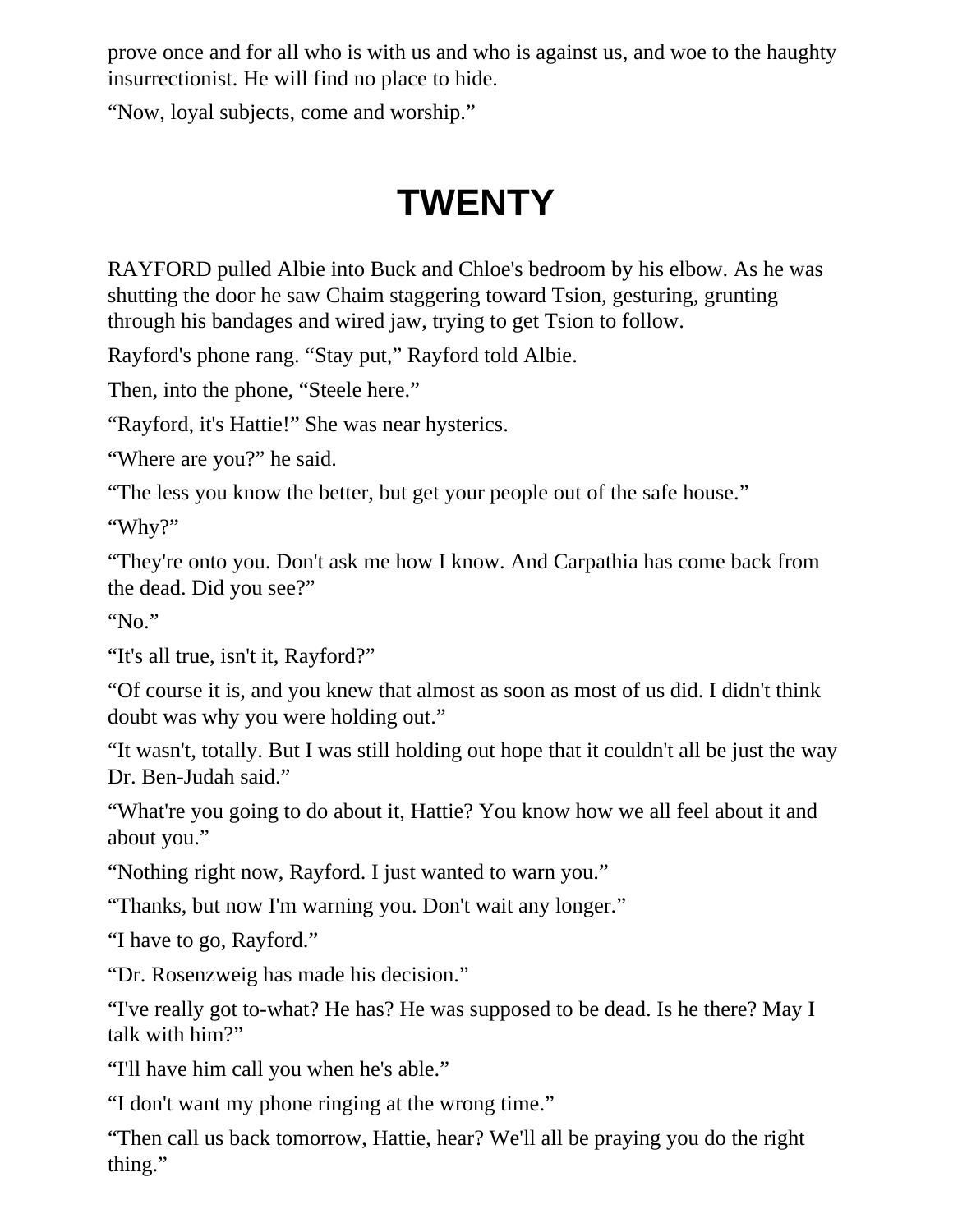David did not know where Viv Ivins had been sitting.

Surely she had been in the VIP section, but he did not notice her until she appeared at Carpathia's side.

Fortunate was to her right, so as people swept past they encountered first Leon, then Viv, and finally Carpathia. It was as if this setup was designed to put people at ease.

They need not fear a recently dead man who wanted to touch and be touched.

Leon gently pushed them to Viv, who said something soothing and guided them quickly past Carpathia. He seemed to be looking each one in the eye and cooing something as he grasped his or her hand with both of his.

No one was allowed to pause, and all seemed overcome as they floated away. Many swooned and some passed out.

David did some quick figuring. If Nicolae gave, say, three million people five or six seconds apiece, it would take more than 200 twenty-four-hour days. Surely those who waited more than a few hours would give up.

"Can this wait, Captain Steele?" Albie said.

Rayford blocked his path. "Why, Albie?"

"Don't you want to see what's happening on the news?"

"I'll watch the replay."

"So, you want to see it too."

"Of course," Rayford said. "But I'm starting to wonder if we want to see it for the same reason."

"What are you saying?"

"What is your real name?"

"You know my name, Rayford."

"May I check your mark?"

Albie squinted at him. "In my culture, that is a terrible insult. Especially after everything we have been through."

"Your culture never had the mark before. What's the insult?"

"To not be personally trusted."

"You yourself advised me to trust no one."

"That's a principle, my friend. You think I would fake and lie to you about something I know to be so real to you?"

"I don't know."

"Then you had better check my mark. You could not insult me further."

"Take it as a compliment, Albie. If you're for real, you were so convincing as a GC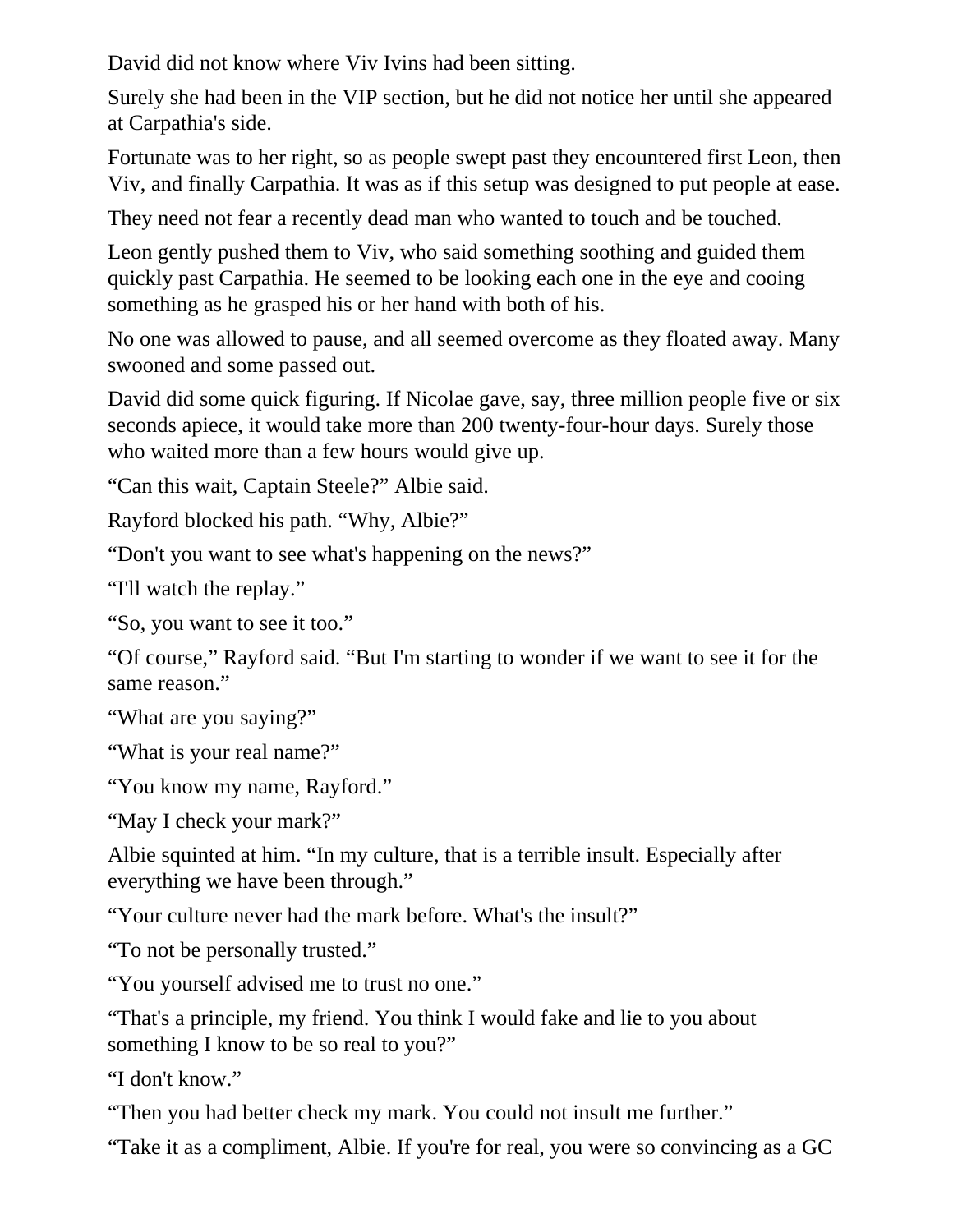commander that you made me wonder."

"I must have."

"You did. How did you know we were outmanned twelve to three?"

"I do my homework. It's part of the job. How do you think I outlived the average black marketer by two times? I'm careful. I don't just find a uniform and affect an identity without learning the nuances."

"How did you know three Jeeps carried four Peacekeepers each?"

"That is GC protocol. Night patrols are called squadrons and have a leader, three vehicles, and eleven subordinates. By day they travel in pairs."

"Uh-huh. And BASALT?"

"Never heard of it. I was glad he explained."

"Guest lecturing?"

"Made it up."

"Chesapeake?"

"Guessing. Hoping. I had read something about a GC training facility there. I'm glad I was so convincing, Rayford, because our lives depended on it. It's what I do."

"Midwest Regional what-did-you-call-him, Director—"

"Director Crawford, right."

"And you know him from . . . ?"

"A directory I thought it would behoove me to familiarize myself with."

"You've never met him?"

"How would I?"

"You're still a closet hater of Carpathia?"

"Out of the closet soon, I hope. I don't enjoy longterm playacting. Satisfied?"

"How did you know about the funeral moratorium and, what did you call it? CPR?"

"I read."

"You read."

"You should know that about me."

"I think I need to know a lot more about you."

Now Albie was mad. "I won't pretend not to be deeply offended," he said, ripping off his uniform cap and slamming it to the floor. Rayford was suddenly aware that they alone remained on the main floor and he heard no footsteps above. Everyone must have been huddled around the television in the underground shelter.

Albie unstrapped his gun and drew it, Rayford retreating until the back of his head hit the bedroom door.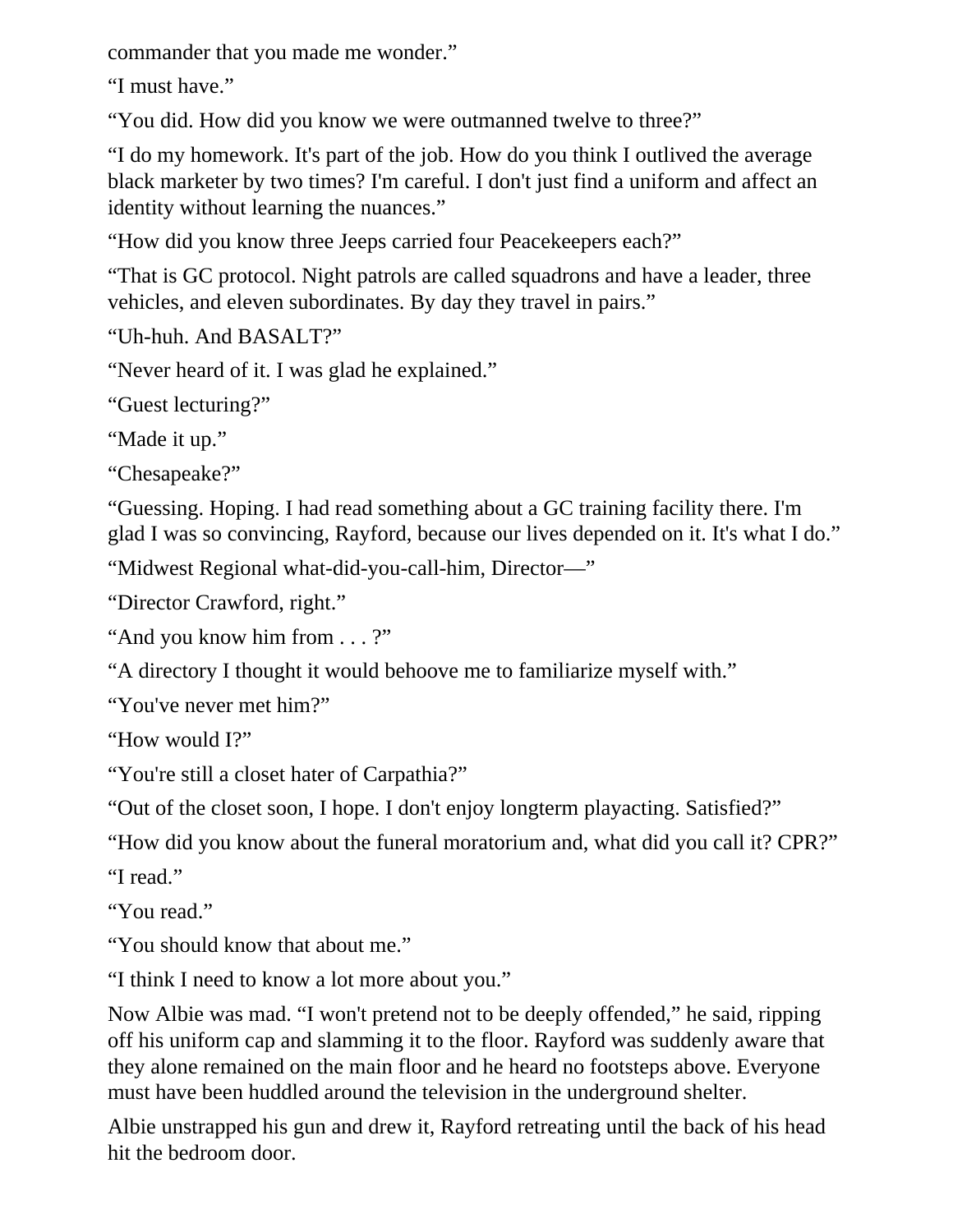Albie turned the weapon around so he was holding the barrel. He thrust it at Rayford. "Here," he said. "Shoot me if I am a liar."

Rayford hesitated.

"Goon, take it!"

"I'm not going to shoot you, Albie."

"Even if I'm a phony? Even if I've turned on you, lied to you? Compromised you? Even if I was GC after all? Let me tell you, Captain Steele, if that were true about me and I were you, I would shoot me without remorse." He stood offering the weapon. "But I will say this. If I were GC, this is where and when I would shoot you too. And I would kill every one of your comrades as they rushed from the underground. Then I would secure the place and let Squadron Commander Datillo burn the evidence to the ground. What will it be, Captain Steele? This is a limited offer. Hadn't you better check me to see if you signed the death warrants of all your friends? Or will you risk their lives to keep from insulting me further?"

Rayford would not reach for the gun, so Albie tossed it on the bed. Rayford wished he had taken it, not sure whether he could beat Albie to it now if he had to. Albie took a step closer, making Rayford flinch, but Albie merely stuck his forehead in Rayford's face.

"Touch it, rub it, wash it, put petrol on it. Do whatever you have to do to convince yourself. I already know who I am. If I'm phony, shoot me. If I'm real, assume I have turned command back over to you. Either way, you could not have offended me more."

"I don't mean to offend you, Albie. But I must—"

"Just get on with it! If you are to be the leader, take command!"

David scanned the far reaches of the crowd where carts zigzagged with bullhorns, advising the people that the GC regretted to inform them that "only those already inside the courtyard will be able to greet His Excellency personally. Thanks for understanding, and do feel free to remain for final remarks in an hour or so."

David searched and searched for Annie, finally telling the Wong family he had to go.

Mr. Wong, his face ravaged by tears and exhaustion, said, "No! You get us into receiving line."

"I'm sorry," David said. "They've closed the line."

"But we in courtyard! VIP seat! You make happen."

"No," David said, leaning close. "You're the VIP. You make it happen."

As the older man sputtered, David squeezed Mom's shoulder and embraced both Ming and Chang, whispering in their ears, "Jesus is risen."

Both responded under their breath, "He is risen indeed."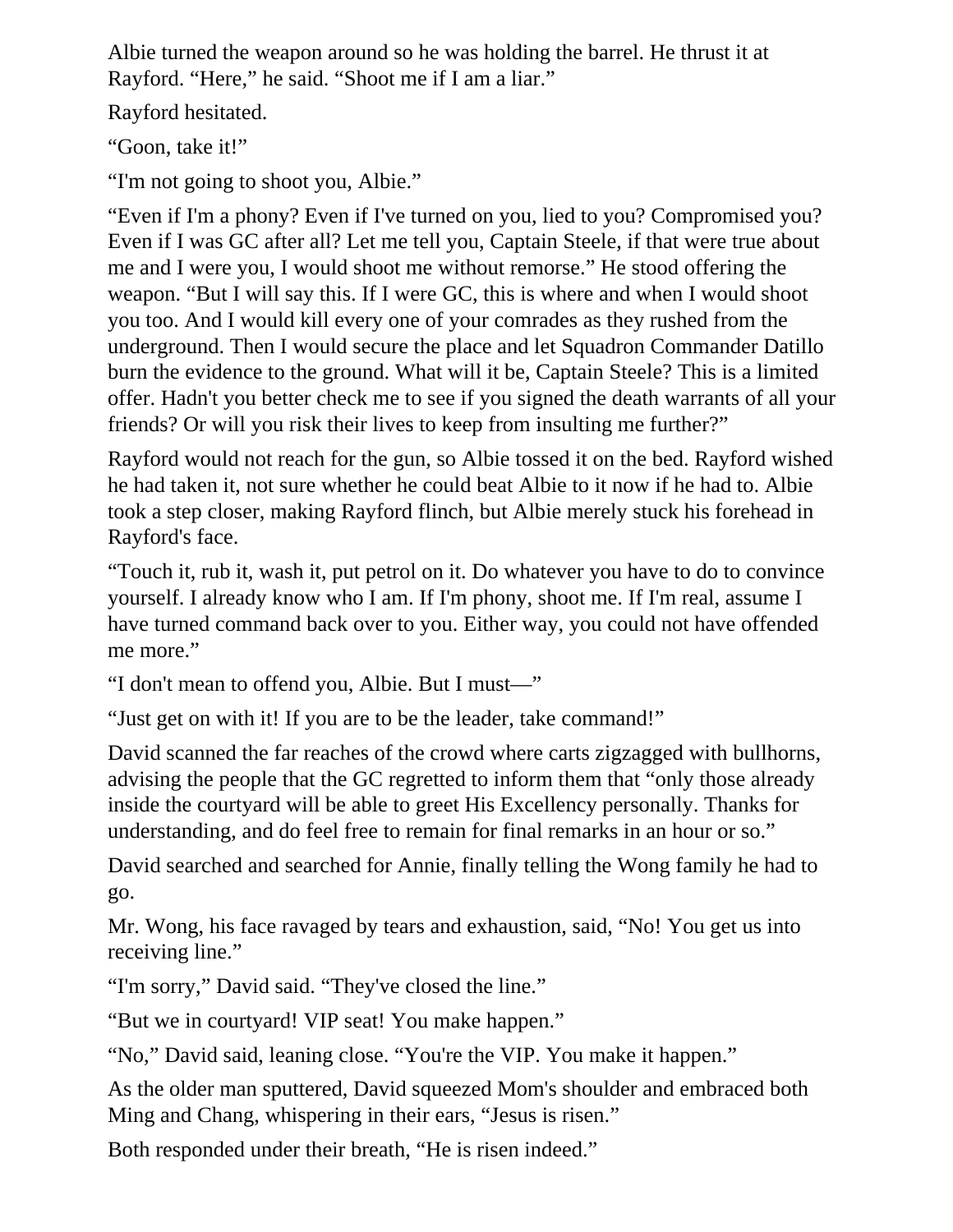"Forgive me, Albie," Rayford said. "Please don't be insulted."

"You have already insulted me, my friend, so you might as well put your mind at ease."

"I'm trying to put your mind at ease, Albie."

"That will require more of an apology than you have the time or energy or, I may say, insight to give. Now check the mark, and let's get out of here."

Rayford reached for Albie, who seemed to stiffen.

A loud rap on the door made them both jump. Tsion poked his head in. "My apologies, gentlemen, but Carpathia has resurrected! You must come see!"

Rayford retrieved the gun.

"Keep it," Albie said, as they headed downstairs.

"But that would insult you even more."

"I told you, I cannot be more deeply insulted."

Rayford reached back awkwardly, holding the gun out to Albie.

Albie shook his head, grabbed the gun, and slammed it into its holster. As he snapped the strap he said, "The only thing more offensive than not being trusted by an old friend is your simpering style of leadership. Rayford, you and those you are responsible for are entering the most dangerous phase of your existence. Don't blow it with indecision and poor judgment."

Buck held the sleeping baby while Chloe finished packing. He heard Rayford and Albie descending and wondered why they were empty-handed after having been upstairs for so long. Maybe they had already carried stuff to the car.

"Did you see this, Dad?" he said, nodding toward the TV where GC CNN played and replayed the most dramatic moments from New Babylon.

"Better not refer to me informally in front of the rest of the Force," Rayford whispered, as he stared at the TV.

Buck cocked his head. "Whatever you say, Captain Steele."

He limped to where Chloe had gathered their essentials, traded the baby for a bundle, and slowly made his way out to the Land Rover. The coolness of the predawn refreshed him, though he caught himself sniffing the air and listening. The last thing he wanted, after the bizarre story of Albie's ruse, was to hear those GC Jeeps returning. What if the squadron leader was braver than Albie gave him credit for and he risked embarrassment and even reprimand to check out the story? He'd be back with more help, and they could all be imprisoned or killed and the place destroyed.

Buck worried about some of his injuries. He had pain in both legs that felt sharper than soft tissue damage, so he worried about broken bones. He was certain he'd also cracked a rib or two and couldn't imagine that Chaim hadn't as well. They shared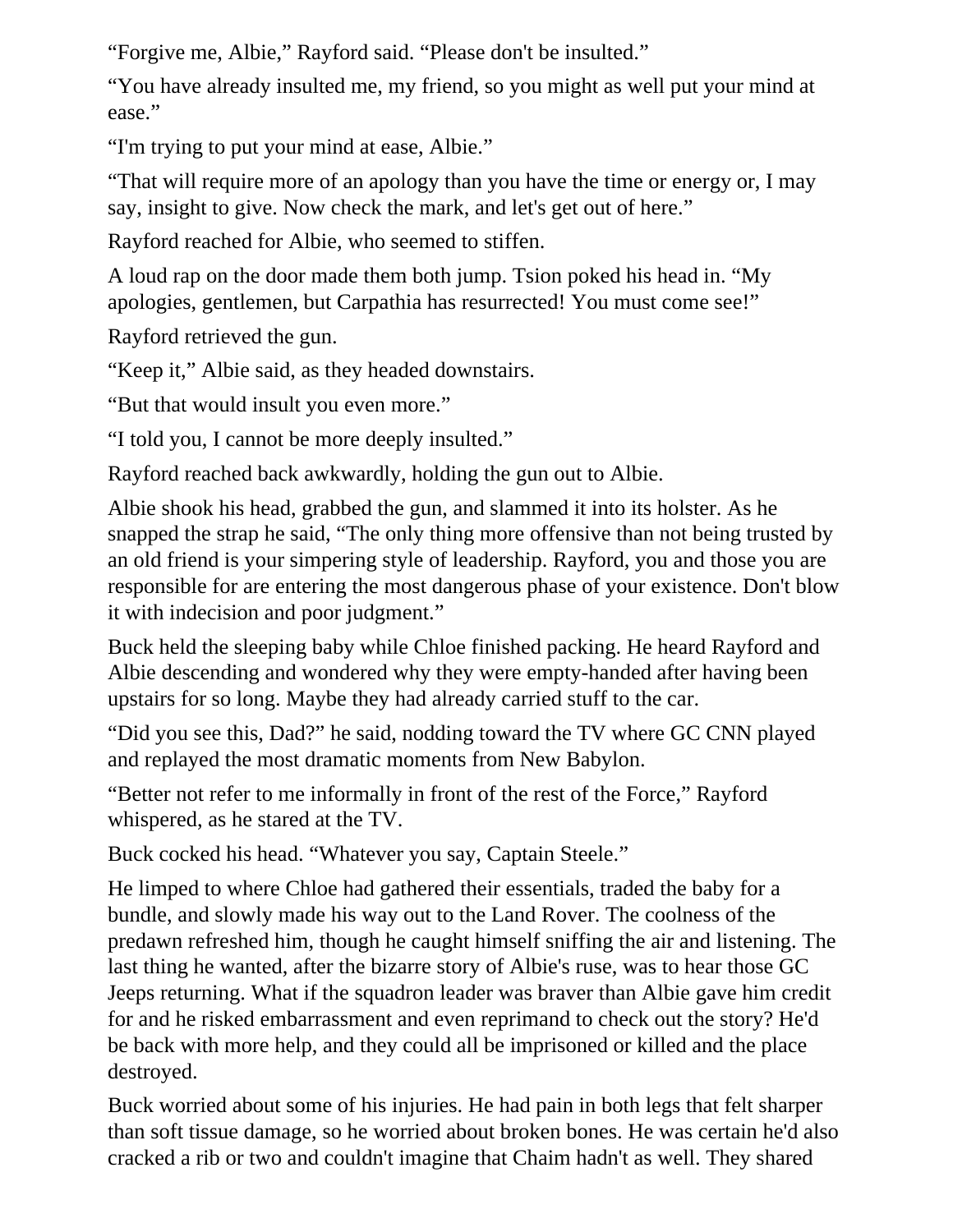whiplash trauma, even though their heads had first been driven forward.

Buck caught a glimpse of himself in the cracked outside rearview mirror of the Rover as he stepped away from the vehicle. Was it possible he was only thirtythree? He felt even worse than he looked, and he looked fifty. A fabric burn on his forehead he hadn't even noticed in the hospital had formed a large, ugly scab that was tender to the touch. That had to have come from the first impact and the forcing of his head into the back of the seat in front of him. Deep lacerations from dropping into a woody bush at the Jerusalem Airport what seemed eons ago had healed as high-ridged scars with crimson centers that covered his chin, cheeks, and forehead.

Worse, his eyes had that world-weary look, a deep fatigue that combined survival desperation, love and concern for his wife and child, and the sheer exhaustion of living as a fugitive and enduring searing personal losses.

He took a deep breath that brought stinging pain to his ribs. He wondered where he might next sleep, but he didn't wonder if he would sleep well.

Buck would have returned inside to help, but in his condition he was more help staying put. The others began to straggle out under heavy bundles, except for Tsion who had just two full pillowcases tied together over one shoulder and was supporting Chaim on his other arm.

Albie, the last out, was on the phone. Rayford arranged the seating. He put Chloe, Kenny, Leah, Tsion, and Chaim in the backseat, where they were barely able to close the doors. Buck would ride shotgun in the front with Albie in the middle and Rayford driving. First, however, Rayford and Albie stood between the garage and the house-Albie still on the phone-and Rayford beckoned Buck with a nod.

"The chopper is at Palwaukee," Albie reported. "And the shuttle pilots are on their way back to Rantoul in the trail plane. You want my advice, Captain?"

"You bet."

"I say we go directly to the airstrip and put the wounded and as much of the luggage in the chopper as 382 we can. Then you can fly the chopper to the new safe house, and someone else can drive."

"And you?"

"I should take the fighter to Kankakee. You can pick me up there later in the chopper, and I can fly the Gulfstream into Kankakee."

"How about torching this place?" Rayford said.

"You have materials?"

"Kerosene and gasoline in the garage. Some flares."

"That would do it. Have you left anything incriminating inside?"

"Not that I can think of. You, Buck?"

Buck shook his head. "I'd light 'er up."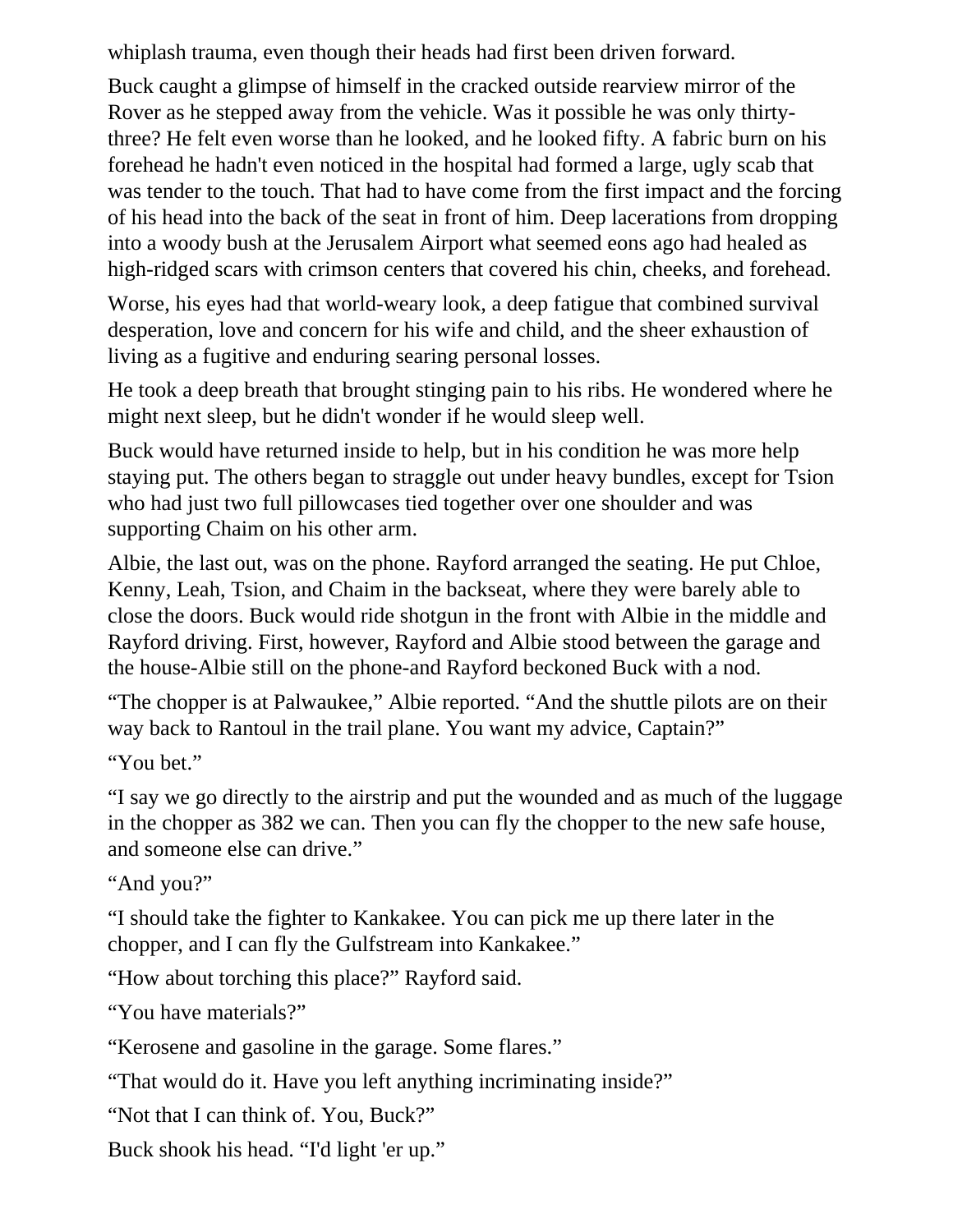"That's me too," Rayford said. "Just in case. Leave 'em nothing to find."

Albie looked at his watch. "I think we're pressing our luck. Let the GC waste time digging through it, and then they can cook it. We need to be gone from here as soon as we can."

"You're the expert," Rayford said. "You want a vote, Buck?"

"I'm with you, D-ah, Captain."

At Palwaukee Albie stayed in character and informed the in-residence tower man that the procurement of the chopper and the fuel for the fighter and Gulfstream should all be kept under the same GC order number.

Greasy haired and short on sleep, the big man seemed as thrilled as he had been hours before to be doing his duty to the GC and particularly to the deputy commander.

"Did you see the news, sir?" the man said. "The wonderful, wonderful news?"

"Did I ever," Albie said. "Thanks for your kindness. Now we must be off."

"My pleasure, Deputy Commander, sir! A pleasure indeed. If you ever need anything else, don't hes—"

Buck was left to nod to the man. Albie was off to the freshly refueled jet, and Rayford to the chopper.

David searched and searched for Annie, unable to raise her on the phone and not willing to holler for her over the midafternoon crowds. Finally he rushed back to his office, flipped on the TV so he could catch Carpathia's final remarks, and got on his computer to be sure the new safe house was accessible.

He called Rayford, who filled him in on everything since they had last spoken. "I can trust Albie, can't I, David?"

"Albie? He was your find, wasn't he? We've been working fairly closely lately. I think he's the best, and you and Mac always said he was. Anyway, he's one of us now, right?"

"Right."

"If you doubt him, check his mark."

"Apparently you don't insult Middle Eastern men that way."

"Hey! Captain! You're talking to one."

"Would someone checking your mark insult you?"

"Well, I suppose if you did, after knowing me so long. I mean, I don't think you ever have."

"If I can't trust you, David, who can I trust?"

"I'd say the same about Albie, but you're the one who needs to feel right about it. We're getting in pretty deep with him, looks like."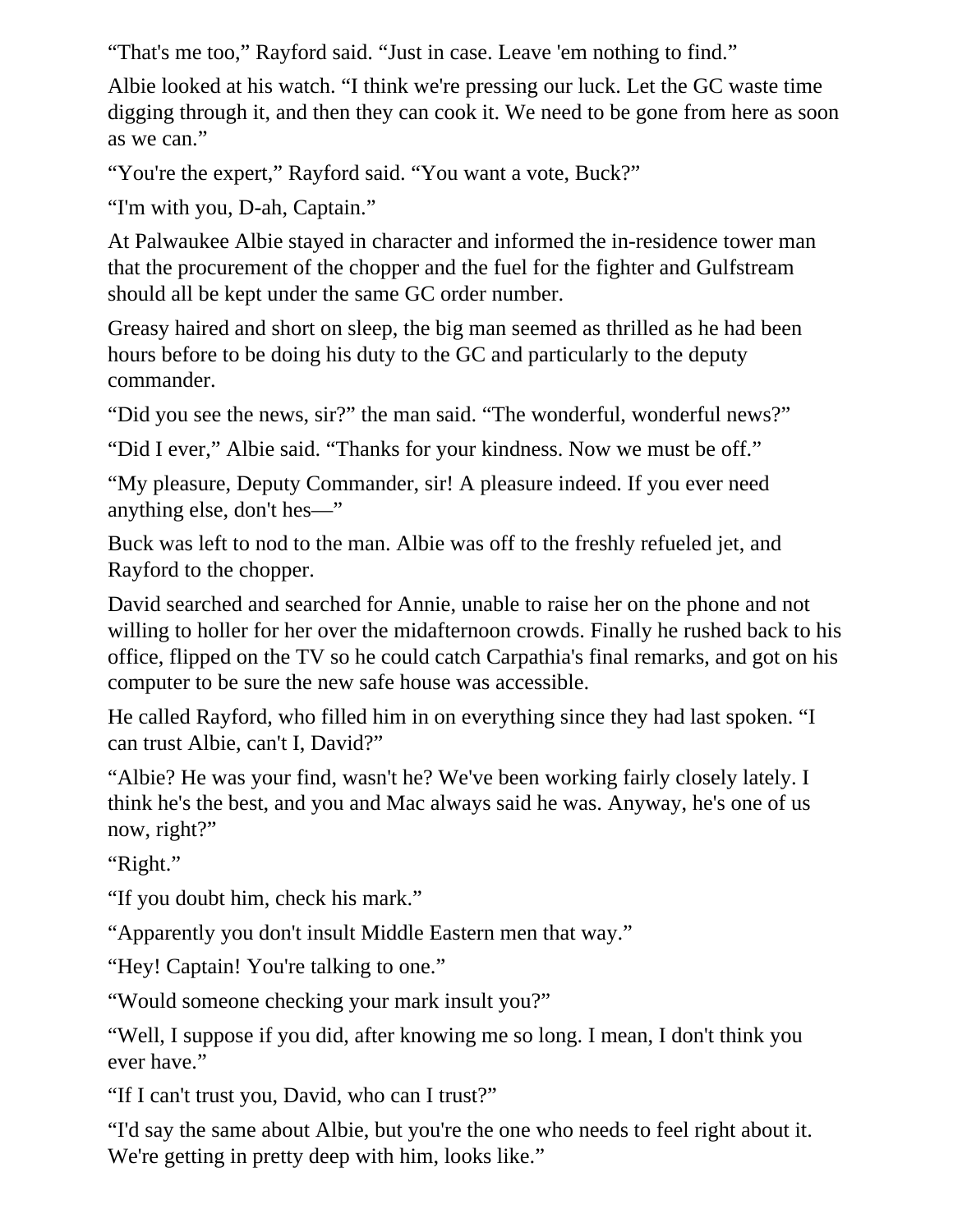"I've decided to take the risk."

"That's good enough for me. Let me know when you get to the Strong Building. You going to try to put down inside the tower?"

"Not with this load. I'll keep the chopper as inconspicuous as I can so it won't be seen from the air."

"The most you'd have to worry about would be satellite shots, because no planes are flying low enough to shoot anything meaningful. But if you get unloaded and can determine before daybreak that the chopper can be housed way up inside there, you'd better do it."

"Roger."

"I'm unlocking everything in the place for you. I'd get in, get settled, and stay quiet and out of sight."

"We need some black spray paint."

"Can do. Where should I ship it?"

"Kankakee, I guess."

"You got it. Rayford? How is Tsion?"

"Chaim and Buck are the banged-up ones."

"But they're going to be all right, right?"

"Looks like it."

"Tsion is the one I worry about. We need him on-line and doing what he does best."

Rayford guessed he was halfway to the safe house.

"I hear that, David. I just hope we can transmit out of the new place like we could out of the old."

"Should be able to. When the day comes for Mac and Smitty and Annie and me to get out of here, we'll come and set up the greatest communications center you can imagine. Hey, you've got your laptop, right?"

"I had left it in Mount Prospect. I'll get back on-line in Chicago."

"Good, because I sent you a list I found, made by a woman named Viv Ivins, Carpathia's oldest confidante. It shows the ten kingdoms with their new names, but it also has a number assigned to each one. There has to be some significance, but I can't decipher it, at least not yet."

"You haven't put one of your fancy computer programs on it by now?"

"Soon, but I don't care what it takes or who figures it out. I just want to know what it means and whether there's any advantage to our knowing it."

"We'll take a shot at it. For now it's going to be great to be back together, all in one place, getting caught up with each other, getting acquainted better with the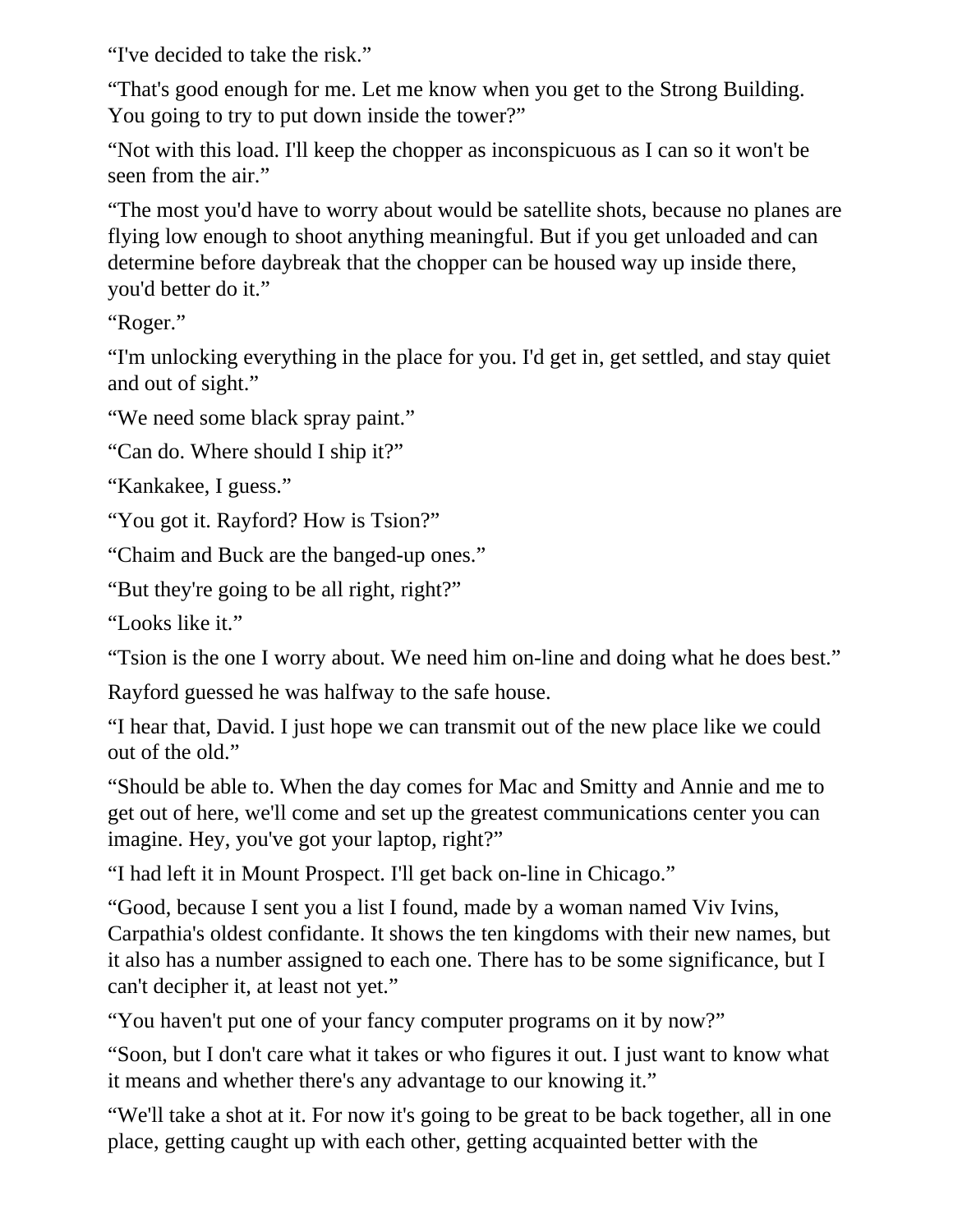newcomers, and reestablishing some order."

"I'll know when you get in. I've got my cameras on."

With his computer set, David wanted to return his attention to finding Annie. There were a thousand reasons she might be hard to locate, but he'd rather not consider any of them. He stood and stretched, noticing that the TV picture had changed. The network had switched from a wide shot of the receiving trilogy of Leon, Viv, and Nick and now moved in on Nicolae.

He had stepped down a few rows and looked directly into the camera. In spite of himself, David could see why the man was so riveting. Besides the rugged, European handsomeness, he really sold the care and compassion.

David knew he was insidious, but his smarminess didn't show.

The announcer said, "Ladies and gentlemen of the Global Community, your Supreme Potentate, His Excellency Nicolae Carpathia."

Nicolae took one step closer to the camera, forcing it to refocus. He looked directly into the lens.

"My dear subjects," he began. "We have, together, endured quite a week, have we not? I was deeply touched by the millions who made the effort to come to New Babylon for what turned out to be, gratefully, not my funeral. The outpouring of emotion was no less encouraging to me.

"As you know and as I have said, there remain small pockets of resistance to our cause of peace and harmony. There are even those who have made a career of saying the most hurtful, blasphemous, and false statements about me, using terms for me that no person would ever want to be called.

"I believe you will agree that I proved today who I am and who I am not. You will do well to follow your heads and your hearts and continue to follow me. You know what you saw, and your eyes do not lie. I am also eager to welcome into the oneworld fold any former devotees of the radical fringe who have become convinced that I am not the enemy. On the contrary, I may be the very object of the devotion of their own religion, and I pray they will not close their minds to that possibility.

"In closing let me speak directly to the opposition. I have always, without rancor or acrimony, allowed divergent views. There are those among you, however, who have referred overtly to me personally as the Antichrist and this period of history as the Tribulation. You may take the following as my personal pledge: 'If you insist on continuing with your subversive attacks on my character and on the world harmony I have worked so hard to engender, the word tribulation will not begin to describe what is in store for you. If the last three and a half years are your idea of tribulation, wait until you endure the Great Tribulation.'"